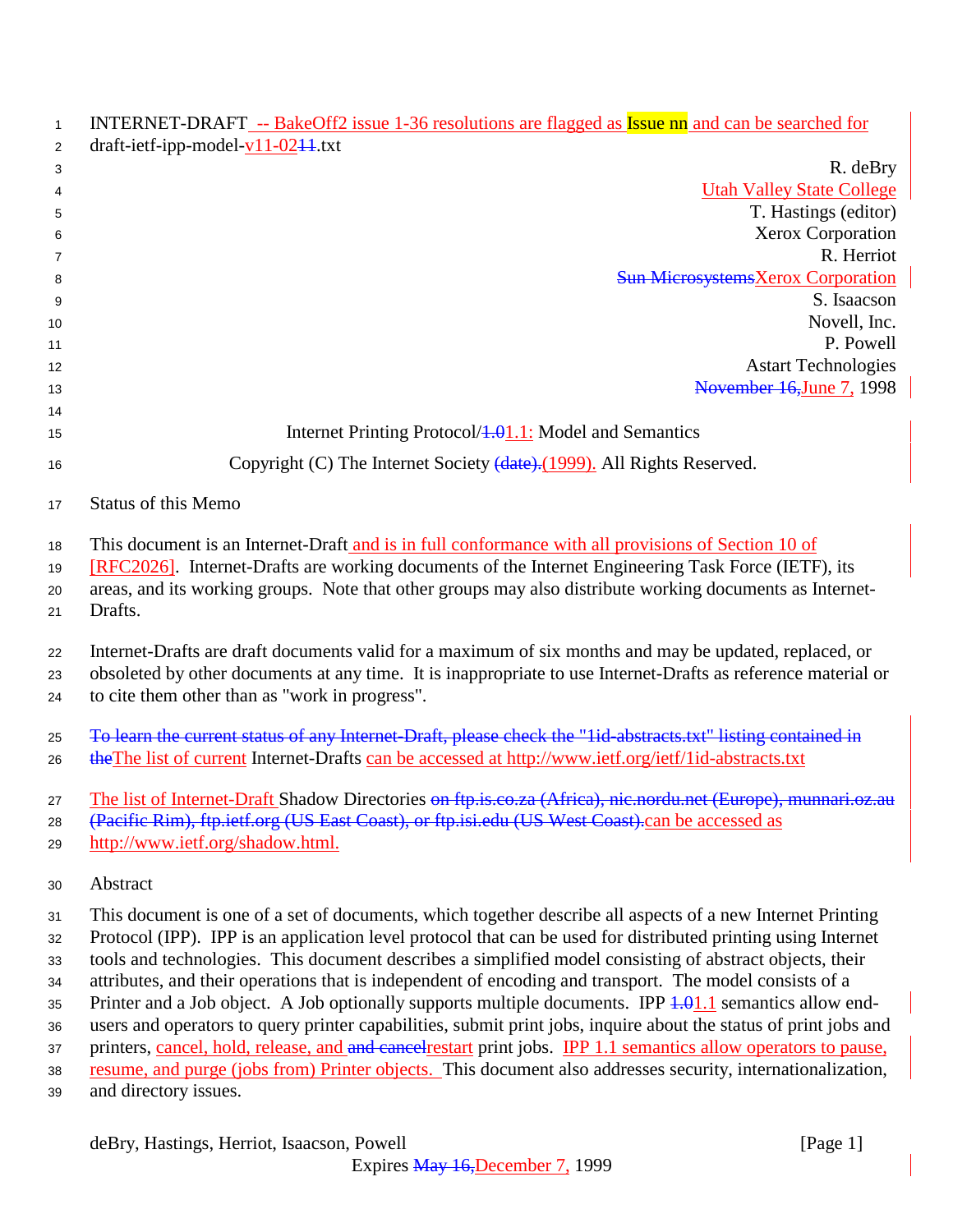- <sup>40</sup> The full set of IPP documents includes:
- 41 Design Goals for an Internet Printing Protocol **[IPP-REQ]**[RFC2567]
- 42 Rationale for the Structure and Model and Protocol for the Internet Printing Protocol  $HPP-$ 43 **RATHREC2568**
- 44 Internet Printing Protocol/1.0: Protocol/1.1: Model and Semantics (this document)
- 45 Internet Printing Protocol/1.0:Protocol/1.1: Encoding and Transport [IPP-PRO]
- 46 Internet Printing Protocol/1.0: Protocol/1.1: Implementer's Guide [IPP-IIG]
- 47 Mapping between LPD and IPP Protocols **[IPP LPD]**[RFC2569]
- 48

<sup>49</sup> The "Design Goals for an Internet Printing Protocol" document takes a broad look at distributed printing

<sup>50</sup> functionality, and it enumerates real-life scenarios that help to clarify the features that need to be included

<sup>51</sup> in a printing protocol for the Internet. It identifies requirements for three types of users: end users,

<sup>52</sup> operators, and administrators. It calls out a subset of end user requirements that are satisfied in IPP/1.0.

53 Operator and administrator requirements are out of scope for version 1.0. A few OPTIONAL operator

<sup>54</sup> operations have been added to IPP/1.1.

<sup>55</sup> The "Rationale for the Structure and Model and Protocol for the Internet Printing Protocol" document

<sup>56</sup> describes IPP from a high level view, defines a roadmap for the various documents that form the suite of

57 IPP specification documents, and gives background and rationale for the IETF working group's major <sup>58</sup> decisions.

59 The "Internet Printing Protocol/1.0: Protocol/1.1: Encoding and Transport" document is a formal mapping

<sup>60</sup> of the abstract operations and attributes defined in the model document onto HTTP/1.1. It defines the

61 encoding rules for a new Internet **MIME** media type called "application/ipp". This document also defines

<sup>62</sup> the rules for transporting over HTTP a message body whose Content-Type is "application/ipp". This

<sup>63</sup> document defines a new scheme named 'ipp' for identifying IPP printers and jobs. Finally, this document

64 defines interoperability rules for supporting IPP/1.0 clients. **Issue 33** 

65 The "Internet Printing Protocol/1.0:Protocol/1.1: Implementer's Guide" document gives insight and advice

- 66 to implementers of IPP clients and IPP objects. It is intended to help them understand  $\frac{IPP}{1.0}$  IPP/1.1 and
- <sup>67</sup> some of the considerations that may assist them in the design of their client and/or IPP object
- <sup>68</sup> implementations. For example, a typical order of processing requests is given, including error checking.
- <sup>69</sup> Motivation for some of the specification decisions is also included.

<sup>70</sup> The "Mapping between LPD and IPP Protocols" document gives some advice to implementers of gateways

<sup>71</sup> between IPP and LPD (Line Printer Daemon) implementations.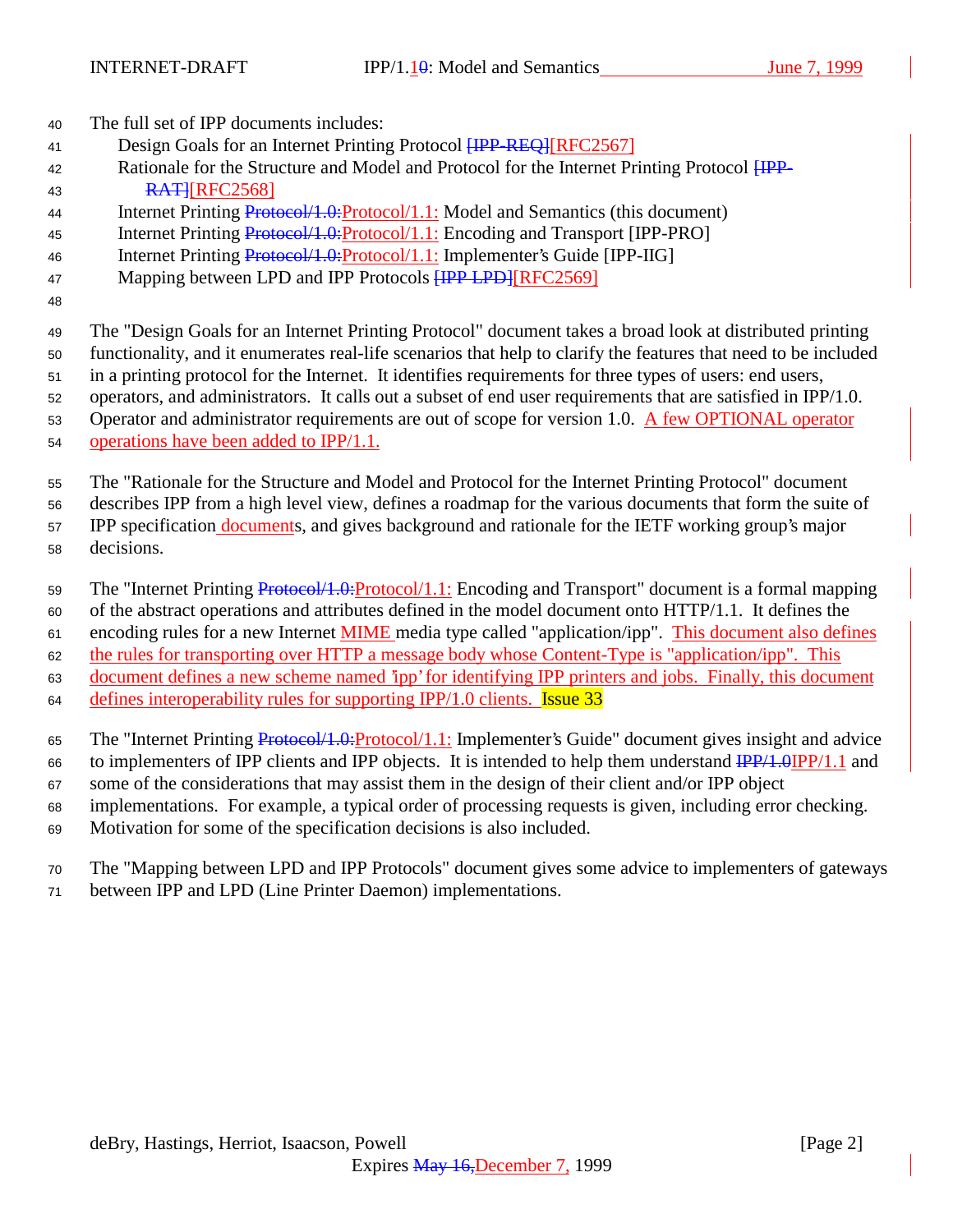#### $72\,$

# **Table of Contents**

| 73  |                                                                                                                                                                                                                                                                                                                                                                                                                                                                                                                                                                                        |  |
|-----|----------------------------------------------------------------------------------------------------------------------------------------------------------------------------------------------------------------------------------------------------------------------------------------------------------------------------------------------------------------------------------------------------------------------------------------------------------------------------------------------------------------------------------------------------------------------------------------|--|
| 74  | 1.1                                                                                                                                                                                                                                                                                                                                                                                                                                                                                                                                                                                    |  |
|     |                                                                                                                                                                                                                                                                                                                                                                                                                                                                                                                                                                                        |  |
| 75  | 2.                                                                                                                                                                                                                                                                                                                                                                                                                                                                                                                                                                                     |  |
| 76  | 2.1                                                                                                                                                                                                                                                                                                                                                                                                                                                                                                                                                                                    |  |
| 77  | 2.2                                                                                                                                                                                                                                                                                                                                                                                                                                                                                                                                                                                    |  |
| 78  | 2.3                                                                                                                                                                                                                                                                                                                                                                                                                                                                                                                                                                                    |  |
| 79  | 2.4                                                                                                                                                                                                                                                                                                                                                                                                                                                                                                                                                                                    |  |
| 80  |                                                                                                                                                                                                                                                                                                                                                                                                                                                                                                                                                                                        |  |
| 81  | 3.1                                                                                                                                                                                                                                                                                                                                                                                                                                                                                                                                                                                    |  |
| 82  | 3.1.1                                                                                                                                                                                                                                                                                                                                                                                                                                                                                                                                                                                  |  |
| 83  | 3.1.2                                                                                                                                                                                                                                                                                                                                                                                                                                                                                                                                                                                  |  |
| 84  | 3.1.3                                                                                                                                                                                                                                                                                                                                                                                                                                                                                                                                                                                  |  |
| 85  | 3.1.4                                                                                                                                                                                                                                                                                                                                                                                                                                                                                                                                                                                  |  |
| 86  | 3.1.4.1                                                                                                                                                                                                                                                                                                                                                                                                                                                                                                                                                                                |  |
| 87  | 3.1.4.2                                                                                                                                                                                                                                                                                                                                                                                                                                                                                                                                                                                |  |
| 88  | 3.1.5                                                                                                                                                                                                                                                                                                                                                                                                                                                                                                                                                                                  |  |
| 89  | 3.1.6                                                                                                                                                                                                                                                                                                                                                                                                                                                                                                                                                                                  |  |
| 90  | 3.1.6.1                                                                                                                                                                                                                                                                                                                                                                                                                                                                                                                                                                                |  |
| 91  | ${\textcolor{red}{\texttt{``status-message'' (text(255))}}}. {\textcolor{red}{\texttt{``status-message''}}}. {\textcolor{red}{\texttt{``text}}}. {\textcolor{red}{\texttt{``new}}}. {\textcolor{red}{\texttt{``new}}}. {\textcolor{red}{\texttt{``new}}}. {\textcolor{red}{\texttt{``new}}}. {\textcolor{red}{\texttt{``new}}}. {\textcolor{red}{\texttt{``new}}}. {\textcolor{red}{\texttt{``new}}}. {\textcolor{red}{\texttt{``new}}}. {\textcolor{red}{\texttt{``new}}}. {\textcolor{red}{\texttt{``new}}}. {\textcolor{red}{\texttt{``new}}}. {\textcolor{red}{\texttt$<br>3.1.6.2 |  |
| 92  |                                                                                                                                                                                                                                                                                                                                                                                                                                                                                                                                                                                        |  |
|     |                                                                                                                                                                                                                                                                                                                                                                                                                                                                                                                                                                                        |  |
| 93  | 3.1.6.4                                                                                                                                                                                                                                                                                                                                                                                                                                                                                                                                                                                |  |
| 94  | 3.1.7                                                                                                                                                                                                                                                                                                                                                                                                                                                                                                                                                                                  |  |
| 95  | 3.1.8                                                                                                                                                                                                                                                                                                                                                                                                                                                                                                                                                                                  |  |
| 96  | 3.1.9                                                                                                                                                                                                                                                                                                                                                                                                                                                                                                                                                                                  |  |
| 97  |                                                                                                                                                                                                                                                                                                                                                                                                                                                                                                                                                                                        |  |
| 98  | 3.2.1                                                                                                                                                                                                                                                                                                                                                                                                                                                                                                                                                                                  |  |
| 99  | 3.2.1.1                                                                                                                                                                                                                                                                                                                                                                                                                                                                                                                                                                                |  |
| 100 | 3.2.1.2                                                                                                                                                                                                                                                                                                                                                                                                                                                                                                                                                                                |  |
| 101 | 3.2.2                                                                                                                                                                                                                                                                                                                                                                                                                                                                                                                                                                                  |  |
| 102 | 3.2.3                                                                                                                                                                                                                                                                                                                                                                                                                                                                                                                                                                                  |  |
| 103 | 3.2.4                                                                                                                                                                                                                                                                                                                                                                                                                                                                                                                                                                                  |  |
| 104 | 3.2.5                                                                                                                                                                                                                                                                                                                                                                                                                                                                                                                                                                                  |  |
| 105 | 3.2.5.1                                                                                                                                                                                                                                                                                                                                                                                                                                                                                                                                                                                |  |
| 106 | 3.2.5.2                                                                                                                                                                                                                                                                                                                                                                                                                                                                                                                                                                                |  |
| 107 | 3.2.6                                                                                                                                                                                                                                                                                                                                                                                                                                                                                                                                                                                  |  |
| 108 | 3.2.6.1                                                                                                                                                                                                                                                                                                                                                                                                                                                                                                                                                                                |  |
| 109 | 3.2.6.2                                                                                                                                                                                                                                                                                                                                                                                                                                                                                                                                                                                |  |
| 110 | 3.2.7                                                                                                                                                                                                                                                                                                                                                                                                                                                                                                                                                                                  |  |
| 111 | 3.2.7.1                                                                                                                                                                                                                                                                                                                                                                                                                                                                                                                                                                                |  |
| 112 | 3.2.7.2                                                                                                                                                                                                                                                                                                                                                                                                                                                                                                                                                                                |  |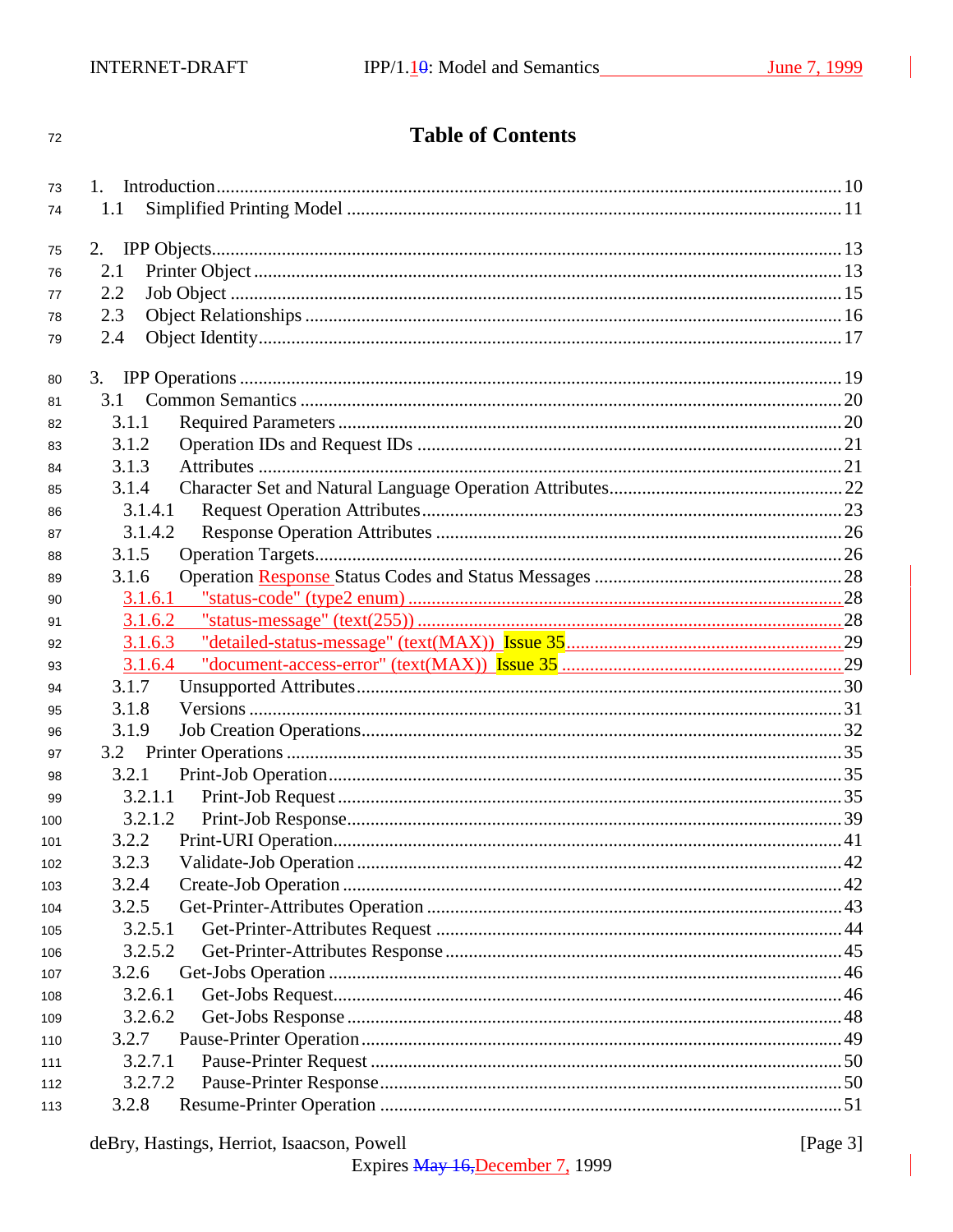| 114 | 3.2.9   |  |
|-----|---------|--|
| 115 | 3.3     |  |
| 116 | 3.3.1   |  |
| 117 | 3.3.1.1 |  |
| 118 | 3.3.1.2 |  |
| 119 | 3.3.2   |  |
| 120 | 3.3.3   |  |
| 121 | 3.3.3.1 |  |
| 122 | 3.3.3.2 |  |
| 123 | 3.3.4   |  |
| 124 | 3.3.4.1 |  |
| 125 | 3.3.4.2 |  |
| 126 |         |  |
| 127 | 3.3.5.1 |  |
| 128 | 3.3.5.2 |  |
| 129 | 3.3.6   |  |
| 130 | 3.3.7   |  |
| 131 | 3.3.7.1 |  |
| 132 |         |  |
|     |         |  |
| 133 | 4.      |  |
| 134 | 4.1     |  |
| 135 | 4.1.1   |  |
| 136 | 4.1.1.1 |  |
| 137 | 4.1.1.2 |  |
| 138 | 4.1.2   |  |
| 139 | 4.1.2.1 |  |
| 140 | 4.1.2.2 |  |
| 141 | 4.1.2.3 |  |
| 142 | 4.1.3   |  |
| 143 | 4.1.4   |  |
| 144 | 4.1.5   |  |
| 145 | 4.1.6   |  |
| 146 | 4.1.7   |  |
| 147 | 4.1.8   |  |
| 148 | 4.1.9   |  |
| 149 | 4.1.9.1 |  |
| 150 | 4.1.10  |  |
| 151 | 4.1.11  |  |
| 152 | 4.1.12  |  |
| 153 | 4.1.13  |  |
| 154 | 4.1.14  |  |
| 155 | 4.1.15  |  |
| 156 | 4.1.16  |  |
| 157 | 4.2     |  |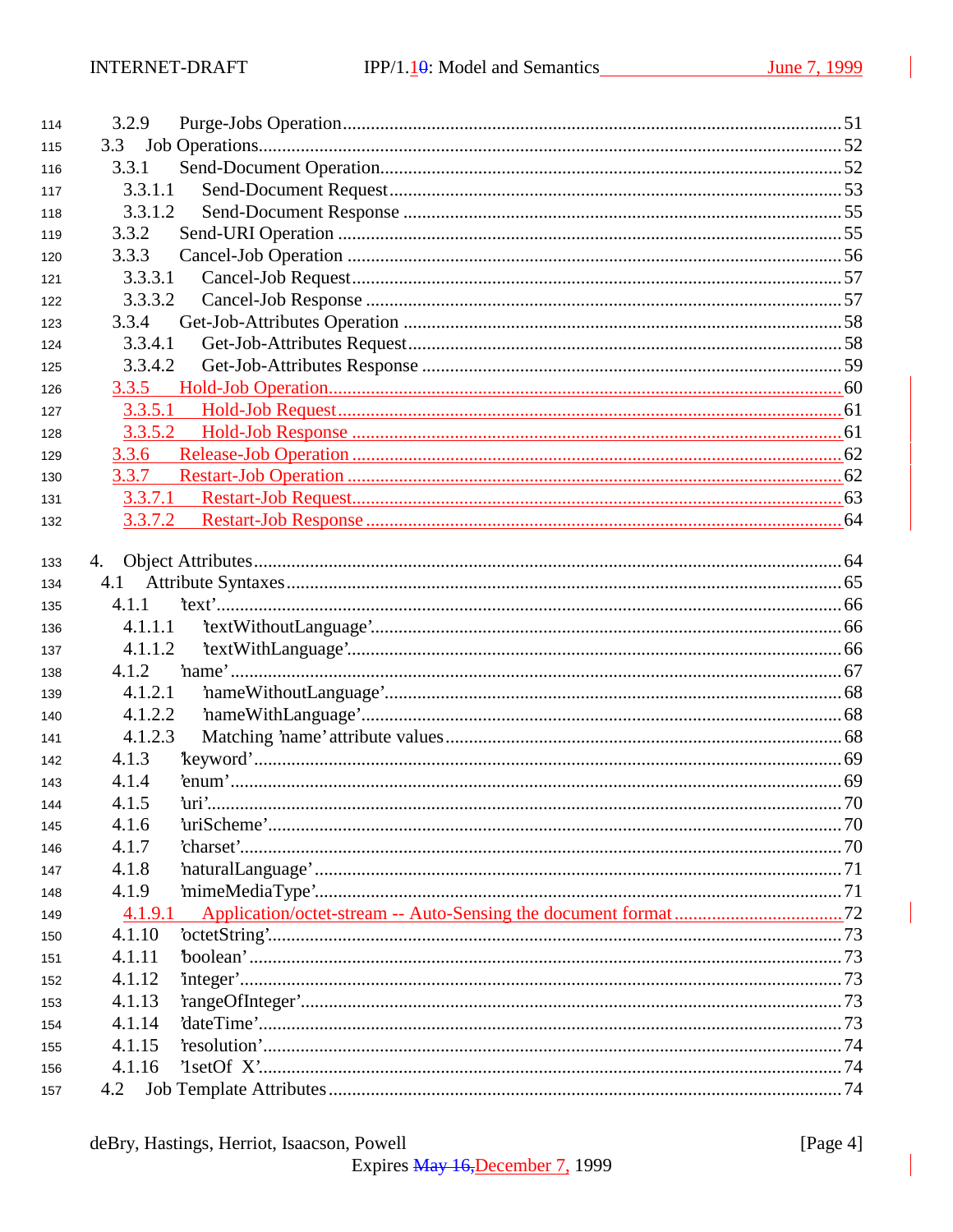| 158 | 4.2.1    |  |
|-----|----------|--|
| 159 | 4.2.2    |  |
| 160 | 4.2.3    |  |
| 161 | 4.2.4    |  |
| 162 | 4.2.5    |  |
| 163 | 4.2.6    |  |
| 164 | 4.2.7    |  |
| 165 | 4.2.8    |  |
| 166 | 4.2.9    |  |
| 167 | 4.2.10   |  |
| 168 | 4.2.11   |  |
| 169 | 4.2.12   |  |
| 170 | 4.2.13   |  |
| 171 |          |  |
| 172 | 4.3.1    |  |
| 173 | 4.3.2    |  |
| 174 | 4.3.3    |  |
| 175 | 4.3.4    |  |
| 176 | 4.3.5    |  |
| 177 | 4.3.6    |  |
| 178 | 4.3.7    |  |
| 179 |          |  |
| 180 | 4.3.7.2  |  |
| 181 | 4.3.8    |  |
| 182 | 4.3.9    |  |
| 183 | 4.3.10   |  |
| 184 | 4.3.11   |  |
| 185 | 4.3.12   |  |
| 186 | 4.3.13   |  |
| 187 |          |  |
| 188 |          |  |
| 189 |          |  |
| 190 |          |  |
| 191 |          |  |
| 192 |          |  |
| 193 |          |  |
| 194 |          |  |
| 195 | 4.3.15   |  |
| 196 | 4.3.16   |  |
| 197 | 4.3.17   |  |
| 198 |          |  |
| 199 | 4.3.17.2 |  |
| 200 | 4.3.17.3 |  |
| 201 | 4.3.18   |  |
| 202 |          |  |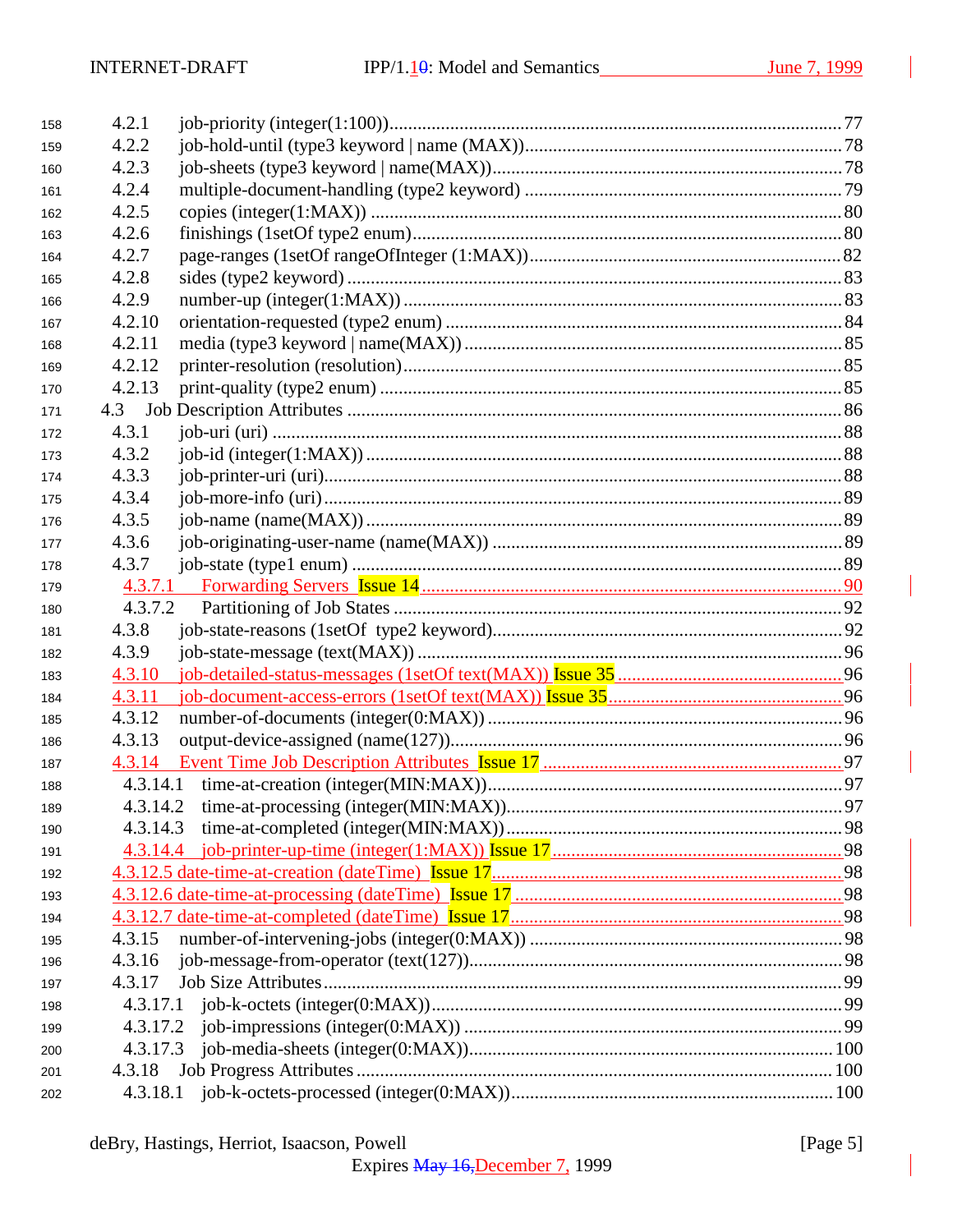| 203 |        |  |
|-----|--------|--|
| 204 |        |  |
| 205 | 4.3.19 |  |
| 206 | 4.3.20 |  |
| 207 |        |  |
| 208 | 4.4.1  |  |
| 209 | 4.4.2  |  |
| 210 | 4.4.3  |  |
| 211 | 4.4.4  |  |
| 212 | 4.4.5  |  |
| 213 | 4.4.6  |  |
| 214 | 4.4.7  |  |
| 215 | 4.4.8  |  |
| 216 | 4.4.9  |  |
| 217 | 4.4.10 |  |
| 218 | 4.4.11 |  |
| 219 | 4.4.12 |  |
| 220 | 4.4.13 |  |
| 221 | 4.4.14 |  |
| 222 | 4.4.15 |  |
| 223 | 4.4.16 |  |
| 224 | 4.4.17 |  |
| 225 | 4.4.18 |  |
| 226 | 4.4.19 |  |
| 227 | 4.4.20 |  |
| 228 | 4.4.21 |  |
| 229 | 4.4.22 |  |
| 230 | 4.4.23 |  |
| 231 | 4.4.24 |  |
| 232 | 4.4.25 |  |
| 233 | 4.4.26 |  |
| 234 | 4.4.27 |  |
| 235 | 4.4.28 |  |
| 236 | 4.4.29 |  |
| 237 | 4.4.30 |  |
| 238 | 4.4.31 |  |
| 239 | 4.4.32 |  |
| 240 | 4.4.33 |  |
| 241 | 4.4.34 |  |
| 242 | 4.4.35 |  |
| 243 | 4.4.36 |  |
| 244 | 4.4.37 |  |
|     |        |  |
| 245 | 5.     |  |
| 246 | 5.1    |  |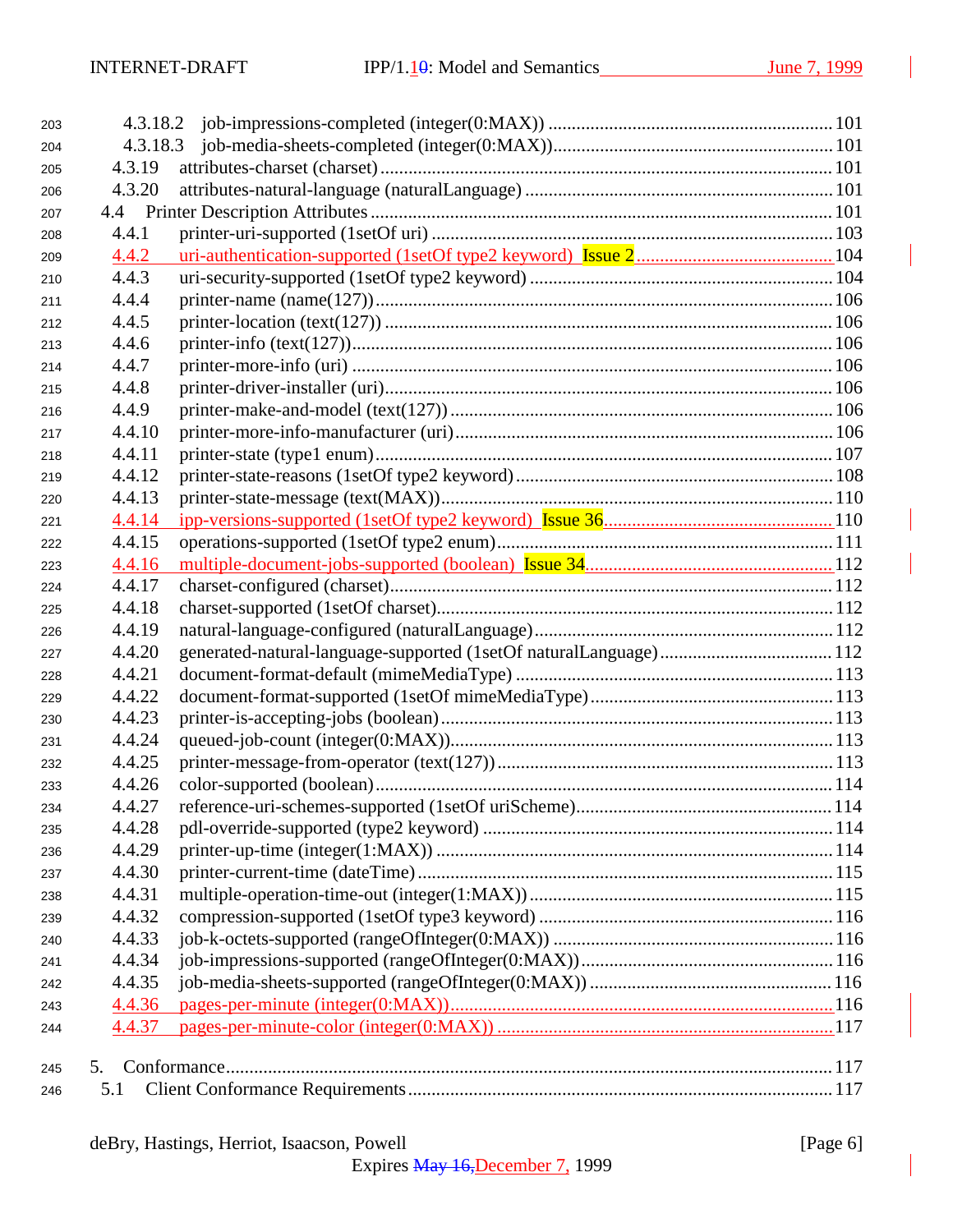| 247 | 5.2   |  |
|-----|-------|--|
| 248 | 5.2.1 |  |
| 249 | 5.2.2 |  |
| 250 | 5.2.3 |  |
| 251 | 5.2.4 |  |
| 252 | 5.2.5 |  |
| 253 | 5.2.6 |  |
| 254 | 5.2.7 |  |
| 255 | 5.3   |  |
|     |       |  |
| 256 |       |  |
| 257 | 6.1   |  |
| 258 | 6.2   |  |
| 259 | 6.3   |  |
| 260 | 6.4   |  |
| 261 | 6.5   |  |
| 262 | 6.6   |  |
| 263 | 6.7   |  |
| 264 | 6.8   |  |
| 265 | 7.    |  |
|     |       |  |
| 266 | 8.    |  |
| 267 | 8.1   |  |
| 268 | 8.1.1 |  |
| 269 | 8.1.2 |  |
| 270 | 8.1.3 |  |
| 271 | 8.2   |  |
| 272 | 8.3   |  |
| 273 | 8.4   |  |
| 274 | 8.5   |  |
| 275 | 8.6   |  |
| 276 | 9.    |  |
| 277 |       |  |
| 278 |       |  |
| 279 | 11.1  |  |
| 280 |       |  |
| 281 |       |  |
| 282 |       |  |
| 283 |       |  |
| 284 |       |  |
| 285 |       |  |
| 286 |       |  |
|     |       |  |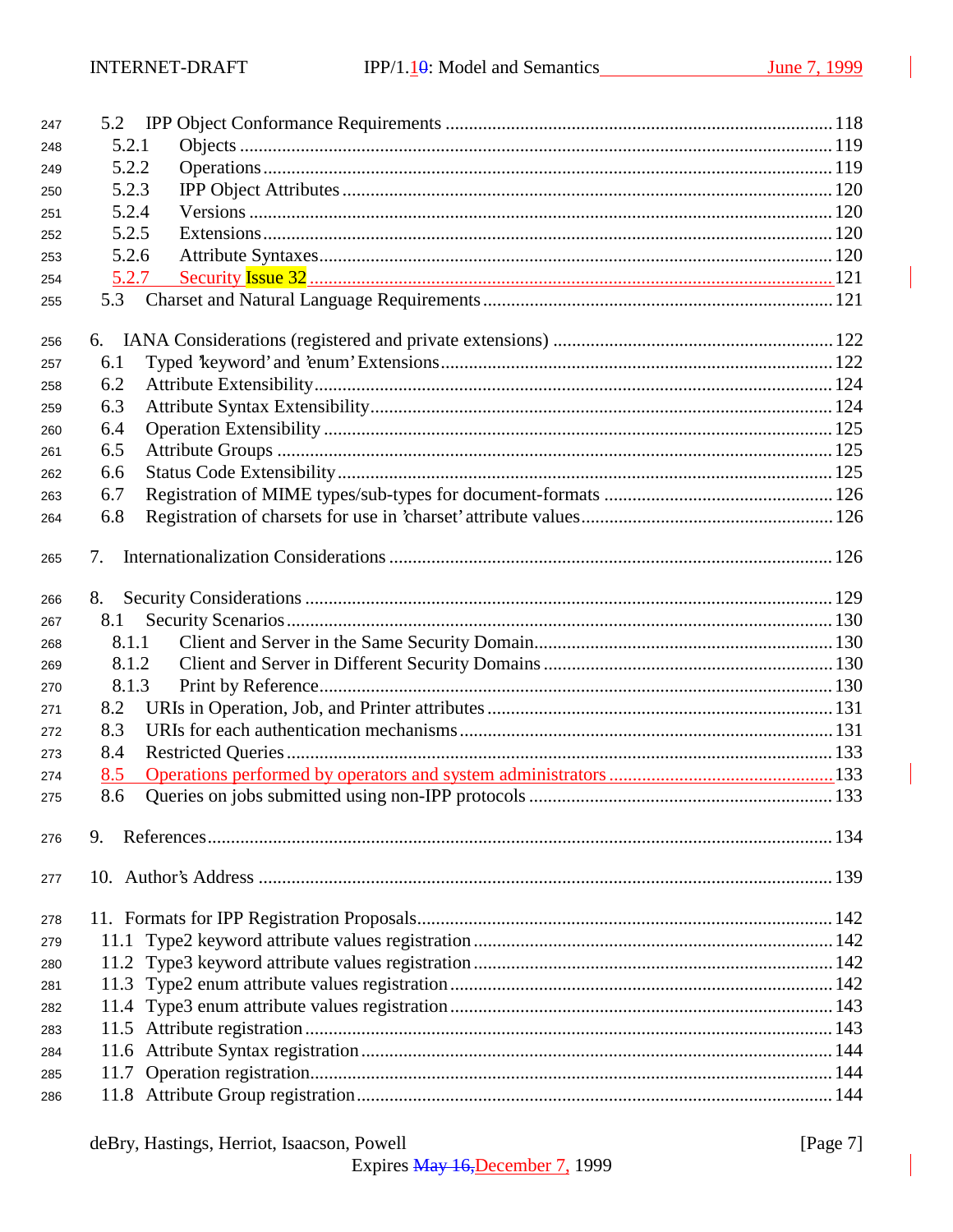| 287 |          |  |
|-----|----------|--|
| 288 |          |  |
| 289 |          |  |
| 290 | 12.1.1   |  |
| 291 |          |  |
| 292 | 12.2.1   |  |
| 293 | 12.2.2   |  |
| 294 | 12.2.2.1 |  |
| 295 | 12.2.2.2 |  |
| 296 | 12.2.2.3 |  |
| 297 | 12.2.2.4 |  |
| 298 | 12.2.3   |  |
| 299 | 12.2.4   |  |
| 300 | 12.2.5   |  |
|     |          |  |
| 301 |          |  |
| 302 |          |  |
| 303 | 13.1.1   |  |
| 304 | 13.1.2   |  |
| 305 | 13.1.2.1 |  |
| 306 | 13.1.2.2 |  |
| 307 | 13.1.2.3 |  |
| 308 | 13.1.3   |  |
| 309 | 13.1.4   |  |
| 310 | 13.1.4.1 |  |
| 311 | 13.1.4.2 |  |
| 312 | 13.1.4.3 |  |
| 313 | 13.1.4.4 |  |
| 314 | 13.1.4.5 |  |
| 315 | 13.1.4.6 |  |
| 316 | 13.1.4.7 |  |
| 317 | 13.1.4.8 |  |
| 318 | 13.1.4.9 |  |
| 319 |          |  |
| 320 |          |  |
| 321 |          |  |
| 322 |          |  |
| 323 |          |  |
| 324 |          |  |
| 325 |          |  |
| 326 |          |  |
| 327 |          |  |
| 328 |          |  |
| 329 | 13.1.5   |  |
| 330 | 13.1.5.1 |  |
|     |          |  |

## deBry, Hastings, Herriot, Isaacson, Powell

[Page 8]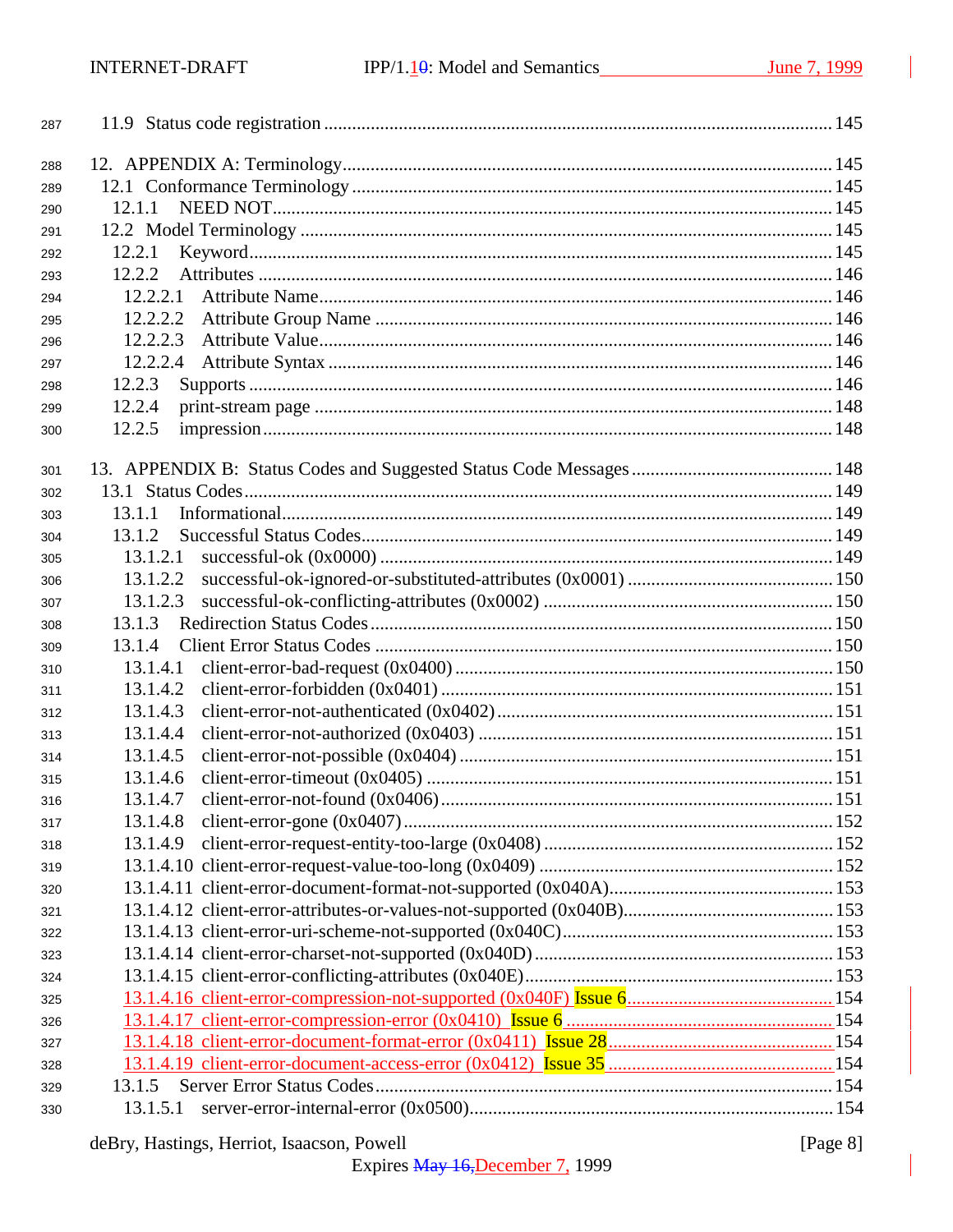| 331        | 13.1.5.2 |                                                                                   |  |
|------------|----------|-----------------------------------------------------------------------------------|--|
| 332        | 13.1.5.3 |                                                                                   |  |
| 333        | 13.1.5.4 |                                                                                   |  |
| 334        | 13.1.5.5 |                                                                                   |  |
| 335        | 13.1.5.6 |                                                                                   |  |
| 336        | 13.1.5.7 |                                                                                   |  |
| 337        | 13.1.5.8 |                                                                                   |  |
| 338        | 13.1.5.9 |                                                                                   |  |
| 339        |          | 13.1.5.10 server-error-multiple-document-jobs-not-supported (0x0509) Issue 34 156 |  |
| 340        |          |                                                                                   |  |
| 341        |          |                                                                                   |  |
| 342        |          |                                                                                   |  |
| 343        |          |                                                                                   |  |
| 344        |          |                                                                                   |  |
| 345        |          |                                                                                   |  |
| 346        |          |                                                                                   |  |
| 347        |          | 17. APPENDIX F: Differences between the IPP/1.0 and IPP/1.1 "Model and Semantics" |  |
| 348        |          |                                                                                   |  |
| 349<br>350 |          |                                                                                   |  |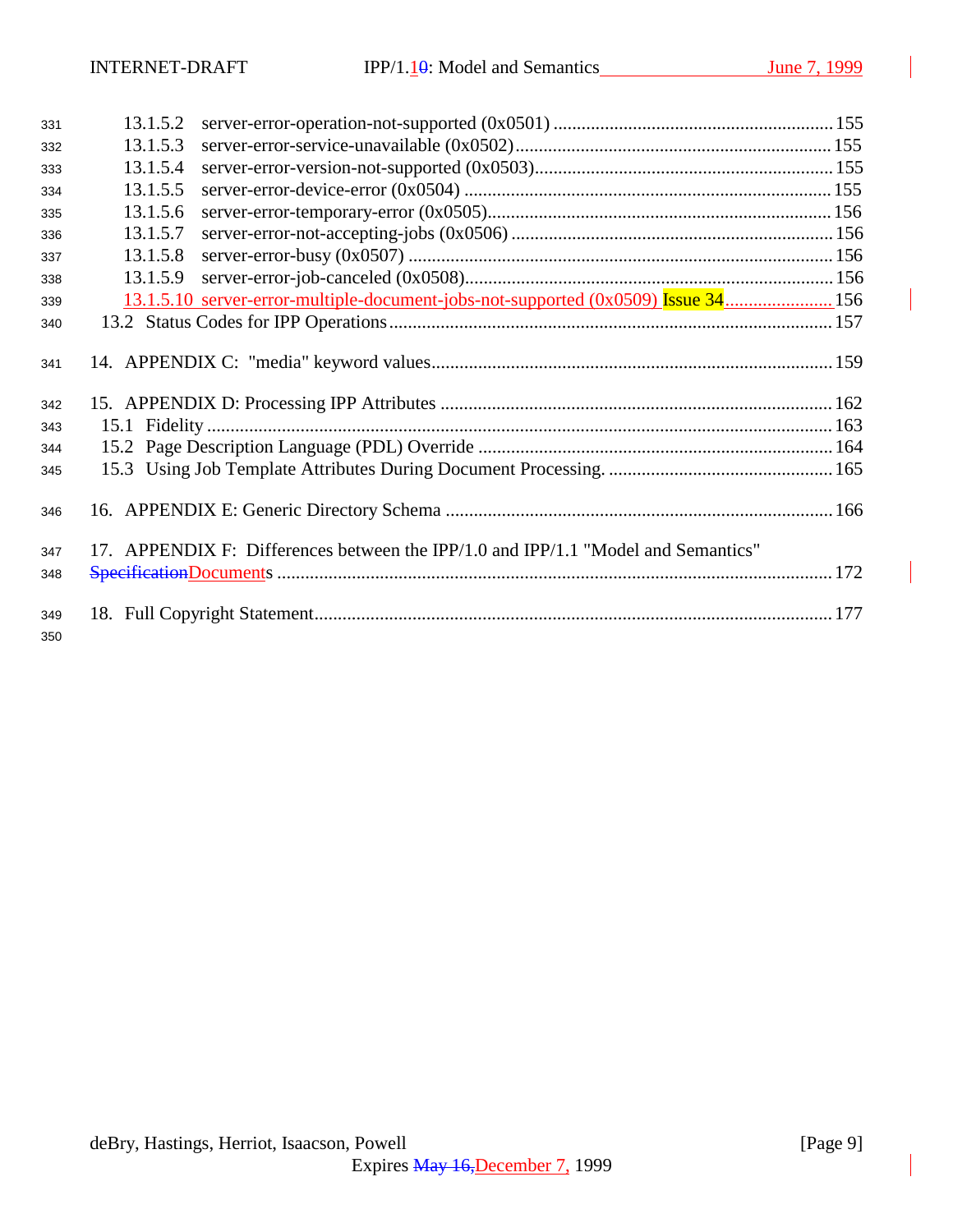### 1. Introduction

| 352 | The Internet Printing Protocol (IPP) is an application level protocol that can be used for distributed printing          |  |  |
|-----|--------------------------------------------------------------------------------------------------------------------------|--|--|
| 353 | using Internet tools and technologies. IPP version $1.0 \text{ (IPP/1.0)}1.1 \text{ (IPP/1.1)}$ focuses only on end user |  |  |
| 354 | functionality. This document is just one of a suite of documents that fully define IPP. The full set of IPP              |  |  |
| 355 | documents includes:                                                                                                      |  |  |
| 356 | Design Goals for an Internet Printing Protocol [IPP-REQ][RFC2567]                                                        |  |  |
| 357 | Rationale for the Structure and Model and Protocol for the Internet Printing Protocol HPP-                               |  |  |
| 358 | <b>RATHREC25681</b>                                                                                                      |  |  |
| 359 | Internet Printing Protocol/1.0: Protocol/1.1: Model and Semantics (this document)                                        |  |  |
| 360 | Internet Printing Protocol/1.0: Protocol/1.1: Encoding and Transport [IPP-PRO]                                           |  |  |
| 361 | Internet Printing Protocol/1.0: Protocol/1.1: Implementer's Guide [IPP-IIG]                                              |  |  |
| 362 | Mapping between LPD and IPP Protocols [IPP-LPD][RFC2569]                                                                 |  |  |
| 363 |                                                                                                                          |  |  |
| 364 | Anyone reading these documents for the first time is strongly encouraged to read the IPP documents in the                |  |  |
| 365 | above order.                                                                                                             |  |  |
| 366 | This document is laid out as follows:                                                                                    |  |  |
| 367 | - The rest of Section 1 is an introduction to the IPP simplified model for distributed printing.                         |  |  |
| 368 | - Section 2 introduces the object types covered in the model with their basic behaviors, attributes, and                 |  |  |
| 369 | interactions.                                                                                                            |  |  |
| 370 | - Section 3 defines the operations included in $\frac{IPP}{1.0} \cdot \frac{IPP}{1.1}$ . IPP operations are synchronous, |  |  |
| 371 | therefore, for each operation, there is a both request and a response.                                                   |  |  |
| 372 | - Section 4 defines the attributes (and their syntaxes) that are used in the model.                                      |  |  |
| 373 | - Sections 5 - 6 summarizes the implementation conformance requirements for objects that support the                     |  |  |
| 374 | protocol and IANA considerations, respectively.                                                                          |  |  |
| 375 | - Sections $7 - 112$ cover the Internationalization and Security considerations as well as References,                   |  |  |
| 376 | Copyright Notice, Author contact information, and Formats for Registration Proposals.                                    |  |  |
| 377 | - Sections 123 - 145 are appendices that cover Terminology, Status Codes and Messages, and "media"                       |  |  |
| 378 | keyword values.                                                                                                          |  |  |
| 379 | Note: This document uses terms such as "attributes", "keywords", and "support". These                                    |  |  |
| 380 | terms have special meaning and are defined in the model terminology section 12.2.                                        |  |  |
| 381 | Capitalized terms, such as MUST, MUST NOT, REQUIRED, SHOULD, SHOULD NOT,                                                 |  |  |
| 382 | MAY, NEED NOT, and OPTIONAL, have special meaning relating to conformance. These                                         |  |  |
| 383 | terms are defined in section 12.1 on conformance terminology, most of which is taken from                                |  |  |
| 384 | RFC 2119 [RFC2119].                                                                                                      |  |  |
| 385 | - Section $156$ is an appendix that helps to clarify the effects of interactions between related attributes              |  |  |
| 386 | and their values.                                                                                                        |  |  |
| 387 | - Section $167$ is an appendix that enumerates the subset of Printer attributes that form a generic                      |  |  |
| 388 | directory schema. These attributes are useful when registering a Printer so that a client can find the                   |  |  |
| 389 | Printer not just by name, but by filtered searches as well.                                                              |  |  |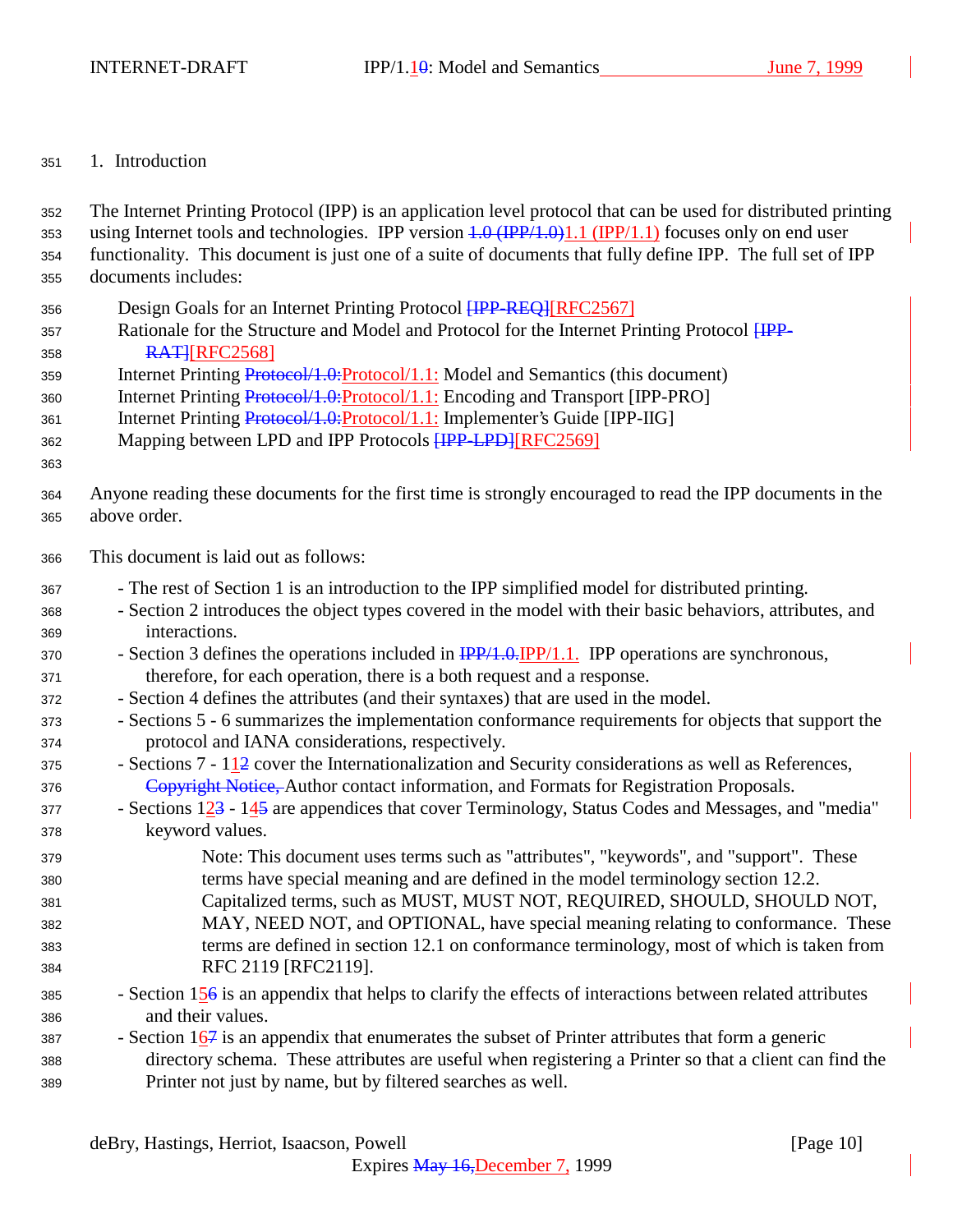- 390 Section 178 is an appendixt that provides a Change History summarizing the elarification and changes 391 that might affect an implementation since the June 30, 1998 draft. additions and changes from the IPP/1.0 "Model and Semantics" document [RFC2566] to make this IPP/1.1 document.  $393 - **Section 18** is the full copyright notice.$
- 1.1 Simplified Printing Model

 In order to achieve its goal of realizing a workable printing protocol for the Internet, the Internet Printing Protocol (IPP) is based on a simplified printing model that abstracts the many components of real world printing solutions. The Internet is a distributed computing environment where requesters of print services (clients, applications, printer drivers, etc.) cooperate and interact with print service providers. This model and semantics document describes a simple, abstract model for IPP even though the underlying configurations may be complex "n-tier" client/server systems. An important simplifying step in the IPP model is to expose only the key objects and interfaces required for printing. The model described in this model document does not include features, interfaces, and relationships that are beyond the scope of the 403 first version of IPP (IPP/1.0). IPP/1.0(IPP/1.1). IPP/1.1 incorporates many of the relevant ideas and lessons learned from other specification and development efforts [HTPP] [ISO10175] [LDPA] [P1387.4] [PSIS] [RFC1179] [SWP]. IPP is heavily influenced by the printing model introduced in the Document Printing Application (DPA) [ISO10175] standard. Although DPA specifies both end user and 407 administrative features, IPP version 4.0 (IPP/1.0) focuses only on end user functionality.

- 1.1 (IPP/1.1) focuses primarily on end user functionality with a few additional OPTIONAL operator operations.
- 410 The IPP/1.0IPP/1.1 model encapsulates the important components of distributed printing into two object types:
- Printer (Section 2.1)
- Job (Section 2.2)
- 
- Each object type has an associated set of operations (see section 3) and attributes (see section 4).
- It is important, however, to understand that in real system implementations (which lie underneath the
- 417 abstracted  $\frac{IPP}{1.0}$  IPP/1.1 model), there are other components of a print service which are not explicitly
- 418 defined in the IPP/1.0IPP/1.1 model. The following figure illustrates where IPP/1.0IPP/1.1 fits with respect
- to these other components.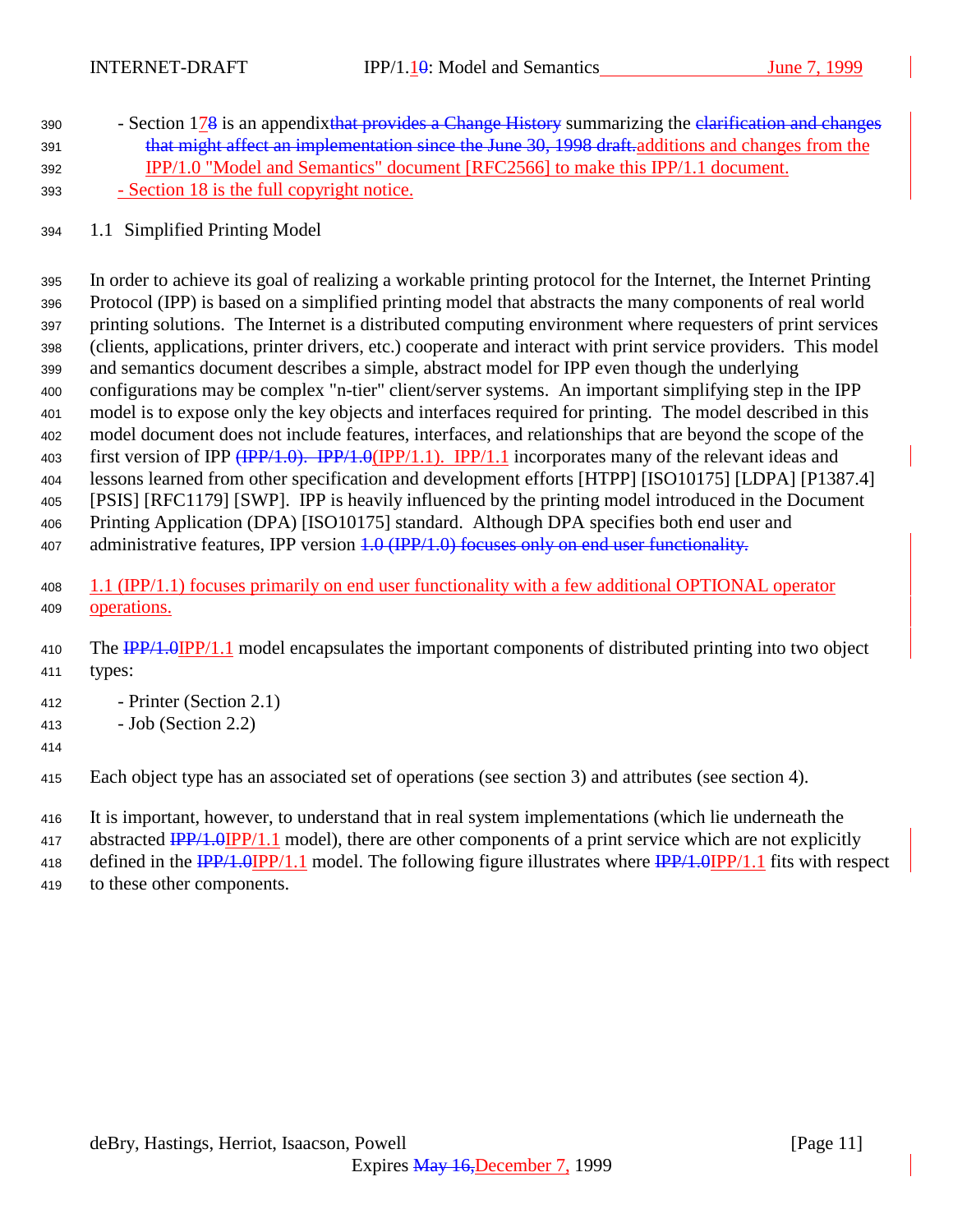

 An IPP Printer object encapsulates the functions normally associated with physical output devices along with the spooling, scheduling and multiple device management functions often associated with a print server. Printer objects are optionally registered as entries in a directory where end users find and select them based on some sort of filtered and context based searching mechanism (see section 16). The directory is used to store relatively static information about the Printer, allowing end users to search for and find Printers that match their search criteria, for example: name, context, printer capabilities, etc. The more dynamic information, such as state, currently loaded and ready media, number of jobs at the Printer, errors, warnings, and so forth, is directly associated with the Printer object itself rather than with the entry in the directory which only represents the Printer object.

 IPP clients implement the IPP protocol on the client side and give end users (or programs running on behalf of end users) the ability to query Printer objects and submit and manage print jobs. An IPP server is just that part of the Printer object that implements the server-side protocol. The rest of the Printer object implements (or gateways into) the application semantics of the print service itself. The Printer objects may be embedded in an output device or may be implemented on a host on the network that communicates with an output device.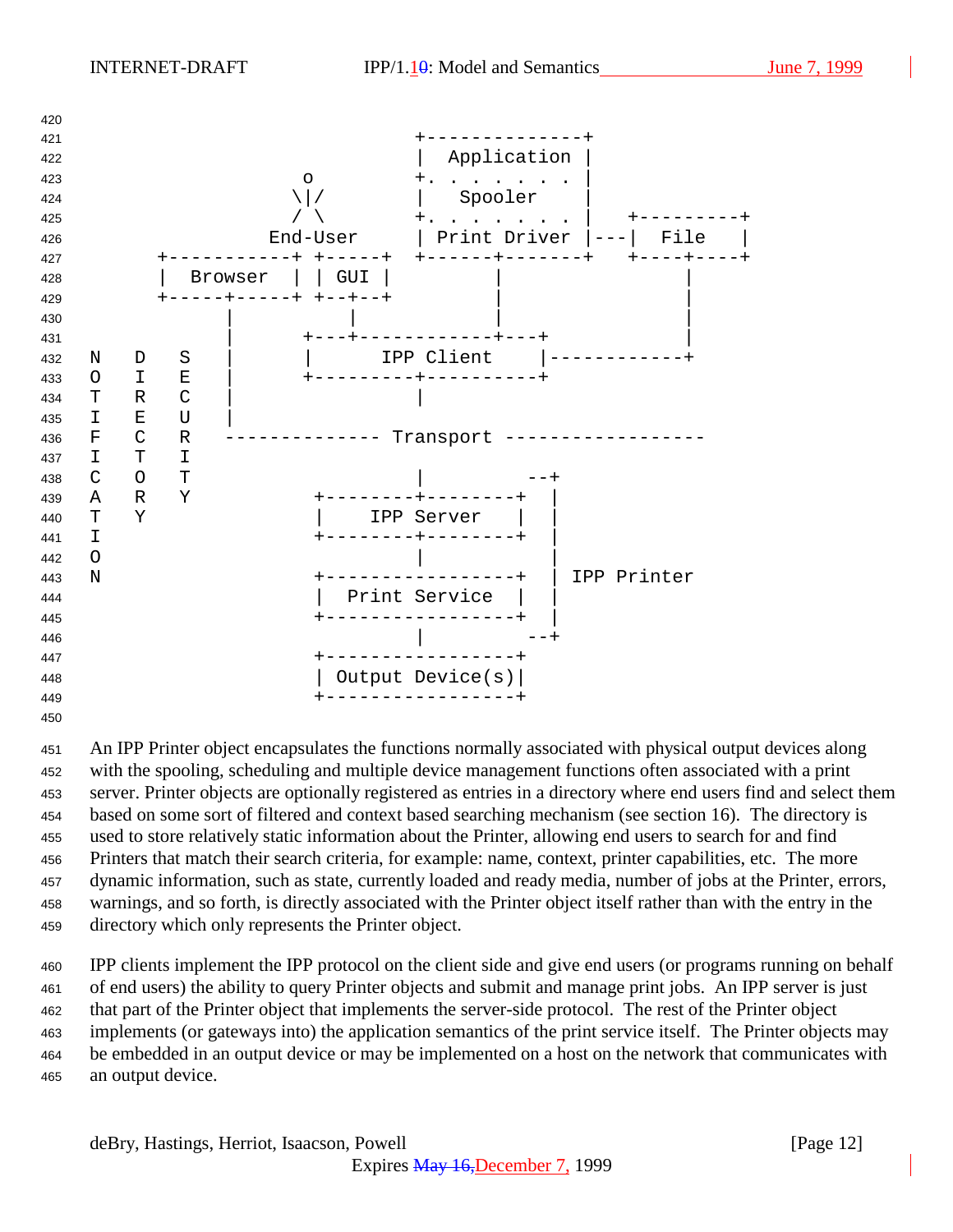When a job is submitted to the Printer object and the Printer object validates the attributes in the

- submission request, the Printer object creates a new Job object. The end user then interacts with this new
- 468 Job object to query its status and monitor the progress of the job. End users may also cancel the print
- **job**An end user can also cancel their print jobs by using the Job object's Cancel-Job operation. An end-user can also hold, release, and restart their print jobs using the Job object's OPTIONAL Hold-Job, Release-Job,
- 
- and Restart-Job operations, if implemented.

 A privileged operator or administrator of a Printer object can cancel, hold, release, and restart any user's job using the REQUIRED Cancel-Job and the OPTIONAL Hold-Job, Release-Job, and Restart-Job operations.

- In additional privileged operator or administrator of a Printer object can pause, resume, or purge (jobs from) a Printer object using the OPTIONAL Pause-Printer, Resume-Printer, and Purge-Jobs operations, if
- implemented.

477 The notification service is out of scope for  $\frac{IPP}{1.0}$ , this IPP/1.1 document, but using such a notification

service, the end user is able to register for and receive Printer specific and Job specific events. An end user

- can query the status of Printer objects and can follow the progress of Job objects by polling using the Get-
- 480 Printer-Attributes, Printer-Attributes, Get-Jobs, and Get-Job-Attributes operations.
- 2. IPP Objects

482 The **IPP/1.0IPP/1.1** model introduces objects of type Printer and Job. Each type of object models relevant aspects of a real-world entity such as a real printer or real print job. Each object type is defined as a set of possible attributes that may be supported by instances of that object type. For each object (instance), the actual set of supported attributes and values describe a specific implementation. The object's attributes and values describe its state, capabilities, realizable features, job processing functions, and default behaviors and characteristics. For example, the Printer object type is defined as a set of attributes that each Printer object potentially supports. In the same manner, the Job object type is defined as a set of attributes that are potentially supported by each Job object.

- Each attribute included in the set of attributes defining an object type is labeled as:
- "REQUIRED": each object MUST support the attribute.
- "RECOMMENDED": each object SHOULD support the attribute.
- "OPTIONAL": each object MAY support the attribute.
- 

495 There is no such similar labeling of attribute values Some definitions of attribute values indicate that an object MUST or SHOULD support the value; otherwise, support of the value is OPTIONAL. However, if an implementation supports an attribute, it MUST support at least one of the possible values for that attribute.

2.1 Printer Object

500 The major component of the  $\frac{IPP}{1.0}$  IPP/1.1 model is the Printer object. A Printer object implements the 501 server-side of the  $\frac{IPP}{1.0}$  IPP/1.1 protocol. Using the protocol, end users may query the attributes of the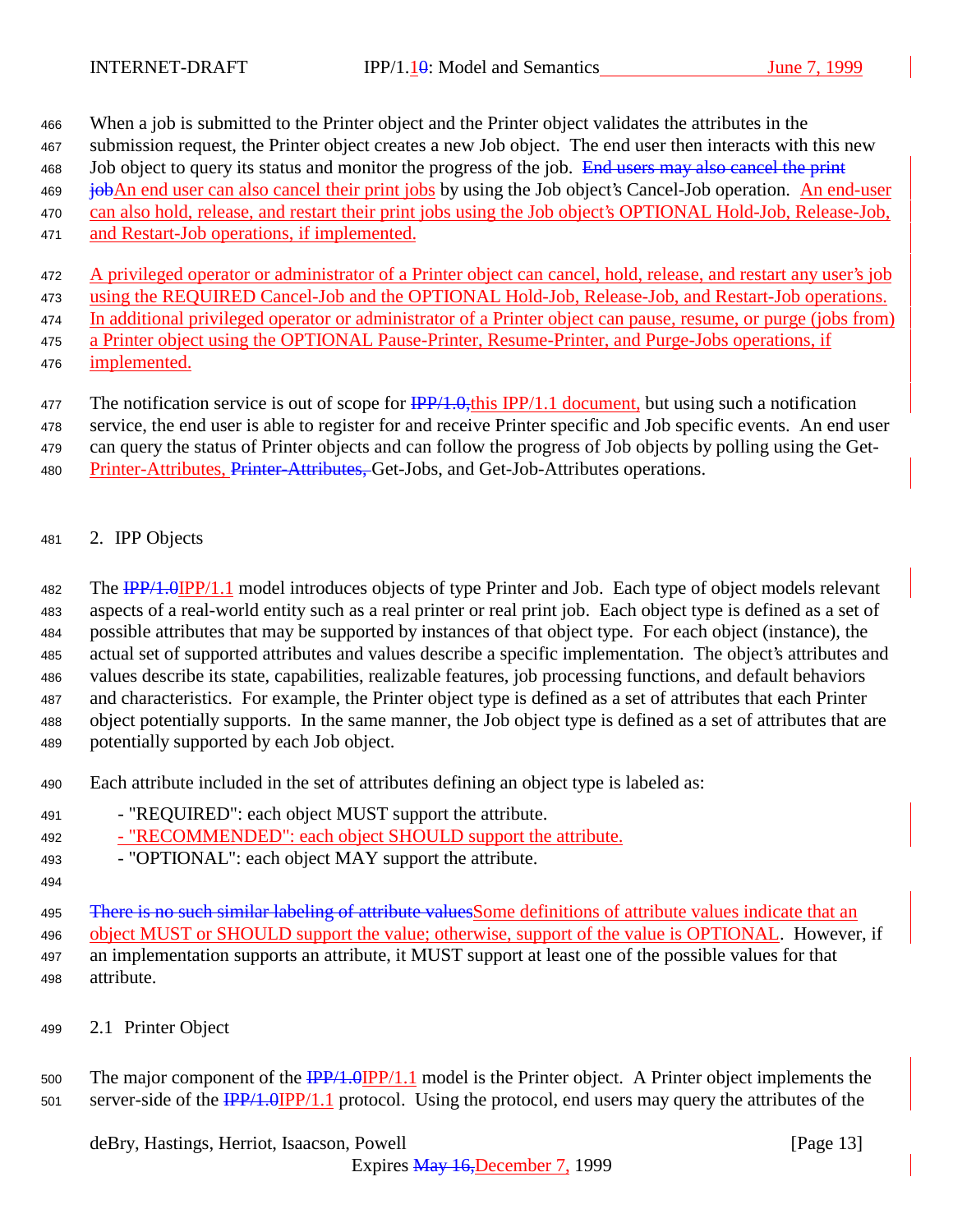Printer object and submit print jobs to the Printer object. The actual implementation components behind

the Printer abstraction may take on different forms and different configurations. However, the model

 abstraction allows the details of the configuration of real components to remain opaque to the end user. Section 3 describes each of the Printer operations in detail.

- The capabilities and state of a Printer object are described by its attributes. Printer attributes are divided into two groups:
- "job-template" attributes: These attributes describe supported job processing capabilities and defaults for the Printer object. (See section 4.2)
- "printer-description" attributes: These attributes describe the Printer object's identification, state, location, references to other sources of information about the Printer object, etc. (see section 4.4)
- 

- Since a Printer object is an abstraction of a generic document output device and print service provider, a
- Printer object could be used to represent any real or virtual device with semantics consistent with the
- Printer object, such as a fax device, an imager, or even a CD writer.
- Some examples of configurations supporting a Printer object include:
- 1) An output device with no spooling capabilities
- 2) An output device with a built-in spooler
- 3) A print server supporting IPP with one or more associated output devices
- 3a) The associated output devices may or may not be capable of spooling jobs
- 3b) The associated output devices may or may not support IPP
- The following figures show some examples of how Printer objects can be realized on top of various distributed printing configurations. The embedded case below represents configurations 1 and 2. The hosted and fan-out figures below represent configurations 3a and 3b.
- In this document the term "client" refers to a software entity that sends IPP operation requests to an IPP Printer object and accepts IPP operation responses. A client MAY be:
- 1. contained within software controlled by an end user, e.g. activated by the "Print" menu item in an application or
- 530 2. the print server component that sends IPP requests to either an output device or another "downstream" print server.
- The term "IPP Printer" is a network entity that accepts IPP operation requests and returns IPP operation responses. As such, an IPP object MAY be:
- 1. an (embedded) device component that accepts IPP requests and controls the device or
- 2. a component of a print server that accepts IPP requests (where the print server controls one or more 536 networked devices using IPP or other protocols). **Issue 4**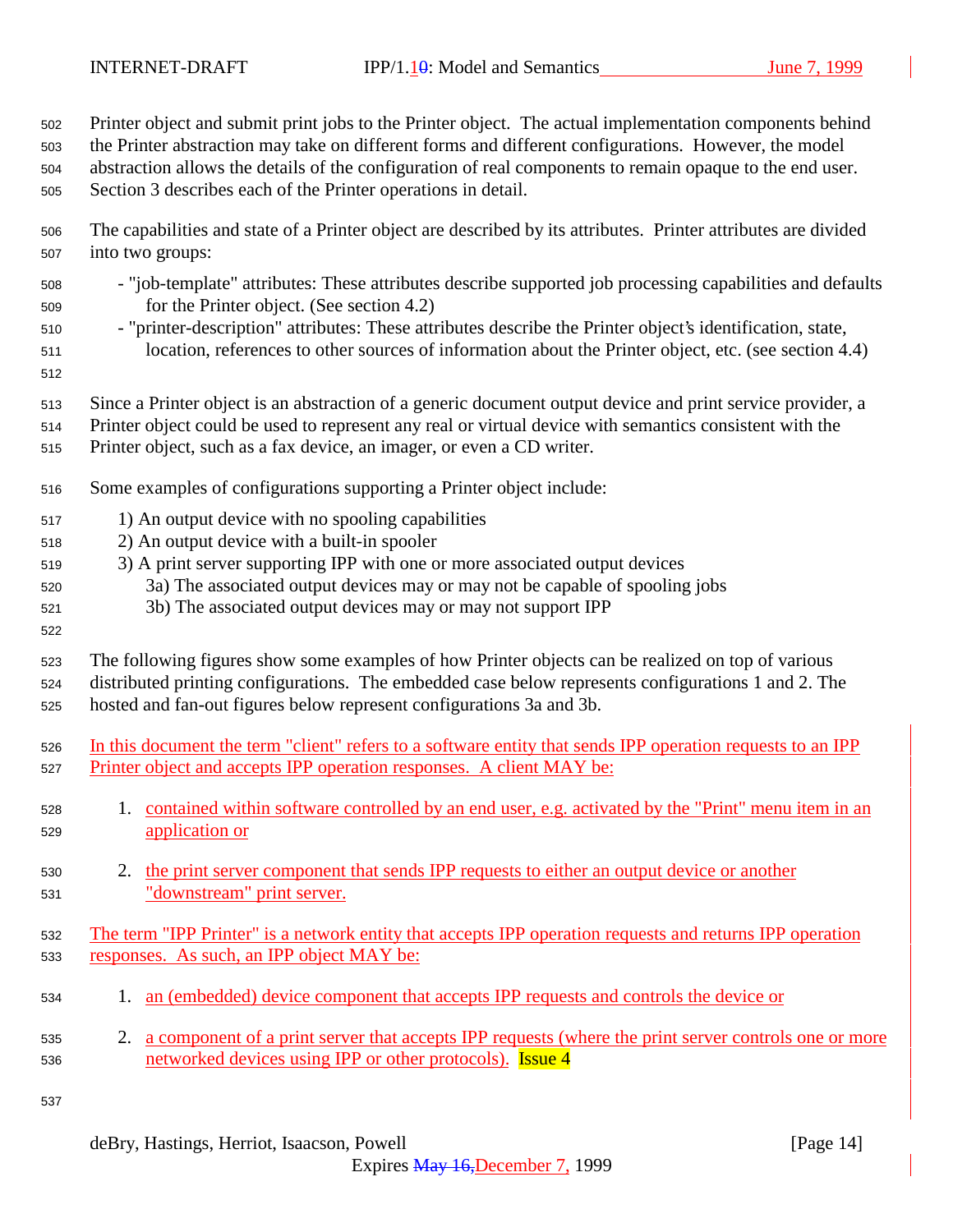INTERNET-DRAFT IPP/1.10: Model and Semantics June 7, 1999

 Legend: ##### indicates a Printer object which is either embedded in an output device or is hosted in a server. The Printer object might or might not be capable of queuing/spooling. any indicates any network protocol or direct connect, including IPP embedded printer: output device +---------------+ O +--------+ | ########### | /|\ | client |------------IPP------------># Printer # | / \ +--------+ | # Object # | | ########### | +---------------+ hosted printer: +---------------+ O +--------+ ########### | | /|\ | client |--IPP--># Printer #-any->| output device | / \ +--------+ # Object # | | ########### +---------------+ +---------------+ fan out: +-->| output device | any  $\vert$  any  $\vert$  any  $\vert$  any  $\vert$  any  $\vert$  any  $\vert$  any  $\vert$  any  $\vert$  any  $\vert$  and  $\vert$  and  $\vert$  and  $\vert$  and  $\vert$  and  $\vert$  and  $\vert$  and  $\vert$  and  $\vert$  and  $\vert$  and  $\vert$  and  $\vert$  and  $\vert$  and  $\vert$  and  $\vert$  and  $\vert$ 572 〇 +-------+ <mark>###############</mark> / +---------------- /|\ | client |-IPP-># Printer #--\* / \ +--------+ # Object # \ +---------------+  $\# \# \# \# \# \# \# \# \# \# \# \ \text{any} \setminus$  +-->| output device |  $\qquad \qquad$  +---------------+ 

2.2 Job Object

 A Job object is used to model a print job. A Job object contains documents. The information required to create a Job object is sent in a create request from the end user via an IPP Client to the Printer object. The

deBry, Hastings, Herriot, Isaacson, Powell [Page 15]

Expires May 16,December 7, 1999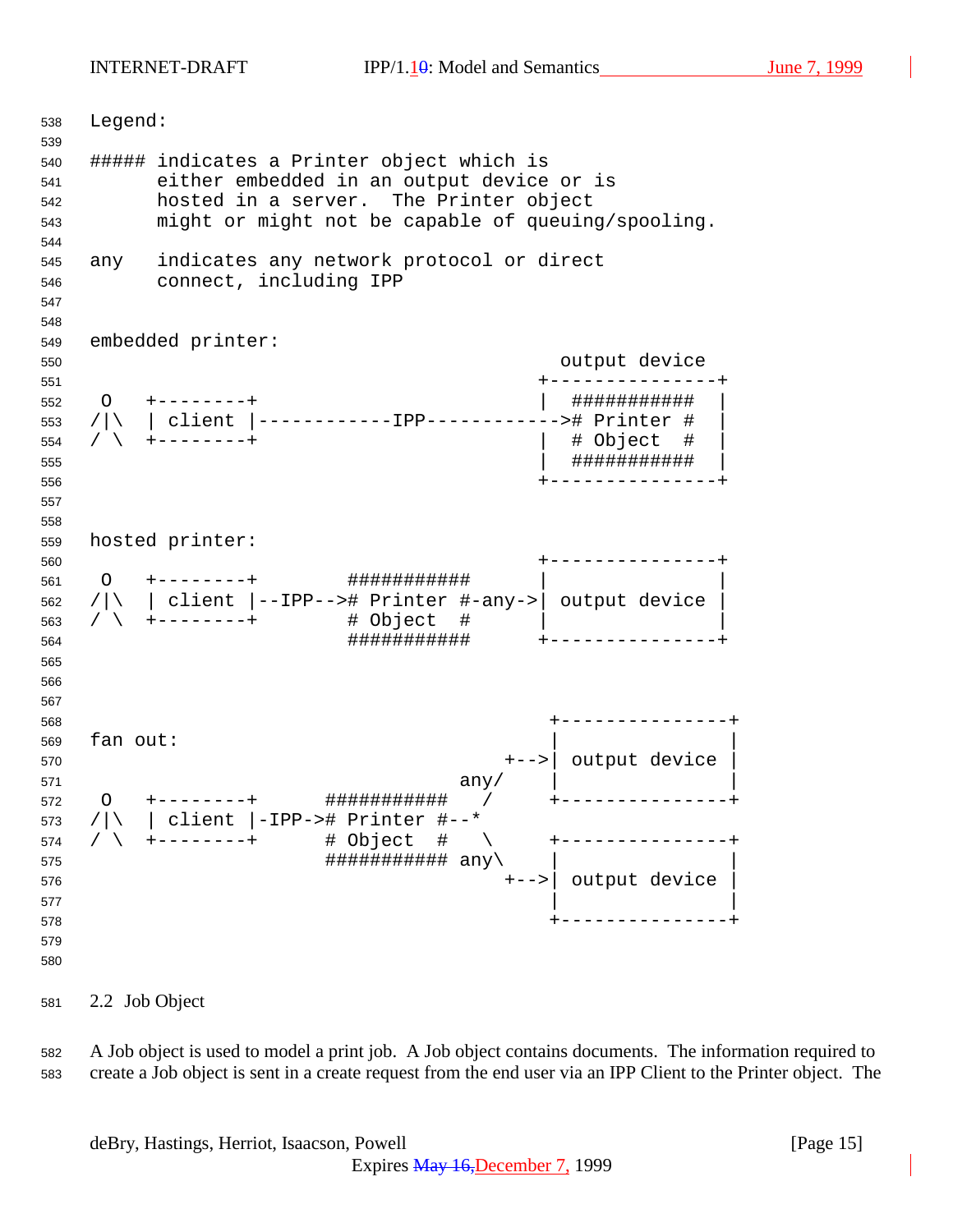Printer object validates the create request, and if the Printer object accepts the request, the Printer object creates the new Job object. Section 3 describes each of the Job operations in detail.

 The characteristics and state of a Job object are described by its attributes. Job attributes are grouped into two groups as follows:

- "job-template" attributes: These attributes can be supplied by the client or end user and include job processing instructions which are intended to override any Printer object defaults and/or instructions embedded within the document data. (See section 4.2)
- "job-description" attributes: These attributes describe the Job object's identification, state, size, etc. The client supplies some of these attributes, and the Printer object generates others. (See section 4.3)
- An implementation MUST support at least one document per Job object. An implementation MAY support multiple documents per Job object. A document is either:
- a stream of document data in a format supported by the Printer object (typically a Page Description Language - PDL), or
- a reference to such a stream of document data

 In IPP/1.0,IPP/1.1, a document is not modeled as an IPP object, therefore it has no object identifier or associated attributes. All job processing instructions are modeled as Job object attributes. These attributes are called Job Template attributes and they apply equally to all documents within a Job object.

#### 2.3 Object Relationships

 IPP objects have relationships that are maintained persistently along with the persistent storage of the object attributes.

 A Printer object can represent either one or more physical output devices or a logical device which "processes" jobs but never actually uses a physical output device to put marks on paper. Examples of logical devices include a Web page publisher or a gateway into an online document archive or repository. A Printer object contains zero or more Job objects.

 A Job object is contained by exactly one Printer object, however the identical document data associated with a Job object could be sent to either the same or a different Printer object. In this case, a second Job object would be created which would be almost identical to the first Job object, however it would have new (different) Job object identifiers (see section 2.4).

 A Job object is either empty (before any documents have been added) or contains one or more documents. If the contained document is a stream of document data, that stream can be contained in only one document. However, there can be identical copies of the stream in other documents in the same or different Job objects. If the contained document is just a reference to a stream of document data, other documents (in the

same or different Job object(s)) may contain the same reference.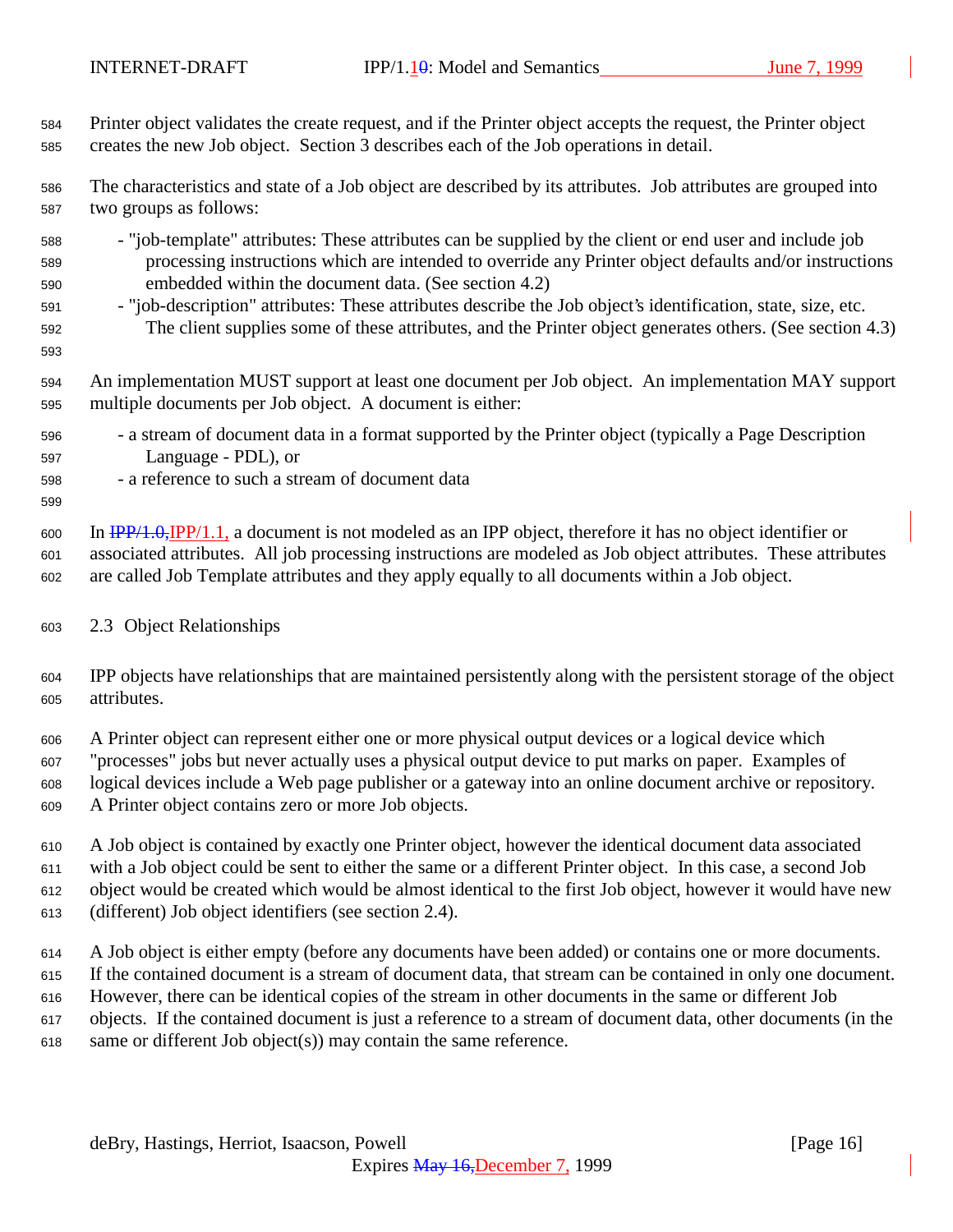INTERNET-DRAFT IPP/1.10: Model and Semantics June 7, 1999

#### 2.4 Object Identity

 All Printer and Job objects are identified by a Uniform Resource Identifier (URI) [RFC2396] so that they can be persistently and unambiguously referenced. The notion of a URI is a useful concept, however, until the notion of URI is more stable (i.e., defined more completely and deployed more widely), it is expected that the URIs used for IPP objects will actually be URLs [RFC2396]. Since every URL is a specialized form of a URI, even though the more generic term URI is used throughout the rest of this document, its usage is intended to cover the more specific notion of URL as well.

 An administrator configures Printer objects to either support or not support authentication and/or message 627 privacy using **SSL3 [SSL]TLS** [TLS] (the mechanism for security configuration is outside the scope of 628 IPP/1.0).this IPP/1.1 document). In some situations, both types of connections (both authenticated and unauthenticated) can be established using a single communication channel that has some sort of negotiation mechanism. In other situations, multiple communication channels are used, one for each type of security configuration. Section 8 provides a full description of all security considerations and configurations.

 If a Printer object supports more than one communication channel, some or all of those channels might support and/or require different security mechanisms. In such cases, an administrator could expose the simultaneous support for these multiple communication channels as multiple URIs for a single Printer object where each URI represents one of the communication channels to the Printer object. To support this flexibility, the IPP Printer object type defines a multi-valued identification attribute called the "printer-uri- supported" attribute. It MUST contain at least one URI. It MAY contain more than one URI. That is, every Printer object will have at least one URI that identifies at least one communication channel to the Printer object, but it may have more than one URI where each URI identifies a different communication 640 channel to the Printer object. The "printer-uri-supported" attribute has atwo companion attributes, the "uri-641 security-supported" attribute and the attribute, that has "uri-authentication-supported". Both have the same cardinality as "printer-uri-supported". The purpose of the "uri-security-supported" attribute is to indicate 643 the security mechanisms (if any) used for each URI listed in "printer-uri-supported". The purpose of the "uri-authentication-supported" attribute is to indicate the authentication mechanisms (if any) used for each 645 URI listed in "printer-uri-supported". These two three attributes are fully described in sections 4.4.1 and, 646 4.4.2<sup>-</sup>, and 4.4.3. **Issue 2** 

 When a job is submitted to the Printer object via a create request, the client supplies only a single Printer object URI. The client supplied Printer object URI MUST be one of the values in the "printer-uri-supported" Printer attribute.

650 Note:  $\frac{HP}{4.0IPP}{1.1}$  does not specify how the client obtains the client supplied URI, but it is RECOMMENDED that a Printer object be registered as an entry in a directory service. End-users and programs can then interrogate the directory searching for Printers. Section 16 defines a generic schema for Printer object entries in the directory service and describes how the entry acts as a bridge to the actual IPP Printer object. The entry in the directory that represents the IPP Printer object includes the possibly many URIs for that Printer object as values in one its attributes.

 When a client submits a create request to the Printer object, the Printer object validates the request and creates a new Job object. The Printer object assigns the new Job object a URI which is stored in the "job-uri" Job attribute. This URI is then used by clients as the target for subsequent Job operations. The Printer

deBry, Hastings, Herriot, Isaacson, Powell **Example 20** (Page 17)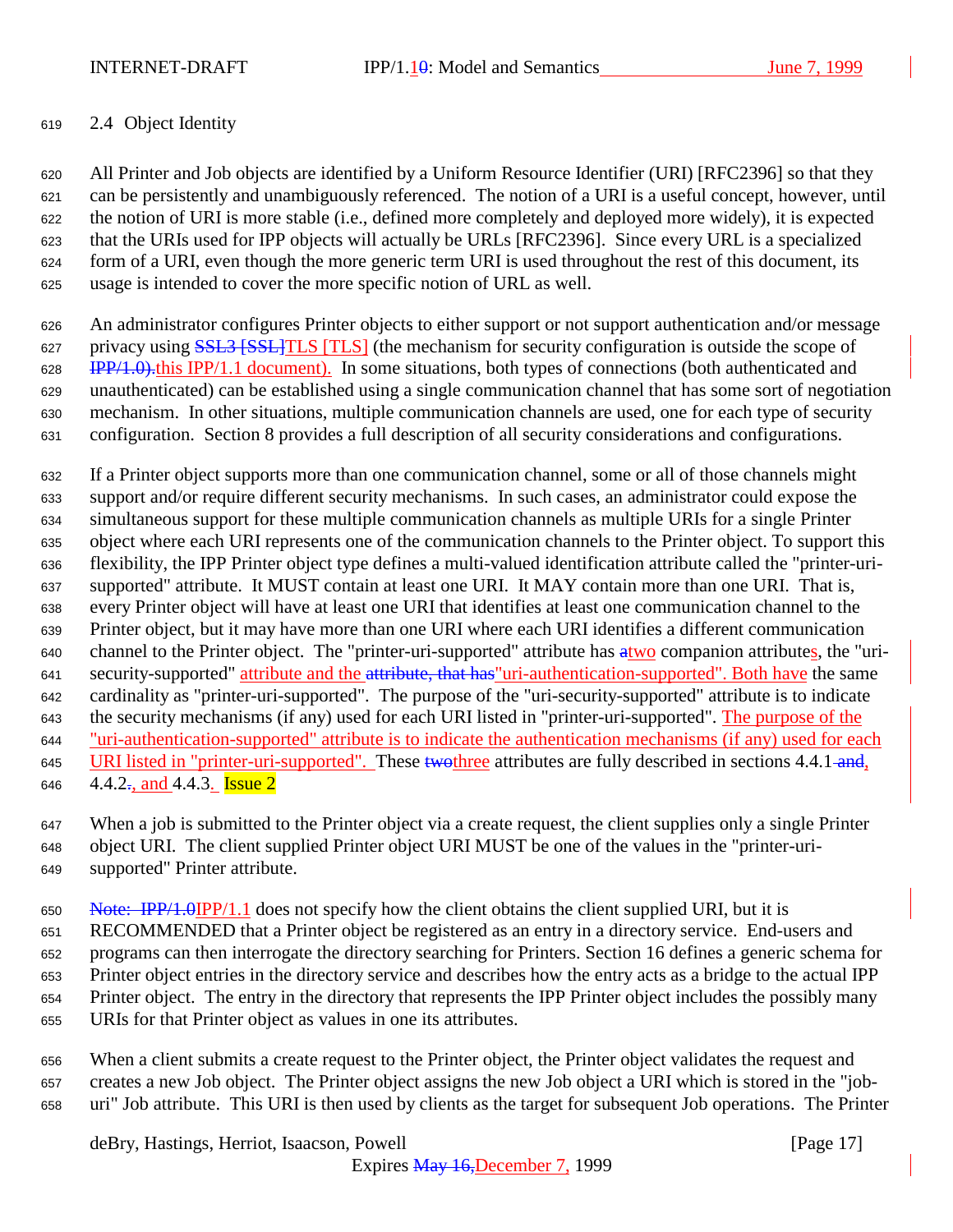object generates a Job URI based on its configured security policy and the URI used by the client in the create request.

 For example, consider a Printer object that supports both a communication channel secured by the use of SSL3 (using HTTP over SSL3 with an "https" schemed URI) and another open communication channel that is not secured with SSL3 (using a simple "http" schemed URI). If a client were to submit a job using the secure URI, the Printer object would assign the new Job object a secure URI as well. If a client were to submit a job using the open-channel URI, the Printer would assign the new Job object an open-channel URI.

 In addition, the Printer object also populates the Job object's "job-printer-uri" attribute. This is a reference back to the Printer object that created the Job object. If a client only has access to a Job object's "job-uri" identifier, the client can query the Job's "job-printer-uri" attribute in order to determine which Printer object created the Job object. If the Printer object supports more than one URI, the Printer object picks the one URI supplied by the client when creating the job to build the value for and to populate the Job's "job-printer-uri" attribute.

 Allowing Job objects to have URIs allows for flexibility and scalability. For example, in some implementations, the Printer object might create Jobs that are processed in the same local environment as the Printer object itself. In this case, the Job URI might just be a composition of the Printer's URI and some unique component for the Job object, such as the unique 32-bit positive integer mentioned later in this paragraph. In other implementations, the Printer object might be a central clearing-house for validating all Job object creation requests, but the Job object itself might be created in some environment that is remote from the Printer object. In this case, the Job object's URI may have no physical-location relationship at all to the Printer object's URI. Again, the fact that Job objects have URIs allows for flexibility and scalability, however, many existing printing systems have local models or interface constraints that force print jobs to be identified using only a 32-bit positive integer rather than an independent URI. This numeric Job ID is only unique within the context of the Printer object to which the create request was originally submitted. Therefore, in order to allow both types of client access to IPP Job objects (either by Job URI or by numeric Job ID), when the Printer object successfully processes a create request and creates a new Job object, the Printer object MUST generate both a Job URI and a Job ID. The Job ID (stored in the "job-id" attribute) only has meaning in the context of the Printer object to which the create request was originally submitted. This requirement to support both Job URIs and Job IDs allows all types of clients to access Printer objects and Job objects no matter the local constraints imposed on the client implementation.

 In addition to identifiers, Printer objects and Job objects have names ("printer-name" and "job-name"). An object name NEED NOT be unique across all instances of all objects. A Printer object's name is chosen and 692 set by an administrator through some mechanism outside the scope of  $\frac{IPP}{1.0.0}$ this IPP/1.1 document. A Job object's name is optionally chosen and supplied by the IPP client submitting the job. If the client does not supply a Job object name, the Printer object generates a name for the new Job object. In all cases, the name only has local meaning.

- To summarize:
- Each Printer object is identified with one or more URIs. The Printer's "printer-uri-supported" attribute contains the URI(s).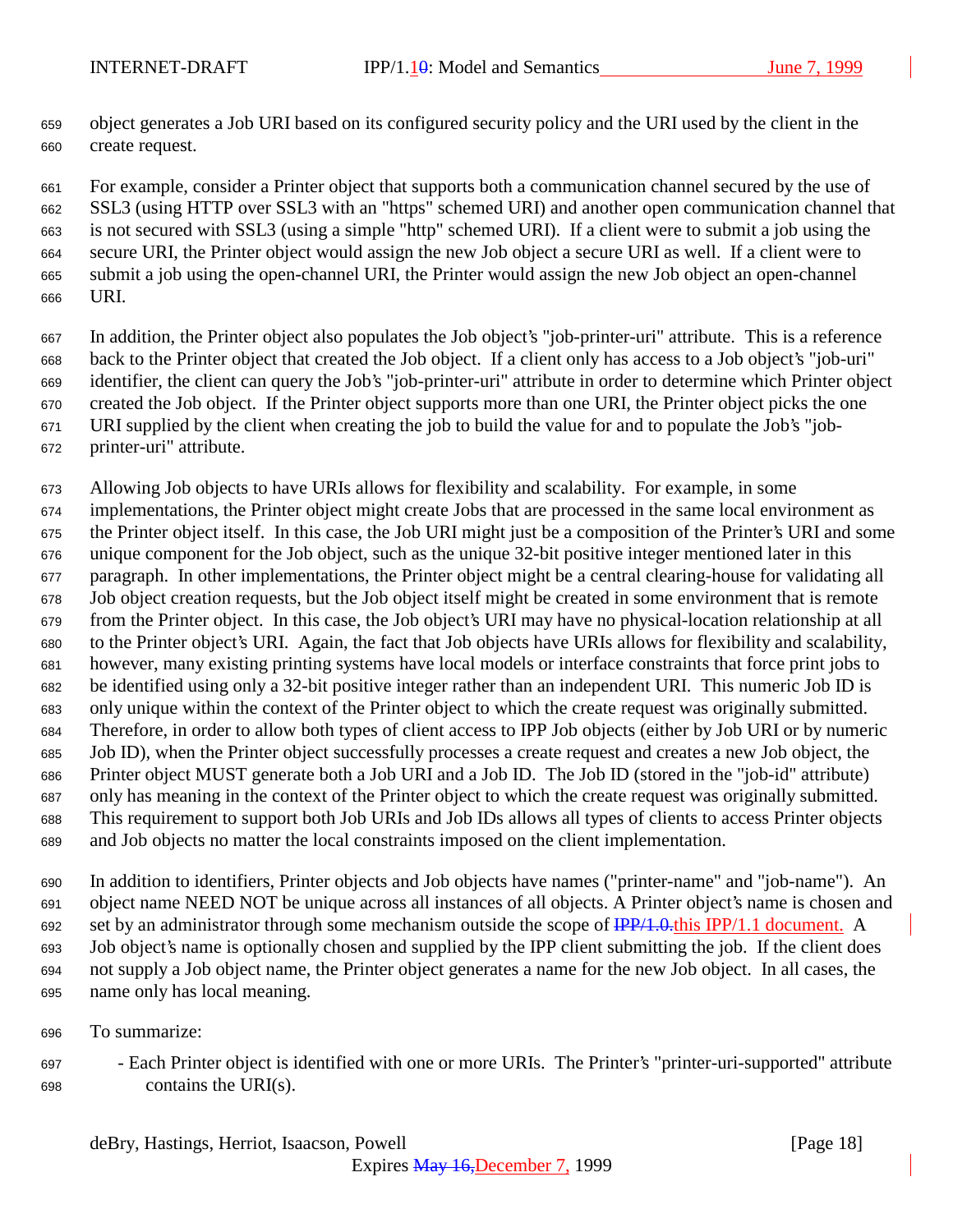- The Printer object's "uri-security-supported" attribute identifies the communication channel security protocols that may or may not have been configured for the various Printer object URIs (e.g.,  $701 \frac{\text{2s}}{3}$ <sup>2</sup>tls' or 'none').
- The Printer object's "uri-authentication-supported" attribute identifies the authentication mechanisms that may or may not have been configured for the various Printer object URIs (e.g., 'digest' or 'none').
- Each Job object is identified with a Job URI. The Job's "job-uri" attribute contains the URI.
- Each Job object is also identified with Job ID which is a 32-bit, positive integer. The Job's "job-id" attribute contains the Job ID. The Job ID is only unique within the context of the Printer object which created the Job object.
- Each Job object has a "job-printer-uri" attribute which contains the URI of the Printer object that was used to create the Job object. This attribute is used to determine the Printer object that created a Job object when given only the URI for the Job object. This linkage is necessary to determine the languages, charsets, and operations which are supported on that Job (the basis for such support comes from the creating Printer object).
- Each Printer object has a name (which is not necessarily unique). The administrator chooses and sets 715 this name through some mechanism outside the scope of  $\frac{IPP}{1.0}$  itself. this IPP/1.1 document. The Printer object's "printer-name" attribute contains the name.
- Each Job object has a name (which is not necessarily unique). The client optionally supplies this name in the create request. If the client does not supply this name, the Printer object generates a name for the Job object. The Job object's "job-name" attribute contains the name.

#### 3. IPP Operations

 IPP objects support operations. An operation consists of a request and a response. When a client communicates with an IPP object, the client issues an operation request to the URI for that object. Operation requests and responses have parameters that identify the operation. Operations also have attributes that affect the run-time characteristics of the operation (the intended target, localization information, etc.). These operation-specific attributes are called operation attributes (as compared to object attributes such as Printer object attributes or Job object attributes). Each request carries along with it any operation attributes, object attributes, and/or document data required to perform the operation. Each request requires a response from the object. Each response indicates success or failure of the operation with a status code as a response parameter. The response contains any operation attributes, object attributes, and/or status messages generated during the execution of the operation request.

- This section describes the semantics of the IPP operations, both requests and responses, in terms of the parameters, attributes, and other data associated with each operation.
- 733 The **IPP/1.0IPP/1.1** Printer operations are:
- Print-Job (section 3.2.1)
- Print-URI (section 3.2.2)
- Validate-Job (section 3.2.3)
- Create-Job (section 3.2.4)
- Get-Printer-Attributes (section 3.2.5)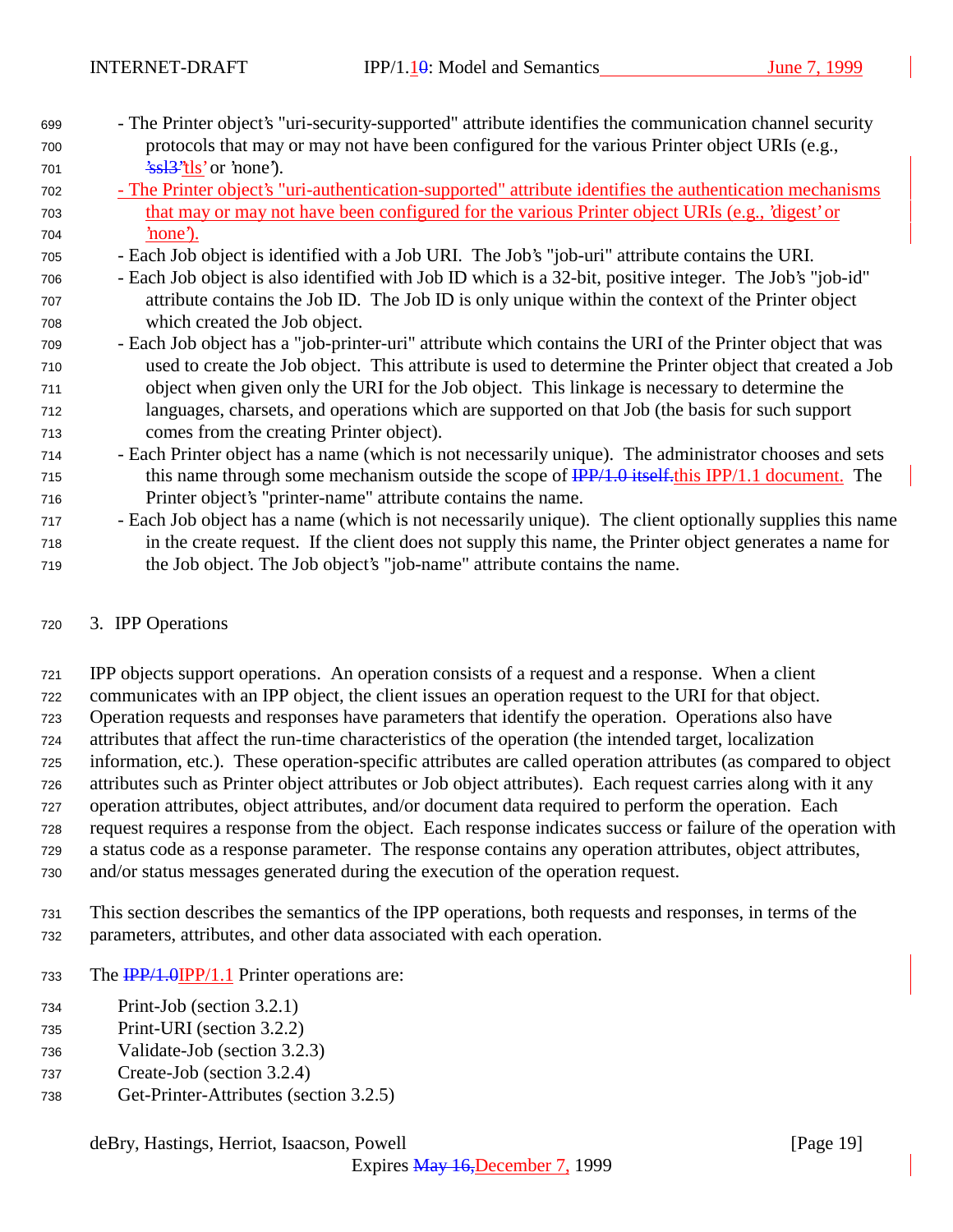| 739 | Get-Jobs (section 3.2.6)                                                                               |
|-----|--------------------------------------------------------------------------------------------------------|
| 740 | Pause-Printer (section 3.3.5)                                                                          |
| 741 | Resume-Printer (section 3.3.6)                                                                         |
| 742 | Purge-Jobs (section 3.3.7)                                                                             |
| 743 |                                                                                                        |
| 744 | The Job operations are:                                                                                |
| 745 | Send-Document (section 3.3.1)                                                                          |
| 746 | Send-URI (section 3.3.2)                                                                               |
| 747 | Cancel-Job (section 3.3.3)                                                                             |
| 748 | Get-Job-Attributes (section 3.3.4)                                                                     |
| 749 | Hold-Job (section 3.3.5)                                                                               |
| 750 | Release-Job (section 3.3.6)                                                                            |
| 751 | Restart-Job (section 3.3.7)                                                                            |
| 752 |                                                                                                        |
| 753 | The Send-Document and Send-URI Job operations are used to add a new document to an existing multi-     |
| 754 | document Job object created using the Create-Job operation.                                            |
|     |                                                                                                        |
| 755 | 3.1 Common Semantics                                                                                   |
| 756 | All IPP operations require some common parameters and operation attributes. These common elements      |
| 757 | and their semantic characteristics are defined and described in more detail in the following sections. |
| 758 | 3.1.1 Required Parameters                                                                              |
|     |                                                                                                        |
| 759 | Every operation request contains the following REQUIRED parameters:                                    |
| 760 | - a "version-number",                                                                                  |
| 761 | - an "operation-id",                                                                                   |
| 762 | - a "request-id", and                                                                                  |
| 763 | - the attributes that are REQUIRED for that type of request.                                           |
| 764 |                                                                                                        |
| 765 | Every operation response contains the following REQUIRED parameters:                                   |
| 766 | - a "version-number",                                                                                  |
| 767 | - a "status-code",                                                                                     |
| 768 | - the "request-id" that was supplied in the corresponding request, and                                 |
| 769 | - the attributes that are REQUIRED for that type of response.                                          |
| 770 |                                                                                                        |
| 771 | The encoding and transport"Encoding and Transport document [IPP-PRO] defines special rules for the     |

- encoding of these parameters. All other operation elements are represented using the more generic
- encoding rules for attributes and groups of attributes.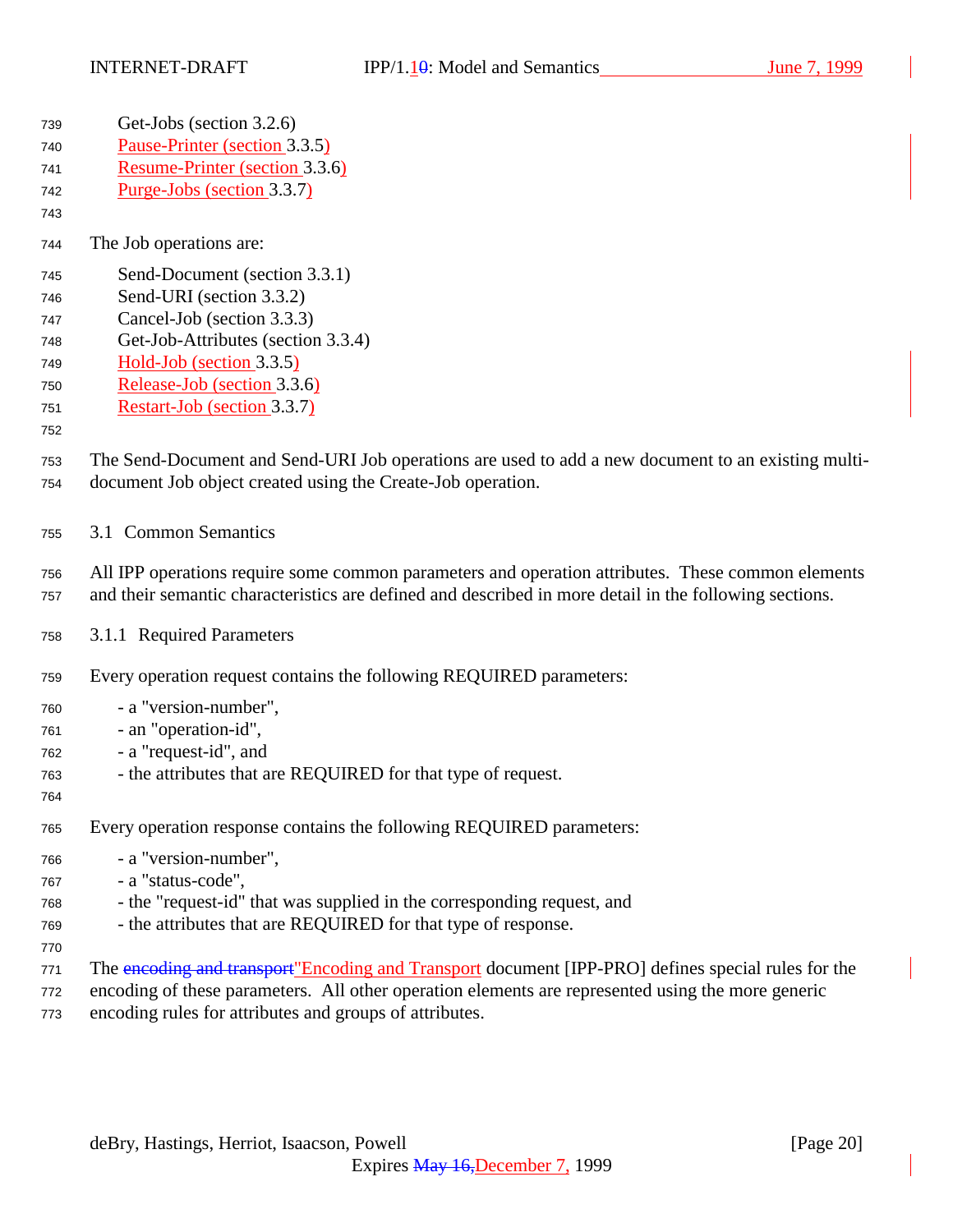#### 3.1.2 Operation IDs and Request IDs

 Each IPP operation request includes an identifying "operation-id" value. Valid values are defined in the "operations-supported" Printer attribute section (see section 4.4.15). The client specifies which operation is being requested by supplying the correct "operation-id" value.

 In addition, every invocation of an operation is identified by a "request-id" value. For each request, the client chooses the "request-id" which MUST be an integer (possibly unique depending on client requirements) in the range from 1 to 2\*\*31 - 1 (inclusive). This "request-id" allows clients to manage multiple outstanding requests. The receiving IPP object copies all 32-bits of the client-supplied "request-id" attribute into the response so that the client can match the response with the correct outstanding request, even if the "request-id" is out of range. If the request is terminated before the complete "request-id" is received, the IPP object rejects the request and returns a response with a "request-id" of 0.

 Note: In some cases, the transport protocol underneath IPP might be a connection oriented protocol that would make it impossible for a client to receive responses in any order other than the order in which the corresponding requests were sent. In such cases, the "request-id" attribute would not be essential for correct protocol operation. However, in other mappings, the operation responses can come back in any order. In these cases, the "request-id" would be essential.

3.1.3 Attributes

 Operation requests and responses are both composed of groups of attributes and/or document data. The attributes groups are:

- Operation Attributes: These attributes are passed in the operation and affect the IPP object's behavior while processing the operation request and may affect other attributes or groups of attributes. Some operation attributes describe the document data associated with the print job and are associated with new Job objects, however most operation attributes do not persist beyond the life of the operation. The description of each operation attribute includes conformance statements indicating which operation attributes are REQUIRED and which are OPTIONAL for an IPP object to support and which attributes a client MUST supply in a request and an IPP object MUST supply in a response.
- Job Template Attributes: These attributes affect the processing of a job. A client OPTIONALLY supplies Job Template Attributes in a create request, and the receiving object MUST be prepared to receive all supported attributes. The Job object can later be queried to find out what Job Template attributes were originally requested in the create request, and such attributes are returned in the response as Job Object Attributes. The Printer object can be queried about its Job Template attributes to find out what type of job processing capabilities are supported and/or what the default job processing behaviors are, though such attributes are returned in the response as Printer Object Attributes. The "ipp-attribute-fidelity" operation attribute affects processing of all client-supplied 808 Job Template attributes (see sections 3.2.1.2 and 15 for a full description of "ipp-attribute-fidelity" and its relationship to other attributes).
- Job Object Attributes: These attributes are returned in response to a query operation directed at a Job object.
- Printer Object Attributes: These attributes are returned in response to a query operation directed at a Printer object.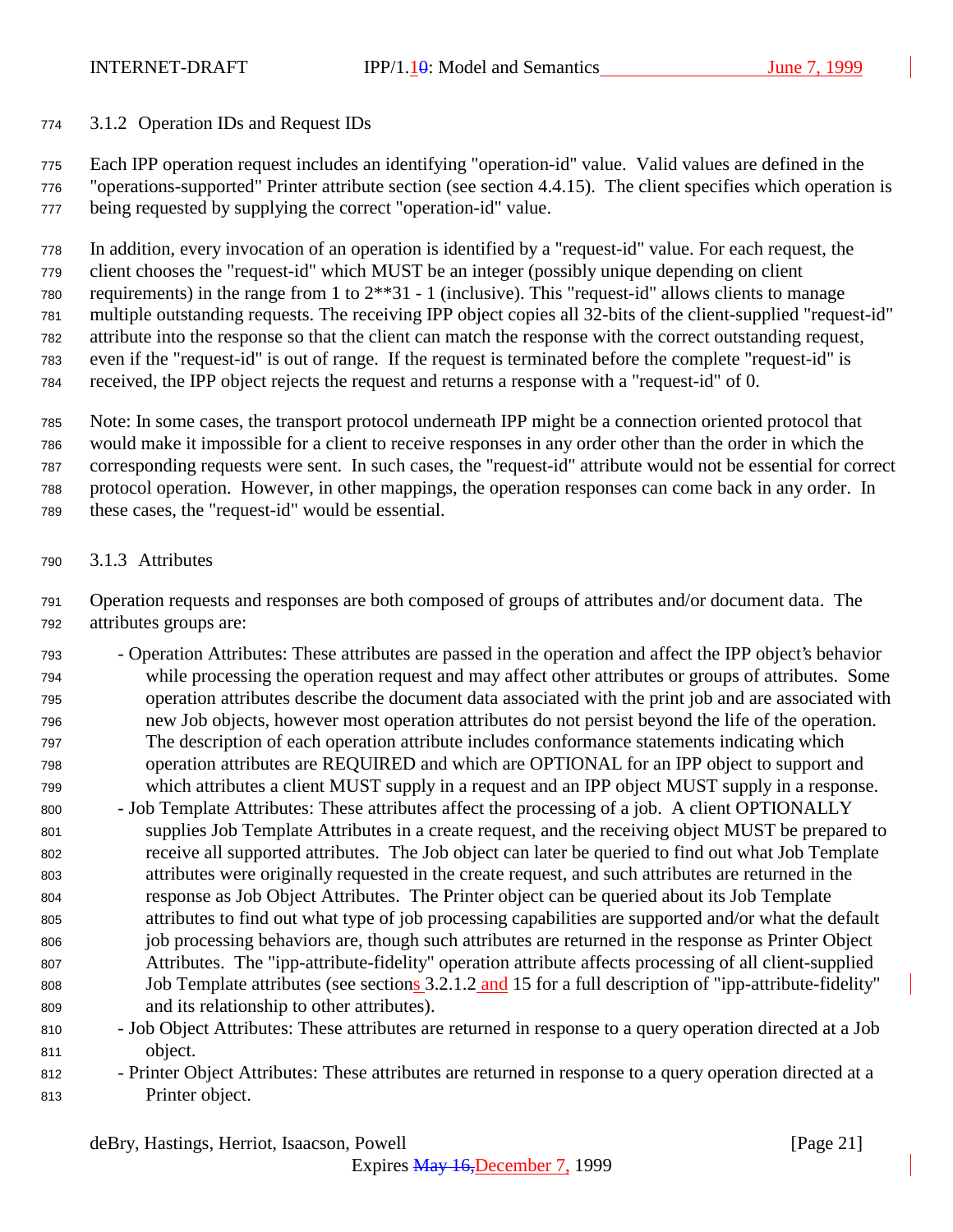814 - Unsupported Attributes: In a create request, the client supplies a set of Operation and Job Template attributes. If any of these attributes or their values is unsupported by the Printer object, the Printer 816 object returns the set of unsupported attributes in the response. Sections 3.1.7, 3.2.1.2, and 15 give a full description of how Job Template attributes supplied by the client in a create request are processed by the Printer object and how unsupported attributes are returned to the client. Because of extensibility, any IPP object might receive a request that contains new or unknown attributes or values for which it has no support. In such cases, the IPP object processes what it can and returns the unsupported attributes in the response. The Unsupported Attribute group is defined for all operation responses for returning unsupported attributes that the client supplied in the request.

 Later in this section, each operation is formally defined by identifying the allowed and expected groups of attributes for each request and response. The model identifies a specific order for each group in each request or response, but the attributes within each group may be in any order, unless specified otherwise.

827 Each attribute specification definition includes the attribute's name followed by the name of its attribute syntax(es) in parenthesizes. In addition, each 'integer' attribute is followed by the allowed range in 829 parentheses, (m:n), for values of that attribute. Each 'text' or 'name' attribute is followed by the maximum size in octets in parentheses, (size), for values of that attribute. For more details on attribute syntax notation, see the descriptions of these attributes syntaxes in section 4.1.

 Note: Document data included in the operation is not strictly an attribute, but it is treated as a special attribute group for ordering purposes. The only operations that support supplying the document data within an operation request are Print-Job and Send-Document. There are no operation responses that include document data.

836 Note: Some operations are REQUIRED for IPP objects to support; the others are OPTIONAL (see section 5.2.2). Therefore, before using an OPTIONAL operation, a client SHOULD first use the REQUIRED Get- Printer-Attributes operation to query the Printer's "operations-supported" attribute in order to determine which OPTIONAL Printer and Job operations are actually supported. The client SHOULD NOT use an OPTIONAL operation that is not supported. When an IPP object receives a request to perform an operation it does not support, it returns the 'server-error-operation-not-supported' status code (see section 13.1.5.2). An IPP object is non-conformant if it does not support a REQUIRED operation.

3.1.4 Character Set and Natural Language Operation Attributes

 Some Job and Printer attributes have values that are text strings and names intended for human understanding rather than machine understanding (see the 'text' and 'name' attribute syntax descriptions in section 4.1). The following sections describe two special Operation Attributes called "attributes-charset" and "attributes-natural-language". These attributes are always part of the Operation Attributes group. For most attribute groups, the order of the attributes within the group is not important. However, for these two attributes within the Operation Attributes group, the order is critical. The "attributes-charset" attribute MUST be the first attribute in the group and the "attributes-natural-language" attribute MUST be the second attribute in the group. In other words, these attributes MUST be supplied in every IPP request and response, they MUST come first in the group, and MUST come in the specified order. For job creation operations, the IPP Printer implementation saves these two attributes with the new Job object as Job

deBry, Hastings, Herriot, Isaacson, Powell [Page 22]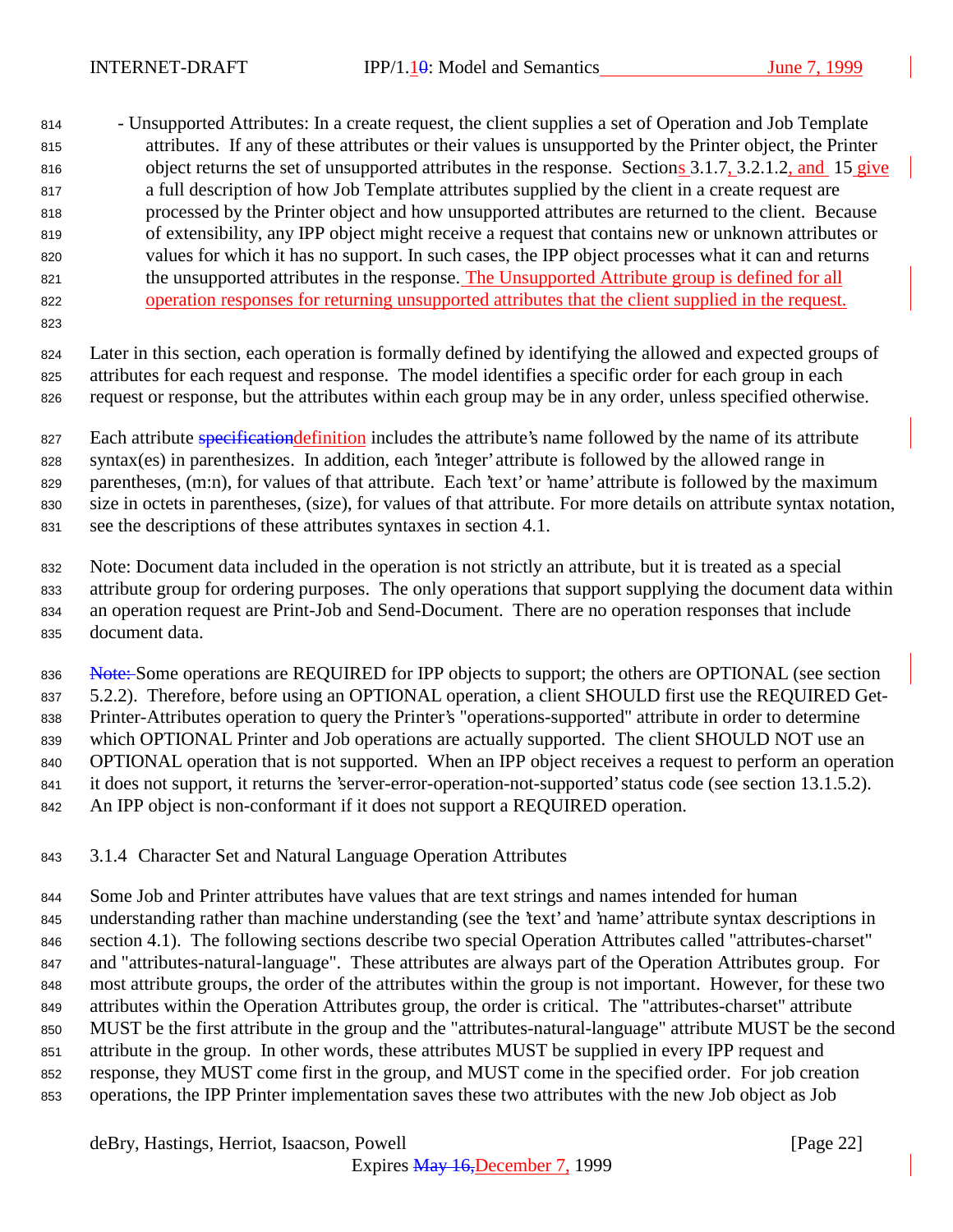Description attributes. For the sake of brevity in this document, these operation attribute descriptions are not repeated with every operation request and response, but have a reference back to this section instead.

3.1.4.1 Request Operation Attributes

 The client MUST supply and the Printer object MUST support the following REQUIRED operation 858 attributes in every  $\frac{IPP}{1.0}$  (IPP/1.1 operation request:

"attributes-charset" (charset):

 This operation attribute identifies the charset (coded character set and encoding method) used by any 'text' and 'name' attributes that the client is supplying in this request. It also identifies the charset that the Printer object MUST use (if supported) for all 'text' and 'name' attributes and status messages that the Printer object returns in the response to this request. See Sections 4.1.1 and 4.1.2 864 for the *specification definition* of the 'text' and 'name' attribute syntaxes.

866 All clients and IPP objects MUST support the 'utf-8' charset  $RFC2044$  [RFC2279] and MAY support additional charsets provided that they are registered with IANA [IANA-CS]. If the Printer object does not support the client supplied charset value, the Printer object MUST reject the request, set the "attributes-charset" to 'utf-8' in the response, and return the 'client-error-charset-not- supported' status code and any 'text' or 'name' attributes using the 'utf-8' charset. The Printer NEED 871 NOT return any attributes in the Unsupported Attributes Group (See sections 3.1.7 and 3.2.1.2). 872 The Printer object MUST indicate the charset(s) supported as the values of the "charset-supported" Printer attribute (see Section 4.4.18), so that the client can query to determine which charset(s) are supported.

 Note to client implementers: Since IPP objects are only required to support the 'utf-8' charset, in order to maximize interoperability with multiple IPP object implementations, a client may want to supply 'utf-8' in the "attributes-charset" operation attribute, even though the client is only passing and able to present a simpler charset, such as US-ASCII or ISO-8859-1. Then the client will have to filter out (or charset convert) those characters that are returned in the response that it cannot present to its user. On the other hand, if both the client and the IPP objects also support a charset in common besides utf-8, the client may want to use that charset in order to avoid charset conversion or data loss.

- See the 'charset' attribute syntax description in Section 4.1.7 for the syntax and semantic interpretation of the values of this attribute and for example values.
- "attributes-natural-language" (naturalLanguage):
- This operation attribute identifies the natural language used by any 'text' and 'name' attributes that the client is supplying in this request. This attribute also identifies the natural language that the Printer object SHOULD use for all 'text' and 'name' attributes and status messages that the Printer object returns in the response to this request.
- There are no REQUIRED natural languages required for the Printer object to support. However, the Printer object's "generated-natural-language-supported" attribute identifies the natural languages supported by the Printer object and any contained Job objects for all text strings generated by the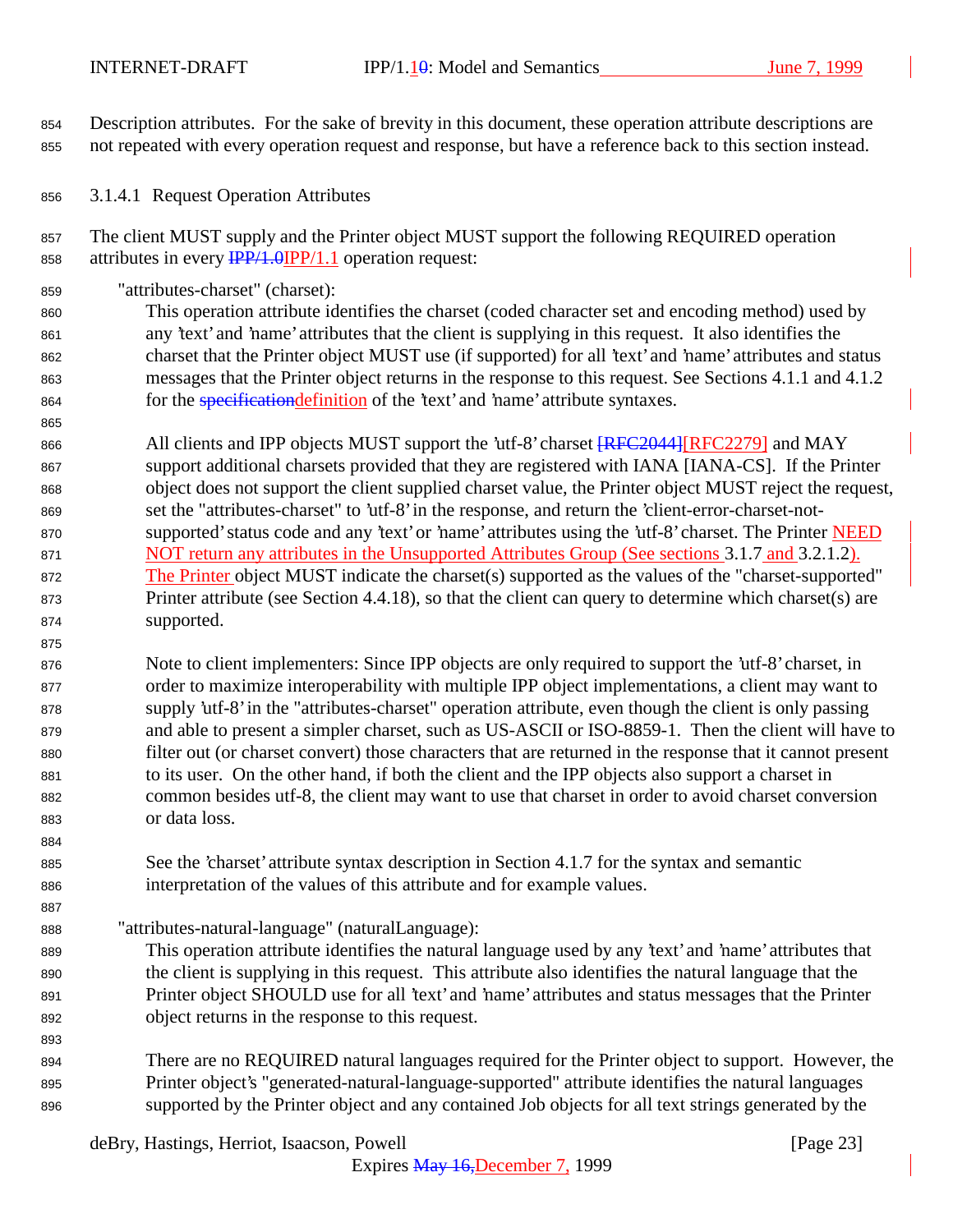IPP object. A client MAY query this attribute to determine which natural language(s) are supported for generated messages.

 For any of the attributes for which the Printer object generates text, i.e., for the "job-state-message", "printer-state-message", and status messages (see Section 3.1.6), the Printer object MUST be able to generate these text strings in any of its supported natural languages. If the client requests a natural language that is not supported, the Printer object MUST return these generated messages in the Printer's configured natural language as specified by the Printer's "natural-language-configured" attribute" (see Section 4.4.19).

- For other 'text' and 'name' attributes supplied by the client, authentication system, operator, system administrator, or manufacturer (i.e., for "job-originating-user-name", "printer-name" (name), "printer-location" (text), "printer-info" (text), and "printer-make-and-model" (text)), the Printer object is only required to support the configured natural language of the Printer identified by the Printer object's "natural-language-configured" attribute, though support of additional natural languages for these attributes is permitted.
- For any 'text' or 'name' attribute in the request that is in a different natural language than the value supplied in the "attributes-natural-language" operation attribute, the client MUST use the Natural Language Override mechanism (see sections 4.1.1.2 and 4.1.2.2) for each such attribute value supplied. The client MAY use the Natural Language Override mechanism redundantly, i.e., use it even when the value is in the same natural language as the value supplied in the "attributes-natural-language" operation attribute of the request.
- The IPP object MUST accept any natural language and any Natural Language Override, whether the IPP object supports that natural language or not (and independent of the value of the "ipp-attribute- fidelity" Operation attribute). That is the IPP object accepts all client supplied values no matter what the values are in the Printer object's "generated-natural-language-supported" attribute. That attribute, "generated-natural-language-supported", only applies to generated messages, not client supplied messages. The IPP object MUST remember that natural language for all client-supplied attributes, and when returning those attributes in response to a query, the IPP object MUST indicate that natural language.

930 Each value whose attribute syntax type is "text" or 'name" (see sections 4.1.1 and 4.1.2) has an Associated Natural-Language. This document does not specify how this association is stored in a Printer or Job object. When such a value is encoded in a request or response, the natural language is either implicit or explicit:

935 − In the implicit case, the value contains only the text/name value, and the language is 936 specified by the "attributes-natural-language" attributes-natural-language" operation attribute in the request or response (see sections 4.1.1.1 textWithoutLanguage and 4.1.2.1 nameWithoutLanguage).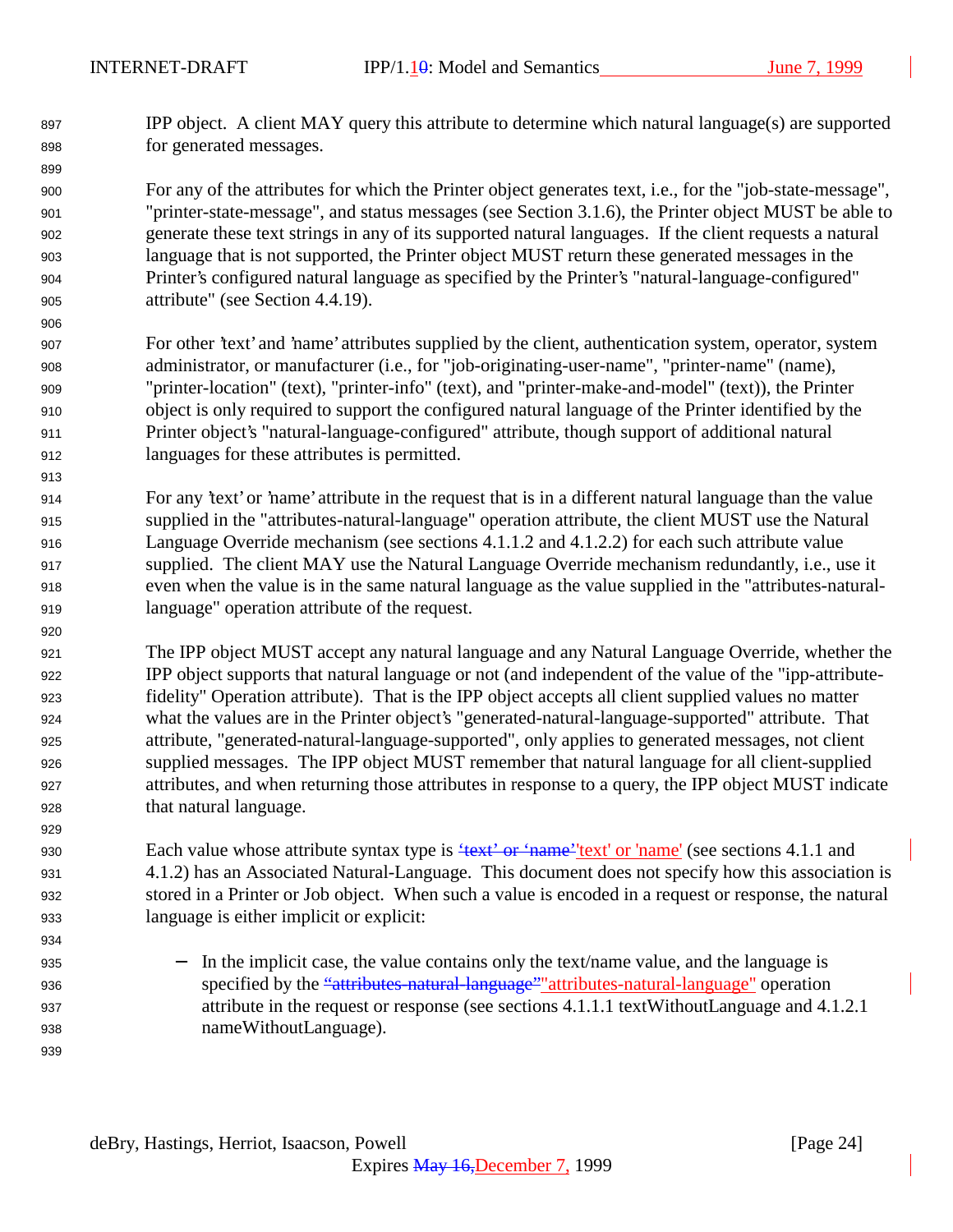940 − In the explicit case (also known as the Natural-Language Override case), the value contains both the language and the text/name value (see sections 4.1.1.2 textWithLanguage and 4.1.2.2 nameWithLanguage).

 For example, the "job-name" attribute MAY be supplied by the client in a create request. The text value for this attribute will be in the natural language identified by the "attribute-natural-language" attribute, or if different, as identified by the Natural Language Override mechanism. If supplied, the IPP object will use the value of the "job-name" attribute to populate the Job object's "job-name" attribute. Whenever any client queries the Job object's "job-name" attribute, the IPP object returns the attribute as stored and uses the Natural Language Override mechanism to specify the natural language, if it is different from that reported in the "attributes-natural-language" operation attribute of the response. The IPP object MAY use the Natural Language Override mechanism redundantly, i.e., use it even when the value is in the same natural language as the value supplied in the "attributes-natural-language" operation attribute of the response.

- An IPP object MUST NOT reject a request based on a supplied natural language in an "attributes-natural-language" Operation attribute or in any attribute that uses the Natural Language Override.
- See the 'naturalLanguage' attribute syntax description in section 4.1.8 for the syntax and semantic interpretation of the values of this attribute and for example values.

 Clients SHOULD NOT supply 'text' or 'name' attributes that use an illegal combination of natural language and charset. For example, suppose a Printer object supports charsets 'utf-8', 'iso-8859-1', and 'iso-8859-7'. Suppose also, that it supports natural languages 'en' (English), 'fr' (French), and 'el' (Greek). Although the Printer object supports the charset 'iso-8859-1' and natural language 'el', it probably does not support the combination of Greek text strings using the 'iso-8859-1' charset. The Printer object handles this apparent incompatibility differently depending on the context in which it occurs:

- In a create request: If the client supplies a text or name attribute (for example, the "job-name" operation attribute) that uses an apparently incompatible combination, it is a client choice that does not affect the Printer object or its correct operation. Therefore, the Printer object simply accepts the client supplied value, stores it with the Job object, and responds back with the same combination whenever the client (or any client) queries for that attribute.
- -In a query-type operation, like Get-Printer-Attributes: If the client requests an apparently incompatible combination, the Printer object responds (as described in section 3.1.4.2) using the Printer's configured natural language rather than the natural language requested by the client.
- 
- In either case, the Printer object does not reject the request because of the apparent incompatibility. The potential incompatible combination of charset and natural language can occur either at the global operation level or at the Natural Language Override attribute-by-attribute level. In addition, since the response always includes explicit charset and natural language information, there is never any question or ambiguity in how the client interprets the response.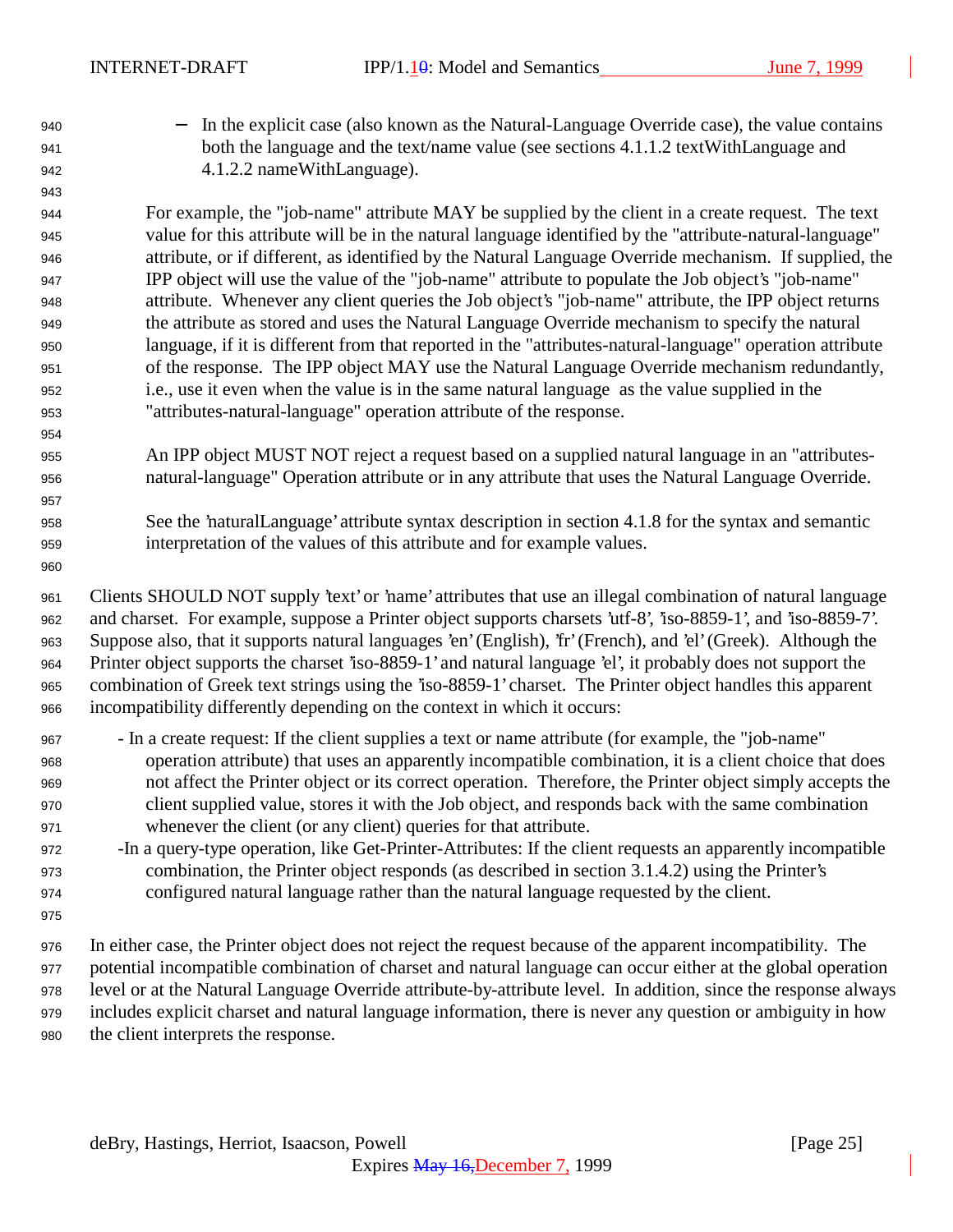3.1.4.2 Response Operation Attributes

 The Printer object MUST supply and the client MUST support the following REQUIRED operation 983 attributes in every  $\frac{IPP}{1.0}$  (PP/1.1 operation response:

"attributes-charset" (charset):

 This operation attribute identifies the charset used by any 'text' and 'name' attributes that the Printer object is returning in this response. The value in this response MUST be the same value as the "attributes-charset" operation attribute supplied by the client in the request. If this is not possible (i.e., the charset requested is not supported), the request would have been rejected. See "attributes-charset" described in Section 3.1.4.1 above.

- If the Printer object supports more than just the 'utf-8' charset, the Printer object MUST be able to code convert between each of the charsets supported on a highest fidelity possible basis in order to return the 'text' and 'name' attributes in the charset requested by the client. However, some information loss MAY occur during the charset conversion depending on the charsets involved. For example, the Printer object may convert from a UTF-8 'a' to a US-ASCII 'a' (with no loss of information), from an ISO Latin 1 CAPITAL LETTER A WITH ACUTE ACCENT to US-ASCII 'A' (losing the accent), or from a UTF-8 Japanese Kanji character to some ISO Latin 1 error character indication such as '?', decimal code equivalent, or to the absence of a character, depending on implementation.
- 1001 Note: Whether an implementation that supports more than one charset stores the data in the charset supplied by the client or code converts to one of the other supported charsets, depends on implementation. The strategy should try to minimize loss of information during code conversion. On each response, such an implementation converts from its internal charset to that requested.
- "attributes-natural-language" (naturalLanguage):
- This operation attribute identifies the natural language used by any 'text' and 'name' attributes that the IPP object is returning in this response. Unlike the "attributes-charset" operation attribute, the IPP object NEED NOT return the same value as that supplied by the client in the request. The IPP object MAY return the natural language of the Job object or the Printer's configured natural language as identified by the Printer object's "natural-language-configured" attribute, rather than the natural language supplied by the client. For any 'text' or 'name' attribute or status message in the response that is in a different natural language than the value returned in the "attributes-natural- language" operation attribute, the IPP object MUST use the Natural Language Override mechanism (see sections 4.1.1.2 and 4.1.2.2) on each attribute value returned. The IPP object MAY use the Natural Language Override mechanism redundantly, i.e., use it even when the value is in the same natural language as the value supplied in the "attributes-natural-language" operation attribute of the response.
- 3.1.5 Operation Targets

 All IPP operations are directed at IPP objects. For Printer operations, the operation is always directed at a Printer object using one of its URIs (i.e., one of the values in the Printer object's "printer-uri-supported" attribute). Even if the Printer object supports more than one URI, the client supplies only one URI as the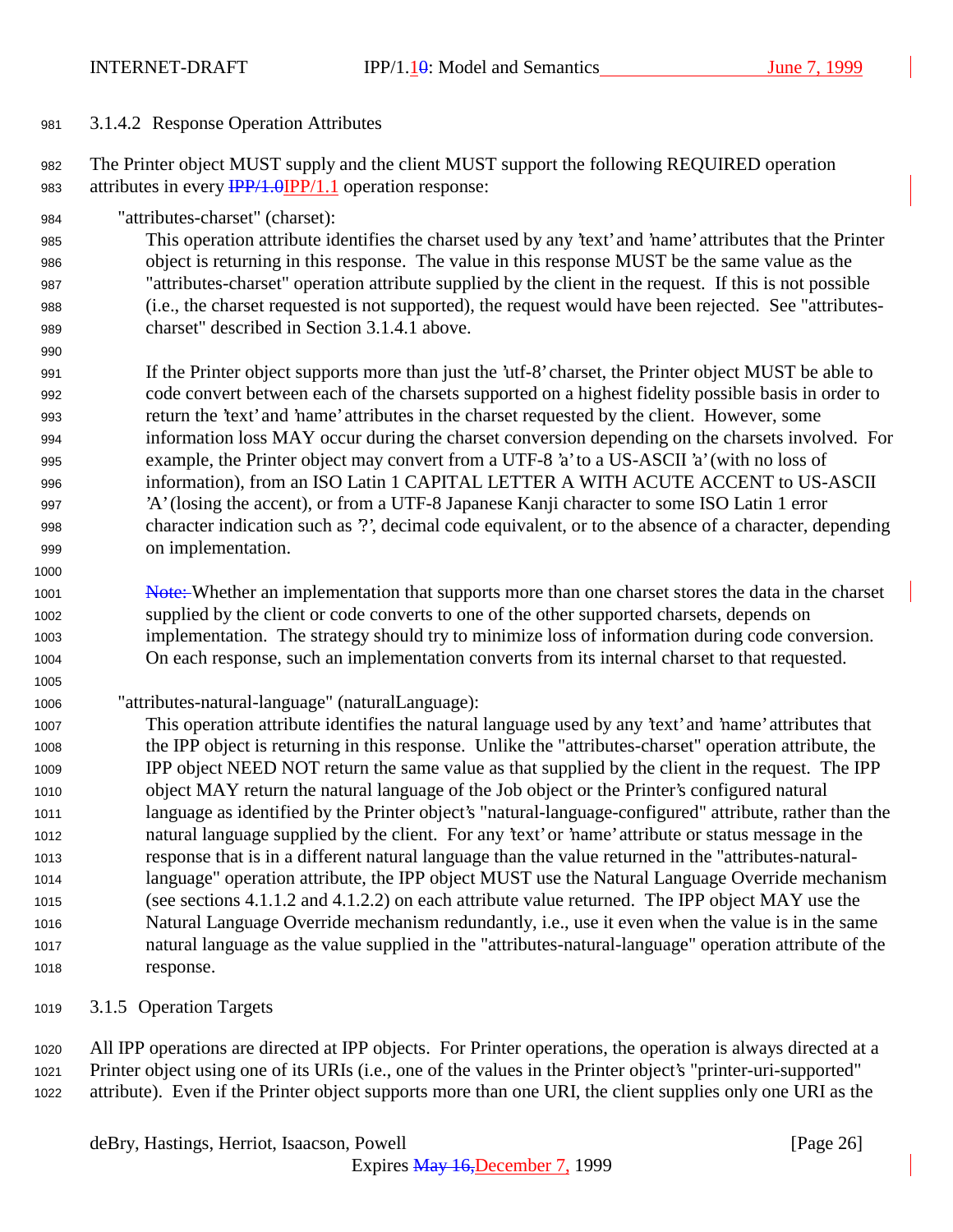- target of the operation. The client identifies the target object by supplying the correct URI in the "printer-uri (uri)" operation attribute.
- For Job operations, the operation is directed at either:
- The Job object itself using the Job object's URI. In this case, the client identifies the target object by supplying the correct URI in the "job-uri (uri)" operation attribute.
- The Printer object that created the Job object using both the Printer objects URI and the Job object's Job ID. Since the Printer object that created the Job object generated the Job ID, it MUST be able to correctly associate the client supplied Job ID with the correct Job object. The client supplies the Printer object's URI in the "printer-uri (uri)" operation attribute and the Job object's Job ID in the "job-id (integer(1:MAX))" operation attribute.
- 

 If the operation is directed at the Job object directly using the Job object's URI, the client MUST NOT include the redundant "job-id" operation attribute.

 The operation target attributes are REQUIRED operation attributes that MUST be included in every operation request. Like the charset and natural language attributes (see section 3.1.4), the operation target attributes are specially ordered operation attributes. In all cases, the operation target attributes immediately follow the "attributes-charset" and "attributes-natural-language" attributes within the operation attribute group, however the specific ordering rules are:

- In the case where there is only one operation target attribute (i.e., either only the "printer-uri" attribute or only the "job-uri" attribute), that attribute MUST be the third attribute in the operation attributes group.
- In the case where Job operations use two operation target attributes (i.e., the "printer-uri" and "job-id" attributes), the "printer-uri" attribute MUST be the third attribute and the "job-id" attribute MUST be the fourth attribute.
- In all cases, the target URIs contained within the body of IPP operation requests and responses must be in absolute format rather than relative format (a relative URL identifies a resource with the scope of the HTTP server, but does not include scheme, host or port).
- The following rules apply to the use of port numbers in URIs that identify IPP objects:
- 1. If the URI scheme allows the port number to be explicitly included in the URI string, and a port number is specified within the URI, then that port number MUST be used by the client to contact the IPP object.
- 2. If the URI scheme allows the port number to be explicitly included in the URI string, and a port number is not specified within the URI, then default port number implied by that URI scheme MUST be used by the client to contact the IPP object.
- 3. If the URI scheme does not allow an explicit port number to be specified within the URI, then the default port number implied by that URI MUST be used by the client to contact the IPP object.
	- deBry, Hastings, Herriot, Isaacson, Powell [Page 27]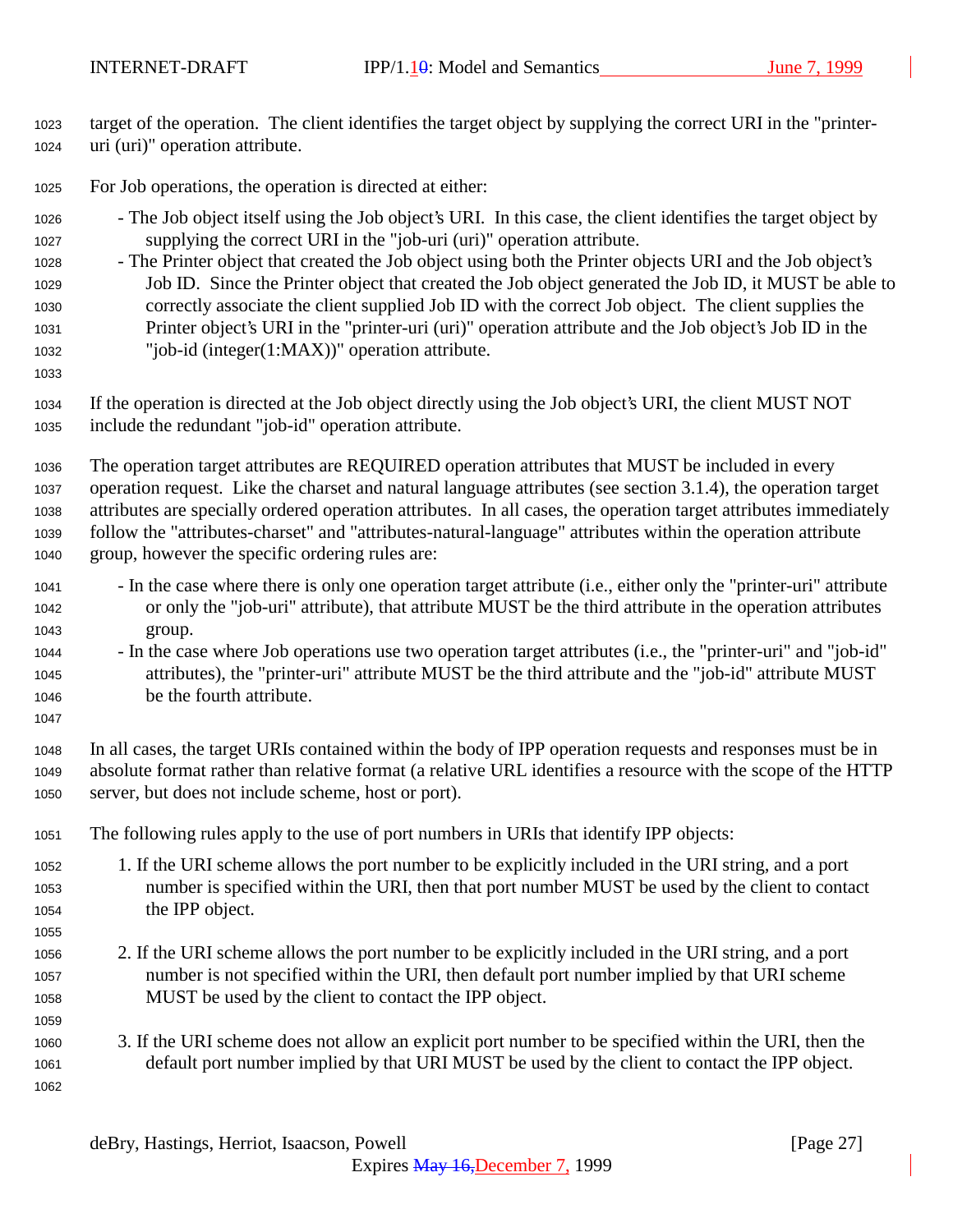Note: The IPP encoding and transport"Encoding and Transport document [IPP-PRO] shows a mapping of IPP onto HTTP/1.1 and defines a new default port number for using IPP over HTTP/1.1.

3.1.6 Operation Response Status Codes and Status Messages

 Every operation response includes a REQUIRED "status-code" parameter and an OPTIONAL "status- message" operation attribute, and an OPTIONAL "detailed-status-message" operation attribute. The Print-URI and Send-URI response MAY include an OPTIONAL "document-access-error" operation attribute.

- 3.1.6.1 "status-code" (type2 enum)
- 1070 The REQUIRED "status-code" parameter provides information on the processing of a request.

 The status code is intended for use by automata. A client implementation of IPP SHOULD convert status code values into any localized message that has semantic meaning to the end user.

 The "status-code" value is a numeric value that has semantic meaning. The "status-code" syntax is similar to a "type2 enum" (see section 4.1 on "Attribute Syntaxes") except that values can range only from 0x0000 to 0x7FFF. Section 13 describes the status codes, assigns the numeric values, and suggests a corresponding status message for each status code for use by the client when the user's natural language is English.

- If the Printer performs an operation with no errors and it encounters no problems, it MUST return the status code 'successful-ok' in the response. See section 13.
- If the client supplies unsupported values for the following parameters or Operation attributes, the Printer

 object MUST reject the operation, NEED NOT return the unsupported attribute value in the Unsupported Attributes group, and MUST return the indicated status code:

| Parameter/Attribute | Status code                                                   |
|---------------------|---------------------------------------------------------------|
| version-number      | server-error-version-not-supported                            |
| operation-id        | server-error-operation-not-supported                          |
| attributes-charset  | client-error-charset-not-supported                            |
| compression         | client-error-compression-not-supported                        |
| document-format     | client-error-document-format-not-supported                    |
| document-uri        | client-error-uri-scheme-not-supported, client-error-document- |
|                     | access-error                                                  |

 If the client supplies unsupported values for other attributes, or unsupported attributes, the Printer returns 1084 the status code defined in section 3.1.7 on Unsupported Attributes. **Issue 18** 

3.1.6.2 "status-message" (text(255))

 A The OPTIONAL "status-message" operation attribute provides a short textual description of the status of the operation. The "status-message" attribute's syntax is "text(255)", so the maximum length is 255 octets 1088 (see section 4.1.1). The status message is intended for the human end user. If a response does include a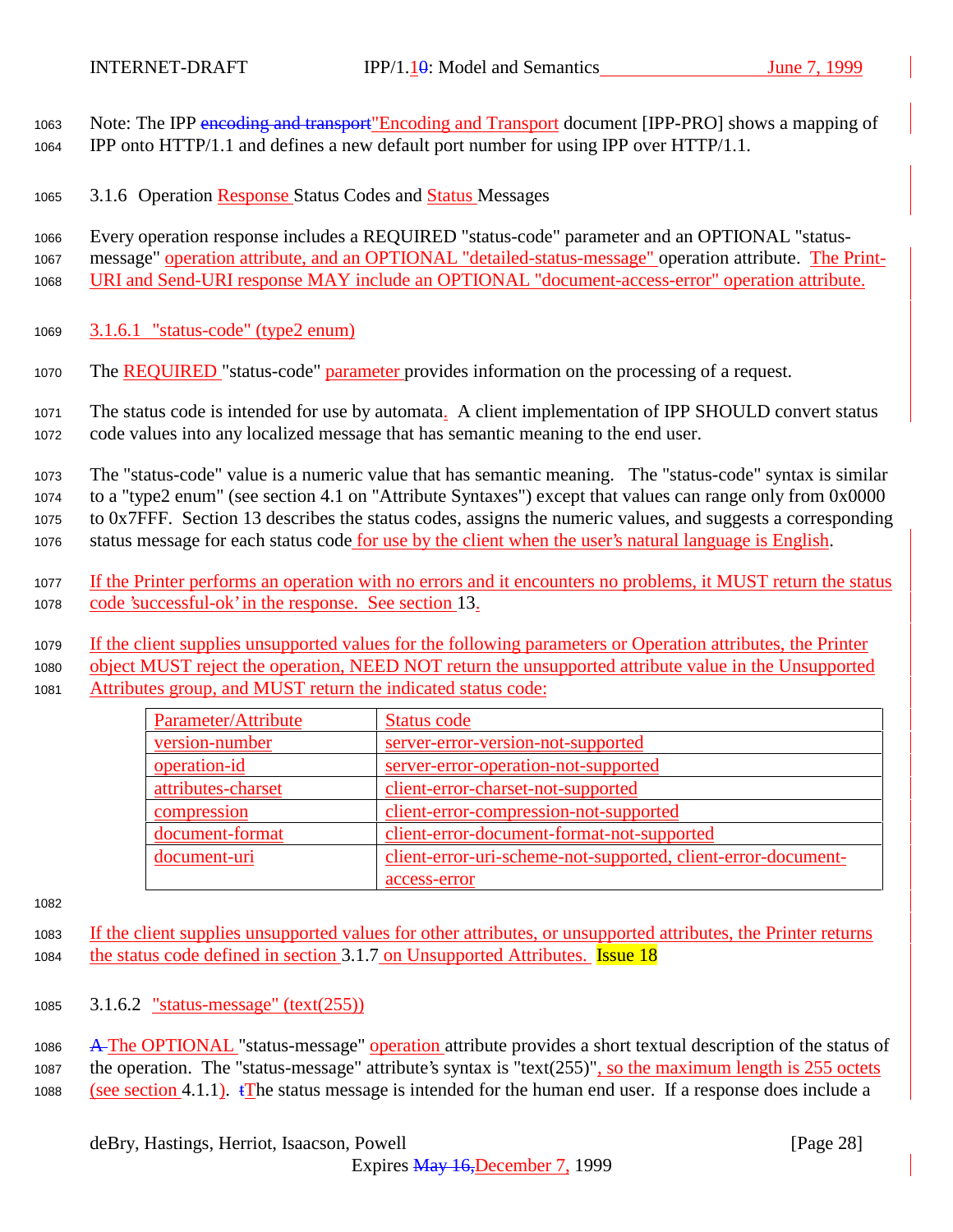"status-message" attribute, an IPP client NEED NOT examine or display the messages, however it

SHOULD do so in some implementation specific manner. The "status-message" is especially useful for a

later version of a Printer object to return as supplemental information for the human user to accompany a

status code that an earlier version of a client might not understand.

 If the Printer object supports the "status-message" operation attribute, the Printer object MUST be able to generate this message in any of the natural languages identified by the Printer object's "generated-natural- language-supported" attribute (see the "attributes-natural-language" operation attribute specified in section 3.1.4.1. Section 13 suggests the text for the status message returned by the Printer for use with the English natural language.

- As described in section 3.1.4.1 for any returned 'text' attribute, if there is a choice for generating this message, the Printer object uses the natural language indicated by the value of the "attributes-natural- language" in the client request if supported, otherwise the Printer object uses the value in the Printer object's own "natural-language-configured" attribute.
- If the Printer object supports the "status-message" operation attribute, it SHOULD use the REQUIRED 'utf-

8' charset to return a status message for the following error status codes (see section 13): 'client-error-bad-

request', 'client-error-charset-not-supported', 'server-error-internal-error', 'server-error-operation-not-

 supported', and 'server-error-version-not-supported'. In this case, it MUST set the value of the "attributes-charset" operation attribute to 'utf-8' in the error response.

- 
- 3.1.6.3 "detailed-status-message" (text(MAX)) Issue 35

 The OPTIONAL "detailed-status-message" operation attribute provides additional more detailed technical and implementation-specific information about the operation. The "detailed-status-message" attribute's syntax is "text(MAX)", so the maximum length is 1023 octets (see section 4.1.1). If the Printer objects supports the "detailed-status-message" operation attribute, neither the Printer nor the client localizes the message, since it is intended for use by the system administrator or other experienced technical persons. Clients MUST NOT attempt to parse the value of this attribute. See the "document-access-error" operation attribute (section 3.1.6.4) for additional errors that a program can process.

3.1.6.4 "document-access-error" (text(MAX)) Issue 35

 This OPTIONAL operation attribute provides additional information about any document access errors encountered by the Printer before it returned a response to the Print-URI (section 3.2.2) or Send-URI (section 3.3.1) operation. For errors in the protocol identified by the URI scheme in the "document-uri" operation attribute, such as 'http:' or 'ftp:', the error code is returned in parentheses, followed by the URI. For example: (404) http://ftp.pwg.org/pub/pwg/ipp/new\_MOD/ipp-model-v11-990510.pdf Most Internet protocols use decimal error codes (unlike IPP), so the ASCII error code representation is in

decimal.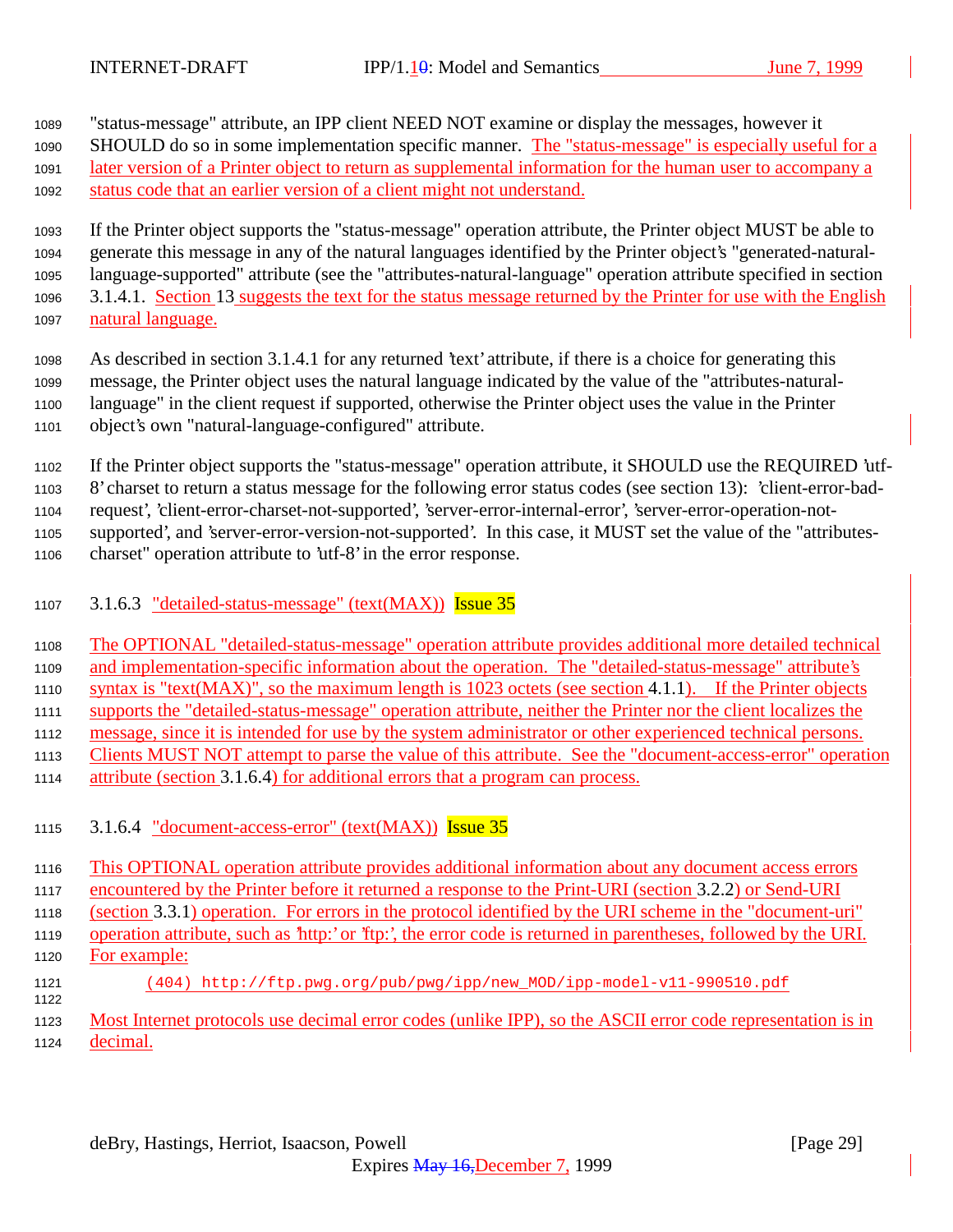#### 3.1.7 Unsupported Attributes

- The Unsupported Attributes group contains attributes that are not supported by the operation. This group is primarily for the job creation operations, but all operations can return this group.
- A Printer object MUST include an Unsupported Attributes group in a response if the status code is one of
- the following: 'successful-ok-ignored-or-substituted-attributes', 'successful-ok-conflicting-attributes', 'client-error-attributes-or-values-not-supported' or 'client-error-conflicting-attributes'.
- If the status code is one of the four specified in the preceding paragraph, the Unsupported Attributes group MUST contain all of those attributes and only those attributes that are:
- a. an Operation or Job Template attribute supplied in the request, and
- 1134 b. unsupported by the printer. See below for details on the three categories "unsupported" attributes. **Issue 18, Issue 23, and Issue 27**

If the Printer object is not returning any Unsupported Attributes in the response, the Printer object

- SHOULD omit Group 2 rather than sending an empty group. However, a client MUST be able to accept an empty group.
- Unsupported attributes fall into three categories:
- 1. The Printer object does not support the supplied attribute (no matter what the attribute syntax or value).
- 1142 2. The Printer object does support the attribute, but does not support some or all of the particular attribute syntaxes or values supplied by the client (i.e., the Printer object does not have those attribute syntaxes or values in its corresponding "xxx-supported" attribute).
- 3. The Printer object does support the attributes and values supplied, but the particular values are in conflict with one another, because they violate a constraint, such as not being able to staple 1147 transparencies.
- In the case of an unsupported attribute name, the Printer object returns the client-supplied attribute with a substituted value of 'unsupported'. This value's syntax type is "out-of-band" and its encoding is defined by
- special rules for "out-of-band" values in the "Encoding and Transport" document [IPP-PRO]. Its value
- 1151 indicates no support for the attribute itself (see the beginning of section 4.1). Issue 12
- In the case of a supported attribute with one or more unsupported attribute syntaxes or values, the Printer
- object simply returns the client-supplied attribute with the unsupported attribute syntaxes or values as
- supplied by the client. This indicates support for the attribute, but no support for that particular attribute
- syntax or value. If the client supplies a multi-valued attribute with more than one value and the Printer
- object supports the attribute but only supports a subset of the client-supplied attribute syntaxes or values,
- the Printer object MUST return only those attribute syntaxes or values that are unsupported.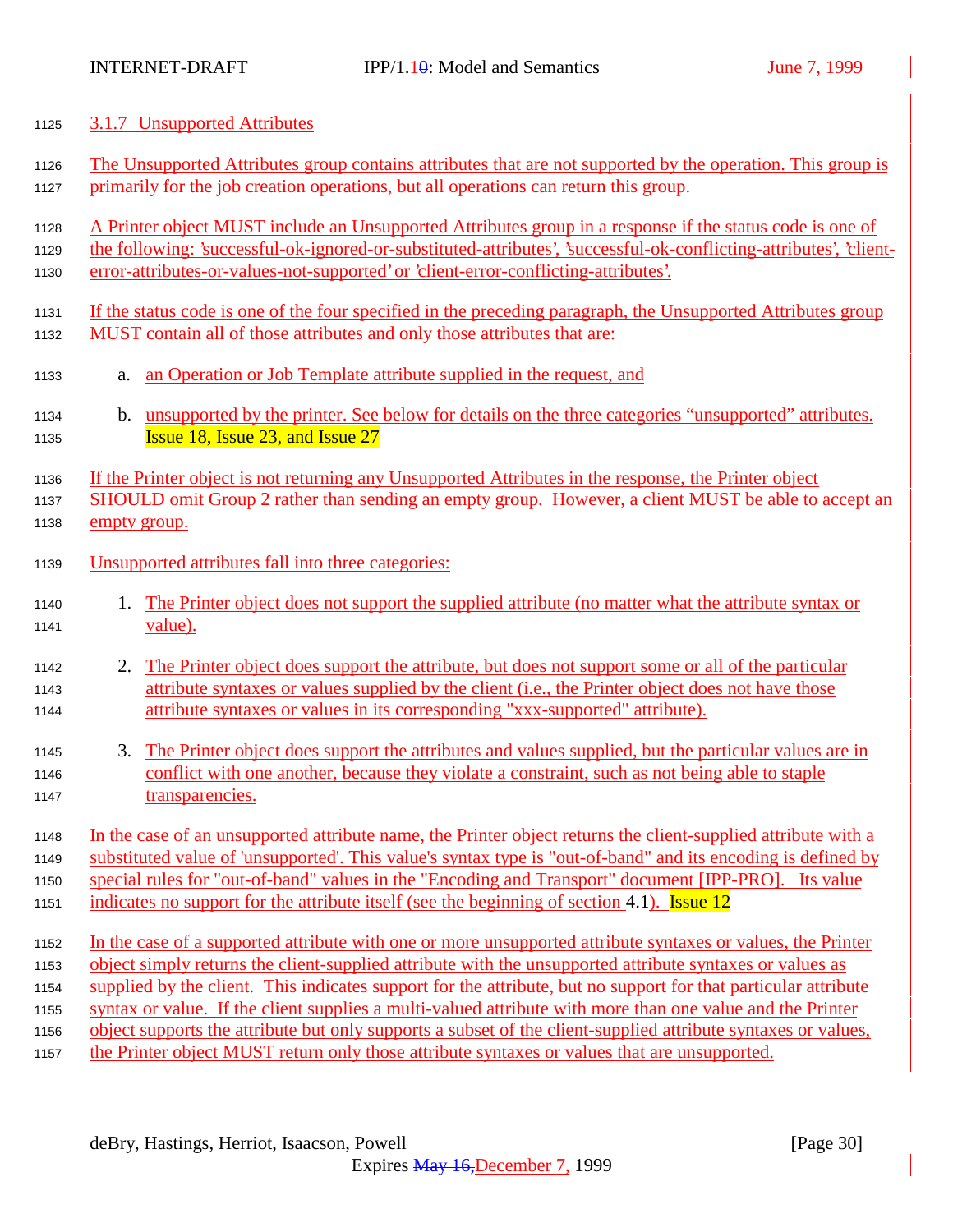- In the case of two (or more) supported attribute values that are in conflict with one another (although each
- is supported independently, the values conflict when requested together within the same job), the Printer
- object MUST return all the values that it ignores or substitutes to resolve the conflict, but not any of the
- values that it is still using. The choice for exactly how to resolve the conflict is implementation dependent.
- See sections 3.2.1.2 and 15. See The Implementer's Guide [IPP-IIG] for an example.
- 3.1.8 Versions

 Each operation request and response carries with it a "version-number" parameter. Each value of the "version-number" is in the form "X.Y" where X is the major version number and Y is the minor version number. By including a version number in the client request, it allows the client to identify which version of IPP it is interested in using, i.e., the version whose conformance requirements the client may be depending upon the Printer to meet.

- If the IPP object does not support that major version number supplied by the client, i.e., the major version
- field of the "version-number" parameter does not match any of the values of the Printer's "ipp-versions-
- 1171 supported" (see section 4.4.14), the object MUST responds with a status code of 'server-error-version-not-
- supported' along with the closest version number that is supported (see section 13.1.5.4). If the major
- version number is supported, but the minor version number is not, the IPP object SHOULD accept and
- attempt to perform the request (or reject the request if the operation is not supported), else it rejects the request and returns the 'server-error-version-not-supported' status code. In all cases, the IPP object MUST
- return the "version-number" that it supports that is closest to the version number supplied by the client in the request.
- There is no version negotiation per se. However, if after receiving a 'server-error-version-not-supported' 1179 status code from an IPP object, there is nothing that prevents a client SHOULD from trying again with a different version number. A client MAY also determine the versions supported either from a directory that conforms to Appendix E (see section 16) or by querying the Printer object's "ipp-versions-supported" 1182 attribute (see section 4.4.14) to determine which versions are supported. **Issue 36**
- 1183 In order to conform to IPP/1.0, an implementation An IPP object implementation MUST support version
- '1.1', i.e., meet the conformance requirements for IPP/1.1 as specified in this document and [IPP-PRO]. An 1185 IPP object implementation SHOULD at least support version '1.0', i.e., meet the conformance requirements
- for IPP/1.0 [RFC2566 and RFC2565]. Issue 36
- There is only one notion of "version number" that covers both IPP Model and IPP Protocol changes. Thus the version number MUST change when introducing a new version of the Model and Semantics document **[IPP-MOD]**(this document) or a new version of the "Encoding and Transport" document [IPP-PRO].
- Changes to the major version number of the Model and Semantics document indicate structural or syntactic changes that make it impossible for older version of IPP clients and Printer objects to correctly parse and correctly process the new or changed attributes, operations and responses. If the major version number changes, the minor version numbers is set to zero. As an example, adding the REQUIRED "ipp-attribute- fidelity" attribute to version '1.1' (if it had not been part of version '1.0'), would have required a change to the major version number, since an IPP/1.0 Printer would not have processed a request with the correct 1196 semantics that contained the "ipp-attribute-fidelity" attribute that it did not know about. Items that might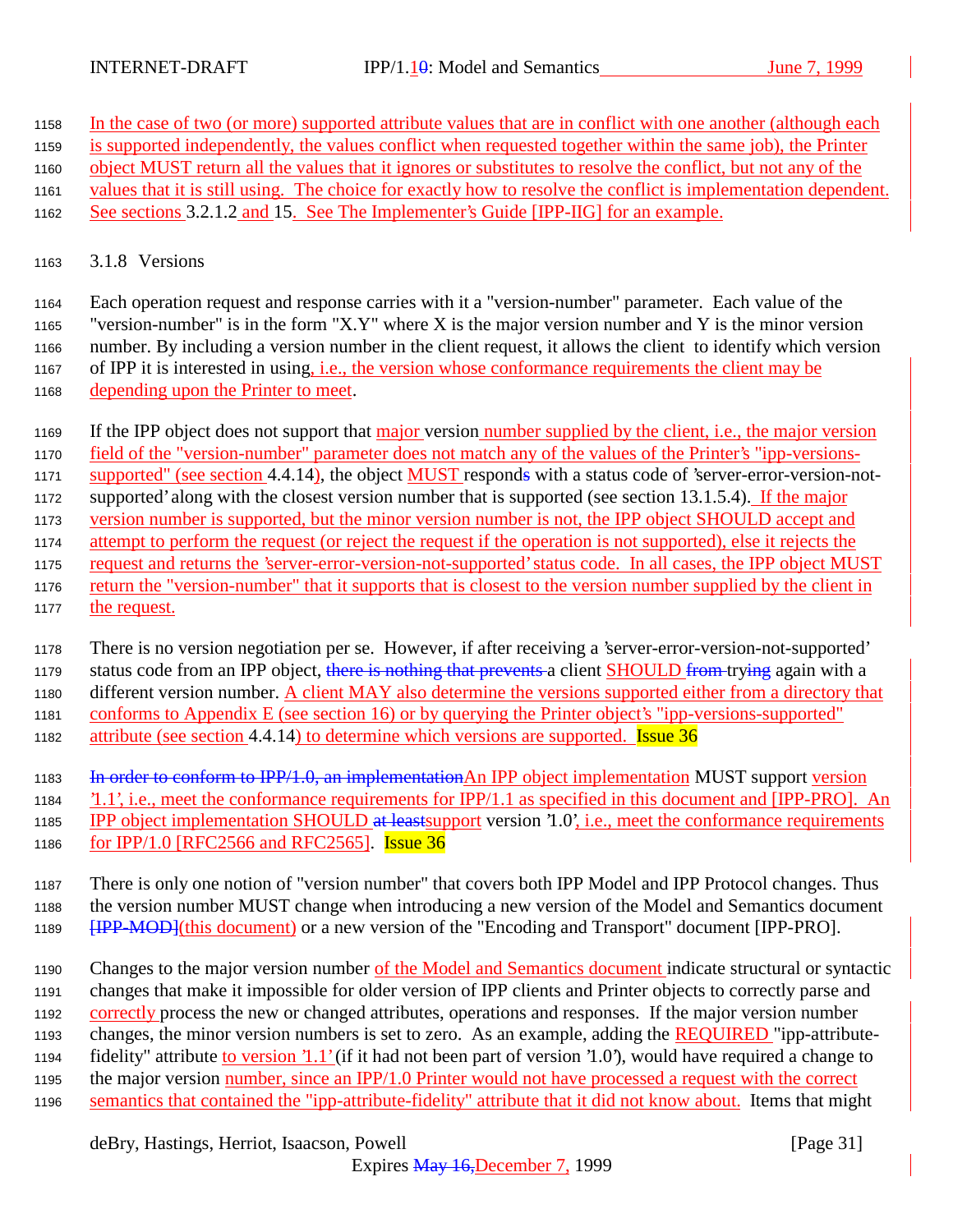affect the changing of the major version number include any changes to the Model and Semantics document **[IPP-MOD]**(this document) or the "Encoding and Transport" document [IPP-PRO] itself, such as:

- reordering of ordered attributes or attribute sets
- changes to the syntax of existing attributes
- 1201 changing Operation or Job Template attributes from OPTIONAL to REQUIRED and vice versa 1202 - adding REQUIRED (for an IPP object to support) operation attributes
- adding REQUIRED (for an IPP object to support) operation attribute groups
- 1204 adding values to existing REQUIRED operation attributes
- adding REQUIRED operations
- 
- Changes to the minor version number indicate the addition of new features, attributes and attribute values that may not be understood by all IPP objects, but which can be ignored if not understood. Items that might affect the changing of the minor version number include any changes to the model objects and attributes but not the encoding and transport rules [IPP-PRO] (except adding attribute syntaxes). Examples of such changes are:
- grouping all extensions not included in a previous version into a new version
- adding new attribute values
- adding new object attributes
- adding OPTIONAL (for an IPP object to support) operation attributes (i.e., those attributes that an IPP object can ignore without confusing clients)
- adding OPTIONAL (for an IPP object to support) operation attribute groups (i.e., those attributes that an IPP object can ignore without confusing clients)
- adding new attribute syntaxes
- adding OPTIONAL operations
- changing Job Description attributes or Printer Description attributes from OPTIONAL to REQUIRED or vice versa.
- 1223 adding OPTIONAL attribute syntaxes to an existing attribute. **Issue 33**
- 1224 The encoding of the "operation-id", the "version-number", the "status-code", and the "request-id" MUST
- NOT change over any version number (either major or minor). This rule guarantees that all future versions 1226 will be backwards compatible with all previous versions (at least for checking the "operation-id", the

1227 "version-number"<del>, and the "request-id"</del>). In addition, any protocol elements (attributes, error codes, tags, etc.) that are not carried forward from one version to the next are deprecated so that they can never be

- reused with new semantics.
- 1230 Implementations that support a certain major version NEED NOT support ALL previous versions. As each 1231 new major version is defined (through the release of a new IPP specification document), that major version 1232 will specify which previous major versions MUST and which versions SHOULD be supported in compliant 1233 implementations. **Issue 36**
- 3.1.9 Job Creation Operations
- In order to "submit a print job" and create a new Job object, a client issues a create request. A create request is any one of following three operation requests: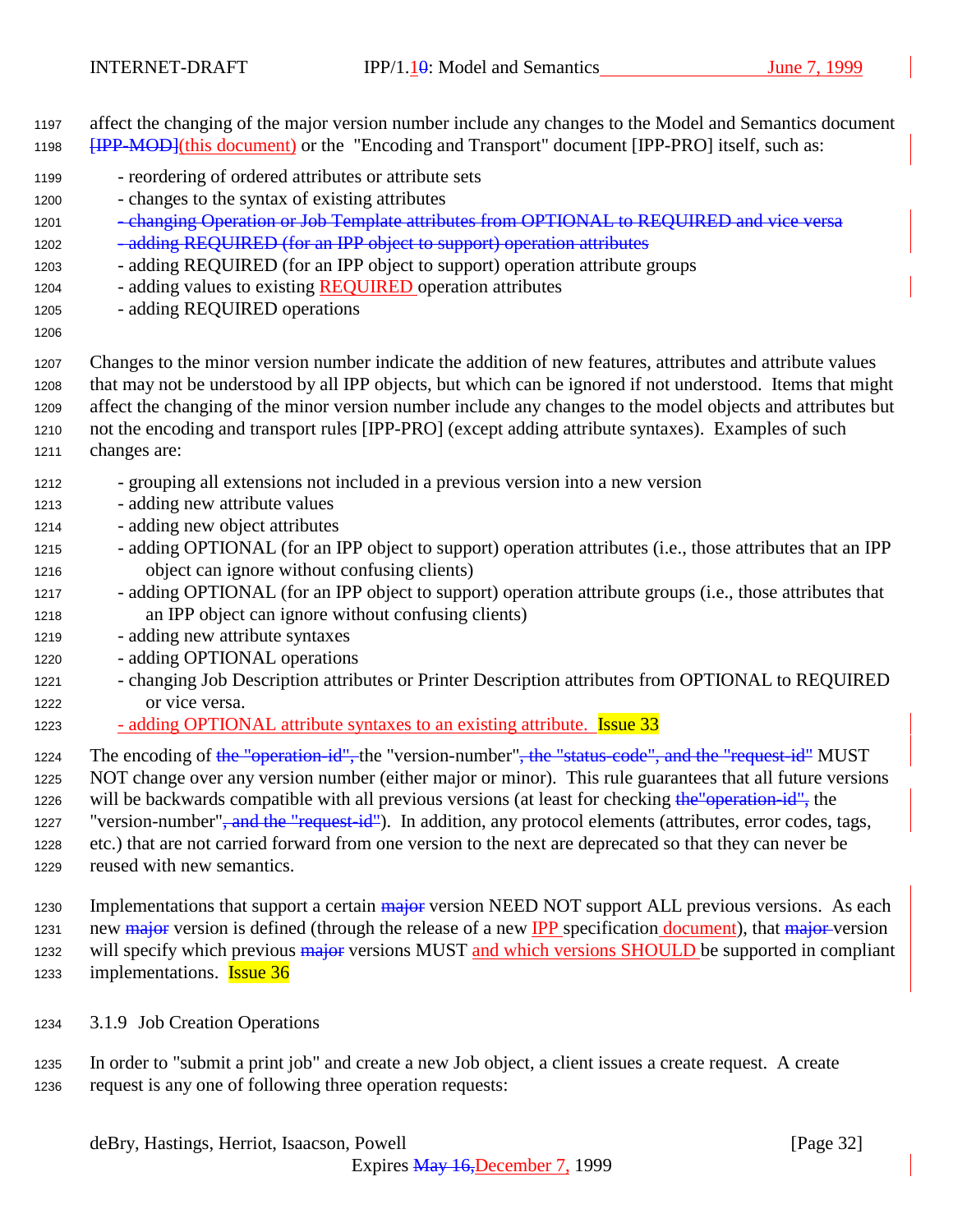- The Print-Job Request: A client that wants to submit a print job with only a single document uses the Print-Job operation. The operation allows for the client to "push" the document data to the Printer object by including the document data in the request itself.
- The Print-URI Request: A client that wants to submit a print job with only a single document (where the Printer object "pulls" the document data instead of the client "pushing" the data to the Printer object) uses the Print-URI operation. In this case, the client includes in the request only a URI reference to the document data (not the document data itself).
- The Create-Job Request: A client that wants to submit a print job with multiple documents uses the Create-Job operation. This operation is followed by an arbitrary number of Send-Document and/or Send-URI operations (each creating another document for the newly create Job object). The Send- Document operation includes the document data in the request (the client "pushes" the document data to the printer), and the Send-URI operation includes only a URI reference to the document data in the request (the Printer "pulls" the document data from the referenced location). The last Send- Document or Send-URI request for a given Job object includes a "last-document" operation attribute set to 'true' indicating that this is the last request.
- 

1255 Throughout this model specification document, the term "create request" is used to refer to any of these three operation requests.

 A Create-Job operation followed by only one Send-Document operation is semantically equivalent to a Print-Job operation, however, for performance reasons, the client SHOULD use the Print-Job operation for all single document jobs. Also, Print-Job is a REQUIRED operation (all implementations MUST support it) whereas Create-Job is an OPTIONAL operation, hence some implementations might not support it.

 Job submission time is the point in time when a client issues a create request. The initial state of every Job 1262 object is the 'pending',  $\theta r$ -'pending-held', or 'processing' state (see section 4.3.7). Issue 13 When the Printer 1263 object begins processing the print job. At this point in time, the Job object's state moves to 'processing'. This is known as job processing time. There are validation checks that must be done at job submission time and others that must be performed at job processing time.

- At job submission time and at the time a Validate-Job operation is received, the Printer MUST do the following:
- 1. Process the client supplied attributes and either accept or reject the request
- 2. Validate the syntax of and support for the scheme of any client supplied URI
- 
- At job submission time the Printer object MUST validate whether or not the supplied attributes, attribute syntaxes, and values are supported by matching them with the Printer object's corresponding "xxx-supported" attributes. See section 3.1.7 for details. [IPP-IIG] presents suggested steps for an IPP object to
- either accept or reject any request and additional steps for processing create requests.
- At job submission time the Printer object NEED NOT perform the validation checks reserved for job processing time such as: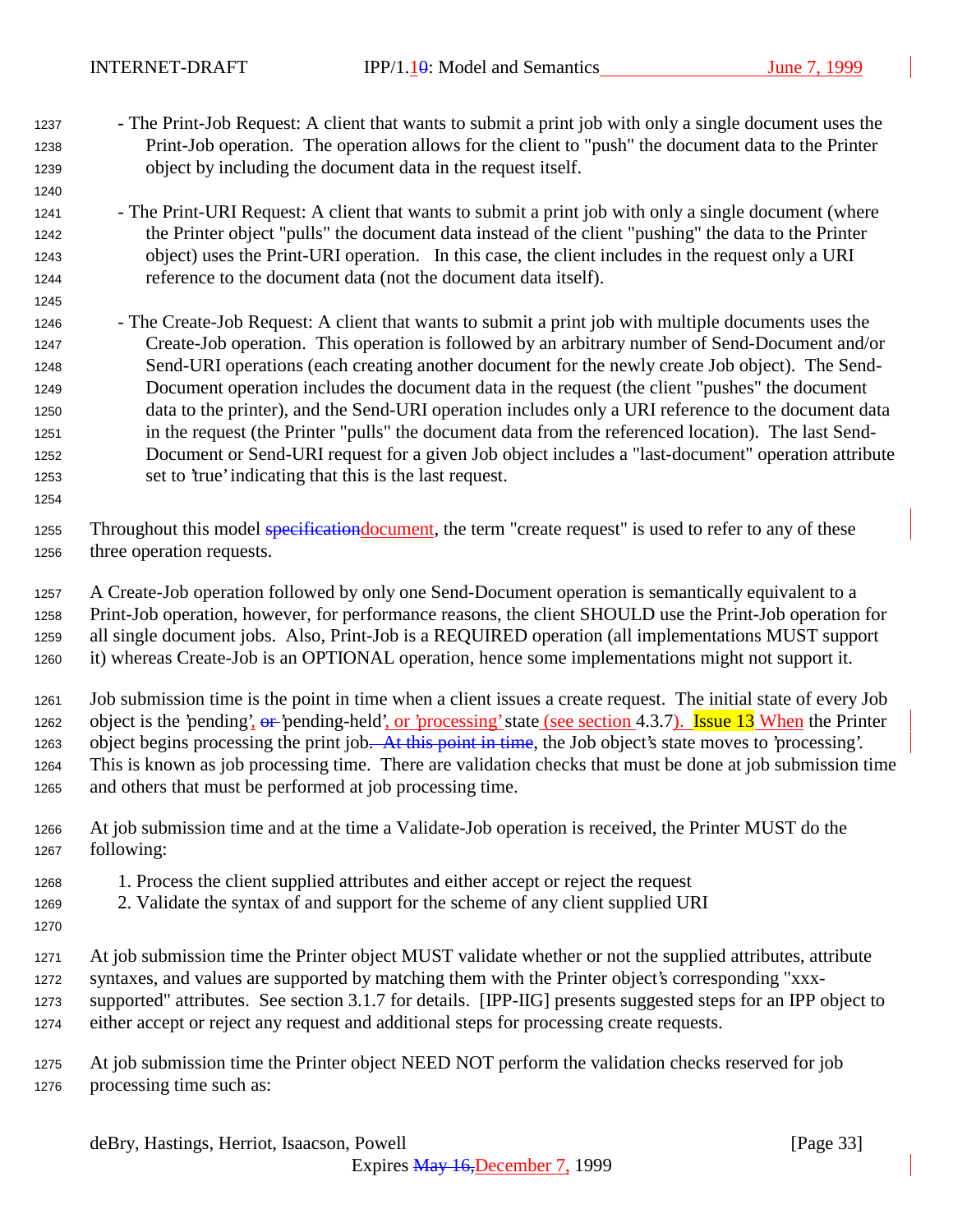- 1. Validating the document data
- 2. Validating the actual contents of any client supplied URI (resolve the reference and follow the link to the document data)
- 

 At job submission time, these additional job processing time validation checks are essentially useless, since they require actually parsing and interpreting the document data, are not guaranteed to be 100% accurate, and MUST be done, yet again, at job processing time. Also, in the case of a URI, checking for availability at job submission time does not guarantee availability at job processing time. In addition, at job processing time, the Printer object might discover any of the following conditions that were not detectable at job submission time:

- runtime errors in the document data,
- nested document data that is in an unsupported format,
- the URI reference is no longer valid (i.e., the server hosting the document might be down), or
- any other job processing error
- At job submission time, a Printer object, especially a non-spooling Printer, MAY accept jobs that it does not have enough space for. In such a situation, a Printer object MAY stop reading data from a client for an indefinite period of time. A client MUST be prepared for a write operation to block for an indefinite period of time (see section 5.1 on client conformance).
- 1296 When a Printer object has too little space for starting a new job, it MAY reject a new create request. In this case, a Printer object MUST return a response (in reply to the rejected request) with a status-code of 'server- error-busy' (see section 14.1.5.8) and it MAY close the connection before receiving all bytes of the operation. A Printer SHOULD indicate that it is temporarily unable to accept jobs by setting the 'spool-1300 space-full' value in its "printer-state-reasons" attribute and removing the value when it can accept another
- job (see section 4.4.12).
- When receiving a 'server-error-busy' status-code in an operation response, a client MUST be prepared for
- the Printer object to close the connection before the client has sent all of the data (especially for the Print-
- Job operation). A client MUST be prepared to keep submitting a create request until the IPP Printer object 1305 accepts the create request. **Issue 20**
- At job processing time, since the Printer object has already responded with a successful status code in the response to the create request, if the Printer object detects an error, the Printer object is unable to inform the end user of the error with an operation status code. In this case, the Printer, depending on the error, can set 1309 the job object's "job-state", "job-state-reasons", or "job-state-message" attributes to the appropriate value(s) so that later queries can report the correct job status.
- 1311 Note: Asynchronous notification of events is outside the scope of  $\frac{IPP}{1.0.0}$ this IPP/1.1 document.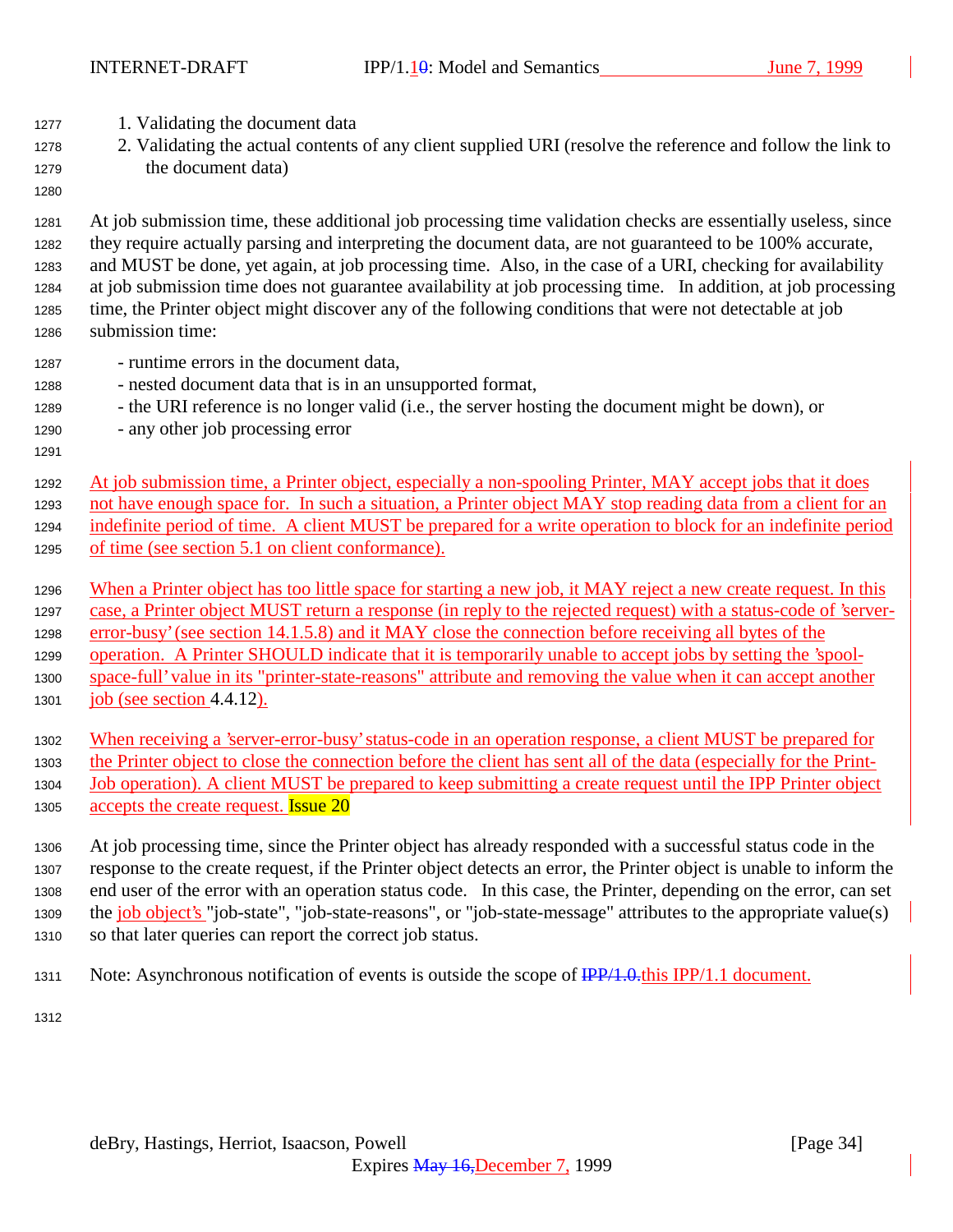3.2 Printer Operations

 All Printer operations are directed at Printer objects. A client MUST always supply the "printer-uri" operation attribute in order to identify the correct target of the operation.

3.2.1 Print-Job Operation

 This REQUIRED operation allows a client to submit a print job with only one document and supply the document data (rather than just a reference to the data). See Section 15 for the suggested steps for processing create operations and their Operation and Job Template attributes.

- 3.2.1.1 Print-Job Request
- The following groups of attributes are supplied as part of the Print-Job Request:
- Group 1: Operation Attributes

Natural Language and Character Set:

- The "attributes-charset" and "attributes-natural-language" attributes as described in section 3.1.4.1. The Printer object MUST copy these values to the corresponding Job Description attributes described in sections 0 and 4.3.20.
- Target:

 The "printer-uri" (uri) operation attribute which is the target for this operation as described in section 3.1.5.

Requesting User Name:

 The "requesting-user-name" (name(MAX)) attribute SHOULD be supplied by the client as described in section 8.3.

"job-name" (name(MAX)):

 The client OPTIONALLY supplies this attribute. The Printer object MUST support this attribute. It contains the client supplied Job name. If this attribute is supplied by the client, its value is used for the "job-name" attribute of the newly created Job object. The client MAY automatically include any information that will help the end-user distinguish amongst his/her jobs, such as the name of the application program along with information from the document, such as the document name, document subject, or source file name. If this attribute is not supplied by the client, the Printer generates a name to use in the "job-name" attribute of the newly created Job object (see Section 4.3.5).

"ipp-attribute-fidelity" (boolean):

 The client OPTIONALLY supplies this attribute. The Printer object MUST support this attribute. The value 'true' indicates that total fidelity to client supplied Job Template attributes and values is required, else the Printer object MUST reject the Print-Job request. The value 'false' indicates that a reasonable attempt to print the Job object is acceptable and the Printer object MUST accept the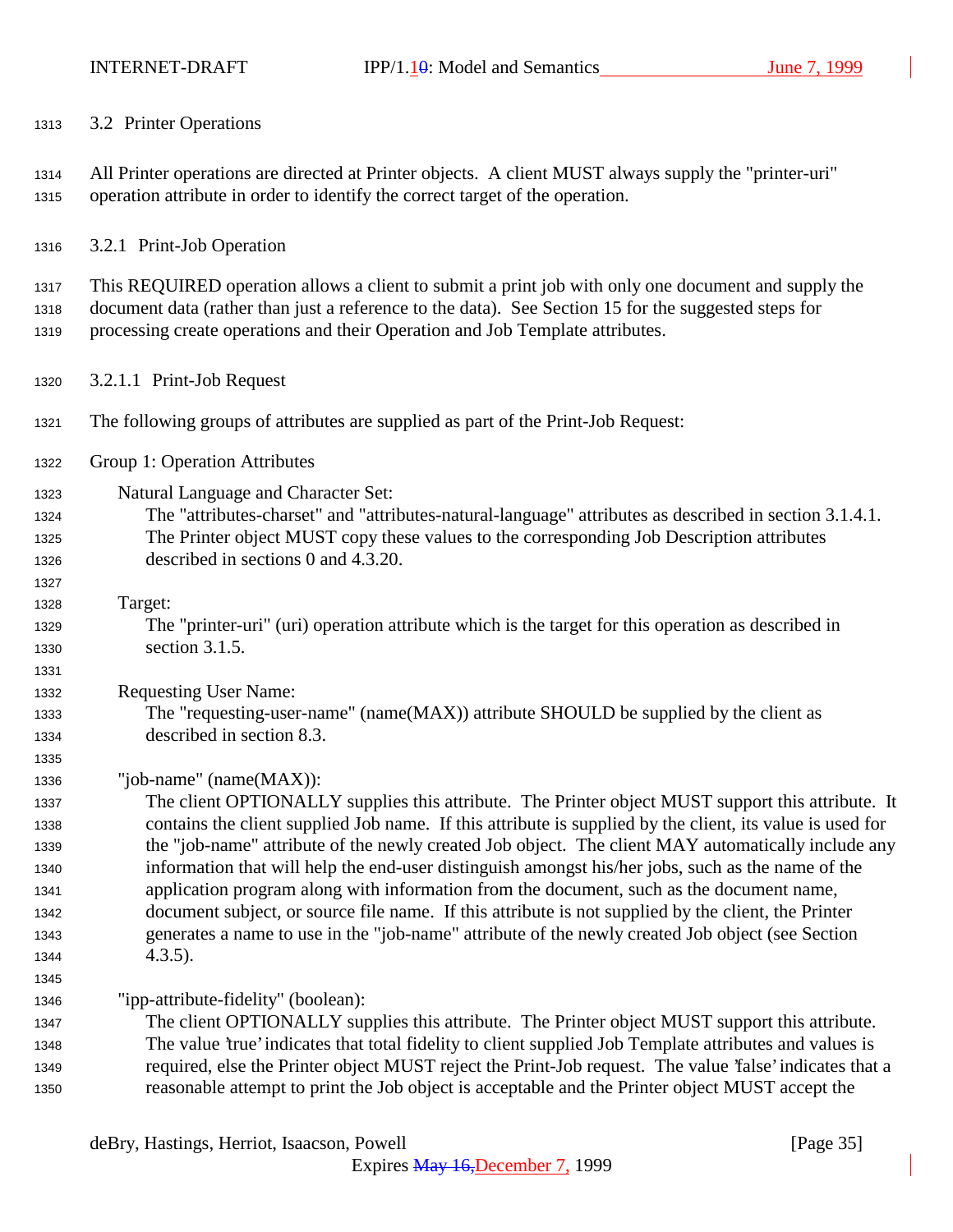Print-job request. If not supplied, the Printer object assumes the value is 'false'. All Printer objects MUST support both types of job processing. See section 15 for a full description of "ipp-attribute- fidelity" and its relationship to other attributes, especially the Printer object's "pdl-override-supported" attribute.

| 1356 | "document-name" (name(MAX)): |  |
|------|------------------------------|--|
|------|------------------------------|--|

 The client OPTIONALLY supplies this attribute. The Printer object MUST support this attribute. It contains the client supplied document name. The document name MAY be different than the Job name. Typically, the client software automatically supplies the document name on behalf of the end user by using a file name or an application generated name. If this attribute is supplied, its value can be used in a manner defined by each implementation. Examples include: printed along with the Job (job start sheet, page adornments, etc.), used by accounting or resource tracking management tools, or even stored along with the document as a document level attribute. IPP/1.0IPP/1.1 does not support the concept of document level attributes.

"compression" (type3 keyword)

1367 The client OPTIONALLY supplies this attribute. The Printer object OPTIONALLY 1368 supportsMUST support this attribute and the "compression-supported" attribute (see section 4.4.32). The client supplied "compression" operation attribute identifies the compression algorithm used on the document data. The following cases exist:

- a) If the client omits this attribute, the Printer object MUST assume that the data is not 1372 compressed. (i.e. the Printer follows the rules below as if the client supplied the "compression" attribute with a value of 'none').
- b) If the client supplies the attribute and the Printer object supports the attribute, the Printer object uses the corresponding decompression algorithm on the documentdata. If the client supplies this attribute, but the value is not supported by the Printer object, i.e., the value is not one of the values of the Printer object's "compression-supported" attribute, 1378 the Printer object MUSTeopy the attribute and its value to the Unsupported Attributes 1379 **response group, reject the request, and return the '<del>client-error-attributes-or-values-not-</del>**  supported' status code.'client-error-compression-not-supported' status code. See section 3.1.7 for returning unsupported attributes and values.
- c) If the client supplies the attribute and the Printer object supports the attribute value, the Printer object uses the corresponding decompression algorithm on the document data.
- d) If the decompression algorithm fails before the Printer returns an operation response, the Printer object MUST reject the request and return the 'client-error-compression-error' status code.
- e) If the decompression algorithm fails after the Printer returns an operation response, the Printer object MUST abort the job and add the 'compression-error' value to the job's "job-state-reasons" attribute.
- f) If the decompression algorithm succeeds, the document data MUST then have the format specified by the job's "document-format" attribute, if supplied (see "document-format" 1392 operation attribute definition below). **Issue 28**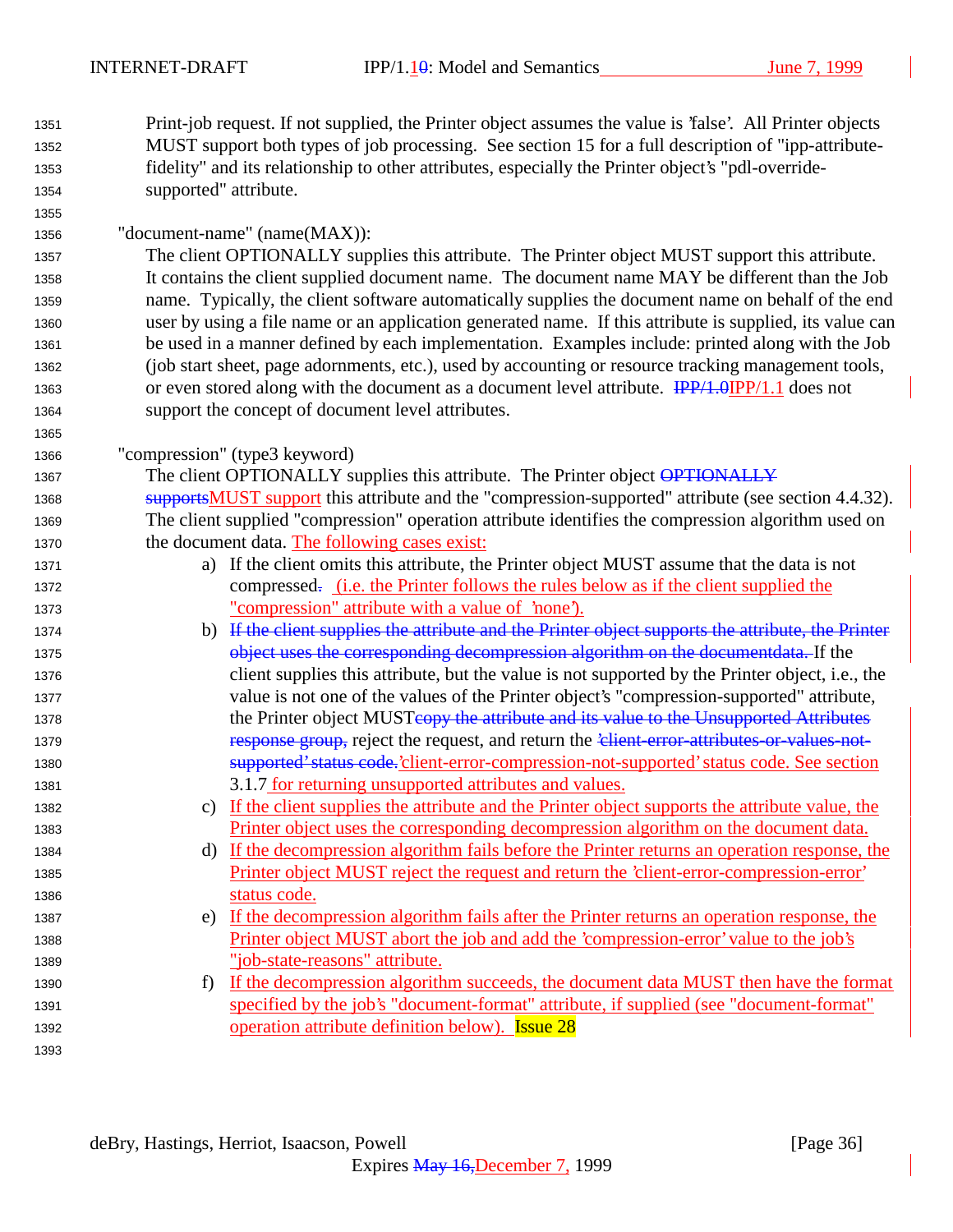"document-format" (mimeMediaType) : The client OPTIONALLY supplies this attribute. The Printer object MUST support this attribute. The value of this attribute identifies the format of the supplied document data. The following cases exist: a) If the client does not supply this attribute, the Printer object assumes that the document data is in the format defined by the Printer object's "document-format-default" attribute. (i.e. the Printer follows the rules below as if the client supplied the "document-format" attribute with a value equal to the printer's default value). b) If the client supplies this attribute, but the value is not supported by the Printer object, i.e., the value is not one of the values of the Printer object's "document-format- supported" attribute, the Printer object MUST reject the request and return the 'client- error-document-format-not-supported' status code. c) If the client supplies this attribute and its value is 'application/octet-stream' (i.e. to be auto-sensed, see Section 4.1.9.1), and the format is not one of the document-formats that the Printer can auto-sense, and this check occurs before the Printer returns an operation response, then the Printer MUST reject the request and return the 'client-error- document-format-not-supported' status code. d) If the client supplies this attribute, and the value is supported by the Printer object, the document data, the Printer is capable of interpreting the document data. e) If interpreting of the document data fails before the Printer returns an operation response, the Printer object MUST reject the request and return the 'client-error-document-format- error' status code. f) If interpreting of the document data fails after the Printer returns an operation response, the Printer object MUST abort the job and add the 'document-format-error' value to the job's "job-state-reasons" attribute. Issue 11 "document-natural-language" (naturalLanguage): The client OPTIONALLY supplies this attribute. The Printer object OPTIONALLY supports this attribute. This attribute specifies the natural language of the document for those document-formats that require a specification of the natural language in order to image the document unambiguously. There are no particular values required for the Printer object to support. "job-k-octets" (integer(0:MAX)) The client OPTIONALLY supplies this attribute. The Printer object OPTIONALLY supports this attribute and the "job-k-octets-supported" attribute (see section 4.4.33). The client supplied "job-k- octets" operation attribute identifies the total size of the document(s) in K octets being submitted (see section 4.3.17.1 for the complete semantics). If the client supplies the attribute and the Printer object supports the attribute, the value of the attribute is used to populate the Job object's "job-k- octets" Job Description attribute. **Note:** For this attribute and the following two attributes ("job-impressions", and "job-media- sheets"), if the client supplies the attribute, but the Printer object does not support the attribute, the Printer object ignores the client-supplied value. If the client supplies the attribute and the Printer supports the attribute, and the value is within the range of the corresponding Printer object's "xxx-

deBry, Hastings, Herriot, Isaacson, Powell [Page 37]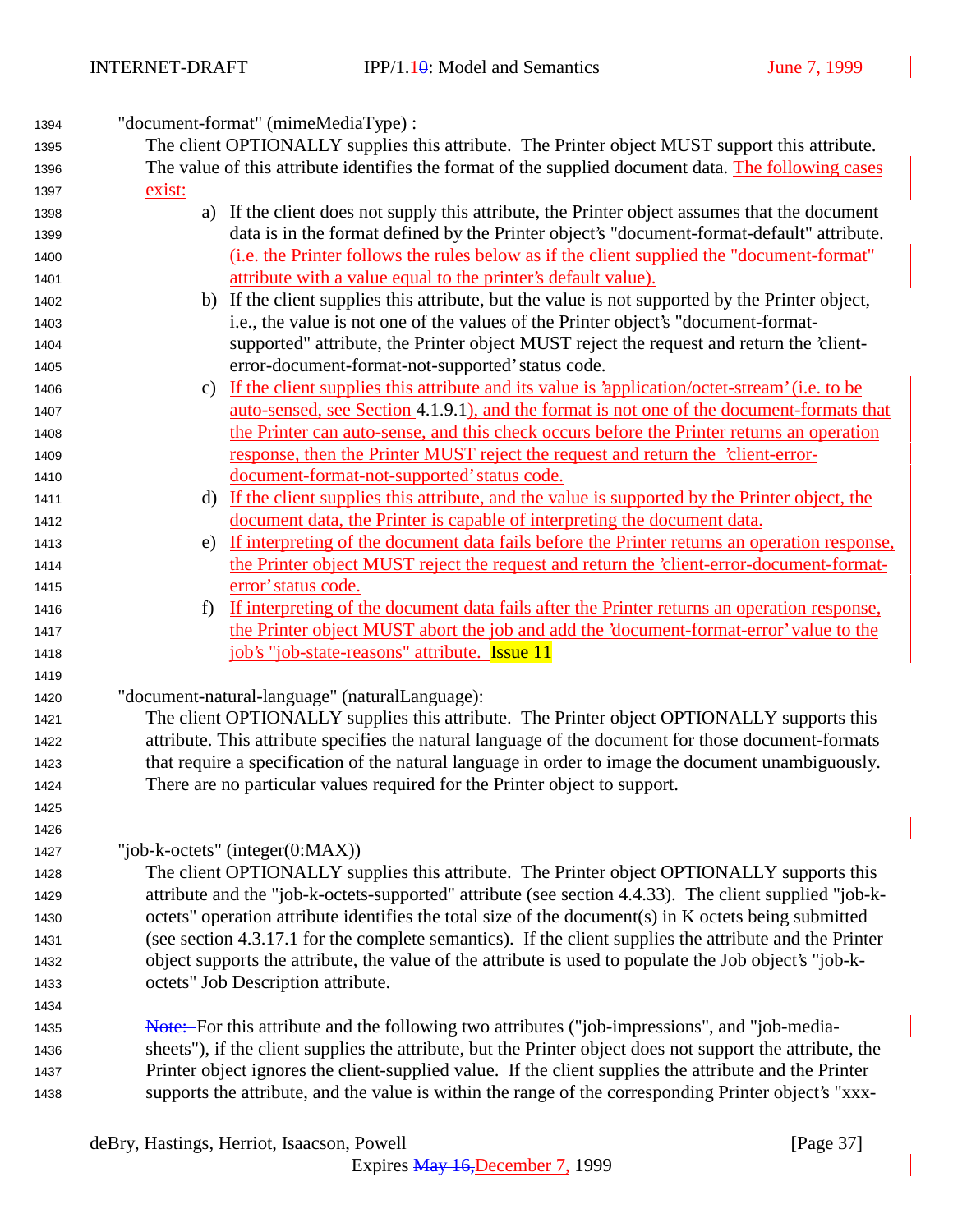supported" attribute, the Printer object MUST use the value to populate the Job object's "xxx" attribute. If the client supplies the attribute and the Printer supports the attribute, but the value is outside the range of the corresponding Printer object's "xxx-supported" attribute, the Printer object MUST copy the attribute and its value to the Unsupported Attributes response group, reject the request, and return the 'client-error-attributes-or-values-not-supported' status code. If the client does not supply the attribute, the Printer object MAY choose to populate the corresponding Job object attribute depending on whether the Printer object supports the attribute and is able to calculate or discern the correct value. "job-impressions" (integer(0:MAX)) The client OPTIONALLY supplies this attribute. The Printer object OPTIONALLY supports this attribute and the "job-impressions-supported" attribute (see section 4.4.34). The client supplied "job-impressions" operation attribute identifies the total size in number of impressions of the document(s) being submitted (see section 4.3.17.2 for the complete semantics). 1454 See note last paragraph under "job-k-octets". "job-media-sheets" (integer(0:MAX)) The client OPTIONALLY supplies this attribute. The Printer object OPTIONALLY supports this attribute and the "job-media-sheets-supported" attribute (see section 4.4.35). The client supplied "job-media-sheets" operation attribute identifies the total number of media sheets to be produced for this job (see section 4.3.17.3 for the complete semantics). 1462 See note last paragraph under "job-k-octets". Group 2: Job Template Attributes The client OPTIONALLY supplies a set of Job Template attributes as defined in section 4.2. If the client is not supplying any Job Template attributes in the request, the client SHOULD omit Group 2 rather than sending an empty group. However, a Printer object MUST be able to accept an empty group. Group 3: Document Content The client MUST supply the document data to be processed. 1473 Note: In addition to the MANDATORY parameters required for every operation request, the simplest Print- Job Request consists of just the "attributes-charset" and "attributes-natural-language" operation attributes; the "printer-uri" target operation attribute; the Document Content and nothing else. In this simple case, the Printer object: - creates a new Job object (the Job object contains a single document), - stores a generated Job name in the "job-name" attribute in the natural language and charset requested (see Section 3.1.4.1) (if those are supported, otherwise using the Printer object's default natural language and charset), and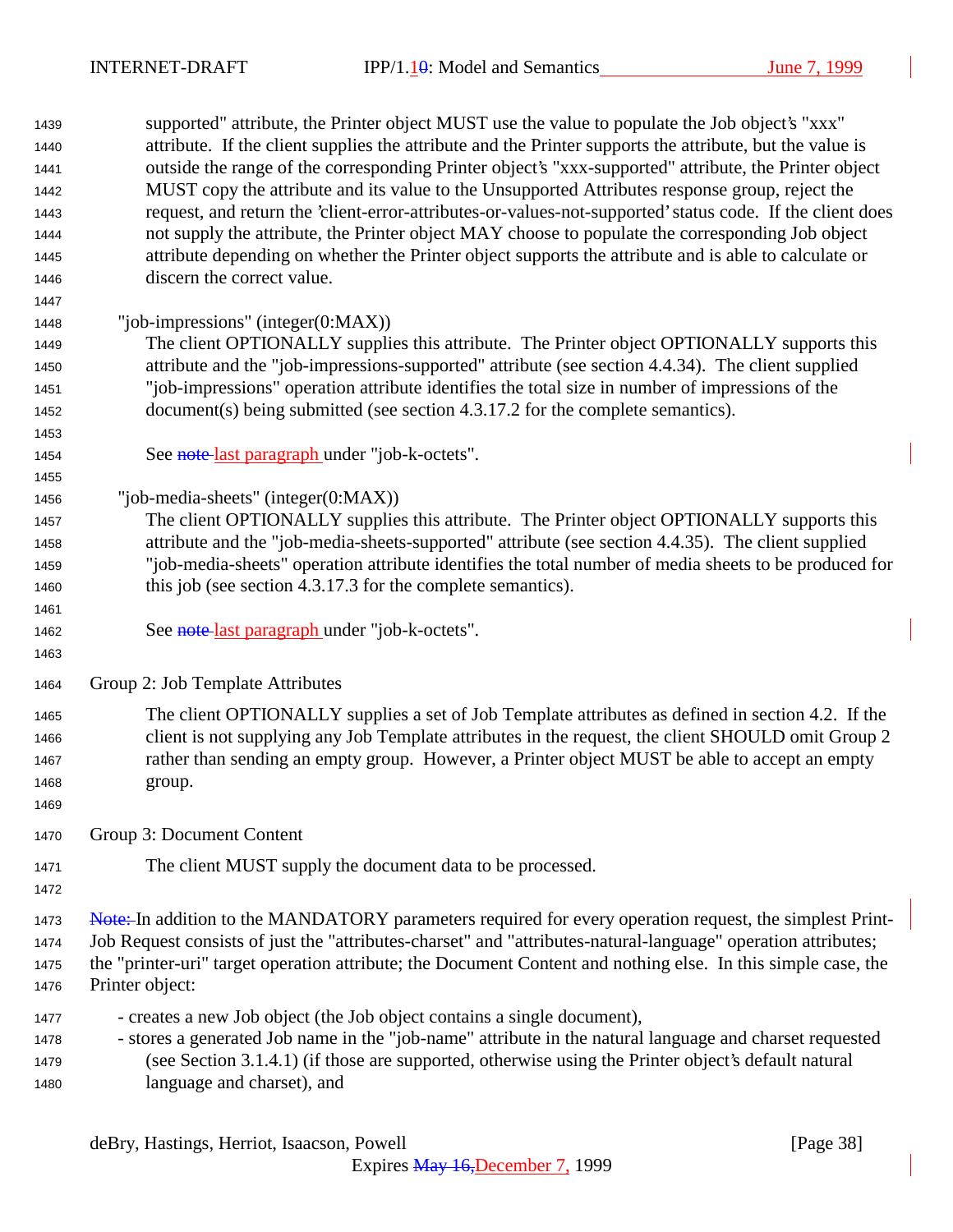- at job processing time, uses its corresponding default value attributes for the supported Job Template attributes that were not supplied by the client as IPP attribute or embedded instructions in the document data.

3.2.1.2 Print-Job Response

 The Printer object MUST return to the client the following sets of attributes as part of the Print-Job Response:

- Group 1: Operation Attributes
- Status Message:

 In addition to the REQUIRED status code returned in every response, the response OPTIONALLY 1491 includes a "status-message" (text( $\frac{255}{25}$ ) operation attribute as described in sections 13 and 3.1.6. If the client supplies unsupported or conflicting Job Template attributes or values, the Printer object MUST reject or accept the Print-Job request depending on the whether the client supplied a 'true' or 'false' value for the "ipp-attribute-fidelity" operation attribute. See the Implementer's Guide [IPP-IIG] for a complete description of the suggested steps for processing a create request.

- Natural Language and Character Set:
- The "attributes-charset" and "attributes-natural-language" attributes as described in section 3.1.4.2.
- Group 2: Unsupported Attributes

1501 This is a set of Operation and Job Template attributes supplied by the client (in the request) that are **1502** not supported by the Printer object or that conflict with one another (see the Implementer's Guide **[IPP-IIG]**). If the Printer object is not returning any Unsupported Attributes in the response, the 1504 Printer object SHOULD omit Group 2 rather than sending an empty group. However, a client 1505 MUST be able to accept an empty group.

- Unsupported attributes fall into three categories:
- 1509 1. The Printer object does not support the supplied attribute (no matter what the attribute syntax or 1510 value).
- 2. The Printer object does support the attribute, but does not support some or all of the particular 1512 attribute syntaxes or values supplied by the client (i.e., the Printer object does not have those attribute syntaxes or values in its corresponding "xxx-supported" attribute).
- 3. The Printer object does support the attributes and values supplied, but the particular values are in 1515 conflict with one another, because they violate a constraint, such as not being able to staple 1516 transparencies.
- **In the case of an unsupported attribute name, the Printer object returns the client-supplied attribute** 1519 with a substituted "out-of-band" value of 'unsupported' indicating no support for the attribute itself 1520 (see the beginning of section 4.1).
	- deBry, Hastings, Herriot, Isaacson, Powell [Page 39]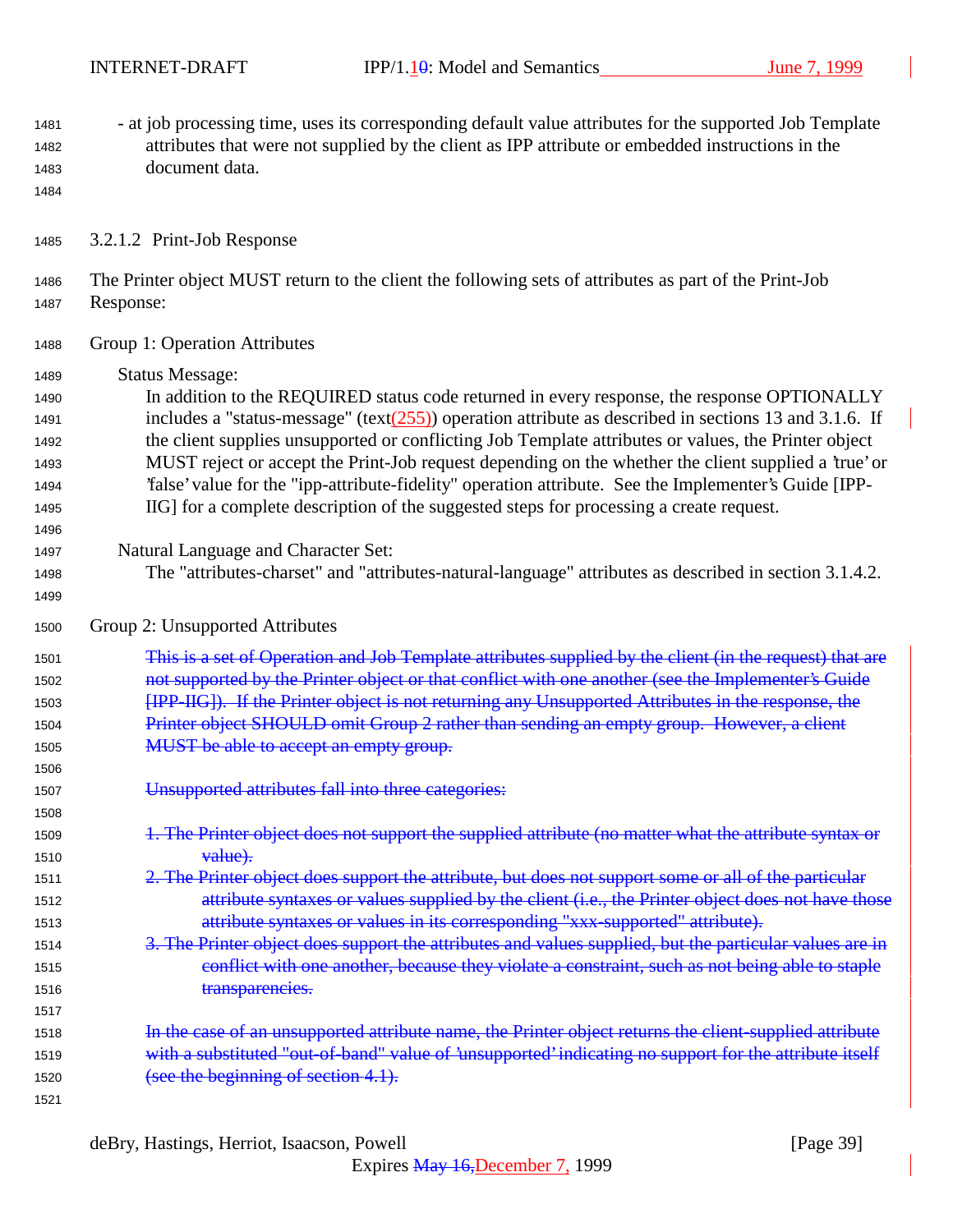| 1522         | In the case of a supported attribute with one or more unsupported attribute syntaxes or values, the                                                                                                         |
|--------------|-------------------------------------------------------------------------------------------------------------------------------------------------------------------------------------------------------------|
| 1523         | Printer object simply returns the client-supplied attribute with the unsupported attribute syntaxes or                                                                                                      |
| 1524         | values as supplied by the client. This indicates support for the attribute, but no support for that                                                                                                         |
| 1525         | particular attribute syntax or value. If the client supplies a multi-valued attribute with more than                                                                                                        |
| 1526         | one value and the Printer object supports the attribute but only supports a subset of the client-                                                                                                           |
| 1527         | supplied attribute syntaxes or values, the Printer object MUST return only those attribute syntaxes                                                                                                         |
| 1528         | or values that are unsupported.                                                                                                                                                                             |
| 1529         |                                                                                                                                                                                                             |
| 1530         | In the case of two (or more) supported attribute values that are in conflict with one another                                                                                                               |
| 1531         | (although each is supported independently, the values conflict when requested together within the                                                                                                           |
| 1532         | same job), the Printer object MUST return all the values that it ignores or substitutes to resolve the                                                                                                      |
| 1533         | conflict, but not any of the values that it is still using. The choice for exactly how to resolve the                                                                                                       |
| 1534         | conflict is implementation dependent. See The Implementer's Guide [IPP-IIG] for an example.                                                                                                                 |
| 1535         |                                                                                                                                                                                                             |
| 1536         |                                                                                                                                                                                                             |
| 1537         | See section 3.1.7 for details on returning Unsupported Attributes.                                                                                                                                          |
| 1538         |                                                                                                                                                                                                             |
| 1539         | In these three cases, the The value of the "ipp-attribute-fidelity" supplied by the client does not affect                                                                                                  |
| 1540         | what attributes the Printer object returns in this group. The value of "ipp-attribute-fidelity" only                                                                                                        |
| 1541         | affects whether the Print-Job operation is accepted or rejected. If the job is accepted, the client may                                                                                                     |
| 1542         | query the job using the Get-Job-Attributes operation requesting the unsupported attributes that were                                                                                                        |
| 1543         | returned in the create response to see which attributes were ignored (not stored on the Job object)                                                                                                         |
| 1544         | and which attributes were stored with other (substituted) values.                                                                                                                                           |
| 1545         |                                                                                                                                                                                                             |
| 1546         | Group 3: Job Object Attributes                                                                                                                                                                              |
| 1547         | "job-uri" $(i)$ :                                                                                                                                                                                           |
| 1548         | The Printer object MUST return the Job object's URI by returning the contents of the REQUIRED                                                                                                               |
| 1549         | "job-uri" Job object attribute. The client uses the Job object's URI when directing operations at the                                                                                                       |
| 1550         | Job object. The Printer object always uses its configured security policy when creating the new                                                                                                             |
| 1551         | URI. However, if the Printer object supports more than one URI, the Printer object also uses                                                                                                                |
| 1552         | information about which URI was used in the Print-Job Request to generated the new URI so that                                                                                                              |
| 1553         | the new URI references the correct access channel. In other words, if the Print-Job Request comes                                                                                                           |
| 1554         | in over a secure channel, the Printer object MUST generate a Job URI that uses the secure channel                                                                                                           |
| 1555         | as well.                                                                                                                                                                                                    |
|              |                                                                                                                                                                                                             |
|              |                                                                                                                                                                                                             |
| 1556         |                                                                                                                                                                                                             |
| 1557         | "job-id" (integer $(1:MAX)$ ):                                                                                                                                                                              |
| 1558         | The Printer object MUST return the Job object's Job ID by returning the REQUIRED "job-id" Job                                                                                                               |
| 1559         | object attribute. The client uses this "job-id" attribute in conjunction with the "printer-uri" attribute                                                                                                   |
| 1560         | used in the Print-Job Request when directing Job operations at the Printer object.                                                                                                                          |
| 1561         |                                                                                                                                                                                                             |
| 1562         | "job-state":                                                                                                                                                                                                |
| 1563<br>1564 | The Printer object MUST return the Job object's REQUIRED "job-state" attribute. The value of this<br>attribute (along with the value of the next attribute: "job-state-reasons") is taken from a "snapshot" |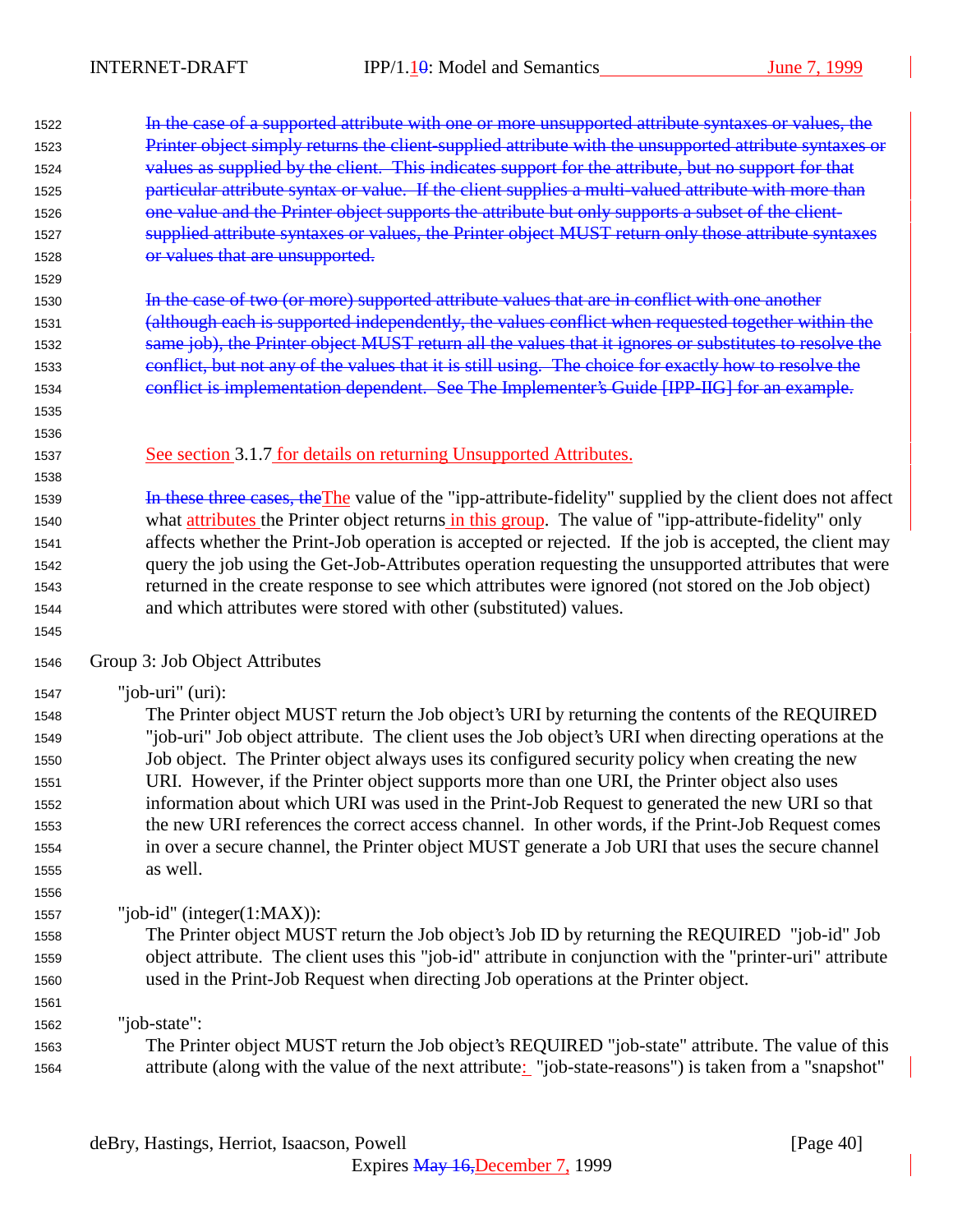- of the new Job object at some meaningful point in time (implementation defined) between when the Printer object receives the Print-Job Request and when the Printer object returns the response. "job-state-reasons": 1569 The Printer object OPTIONALLY returnsMUST return the Job object's OPTIONAL "job-state- reasons" attribute. If the Printer object supports this attribute then it MUST be returned in the 1571 response. If this attribute is not returned in the response, the client can assume that the "job-state-1572 reasons" attribute is not supported and will not REQUIRED "job-state-reasons" attribute. . Issue 30 be returned in a subsequent Job object query. "job-state-message": The Printer object OPTIONALLY returns the Job object's OPTIONAL "job-state-message" attribute. If the Printer object supports this attribute then it MUST be returned in the response. If this attribute is not returned in the response, the client can assume that the "job-state-message" attribute is not supported and will not be returned in a subsequent Job object query. "number-of-intervening-jobs": The Printer object OPTIONALLY returns the Job object's OPTIONAL "number-of-intervening- jobs" attribute. If the Printer object supports this attribute then it MUST be returned in the response. If this attribute is not returned in the response, the client can assume that the "number-of- intervening-jobs" attribute is not supported and will not be returned in a subsequent Job object query. Note: Since any printer state information which affects a job's state is reflected in the "job-state" and "job-state-reasons" attributes, it is sufficient to return only these attributes and no specific printer status attributes. Note: In addition to the MANDATORY parameters required for every operation response, the simplest response consists of the just the "attributes-charset" and "attributes-natural-language" operation attributes and the "job-uri", "job-id", and "job-state" Job Object Attributes. In this simplest case, the status code is 1595 "successful-ok"'successful-ok' and there is no "status-message" operation attribute. 3.2.2 Print-URI Operation
- This OPTIONAL operation is identical to the Print-Job operation (section 3.2.1) except that a client supplies a URI reference to the document data using the "document-uri" (uri) operation attribute (in Group 1) rather than including the document data itself. Before returning the response, the Printer MUST validate that the Printer supports the retrieval method (e.g., http, ftp, etc.) implied by the URI, and MUST check for valid URI syntax. If the client-supplied URI scheme is not supported, i.e. the value is not in the Printer object's "referenced-uri-scheme-supported" attribute, the Printer object MUST reject the request and return the 'client-error-uri-scheme-not-supported' status code.
- The IPP Printer MAY validate the accessibility of the document as part of the operation or subsequently. If the Printer determines an accessibility problem before returning an operation response, it rejects the request 1606 and returns the 'client-error-document-access-error' status code. The Printer MAY also return a specific

deBry, Hastings, Herriot, Isaacson, Powell [Page 41]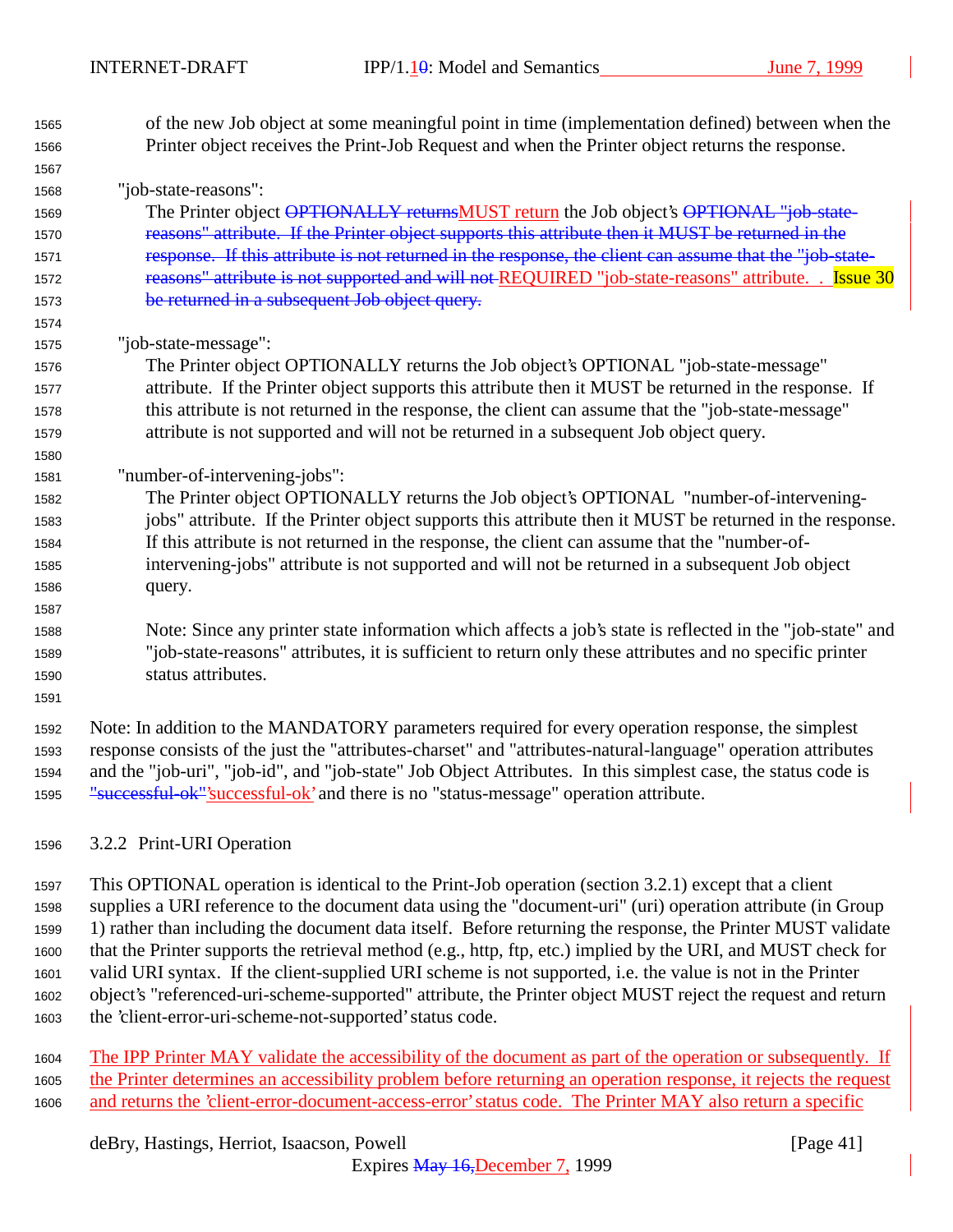- 1607 document access error code using the "document-access-error" operation attribute (see section 3.1.6.4). **Issue 35**
- If the Printer determines this document accessibility problem after accepting the request and returning an

operation response with one of the successful status codes, the Printer adds the 'document-access-error'

value to the job's "job-state-reasons" attribute and MAY populate the job's "job-document-access-errors"

Job Description attribute (see section 4.3.11). See The Implementer's Guide [IPP-IIG] for suggested

1613 additional checks. The Printer NEED NOT follow the reference and validate the contents of the

- 1614 reference. Issue 35
- If the Printer object supports this operation, it MUST support the "reference-uri-schemes-supported" Printer attribute (see section 4.4.27).
- It is up to the IPP object to interpret the URI and subsequently "pull" the document from the source referenced by the URI string.
- 3.2.3 Validate-Job Operation

 This REQUIRED operation is similar to the Print-Job operation (section 3.2.1) except that a client supplies no document data and the Printer allocates no resources (i.e., it does not create a new Job object). This operation is used only to verify capabilities of a printer object against whatever attributes are supplied by the client in the Validate-Job request. By using the Validate-Job operation a client can validate that an identical Print-Job operation (with the document data) would be accepted. The Validate-Job operation also performs the same security negotiation as the Print-Job operation (see section 8), so that a client can check that the client and Printer object security requirements can be met before performing a Print-Job operation.

1627 Note: The Validate-Job operation does not accept a "document-uri" attribute in order to allow a client to check that the same Print-URI operation will be accepted, since the client doesn't send the data with the Print-URI operation. The client SHOULD just issue the Print-URI request.

 The Printer object returns the same status codes, Operation Attributes (Group 1) and Unsupported Attributes (Group 2) as the Print-Job operation. However, no Job Object Attributes (Group 3) are returned, since no Job object is created.

3.2.4 Create-Job Operation

 This OPTIONAL operation is similar to the Print-Job operation (section 3.2.1) except that in the Create-Job request, a client does not supply document data or any reference to document data. Also, the client does not supply any of the "document-name", "document-format", "compression", or "document-natural-language" operation attributes. This operation is followed by one or more Send-Document or Send-URI operations. In each of those operation requests, the client OPTIONALLY supplies the "document-name", "document-format", and "document-natural-language" attributes for each document in the multi-document Job object.

 If a Printer object supports the Create-Job operation, it MUST also support the Send-Document operation and also MAY support the Send-URI operation.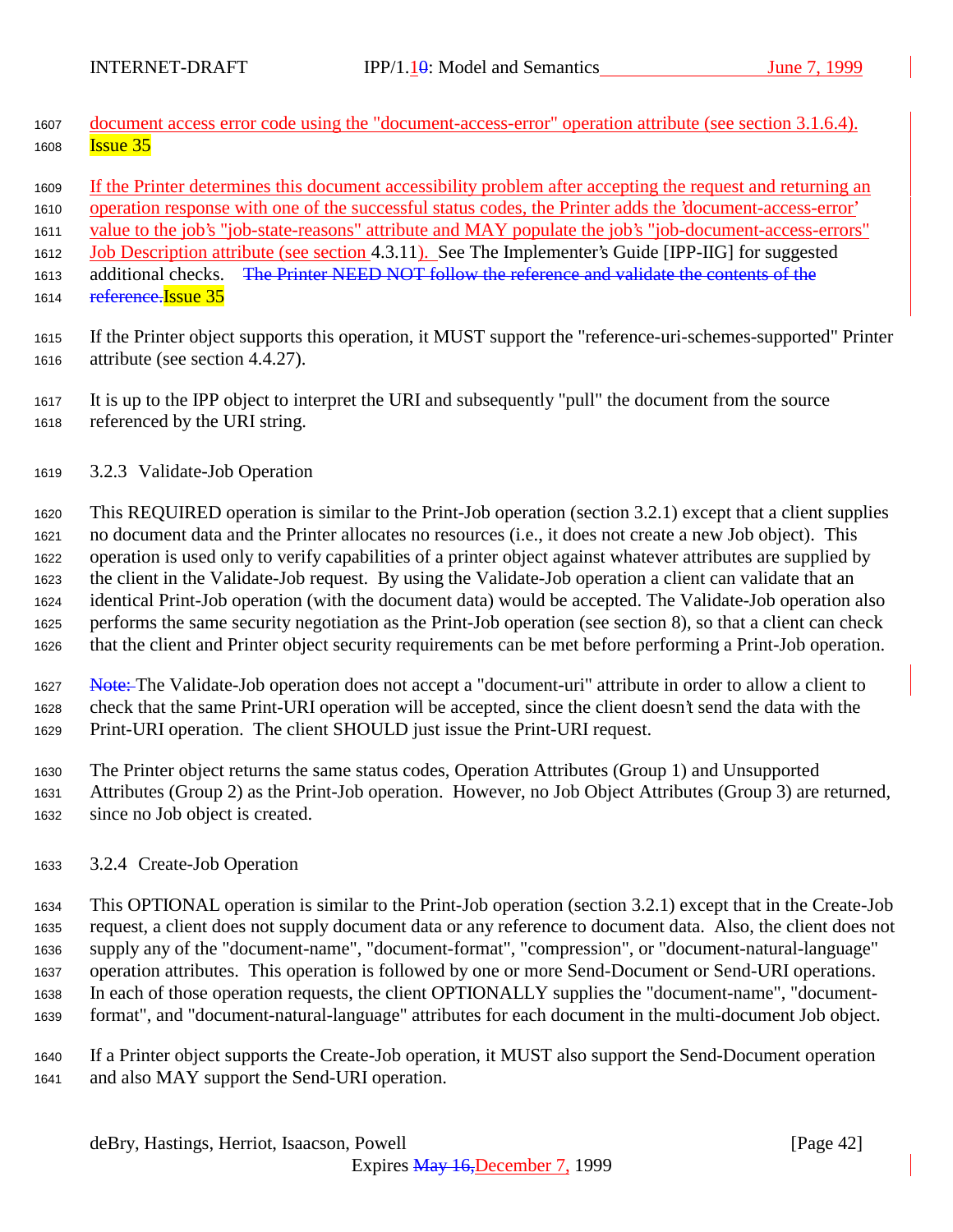If the Printer object supports this operation, it MUST support the "multiple-operation-time-out" Printer attribute (see section 4.4.31).

1644 In addition to the Print-Job status codes in the following additional error status codes not applicable to 1645 Print-Job MAY be returned:

 If the Printer object supports this operation, then it MUST support the "multiple-document-jobs-supported" Printer Description attribute (see section 4.4.16) and indicate whether or not it supports multiple-document

- jobs. Issue  $34$
- If the Printer object supports this operation and supports multiple documents in a job, then it MUST support the "multiple-document-handling" Job Template job attribute with at least one value (see section 4.2.4) and the associated "multiple-document-handling-default" and "multiple-document-handling-supported" Job Template Printer attributes (see section 4.2). Issue 34
- After the Create-Job operation has completed, the value of the "job-state" attribute is similar to the "job- state" after a Print-Job, even though no document-data has arrived. A Printer MAY set the 'job-data- insufficient' value of the job's "job-state-reason" attribute to indicate that processing cannot begin until sufficient data has arrived and set the "job-state" to either 'pending' or 'pending-held'. A non-spooling printer that doesn't implement the 'pending' job state may even set the "job-state" to 'processing', even 1658 though there is not yet any data to process. See sections 4.3.7 and 4.3.8. **Issue 13**
- 3.2.5 Get-Printer-Attributes Operation
- This REQUIRED operation allows a client to request the values of the attributes of a Printer object. In the request, the client supplies the set of Printer attribute names and/or attribute group names in which the requester is interested. In the response, the Printer object returns a corresponding attribute set with the appropriate attribute values filled in.
- For Printer objects, the possible names of attribute groups are:
- <sup>1665</sup> 'job-template': all the subset of the Job Template attributes that apply to a Printer object (the last two columns of the table in Section 4.2) that the implementation supports for Printer objects.
- 'printer-description': the subset of the attributes specified in Section 4.4 that the implementation supports for Printer objects.
- 1669 'all': the special group 'all' that includes all supported attributes attributes that the implementation supports for Printer objects. Issue 23
- 

 Since a client MAY request specific attributes or named groups, there is a potential that there is some overlap. For example, if a client requests, 'printer-name' and 'all', the client is actually requesting the "printer-name" attribute twice: once by naming it explicitly, and once by inclusion in the 'all' group. In such cases, the Printer object NEED NOT return each attribute only once in the response even if it is requested multiple times. The client SHOULD NOT request the same attribute in multiple ways.

 It is NOT REQUIRED that a Printer object support all attributes belonging to a group (since some attributes are OPTIONAL). However, it is REQUIRED that each Printer object support all group names.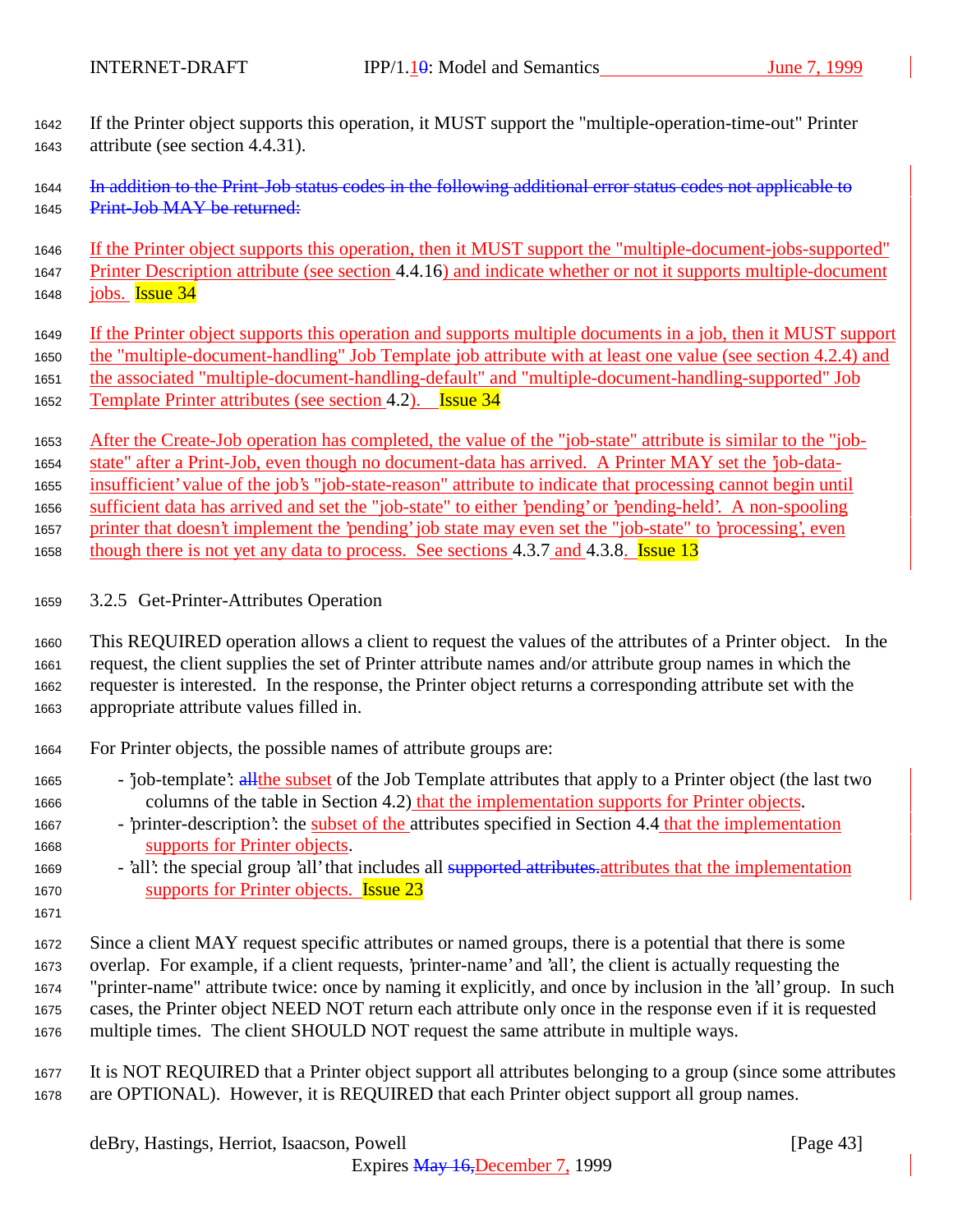INTERNET-DRAFT IPP/1.10: Model and Semantics June 7, 1999

| 1679         | 3.2.5.1 Get-Printer-Attributes Request                                                                          |
|--------------|-----------------------------------------------------------------------------------------------------------------|
| 1680         | The following sets of attributes are part of the Get-Printer-Attributes Request:                                |
| 1681         | Group 1: Operation Attributes                                                                                   |
| 1682         | Natural Language and Character Set:                                                                             |
| 1683         | The "attributes-charset" and "attributes-natural-language" attributes as described in section 3.1.4.1.          |
| 1684         |                                                                                                                 |
| 1685         | Target:                                                                                                         |
| 1686         | The "printer-uri" (uri) operation attribute which is the target for this operation as described in              |
| 1687         | section 3.1.5.                                                                                                  |
| 1688         |                                                                                                                 |
| 1689         | <b>Requesting User Name:</b>                                                                                    |
| 1690         | The "requesting-user-name" (name(MAX)) attribute SHOULD be supplied by the client as                            |
| 1691         | described in section 8.3.                                                                                       |
| 1692         |                                                                                                                 |
| 1693         | "requested-attributes" (1setOf keyword) :                                                                       |
| 1694         | The client OPTIONALLY supplies a set of attribute names and/or attribute group names in whose                   |
| 1695         | values the requester is interested. The Printer object MUST support this attribute. If the client               |
| 1696         | omits this attribute, the Printer MUST respond as if this attribute had been supplied with a value of<br>'all'. |
| 1697         |                                                                                                                 |
| 1698<br>1699 | "document-format" (mimeMediaType) :                                                                             |
| 1700         | The client OPTIONALLY supplies this attribute. The Printer object MUST support this attribute.                  |
| 1701         | This attribute is useful for a Printer object to determine the set of supported attribute values that           |
| 1702         | relate to the requested document format. The Printer object MUST return the attributes and values               |
| 1703         | that it uses to validate a job on a create or Validate-Job operation in which this document format is           |
| 1704         | supplied. The Printer object SHOULD return only (1) those attributes that are supported for the                 |
| 1705         | specified format and (2) the attribute values that are supported for the specified document format.             |
| 1706         | By specifying the document format, the client can get the Printer object to eliminate the attributes            |
| 1707         | and values that are not supported for a specific document format. For example, a Printer object                 |
| 1708         | might have multiple interpreters to support both 'application/postscript' (for PostScript) and                  |
| 1709         | 'text/plain' (for text) documents. However, for only one of those interpreters might the Printer                |
| 1710         | object be able to support "number-up" with values of '1', '2', and '4'. For the other interpreter it            |
| 1711         | might be able to only support "number-up" with a value of '1'. Thus a client can use the Get-Printer-           |
| 1712         | Attributes operation to obtain the attributes and values that will be used to accept/reject a create job        |
| 1713         | operation.                                                                                                      |
| 1714         |                                                                                                                 |
| 1715         | If the Printer object does not distinguish between different sets of supported values for each                  |
| 1716         | different document format when validating jobs in the create and Validate-Job operations, it MUST               |
| 1717         | NOT distinguish between different document formats in the Get-Printer-Attributes operation. If the              |
| 1718         | Printer object does distinguish between different sets of supported values for each different                   |
| 1719         | document format specified by the client, this specialization applies only to the following Printer              |
| 1720         | object attributes:                                                                                              |
| 1721         |                                                                                                                 |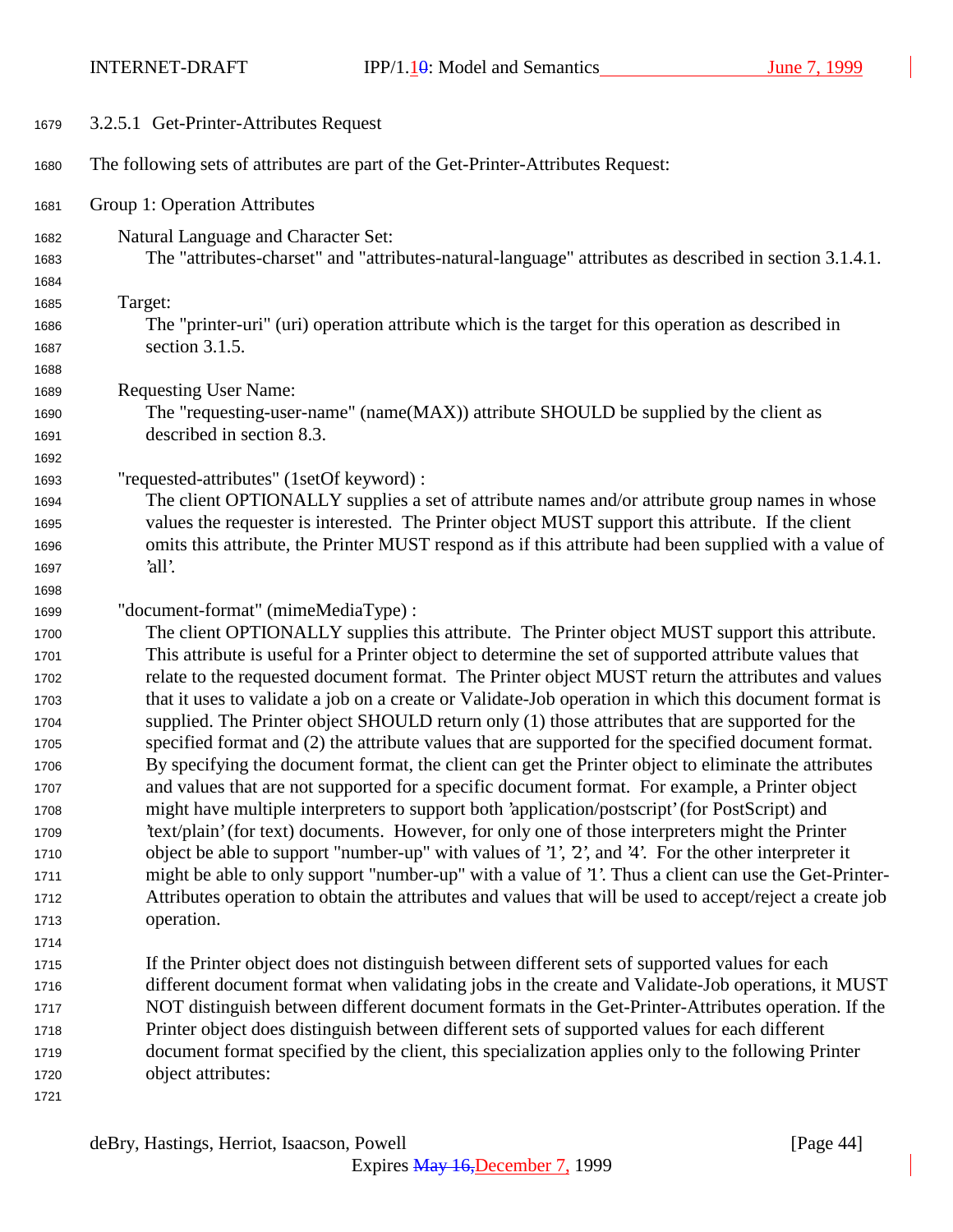| 1722 | - Printer attributes that are Job Template attributes ("xxx-default" "xxx-supported", and "xxx-             |
|------|-------------------------------------------------------------------------------------------------------------|
| 1723 | ready" in the Table in Section 4.2),                                                                        |
| 1724 | - "pdl-override-supported",                                                                                 |
| 1725 | - "compression-supported",                                                                                  |
| 1726 | - "job-k-octets-supported",                                                                                 |
| 1727 | - "job-impressions-supported,                                                                               |
| 1728 | - "job-media-sheets-supported"                                                                              |
| 1729 | - "printer-driver-installer",                                                                               |
| 1730 | - "color-supported", and                                                                                    |
| 1731 | - "reference-uri-schemes-supported"                                                                         |
| 1732 |                                                                                                             |
| 1733 | The values of all other Printer object attributes (including "document-format-supported") remain            |
| 1734 | invariant with respect to the client supplied document format (except for new Printer description           |
| 1735 | attribute as registered according to section 6.2).                                                          |
| 1736 |                                                                                                             |
| 1737 | If the client omits this "document-format" operation attribute, the Printer object MUST respond as if       |
| 1738 | the attribute had been supplied with the value of the Printer object's "document-format-default"            |
| 1739 | attribute. It is recommended that the client always supply a value for "document-format", since the         |
| 1740 | Printer object's "document-format-default" may be 'application/octet-stream', in which case the             |
| 1741 | returned attributes and values are for the union of the document formats that the Printer can               |
| 1742 | automatically sense. For more details, see the description of the 'mimeMediaType' attribute syntax          |
| 1743 | in section 4.1.9.                                                                                           |
| 1744 |                                                                                                             |
| 1745 | If the client supplies a value for the "document-format" Operation attribute that is not supported by       |
| 1746 | the Printer, i.e., is not among the values of the Printer object's "document-format-supported"              |
| 1747 | attribute, the Printer object MUST reject the operation and return the 'client-error-document-format-       |
| 1748 | not-supported' status code.                                                                                 |
| 1749 |                                                                                                             |
| 1750 | 3.2.5.2 Get-Printer-Attributes Response                                                                     |
| 1751 | The Printer object returns the following sets of attributes as part of the Get-Printer-Attributes Response: |
| 1752 | Group 1: Operation Attributes                                                                               |
| 1753 | <b>Status Message:</b>                                                                                      |
| 1754 | In addition to the REQUIRED status code returned in every response, the response OPTIONALLY                 |
| 1755 | includes a "status-message" (text $(255)$ ) operation attribute as described in sections 13 and 3.1.6.      |
| 1756 |                                                                                                             |
| 1757 | Natural Language and Character Set:                                                                         |
| 1758 | The "attributes-charset" and "attributes-natural-language" attributes as described in section 3.1.4.2.      |
| 1759 |                                                                                                             |
| 1760 | Group 2: Unsupported Attributes                                                                             |
| 1761 | See section 3.1.7 for details on returning Unsupported Attributes.                                          |
| 1762 |                                                                                                             |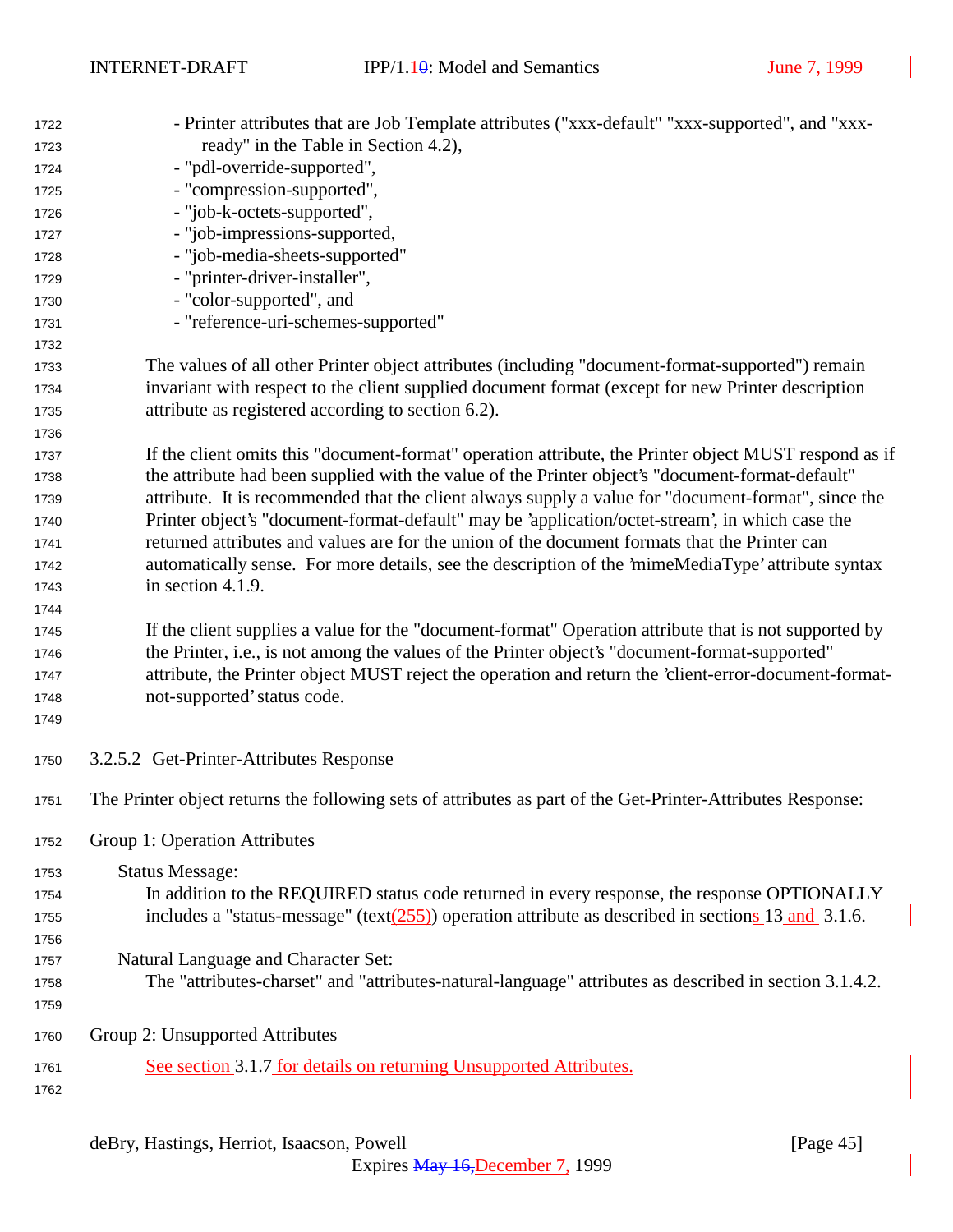| 1763 | This is a set of Operation attributes supplied by the client (in the request) that are not supported by |
|------|---------------------------------------------------------------------------------------------------------|
| 1764 | the Printer object or that conflict with one another (see sections 3.2.1.2 and 16). The response        |
| 1765 | NEED NOT contain the "requested-attributes" operation attribute with any supplied values (attribute     |
| 1766 | keywords) that were requested by the client but are not supported by the IPP object. If the Printer     |
| 1767 | object is not returning any Unsupported Attributes in the response, the Printer object SHOULD omit      |
| 1768 | Group 2 rather than sending an empty group. However, a client MUST be able to accept an empty           |
| 1769 | $error$                                                                                                 |
| 1770 | does include unsupported attributes referenced in "requested-attributes" and such attributes include    |
| 1771 | group names, such as 'all', the unsupported attributes MUST NOT include attributes described in the     |
| 1772 | standard but not supported by the implementation. <b>Issue 23</b>                                       |

## Group 3: Printer Object Attributes

 This is the set of requested attributes and their current values. The Printer object ignores (does not respond with) any requested attribute which is not supported. The Printer object MAY respond with a subset of the supported attributes and values, depending on the security policy in force. However, the Printer object MUST respond with the 'unknown' value for any supported attribute (including all REQUIRED attributes) for which the Printer object does not know the value. Also the Printer object MUST respond with the 'no-value' for any supported attribute (including all REQUIRED attributes) for which the system administrator has not configured a value. See the description of the "out-of-band" values in the beginning of Section 4.1.

3.2.6 Get-Jobs Operation

 This REQUIRED operation allows a client to retrieve the list of Job objects belonging to the target Printer object. The client may also supply a list of Job attribute names and/or attribute group names. A group of Job object attributes will be returned for each Job object that is returned.

 This operation is similar to the Get-Job-Attributes operation, except that this Get-Jobs operation returns attributes from possibly more than one object (see the description of Job attribute group names in section 3.3.4).

- 3.2.6.1 Get-Jobs Request
- The client submits the Get-Jobs request to a Printer object.
- The following groups of attributes are part of the Get-Jobs Request:
- Group 1: Operation Attributes
- Natural Language and Character Set:
- The "attributes-charset" and "attributes-natural-language" attributes as described in section 3.1.4.1.
- 

Target:

 The "printer-uri" (uri) operation attribute which is the target for this operation as described in section 3.1.5.

## deBry, Hastings, Herriot, Isaacson, Powell [Page 46]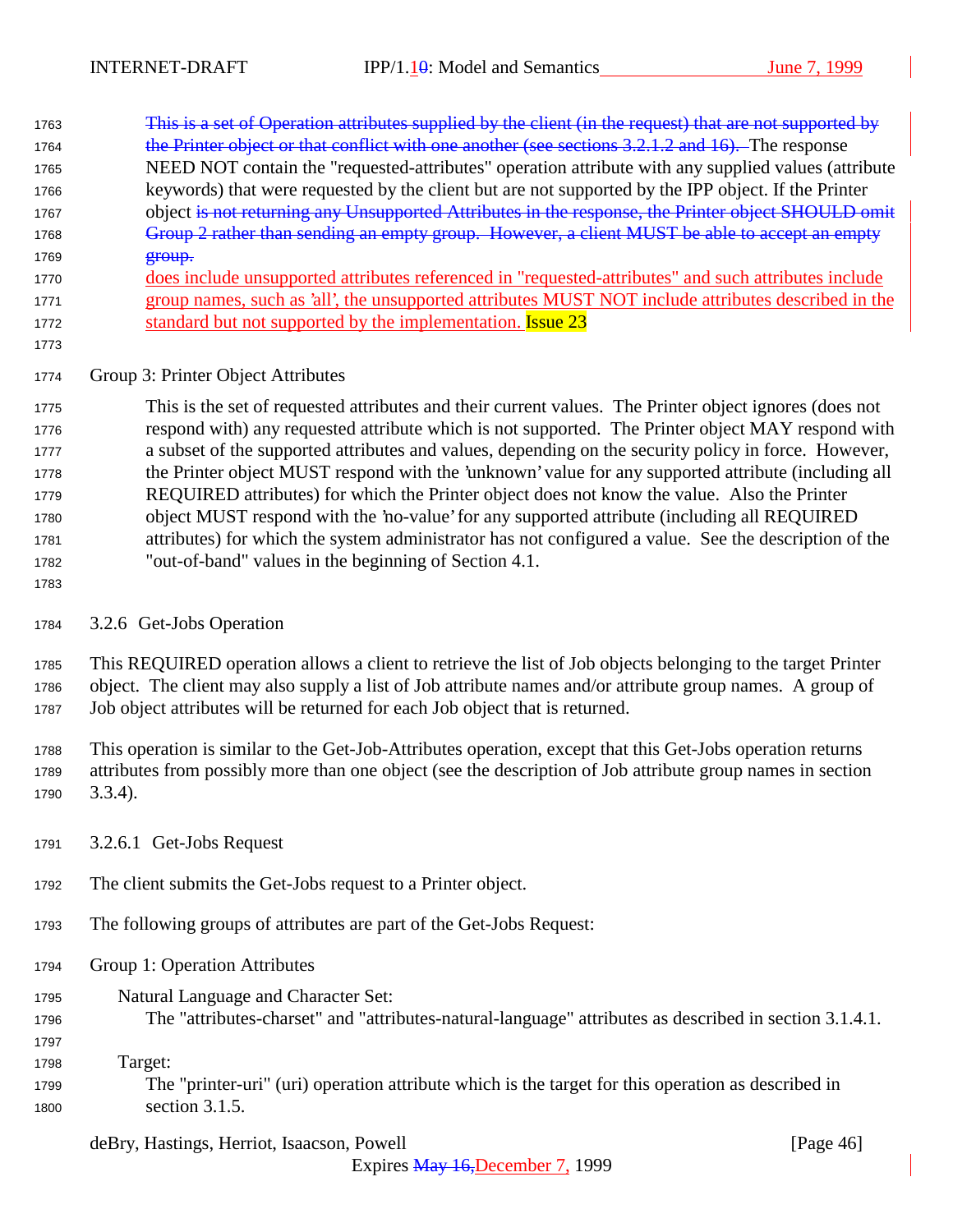INTERNET-DRAFT IPP/1.10: Model and Semantics June 7, 1999

| 1801 |                                                                                                          |
|------|----------------------------------------------------------------------------------------------------------|
| 1802 | <b>Requesting User Name:</b>                                                                             |
| 1803 | The "requesting-user-name" (name(MAX)) attribute SHOULD be supplied by the client as                     |
| 1804 | described in section 8.3.                                                                                |
| 1805 |                                                                                                          |
| 1806 | "limit" (integer $(1:MAX)$ ):                                                                            |
| 1807 | The client OPTIONALLY supplies this attribute. The Printer object MUST support this attribute. It        |
| 1808 | is an integer value that indicates a limit to the number of Job objects determines the maximum           |
| 1809 | number of jobs that a client will receive from the Printer even if "which-jobs" or "my-jobs"             |
| 1810 | constrain which jobs are returned. The limit is a "stateless limit" in that if the value supplied by the |
| 1811 | client is N', then only the first 'N' jobs are returned in the Get-Jobs Response. There is no            |
| 1812 | mechanism to allow for the next 'M' jobs after the first 'N' jobs. If the client does not supply this    |
| 1813 | attribute, the Printer object responds with all applicable jobs. <b>Issue 8</b>                          |
| 1814 |                                                                                                          |
| 1815 | "requested-attributes" (1setOf keyword):                                                                 |
| 1816 | The client OPTIONALLY supplies this attribute. The Printer object MUST support this attribute. It        |
| 1817 | is a set of Job attribute names and/or attribute groups names in whose values the requester is           |
| 1818 | interested. This set of attributes is returned for each Job object that is returned. The allowed         |
| 1819 | attribute group names are the same as those defined in the Get-Job-Attributes operation in section       |
| 1820 | 3.3.4. If the client does not supply this attribute, the Printer MUST respond as if the client had       |
| 1821 | supplied this attribute with two values: 'job-uri' and 'job-id'.                                         |
| 1822 |                                                                                                          |
| 1823 | "which-jobs" (keyword):                                                                                  |
| 1824 | The client OPTIONALLY supplies this attribute. The Printer object MUST support this attribute. It        |
| 1825 | indicates which Job objects MUST be returned by the Printer object. The values for this attribute        |
| 1826 | are:                                                                                                     |
| 1827 |                                                                                                          |
| 1828 | 'completed': This includes any Job object whose state is 'completed', 'canceled', or 'aborted'.          |
| 1829 | not-completed': This includes any Job object whose state is 'pending', 'processing', 'processing-        |
| 1830 | stopped', or 'pending-held'.                                                                             |
| 1831 |                                                                                                          |
| 1832 | A Printer object MUST support both values. However, if the implementation does not keep jobs in          |
| 1833 | the 'completed', 'canceled', and 'aborted' states, then it returns no jobs when the 'completed' value is |
| 1834 | supplied.                                                                                                |
| 1835 |                                                                                                          |
| 1836 | If a client supplies some other value, the Printer object MUST copy the attribute and the                |
| 1837 | unsupported value to the Unsupported Attributes response group, reject the request, and return the       |
| 1838 | 'client-error-attributes-or-values-not-supported' status code.                                           |
| 1839 |                                                                                                          |
| 1840 | If the client does not supply this attribute, the Printer object MUST respond as if the client had       |
| 1841 | supplied the attribute with a value of 'not-completed'.                                                  |
| 1842 |                                                                                                          |
| 1843 | "my-jobs" (boolean):                                                                                     |
| 1844 | The client OPTIONALLY supplies this attribute. The Printer object MUST support this attribute. It        |
| 1845 | indicates whetherall jobs from all users or just the jobs submitted by the requesting user of this       |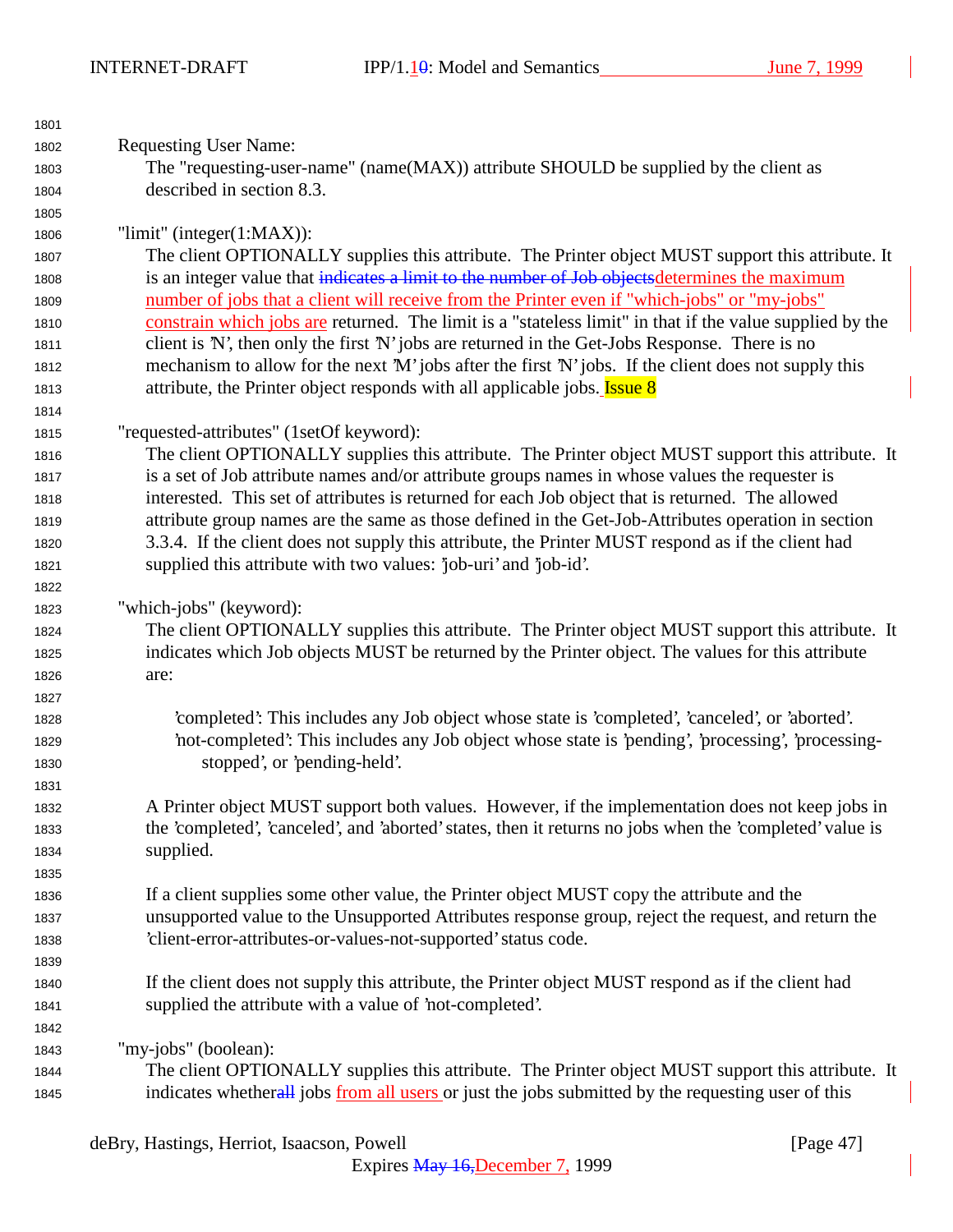request MUST be returned by the Printer object. If the client does not supply this attribute, the 1847 Printer object MUST respond as if the client had supplied the attribute with a value of 'false', i.e., all **jobs.** jobs from all users. The means for authenticating the requesting user and matching the jobs is described in section 8.

3.2.6.2 Get-Jobs Response

 The Printer object returns all of the Job objects up to the number specified by the "limit" attribute that match the criteria as defined by the attribute values supplied by the client in the request. It is possible that no Job objects are returned since there may literally be no Job objects at the Printer, or there may be no Job objects that match the criteria supplied by the client. If the client requests any Job attributes at all, there is a set of Job Object Attributes returned for each Job object.

 It is not an error for the Printer to return 0 jobs. If the response returns 0 jobs because there are no jobs matching the criteria, and the request would have returned 1 or more jobs with a status code of 'successful-1858 ok' if there had been jobs matching the criteria, then the status code for 0 jobs MUST be 'successful-ok'. **Issue 24** 

- Group 1: Operation Attributes
- Status Message:
- In addition to the REQUIRED status code returned in every response, the response OPTIONALLY 1863 includes a "status-message" (text $(255)$ ) operation attribute as described in sections 13 and 3.1.6.
- Natural Language and Character Set:
- The "attributes-charset" and "attributes-natural-language" attributes as described in section 3.1.4.2.
- 

Group 2: Unsupported Attributes

See section 3.1.7 for details on returning Unsupported Attributes.

1871 This is a set of Operation attributes supplied by the client (in the request) that are not supported by 1872 the Printer object or that conflict with one another (see sections 3.2.1.2 and the Implementer's Guide **[IPP-IIG]**). The response NEED NOT contain the "requested-attributes" operation attribute with any supplied values (attribute keywords) that were requested by the client but are not supported by 1875 the IPP object. If the Printer object is not returning any Unsupported Attributes in the response, the 1876 Printer object SHOULD omit Group 2 rather than sending an empty group. However, a client 1877 MUST be able to accept an empty group.

 does include unsupported attributes referenced in "requested-attributes" and such attributes include group names, such as 'all', the unsupported attributes MUST NOT include attributes described in the 1880 standard but not supported by the implementation. **Issue 23** 

Groups 3 to N: Job Object Attributes

 The Printer object responds with one set of Job Object Attributes for each returned Job object. The Printer object ignores (does not respond with) any requested attribute or value which is not supported or which is restricted by the security policy in force, including whether the requesting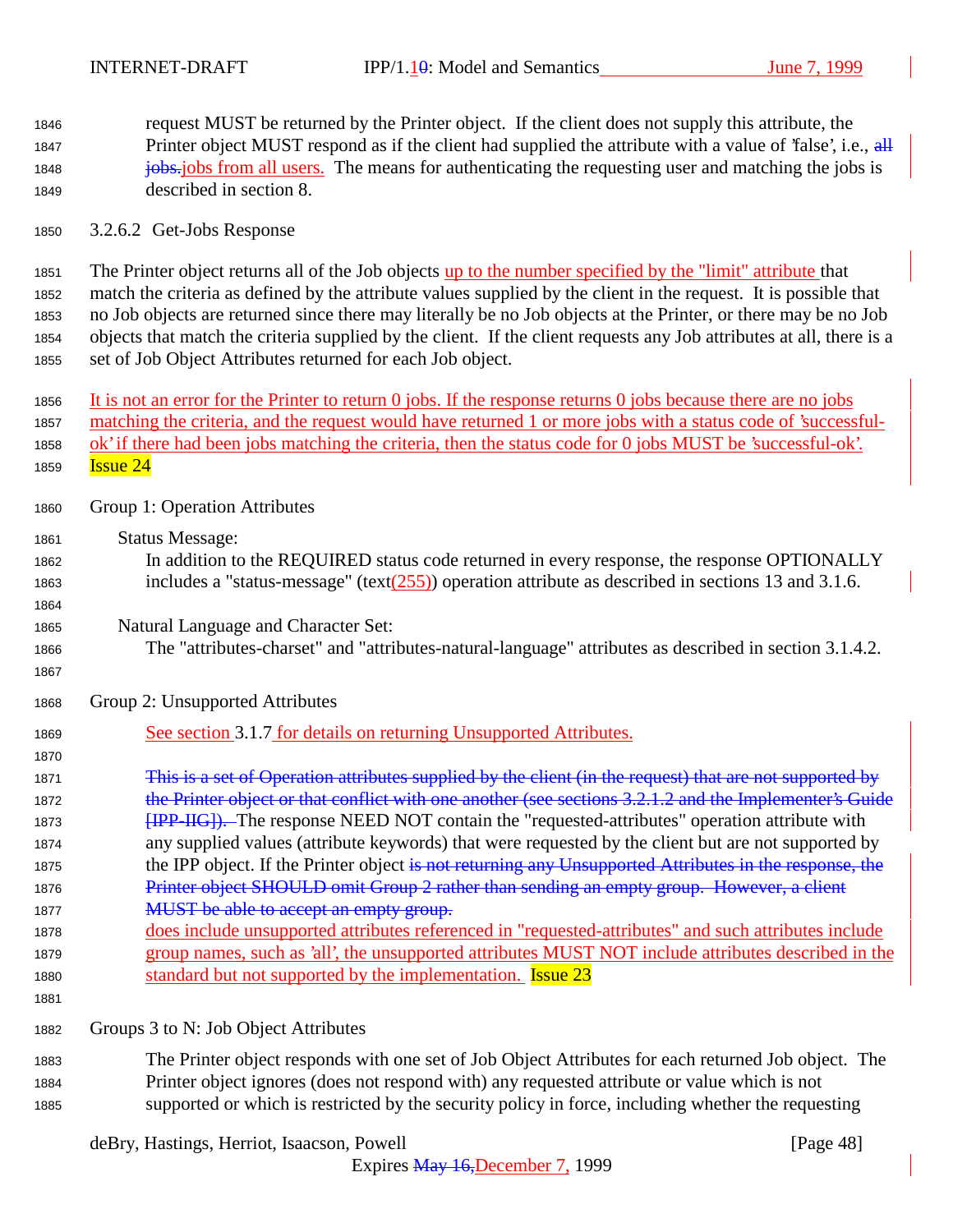| 1886         | user is the user that submitted the job (job originating user) or not (see section 8). However, the                                          |
|--------------|----------------------------------------------------------------------------------------------------------------------------------------------|
| 1887         | Printer object MUST respond with the 'unknown' value for any supported attribute (including all                                              |
| 1888         | REQUIRED attributes) for which the Printer object does not know the value, unless it would violate                                           |
| 1889         | the security policy. See the description of the "out-of-band" values in the beginning of Section 4.1.                                        |
| 1890         |                                                                                                                                              |
| 1891         | Jobs are returned in the following order:                                                                                                    |
| 1892         | - If the client requests all 'completed' Jobs (Jobs in the 'completed', 'aborted', or 'canceled' states),                                    |
| 1893         | then the Jobs are returned newest to oldest (with respect to actual completion time)                                                         |
| 1894         | - If the client requests all 'not-completed' Jobs (Jobs in the 'pending', 'processing', 'pending-held',                                      |
| 1895         | and 'processing-stopped' states), then Jobs are returned in relative chronological order of                                                  |
| 1896         | expected time to complete (based on whatever scheduling algorithm is configured for the                                                      |
| 1897         | Printer object).                                                                                                                             |
| 1898         | 3.2.7 Pause-Printer Operation                                                                                                                |
| 1899         | This OPTIONAL operation allows a client to stop the Printer object from scheduling jobs on all its devices.                                  |
| 1900         | Depending on implementation, the Pause-Printer operation MAY also stop the Printer from processing the                                       |
|              | current job or jobs. Any job that is currently being printed is either stopped as soon as the implementation                                 |
| 1901         | permits or is completed, depending on implementation. The Printer object MUST still accept create                                            |
| 1902<br>1903 | operations to create new jobs, but MUST prevent any jobs from entering the 'processing' state.                                               |
|              |                                                                                                                                              |
| 1904         | If the Pause-Printer operation is supported, then the Resume-Printer operation MUST be supported, and                                        |
| 1905         | vice-versa.                                                                                                                                  |
| 1906         | The IPP Printer stops the current job(s) on its device(s) that were in the 'processing' or 'processing-stopped'                              |
|              | states as soon as the implementation permits. If the implementation [ssue 30] will take appreciable time to                                  |
| 1907         | stop, the IPP Printer adds the 'moving-to-paused' value to the Printer object's "printer-state-reasons"                                      |
| 1908         |                                                                                                                                              |
| 1909         | attribute (see section 4.4.12). When the device(s) have all stopped, the IPP Printer transitions the Printer                                 |
| 1910         | object to the 'stopped' state, removes the 'moving-to-paused' value, if present, and adds the 'paused' value to                              |
| 1911         | the Printer object's "printer-state-reasons" attribute.                                                                                      |
| 1912         | When the current job(s) complete that were in the 'processing' state, the IPP Printer transitions them to the                                |
| 1913         | completed' state. When the current job(s) stop in mid processing that were in the 'processing' state, the IPP                                |
| 1914         | Printer transitions them to the 'processing-stopped' state and $\frac{I_{\text{S}S}}{I_{\text{S}S}}$ adds the 'printer-stopped' value to the |
| 1915         | job's "job-state-reasons" attribute.                                                                                                         |
|              | For any jobs that are 'pending' or 'pending-held', the 'printer-stopped' value of the jobs' "job-state-reasons"                              |
| 1916<br>1917 | attribute also applies. However, the IPP Printer NEED NOT update those jobs' "job-state-reasons"                                             |
|              | attributes and only need return the 'printer-stopped' value when those jobs are queried (so-called "lazy                                     |
| 1918<br>1919 | evaluation").                                                                                                                                |
|              |                                                                                                                                              |
| 1920         | Whether the Pause-Printer operation affects jobs that were submitted to the device from other sources than                                   |
| 1921         | the IPP Printer object in the same way that the Pause-Printer operation affects jobs that were submitted to                                  |
| 1922         | the IPP Printer object using IPP, depends on implementation, i.e., on whether the IPP protocol is being used                                 |
| 1923         | as a universal management protocol or just to manage IPP jobs, respectively.                                                                 |
|              |                                                                                                                                              |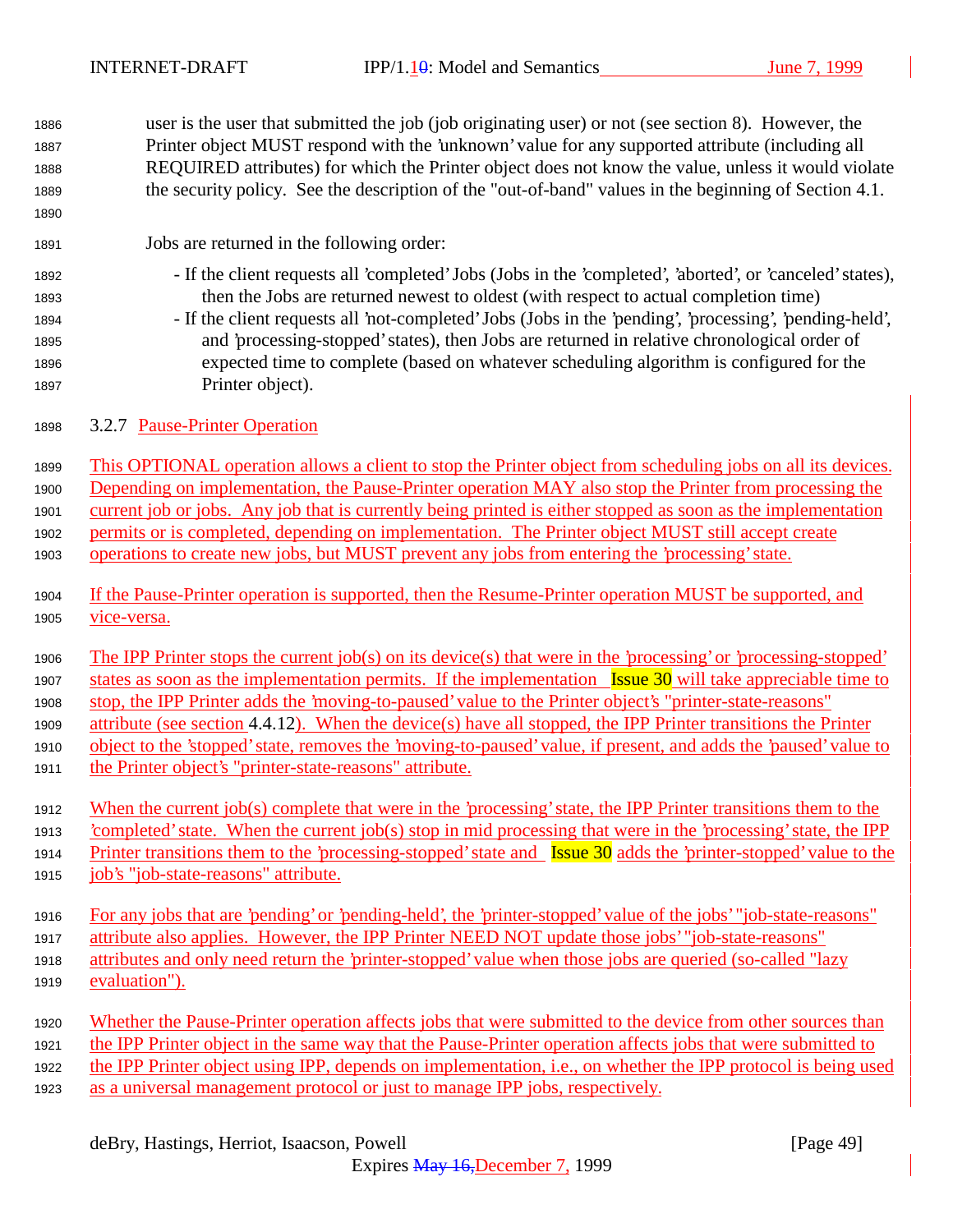<sup>1924</sup> The IPP Printer MUST accept the request in any state and transition the Printer to the indicated new <sup>1925</sup> "printer-state" before returning as follows:

| Current<br>"printer-state" | <b>New</b><br>"printer-state" | "printer-<br>state-<br>reasons" | IPP Printer's response status code and action:                                                                                                                                                                                  |
|----------------------------|-------------------------------|---------------------------------|---------------------------------------------------------------------------------------------------------------------------------------------------------------------------------------------------------------------------------|
| 'idle'                     | 'stopped'                     | <u>'paused'</u>                 | 'successful-ok'                                                                                                                                                                                                                 |
| <u>'processing'</u>        | processing'                   | <u>moving-to-</u><br>paused'    | <b>OPTION 1: 'successful-ok';</b><br>Later, when all output has stopped, the "printer-<br>state" becomes 'stopped', and the 'paused' value<br>replaces the 'moving-to-paused' value in the<br>"printer-state-reasons" attribute |
| <u>'processing'</u>        | 'stopped'                     | <u>'paused'</u>                 | <b>OPTION 2: 'successful-ok';</b><br>all device output stopped immediately                                                                                                                                                      |
| 'stopped'                  | 'stopped'                     | 'paused'                        | 'successful-ok'                                                                                                                                                                                                                 |

<sup>1926</sup> *Access Rights:* The authenticated user (see section 8.3) performing this operation must be an operator or

<sup>1927</sup> administrator of the Printer object (see Sections 1 and 8.5). Otherwise, the IPP Printer MUST reject the <sup>1928</sup> operation and return: 'client-error-forbidden', 'client-error-not-authenticated', or 'client-error-not-authorized' 1929 as appropriate.

- <sup>1930</sup> 3.2.7.1 Pause-Printer Request
- <sup>1931</sup> The following groups of attributes are part of the Pause-Printer Request:
- <sup>1932</sup> Group 1: Operation Attributes
- <sup>1933</sup> Natural Language and Character Set: <sup>1934</sup> The "attributes-charset" and "attributes-natural-language" attributes as described in section 3.1.4.1.
- 1935
- <sup>1936</sup> Target:
- <sup>1937</sup> The "printer-uri" (uri) operation attribute which is the target for this operation as described in <sup>1938</sup> section 3.1.5.
- 1939 <sup>1940</sup> Requesting User Name: <sup>1941</sup> The "requesting-user-name" (name(MAX)) attribute SHOULD be supplied by the client as <sup>1942</sup> described in section 8.3.
- <sup>1943</sup> 3.2.7.2 Pause-Printer Response
- <sup>1944</sup> The following groups of attributes are part of the Pause-Printer Response:
- <sup>1945</sup> Group 1: Operation Attributes
- 1946 **Status Message:** <sup>1947</sup> In addition to the REQUIRED status code returned in every response, the response OPTIONALLY <sup>1948</sup> includes a "status-message" (text(255)) operation attribute as described in sections 13 and 3.1.6. 1949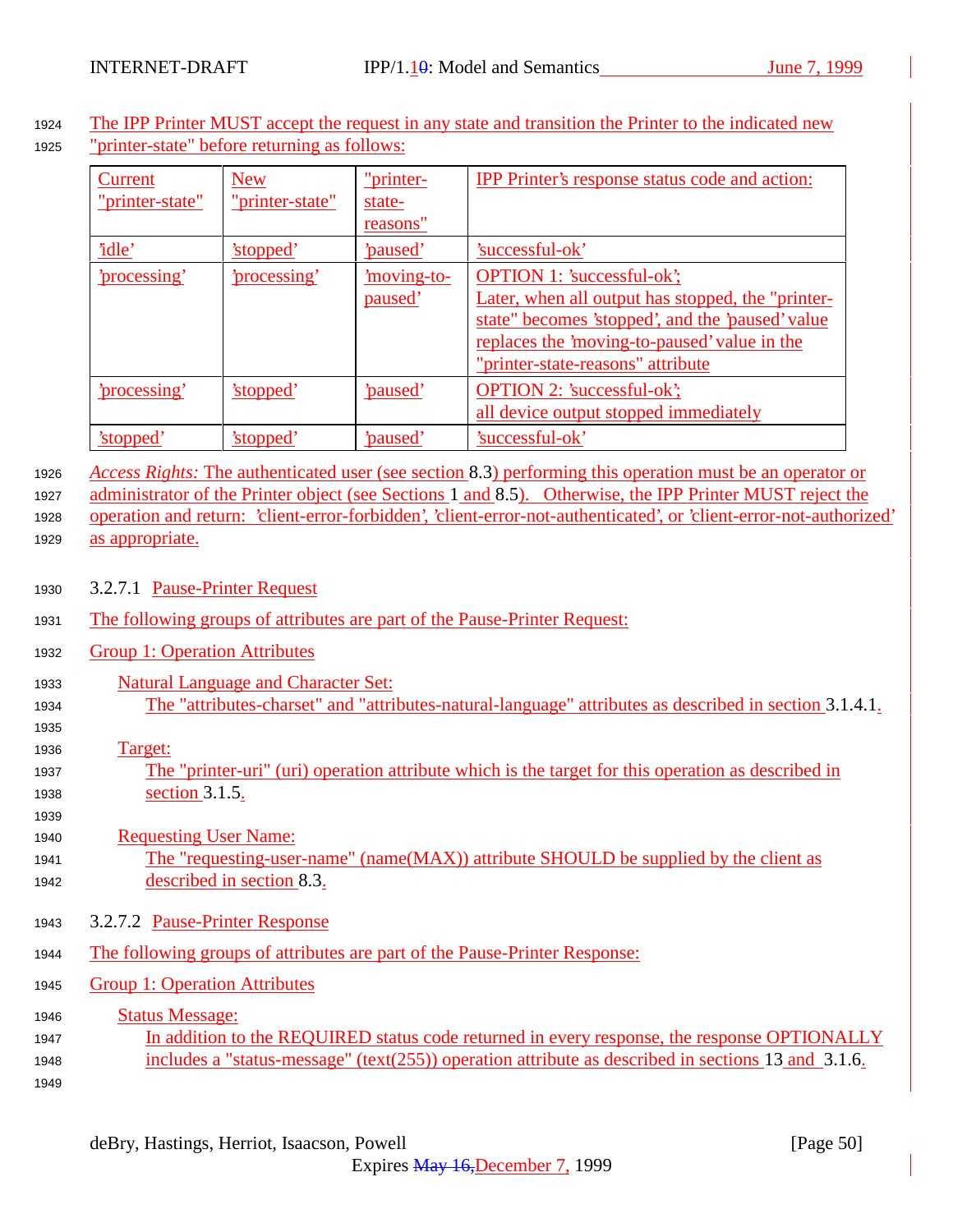| 1950 | <b>Natural Language and Character Set:</b>                                                                      |
|------|-----------------------------------------------------------------------------------------------------------------|
| 1951 | The "attributes-charset" and "attributes-natural-language" attributes as described in section 3.1.4.2.          |
| 1952 |                                                                                                                 |
| 1953 | Group 2: Unsupported Attributes                                                                                 |
| 1954 | See section 3.1.7 for details on returning Unsupported Attributes.                                              |
| 1955 |                                                                                                                 |
| 1956 | 3.2.8 Resume-Printer Operation                                                                                  |
| 1957 | This operation allows a client to resume the Printer object scheduling jobs on all its devices. The Printer     |
| 1958 | object Issue 30 MUST remove the 'paused' and 'moving-to-paused' values from the Printer object's                |
| 1959 | "printer-state-reasons" attribute, if present. If there are no other reasons to keep a device paused (such as   |
| 1960 | media-jam), the IPP Printer transitions itself to the 'processing' or 'idle' states, depending on whether there |
| 1961 | are jobs to be processed or not, respectively, and the device(s) resume processing jobs.                        |
| 1962 | If the Pause-Printer operation is supported, then the Resume-Printer operation MUST be supported, and           |
| 1963 | <u>vice-versa.</u>                                                                                              |
| 1964 | The IPP Printer removes the 'printer-stopped' value from any job's "job-state-reasons" attributes contained     |
| 1965 | in that Printer.                                                                                                |
| 1966 | The IPP Printer MUST accept the request in any state, transition the Printer object to the indicated new state  |
| 1967 | as follows:                                                                                                     |

| Current         | New "printer-state" | IPP Printer's response status code and action: |
|-----------------|---------------------|------------------------------------------------|
| "printer-state" |                     |                                                |
| 'idle'          | <u>'idle'</u>       | 'successful-ok'                                |
| processing'     | <u>'processing'</u> | 'successful-ok'                                |
| 'stopped'       | 'processing'        | 'successful-ok';                               |
|                 |                     | when there are jobs to be processed            |
| 'stopped'       | 'idle'              | 'successful-ok';                               |
|                 |                     | when there are no jobs to be processed.        |

<sup>1968</sup> *Access Rights:* The authenticated user (see section 8.3) performing this operation must be an operator or <sup>1969</sup> administrator of the Printer object (see Sections 1 and 8.5). Otherwise, the IPP Printer MUST reject the <sup>1970</sup> operation and return: 'client-error-forbidden', 'client-error-not-authenticated', or 'client-error-not-authorized'

- 1971 as appropriate.
- <sup>1972</sup> The Resume-Printer Request and Resume-Printer Response have the same attribute groups and attributes as <sup>1973</sup> the Pause-Printer operation (see sections 3.2.7.1 and 3.2.7.2).
- <sup>1974</sup> 3.2.9 Purge-Jobs Operation
- <sup>1975</sup> This OPTIONAL operation allows a client to remove all jobs from an IPP Printer object, regardless of their <sup>1976</sup> job states, including jobs in the Printer object's Job History (see Section 4.3.7.2). After a Purge-Jobs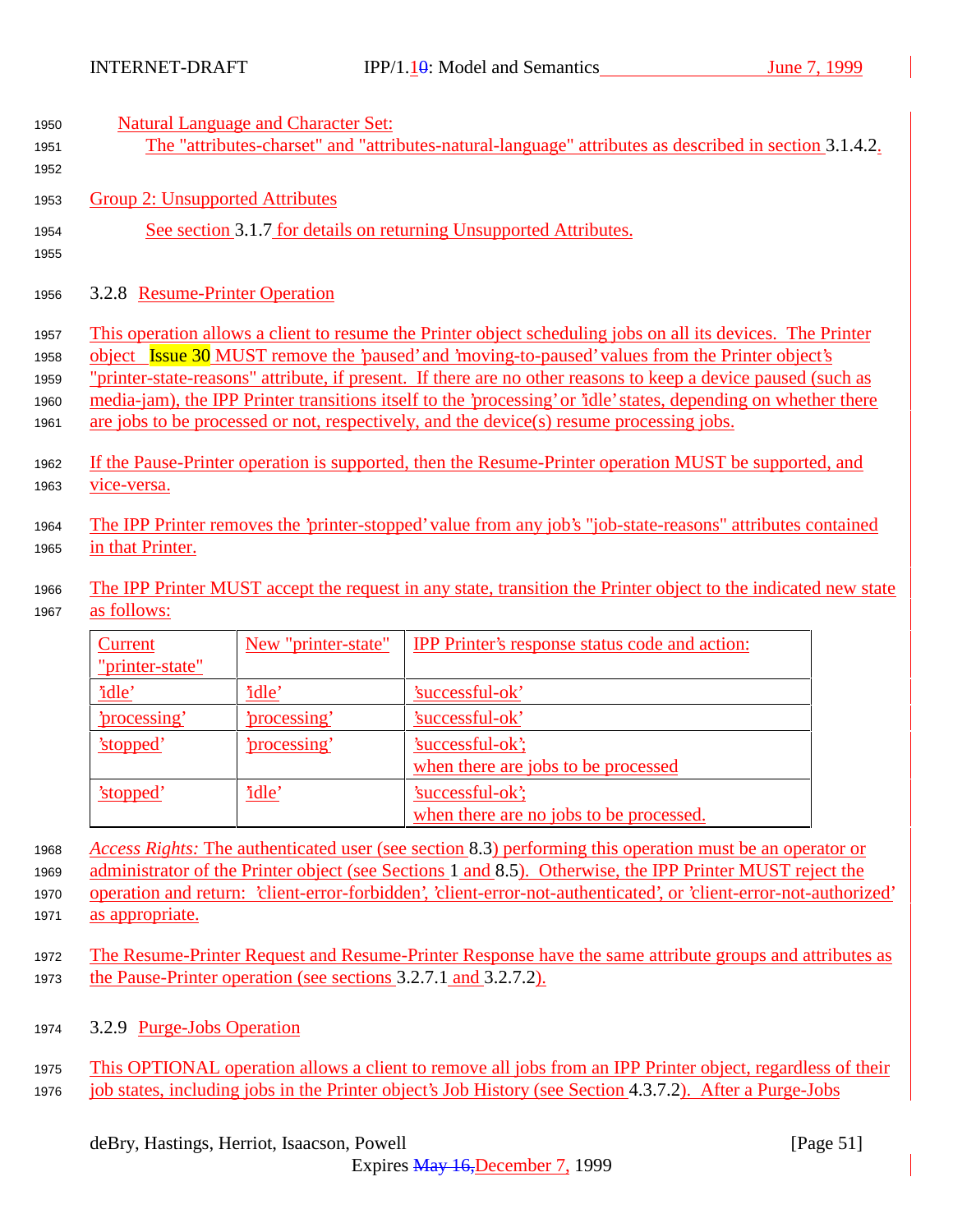| 1977                 | operation has been performed, a Printer object MUST return no jobs in subsequent Get-Job-Attributes and                                                            |
|----------------------|--------------------------------------------------------------------------------------------------------------------------------------------------------------------|
| 1978                 | Get-Jobs responses (until new jobs are submitted).                                                                                                                 |
| 1979                 | Whether the Purge-Jobs (and Get-Jobs) operation affects jobs that were submitted to the device from other                                                          |
| 1980                 | sources than the IPP Printer object in the same way that the Purge-Jobs operation affects jobs that were                                                           |
| 1981                 | submitted to the IPP Printer object using IPP, depends on implementation, <i>i.e.</i> , on whether the IPP protocol                                                |
| 1982                 | is being used as a universal management protocol or just to manage IPP jobs, respectively.                                                                         |
| 1983                 | <u>Note: if an operator wants to cancel all jobs without clearing out the Job History, the operator uses the</u>                                                   |
| 1984                 | Cancel-Job operation on each job instead of using the Purge-Job operation.                                                                                         |
| 1985                 | The Printer object MUST accept this operation in any state and transition the Printer object to the "idle"                                                         |
| 1986                 | state.                                                                                                                                                             |
| 1987                 | Access Rights: The authenticated user (see section 8.3) performing this operation must be an operator or                                                           |
| 1988                 | administrator of the Printer object (see Sections 1 and 8.5). Otherwise, the IPP object MUST reject the                                                            |
| 1989                 | operation and return: client-error-forbidden, client-error-not-authenticated, and client-error-not-authorized                                                      |
| 1990                 | as appropriate.                                                                                                                                                    |
| 1991<br>1992<br>1993 | The Purge-Jobs Request and Purge-Jobs Response have the same attribute groups and attributes as the<br>Pause-Printer operation (see sections 3.2.7.1 and 3.2.7.2). |
| 1994                 | 3.3 Job Operations                                                                                                                                                 |

 All Job operations are directed at Job objects. A client MUST always supply some means of identifying the Job object in order to identify the correct target of the operation. That job identification MAY either be a single Job URI or a combination of a Printer URI with a Job ID. The IPP object implementation MUST support both forms of identification for every job.

<sup>1999</sup> 3.3.1 Send-Document Operation

 This OPTIONAL operation allows a client to create a multi-document Job object that is initially "empty" (contains no documents). In the Create-Job response, the Printer object returns the Job object's URI (the "job-uri" attribute) and the Job object's 32-bit identifier (the "job-id" attribute). For each new document that the client desires to add, the client uses a Send-Document operation. Each Send-Document Request contains the entire stream of document data for one document.

- <sup>2005</sup> If the Printer supports this operation but does not support multiple documents per job, the Printer MUST <sup>2006</sup> reject subsequent Send-Document operations supplied with data and return the 'server-error-multiple-<sup>2007</sup> document-jobs-not-supported'. However, the Printer MUST accept the first document with a 'true' or 'false' <sup>2008</sup> value for the "last-document" operation attribute (see below), so that clients MAY always submit one <sup>2009</sup> document jobs with a 'false' value for "last-document" in the first Send-Document and a 'true' for "last-
- 2010 document" in the second Send-Document (with no data). **Issue 34**
- <sup>2011</sup> Since the Create-Job and the send operations (Send-Document or Send-URI operations) that follow could <sup>2012</sup> occur over an arbitrarily long period of time for a particular job, a client MUST send another send operation

deBry, Hastings, Herriot, Isaacson, Powell [Page 52]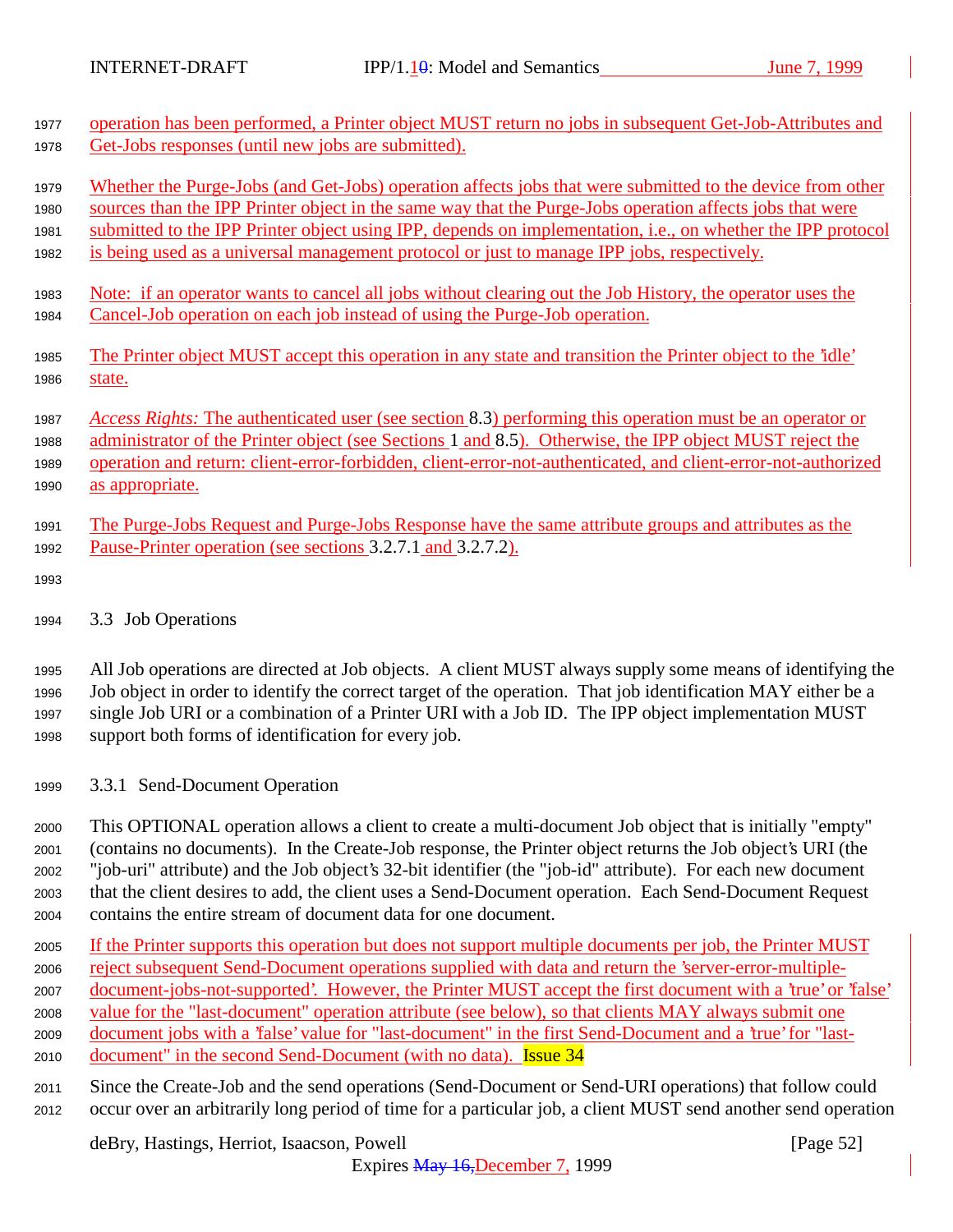within an IPP Printer defined minimum time interval after the receipt of the previous request for the job. If a Printer object supports multiple document jobs, the Printer object MUST support the "multiple-operation- time-out" attribute (see section 4.4.31). This attribute indicates the minimum number of seconds the Printer object will wait for the next send operation before taking some recovery action.

 An IPP object MUST recover from an errant client that does not supply a send operation, sometime after the minimum time interval specified by the Printer object's "multiple-operation-time-out" attribute. Such recovery MAY include any of the following or other recovery actions:

- 1. Assume that the Job is an invalid job, start the process of changing the job state to 'aborted', add the 2021 'aborted-by-system' value to the job's "job-state-reasons" attribute (see section 4.3.8),  $\frac{1}{11}$ 2022 supported, Issue and clean up all resources associated with the Job. In this case, if another send operation is finally received, the Printer responds with an "client-error-not-possible" or "client-error- not-found" depending on whether or not the Job object is still around when the send operation finally arrives.
- 2. Assume that the last send operation received was in fact the last document (as if the "last-document" flag had been set to 'true'), close the Job object, and proceed to process it (i.e., move the Job's state to 'pending').
- 3. Assume that the last send operation received was in fact the last document, close the Job, but move it to the 'pending-held' and add the 'submission-interrupted' value to the job's "job-state-reasons" 2031 attribute (see section  $4.3.8$ ), if supported. 4.3.8). Issue 30 This action allows the user or an operator to determine whether to continue processing the Job by moving it back to the 'pending' state using the Release-Job operation (see section 3.3.6) or to cancel the job using the Cancel-Job operation (see section 3.3.3).
- 

 Each implementation is free to decide the "best" action to take depending on local policy, whether any documents have been added, whether the implementation spools jobs or not, and/or any other piece of information available to it. If the choice is to abort the Job object, it is possible that the Job object may already have been processed to the point that some media sheet pages have been printed.

 *Access Rights:* The authenticated user (see section 8.3) performing this operation must either be the job owner (as determined in the Create-Job operation) or an operator or administrator of the Printer object (see Sections 1 and 8.5). Otherwise, the IPP object MUST reject the operation and return: 'client-error-

2043 forbidden', 'client-error-not-authenticated', or 'client-error-not-authorized' as appropriate. Issue 19

3.3.1.1 Send-Document Request

The following attribute sets are part of the Send-Document Request:

- Group 1: Operation Attributes
- Natural Language and Character Set:
- The "attributes-charset" and "attributes-natural-language" attributes as described in section 3.1.4.1.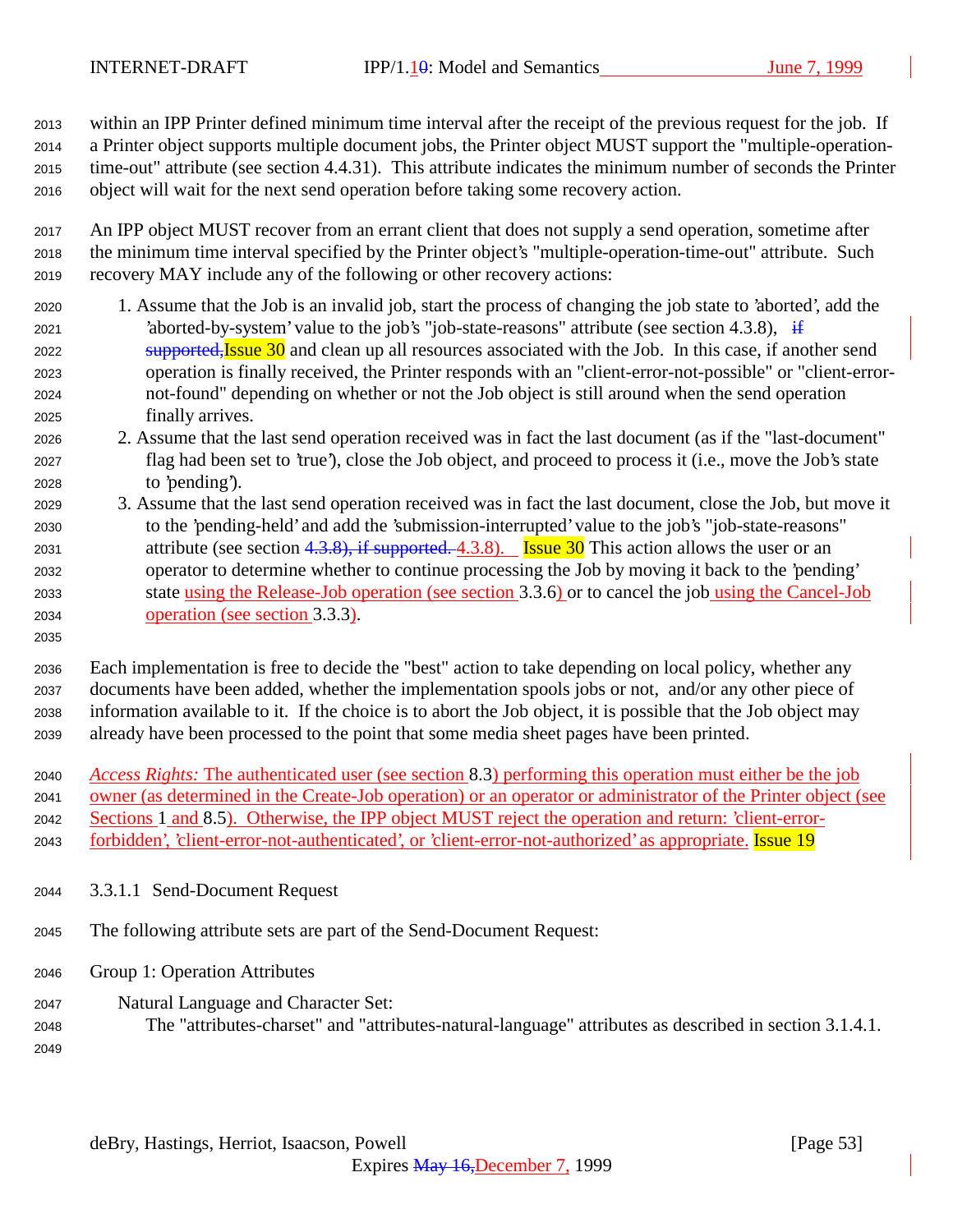| 2050 | Target:                                                                                                                                                                                                      |
|------|--------------------------------------------------------------------------------------------------------------------------------------------------------------------------------------------------------------|
| 2051 | Either (1) the "printer-uri" (uri) plus "job-id" (integer(1:MAX)) or (2) the "job-uri" (uri) operation                                                                                                       |
| 2052 | $attribute(s)$ which define the target for this operation as described in section 3.1.5.                                                                                                                     |
| 2053 |                                                                                                                                                                                                              |
| 2054 | <b>Requesting User Name:</b>                                                                                                                                                                                 |
| 2055 | The "requesting-user-name" (name(MAX)) attribute SHOULD be supplied by the client as                                                                                                                         |
| 2056 | described in section 8.3.                                                                                                                                                                                    |
| 2057 |                                                                                                                                                                                                              |
| 2058 | "document-name" (name(MAX)):                                                                                                                                                                                 |
| 2059 | The client OPTIONALLY supplies this attribute. The Printer object MUST support this attribute. It                                                                                                            |
| 2060 | contains the client supplied document name. The document name MAY be different than the Job                                                                                                                  |
| 2061 | name. It might be helpful, but NEED NOT be unique across multiple documents in the same Job.                                                                                                                 |
| 2062 | Typically, the client software automatically supplies the document name on behalf of the end user                                                                                                            |
| 2063 | by using a file name or an application generated name. See the description of the "document-name"                                                                                                            |
| 2064 | operation attribute in the Print-Job Request (section 3.2.1.1) for more information about this                                                                                                               |
| 2065 | attribute.                                                                                                                                                                                                   |
| 2066 |                                                                                                                                                                                                              |
| 2067 | "compression" (type3 keyword)                                                                                                                                                                                |
| 2068 | See the description of "compression" for the Print-Job operation in Section 3.2.1.1.                                                                                                                         |
| 2069 |                                                                                                                                                                                                              |
| 2070 | "document-format" (mimeMediaType) :                                                                                                                                                                          |
| 2071 | The client OPTIONALLY supplies this attribute. The Printer object MUST support this attribute.                                                                                                               |
| 2072 | The value of this attribute identifies the format of the supplied document data. If the client does not                                                                                                      |
| 2073 | supply this attribute, the Printer object assumes that the document data is in the format defined by                                                                                                         |
| 2074 | the Printer object's "document format default" attribute. If the client supplies this attribute, but the                                                                                                     |
| 2075 | value is not supported by the Printer object, i.e., the value is not one of the values of the Printer                                                                                                        |
| 2076 | object's "document-format-supported" attribute, the Printer object MUST reject the request and                                                                                                               |
| 2077 | return the 'client-error-document-format-not-supported' status code. See the description of                                                                                                                  |
| 2078 | <u>"document-format" for the Print-Job operation in Section 3.2.1.1.</u> Issue 11                                                                                                                            |
| 2079 |                                                                                                                                                                                                              |
| 2080 | "document-natural-language" (naturalLanguage):                                                                                                                                                               |
| 2081 | The client OPTIONALLY supplies this attribute. The Printer object OPTIONALLY supports this                                                                                                                   |
| 2082 | attribute. This attribute specifies the natural language of the document for those document-formats                                                                                                          |
| 2083 | that require a specification of the natural language in order to image the document unambiguously.                                                                                                           |
| 2084 | There are no particular values required for the Printer object to support.                                                                                                                                   |
| 2085 |                                                                                                                                                                                                              |
| 2086 | "compression" (type3 keyword)                                                                                                                                                                                |
| 2087 | The client OPTIONALLY supplies this attribute. The Printer object OPTIONALLY supports this                                                                                                                   |
|      | attribute and the "compression-supported" attribute (see section 4.4.29). The client supplied                                                                                                                |
| 2088 | "compression" operation attribute identifies the compression algorithm used on the document data.                                                                                                            |
| 2089 | If the client omits this attribute, the Printer object MUST assume that the data is not compressed. If                                                                                                       |
| 2090 |                                                                                                                                                                                                              |
| 2091 | the client supplies the attribute and the Printer object supports the attribute, the Printer object MUST                                                                                                     |
| 2092 | use the corresponding decompression algorithm on the document data. If the client supplies this<br>attribute, but the value is not supported by the Printer object, i.e., the value is not one of the values |
| 2093 | of the Printer object's "compression-supported" attribute, the Printer object MUST copy the attribute                                                                                                        |
| 2094 |                                                                                                                                                                                                              |

deBry, Hastings, Herriot, Isaacson, Powell [Page 54]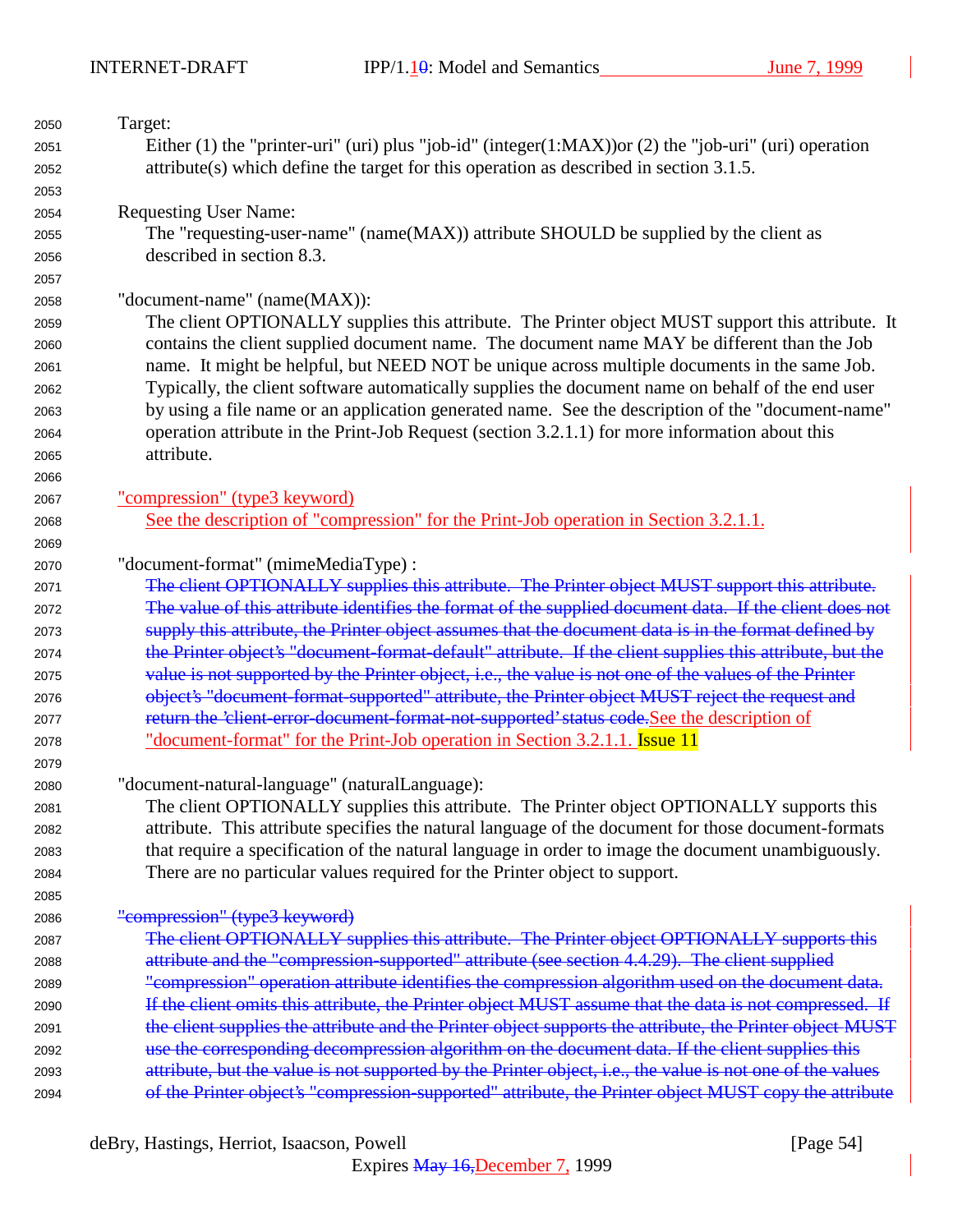| 2095<br>2096                                 | and its value to the Unsupported Attributes response group, reject the request, and return the 'client-<br>error-attributes-or-values-not-supported' status code.                                                                                                                                                                                                                                                                                                                                                                                                            |
|----------------------------------------------|------------------------------------------------------------------------------------------------------------------------------------------------------------------------------------------------------------------------------------------------------------------------------------------------------------------------------------------------------------------------------------------------------------------------------------------------------------------------------------------------------------------------------------------------------------------------------|
| 2097<br>2098<br>2099<br>2100<br>2101         | "last-document" (boolean):<br>The client MUST supply this attribute. The Printer object MUST support this attribute. It is a<br>boolean flag that is set to 'true' if this is the last document for the Job, 'false' otherwise.                                                                                                                                                                                                                                                                                                                                              |
| 2102                                         | Group 2: Document Content                                                                                                                                                                                                                                                                                                                                                                                                                                                                                                                                                    |
| 2103<br>2104<br>2105<br>2106<br>2107<br>2108 | The client MUST supply the document data if the "last-document" flag is set to 'false'. However,<br>since a client might not know that the previous document sent with a Send-Document (or Send-<br>URI) operation was the last document (i.e., the "last-document" attribute was set to 'false'), it is legal<br>to send a Send-Document request with no document data where the "last-document" flag is set to<br>'true'. Such a request MUST NOT increment the value of the Job object's "number-of-documents"<br>attribute, since no real document was added to the job. |
| 2109                                         | 3.3.1.2 Send-Document Response                                                                                                                                                                                                                                                                                                                                                                                                                                                                                                                                               |
| 2110                                         | The following sets of attributes are part of the Send-Document Response:                                                                                                                                                                                                                                                                                                                                                                                                                                                                                                     |
| 2111                                         | Group 1: Operation Attributes                                                                                                                                                                                                                                                                                                                                                                                                                                                                                                                                                |
| 2112<br>2113<br>2114<br>2115                 | <b>Status Message:</b><br>In addition to the REQUIRED status code returned in every response, the response OPTIONALLY<br>includes a "status-message" (text $(255)$ ) operation attribute as described in sections 13 and 3.1.6.                                                                                                                                                                                                                                                                                                                                              |
| 2116<br>2117<br>2118                         | Natural Language and Character Set:<br>The "attributes-charset" and "attributes-natural-language" attributes as described in section 3.1.4.2.                                                                                                                                                                                                                                                                                                                                                                                                                                |
| 2119                                         | Group 2: Unsupported Attributes                                                                                                                                                                                                                                                                                                                                                                                                                                                                                                                                              |
| 2120<br>2121<br>2122<br>2123<br>2124<br>2125 | This is a set of Operation attributes supplied by the client (in the request) that are not supported by<br>the Printer object or that conflict with one another (see sections 3.2.1.2 and the Implementer's Guide<br>[IPP-IIG]). If the Printer object is not returning any Unsupported Attributes in the response, the<br>Printer object SHOULD omit Group 2 rather than sending an empty group. However, a client<br>MUST be able to accept an empty group.<br>See section 3.1.7 for details on returning Unsupported Attributes.                                          |
| 2126                                         | Group 3: Job Object Attributes                                                                                                                                                                                                                                                                                                                                                                                                                                                                                                                                               |
| 2127<br>2128                                 | This is the same set of attributes as described in the Print-Job response (see section 3.2.1.2).                                                                                                                                                                                                                                                                                                                                                                                                                                                                             |
| 2129                                         | 3.3.2 Send-URI Operation                                                                                                                                                                                                                                                                                                                                                                                                                                                                                                                                                     |
| 2130<br>2131                                 | This OPTIONAL operation is identical to the Send-Document operation (see section 3.3.1) except that a<br>client MUST supply a URI reference ("document-uri" operation attribute) rather than the document data                                                                                                                                                                                                                                                                                                                                                               |

itself. If a Printer object supports this operation, clients can use both Send-URI or Send-Document

deBry, Hastings, Herriot, Isaacson, Powell [Page 55]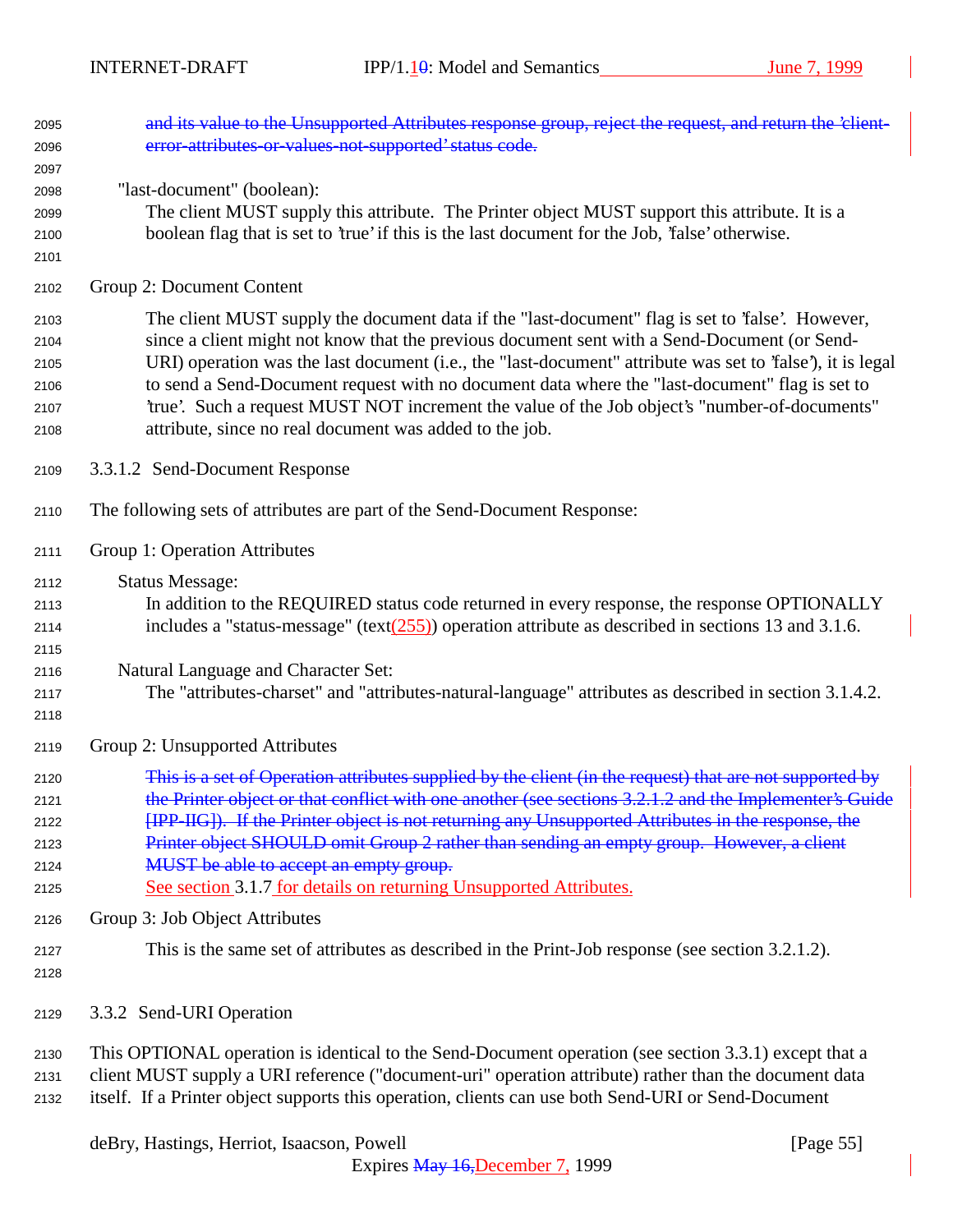<sup>2133</sup> operations to add new documents to an existing multi-document Job object. However, if a client needs to

<sup>2134</sup> indicate that the previous Send-URI or Send-Document was the last document, the client MUST use the

<sup>2135</sup> Send-Document operation with no document data and the "last-document" flag set to 'true' (rather than

<sup>2136</sup> using a Send-URI operation with no "document-uri" operation attribute).

<sup>2137</sup> If a Printer object supports this operation, it MUST also support the Print-URI operation (see section 3.2.2).

<sup>2138</sup> The Printer object MUST validate the syntax and URI scheme of the supplied URI before returning a <sup>2139</sup> response, just as in the Print-URI operation. The IPP Printer MAY validate the accessibility of the 2140 document as part of the operation or subsequently (see section 3.2.2). Issue 35

<sup>2141</sup> 3.3.3 Cancel-Job Operation

<sup>2142</sup> This REQUIRED operation allows a client to cancel a Print Job from the time the job is created up to the

<sup>2143</sup> time it is completed, canceled, or aborted. Since a Job might already be printing by the time a Cancel-Job is

<sup>2144</sup> received, some media sheet pages might be printed before the job is actually terminated.

<sup>2145</sup> The IPP object MUST accept or reject the request based on the job's current state and transition the job to <sup>2146</sup> the indicated new state as follows:

| Current "job-state"       | New "job-state"           | <b>IPP</b> object's response status code and action: |
|---------------------------|---------------------------|------------------------------------------------------|
| 'pending'                 | 'canceled'                | 'successful-ok'                                      |
| 'pending-held'            | 'canceled'                | 'successful-ok'                                      |
| <u>'processing'</u>       | 'canceled'                | 'successful-ok'                                      |
| 'processing'              | 'processing'              | 'successful-ok' See Rule 1                           |
| 'processing'              | 'processing'              | 'client-error-not-possible' See Rule 2               |
| 'processing-stopped'      | 'canceled'                | 'successful-ok'                                      |
| <u>processing-stopped</u> | <u>processing-stopped</u> | 'successful-ok' See Rule 1                           |
| 'processing-stopped'      | 'processing-stopped'      | 'client-error-not-possible' See Rule 2               |
| 'completed'               | 'completed'               | 'client-error-not-possible'                          |
| 'canceled'                | 'canceled'                | 'client-error-not-possible'                          |
| 'aborted'                 | 'aborted'                 | 'client-error-not-possible'                          |

<sup>2147</sup> Rule 1: If the implementation requires some measurable time to cancel the job in the 'processing' or

<sup>2148</sup> 'processing-stopped' job states, the IPP object MUST add the 'processing-to-stop-point' value to the job's

<sup>2149</sup> "job-state-reasons" attribute and then transition the job to the 'canceled' state when the processing ceases <sup>2150</sup> (see section 4.3.8).

- 
- <sup>2151</sup> Rule 2: If the Job object already has the 'processing-to-stop-point' value in its "job-state-reasons" attribute, <sup>2152</sup> then the Printer object MUST reject a Cancel-Job operation.
- <sup>2153</sup> *Access Rights:* The authenticated user (see section 8.3) performing this operation must either be the job
- <sup>2154</sup> owner or an operator or administrator of the Printer object (see Sections 1 and 8.5). Otherwise, the IPP

<sup>2155</sup> object MUST reject the operation and return: 'client-error-forbidden', 'client-error-not-authenticated', or

<sup>2156</sup> 'client-error-not-authorized' as appropriate.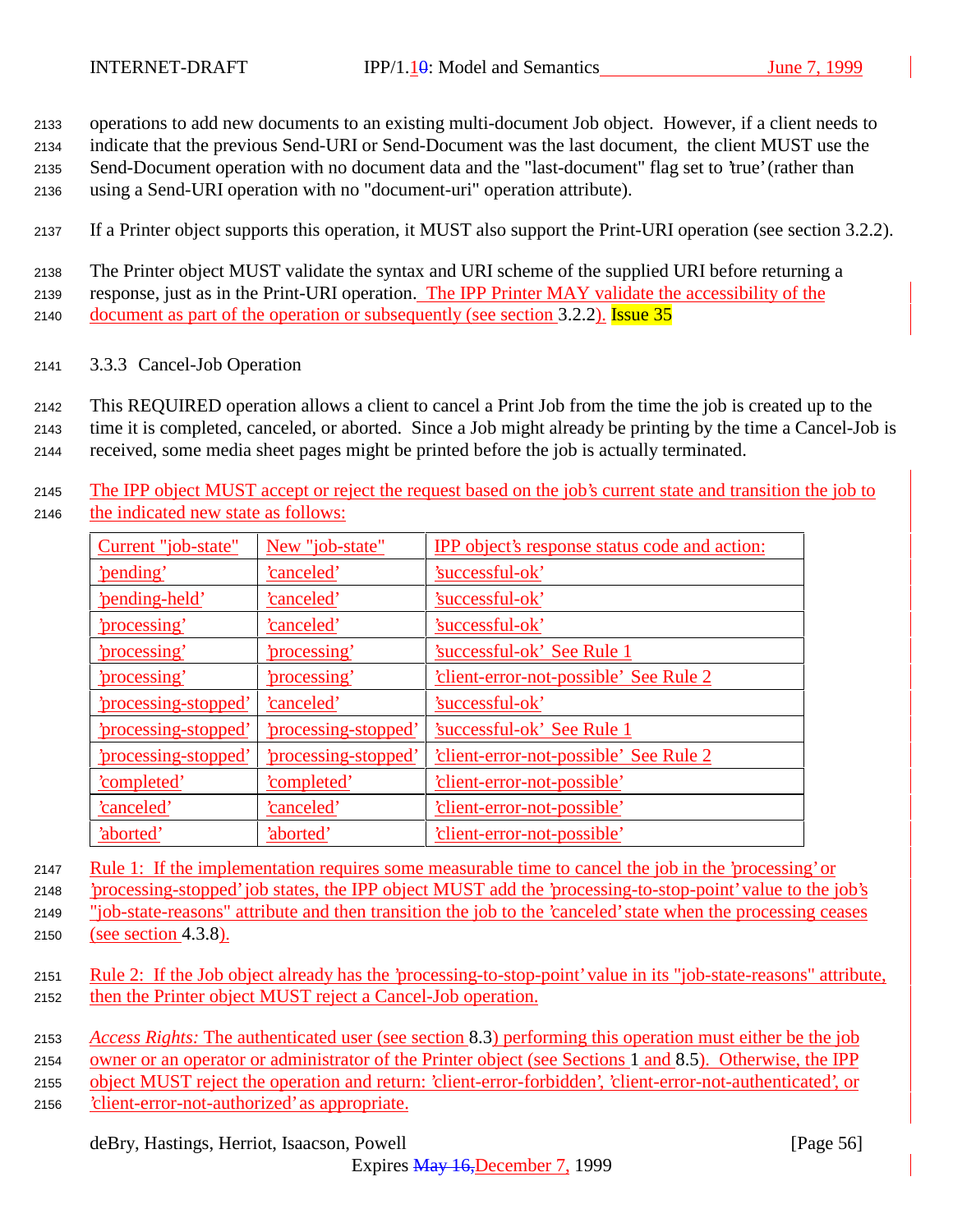INTERNET-DRAFT IPP/1.10: Model and Semantics June 7, 1999

| 2157 | 3.3.3.1 Cancel-Job Request                                                                               |
|------|----------------------------------------------------------------------------------------------------------|
| 2158 | The following groups of attributes are part of the Cancel-Job Request:                                   |
| 2159 | Group 1: Operation Attributes                                                                            |
| 2160 | Natural Language and Character Set:                                                                      |
| 2161 | The "attributes-charset" and "attributes-natural-language" attributes as described in section 3.1.4.1.   |
| 2162 |                                                                                                          |
| 2163 | Target:                                                                                                  |
| 2164 | Either (1) the "printer-uri" (uri) plus "job-id" (integer(1:MAX)) or (2) the "job-uri" (uri) operation   |
| 2165 | $attribute(s)$ which define the target for this operation as described in section 3.1.5.                 |
| 2166 |                                                                                                          |
| 2167 | <b>Requesting User Name:</b>                                                                             |
| 2168 | The "requesting-user-name" (name(MAX)) attribute SHOULD be supplied by the client as                     |
| 2169 | described in section 8.3.                                                                                |
| 2170 |                                                                                                          |
| 2171 | "message" ( $text(127)$ ):                                                                               |
| 2172 | The client OPTIONALLY supplies this attribute. The Printer object OPTIONALLY supports this               |
| 2173 | attribute. It is a message to the operator. This "message" attribute is not the same as the "job-        |
| 2174 | message-from-operator" attribute. That attribute is used to report a message from the operator to the    |
| 2175 | end user that queries that attribute. This "message" operation attribute is used to send a message       |
| 2176 | from the client to the operator along with the operation request. It is an implementation decision of    |
| 2177 | how or where to display this message to the operator (if at all).                                        |
| 2178 |                                                                                                          |
| 2179 | 3.3.3.2 Cancel-Job Response                                                                              |
| 2180 | The following sets of attributes are part of the Cancel-Job Response:                                    |
| 2181 | Group 1: Operation Attributes                                                                            |
| 2182 | <b>Status Message:</b>                                                                                   |
| 2183 | In addition to the REQUIRED status code returned in every response, the response OPTIONALLY              |
| 2184 | includes a "status-message" (text $(255)$ ) operation attribute as described in sections 13 and 3.1.6.   |
| 2185 |                                                                                                          |
| 2186 | If the job is already in the 'completed', 'aborted', or 'canceled' state, or the 'process to stop point' |
| 2187 | value is set in the Job's "job-state-reasons" attribute, the Printer object MUST reject the request and  |
| 2188 | return the 'client-error-not-possible' error status code.                                                |
| 2189 |                                                                                                          |
| 2190 | Natural Language and Character Set:                                                                      |
| 2191 | The "attributes-charset" and "attributes-natural-language" attributes as described in section 3.1.4.2.   |
| 2192 |                                                                                                          |
| 2193 | Group 2: Unsupported Attributes                                                                          |
| 2194 | This is a set of Operation attributes supplied by the client (in the request) that are not supported by  |
| 2195 | the Printer object or that conflict with one another (see section 3.2.1.2 and the Implementer's Guide    |

deBry, Hastings, Herriot, Isaacson, Powell [Page 57]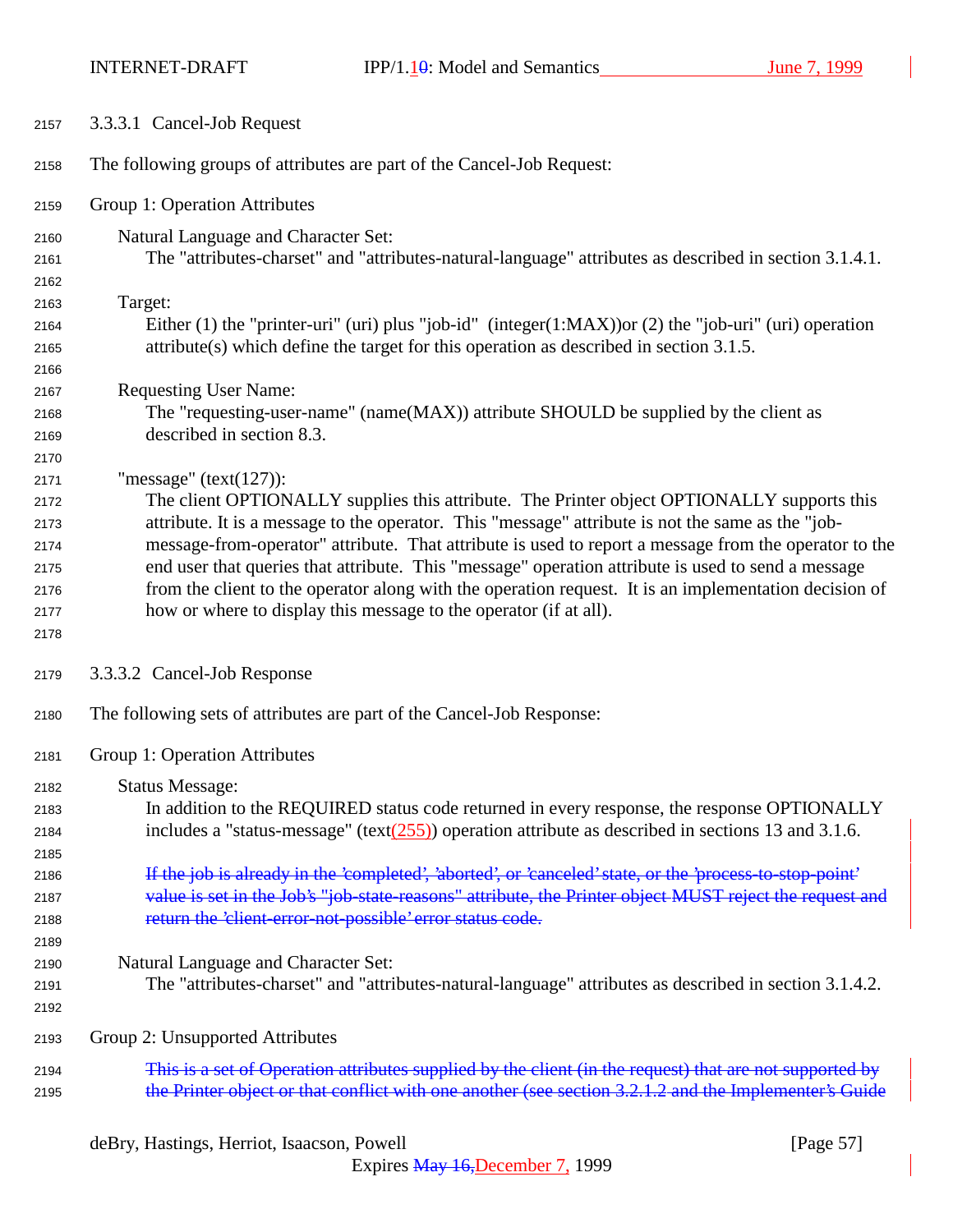[IPP-IIG]). If the Printer object is not returning any Unsupported Attributes in the response, the 2197 Printer object SHOULD omit Group 2 rather than sending an empty group. However, a client 2198 MUST be able to accept an empty group. See section 3.1.7 for details on returning Unsupported Attributes.

 Once a successful response has been sent, the implementation guarantees that the Job will eventually end up in the 'canceled' state. Between the time of the Cancel-Job operation is accepted and when the job enters the 'canceled' job-state (see section 4.3.7), the "job-state-reasons" attribute SHOULD contain the 'processing-2204 to-stop-point-' value which indicates to later queries that although the Job might still be 'processing', it will eventually end up in the 'canceled' state, not the 'completed' state.

3.3.4 Get-Job-Attributes Operation

 This REQUIRED operation allows a client to request the values of attributes of a Job object and it is almost identical to the Get-Printer-Attributes operation (see section 3.2.5). The only differences are that the operation is directed at a Job object rather than a Printer object, there is no "document-format" operation attribute used when querying a Job object, and the returned attribute group is a set of Job object attributes rather than a set of Printer object attributes.

- For Jobs, the possible names of attribute groups are:
- 2213 'job-template': all the subset of the Job Template attributes that apply to a Job object (the first column of the table in Section 4.2) that the implementation supports for Job objects.
- <sup>2215</sup> 'job-description': all the subset of the Job Description attributes specified in Section 4.3 that the implementation supports for Job objects.
- 2217 'all': the special group 'all' that includes all supported attributes attributes that the implementation supports for Job objects. Issue 23
- Since a client MAY request specific attributes or named groups, there is a potential that there is some overlap. For example, if a client requests, 'job-name' and 'job-description', the client is actually requesting the "job-name" attribute once by naming it explicitly, and once by inclusion in the 'job-description' group. In such cases, the Printer object NEED NOT return the attribute only once in the response even if it is requested multiple times. The client SHOULD NOT request the same attribute in multiple ways.
- It is NOT REQUIRED that a Job object support all attributes belonging to a group (since some attributes are OPTIONAL). However it is REQUIRED that each Job object support all group names.
- 3.3.4.1 Get-Job-Attributes Request
- The following groups of attributes are part of the Get-Job-Attributes Request when the request is directed at a Job object:
- Group 1: Operation Attributes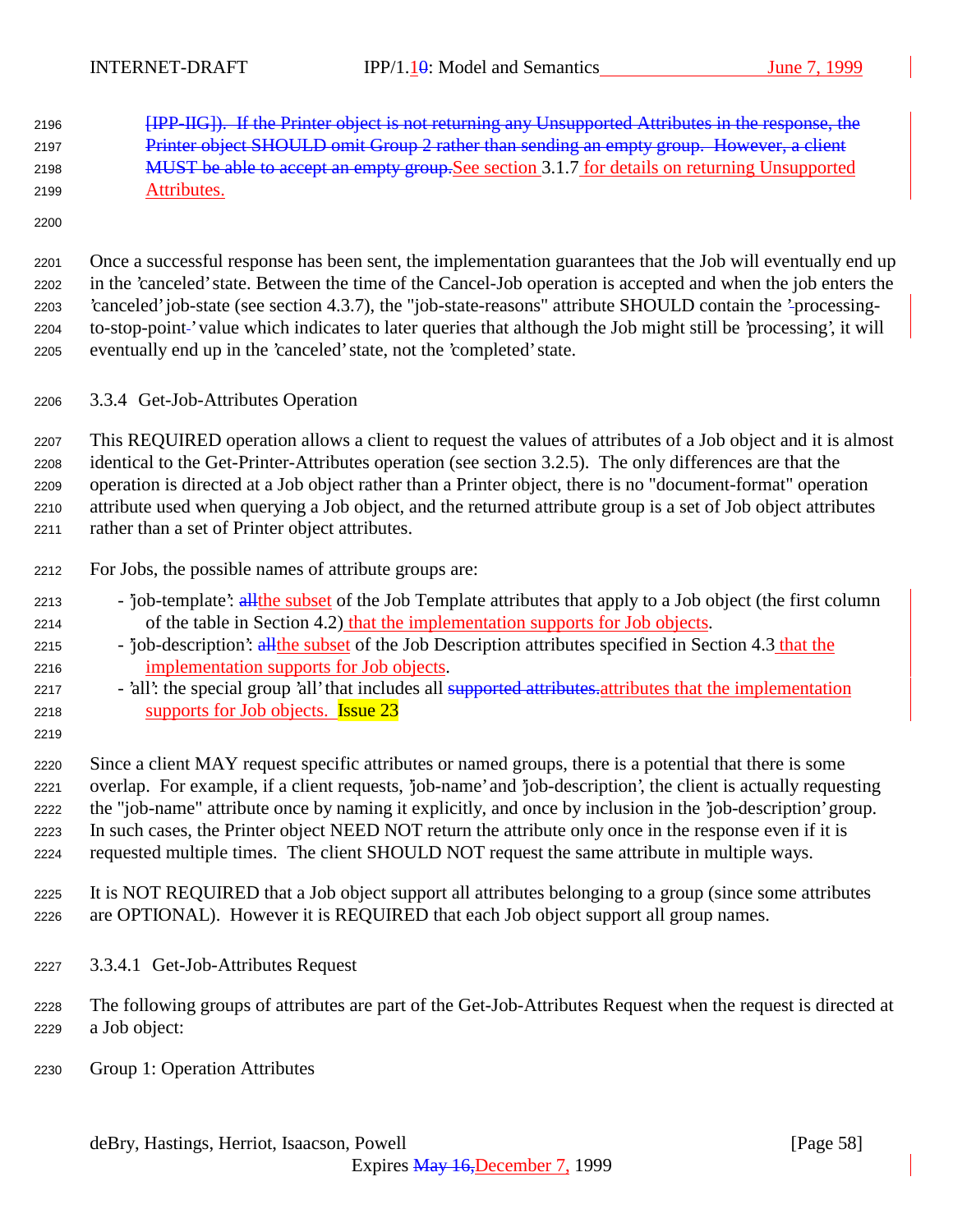| 2231 | Natural Language and Character Set:                                                                     |
|------|---------------------------------------------------------------------------------------------------------|
| 2232 | The "attributes-charset" and "attributes-natural-language" attributes as described in section 3.1.4.1.  |
| 2233 |                                                                                                         |
| 2234 | Target:                                                                                                 |
| 2235 | Either (1) the "printer-uri" (uri) plus "job-id" (integer(1:MAX)) or (2) the "job-uri" (uri) operation  |
| 2236 | $attribute(s)$ which define the target for this operation as described in section 3.1.5.                |
| 2237 |                                                                                                         |
| 2238 | <b>Requesting User Name:</b>                                                                            |
| 2239 | The "requesting-user-name" (name(MAX)) attribute SHOULD be supplied by the client as                    |
| 2240 | described in section 8.3.                                                                               |
| 2241 |                                                                                                         |
| 2242 | "requested-attributes" (1setOf keyword) :                                                               |
| 2243 | The client OPTIONALLY supplies this attribute. The IPP object MUST support this attribute. It is        |
| 2244 | a set of attribute names and/or attribute group names in whose values the requester is interested. If   |
| 2245 | the client omits this attribute, the IPP object MUST respond as if this attribute had been supplied     |
| 2246 | with a value of 'all'.                                                                                  |
| 2247 |                                                                                                         |
|      |                                                                                                         |
| 2248 | 3.3.4.2 Get-Job-Attributes Response                                                                     |
| 2249 | The Printer object returns the following sets of attributes as part of the Get-Job-Attributes Response: |
| 2250 | Group 1: Operation Attributes                                                                           |
| 2251 | <b>Status Message:</b>                                                                                  |
| 2252 | In addition to the REQUIRED status code returned in every response, the response OPTIONALLY             |
| 2253 | includes a "status-message" (text $(255)$ ) operation attribute as described in sections 13 and 3.1.6.  |
| 2254 |                                                                                                         |
| 2255 | Natural Language and Character Set:                                                                     |
| 2256 | The "attributes-charset" and "attributes-natural-language" attributes as described in section 3.1.4.2.  |
| 2257 | The "attributes-natural-language" MAY be the natural language of the Job object, rather than the        |
| 2258 | one requested.                                                                                          |
| 2259 |                                                                                                         |
| 2260 | Group 2: Unsupported Attributes                                                                         |
|      |                                                                                                         |
| 2261 | See section 3.1.7 for details on returning Unsupported Attributes.                                      |
| 2262 |                                                                                                         |
| 2263 | This is a set of Operation attributes supplied by the client (in the request) that are not supported by |
| 2264 | the Printer object or that conflict with one another (see sections 3.2.1.2 and the Implementer's Guide  |
| 2265 | <b>[IPP-IIG]</b> ). The response NEED NOT contain the "requested-attributes" operation attribute with   |
| 2266 | any supplied values (attribute keywords) that were requested by the client but are not supported by     |
| 2267 | the IPP object. If the Printer object is not returning any Unsupported Attributes in the response, the  |
| 2268 | Printer object SHOULD omit Group 2 rather than sending an empty group. However, a client                |
| 2269 | MUST be able to accept an empty group.                                                                  |
|      |                                                                                                         |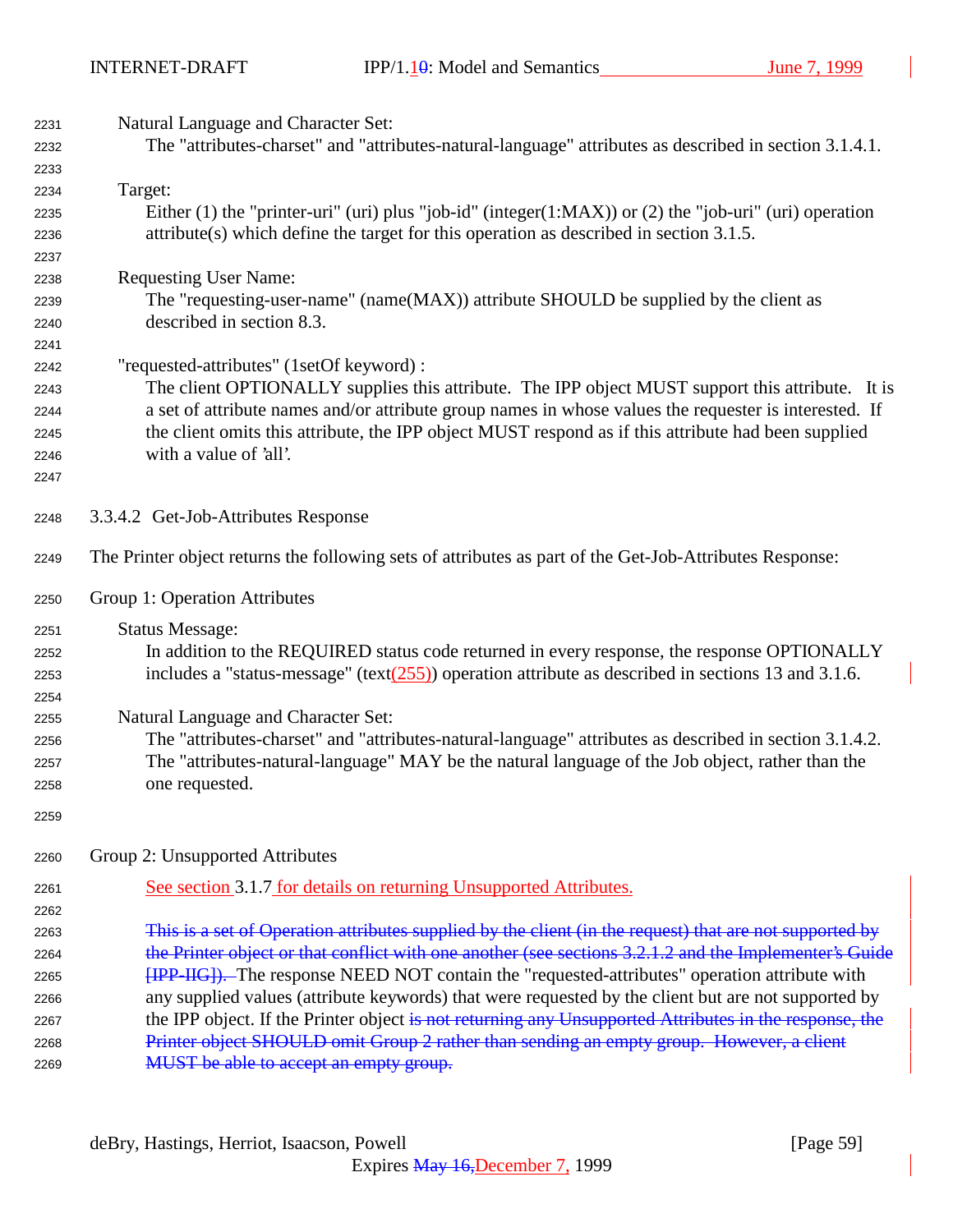- <sup>2270</sup> does include unsupported attributes referenced in "requested-attributes" and such attributes include <sup>2271</sup> group names, such as 'all', the unsupported attributes MUST NOT include attributes described in the 2272 standard but not supported by the implementation. **Issue 23**
- <sup>2274</sup> Group 3: Job Object Attributes

2273

 This is the set of requested attributes and their current values. The IPP object ignores (does not respond with) any requested attribute or value which is not supported or which is restricted by the security policy in force, including whether the requesting user is the user that submitted the job (job originating user) or not (see section 8). However, the IPP object MUST respond with the 'unknown' value for any supported attribute (including all REQUIRED attributes) for which the IPP object does not know the value, unless it would violate the security policy. See the description of the "out-of-band" values in the beginning of Section 4.1.

<sup>2282</sup> 3.3.5 Hold-Job Operation

 This OPTIONAL operation allows a client to hold a pending job in the queue so that it is not eligible for scheduling. If the Hold-Job operation is supported, then the Release-Job operation MUST be supported, 2285 and vice-versa. The OPTIONAL "job-hold-until" operation attribute allows a client to specify whether to hold the job indefinitely or until a specified time period, if supported.

2287 The IPP object MUST accept or reject the request based on the job's current state and transition the job to <sup>2288</sup> the indicated new state as follows:

| Current "job-state"         | New "job-state"           | IPP object's response status code and action: |
|-----------------------------|---------------------------|-----------------------------------------------|
| 'pending'                   | 'pending-held'            | 'successful-ok' See Rule 1                    |
| 'pending'                   | 'pending'                 | Successful-ok' See Rule 2                     |
| 'pending-held'              | 'pending-held'            | 'successful-ok' See Rule 1                    |
| 'pending-held'              | 'pending'                 | 'successful-ok' See Rule 2                    |
| <u>'processing'</u>         | <u>'processing'</u>       | <u>'client-error-not-possible'</u>            |
| <u>'processing-stopped'</u> | <u>processing-stopped</u> | <u>'client-error-not-possible'</u>            |
| 'completed'                 | 'completed'               | 'client-error-not-possible'                   |
| 'canceled'                  | 'canceled'                | 'client-error-not-possible'                   |
| 'aborted'                   | 'aborted'                 | 'client-error-not-possible'                   |

<sup>2289</sup> Rule 1: If the implementation supports multiple reasons for a job to be in the 'pending-held' state, the IPP <sup>2290</sup> object MUST add the 'job-hold-until-specified' value to the job's "job-state-reasons" attribute.

2291 Rule 2: If the IPP object supports the "job-hold-until" operation attribute, but the specified time period has

- <sup>2292</sup> already started (or is the 'no-hold' value) and there are no other reasons to hold the job, the IPP object
- <sup>2293</sup> MUST make the job be a candidate for processing immediately (see Section 4.2.2) by putting the job in the <sup>2294</sup> 'pending' state.
- <sup>2295</sup> Note: In order to keep the Hold-Job operation simple, such a request is rejected when the job is in the <sup>2296</sup> 'processing' or 'processing-stopped' states. If an operation is needed to hold jobs while in these states, it will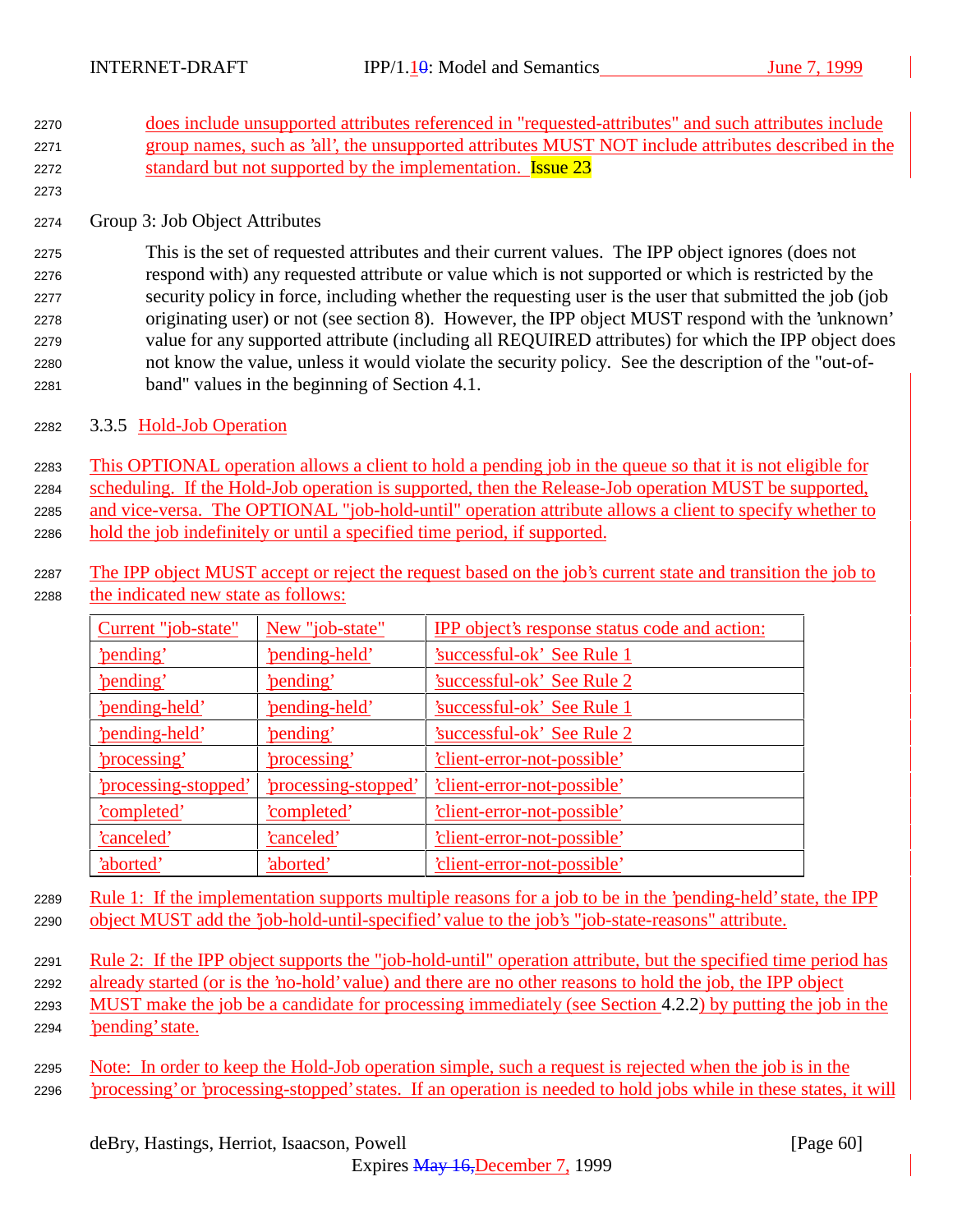| 2297 | be added as an additional operation, rather than overloading the Hold-Job operation. Then it is clear to     |
|------|--------------------------------------------------------------------------------------------------------------|
| 2298 | clients by querying the Printer object's "operations-supported" (see Section 4.4.15) and the Job object's    |
| 2299 | "job-state" (see Section 4.3.7) attributes which operations are possible.                                    |
| 2300 | Access Rights: The authenticated user (see section 8.3) performing this operation must either be the job     |
| 2301 | owner or an operator or administrator of the Printer object (see Sections 1 and 8.5). Otherwise, the IPP     |
| 2302 | object MUST reject the operation and return: 'client-error-forbidden', 'client-error-not-authenticated', or  |
| 2303 | 'client-error-not-authorized' as appropriate.                                                                |
| 2304 | 3.3.5.1 Hold-Job Request                                                                                     |
| 2305 | The groups and operation attributes are the same as for a Cancel-Job request (see section 3.3.3.1), with the |
| 2306 | addition of the following Group 1 Operation attribute:                                                       |
| 2307 | "job-hold-until" (type3 keyword   name(MAX)):                                                                |
| 2308 | The client OPTIONALLY supplies this Operation attribute. The IPP object MUST support this                    |
| 2309 | operation attribute in a Hold-Job request, if it supports the "job-hold-until" Job template attribute in     |
| 2310 | create operations. See section 4.2.2. The IPP object SHOULD support the "job-hold-until" Job                 |
| 2311 | Template attribute for use in job create operations with at least the 'indefinite' value, if it supports     |
| 2312 | the Hold-Job operation. Otherwise, a client cannot create a job and hold it immediately (without             |
| 2313 | picking some supported time period in the future).                                                           |
| 2314 | If supplied and supported as specified in the Printer's "job-hold-until-supported" attribute, the IPP        |
| 2315 | object copies the supplied operation attribute to the Job object, replacing the job's previous "job-         |
| 2316 | hold-until" attribute, if present, and makes the job a candidate for scheduling during the supplied          |
| 2317 | named time period.                                                                                           |
| 2318 | If supplied, but either the "job-hold-until" Operation attribute itself or the value supplied is not         |
| 2319 | supported, the IPP object accepts the request, returns the unsupported attribute or value in the             |
| 2320 | Unsupported Attributes Group according to section 3.1.7, returns the 'successful-ok-ignored-or-              |
| 2321 | substituted-attributes, and holds the job indefinitely until a client performs a subsequent Release-Job      |
| 2322 | operation.                                                                                                   |
| 2323 | If the client (1) supplies a value that specifies a time period that has already started or the 'no-hold'    |
| 2324 | value (meaning don't hold the job) and (2) the IPP object supports the "job-hold-until" operation            |
| 2325 | attribute and there are no other reasons to hold the job, the IPP object MUST accept the operation           |
| 2326 | and make the job be a candidate for processing immediately (see Section 4.2.2).                              |
| 2327 | If the client does not supply a "job-hold-until" Operation attribute in the request, the IPP object          |
| 2328 | MUST populate the job object with a "job-hold-until" attribute with the 'indefinite' value (if IPP           |
| 2329 | object supports the "job-hold-until" attribute) and hold the job indefinitely, until a client performs a     |
| 2330 | Release-Job operation.                                                                                       |
|      |                                                                                                              |

- 2331 3.3.5.2 Hold-Job Response
- 2332 The groups and attributes are the same as for a Cancel-Job response (see section 3.3.3.2).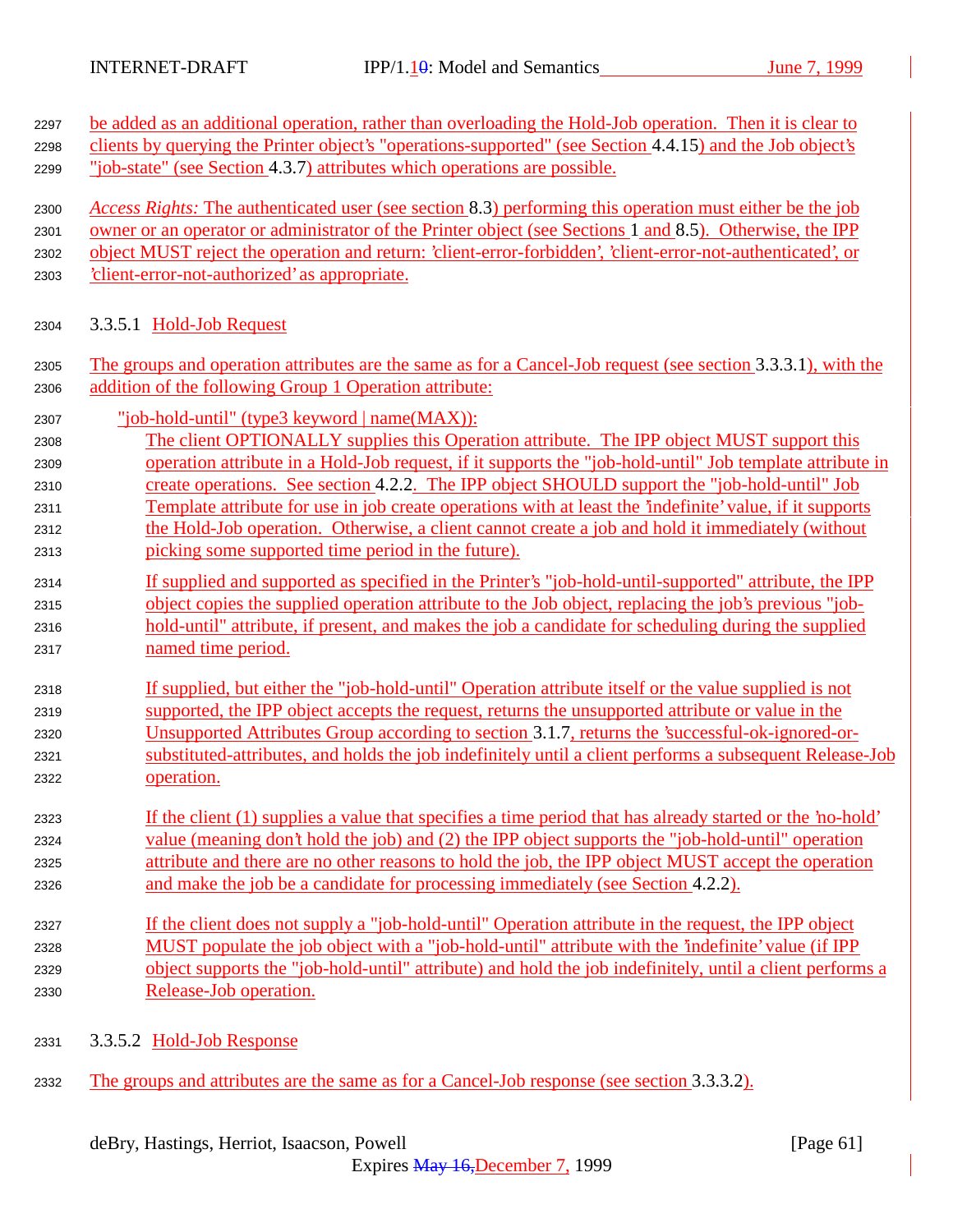## 3.3.6 Release-Job Operation

 This OPTIONAL operation allows a client to release a previously held job so that it is again eligible for scheduling. If the Hold-Job operation is supported, then the Release-Job operation MUST be supported, and vice-versa.

 This operation removes the "job-hold-until" job attribute, if present, from the job object that had been 2338 supplied in the create or most recent Hold-Job or Restart-Job operation and remove its effect on the job. Issue 30 The IPP object MUST remove the 'job-hold-until-specified' value from the job's "job-state-

reasons" attribute, if present. See section 4.3.8.

 The IPP object MUST accept or reject the request based on the job's current state and transition the job to the indicated new state as follows:

| Current "job-state"  | New "job-state"      | <b>IPP</b> object's response status code and action: |
|----------------------|----------------------|------------------------------------------------------|
| 'pending'            | 'pending'            | 'successful-ok' No effect on the job.                |
| 'pending-held'       | 'pending-held'       | <b>Successful-ok' See Rule 1</b>                     |
| 'pending-held'       | 'pending'            | 'successful-ok'                                      |
| 'processing'         | 'processing'         | 'successful-ok' No effect on the job.                |
| 'processing-stopped' | 'processing-stopped' | 'successful-ok' No effect on the job.                |
| 'completed'          | <u>'completed'</u>   | 'client-error-not-possible'                          |
| <u>'canceled'</u>    | <u>'canceled'</u>    | 'client-error-not-possible'                          |
| 'aborted'            | 'aborted'            | 'client-error-not-possible'                          |

 Rule 1: If there are other reasons to keep the job in the 'pending-held' state, such as 'resources-are-not-ready', the job remains in the 'pending-held' state. Thus the 'pending-held' state is not just for jobs that have

the 'job-hold-until' applied to them, but are for any reason to keep the job from being a candidate for

- scheduling and processing, such as 'resources-are-not-ready'. See the "job-hold-until" attribute (section 4.2.2).
- *Access Rights:* The authenticated user (see section 8.3) performing this operation must either be the job owner or an operator or administrator of the Printer object (see Sections 1 and 8.5). Otherwise, the IPP object MUST reject the operation and return: 'client-error-forbidden', 'client-error-not-authenticated', or 'client-error-not-authorized' as appropriate.
- The Release-Job Request and Release-Job Response have the same attribute groups and attributes as the Cancel-Job operation (see section 3.3.3.1 and 3.3.3.2).
- 3.3.7 Restart-Job Operation
- This OPTIONAL operation allows a client to restart a job that is retained in the queue after processing has completed (see section 4.3.7.2).
- The job is moved to the 'pending' job state and restarts at the beginning on the same IPP Printer object with 2358 the same attribute values. The Job Description attributes that accumulate job progress, such as "job-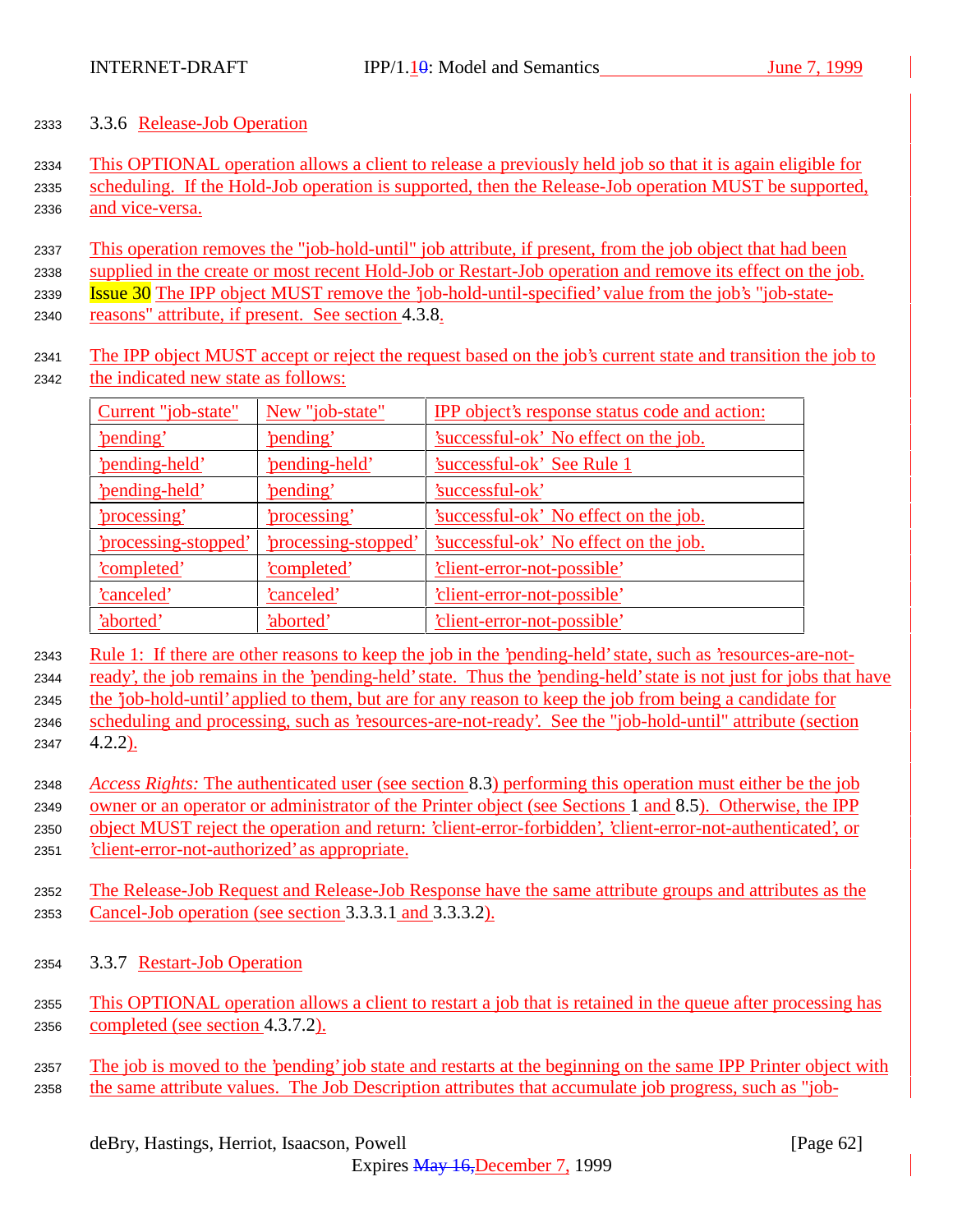<sup>2359</sup> impressions-completed", "job-media-sheets-completed", and "job-k-octets-processed", MUST be reset to 0 2360 so that they give an accurate record of the job from its restart point. The job object MUST continue to use

- <sup>2361</sup> the same "job-uri" and "job-id" attribute values.
	- <sup>2362</sup> Note: If in the future an operation is needed that does not reset the job progress attributes, then a new
	- <sup>2363</sup> operation will be defined which makes a copy of the job, assigns a new "job-uri" and "job-id" to the copy <sup>2364</sup> and resets the job progress attributes in the new copy only.
	- <sup>2365</sup> The IPP object MUST accept or reject the request based on the job's current state, transition the job to the <sup>2366</sup> indicated new state as follows:

| Current "job-state"  | New "job-state"      | IPP object's response status code and action:   |
|----------------------|----------------------|-------------------------------------------------|
| 'pending'            | 'pending'            | <u>'client-error-not-possible'.</u>             |
| 'pending-held'       | 'pending-held'       | <u>'client-error-not-possible'.</u>             |
| <u>'processing'</u>  | 'processing'         | 'client-error-not-possible'.                    |
| 'processing-stopped' | 'processing-stopped' | 'client-error-not-possible'.                    |
| <u>'completed'</u>   | 'pending'            | 'successful-ok' - job is started over.          |
| <u>'completed'</u>   | <u>'completed'</u>   | <u>'client-error-not-possible' - see Rule 1</u> |
| <u>'canceled'</u>    | 'pending'            | 'successful-ok' - job is started over.          |
| 'canceled'           | 'canceled'           | 'client-error-not-possible' - see Rule 1        |
| 'aborted'            | 'pending'            | 'successful-ok' - job is started over.          |
| 'aborted'            | 'aborted'            | client-error-not-possible' - see Rule 1         |

2367

- <sup>2368</sup> Rule 1: If the Job Retention Period has expired for the job in this state, then the IPP object rejects the <sup>2369</sup> operation. See section 4.3.7.2.
- <sup>2370</sup> Note: In order to prevent a user from inadvertently restarting a job in the middle, the Restart-Job request is <sup>2371</sup> rejected when the job is in the 'processing' or 'processing-stopped' states. If in the future an operation is <sup>2372</sup> needed to hold or restart jobs while in these states, it will be added as an additional operation, rather than <sup>2373</sup> overloading the Restart-Job operation, so that it is clear that the user intended that the current job not be <sup>2374</sup> completed.
- <sup>2375</sup> *Access Rights:* The authenticated user (see section 8.3) performing this operation must either be the job <sup>2376</sup> owner or an operator or administrator of the Printer object (see Sections 1 and 8.5). Otherwise, the IPP <sup>2377</sup> object MUST reject the operation and return: 'client-error-forbidden', 'client-error-not-authenticated', or <sup>2378</sup> 'client-error-not-authorized' as appropriate.
- <sup>2379</sup> 3.3.7.1 Restart-Job Request
- <sup>2380</sup> The groups and attributes are the same as for a Cancel-Job request (see section 3.3.3.1), with the addition of <sup>2381</sup> the following Group 1 Operation attribute: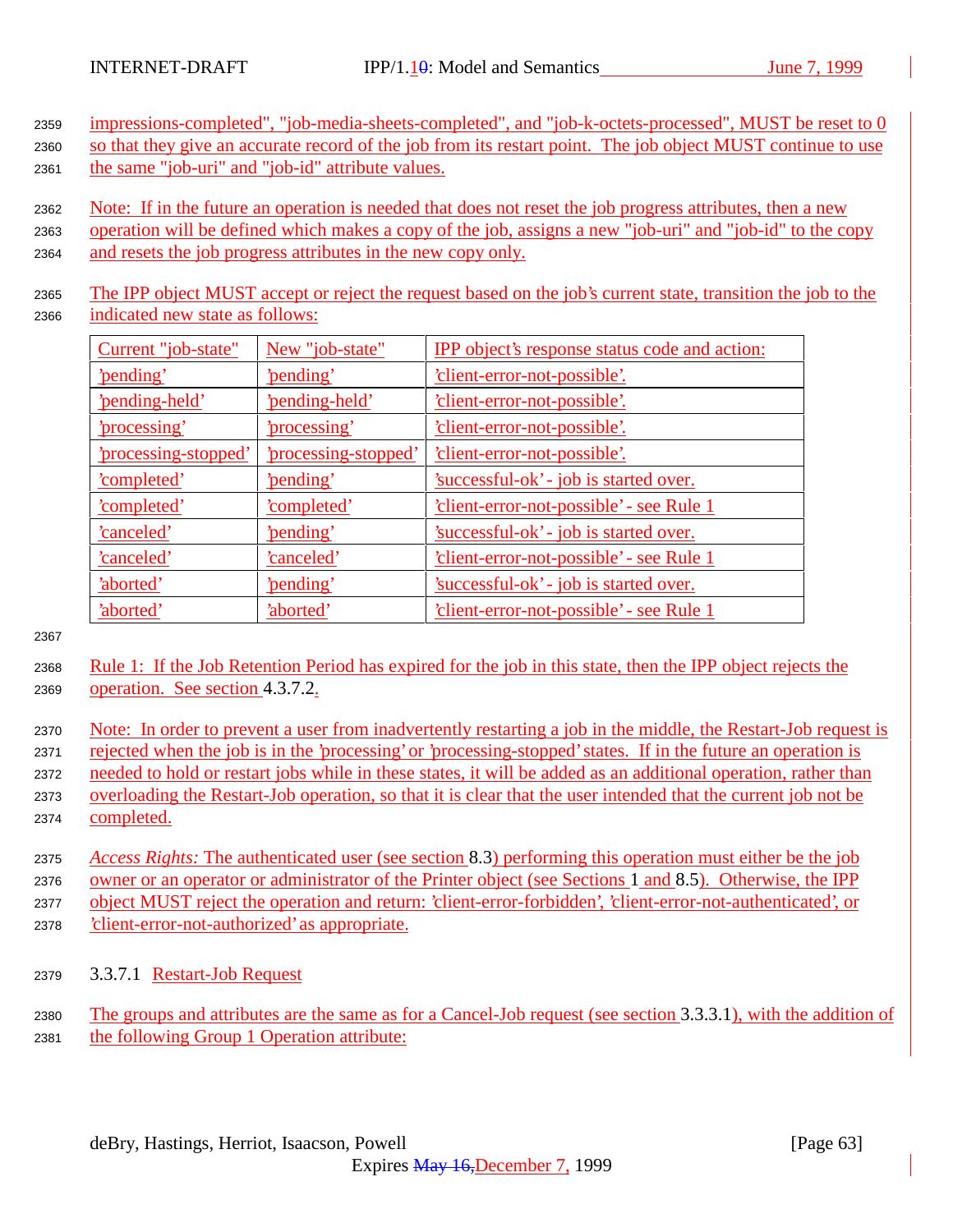| 2382<br>2383 | "job-hold-until" (type3 keyword   name(MAX)):<br>The client OPTIONALLY supplies this attribute. The IPP object MUST support this Operation |
|--------------|--------------------------------------------------------------------------------------------------------------------------------------------|
| 2384         | attribute in a Restart-Job request, if it supports the "job-hold-until" Job Template attribute in create                                   |
| 2385         | operations. See section 4.2.2. Otherwise, the IPP object NEED NOT support the "job-hold-until"                                             |
| 2386         | Operation attribute in a Restart-Job request.                                                                                              |
| 2387         | If supplied and supported as specified in the Printer's "job-hold-until-supported" attribute, the IPP                                      |
| 2388         | object copies the supplied Operation attribute to the Job object, replacing the job's previous "job-                                       |
| 2389         | hold-until" attribute, if present, and makes the job a candidate for scheduling during the supplied                                        |
| 2390         | named time period. See section 4.2.2.                                                                                                      |
| 2391         | If supplied, but the value is not supported, the IPP object accepts the request, returns the                                               |
| 2392         | unsupported attribute or value in the Unsupported Attributes Group according to section 3.1.7.                                             |
| 2393         | returns the 'successful-ok-ignored-or-substituted-attributes' status code, and holds the job                                               |
| 2394         | indefinitely until a client performs a subsequent Release-Job operation.                                                                   |
| 2395         | If supplied, but the "job-hold-until" Operation attribute itself is not supported, the IPP object accepts                                  |
| 2396         | the request, returns the unsupported attribute with the out-of-band 'unsupported' value in the                                             |
| 2397         | Unsupported Attributes Group according to section 3.1.7, returns the 'successful-ok-ignored-or-                                            |
| 2398         | substituted-attributes' status code, and restarts the job, <i>i.e.</i> , ignores the "job-hold-until" attribute.                           |
| 2399         | If the client (1) supplies a value that specifies a time period that has already started or the 'no-hold'                                  |
| 2400         | value (meaning don't hold the job) and (2) the IPP object supports the "job-hold-until" operation                                          |
| 2401         | attribute and there are no other reasons to hold the job, the IPP object makes the job a candidate for                                     |
| 2402         | processing immediately (see Section 4.2.2).                                                                                                |
| 2403         | If the client does not supply a "job-hold-until" operation attribute in the request, the IPP object                                        |
| 2404         | removes the "job-hold-until" attribute, if present, from the job. If there are no other reasons to hold                                    |
| 2405         | the job, the Restart-Job operation makes the job a candidate for processing immediately (see Section                                       |
| 2406         | $4.2.2$ ).                                                                                                                                 |
| 2407         | 3.3.7.2 Restart-Job Response                                                                                                               |
| 2408         | The groups and attributes are the same as for a Cancel-Job response (see section 3.3.3.2).                                                 |
| 2409         | Note: In the future an OPTIONAL Modify-Job or Set-Job-Attributes operation may be specified that                                           |
| 2410         | allows the client to modify other attributes before releasing the restarted job.                                                           |
|              |                                                                                                                                            |

<sup>2411</sup> 4. Object Attributes

<sup>2412</sup> This section describes the attributes with their corresponding attribute syntaxes and values that are part of <sup>2413</sup> the IPP model. The sections below show the objects and their associated attributes which are included <sup>2414</sup> within the scope of this protocol. Many of these attributes are derived from other relevant

2415 **specificationdocuments:** 

<sup>2416</sup> - Document Printing Application (DPA) [ISO10175]

deBry, Hastings, Herriot, Isaacson, Powell [Page 64]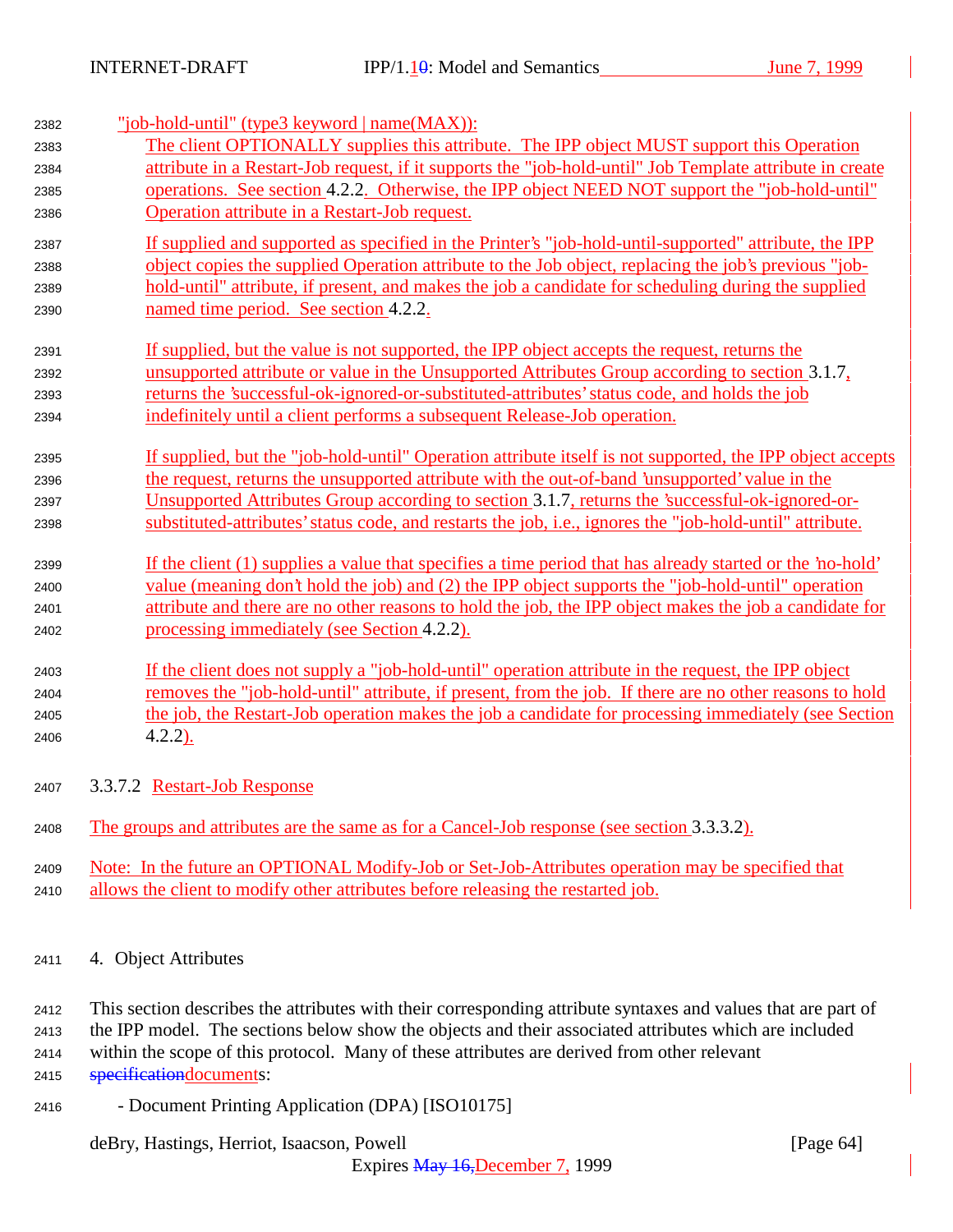- RFC 1759 Printer MIB [RFC1759]

 Each attribute is uniquely identified in this document using a "keyword" (see section 12.2.1) which is the name of the attribute. The keyword is included in the section header describing that attribute.

 Note: Not only are keywords used to identify attributes, but one of the attribute syntaxes described below is "keyword" so that some attributes have keyword values. Therefore, these attributes are defined as having an attribute syntax that is a set of keywords.

4.1 Attribute Syntaxes

 This section defines the basic attribute syntax types that all clients and IPP objects MUST be able to accept in responses and accept in requests, respectively. Each attribute description in sections 3 and 4 includes the name of attribute syntax(es) in the heading (in parentheses). A conforming implementation of an attribute MUST include the semantics of the attribute syntax(es) so identified. Section 6.3 describes how the protocol can be extended with new attribute syntaxes.

 The attribute syntaxes are specified in the following sub-sections, where the sub-section heading is the keyword name of the attribute syntax inside the single quotes. In operation requests and responses each attribute value MUST be represented as one of the attribute syntaxes specified in the sub-section heading for the attribute. In addition, the value of an attribute in a response (but not in a request) MAY be one of the "out-of-band" values whose special encoding rules are defined in the "Encoding and Transport" 2435 document [IPP-PRO]. Standard "out-of-band" values are: **Issue 12 and Issue 15** 

- 'unknown': The attribute is supported by the IPP object, but the value is unknown to the IPP object for some reason.
- 'unsupported': The attribute is unsupported by the IPP object. This value MUST be returned only as the value of an attribute in the Unsupported Attributes Group.
- 2440 'no-value': The attribute is supported by the Printer object, but the system administrator has not yet configured a value.
- 

 The Encoding and Transport specification [IPP-PRO] defines mechanisms for passing "out-of-band" 2444 values. All attributes in a request MUST have one or more values as defined in Sections 4.2 to 4.4. Thus 2445 clients MUST NOT supply attributes with "out-of-band" values. All attributes in a response MUST have

one or more values as defined in Sections 4.2 to 4.4 or a single "out-of-band" value.

 Most attributes are defined to have a single attribute syntax. However, a few attributes (e.g., "job-sheet", "media", "job-hold-until") are defined to have several attribute syntaxes, depending on the value. These multiple attribute syntaxes are separated by the "|" character in the sub-section heading to indicate the choice. Since each value MUST be tagged as to its attribute syntax in the protocol, a single-valued attribute instance may have any one of its attribute syntaxes and a multi-valued attribute instance may have a mixture of its defined attribute syntaxes.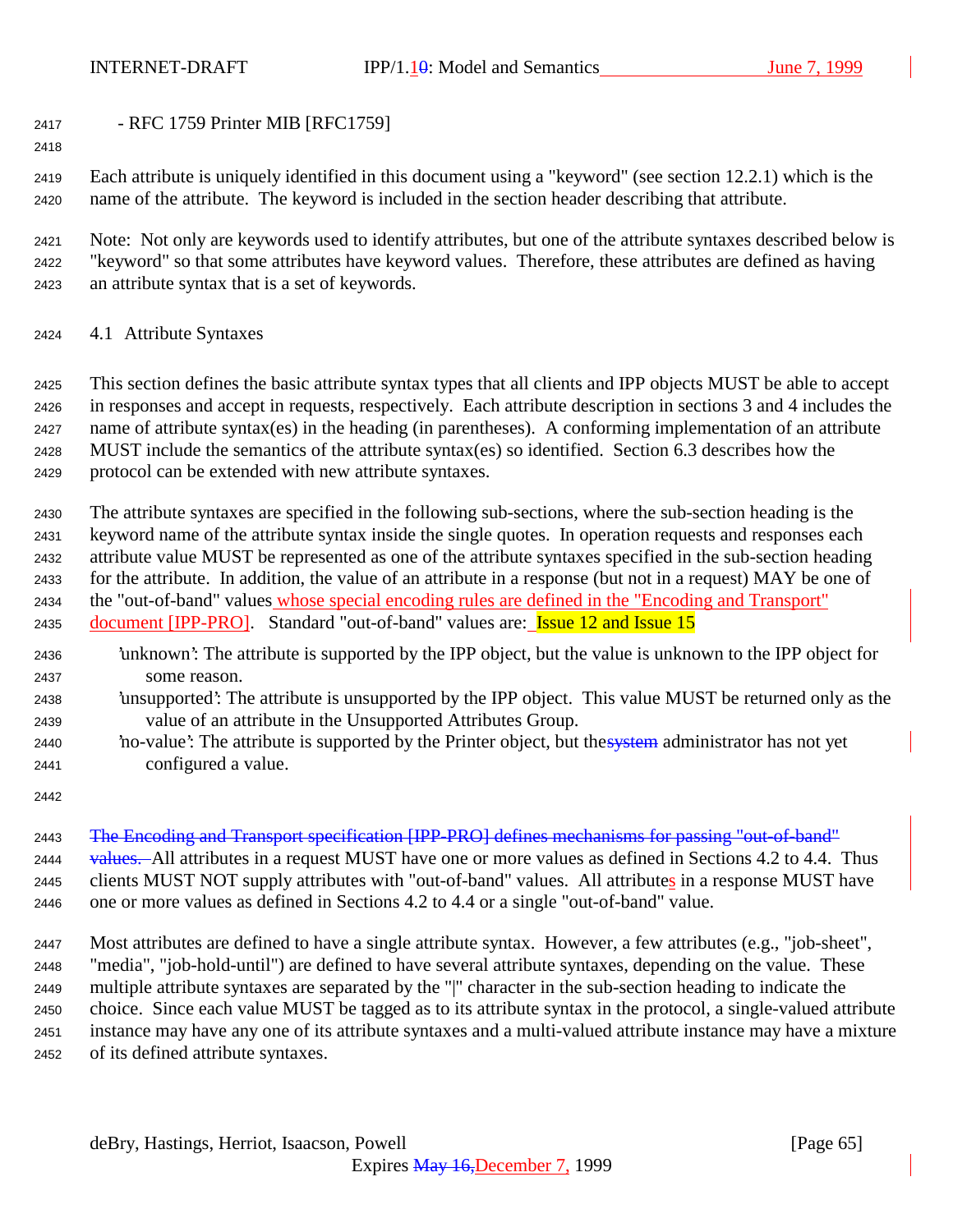## 4.1.1 'text'

 A text attribute is an attribute whose value is a sequence of zero or more characters encoded in a maximum of 1023 ('MAX') octets. MAX is the maximum length for each value of any text attribute. However, if an attribute will always contain values whose maximum length is much less than MAX, the definition of that attribute will include a qualifier that defines the maximum length for values of that attribute. For example: 2458 the "printer-location" attribute is specified as "printer-location (text(127))". In this case, text values for "printer-location" MUST NOT exceed 127 octets; if supplied with a longer text string via some external interface (other than the protocol), implementations are free to truncate to this shorter length limitation.

2461 In this specification document, all text attributes are defined using the 'text' syntax. However, 'text' is used only for brevity; the formal interpretation of 'text' is: 'textWithoutLanguage | textWithLanguage'. That is, 2463 for any attribute defined in this specification document using the 'text' attribute syntax, all IPP objects and clients MUST support both the 'textWithoutLanguage' and 'textWithLanguage' attribute syntaxes. However, in actual usage and protocol execution, objects and clients accept and return only one of the two

syntax per attribute. The syntax 'text' never appears "on-the-wire".

 Both 'textWithoutLanguage' and 'textWithLanguage' are needed to support the real world needs of interoperability between sites and systems that use different natural languages as the basis for human communication. Generally, one natural language applies to all text attributes in a given request or response. The language is indicated by the "attributes-natural-language" operation attribute defined in section 3.1.4 or "attributes-natural-language" job attribute defined in section 4.3.20, and there is no need to identify the natural language for each text string on a value-by-value basis. In these cases, the attribute syntax 'textWithoutLanguage' is used for text attributes. In other cases, the client needs to supply or the Printer object needs to return a text value in a natural language that is different from the rest of the text values in the request or response. In these cases, the client or Printer object uses the attribute syntax 'textWithLanguage' for text attributes (this is the Natural Language Override mechanism described in section 3.1.4).

 The 'textWithoutLanguage' and 'textWithLanguage' attribute syntaxes are described in more detail in the following sections.

4.1.1.1 'textWithoutLanguage'

 The 'textWithoutLanguage' syntax indicates a value that is sequence of zero or more characters. Text strings are encoded using the rules of some charset. The Printer object MUST support the UTF-8 charset **[RFC2044]**[RFC2279] and MAY support additional charsets to represent 'text' values, provided that the 2484 charsets are registered with IANA [IANA-CS]. See Section 4.1.7 for the specification definition of the 'charset' attribute syntax, including restricted semantics and examples of charsets.

4.1.1.2 'textWithLanguage'

 The 'textWithLanguage' attribute syntax is a compound attribute syntax consisting of two parts: a 'textWithoutLanguage' part plus an additional 'naturalLanguage' (see section 4.1.8) part that overrides the natural language in force. The 'naturalLanguage' part explicitly identifies the natural language that applies to the text part of that value and that value alone. For any give text attribute, the 'textWithoutLanguage' part

deBry, Hastings, Herriot, Isaacson, Powell **Example 20** (Page 66)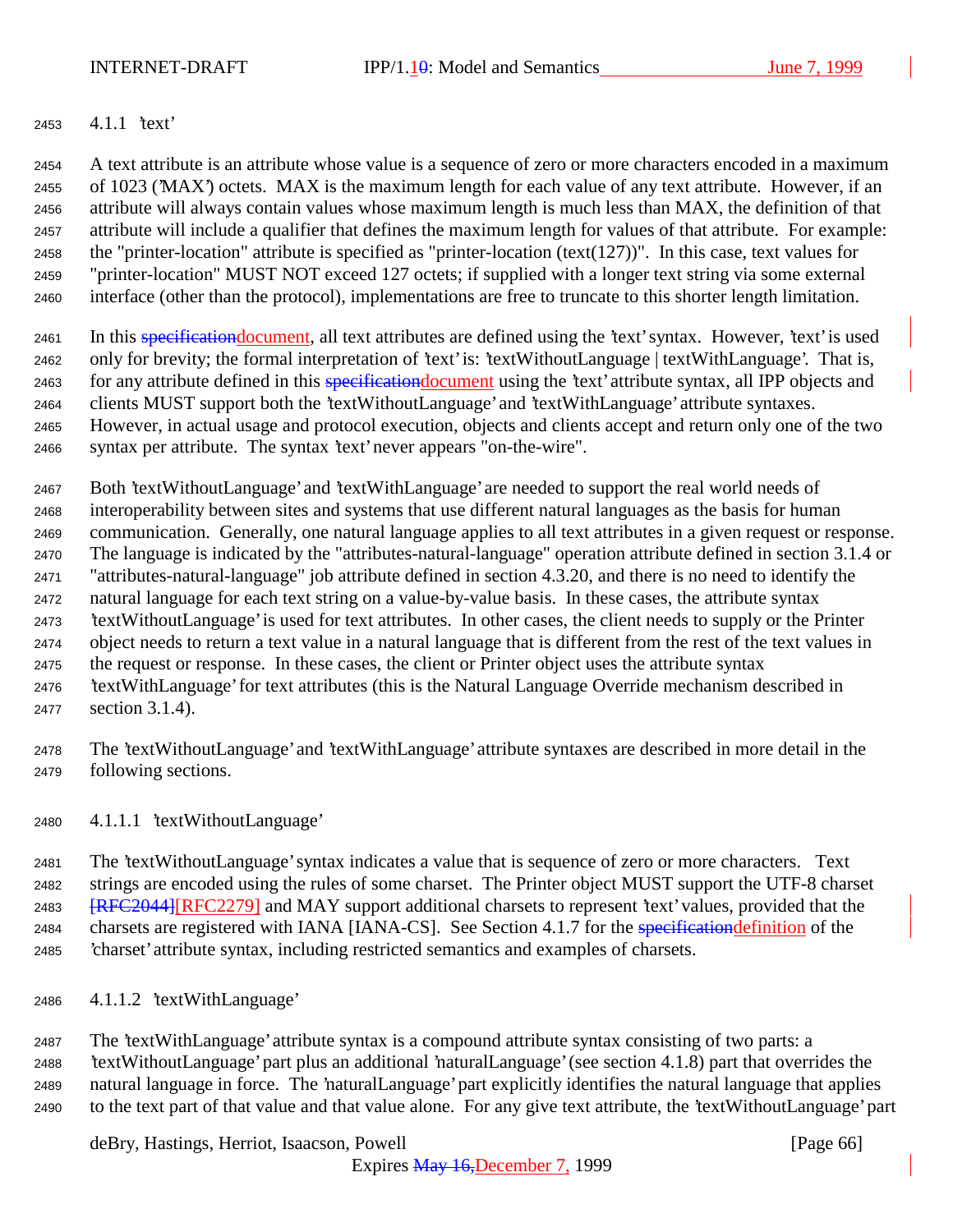is limited to the maximum length defined for that attribute, but the 'naturalLanguage' part is always limited to 63 octets. Using the 'textWithLanguage' attribute syntax rather than the normal 'textWithoutLanguage' syntax is the so-called Natural Language Override mechanism and MUST be supported by all IPP objects and clients.

 If the attribute is multi-valued (1setOf text), then the 'textWithLanguage' attribute syntax MUST be used to explicitly specify each attribute value whose natural language needs to be overridden. Other values in a multi-valued 'text' attribute in a request or a response revert to the natural language of the operation attribute.

 In a create request, the Printer object MUST accept and store with the Job object any natural language in the "attributes-natural-language" operation attribute, whether the Printer object supports that natural language or not. Furthermore, the Printer object MUST accept and store any 'textWithLanguage' attribute value, whether the Printer object supports that natural language or not. These requirements are independent of the value of the "ipp-attribute-fidelity" operation attribute that the client MAY supply.

 Example: If the client supplies the "attributes-natural-language" operation attribute with the value: 'en' indicating English, but the value of the "job-name" attribute is in French, the client MUST use the 'textWithLanguage' attribute syntax with the following two values:

- 'fr': Natural Language Override indicating French
- 'Rapport Mensuel': the job name in French

2510 See the Encoding and Transport"Encoding and Transport" document [IPP-PRO] for a detailed example of the 'textWithLanguage' attribute syntax.

4.1.2 'name'

 This syntax type is used for user-friendly strings, such as a Printer name, that, for humans, are more meaningful than identifiers. Names are never translated from one natural language to another. The 'name' attribute syntax is essentially the same as 'text', including the REQUIRED support of UTF-8 except that the sequence of characters is limited so that its encoded form MUST NOT exceed 255 (MAX) octets.

 Also like 'text', 'name' is really an abbreviated notation for either 'nameWithoutLanguage' or 'nameWithLanguage'. That is, all IPP objects and clients MUST support both the 'nameWithoutLanguage' and 'nameWithLanguage' attribute syntaxes. However, in actual usage and protocol execution, objects and clients accept and return only one of the two syntax per attribute. The syntax 'name' never appears "on-the-wire".

2522 Note: Only the 'text' and 'name' attribute syntaxes permit the Natural Language Override mechanism.

 Some attributes are defined as 'type3 keyword | name'. These attributes support values that are either type3 keywords or names. This dual-syntax mechanism enables a site administrator to extend these attributes to legally include values that are locally defined by the site administrator. Such names are not registered with IANA.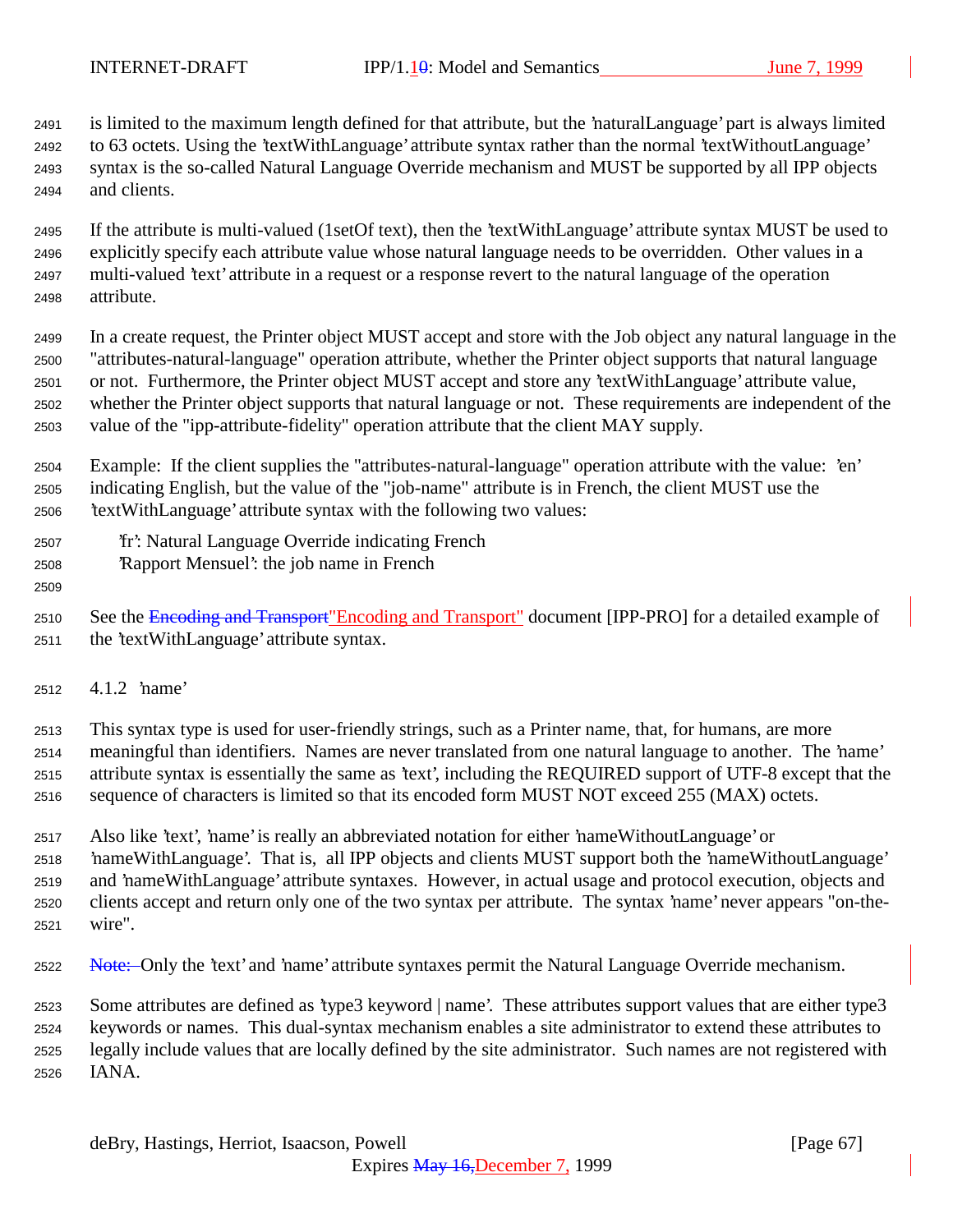4.1.2.1 'nameWithoutLanguage'

 The nameWithoutLanguage' syntax indicates a value that is sequence of zero or more characters so that its encoded form does not exceed MAX octets.

4.1.2.2 'nameWithLanguage'

 The 'nameWithLanguage' attribute syntax is a compound attribute syntax consisting of two parts: a 'nameWithoutLanguage' part plus an additional 'naturalLanguage' (see section 4.1.8) part that overrides the natural language in force. The 'naturalLanguage' part explicitly identifies the natural language that applies to that name value and that name value alone.

 The 'nameWithLanguage' attribute syntax behaves the same as the 'textWithLanguage' syntax. If a name is in a language that is different than the rest of the object or operation, then this 'nameWithLanguage' syntax is used rather than the generic 'nameWithoutLanguage' syntax.

 Example: If the client supplies the "attributes-natural-language" operation attribute with the value: 'en' indicating English, but the "printer-name" attribute is in German, the client MUST use the 'nameWithLanguage' attribute syntax as follows:

- 'de': Natural Language Override indicating German
- 'Farbdrucker': the Printer name in German
- 

4.1.2.3 Matching 'name' attribute values

 For purposes of matching two 'name' attribute values for equality, such as in job validation (where a client- supplied value for attribute "xxx" is checked to see if the value is among the values of the Printer object's corresponding "xxx-supported" attribute), the following match rules apply:

- 1. 'keyword' values never match 'name' values.
- 2. 'name' (nameWithoutLanguage and nameWithLanguage) values match if (1) the name parts match and (2) the Associated Natural-Language parts (see section 3.1.4.1) match. The matching rules are:
- a. the name parts match if the two names are identical character by character, except it is RECOMMENDED that case be ignored. For example: 'Ajax-letter-head-white' MUST match 'Ajax-letter-head-white' and SHOULD match 'ajax-letter-head-white' and 'AJAX-LETTER-HEAD-WHITE'.
- b. the Associated Natural-Language parts match if the shorter of the two meets the syntactic requirements of RFC 1766 [RFC1766] and matches byte for byte with the longer. For example, 'en' matches 'en', 'en-us' and 'en-gb', but matches neither 'fr' nor 'e'.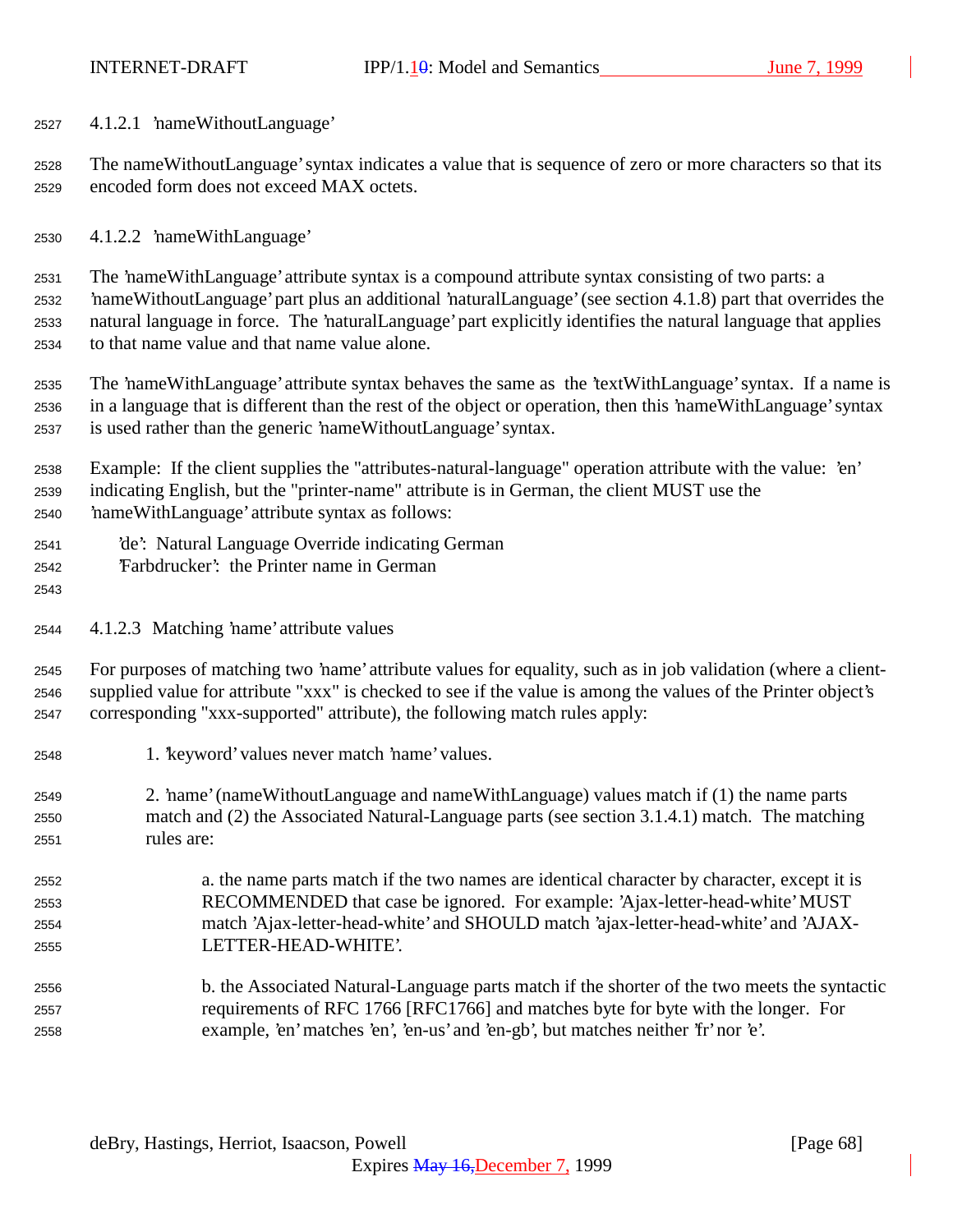INTERNET-DRAFT IPP/1.10: Model and Semantics June 7, 1999

4.1.3 'keyword'

 The 'keyword' attribute syntax is a sequence of characters, length: 1 to 255, containing only the US-ASCII [ASCII] encoded values for lowercase letters ("a" - "z"), digits ("0" - "9"), hyphen ("-"), dot ("."), and underscore ("\_"). The first character MUST be a lowercase letter. Furthermore, keywords MUST be in U.S. English.

 This syntax type is used for enumerating semantic identifiers of entities in the abstract protocol, i.e., entities identified in this document. Keywords are used as attribute names or values of attributes. Unlike 'text' and 'name' attribute values, 'keyword' values MUST NOT use the Natural Language Override mechanism, since they MUST always be US-ASCII and U.S. English.

 Keywords are for use in the protocol. A user interface will likely provide a mapping between protocol keywords and displayable user-friendly words and phrases which are localized to the natural language of the user. While the keywords specified in this document MAY be displayed to users whose natural language is U.S. English, they MAY be mapped to other U.S. English words for U.S. English users, since the user interface is outside the scope of this document.

 In the definition for each attribute of this syntax type, the full set of defined keyword values for that attribute are listed.

 When a keyword is used to represent an attribute (its name), it MUST be unique within the full scope of all IPP objects and attributes. When a keyword is used to represent a value of an attribute, it MUST be unique just within the scope of that attribute. That is, the same keyword MUST NOT be used for two different values within the same attribute to mean two different semantic ideas. However, the same keyword MAY be used across two or more attributes, representing different semantic ideas for each attribute. Section 6.1 describes how the protocol can be extended with new keyword values. Examples of attribute name keywords:

- "job-name"
- "attributes-charset"
- 

 Note: This document uses "type1", "type2", and "type3" prefixes to the "keyword" basic syntax to indicate different levels of review for extensions (see section 6.1).

4.1.4 'enum'

2588 The 'enum' attribute syntax is an enumerated integer value that is in the range from 1 to  $2^{**}31 - 1$  (MAX). Each value has an associated 'keyword' name. In the definition for each attribute of this syntax type, the full set of possible values for that attribute are listed. This syntax type is used for attributes for which there are enum values assigned by other standards, such as SNMP MIBs. A number of attribute enum values in this 2592 specificationdocument are also used for corresponding attributes in other standards [RFC1759]. This 2593 syntax type is not used for attributes to which thesystem administrator may assign values. Section 6.1 describes how the protocol can be extended with new enum values.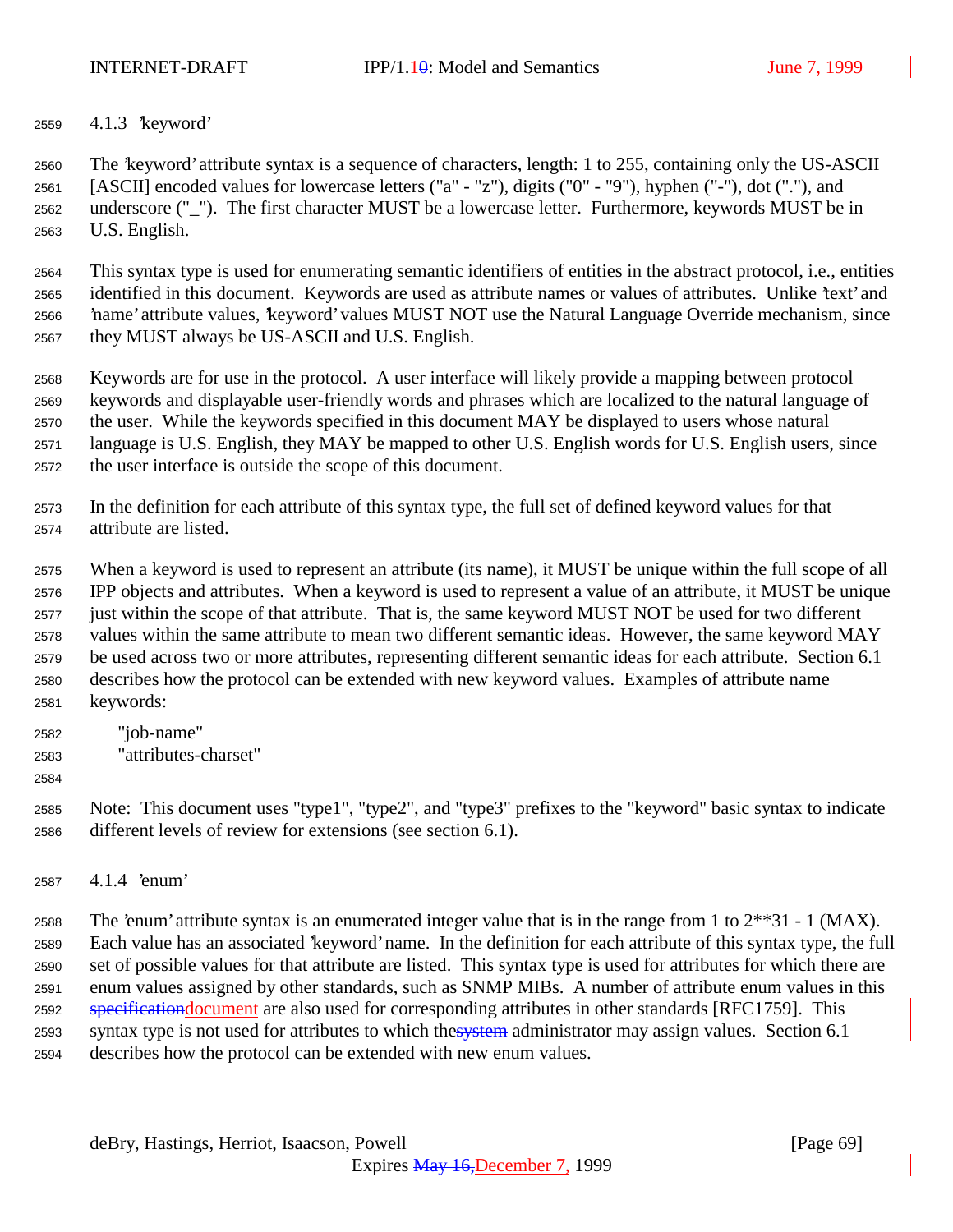Enum values are for use in the protocol. A user interface will provide a mapping between protocol enum values and displayable user-friendly words and phrases which are localized to the natural language of the user. While the enum symbols specified in this document MAY be displayed to users whose natural language is U.S. English, they MAY be mapped to other U.S. English words for U.S. English users, since the user interface is outside the scope of this document.

 Note: SNMP MIBs use '2' for 'unknown' which corresponds to the IPP "out-of-band" value 'unknown'. See the description of the "out-of-band" values at the beginning of Section 4.1. Therefore, attributes of type 'enum' start at '3'.

 Note: This document uses "type1", "type2", and "type3" prefixes to the "enum" basic syntax to indicate different levels of review for extensions (see section 6.1).

4.1.5 'uri'

 The 'uri' attribute syntax is any valid Uniform Resource Identifier or URI [RFC2396]. Most often, URIs are simply Uniform Resource Locators or URLs. The maximum length of URIs used as values of IPP attributes is 1023 octets. Although most other IPP attribute syntax types allow for only lower-cased values, this attribute syntax type conforms to the case-sensitive and case-insensitive rules specified in [RFC2396]. See also [IPP-IIG] for a discussion of case in URIs.

4.1.6 'uriScheme'

The 'uriScheme' attribute syntax is a sequence of characters representing a URI scheme according to RFC

2396 [RFC2396]. Though RFC 2396 requires that the values be case-insensitive, IPP requires all lower

case values in IPP attributes to simplify comparing by IPP clients and Printer objects.

- Standard values for this syntax type are the following keywords:
- 'ipp': for IPP schemed URIs (e.g., "ipp:...")
- 'http': for HTTP schemed URIs (e.g., "http:…")"http:...")
- 'https': for use with HTTPS schemed URIs (e.g., "https:...") (not on IETF standards track)
- 'ftp': for FTP schemed URIs (e.g., "ftp:...")
- 'mailto': for SMTP schemed URIs (e.g., "mailto:...")
- 'file': for file schemed URIs (e.g., "file:...")
- 

 A Printer object MAY support any URI 'scheme' that has been registered with IANA [IANA-MT]. The maximum length of URI 'scheme' values used to represent IPP attribute values is 63 octets.

4.1.7 'charset'

 The 'charset' attribute syntax is a standard identifier for a charset. A charset is a coded character set and encoding scheme. Charsets are used for labeling certain document contents and 'text' and 'name' attribute values. The syntax and semantics of this attribute syntax are specified in RFC 2046 [RFC2046] and contained in the IANA character-set Registry [IANA-CS] according to the IANA procedures [RFC2278]. Though RFC 2046 requires that the values be case-insensitive US-ASCII, IPP requires all lower case values

deBry, Hastings, Herriot, Isaacson, Powell [Page 70]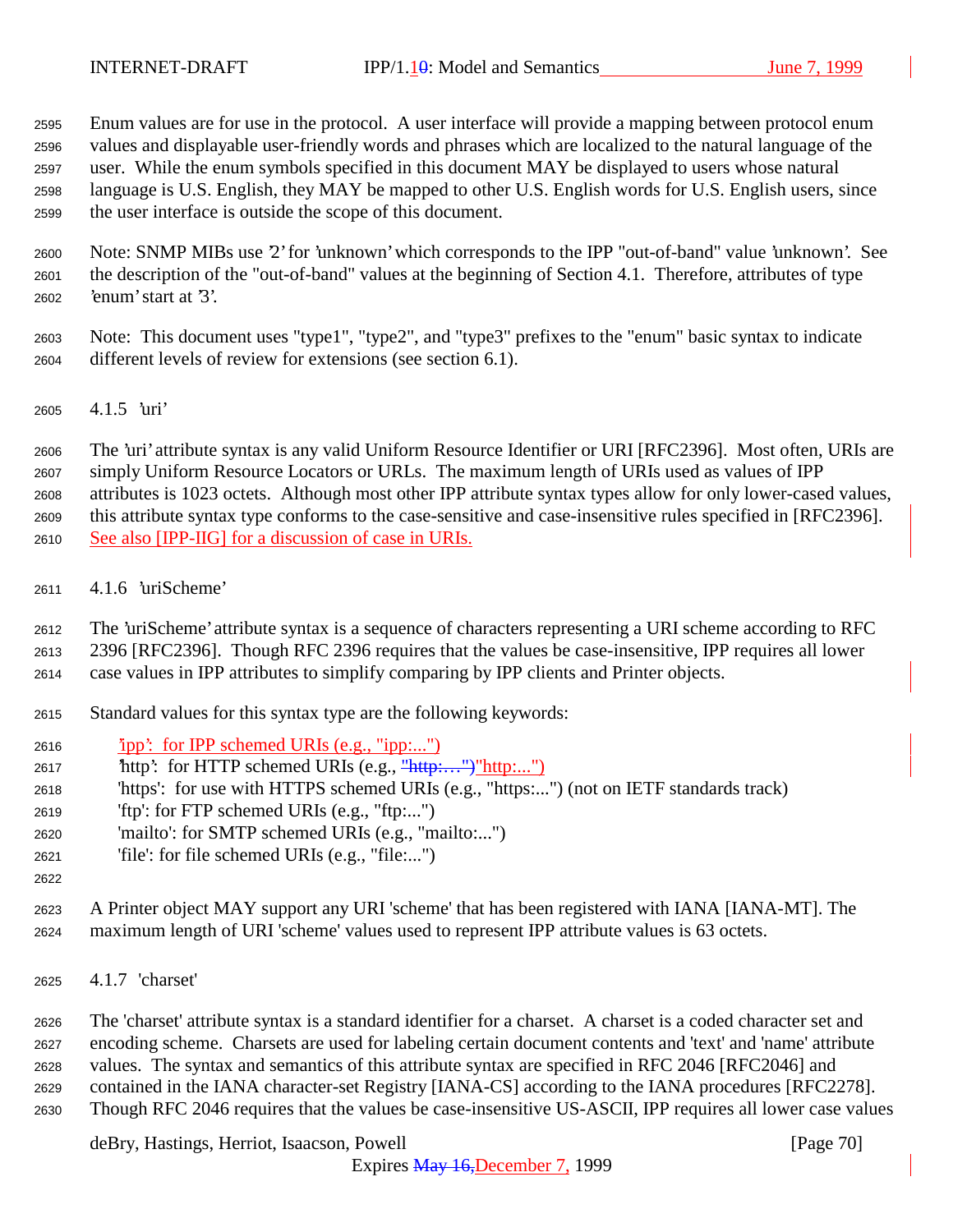in IPP attributes to simplify comparing by IPP clients and Printer objects. When a character-set in the

 IANA registry has more than one name (alias), the name labeled as "(preferred MIME name)", if present, MUST be used.

The maximum length of 'charset' values used to represent IPP attribute values is 63 octets.

Some examples are:

 'utf-8': ISO 10646 Universal Multiple-Octet Coded Character Set (UCS) represented as the UTF-8 [RFC2279] transfer encoding scheme in which US-ASCII is a subset charset.

- 'us-ascii': 7-bit American Standard Code for Information Interchange (ASCII), ANSI X3.4-1986 [ASCII]. That standard defines US-ASCII, but RFC 2045 [RFC2045] eliminates most of the control characters from conformant usage in MIME and IPP.
- 'iso-8859-1': 8-bit One-Byte Coded Character Set, Latin Alphabet Nr 1 [ISO8859-1]. That standard defines a coded character set that is used by Latin languages in the Western Hemisphere and Western Europe. US-ASCII is a subset charset.
- 'iso-10646-ucs-2': ISO 10646 Universal Multiple-Octet Coded Character Set (UCS) represented as two octets (UCS-2), with the high order octet of each pair coming first (so-called Big Endian integer).

 Some attribute descriptions MAY place additional requirements on charset values that may be used, such as REQUIRED values that MUST be supported or additional restrictions, such as requiring that the charset have US-ASCII as a subset charset.

4.1.8 'naturalLanguage'

 The 'naturalLanguage' attribute syntax is a standard identifier for a natural language and optionally a country. The values for this syntax type are defined by RFC 1766 [RFC1766]. Though RFC 1766 requires that the values be case-insensitive US-ASCII, IPP requires all lower case to simplify comparing by IPP clients and Printer objects. Examples include:

- 'en': for English 'en-us': for US English
- 'fr': for French
- 'de': for German
- 

The maximum length of 'naturalLanguage' values used to represent IPP attribute values is 63 octets.

4.1.9 'mimeMediaType'

 The 'mimeMediaType' attribute syntax is the Internet Media Type (sometimes called MIME type) as defined by RFC 2046 [RFC2046] and registered according to the procedures of RFC 2048 [RFC2048] for identifying a document format. The value MAY include a charset parameter, depending on the specification of the Media Type in the IANA Registry [IANA-MT]. Although most other IPP syntax types allow for only lower-cased values, this syntax type allows for mixed-case values which are case-insensitive.

Examples are:

deBry, Hastings, Herriot, Isaacson, Powell [Page 71]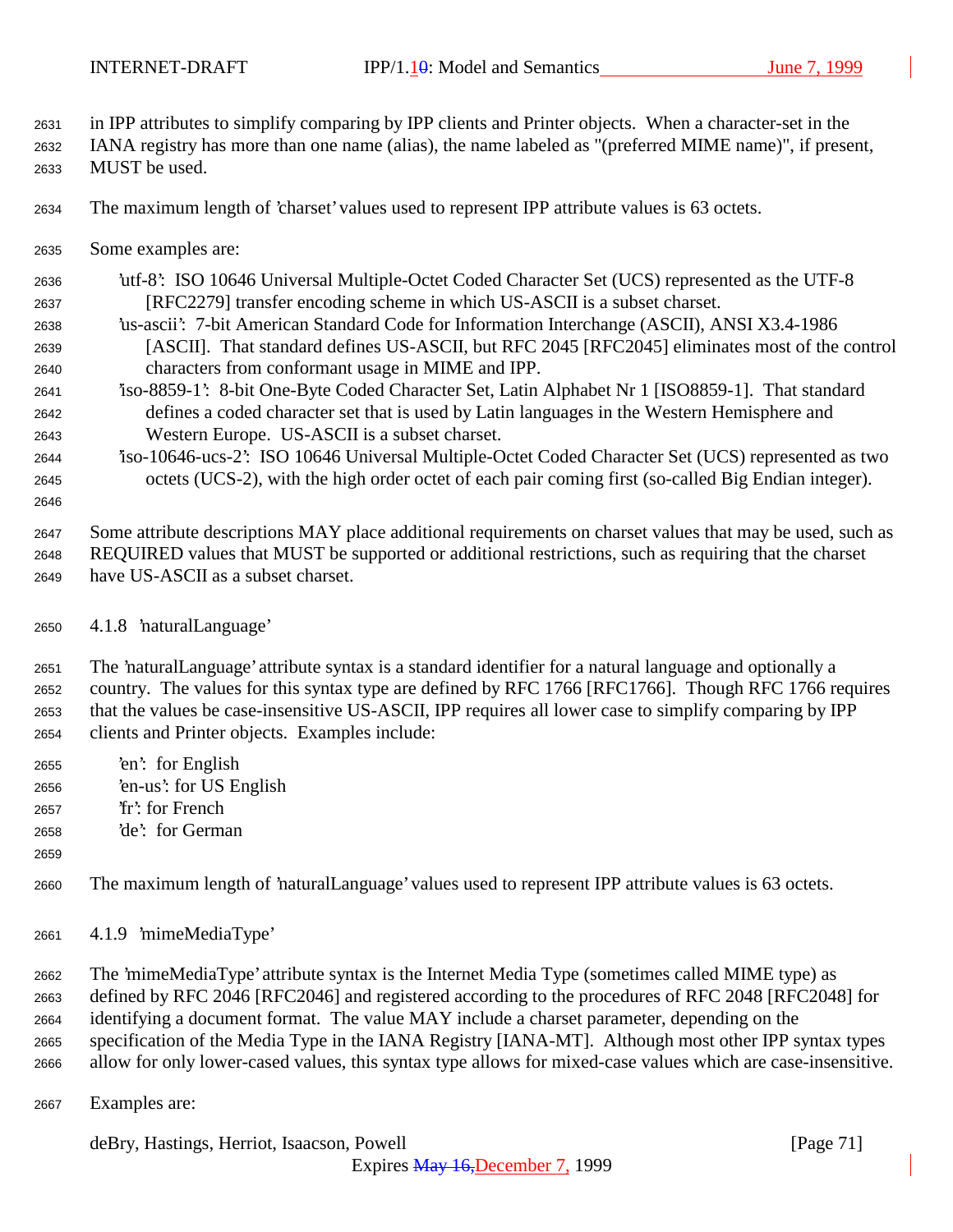| 2668 | 'text/html': An HTML document                                                                                   |
|------|-----------------------------------------------------------------------------------------------------------------|
| 2669 | text/plain': A plain text document in US-ASCII (RFC 2046 indicates that in the absence of the charset           |
| 2670 | parameter MUST mean US-ASCII rather than simply unspecified) [RFC2046].                                         |
| 2671 | 'text/plain; charset=US-ASCII': A plain text document in US-ASCII [52, 56].                                     |
| 2672 | 'text/plain; charset=ISO-8859-1': A plain text document in ISO 8859-1 (Latin 1) [ISO8859-1].                    |
| 2673 | 'text/plain; charset=utf-8': A plain text document in ISO 10646 represented as UTF-8                            |
| 2674 | <b>FRFC2044 [RFC2279]</b>                                                                                       |
| 2675 | 'text/plain, charset=iso-10646 ucs-2': A plain text document in ISO 10646 represented in two octets             |
| 2676 | (UCS-2) [ISO10646-1]                                                                                            |
| 2677 | 'application/postscript': A PostScript document [RFC2046]                                                       |
| 2678 | 'application/vnd.hp-PCL': A PCL document [IANA-MT] (charset escape sequence embedded in the                     |
| 2679 | document data)                                                                                                  |
| 2680 | 'application/pdf': Portable Document Format - see IANA MIME Media Type registry                                 |
| 2681 | 'application/octet-stream': Auto-sense - see belowsection 4.1.9.1                                               |
| 2682 |                                                                                                                 |
| 2683 | 4.1.9.1 Application/octet-stream -- Auto-Sensing the document format                                            |
| 2684 | One special type is 'application/octet-stream'. If the Printer object supports this value, the Printer object   |
| 2685 | MUST be capable of auto-sensing the format of the document data, either as part of the create operation         |
| 2686 | and/or at document processing time. During auto-sensing, a Printer may determine that the document-data         |
| 2687 | has a format data. that the Printer doesn't recognize. If the Printer determines this problem before returning  |
| 2688 | an operation response, it rejects the request and returns the 'client-error-document-format-not-supported'      |
| 2689 | status code. If the Printer determines this problem after accepting the request and returning an operation      |
| 2690 | response with one of the successful status codes, the Printer adds the 'unsupported-document-format' value      |
| 2691 | to the job's "job-state-reasons" attribute. <b>Issue 9 and Issue 10</b>                                         |
| 2692 | If the Printer object's default value attribute "document-format-default" is set to 'application/octet-stream', |
| 2693 | the Printer object not only supports auto-sensing of the document format, but will depend on the result of      |
| 2694 | applying its auto-sensing when the client does not supply the "document-format" attribute. If the client        |
| 2695 | supplies a document format value, the Printer MUST rely on the supplied attribute, rather than trust its        |
| 2696 | auto-sensing algorithm. To summarize:                                                                           |
| 2697 | 1. If the client does not supply a document format value, the Printer MUST rely on its default value            |
| 2698 | setting (which may be 'application/octet-stream' indicating an auto-sensing mechanism).                         |
| 2699 | 2. If the client supplies a value other than 'application/octet-stream', the client is supplying valid          |
| 2700 | information about the format of the document data and the Printer object MUST trust the client                  |
| 2701 | supplied value more than the outcome of applying an automatic format detection mechanism. For                   |
| 2702 | example, the client may be requesting the printing of a PostScript file as a 'text/plain' document.             |
| 2703 | The Printer object MUST print a text representation of the PostScript commands rather than                      |

- interpret the stream of PostScript commands and print the result. 3. If the client supplies a value of 'application/octet-stream', the client is indicating that the Printer object MUST use its auto-sensing mechanism on the client supplied document data whether auto-
- sensing is the Printer object's default or not.
-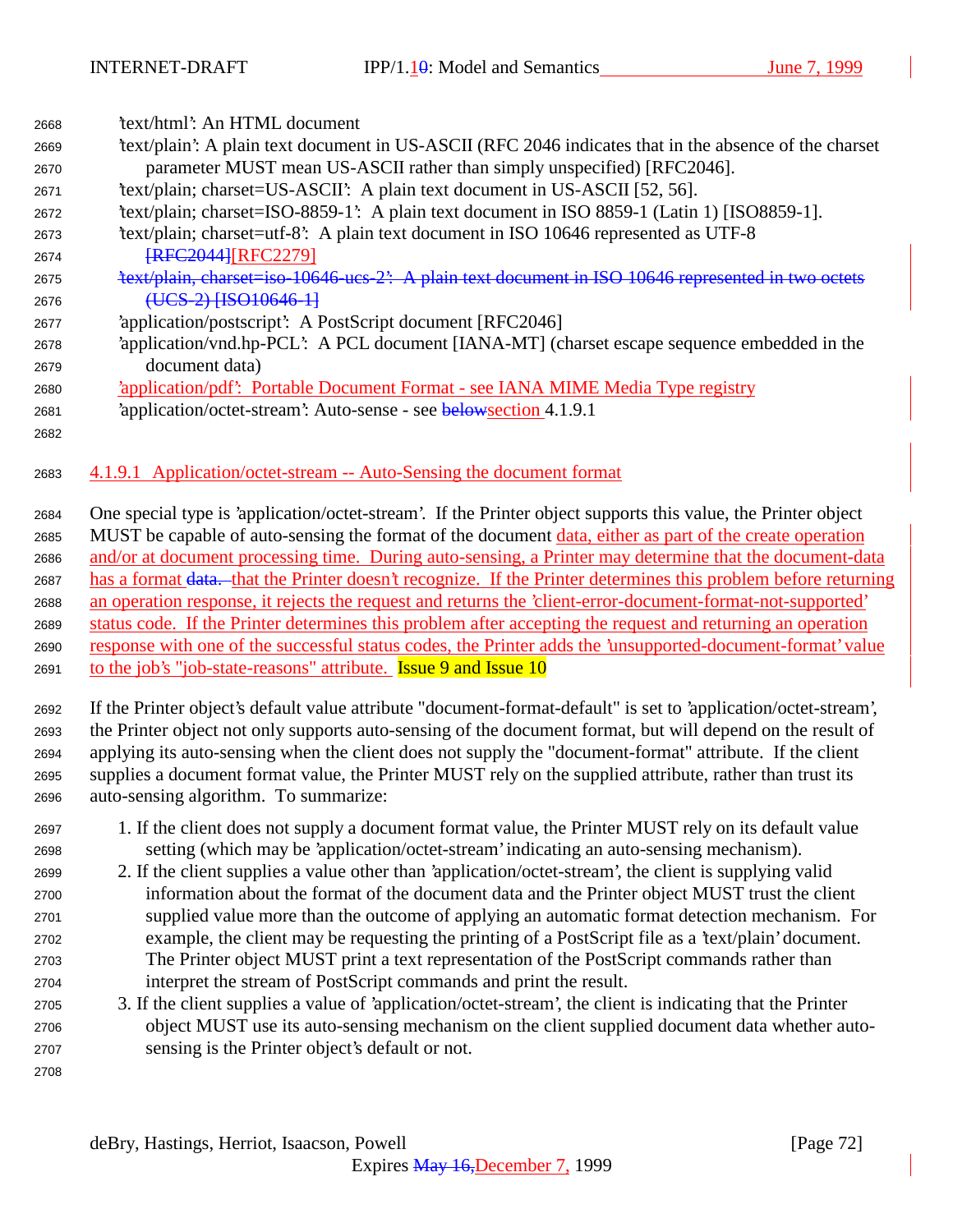Note: Since the auto-sensing algorithm is probabilistic, if the client requests both auto-sensing ("document- format" set to 'application/octet-stream') and true fidelity ("ipp-attribute-fidelity" set to 'true'), the Printer object might not be able to guarantee exactly what the end user intended (the auto-sensing algorithm might

mistake one document format for another), but it is able to guarantee that its auto-sensing mechanism be

used.

The maximum length of a 'mimeMediaType' value to represent IPP attribute values is 255 octets.

4.1.10 'octetString'

 The 'octetString' attribute syntax is a sequence of octets encoded in a maximum of 1023 octets which is indicated in sub-section headers using the notation: octetString(MAX). This syntax type is used for opaque data.

4.1.11 'boolean'

The 'boolean' attribute syntax has only two values: 'true' and 'false'.

4.1.12 'integer'

2722 The 'integer' attribute syntax is an integer value that is in the range from  $-2**31$  (MIN) to  $2**31 - 1$  (MAX). Each individual attribute may specify the range constraint explicitly in sub-section headers if the range is different from the full range of possible integer values. For example: job-priority (integer(1:100)) for the "job-priority" attribute. However, the enforcement of that additional constraint is up to the IPP objects, not the protocol.

4.1.13 'rangeOfInteger'

 The 'rangeOfInteger' attribute syntax is an ordered pair of integers that defines an inclusive range of integer values. The first integer specifies the lower bound and the second specifies the upper bound. If a range constraint is specified in the header description for an attribute in this document whose attribute syntax is 2731 'rangeOfInteger' (i.e., 'X:Y' indicating X as a minimum value and Y as a maximum value), then the constraint applies to both integers.

4.1.14 'dateTime'

 The 'dateTime' attribute syntax is a standard, fixed length, 11 octet representation of the "DateAndTime" 2735 syntax as defined in RFC 25791903 [RFC25791903]. RFC 1903-2579 also identifies an 8 octet representation of a "DateAndTime" value, but IPP objects MUST use the 11 octet representation. A user interface will provide a mapping between protocol dateTime values and displayable user-friendly words or presentation values and phrases which are localized to the natural language and date format of the user, including time zone.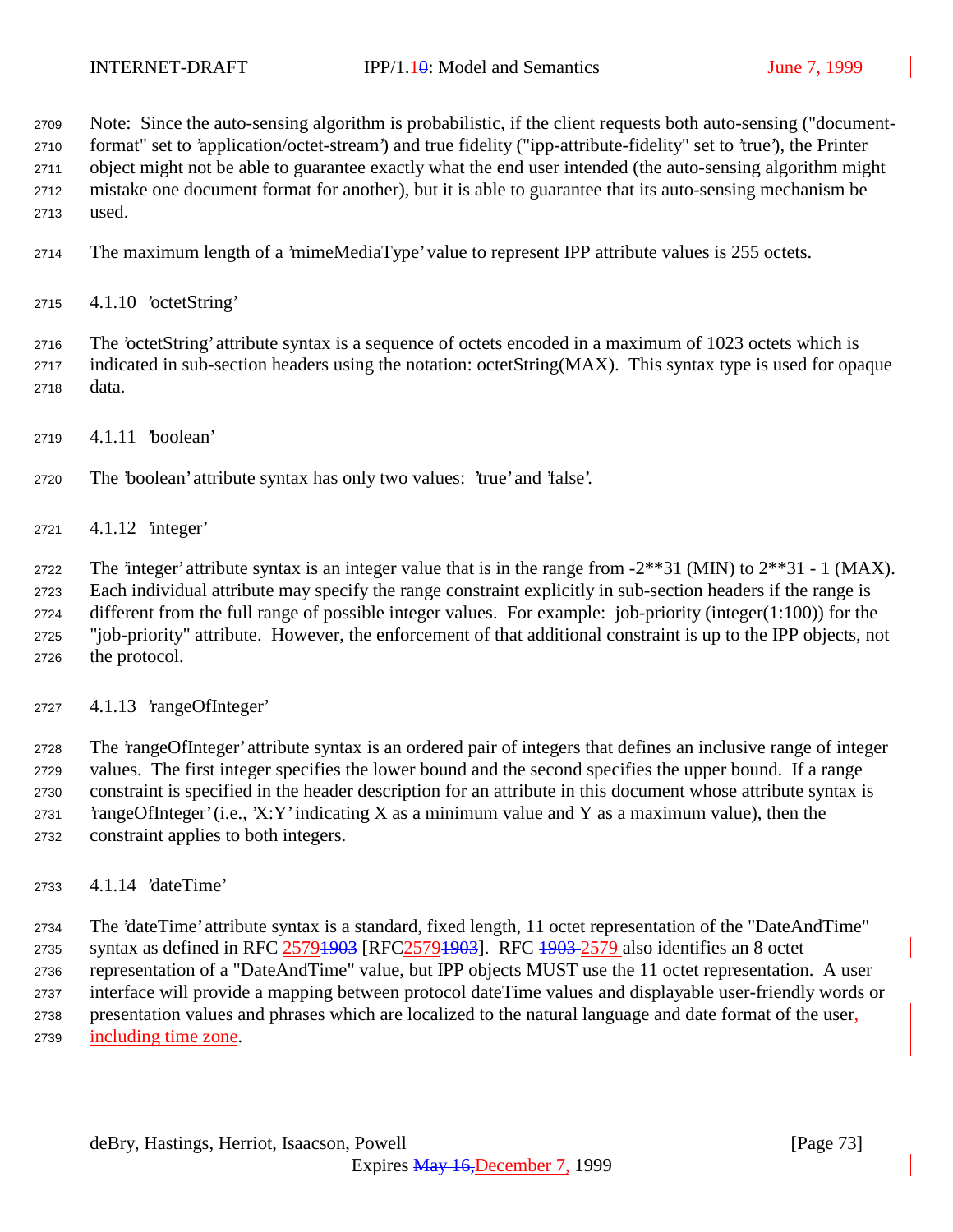### 4.1.15 'resolution'

 The 'resolution' attribute syntax specifies a two-dimensional resolution in the indicated units. It consists of 3 values: a cross feed direction resolution (positive integer value), a feed direction resolution (positive integer value), and a units value. The semantics of these three components are taken from the Printer MIB [RFC1759] suggested values. That is, the cross feed direction component resolution component is the same as the prtMarkerAddressabilityXFeedDir object in the Printer MIB, the feed direction component resolution component is the same as the prtMarkerAddressabilityFeedDir in the Printer MIB, and the units component is the same as the prtMarkerAddressabilityUnit object in the Printer MIB (namely, '3' indicates dots per inch and '4' indicates dots per centimeter). All three values MUST be present even if the first two values are the same. Example: '300', '600', '3' indicates a 300 dpi cross-feed direction resolution, a 600 dpi feed direction resolution, since a '3' indicates dots per inch (dpi).

4.1.16 '1setOf X'

 The '1setOf X' attribute syntax is 1 or more values of attribute syntax type X. This syntax type is used for multi-valued attributes. The syntax type is called '1setOf' rather than just 'setOf' as a reminder that the set of values MUST NOT be empty (i.e., a set of size 0). Sets are normally unordered. However each attribute description of this type may specify that the values MUST be in a certain order for that attribute.

### 4.2 Job Template Attributes

 Job Template attributes describe job processing behavior. Support for Job Template attributes by a Printer object is OPTIONAL (see section 12.2.3 for a description of support for OPTIONAL attributes). Also, clients OPTIONALLY supply Job Template attributes in create requests.

Job Template attributes conform to the following rules. For each Job Template attribute called "xxx":

- 1. If the Printer object supports "xxx" then it MUST support both a "xxx-default" attribute (unless there is a "No" in the table below) and a "xxx-supported" attribute. If the Printer object doesn't support "xxx", then it MUST support neither an "xxx-default" attribute nor an "xxx-supported" attribute, and it MUST treat an attribute "xxx" supplied by a client as unsupported. An attribute "xxx" may be supported for some document formats and not supported for other document formats. For example, it is expected that a Printer object would only support "orientation-requested" for some document formats (such as 'text/plain' or 'text/html') but not others (such as 'application/postscript').
- 2. "xxx" is OPTIONALLY supplied by the client in a create request. If "xxx" is supplied, the client is indicating a desired job processing behavior for this Job. When "xxx" is not supplied, the client is indicating that the Printer object apply its default job processing behavior at job processing time if the document content does not contain an embedded instruction indicating an xxx-related behavior.
- 2774 Note:-Since an administrator MAY change the default value attribute after a Job object has been submitted but before it has been processed, the default value used by the Printer object at job processing time may be different that the default value in effect at job submission time.
-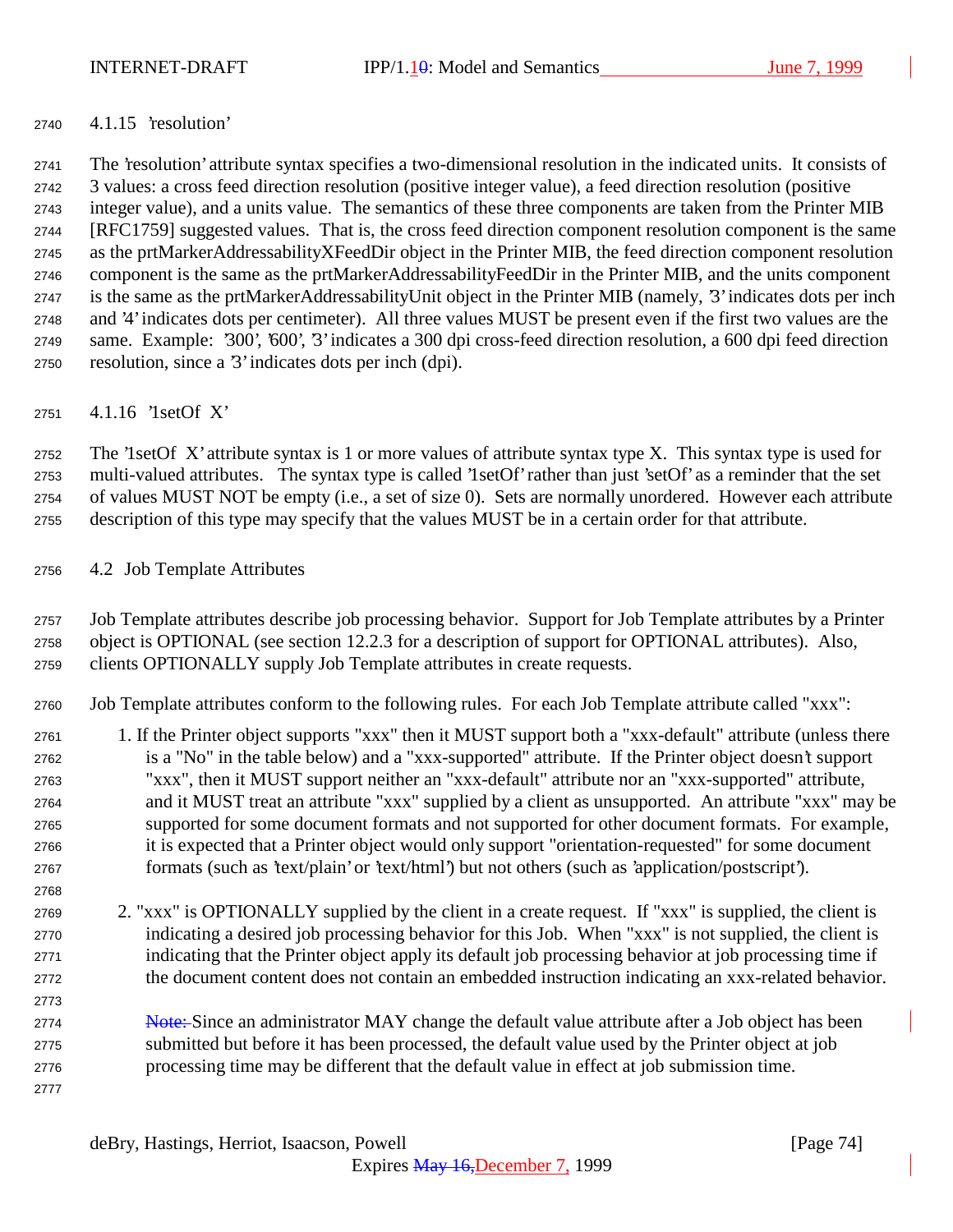3. The "xxx-supported" attribute is a Printer object attribute that describes which job processing behaviors are supported by that Printer object. A client can query the Printer object to find out what xxx-related behaviors are supported by inspecting the returned values of the "xxx-supported" attribute.

## Note: The "xxx" in each "xxx-supported" attribute name is singular, even though an "xxx- supported" attribute usually has more than one value, such as "job-sheet-supported", unless the "xxx" Job Template attribute is plural, such as "finishings" or "sides". In such cases the "xxx-supported" attribute names are: "finishings-supported" and "sides-supported".

 4. The "xxx-default" default value attribute describes what will be done at job processing time when no other job processing information is supplied by the client (either explicitly as an IPP attribute in the create request or implicitly as an embedded instruction within the document data).

 If an application wishes to present an end user with a list of supported values from which to choose, the application SHOULD query the Printer object for its supported value attributes. The application SHOULD also query the default value attributes. If the application then limits selectable values to only those value that are supported, the application can guarantee that the values supplied by the client in the create request all fall within the set of supported values at the Printer. When querying the Printer, the client MAY enumerate each attribute by name in the Get-Printer-Attributes Request, or the client MAY just name the "job-template" group in order to get the complete set of supported attributes (both supported and default attributes).

 The "finishings" attribute is an example of a Job Template attribute. It can take on a set of values such as 'staple', 'punch', and/or 'cover'. A client can query the Printer object for the "finishings-supported" attribute and the "finishings-default" attribute. The supported attribute contains a set of supported values. The default value attribute contains the finishing value(s) that will be used for a new Job if the client does not supply a "finishings" attribute in the create request and the document data does not contain any corresponding finishing instructions. If the client does supply the "finishings" attribute in the create request, the IPP object validates the value or values to make sure that they are a subset of the supported values identified in the Printer object's "finishings-supported" attribute. See section 3.1.7.

 The table below summarizes the names and relationships for all Job Template attributes. The first column of the table (labeled "Job Attribute") shows the name and syntax for each Job Template attribute in the Job object. These are the attributes that can optionally be supplied by the client in a create request. The last two columns (labeled "Printer: Default Value Attribute" and "Printer: Supported Values Attribute") shows the name and syntax for each Job Template attribute in the Printer object (the default value attribute and the supported values attribute). A "No" in the table means the Printer MUST NOT support the attribute (that is, the attribute is simply not applicable). For brevity in the table, the 'text' and 'name' entries do not show the maximum length for each attribute.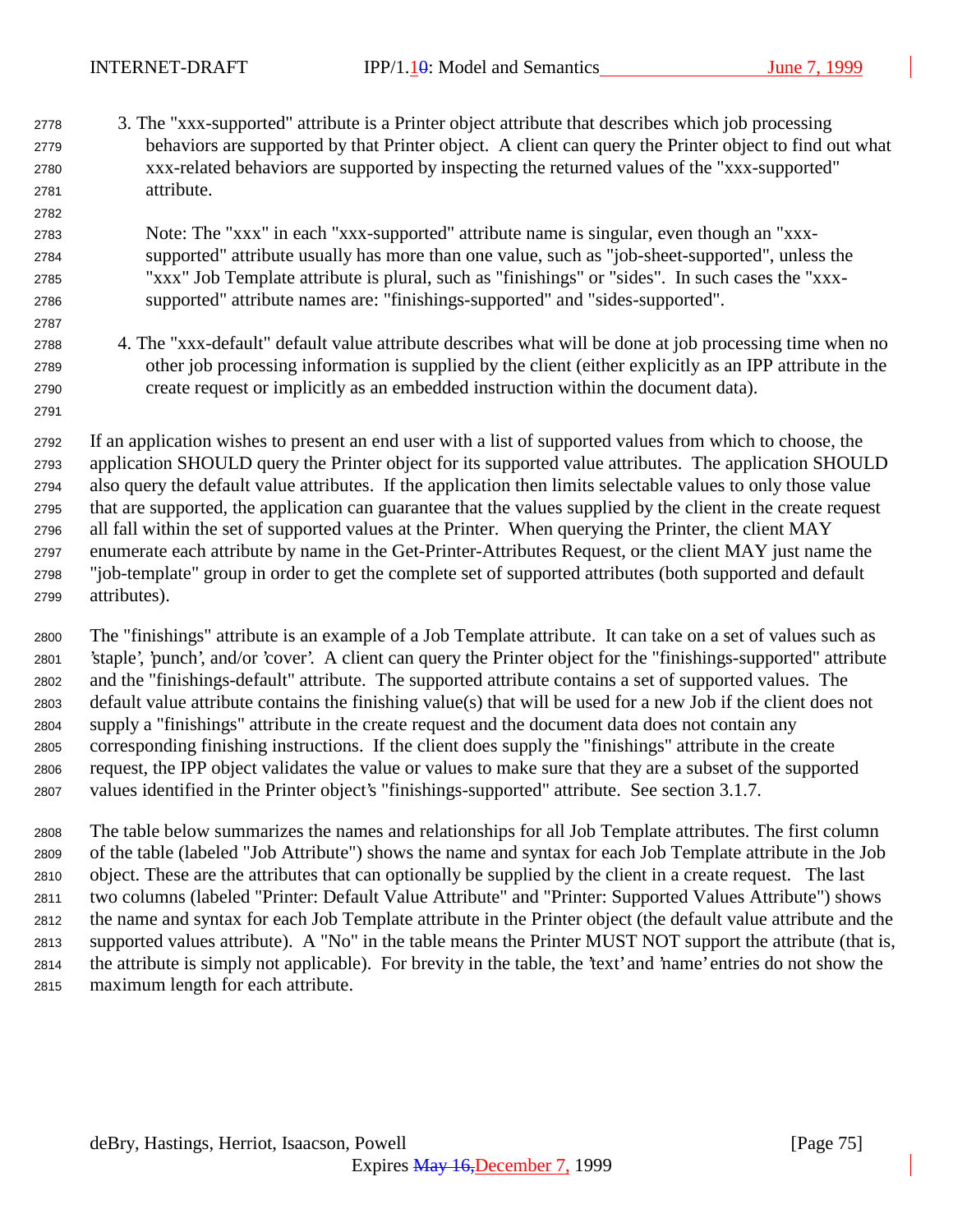| Job Attribute                                           | Printer: Default Value<br>Attribute                                      | Printer: Supported<br>Values Attribute                                             |
|---------------------------------------------------------|--------------------------------------------------------------------------|------------------------------------------------------------------------------------|
| job-priority<br>(integer 1:100)                         | job-priority-default<br>(integer 1:100)                                  | job-priority-supported<br>(integer 1:100)                                          |
| job-hold-until<br>(type3 keyword<br>name)               | job-hold-until-<br>default<br>(type3 keyword<br>name)                    | job-hold-until-<br>supported<br>(1setOf<br>-type3 keyword<br>name)                 |
| job-sheets<br>(type3 keyword<br>name)                   | job-sheets-default<br>(type3 keyword<br>name)                            | job-sheets-supported<br>(1setOf)<br>-type3 keyword<br>name)                        |
| multiple-document-<br>handling<br>(type2 keyword)       | multiple-document-<br>handling-default<br>(type2 keyword)                | multiple-document-<br>handling-supported<br>(1setOf type2 keyword)                 |
| copies<br>(integer (1:MAX))                             | copies-default<br>(integer (1:MAX))                                      | copies-supported<br>(rangeOfInteger<br>$(1:MAX)$ )                                 |
| finishings                                              | finishings-default<br>[1setOf type2 enum) (1setOf type2 enum)            | finishings-supported<br>(1setOf type2 enum)                                        |
| page-ranges<br>(1setOf<br>rangeOfInteger<br>$(1:MAX)$ ) | No                                                                       | page-ranges-<br>supported (boolean)                                                |
| sides<br>(type2 keyword)                                | sides-default<br>(type2 keyword)                                         | sides-supported<br>(1setOf type2 keyword)                                          |
| number-up<br>(integer (1:MAX))                          | number-up-default<br>(integer (1:MAX))                                   | number-up-supported<br>(1setOf integer<br>(1:MAX)<br>rangeOfInteger<br>$(1:MAX)$ ) |
| orientation-<br>requested<br>(type2 enum)               | orientation-requested- orientation-requested-<br>default<br>(type2 enum) | supported<br>(1setOf type2 enum)                                                   |
| media<br>(type3 keyword<br>name)                        | media-default<br>(type3 keyword<br>name)                                 | media-supported<br>(1setOf)<br>-type3 keyword<br>$name)$ )  <br>media-ready        |

deBry, Hastings, Herriot, Isaacson, Powell [Page 76]

Expires May 16,December 7, 1999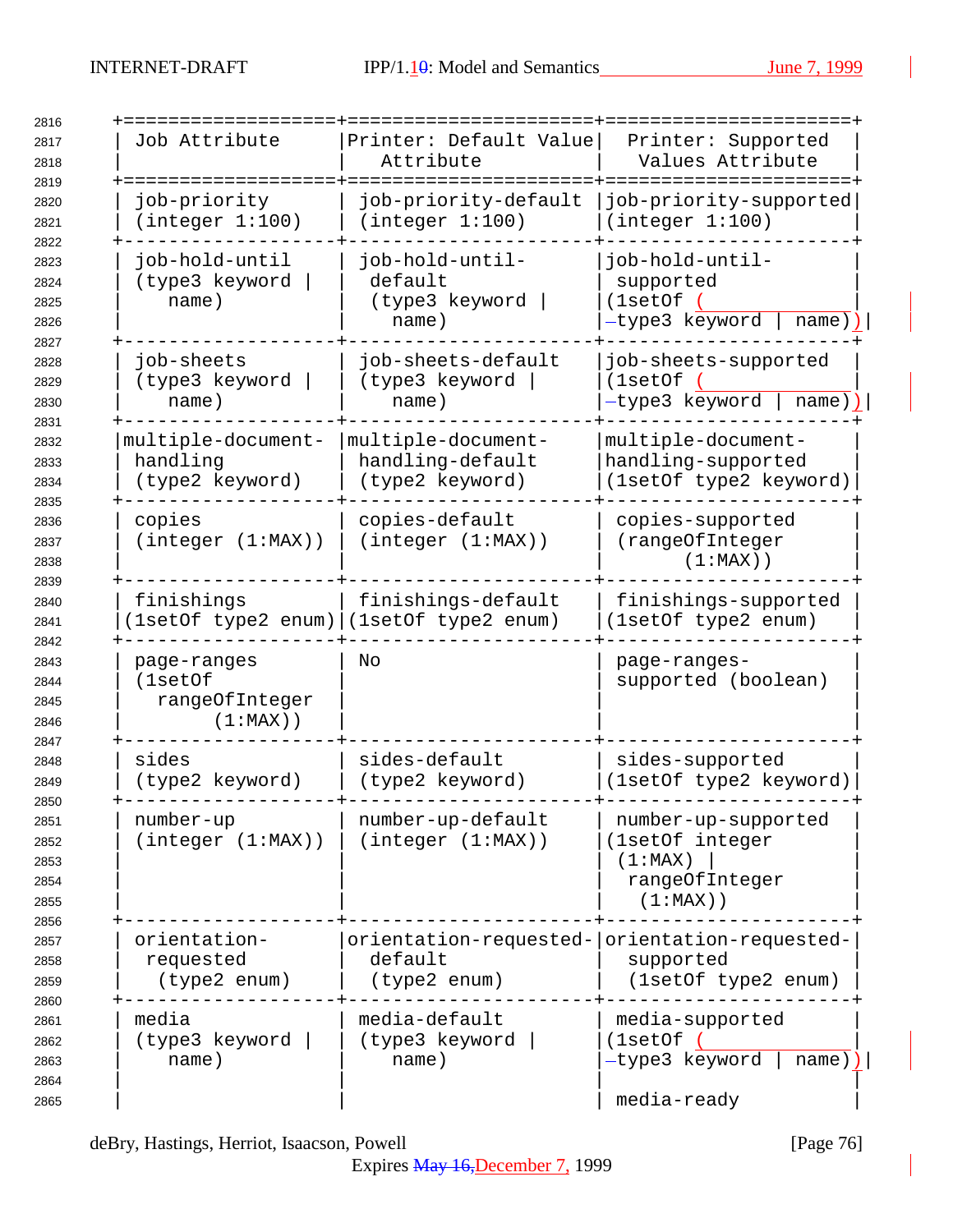| 2866<br>2867 |                    |                         | (1setOf<br>-type3 keyword<br>name)) |
|--------------|--------------------|-------------------------|-------------------------------------|
| 2868         |                    |                         |                                     |
| 2869         | printer-resolution | printer-resolution-     | printer-resolution-                 |
| 2870         | (resolution)       | default                 | supported                           |
| 2871         |                    | (resolution)            | (1setOf resolution)                 |
| 2872         |                    |                         |                                     |
| 2873         | print-quality      | $print-quality-default$ | print-quality-                      |
| 2874         | (type2 enum)       | (type2 enum)            | supported                           |
| 2875         |                    |                         | (1setOf type2 enum)                 |
| 2876         |                    |                         |                                     |

 

4.2.1 job-priority (integer(1:100))

 This attribute specifies a priority for scheduling the Job. A higher value specifies a higher priority. The value 1 indicates the lowest possible priority. The value 100 indicates the highest possible priority. Among those jobs that are ready to print, a Printer MUST print all jobs with a priority value of n before printing those with a priority value of n-1 for all n.

 If the Printer object supports this attribute, it MUST always support the full range from 1 to 100. No administrative restrictions are permitted. This way an end-user can always make full use of the entire range 2886 with any Printer object. If privileged jobs are implemented outside  $\frac{IPP}{4.0}$ ,  $IPP/1.1$ , they MUST have priorities higher than 100, rather than restricting the range available to end-users.

 If the client does not supply this attribute and this attribute is supported by the Printer object, the Printer object MUST use the value of the Printer object's "job-priority-default" at job submission time (unlike most Job Template attributes that are used if necessary at job processing time).

 The syntax for the "job-priority-supported" is also integer(1:100). This single integer value indicates the number of priority levels supported. The Printer object MUST take the value supplied by the client and map it to the closest integer in a sequence of n integers values that are evenly distributed over the range from 1 to 100 using the formula:

- 2895 roundToNearestInt( $(100x+50)/n$ )
- where n is the value of "job-priority-supported" and x ranges from 0 through n-1.

2897 For example, if n=1 the sequence of values is 50; if n=2, the sequence of values is: 25 and 75; if n = 3, the 2898 sequence of values is: 17, 50 and 83; if  $n = 10$ , the sequence of values is: 5, 15, 25, 35, 45, 55, 65, 75, 85, 2899 and 95; if  $n = 100$ , the sequence of values is: 1, 2, 3, ... 100.

 If the value of the Printer object's "job-priority-supported" is 10 and the client supplies values in the range 1 to 10, the Printer object maps them to 5, in the range 11 to 20, the Printer object maps them to 15, etc.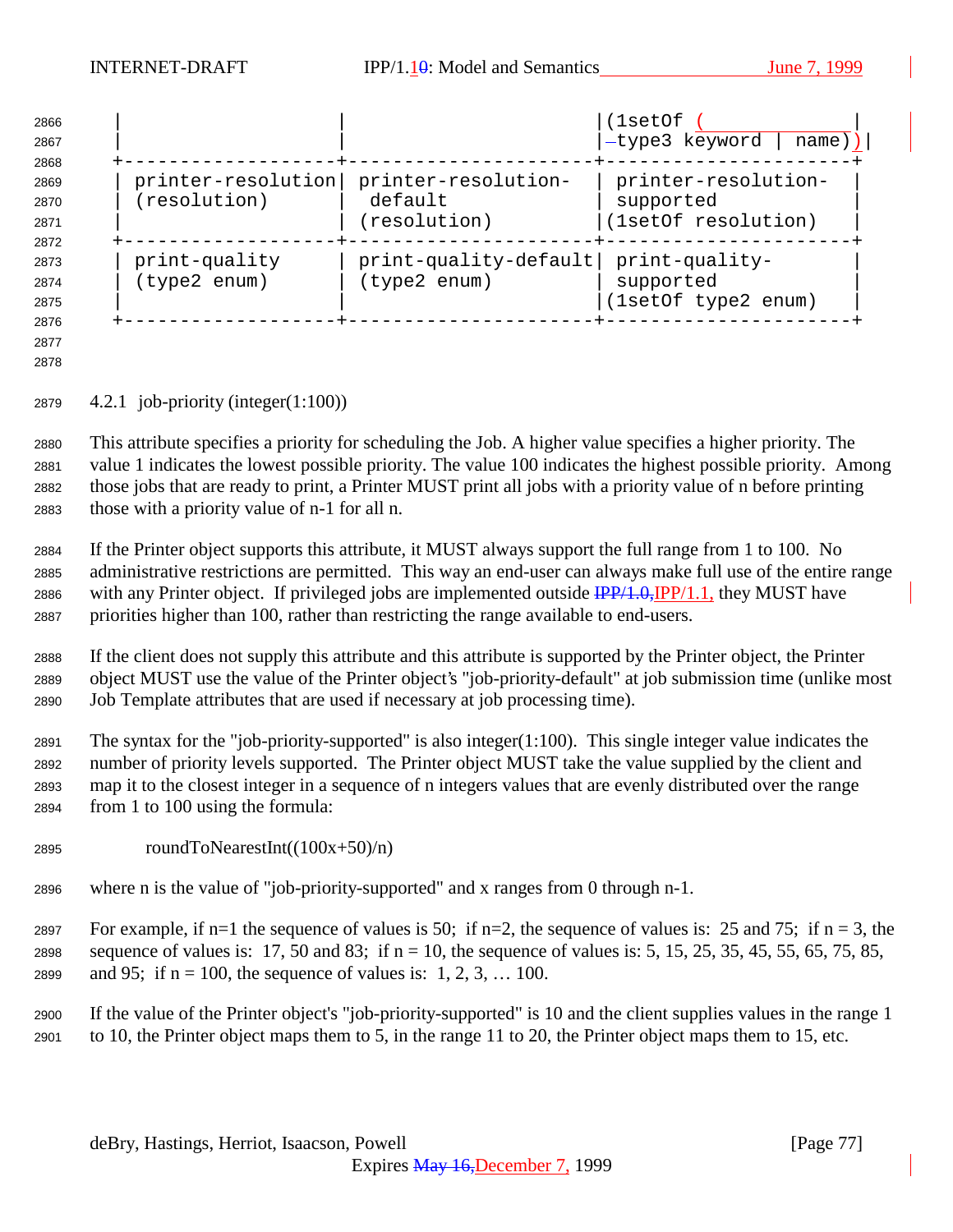4.2.2 job-hold-until (type3 keyword | name (MAX))

This attribute specifies the named time period during which the Job MUST become a candidate for printing.

Standard keyword values for named time periods are:

 'no-hold': immediately, if there are not other reasons to hold the job 'indefinite': - the job is held indefinitely, until a client performs a Release-Job (section 3.3.6) 'day-time': during the day 'evening': evening 'night': night 'weekend': weekend 'second-shift': second-shift (after close of business) 'third-shift': third-shift (after midnight) 

 An administrator MUST associate allowable print times with a named time period (by means outside IPP/1.0). the scope of this IPP/1.1 document). An administrator is encouraged to pick names that suggest the type of time period. An administrator MAY define additional values using the 'name' or 'keyword' attribute syntax, depending on implementation.

 If the value of this attribute specifies a time period that is in the future, the Printer MUST add the 'job-hold- until-specified' value to the job's "job-state-reasons" attribute, move the job to the 'pending-held' state, and MUST NOT schedule the job for printing until the specified time-period arrives. When the specified time period arrives, the Printer MUST remove the 'job-hold-until-specified' value from the job's "job-state- reason" attribute and, if there are no other job state reasons that keep the job in the 'pending-held' state, the Printer MUST consider the job as a candidate for processing by moving the job to the 'pending' state.

 If this job attribute value is the named value 'no-hold', or the specified time period has already started, the job MUST be a candidate for processing immediately.

 If the client does not supply this attribute and this attribute is supported by the Printer object, the Printer object MUST use the value of the Printer object's "job-hold-until-default" at job submission time (unlike most Job Template attributes that are used if necessary at job processing time).

- 2929  $4.2.3$  job-sheets (type3 keyword | name(MAX))
- This attribute determines which job start/end sheet(s), if any, MUST be printed with a job.
- Standard keyword values are:
- 'none': no job sheet is printed
- 'standard': one or more site specific standard job sheets are printed, e.g. a single start sheet or both start and end sheet is printed
- 
- An administrator MAY define additional values using the 'name' or 'keyword' attribute syntax, depending on implementation.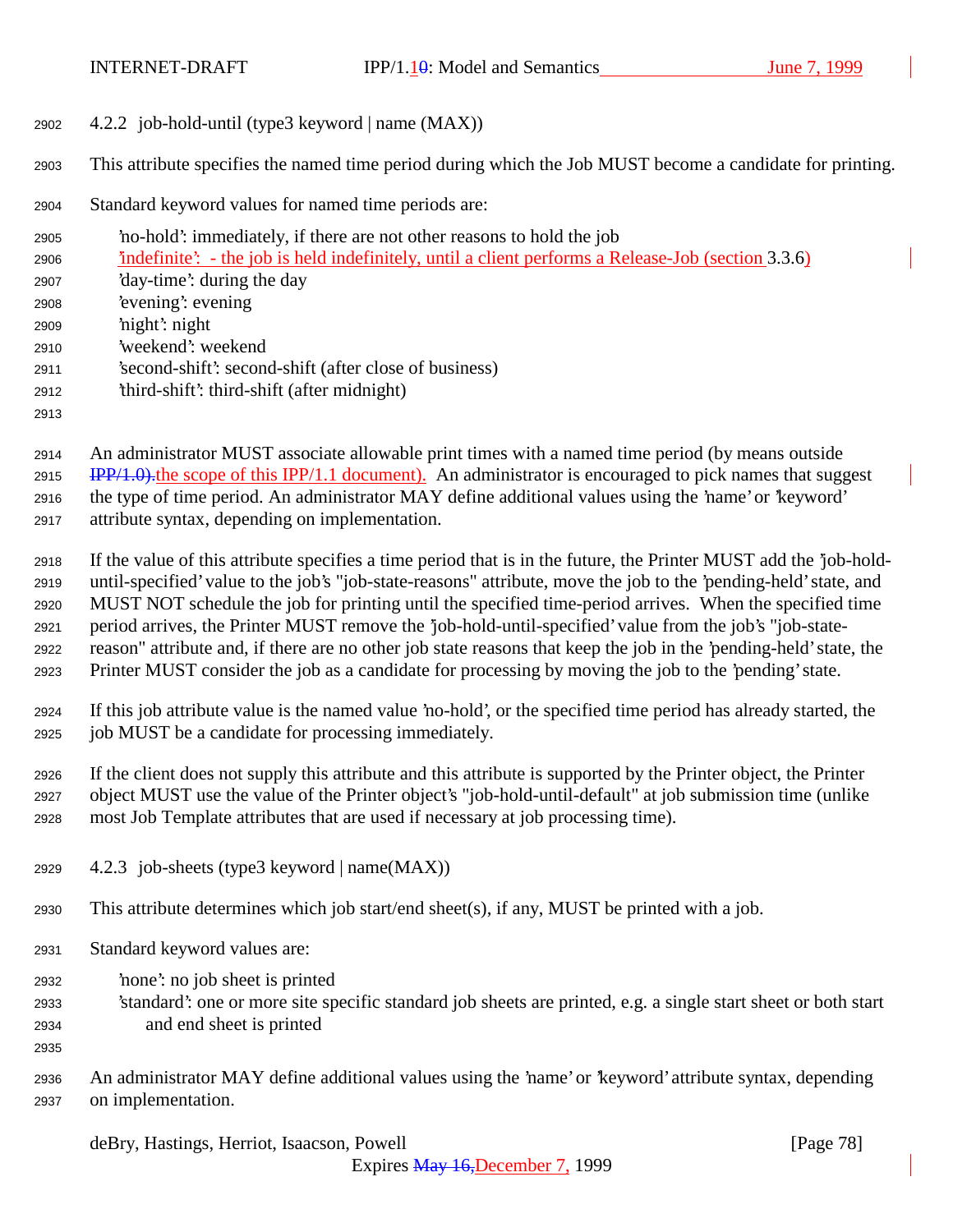2938 Note: The effect of this attribute on jobs with multiple documents MAY be affected by the "multiple-document-handling" job attribute (section 4.2.4), depending on the job sheet semantics.

4.2.4 multiple-document-handling (type2 keyword)

 This attribute is relevant only if a job consists of two or more documents. This attribute MUST be 2942 supported if the Printer supports multiple documents per job (see sections 3.2.4 and 3.3.1). Issue 34 The attribute controls finishing operations and the placement of one or more print-stream pages into impressions and onto media sheets. When the value of the "copies" attribute exceeds 1, it also controls the order in which the copies that result from processing the documents are produced. For the purposes of this explanations, if "a" represents an instance of document data, then the result of processing the data in document "a" is a sequence of media sheets represented by "a(\*)".

- Standard keyword values are:
- 'single-document': If a Job object has multiple documents, say, the document data is called a and b, then the result of processing all the document data (a and then b) MUST be treated as a single sequence of media sheets for finishing operations; that is, finishing would be performed on the concatenation 2952 of the sequences  $a(*)$ ,  $b(*)$ . The Printer object MUST NOT force the data in each document instance to be formatted onto a new print-stream page, nor to start a new impression on a new media sheet. If more than one copy is made, the ordering of the sets of media sheets resulting from processing the 2955 document data MUST be  $a(*)$ ,  $b(*)$ ,  $a(*)$ ,  $b(*)$ , ..., and the Printer object MUST force each copy 2956  $(a<sup>*</sup>)$ ,  $b<sup>*</sup>$ ) to start on a new media sheet.
- 'separate-documents-uncollated-copies': If a Job object has multiple documents, say, the document data is called a and b, then the result of processing the data in each document instance MUST be treated 2959 as a single sequence of media sheets for finishing operations; that is, the sets  $a(*)$  and  $b(*)$  would each be finished separately. The Printer object MUST force each copy of the result of processing the data in a single document to start on a new media sheet. If more than one copy is made, the ordering 2962 of the sets of media sheets resulting from processing the document data MUST be  $a(*)$ ,  $a(*)$ , ..., 2963  $b(*)$ ,  $b(*)$  ....
- 'separate-documents-collated-copies': If a Job object has multiple documents, say, the document data is called a and b, then the result of processing the data in each document instance MUST be treated as 2966 a single sequence of media sheets for finishing operations; that is, the sets  $a(*)$  and  $b(*)$  would each be finished separately. The Printer object MUST force each copy of the result of processing the data in a single document to start on a new media sheet. If more than one copy is made, the ordering of 2969 the sets of media sheets resulting from processing the document data MUST be  $a(*)$ ,  $b(*)$ ,  $a(*)$ ,  $b(*)$ ,  $b(*)$ , ... .
- 'single-document-new-sheet': Same as 'single-document', except that the Printer object MUST ensure that the first impression of each document instance in the job is placed on a new media sheet. This value allows multiple documents to be stapled together with a single staple where each document starts on a new sheet.
- 

 The 'single-document' value is the same as 'separate-documents-collated-copies' with respect to ordering of print-stream pages, but not media sheet generation, since 'single-document' will put the first page of the next document on the back side of a sheet if an odd number of pages have been produced so far for the job,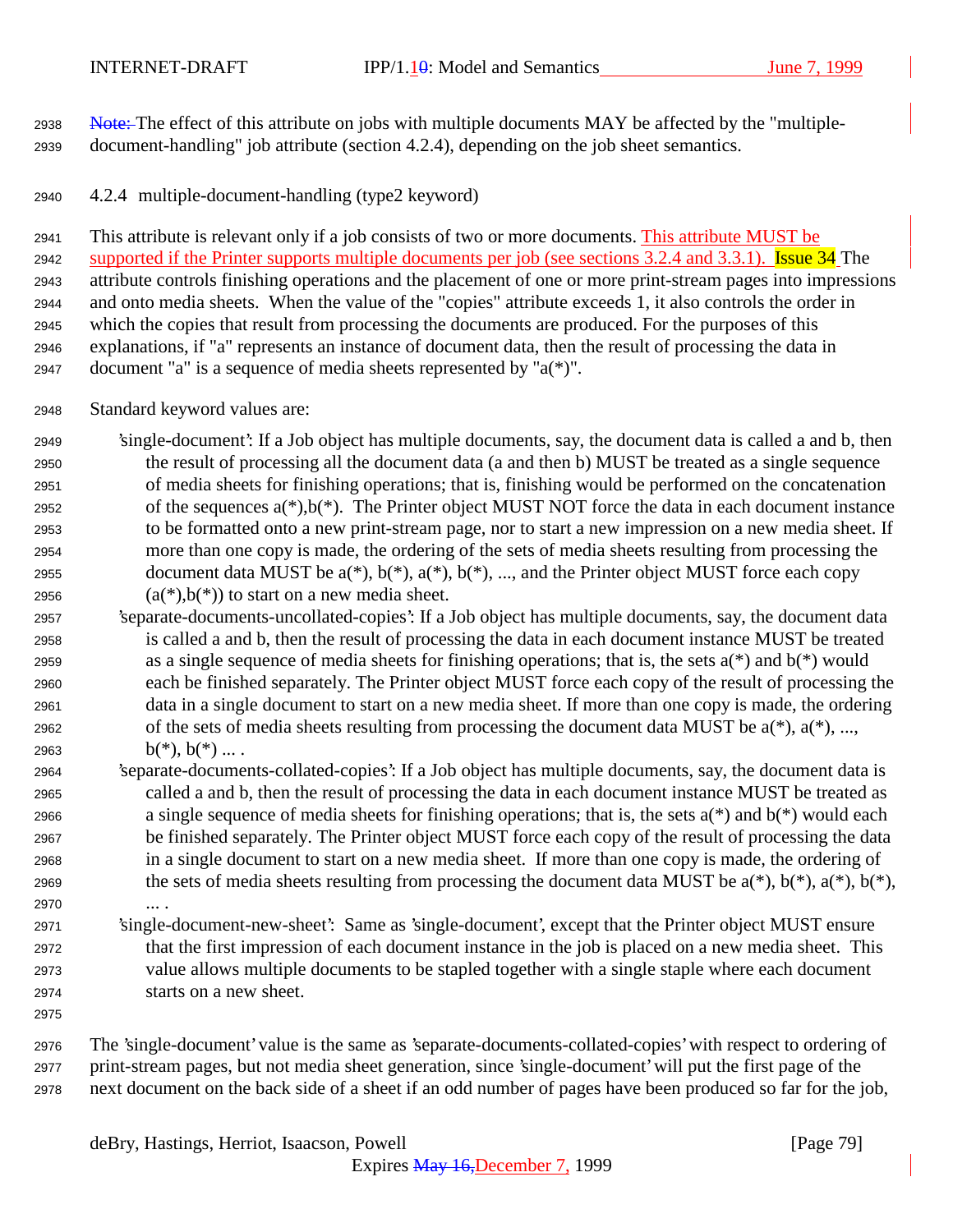while 'separate-documents-collated-copies' always forces the next document or document copy on to a new sheet. In addition, if the "finishings" attribute specifies 'staple', then with 'single-document', documents a and b are stapled together as a single document with no regard to new sheets, with 'single-document-new- sheet', documents a and b are stapled together as a single document, but document b starts on a new sheet, but with 'separate-documents-uncollated-copies' and 'separate-documents-collated-copies', documents a and b are stapled separately.

 Note: None of these values provide means to produce uncollated sheets within a document, i.e., where multiple copies of sheet n are produced before sheet n+1 of the same document.

 The relationship of this attribute and the other attributes that control document processing is described in section 15.3.

4.2.5 copies (integer(1:MAX))

This attribute specifies the number of copies to be printed.

 On many devices the supported number of collated copies will be limited by the number of physical output bins on the device, and may be different from the number of uncollated copies which can be supported.

 Note: The effect of this attribute on jobs with multiple documents is controlled by the "multiple-document- handling" job attribute (section 4.2.4) and the relationship of this attribute and the other attributes that control document processing is described in section 15.3.

4.2.6 finishings (1setOf type2 enum)

 This attribute identifies the finishing operations that the Printer uses for each copy of each printed document in the Job. For Jobs with multiple documents, the "multiple-document-handling" attribute determines what constitutes a "copy" for purposes of finishing.

Standard enum values are:

| 3001 | Value                   | <b>Symbolic Name and Description</b>                                                         |
|------|-------------------------|----------------------------------------------------------------------------------------------|
| 3002 |                         |                                                                                              |
| 3003 | 3'                      | none: Perform no finishing                                                                   |
| 3004 | 4'                      | staple. Bind the document(s) with one or more staples. The exact number and placement of     |
| 3005 |                         | the staples is site-defined.                                                                 |
| 3006 | $\mathfrak{B}^{\prime}$ | punch': This value indicates that holes are required in the finished document. The exact     |
| 3007 |                         | number and placement of the holes is site-defined. The punch specification MAY be            |
| 3008 |                         | satisfied (in a site- and implementation-specific manner) either by drilling/punching,       |
| 3009 |                         | or by substituting pre-drilled media.                                                        |
| 3010 | $\kappa$                | 'cover': This value is specified when it is desired to select a non-printed (or pre-printed) |
| 3011 |                         | cover for the document. This does not supplant the specification of a printed cover          |
| 3012 |                         | (on cover stock medium) by the document itself.                                              |
| 3013 | $7^,$                   | "bind": This value indicates that a binding is to be applied to the document; the type and   |
| 3014 |                         | placement of the binding is site-defined. $\frac{1}{2}$                                      |

Expires May 16,December 7, 1999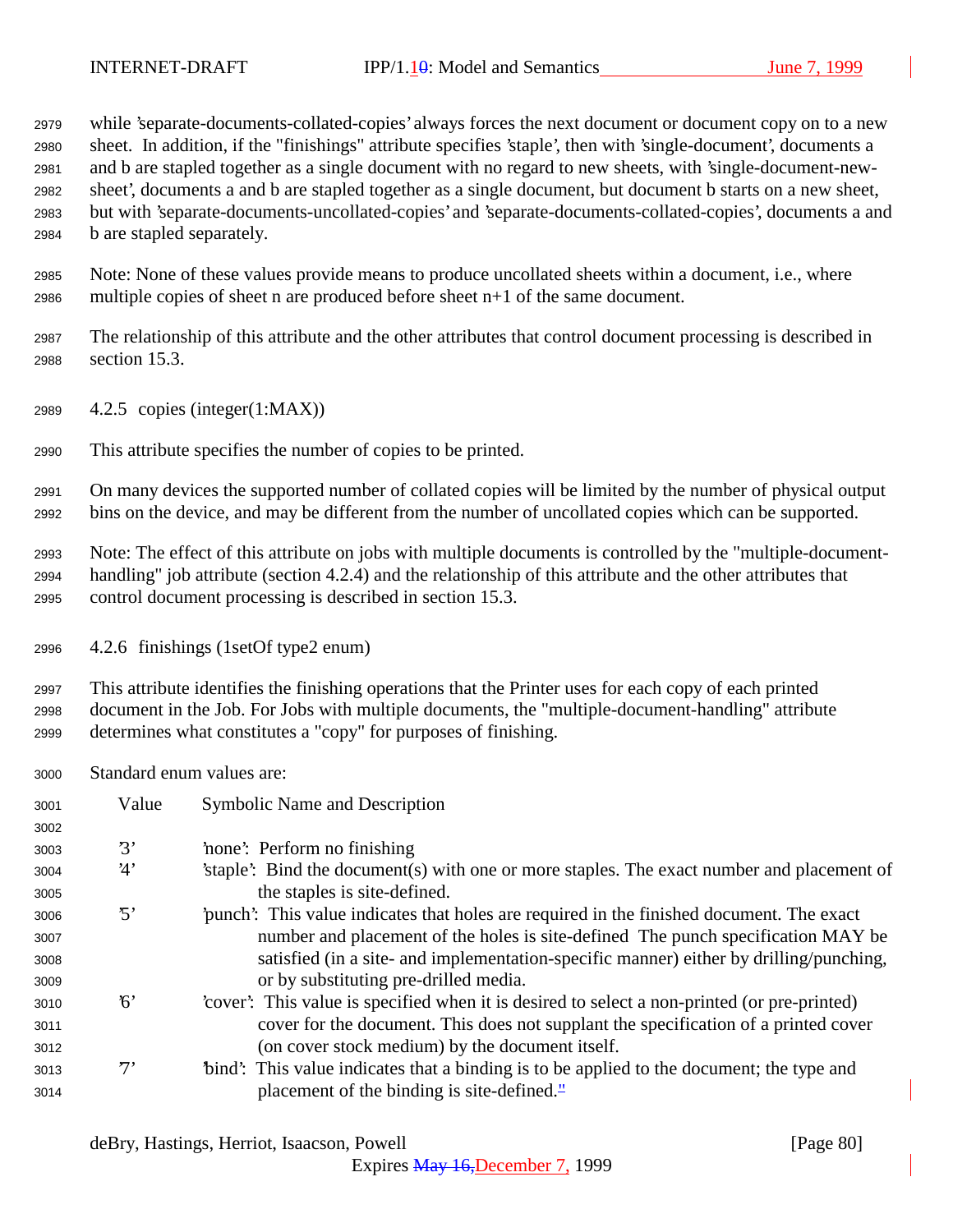| 3015 |                                             |                                                                                                                |
|------|---------------------------------------------|----------------------------------------------------------------------------------------------------------------|
| 3016 | $\mathcal{S}'$                              | saddle-stitch': Bind the document(s) with one or more staples (wire stitches) along the                        |
| 3017 |                                             | middle fold. The exact number and placement of the staples and the middle fold is                              |
| 3018 |                                             | implementation and/or site-defined.                                                                            |
| 3019 | $\mathbf{y}$                                | 'edge-stitch': Bind the document(s) with one or more staples (wire stitches) along one edge.                   |
| 3020 |                                             | The exact number and placement of the staples is implementation and/or site-                                   |
| 3021 |                                             | defined.                                                                                                       |
| 3022 | $'10'-19'$                                  | reserved for future generic finishing enum values.                                                             |
| 3023 |                                             | The following values are more specific; they indicate a corner or an edge as if the document were a portrait   |
| 3024 | document (see below):                       |                                                                                                                |
| 3025 | 20'                                         | 'staple-top-left': Bind the document(s) with one or more staples in the top left corner.                       |
| 3026 | 21'                                         | 'staple-bottom-left': Bind the document(s) with one or more staples in the bottom left                         |
| 3027 |                                             | corner.                                                                                                        |
| 3028 | 22'                                         | 'staple-top-right': Bind the document(s) with one or more staples in the top right corner.                     |
| 3029 | 23'                                         | 'staple-bottom-right': Bind the document(s) with one or more staples in the bottom right                       |
| 3030 |                                             | corner.                                                                                                        |
| 3031 | 24'                                         | edge-stitch-left. Bind the document(s) with one or more staples (wire stitches) along the                      |
| 3032 |                                             | left edge. The exact number and placement of the staples is implementation and/or                              |
| 3033 |                                             | site-defined.                                                                                                  |
| 3034 | 25'                                         | 'edge-stitch-top': Bind the document(s) with one or more staples (wire stitches) along the                     |
| 3035 |                                             | top edge. The exact number and placement of the staples is implementation and/or                               |
| 3036 |                                             | site-defined.                                                                                                  |
| 3037 | 26'                                         | edge-stitch-right: Bind the document(s) with one or more staples (wire stitches) along the                     |
| 3038 |                                             | right edge. The exact number and placement of the staples is implementation and/or                             |
| 3039 |                                             | site-defined.                                                                                                  |
| 3040 | 27'                                         | 'edge-stitch-bottom': Bind the document(s) with one or more staples (wire stitches) along                      |
| 3041 |                                             | the bottom edge. The exact number and placement of the staples is implementation                               |
| 3042 |                                             | and/or site-defined.                                                                                           |
| 3043 | 28'                                         | 'staple-dual-left': Bind the document(s) with two staples (wire stitches) along the left edge                  |
| 3044 |                                             | assuming a portrait document (see above).                                                                      |
| 3045 | 29'                                         | 'staple-dual-top': Bind the document(s) with two staples (wire stitches) along the top edge                    |
| 3046 |                                             | assuming a portrait document (see above).                                                                      |
| 3047 | 30'                                         | 'staple-dual-right': Bind the document(s) with two staples (wire stitches) along the right                     |
| 3048 |                                             | edge assuming a portrait document (see above).                                                                 |
| 3049 | 31'                                         | 'staple-dual-bottom': Bind the document(s) with two staples (wire stitches) along the bottom                   |
| 3050 |                                             | edge assuming a portrait document (see above).                                                                 |
|      |                                             |                                                                                                                |
| 3051 |                                             | The 'staple-xxx' values are specified with respect to the document as if the document were a portrait          |
| 3052 |                                             | document. If the document is actually a landscape or a reverse-landscape document, the client supplies the     |
| 3053 |                                             | appropriate transformed value. For example, to position a staple in the upper left hand corner of a            |
| 3054 |                                             | landscape document when held for reading, the client supplies the 'staple-bottom-left' value (since            |
| 3055 |                                             | landscape is defined as $a + 90$ degree rotation from portrait, i.e., anti-clockwise). On the other hand, to   |
| 3056 |                                             | position a staple in the upper left hand corner of a reverse-landscape document when held for reading, the     |
| 3057 |                                             | client supplies the 'staple-top-right' value (since reverse-landscape is defined as a -90 degree rotation from |
| 3058 | portrait, <i>i.e.</i> , <i>clockwise</i> ). |                                                                                                                |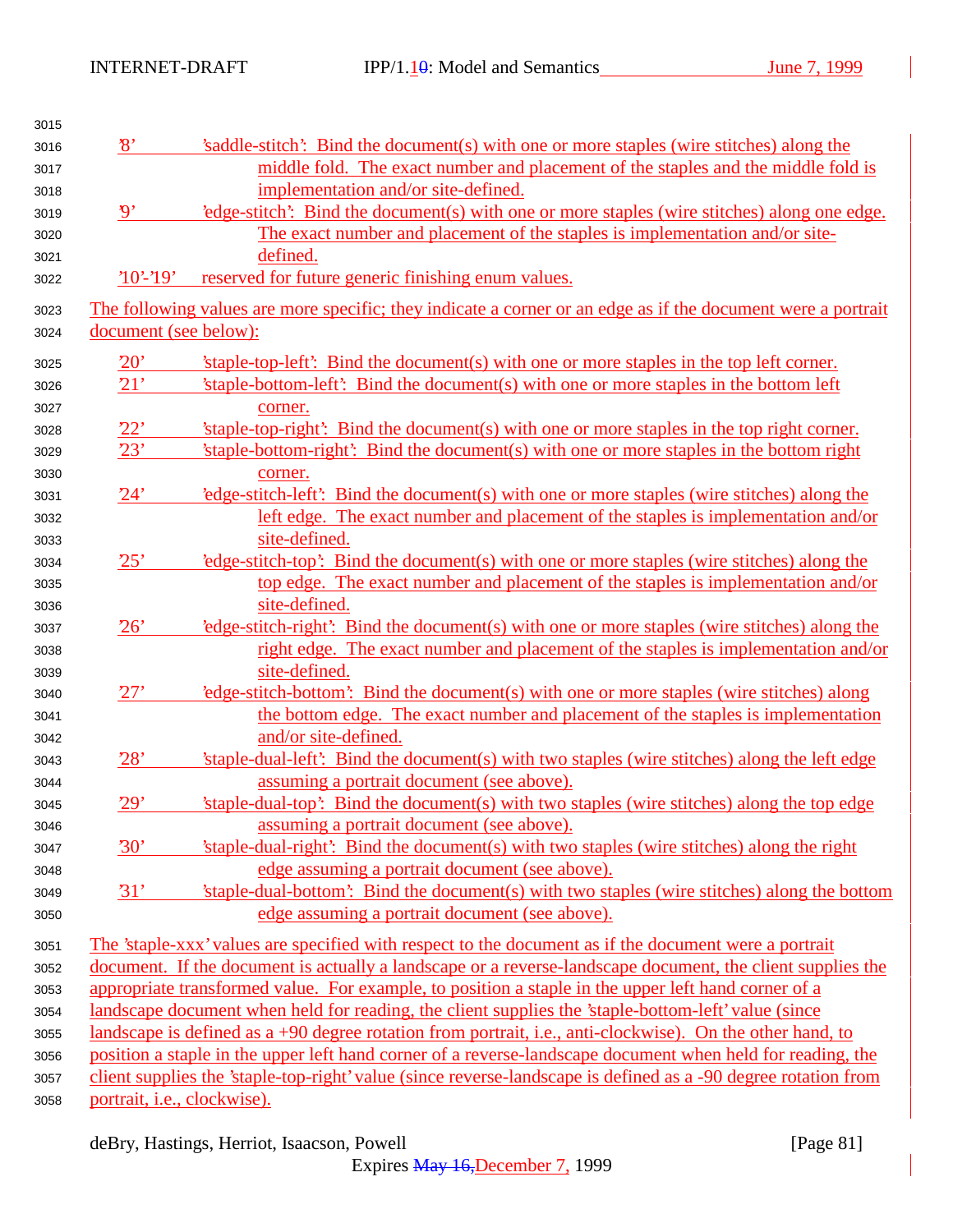The angle (vertical, horizontal, angled) of each staple with respect to the document depends on the implementation which may in turn depend on the value of the attribute.

 Note: The effect of this attribute on jobs with multiple documents is controlled by the "multiple-document- handling" job attribute (section 4.2.4) and the relationship of this attribute and the other attributes that control document processing is described in section 15.3.

 If the client supplies a value of 'none' along with any other combination of values, it is the same as if only that other combination of values had been supplied (that is the 'none' value has no effect).

4.2.7 page-ranges (1setOf rangeOfInteger (1:MAX))

 This attribute identifies the range(s) of print-stream pages that the Printer object uses for each copy of each document which are to be printed. Nothing is printed for any pages identified that do not exist in the document(s). Ranges MUST be in ascending order, for example: 1-3, 5-7, 15-19 and MUST NOT overlap, so that a non-spooling Printer object can process the job in a single pass. If the ranges are not ascending or are overlapping, the IPP object MUST reject the request and return the 'client-error-bad-request' status code. The attribute is associated with print-stream pages not application-numbered pages (for example, the page numbers found in the headers and or footers for certain word processing applications).

 For Jobs with multiple documents, the "multiple-document-handling" attribute determines what constitutes a "copy" for purposes of the specified page range(s). When "multiple-document-handling" is 'single- document', the Printer object MUST apply each supplied page range once to the concatenation of the print- stream pages. For example, if there are 8 documents of 10 pages each, the page-range '41:60' prints the pages in the 5th and 6th documents as a single document and none of the pages of the other documents are printed. When "multiple-document-handling" is 'separate-documents-uncollated-copies' or 'separate- documents-collated-copies', the Printer object MUST apply each supplied page range repeatedly to each document copy. For the same job, the page-range '1:3, 10:10' would print the first 3 pages and the 10th page of each of the 8 documents in the Job, as 8 separate documents.

 In most cases, the exact pages to be printed will be generated by a device driver and this attribute would not be required. However, when printing an archived document which has already been formatted, the end user may elect to print just a subset of the pages contained in the document. In this case, if page-range = n.m is specified, the first page to be printed will be page n. All subsequent pages of the document will be printed through and including page m.

 "page-ranges-supported" is a boolean value indicating whether or not the printer is capable of supporting the printing of page ranges. This capability may differ from one PDL to another. There is no "page-ranges- default" attribute. If the "page-ranges" attribute is not supplied by the client, all pages of the document will be printed.

 Note: The effect of this attribute on jobs with multiple documents is controlled by the "multiple-document- handling" job attribute (section 4.2.4) and the relationship of this attribute and the other attributes that control document processing is described in section 15.3.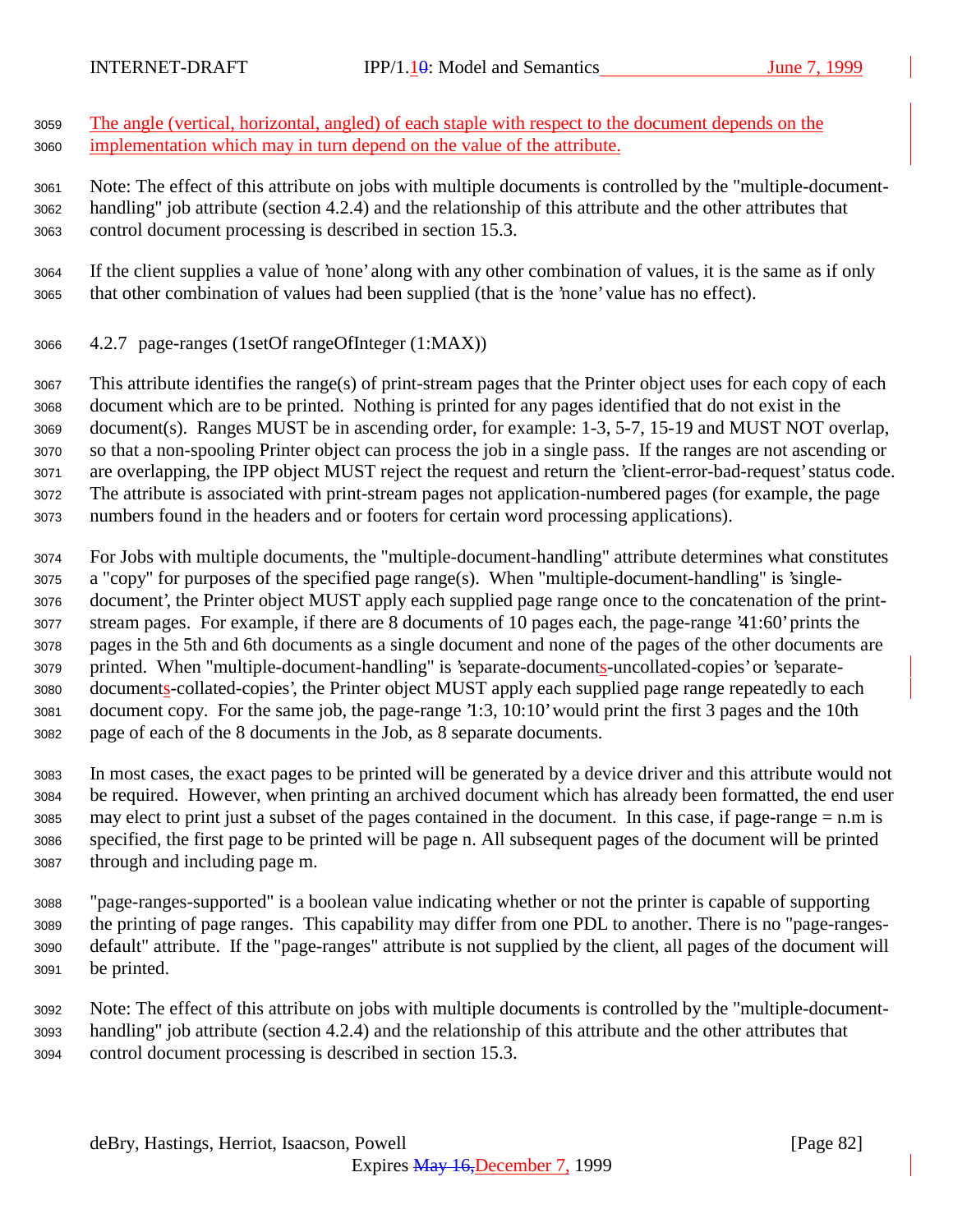4.2.8 sides (type2 keyword)

 This attribute specifies how print-stream pages are to be imposed upon the sides of an instance of a selected medium, i.e., an impression.

The standard keyword values are:

- 'one-sided': imposes each consecutive print-stream page upon the same side of consecutive media sheets.
- 'two-sided-long-edge': imposes each consecutive pair of print-stream pages upon front and back sides of consecutive media sheets, such that the orientation of each pair of print-stream pages on the medium would be correct for the reader as if for binding on the long edge. This imposition is sometimes called 'duplex' or 'head-to-head'.
- 'two-sided-short-edge': imposes each consecutive pair of print-stream pages upon front and back sides of consecutive media sheets, such that the orientation of each pair of print-stream pages on the medium would be correct for the reader as if for binding on the short edge. This imposition is sometimes called 'tumble' or 'head-to-toe'.
- 

 'two-sided-long-edge', 'two-sided-short-edge', 'tumble', and 'duplex' all work the same for portrait or landscape. However 'head-to-toe' is 'tumble' in portrait but 'duplex' in landscape. 'head-to-head' also switches between 'duplex' and 'tumble' when using portrait and landscape modes.

- Note: The effect of this attribute on jobs with multiple documents is controlled by the "multiple-document- handling" job attribute (section 4.2.4) and the relationship of this attribute and the other attributes that control document processing is described in section 15.3.
- 4.2.9 number-up (integer(1:MAX))

 This attribute specifies the number of print-stream pages to impose upon a single side of an instance of a selected medium. For example, if the value is:

| 3119 | Value        | Description                                                                                                  |
|------|--------------|--------------------------------------------------------------------------------------------------------------|
| 3120 |              |                                                                                                              |
| 3121 | $\mathbf{1}$ | the Printer MUST place one print-stream page on a single side of an instance of the selected                 |
| 3122 |              | medium (MAY add some sort of translation, scaling, or rotation).                                             |
| 3123 | $2^{\circ}$  | the Printer MUST place two print-stream pages on a single side of an instance of the selected                |
| 3124 |              | medium (MAY add some sort of translation, scaling, or rotation).                                             |
| 3125 | 4'           | the Printer MUST place four print-stream pages on a single side of an instance of the                        |
| 3126 |              | selected medium (MAY add some sort of translation, scaling, or rotation).                                    |
| 3127 |              |                                                                                                              |
| 3128 |              | This attribute primarily controls the translation, scaling and rotation of print-stream pages.               |
| 3129 |              | Note: The effect of this attribute on jobs with multiple documents is controlled by the "multiple-document-  |
| 3130 |              | handling" job attribute (section 4.2.4) and the relationship of this attribute and the other attributes that |

control document processing is described in section 15.3.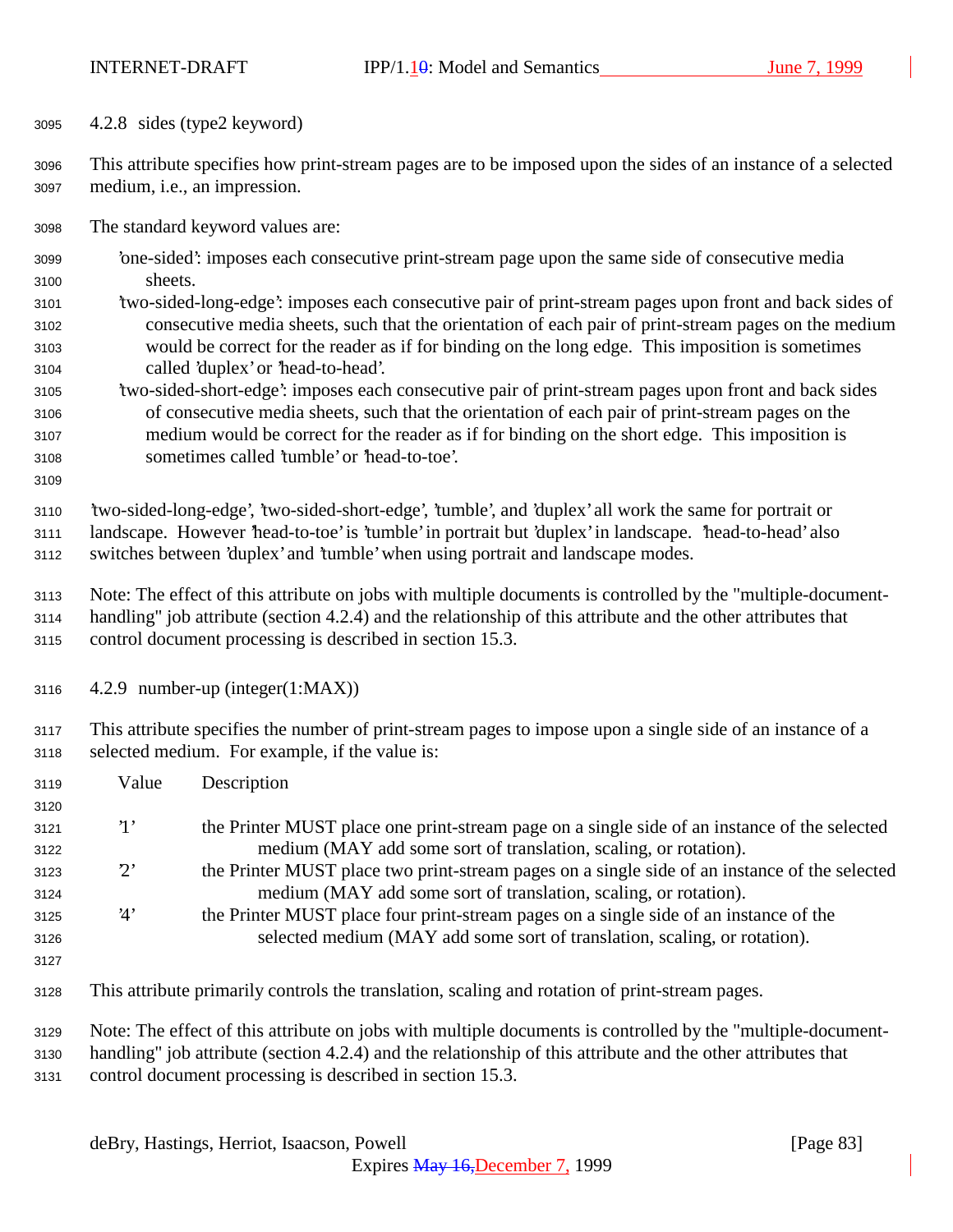4.2.10 orientation-requested (type2 enum)

 This attribute indicates the desired orientation for printed print-stream pages; it does not describe the orientation of the client-supplied print-stream pages.

 For some document formats (such as 'application/postscript'), the desired orientation of the print-stream pages is specified within the document data. This information is generated by a device driver prior to the submission of the print job. Other document formats (such as 'text/plain') do not include the notion of desired orientation within the document data. In the latter case it is possible for the Printer object to bind the desired orientation to the document data after it has been submitted. It is expected that a Printer object would only support "orientations-requested" for some document formats (e.g., 'text/plain' or 'text/html') but not others (e.g., 'application/postscript'). This is no different than any other Job Template attribute since section 4.2, item 1, points out that a Printer object may support or not support any Job Template attribute based on the document format supplied by the client. However, a special mention is made here since it is very likely that a Printer object will support "orientation-requested" for only a subset of the supported document formats.

Standard enum values are:

| 3147 | Value      | <b>Symbolic Name and Description</b>                                                                        |
|------|------------|-------------------------------------------------------------------------------------------------------------|
| 3148 |            |                                                                                                             |
| 3149 | 3'         | portrait? The content will be imaged across the short edge of the medium.                                   |
| 3150 | 4'         | landscape': The content will be imaged across the long edge of the medium. Landscape is                     |
| 3151 |            | defined to be a rotation of the print-stream page to be imaged by $+90$ degrees with                        |
| 3152 |            | respect to the medium (i.e. anti-clockwise) from the portrait orientation. Note: The                        |
| 3153 |            | +90 direction was chosen because simple finishing on the long edge is the same edge                         |
| 3154 |            | whether portrait or landscape                                                                               |
| 3155 | $\cdot$ 5' | 'reverse-landscape': The content will be imaged across the long edge of the medium.                         |
| 3156 |            | Reverse-landscape is defined to be a rotation of the print-stream page to be imaged                         |
| 3157 |            | by -90 degrees with respect to the medium (i.e. clockwise) from the portrait                                |
| 3158 |            | orientation. Note: The 'reverse-landscape' value was added because some                                     |
| 3159 |            | applications rotate landscape -90 degrees from portrait, rather than +90 degrees.                           |
| 3160 | 6'         | 'reverse-portrait': The content will be imaged across the short edge of the medium. Reverse-                |
| 3161 |            | portrait is defined to be a rotation of the print-stream page to be imaged by 180                           |
| 3162 |            | degrees with respect to the medium from the portrait orientation. Note: The 'reverse-                       |
| 3163 |            | portrait' value was added for use with the "finishings" attribute in cases where the                        |
| 3164 |            | opposite edge is desired for finishing a portrait document on simple finishing devices                      |
| 3165 |            | that have only one finishing position. Thus a 'text'/plain' portrait document can be                        |
| 3166 |            | stapled "on the right" by a simple finishing device as is common use with some                              |
| 3167 |            | middle eastern languages such as Hebrew.                                                                    |
| 3168 |            |                                                                                                             |
| 3169 |            | Note: The effect of this attribute on jobs with multiple documents is controlled by the "multiple-document- |

 Note: The effect of this attribute on jobs with multiple documents is controlled by the "multiple-document- handling" job attribute (section 4.2.4) and the relationship of this attribute and the other attributes that control document processing is described in section 15.3.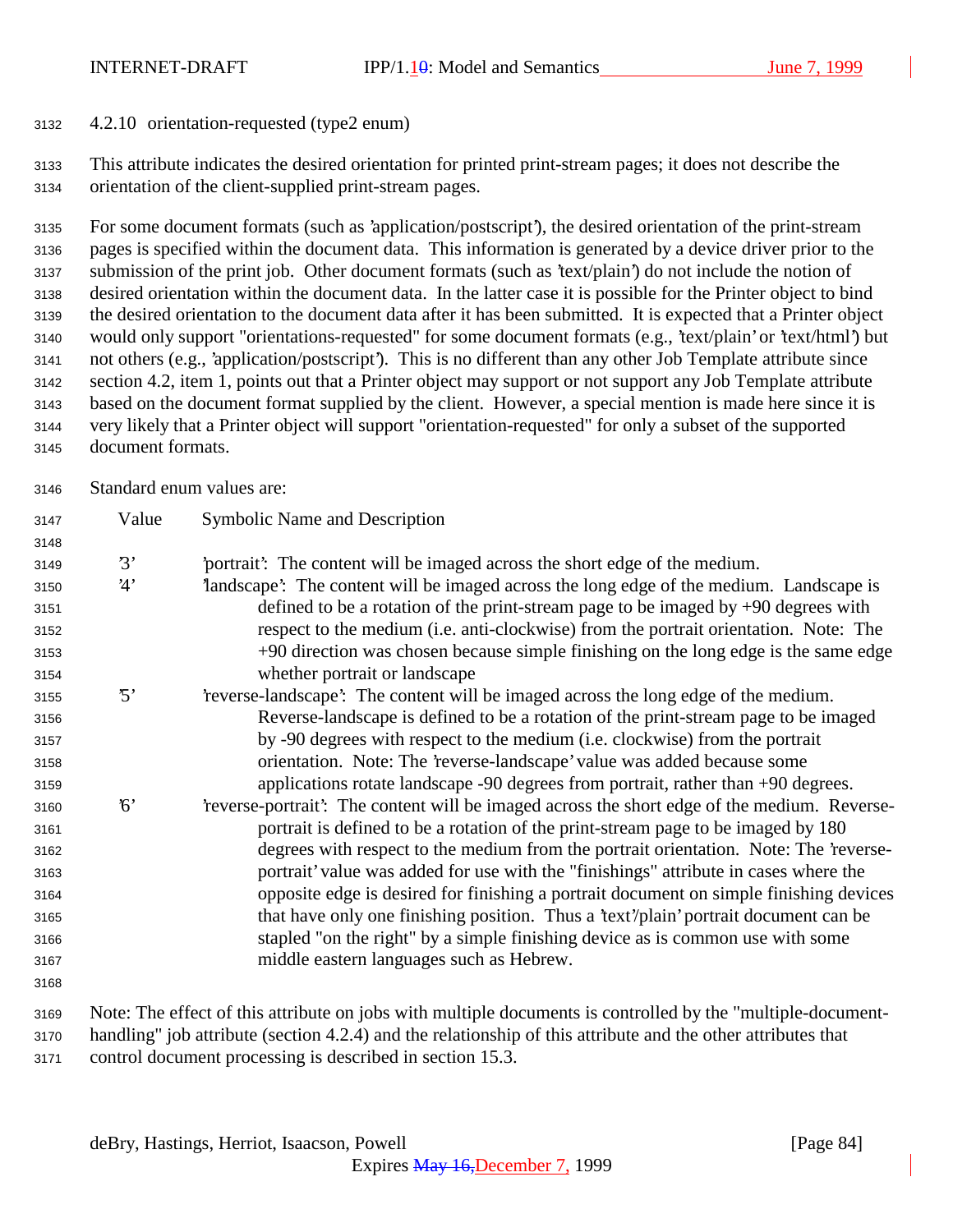4.2.11 media (type3 keyword | name(MAX))

This attribute identifies the medium that the Printer uses for all impressions of the Job.

 The values for "media" include medium-names, medium-sizes, input-trays and electronic forms so that one attribute specifies the media. If a Printer object supports a medium name as a value of this attribute, such a medium name implicitly selects an input-tray that contains the specified medium. If a Printer object supports a medium size as a value of this attribute, such a medium size implicitly selects a medium name that in turn implicitly selects an input-tray that contains the medium with the specified size. If a Printer object supports an input-tray as the value of this attribute, such an input-tray implicitly selects the medium that is in that input-tray at the time the job prints. This case includes manual-feed input-trays. If a Printer object supports an electronic form as the value of this attribute, such an electronic form implicitly selects a medium-name that in turn implicitly selects an input-tray that contains the medium specified by the electronic form. The electronic form also implicitly selects an image that the Printer MUST merge with the document data as its prints each page.

 Standard keyword values are (taken from ISO DPA and the Printer MIB) and are listed in section 14. An administrator MAY define additional values using the 'name' or 'keyword' attribute syntax, depending on implementation.

 There is also an additional Printer attribute named "media-ready" which differs from "media-supported" in that legal values only include the subset of "media-supported" values that are physically loaded and ready for printing with no operator intervention required. If an IPP object supports "media-supported", it NEED NOT support "media-ready".

 The relationship of this attribute and the other attributes that control document processing is described in section 15.3.

- 4.2.12 printer-resolution (resolution)
- This attribute identifies the resolution that Printer uses for the Job.
- 4.2.13 print-quality (type2 enum)
- This attribute specifies the print quality that the Printer uses for the Job.
- The standard enum values are:
- Value Symbolic Name and Description
- '3' 'draft': lowest quality available on the printer
- '4' 'normal': normal or intermediate quality on the printer
- '5' 'high': highest quality available on the printer
-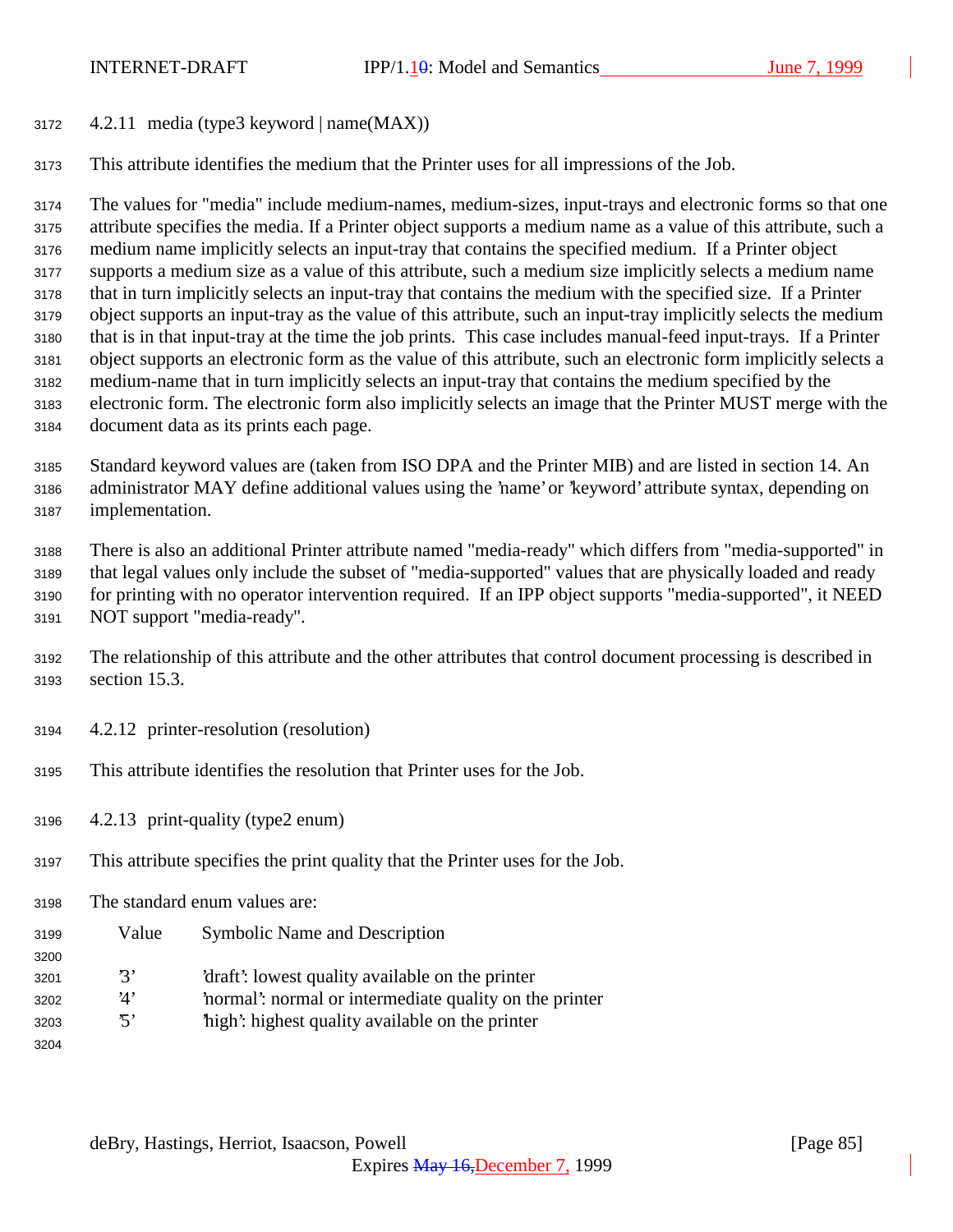4.3 Job Description Attributes

 The attributes in this section form the attribute group called "job-description". The following table summarizes these attributes. The third column indicates whether the attribute is a REQUIRED attribute that MUST be supported by Printer objects. If it is not indicated as REQUIRED, then it is OPTIONAL. The maximum size in octets for 'text' and 'name' attributes is indicated in parenthesizes.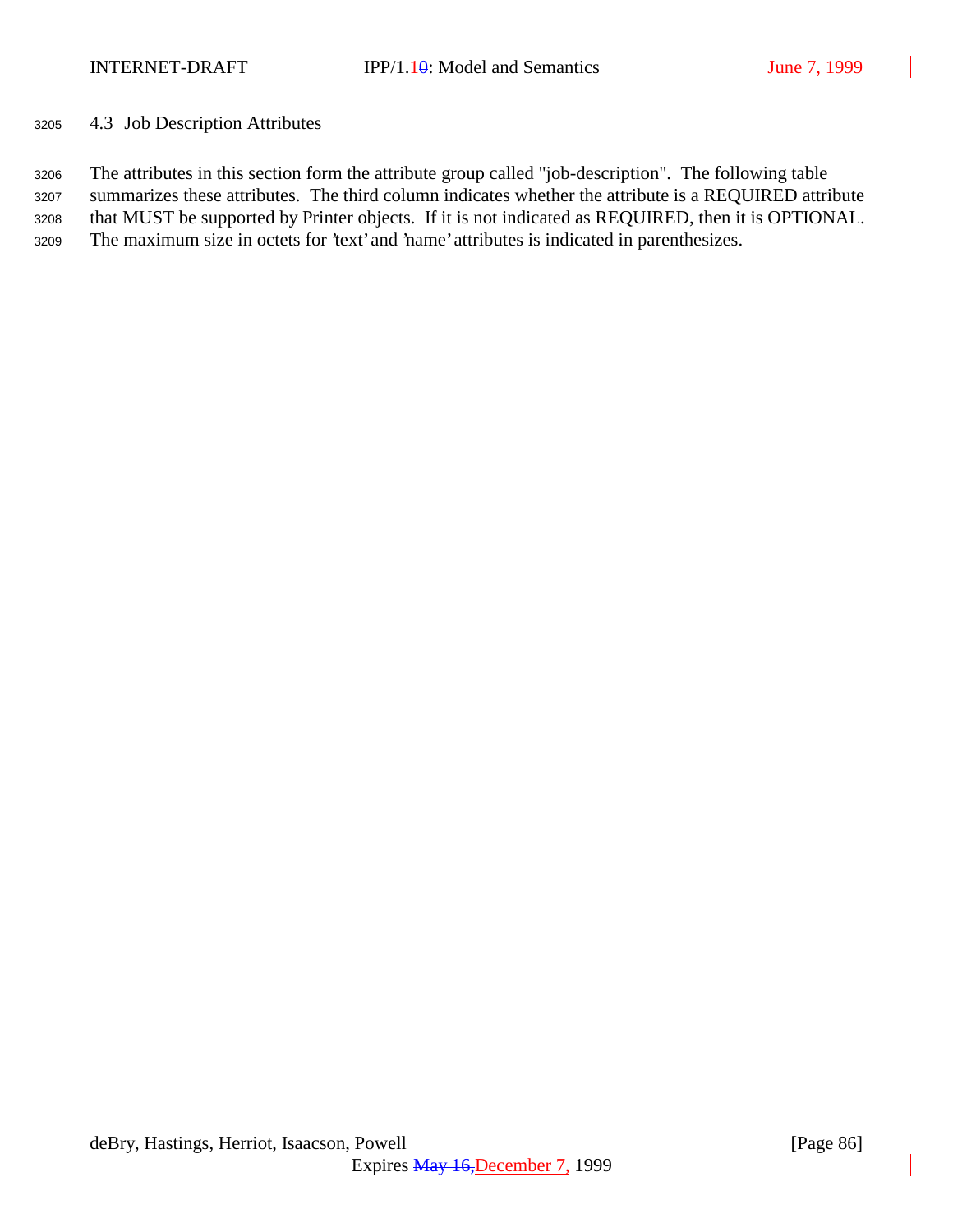| Attribute                  | Syntax               | REQUIRED?       |
|----------------------------|----------------------|-----------------|
| job-uri                    | uri                  | REQUIRED        |
| job-id                     | integer(1:MAX)       | REQUIRED        |
| job-printer-uri            | uri                  | REQUIRED        |
| job-more-info              | uri                  |                 |
| job-name                   | name (MAX)           | REQUIRED        |
| job-originating-user-name  | name (MAX)           | REQUIRED        |
| job-state                  | type1 enum           | REQUIRED        |
| job-state-reasons          | 1setOf type2 keyword | <b>REQUIRED</b> |
| job-state-message          | text (MAX)           |                 |
| number-of-documents        | integer (0:MAX)      |                 |
| output-device-assigned     | name (127)           |                 |
| time-at-creation           | integer (MIN:MAX)    | REQUIRED        |
| time-at-processing         | integer (MIN:MAX)    | <b>REQUIRED</b> |
| time-at-completed          | integer (MIN:MAX)    | <b>REQUIRED</b> |
| job-printer-up-time        | integer (1:MAX)      | REQUIRED        |
| date-time-at-creation      | dateTime             | OPTIONAL        |
| date-time-at-processing    | dateTime             | OPTIONAL        |
| date-time-at-completed     | dateTime             | OPTIONAL        |
| number-of-intervening-jobs | integer (0:MAX)      |                 |
| job-message-from-operator  | text (127)           |                 |
| job-k-octets               | integer (0:MAX)      |                 |
| job-impressions            | integer (0:MAX)      |                 |
| job-media-sheets           | integer (0:MAX)      |                 |
| job-k-octets-processed     | integer (0:MAX)      |                 |

deBry, Hastings, Herriot, Isaacson, Powell [Page 87]

Expires May 16,December 7, 1999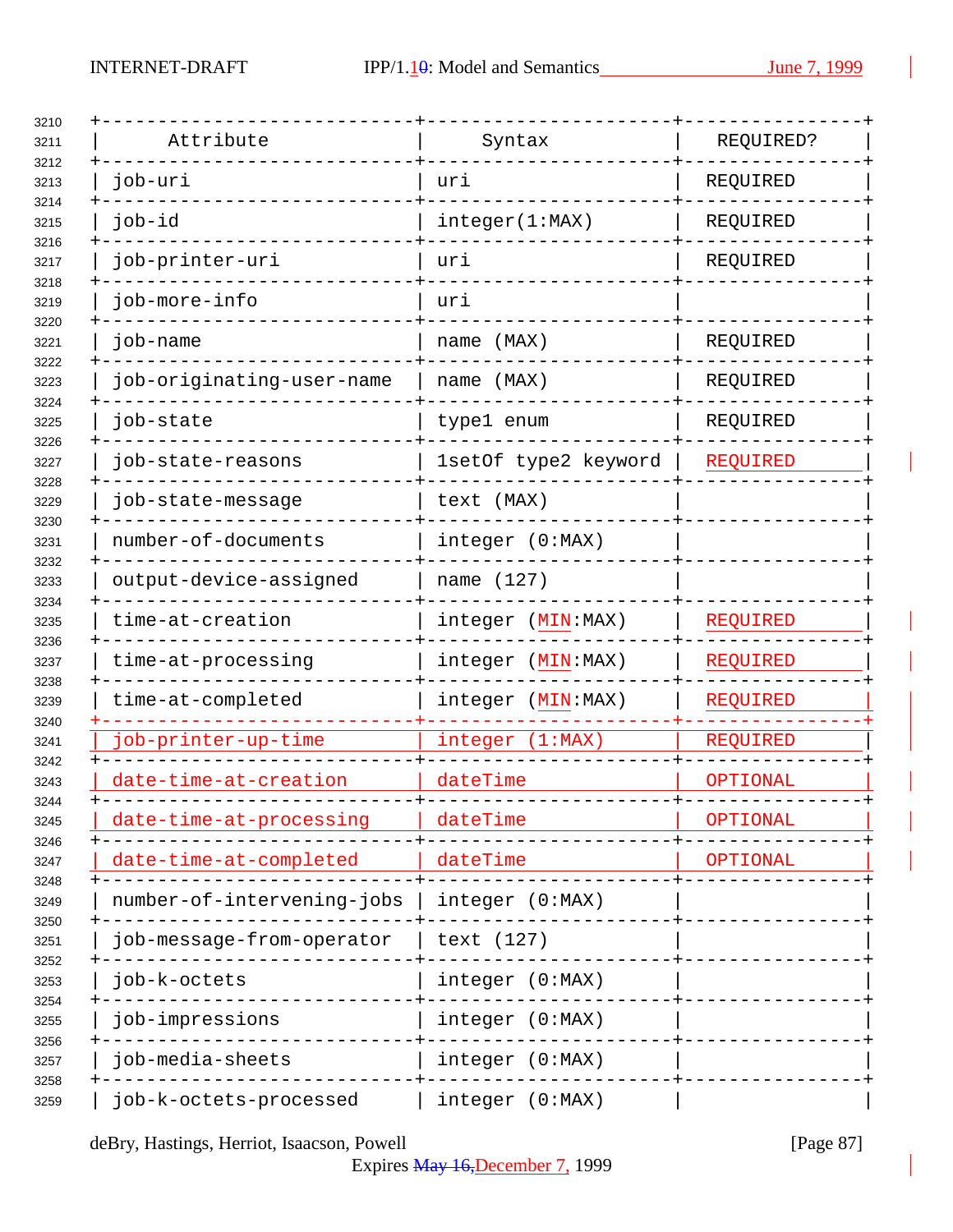| 3260         |                                               |                    |          |
|--------------|-----------------------------------------------|--------------------|----------|
| 3261<br>3262 | job-impressions-completed                     | integer (0:MAX)    |          |
| 3263<br>3264 | job-media-sheets-completed                    | integer<br>(0:MAX) |          |
| 3265<br>3266 | attributes-charset                            | charset            | REQUIRED |
| 3267         | attributes-natural-language   naturalLanguage |                    | REQUIRED |
| 3268         |                                               |                    |          |

 

### 4.3.1 job-uri (uri)

 This REQUIRED attribute contains the URI for the job. The Printer object, on receipt of a new job, generates a URI which identifies the new Job. The Printer object returns the value of the "job-uri" attribute as part of the response to a create request. The precise format of a Job URI is implementation dependent. If the Printer object supports more than one URI and there is some relationship between the newly formed Job URI and the Printer object's URI, the Printer object uses the Printer URI supplied by the client in the create request. For example, if the create request comes in over a secure channel, the new Job URI MUST use the same secure channel. This can be guaranteed because the Printer object is responsible for generating the Job URI and the Printer object is aware of its security configuration and policy as well as the Printer URI used in the create request.

- For a description of this attribute and its relationship to "job-id" and "job-printer-uri" attribute, see the discussion in section 2.4 on "Object Identity".
- 4.3.2 job-id (integer(1:MAX))

 This REQUIRED attribute contains the ID of the job. The Printer, on receipt of a new job, generates an ID which identifies the new Job on that Printer. The Printer returns the value of the "job-id" attribute as part of the response to a create request. The 0 value is not included to allow for compatibility with SNMP index values which also cannot be 0.

- For a description of this attribute and its relationship to "job-uri" and "job-printer-uri" attribute, see the discussion in section 2.4 on "Object Identity".
- 4.3.3 job-printer-uri (uri)

 This REQUIRED attribute identifies the Printer object that created this Job object. When a Printer object creates a Job object, it populates this attribute with the Printer object URI that was used in the create request. This attribute permits a client to identify the Printer object that created this Job object when only the Job object's URI is available to the client. The client queries the creating Printer object to determine which languages, charsets, operations, are supported for this Job.

 For a description of this attribute and its relationship to "job-uri" and "job-id" attribute, see the discussion in section 2.4 on "Object Identity".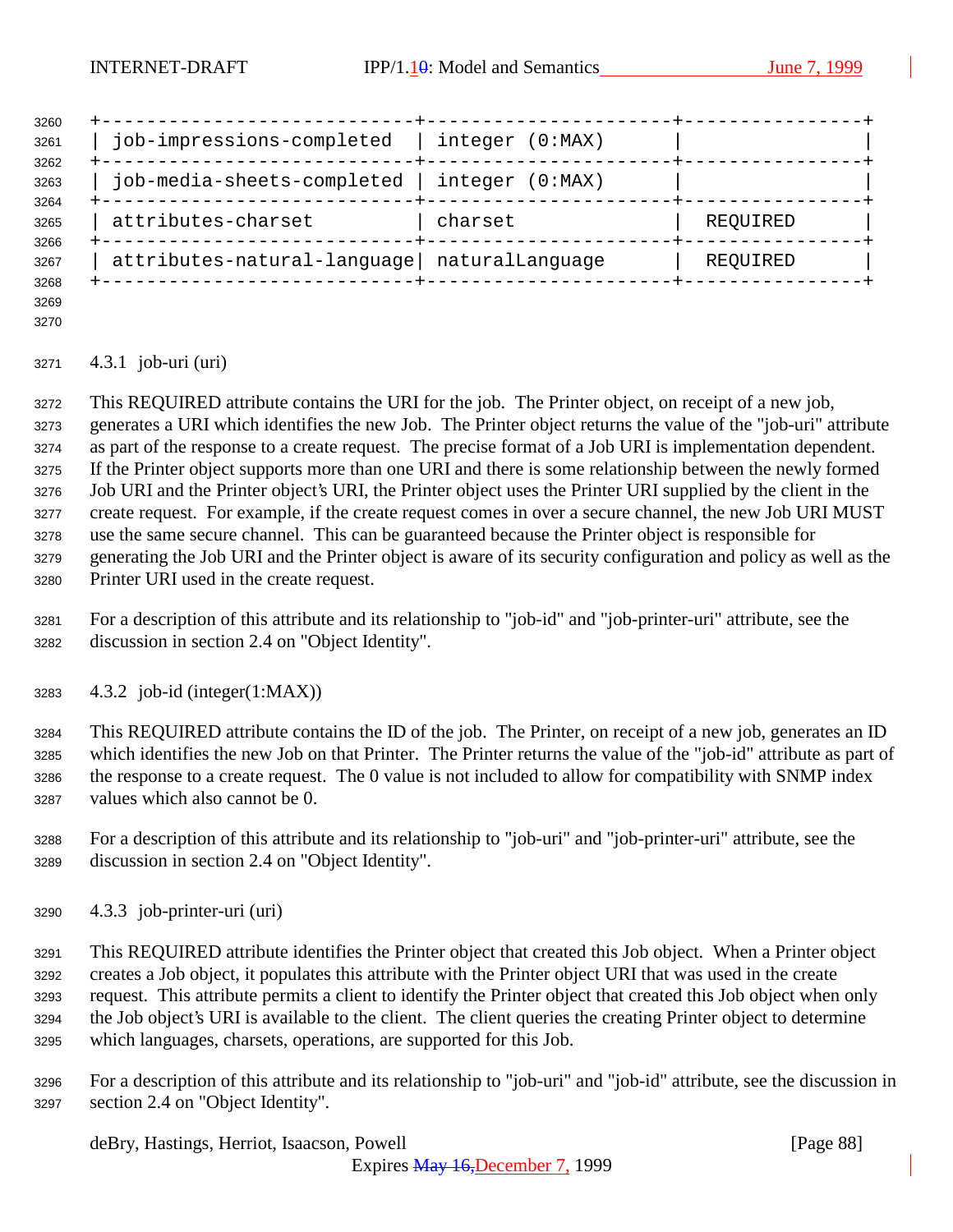4.3.4 job-more-info (uri)

 Similar to "printer-more-info", this attribute contains the URI referencing some resource with more information about this Job object, perhaps an HTML page containing information about the Job.

4.3.5 job-name (name(MAX))

 This REQUIRED attribute is the name of the job. It is a name that is more user friendly than the "job-uri" attribute value. It does not need to be unique between Jobs. The Job's "job-name" attribute is set to the value supplied by the client in the "job-name" operation attribute in the create request (see Section 3.2.1.1). If, however, the "job-name" operation attribute is not supplied by the client in the create request, the Printer object, on creation of the Job, MUST generate a name. The printer SHOULD generate the value of the Job's "job-name" attribute from the first of the following sources that produces a value: 1) the "document- name" operation attribute of the first (or only) document, 2) the "document-URI" attribute of the first (or only) document, or 3) any other piece of Job specific and/or Document Content information.

4.3.6 job-originating-user-name (name(MAX))

 This REQUIRED attribute contains the name of the end user that submitted the print job. The Printer object sets this attribute to the most authenticated printable name that it can obtain from the authentication service over which the IPP operation was received. Only if such is not available, does the Printer object use the value supplied by the client in the "requesting-user-name" operation attribute of the create operation (see Section 8).

 Note: The Printer object needs to keep an internal originating user id of some form, typically as a credential of a principal, with the Job object. Since such an internal attribute is implementation-dependent and not of interest to clients, it is not specified as a Job Description attribute. This originating user id is used for authorization checks (if any) on all subsequent operation.

4.3.7 job-state (type1 enum)

 This REQUIRED attribute identifies the current state of the job. Even though the IPP protocol defines 3322 eightseven values for job states (plus the out-of-band 'unknown' value - see Section 4.1), implementations only need to support those states which are appropriate for the particular implementation. In other words, a Printer supports only those job states implemented by the output device and available to the Printer object implementation.

| 3326 | Standard enum values are: |  |  |
|------|---------------------------|--|--|
|      |                           |  |  |

| 3327 | Values | <b>Symbolic Name and Description</b>                                                         |
|------|--------|----------------------------------------------------------------------------------------------|
| 3328 |        |                                                                                              |
| 3329 | 3'     | pending. The job is a candidate to start processing, but is not yet processing.              |
| 3330 |        |                                                                                              |
| 3331 | '4'    | 'pending-held': The job is not a candidate for processing for any number of reasons but will |
| 3332 |        | return to the 'pending' state as soon as the reasons are no longer present. The job's        |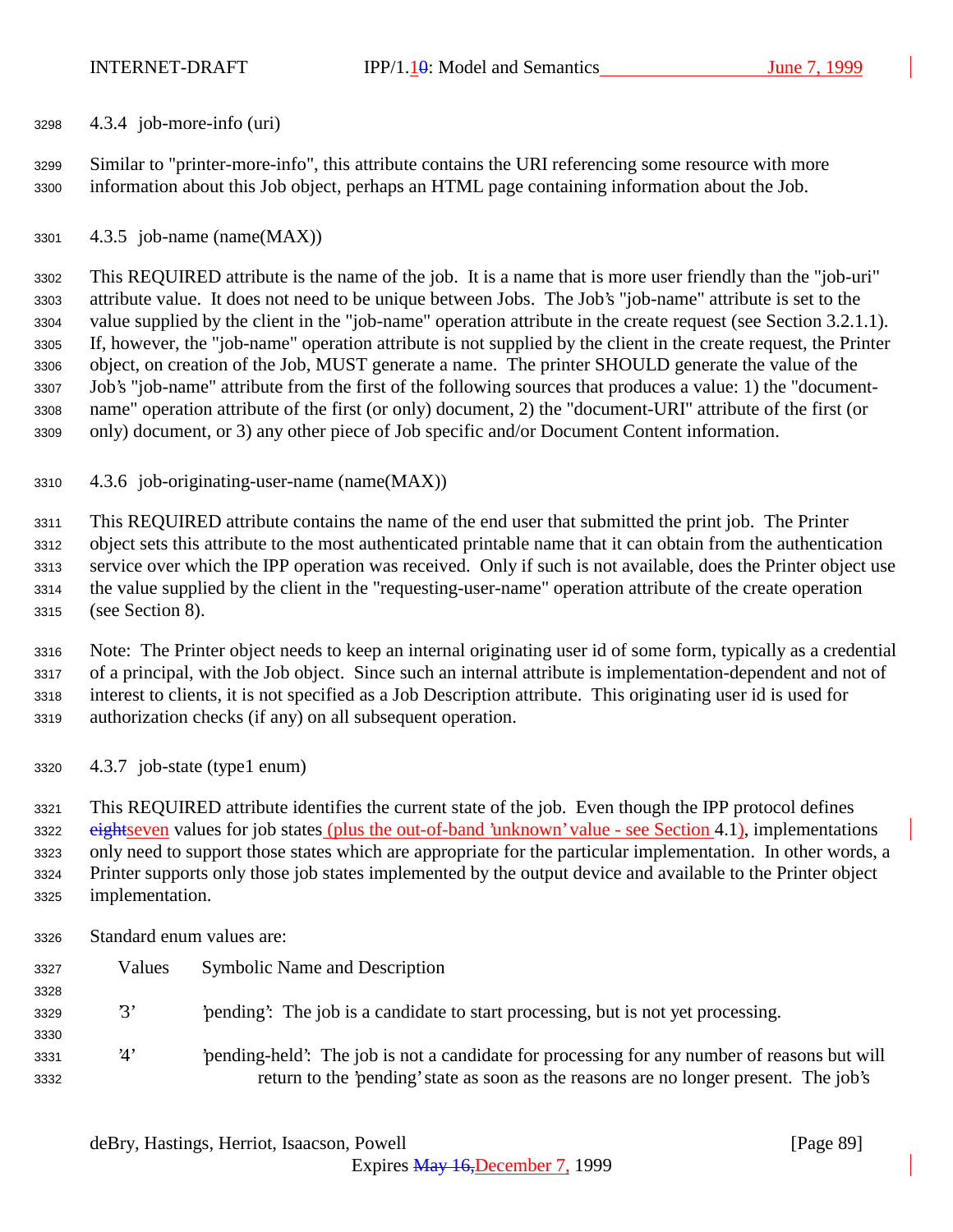INTERNET-DRAFT IPP/1.10: Model and Semantics June 7, 1999

| 3333 |             | "job-state-reason" attribute MUST indicate why the job is no longer a candidate for          |
|------|-------------|----------------------------------------------------------------------------------------------|
| 3334 |             | processing.                                                                                  |
| 3335 |             |                                                                                              |
| 3336 | $\cdot$ 5'  | 'processing': One or more of:                                                                |
| 3337 |             |                                                                                              |
| 3338 |             | 1. the job is using, or is attempting to use, one or more purely software processes          |
| 3339 |             | that are analyzing, creating, or interpreting a PDL, etc.,                                   |
| 3340 |             | 2. the job is using, or is attempting to use, one or more hardware devices that are          |
| 3341 |             | interpreting a PDL, making marks on a medium, and/or performing finishing, such as           |
| 3342 |             | stapling, etc.,                                                                              |
| 3343 |             | 3. the Printer object has made the job ready for printing, but the output device is not      |
| 3344 |             | yet printing it, either because the job hasn't reached the output device or because the      |
| 3345 |             | job is queued in the output device or some other spooler, awaiting the output device         |
| 3346 |             | to print it.                                                                                 |
| 3347 |             |                                                                                              |
| 3348 |             | When the job is in the 'processing' state, the entire job state includes the detailed        |
| 3349 |             | status represented in the <i>printer's</i> Printer object's "printer-state", "printer-state- |
| 3350 |             | reasons", and "printer-state-message" attributes.                                            |
| 3351 |             | Implementations MAY, though they NEED NOT, include additional values in the                  |
| 3352 |             | job's "job-state-reasons" attribute to indicate the progress of the job, such as adding      |
| 3353 |             | the 'job-printing' value to indicate when the output device is actually making marks         |
| 3354 |             | on paper and/or the 'processing-to-stop-point' value to indicate that the IPP object is      |
| 3355 |             | in the process of canceling or aborting the job. Most implementations won't bother           |
| 3356 |             | with this nuance.                                                                            |
| 3357 |             |                                                                                              |
| 3358 | $6^{\circ}$ | processing-stopped: The job has stopped while processing for any number of reasons and       |
| 3359 |             | will return to the 'processing' state as soon as the reasons are no longer present.          |
| 3360 |             |                                                                                              |
| 3361 |             | The job's "job-state-reason" attribute MAY indicate why the job has stopped                  |
| 3362 |             | processing. For example, if the output device is stopped, the 'printer-stopped' value        |
| 3363 |             | MAY be included in the job's "job-state-reasons" attribute.                                  |
| 3364 |             |                                                                                              |
| 3365 |             | Note: When an output device is stopped, the device usually indicates its condition in        |
| 3366 |             | human readable form locally at the device. A client can obtain more complete device          |
| 3367 |             | status remotely by querying the Printer object's "printer-state", "printer-state-reasons"    |
| 3368 |             | and "printer-state-message" attributes.                                                      |
| 3369 |             |                                                                                              |
| 3370 | $7^,$       | canceled: The job has been canceled by a Cancel-Job operation and the Printer object has     |
| 3371 |             | completed canceling the job and all job status attributes have reached their final           |
| 3372 |             | values for the job. While the Printer object is canceling the job, the job remains in its    |
| 3373 |             | current state, but the job's "job-state-reasons" attribute SHOULD contain the                |
| 3374 |             | 'processing-to-stop-point' value and one of the 'canceled-by-user', 'canceled-by-            |
| 3375 |             | operator', or 'canceled-at-device' value. When the job moves to the 'canceled' state,        |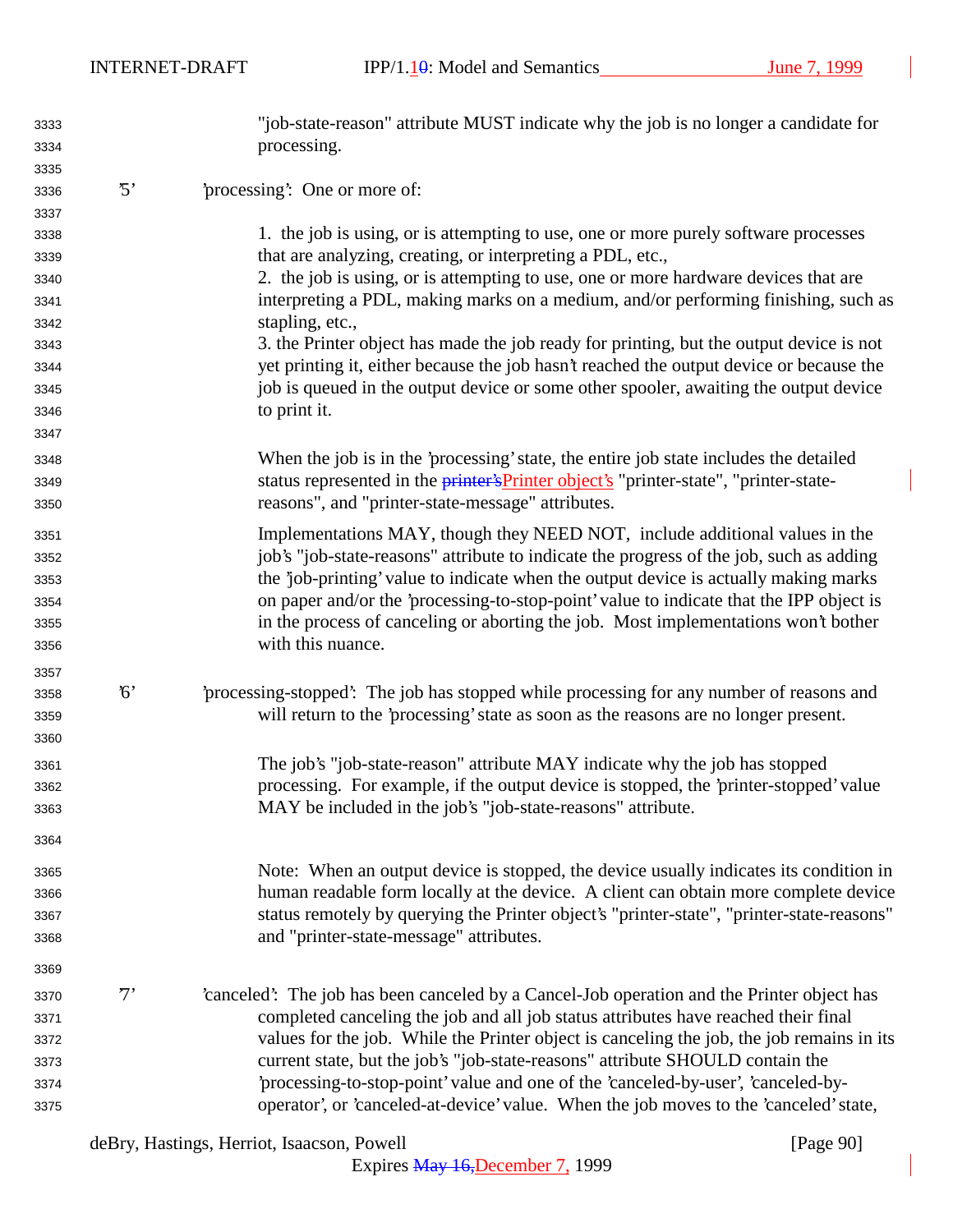| 3376                 |                |                                                        |                                                                    | the 'processing-to-stop-point' value, if present, MUST be removed, but the 'canceled-                                                                                                                                        |
|----------------------|----------------|--------------------------------------------------------|--------------------------------------------------------------------|------------------------------------------------------------------------------------------------------------------------------------------------------------------------------------------------------------------------------|
| 3377                 |                |                                                        | by-xxx', if present, MUST remain.                                  |                                                                                                                                                                                                                              |
| 3378                 |                |                                                        |                                                                    |                                                                                                                                                                                                                              |
| 3379                 | $\mathcal{S}'$ |                                                        |                                                                    | 'aborted': The job has been aborted by the system, usually while the job was in the                                                                                                                                          |
| 3380                 |                |                                                        |                                                                    | processing' or 'processing-stopped' state and the Printer has completed aborting the                                                                                                                                         |
| 3381                 |                |                                                        |                                                                    | job and all job status attributes have reached their final values for the job. While the                                                                                                                                     |
| 3382                 |                |                                                        |                                                                    | Printer object is aborting the job, the job remains in its current state, but the job's                                                                                                                                      |
| 3383                 |                |                                                        |                                                                    | "job-state-reasons" attribute SHOULD contain the 'processing-to-stop-point' and                                                                                                                                              |
| 3384                 |                |                                                        |                                                                    | 'aborted-by-system' values. When the job moves to the 'aborted' state, the                                                                                                                                                   |
| 3385                 |                |                                                        |                                                                    | processing-to-stop-point' value, if present, MUST be removed, but the 'aborted-by-                                                                                                                                           |
| 3386                 |                |                                                        | system' value, if present, MUST remain.                            |                                                                                                                                                                                                                              |
| 3387                 |                |                                                        |                                                                    |                                                                                                                                                                                                                              |
| 3388                 | $\mathfrak{g}$ |                                                        |                                                                    | completed: The job has completed successfully or with warnings or errors after processing                                                                                                                                    |
| 3389                 |                |                                                        |                                                                    | and all of the job media sheets have been successfully stacked in the appropriate                                                                                                                                            |
| 3390                 |                |                                                        |                                                                    | output bin(s) and all job status attributes have reached their final values for the job.                                                                                                                                     |
| 3391                 |                |                                                        |                                                                    | The job's "job-state-reasons" attribute SHOULD contain one of: 'completed-                                                                                                                                                   |
| 3392                 |                |                                                        |                                                                    | successfully', 'completed-with-warnings', or 'completed-with-errors' values.                                                                                                                                                 |
| 3393                 |                |                                                        |                                                                    |                                                                                                                                                                                                                              |
| 3394<br>3395<br>3396 |                | states depends on implementation. See section 4.3.7.2. |                                                                    | The final value for this attribute MUST be one of: 'completed', 'canceled', or 'aborted' before the Printer<br>removes the job altogether. The length of time that jobs remain in the 'canceled', 'aborted', and 'completed' |
| 3397                 |                |                                                        | The following figure shows the normal job state transitions.       |                                                                                                                                                                                                                              |
| 3398                 |                |                                                        |                                                                    | +----> canceled                                                                                                                                                                                                              |
| 3399                 |                |                                                        |                                                                    |                                                                                                                                                                                                                              |
| 3400                 |                |                                                        |                                                                    | +----> pending --------> processing ---------+------> completed                                                                                                                                                              |
| 3401                 |                |                                                        |                                                                    |                                                                                                                                                                                                                              |
| 3402                 | $--->+$        |                                                        |                                                                    | +----> aborted                                                                                                                                                                                                               |
| 3403                 |                | $\overline{V}$                                         | $\overline{V}$<br>+----> pending-held    processing-stopped ---+   |                                                                                                                                                                                                                              |
| 3404<br>3405         |                |                                                        |                                                                    |                                                                                                                                                                                                                              |
|                      |                |                                                        |                                                                    |                                                                                                                                                                                                                              |
| 3406                 |                |                                                        |                                                                    | Normally a job progresses from left to right. Other state transitions are unlikely, but are not forbidden. Not                                                                                                               |
| 3407                 |                |                                                        |                                                                    | shown are the transitions to the 'canceled' state from the 'pending', 'pending-held', and 'processing-stopped'                                                                                                               |
| 3408                 | states.        |                                                        |                                                                    |                                                                                                                                                                                                                              |
| 3409                 |                |                                                        |                                                                    | Jobs reach one of the three terminal states: 'completed', 'canceled', or 'aborted', after the jobs have                                                                                                                      |
| 3410                 |                |                                                        |                                                                    | completed all activity, including stacking output media, after the jobs have completed all activity, and all                                                                                                                 |
| 3411                 |                |                                                        | job status attributes have reached their final values for the job. |                                                                                                                                                                                                                              |
|                      |                |                                                        |                                                                    |                                                                                                                                                                                                                              |
| 3412                 |                | 4.3.7.1 Forwarding Servers Issue 14                    |                                                                    |                                                                                                                                                                                                                              |

3413 Note: As with all other IPP attributes, if the implementation can-not determine the correct value for this attribute, it SHOULD respond with the out-of-band value 'unknown' (see section 4.1) rather than try to guess at some possibly incorrect value and give the end user the wrong impression about the state of the Job 3416 object. For example, if the implementation is just a gateway into some printing system that does not

deBry, Hastings, Herriot, Isaacson, Powell [Page 91]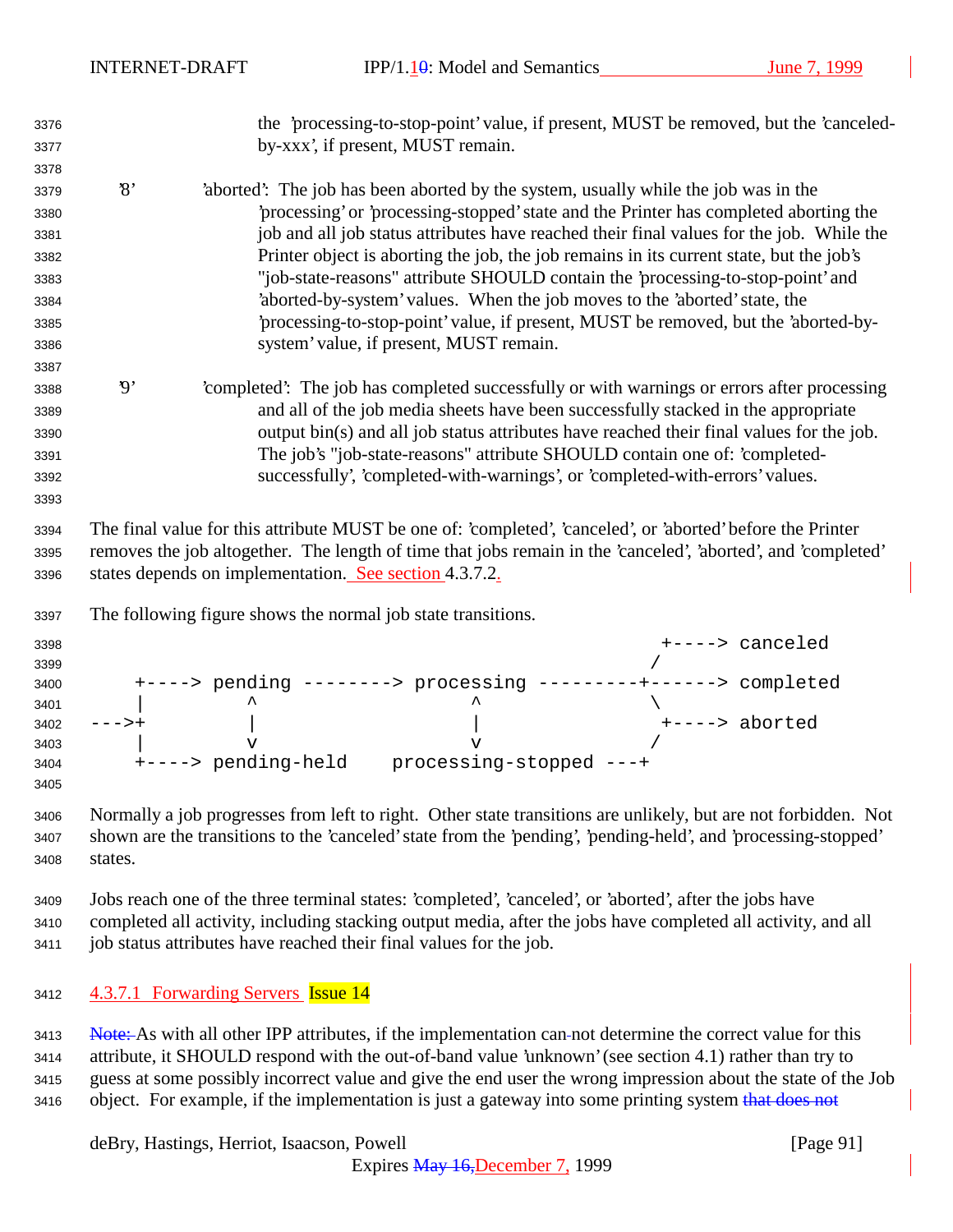| 3417 | provide from which it can normally get status, but temporarily is unable, then the implementation should             |
|------|----------------------------------------------------------------------------------------------------------------------|
| 3418 | return the 'unknown' value. However, if the implementation is a gateway to a printing system that never              |
| 3419 | provides detailed status about the print job, the implementation MAY set the IPP Job object's state might            |
| 3420 | literally be 'unknown' to 'completed', provided that it also sets the 'queued-in-device' value in the job's "job-    |
| 3421 | state-reasons" attribute (see section 4.3.8). Issue 14                                                               |
|      |                                                                                                                      |
| 3422 | 4.3.7.2 Partitioning of Job States                                                                                   |
| 3423 | This section partitions the 7 job states into phases: Job Not Completed, Job Retention, Job History, and Job         |
| 3424 | Removal. This section also explains the 'job-restartable' value of the "job-state-reasons" Job Description           |
| 3425 | attribute for use with the Restart-Job operation.                                                                    |
| 3426 | Job Not Completed: When a job is in the 'pending', 'pending-held', 'processing', or 'processing-stopped'             |
| 3427 | states, the job is not completed.                                                                                    |
|      |                                                                                                                      |
| 3428 | <u>Job Retention: When a job enters one of the three terminal job states: 'completed', 'canceled', or 'aborted',</u> |
| 3429 | the IPP Printer object MAY "retain" the job in a restartable condition for an implementation-defined time            |
| 3430 | period. This time period MAY be zero seconds and MAY depend on the terminal job state. This phase is                 |
| 3431 | called Job Retention. While in the Job Retention phase, the job's document data is retained and a client             |
| 3432 | may restart the job using the Restart-Job operation. If the IPP object supports Issue 30 the Restart-Job             |
| 3433 | operation, then it SHOULD indicate that the job is restartable by adding the 'job-restartable' value to the          |
| 3434 | job's "job-state-reasons" attribute (see Section 4.3.8) during the Job Retention phase.                              |
|      |                                                                                                                      |
| 3435 | <u>Job History: After the Job Retention phase expires for a job, the Printer object deletes the document data</u>    |
| 3436 | for the job and the job becomes part of the Job History. The Printer object MAY also delete any number of            |
| 3437 | the job attributes. Since the job is no longer restartable, the Printer object MUST remove the job-                  |
| 3438 | restartable' value from the job's "job-state-reasons" attribute, if present.                                         |
|      | Job Removal: After the job has remained in the Job History for an implementation-defined time, such as               |
| 3439 |                                                                                                                      |
| 3440 | when the number of jobs exceeds a fixed number or after a fixed time period (which MAY be zero                       |
| 3441 | seconds), the IPP Printer removes the job from the system.                                                           |
| 3442 | Using the Get-Jobs operation and supplying the 'not-completed' value for the "which-jobs" operation                  |
| 3443 | attribute, a client is requesting jobs in the Job Not Completed phase. Using the Get-Jobs operation and              |
| 3444 | supplying the 'completed' value for the "which-jobs" operation attribute, a client is requesting jobs in the         |
| 3445 | Job Retention and Job History phases. Using the Get-Job-Attributes operation, a client is requesting a job           |
| 3446 | in any phase except Job Removal. After Job Removal, the Get-Job-Attributes and Get-Jobs operations no                |
| 3447 | <u>longer are capable of returning any information about a job.</u>                                                  |
|      |                                                                                                                      |
| 3448 | 4.3.8 job-state-reasons (1setOf type2 keyword)                                                                       |
|      |                                                                                                                      |
| 3449 | This <b>REQUIRED</b> attribute provides additional information about the job's current state, i.e., information      |
| 3450 | that augments the value of the job's "job-state" attribute.                                                          |
| 3451 | Implementation of these values is OPTIONAL, i.e., a Printer NEED NOT implement them, even if (1) the                 |
| 3452 | output device supports the functionality represented by the reason and (2) is available to the Printer object        |
|      | implementation. These values MAY be used with any job state or states for which the reason makes sense.              |
| 3453 |                                                                                                                      |

# deBry, Hastings, Herriot, Isaacson, Powell [Page 92]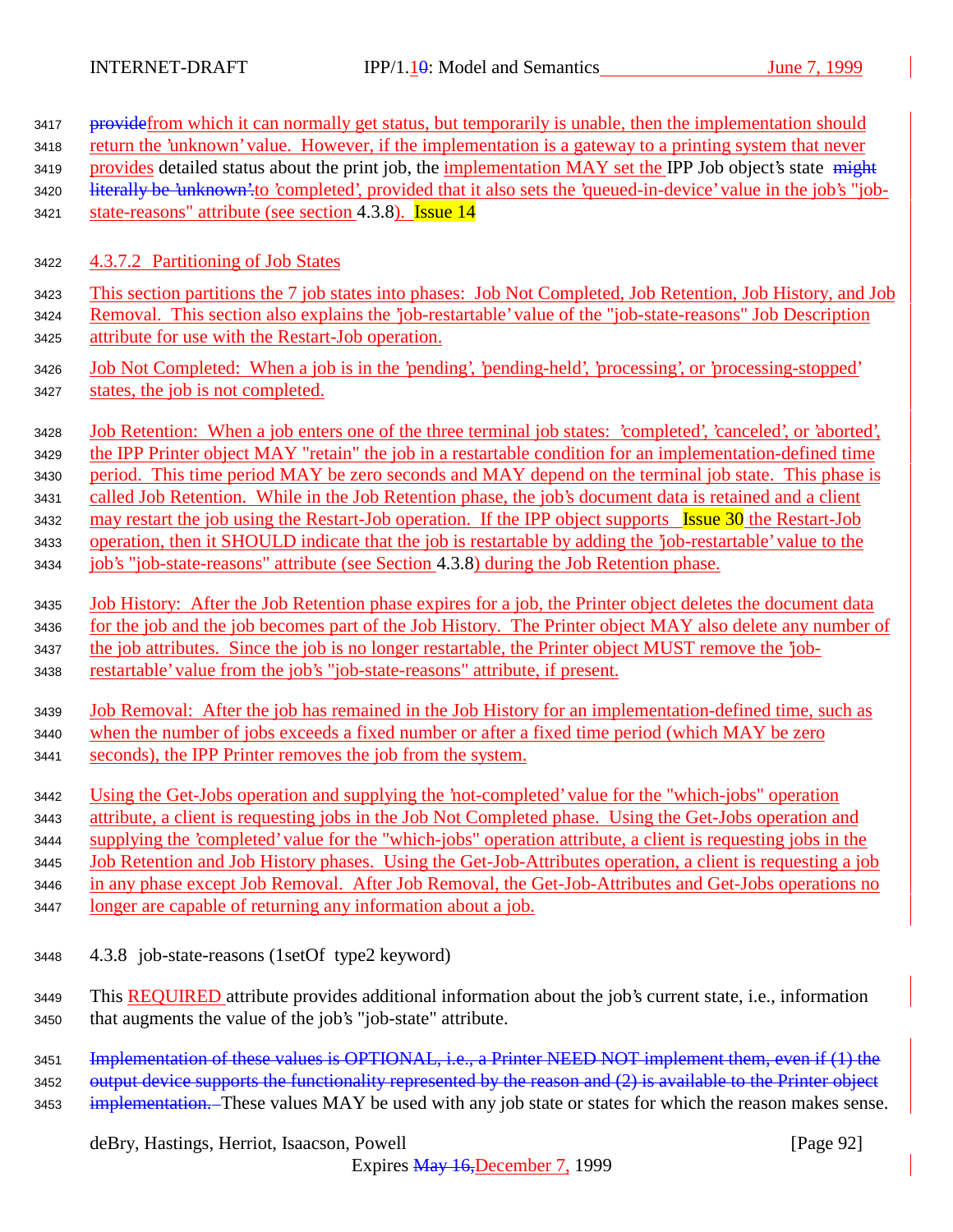3454 Some of these value definitions indicate conformance requirements; the rest are OPTIONAL. Issue 30 Furthermore, when implemented, the Printer MUST return these values when the reason applies and MUST NOT return them when the reason no longer applies whether the value of the Job's "job-state" attribute changed or not. When the Job does not have any reasons for being in its current state, the value of the 3458 Job's"job-state- "job-state-reasons" attribute MUST be 'none'. Note: While values cannot be added to the 'job-state' attribute without impacting deployed clients that take actions upon receiving "job-state" values, it is the intent that additional "job-state-reasons" values can be defined and registered without impacting such deployed clients. In other words, the "job-state-reasons" attribute is intended to be extensible. The following standard keyword values are defined. For ease of understanding, the values are presented in the order in which the reasons are likely to occur (if implemented), starting with the 'job-incoming' value: 'none': There are no reasons for the job's current state. This state reason is semantically equivalent to "job-state-reasons" without any value and MUST be used when there is no other value, since the 3467 1setOf attribute syntax requires at least one value. **Issue 30**  'job-incoming': The Create-Job operation has been accepted by the Printer, but the Printer is expecting additional Send-Document and/or Send-URI operations and/or is accessing/accepting document data. 'job-data-insufficient': The Create-Job operation has been accepted by the Printer, but the Printer is expecting additional document data before it can move the job into the 'processing' state. If a Printer starts processing before it has received all data, the Printer removes the 'job-data-insufficient' reason, but the 'job-incoming' remains. If a Printer starts processing after it has received all data, the 3475 Printer removes the 'job-data-insufficient' reason and the 'job-incoming' at the same time. Issue 13 'document-access-error': After accepting a Print-URI or Send-URI request, the Printer could not access one or more documents passed by reference. This reason is intended to cover any file access problem, including file does not exist and access denied because of an access control problem. The Printer MAY also indicate the document access error using the "job-document-access-errors" Job Description attribute (see section 4.3.11). Whether the Printer aborts the job and moves the job to the 'aborted' job state or prints all documents that are accessible and moves the job to the 'completed' job state and adds the 'completed-with-errors' value in the job's "job-state-reasons" attribute depends on implementation and/or site policy. This value SHOULD be supported if the Print-URI or Send- URI operations are supported. Issue 30 and Issue 35 'submission-interrupted': The job was not completely submitted for some unforeseen reason, such as: (1) the Printer has crashed before the job was closed by the client, (2) the Printer or the document transfer method has crashed in some non-recoverable way before the document data was entirely transferred to the Printer, (3) the client crashed or failed to close the job before the time-out period. See section 4.4.31. 'job-outgoing': The Printer is transmitting the job to the output device. 'job-hold-until-specified': The value of the job's "job-hold-until" attribute was specified with a time period that is still in the future. The job MUST NOT be a candidate for processing until this reason is removed and there are no other reasons to hold the job. This value MUST be supported if the "job-hold-until" Job Template attribute is supported. Issue 30 'resources-are-not-ready': At least one of the resources needed by the job, such as media, fonts, resource objects, etc., is not ready on any of the physical printer's for which the job is a candidate. This

deBry, Hastings, Herriot, Isaacson, Powell [Page 93]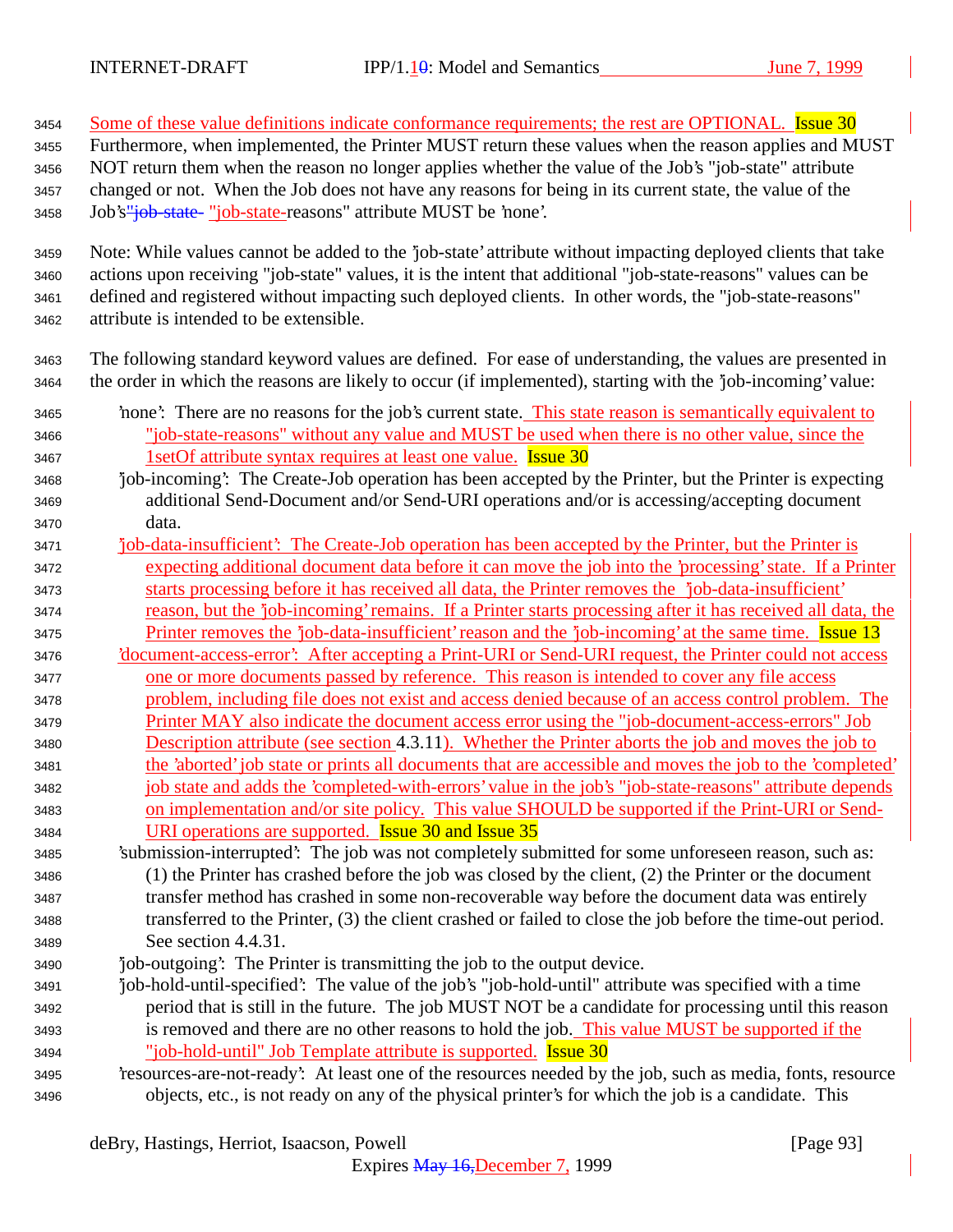| 3497 | condition MAY be detected when the job is accepted, or subsequently while the job is pending or             |
|------|-------------------------------------------------------------------------------------------------------------|
| 3498 | processing, depending on implementation. The job may remain in its current state or be moved to             |
| 3499 | the 'pending-held' state, depending on implementation and/or job scheduling policy.                         |
| 3500 | 'printer-stopped-partly': The value of the Printer's "printer-state-reasons" attribute contains the value   |
| 3501 | 'stopped-partly'.                                                                                           |
| 3502 | 'printer-stopped': The value of the Printer's "printer-state" attribute is 'stopped'.                       |
| 3503 | job-interpreting': Job is in the 'processing' state, but more specifically, the Printer is interpreting the |
| 3504 | document data.                                                                                              |
| 3505 | job-queued': Job is in the 'processing' state, but more specifically, the Printer has queued the document   |
| 3506 | data.                                                                                                       |
| 3507 | job-transforming: Job is in the 'processing' state, but more specifically, the Printer is interpreting      |
| 3508 | document data and producing another electronic representation.                                              |
| 3509 | job-queued-for-marker': Job is in any of the 'pending-held', 'pending', or 'processing' states, but more    |
| 3510 | specifically, the Printer has completed enough processing of the document to be able to start               |
| 3511 | marking and the job is waiting for the marker. Systems that require human intervention to release           |
| 3512 | jobs using the Release-Job operation, put the job into the 'pending-held' job state. Systems that           |
| 3513 | automatically select a job to use the marker put the job into the 'pending' job state or keep the job in    |
| 3514 | the 'processing' job state while waiting for the marker, depending on implementation. All                   |
| 3515 | implementations put the job into (or back into) the 'processing' state when marking does begin.             |
| 3516 | <b>Issue 31</b>                                                                                             |
| 3517 | job-printing: The output device is marking media. This value is useful for Printers which spend a great     |
| 3518 | deal of time processing (1) when no marking is happening and then want to show that marking is              |
| 3519 | now happening or (2) when the job is in the process of being canceled or aborted while the job              |
| 3520 | remains in the 'processing' state, but the marking has not yet stopped so that impression or sheet          |
| 3521 | counts are still increasing for the job.                                                                    |
| 3522 | job-canceled-by-user': The job was canceled by the owner of the job using the Cancel-Job request, i.e.,     |
| 3523 | by a user whose authenticated identity is the same as the value of the originating user that created        |
| 3524 | the Job object, or by some other authorized end-user, such as a member of the job owner's security          |
| 3525 | group. This value SHOULD be supported. Issue 30                                                             |
| 3526 | job-canceled-by-operator. The job was canceled by the operator using the Cancel-Job request, i.e., by a     |
| 3527 | user who has been authenticated as having operator privileges (whether local or remote). If the             |
| 3528 | security policy is to allow anyone to cancel anyone's job, then this value may be used when the job         |
| 3529 | is canceled by other than the owner of the job. For such a security policy, in effect, everyone is an       |
| 3530 | operator as far as canceling jobs with IPP is concerned. This value SHOULD be supported if the              |
| 3531 | implementation permits canceling by other than the owner of the job. Issue 30                               |
| 3532 | job-canceled-at-device': The job was canceled by an unidentified local user, i.e., a user at a console at   |
| 3533 | the device. This value SHOULD be supported if the implementation supports canceling jobs at the             |
| 3534 | console. Issue 30                                                                                           |
| 3535 | 'aborted-by-system': The job (1) is in the process of being aborted, (2) has been aborted by the system     |
| 3536 | and placed in the 'aborted' state, or (3) has been aborted by the system and placed in the 'pending-        |
| 3537 | held' state, so that a user or operator can manually try the job again. This value SHOULD be                |
| 3538 | supported. <b>Issue 30</b>                                                                                  |
| 3539 | insupported-compression': The job was aborted by the system because the Printer determined while            |
| 3540 | attempting to decompress the document-data's that the compression is actually not among those               |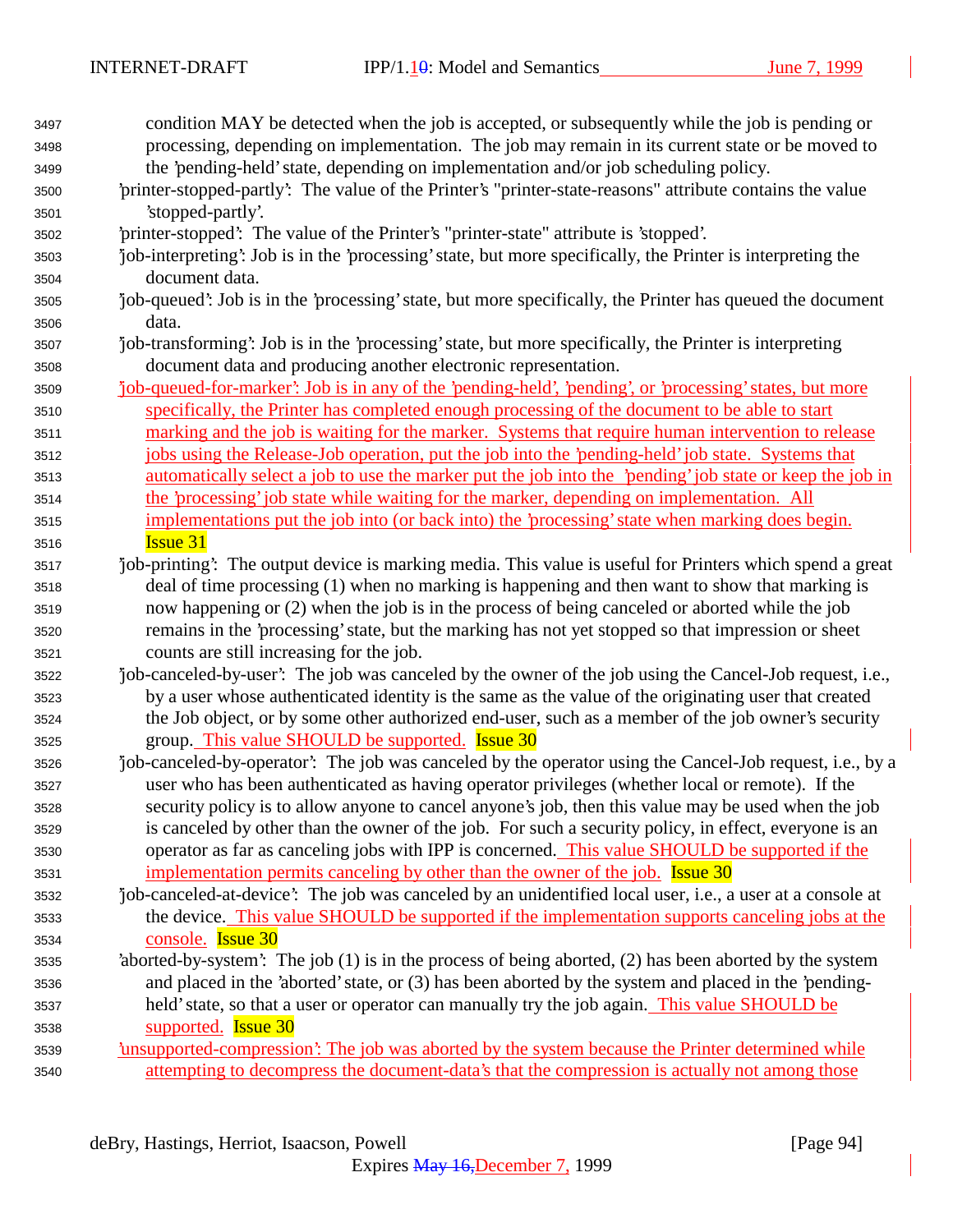| 3541 | supported by the Printer. This value MUST be supported, since "compressions is a REQUIRED                       |
|------|-----------------------------------------------------------------------------------------------------------------|
| 3542 | operation attribute. <b>Issue 6</b>                                                                             |
| 3543 | compression-error. The job was aborted by the system because the Printer encountered an error in the            |
| 3544 | document-data while decompressing it. If the Printer posts this reason, the document-data has                   |
| 3545 | already passed any tests that would have led to the 'unsupported-compression' job-state-reason. Issue           |
| 3546 |                                                                                                                 |
| 3547 | insupported-document-format': The job was aborted by the system because the document-data's                     |
| 3548 | document-format is not among those supported by the Printer. If the client specifies the document-              |
| 3549 | format as 'application/octet-stream', the printer MAY abort the job and post this reason even though            |
| 3550 | the format is a member of the "document-format-supported" printer attribute, but not among the                  |
| 3551 | auto-sensed document-formats. This value MUST be supported, since "document-format" is a                        |
| 3552 | <b>REQUIRED</b> operation attribute. <b>Issue 3</b>                                                             |
| 3553 | document-format-error': The job was aborted by the system because the Printer encountered an error in           |
| 3554 | the document-data while processing it. If the Printer posts this reason, the document-data has                  |
| 3555 | already passed any tests that would have led to the 'unsupported-document-format' job-state-reason.             |
| 3556 | <b>Issue 3</b>                                                                                                  |
| 3557 | processing-to-stop-point: The requester has issued a Cancel job Cancel-Job operation or the Printer             |
| 3558 | object has aborted the job, but is still performing some actions on the job until a specified stop point        |
| 3559 | occurs or job termination/cleanup is completed.                                                                 |
| 3560 | If the implementation requires some measurable time to cancel the job in the 'processing' or                    |
| 3561 | processing-stopped job states, the IPP object MUST use this value This reason is Issue 30                       |
| 3562 | RECOMMENDED to be used in conjunction with the 'processing' job state to indicate that the                      |
| 3563 | Printer object is still performing some actions on the job while the job remains in the 'processing' or         |
| 3564 | processing-stopped' state. After all the job's job description attributes have stopped incrementing,            |
| 3565 | the Printer object moves the job from the 'processing' state to the 'canceled' or 'aborted' job states.         |
| 3566 | 'service-off-line': The Printer is off-line and accepting no jobs. All 'pending' jobs are put into the          |
| 3567 | pending-held' state. This situation could be true if the service's or document transform's input is             |
| 3568 | impaired or broken.                                                                                             |
| 3569 | job-completed-successfully: The job completed successfully. This value SHOULD be supported.                     |
| 3570 | <b>Issue 30</b>                                                                                                 |
| 3571 | job-completed-with-warnings: The job completed with warnings. This value SHOULD be supported                    |
| 3572 | if the implementation detects warnings. <b>Issue 30</b>                                                         |
| 3573 | job-completed-with-errors': The job completed with errors (and possibly warnings too). This value               |
| 3574 | SHOULD be supported if the implementation detects errors. <b>Issue 30</b>                                       |
| 3575 | job-restartable' - This job is retained (see section 4.3.7.2) and is currently able to be restarted using the   |
| 3576 | Restart-Job operation (see section 3.3.7). If 'job-restartable' is a value of the job's 'job-state-reasons'     |
| 3577 | attribute, then the IPP object MUST accept a Restart-Job operation for that job. This value                     |
| 3578 | <b>SHOULD</b> be supported if the Restart-Job operation is supported. <b>Issue 30</b>                           |
| 3579 | <i><u>diacom-device:</u></i> The job has been forwarded to a device or print system that is unable to send back |
| 3580 | status. The Printer sets the job's "job-state " attribute to 'completed' and adds the 'queued-in-device'        |
| 3581 | value to the job's "job-state-reasons" attribute to indicate that the Printer has no additional                 |
| 3582 | information about the job and never will have any better information. See section 4.3.7.1. Issue 14             |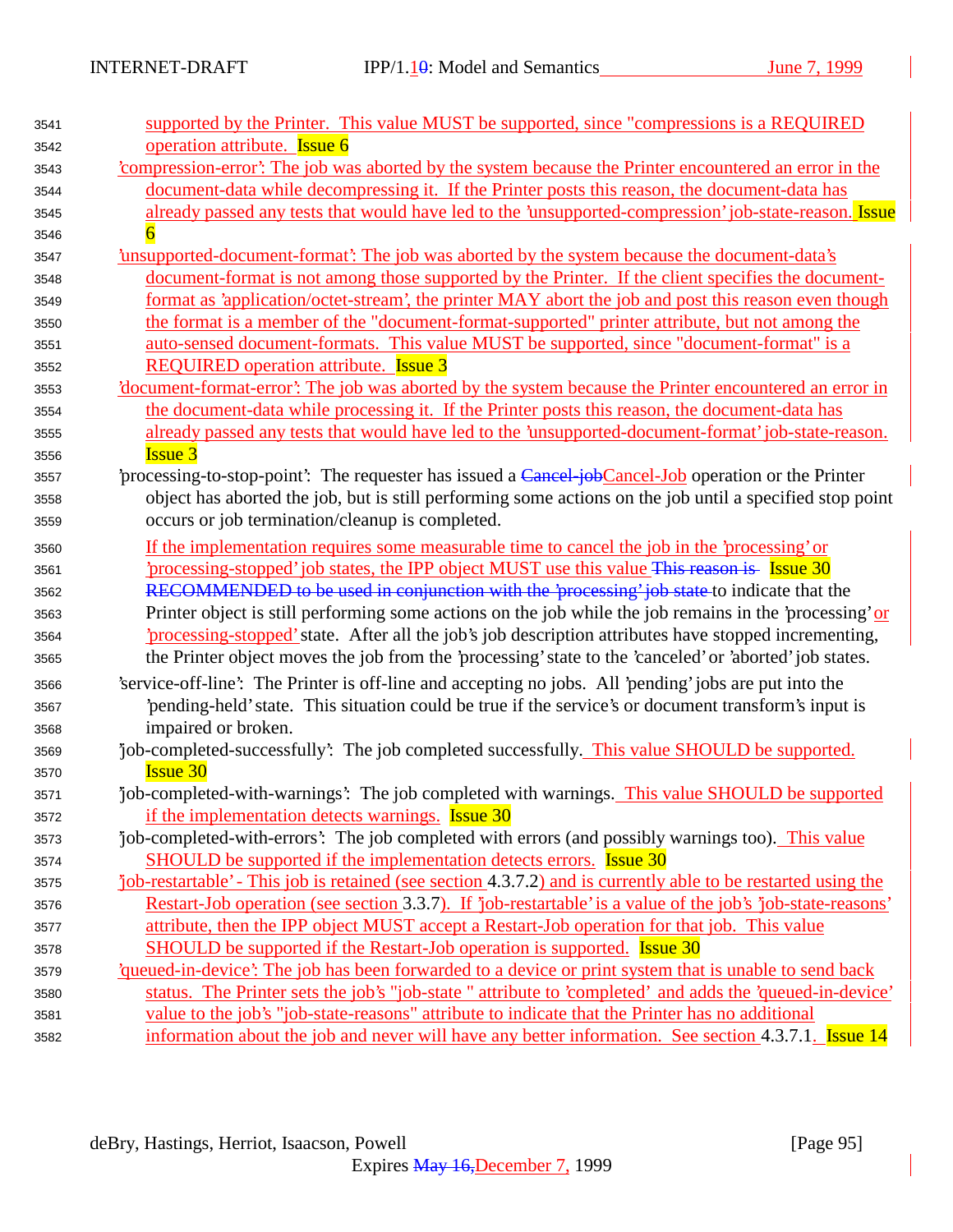4.3.9 job-state-message (text(MAX))

 This attribute specifies information about the "job-state" and "job-state-reasons" attributes in human readable text. If the Printer object supports this attribute, the Printer object MUST be able to generate this message in any of the natural languages identified by the Printer's "generated-natural-language-supported" attribute (see the "attributes-natural-language" operation attribute specified in Section 3.1.4.1).

 Note: The value SHOULD NOT contain additional information not contained in the values of the "job- state" and "job-states-reasons" attributes, such as interpreter error information. Otherwise, application programs might attempt to parse the (localized text). For such additional information such as interpreter 3591 errors for application program consumption, a new attribute consumption or specific document access 3592 errors, new attributes with keyword values, needs to be developed and registered.

4.3.10 job-detailed-status-messages (1setOf text(MAX)) Issue 35

This attribute specifies additional detailed and technical information about the job. Neither the Printer nor

the client localizes the message(s), since they are intended for use by the system administrator or other

experienced technical persons. Clients MUST NOT attempt to parse the value of this attribute. See "job-

document-access-errors" (section 4.3.11) for additional errors that a program can process.

- 3598 4.3.11 job-document-access-errors (1setOf text(MAX)) Issue 35
- This attribute provides additional information about each document access error for this job encountered by
- the Printer after it returned a response to the Print-URI or Send-URI operation and subsequently attempted to access document(s) supplied in the Print-URI or Send-URI operation. For errors in the protocol that is
- identified by the URI scheme in the "document-uri" operation attribute, such as 'http:' or 'ftp:', the error code is returned in parentheses, followed by the URI. For example:
- (404) http://ftp.pwg.org/pub/pwg/ipp/new\_MOD/ipp-model-v11-990510.pdf
- Most Internet protocols use decimal error codes (unlike IPP), so the ASCII error code representation is in decimal.
- 4.3.12 number-of-documents (integer(0:MAX))

 This attribute indicates the number of documents in the job, i.e., the number of Send-Document, Send-URI, Print-Job, or Print-URI operations that the Printer has accepted for this job, regardless of whether the

- document data has reached the Printer object or not.
- Implementations supporting the OPTIONAL Create-Job/Send-Document/Send-URI operations SHOULD support this attribute so that clients can query the number of documents in each job.
- 4.3.13 output-device-assigned (name(127))

 This attribute identifies the output device to which the Printer object has assigned this job. If an output device implements an embedded Printer object, the Printer object NEED NOT set this attribute. If a print server implements a Printer object, the value MAY be empty (zero-length string) or not returned until the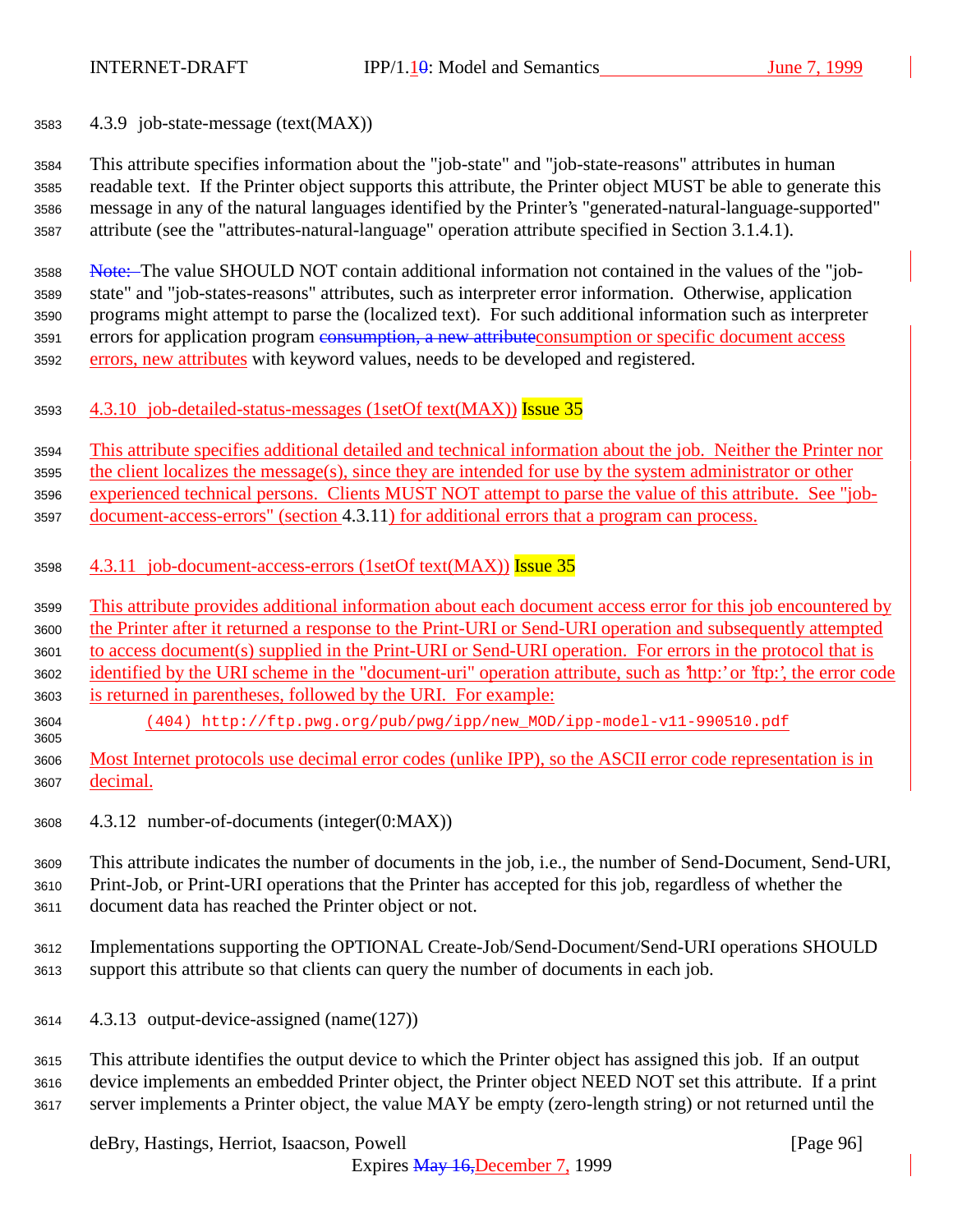Printer object assigns an output device to the job. This attribute is particularly useful when a single Printer object support multiple devices (so called "fan-out").

3620 4.3.14 Event Time Job Description Attributes Issue 17

 This section defines the Job Description attributes that indicate the time at which certain events occur for a job. If the job event has not yet occurred, then the IPP object MUST return the 'no-value' out-of-band value (see the beginning of Section 4.1). The "time-at-xxx(integer)" attributes represent time as an 'integer'

representing the number of seconds since the device was powered up (informally called "time ticks"). The

 "date-time-at-xxx(dateTime)" attributes represent time as 'dateTime' representing date and time (including an offset from UTC).

- In order to populate these attributes, the Printer object copies the value(s) of the following Printer Description attributes at the time the event occurs:
- 1. the value in the Printer's "printer-up-time" attribute for the "time-at-xxx(integer)" attributes
- 2. the value in the Printer's "printer-current-time" attribute for the "date-time-at-xxx(dateTime)" attributes.
- If the Printer resets its "printer-up-time" attribute to 1 on power-up (see section 4.4.29) and has persistent jobs, then it MUST change all of jobs' "time-at-xxx(integer)" (time tick) job attributes whose events have occurred either to:
- 1. 0 to indicate that the event happened before the most recent power up OR
- 2. the negative of the number of seconds before the most recent power-up that the event took place, though the negative number NEED NOT reflect the exact number of seconds.
- If a client queries a "time-at-xxx(integer)" time tick Job attribute and finds the value to be 0 or negative, the client MUST assume that the event occurred in some life other than the Printer's current life.
- Note: A Printer does not change the values of any "date-time-at-xxx(dateTime)" job attributes on power-up.
- 4.3.12.14.3.14.1 time-at-creation (integer(MIN:MAX))

3642 This REQUIRED attribute indicates the *point in* time at which the Job object was created. In order to 3643 populate this attribute, the Printer object uses the value in its "printer-up-time" attribute at the time the Job 3644 object is created.

1.1.1.24.3.14.2 time-at-processing (integer(MIN:MAX))

3646 This REQUIRED attribute indicates the point in time at which the Job object first began processing after the 3647 create operation or the most recent Restart-Job operation. The out-of-band 'no-value' value is returned if 3648 the job has not yet been in the 'processing' state (see the beginning of Section 4.1). Issue 17 In order to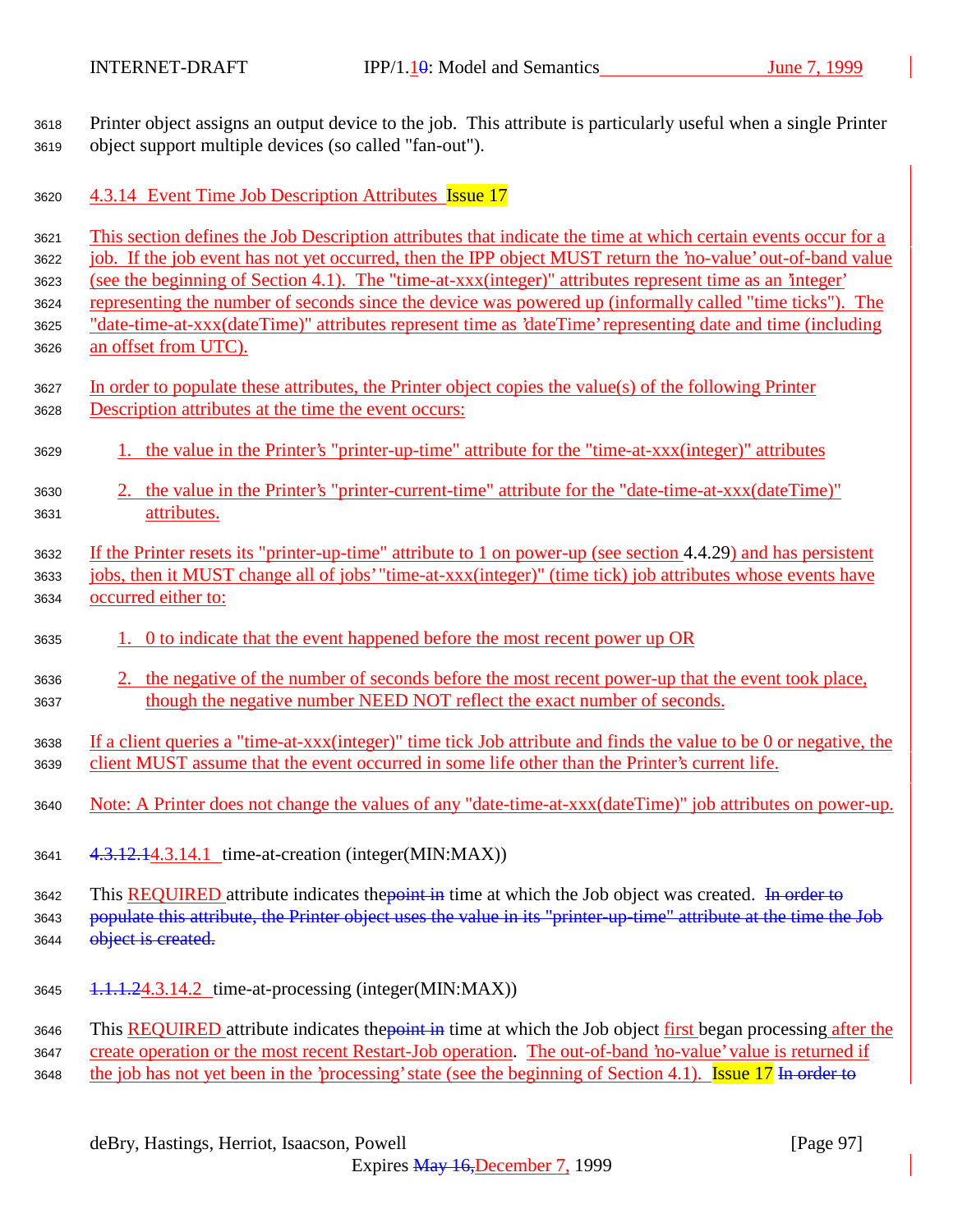3649 populate this attribute, the Printer object uses the value in its "printer-up-time" attribute at the time the Job 3650 object is moved into the 'processing' state for the first time.

3651 1.1.1.34.3.14.3 time-at-completed (integer(MIN:MAX))

3652 This REQUIRED attribute indicates the point in time at which the Job object completed (or was cancelled or aborted). The out-of-band 'no-value' value is returned if the job has not yet completed, been canceled, or aborted (see the beginning of Section 4.1).

3655  $4.3.14.4$  job-printer-up-time (integer(1:MAX)) Issue 17

This REQUIRED Job Description attribute indicates the amount of time (in seconds) that the Printer

 implementation has been up and running. This attribute is an alias for the "printer-up-time" Printer Description attribute (see Section 4.4.29).

 A client MAY request this attribute in a Get-Job-Attributes or Get-Jobs request and use the value returned in combination with other requested Event Time Job Description Attributes in order to display time

attributes to a user. The difference between this attribute and the 'integer' value of a "time-at-xxx" attribute

 is the number of seconds ago that the "time-at-xxx" event occurred. A client can compute the wall-clock time at which the "time-at-xxx" event occurred by subtracting this difference from the client's wall-clock

time.

- 4.3.12.5 date-time-at-creation (dateTime) Issue 17
- This attribute indicates the date and time at which the Job object was created.
- 4.3.12.6 date-time-at-processing (dateTime) Issue 17

 This attribute indicates the date and time at which the Job object first began processing after the create operation or the most recent Restart-Job operation.

- 4.3.12.7 date-time-at-completed (dateTime) Issue 17
- This attribute indicates the date and time at which the Job object completed (or was cancelled or aborted).
- 4.3.15 number-of-intervening-jobs (integer(0:MAX))

 This attribute indicates the number of jobs that are "ahead" of this job in the relative chronological order of expected time to complete (i.e., the current scheduled order). For efficiency, it is only necessary to calculate this value when an operation is performed that requests this attribute.

- 4.3.16 job-message-from-operator (text(127))
- This attribute provides a message from an operator, system administrator or "intelligent" process to indicate to the end user the reasons for modification or other management action taken on a job.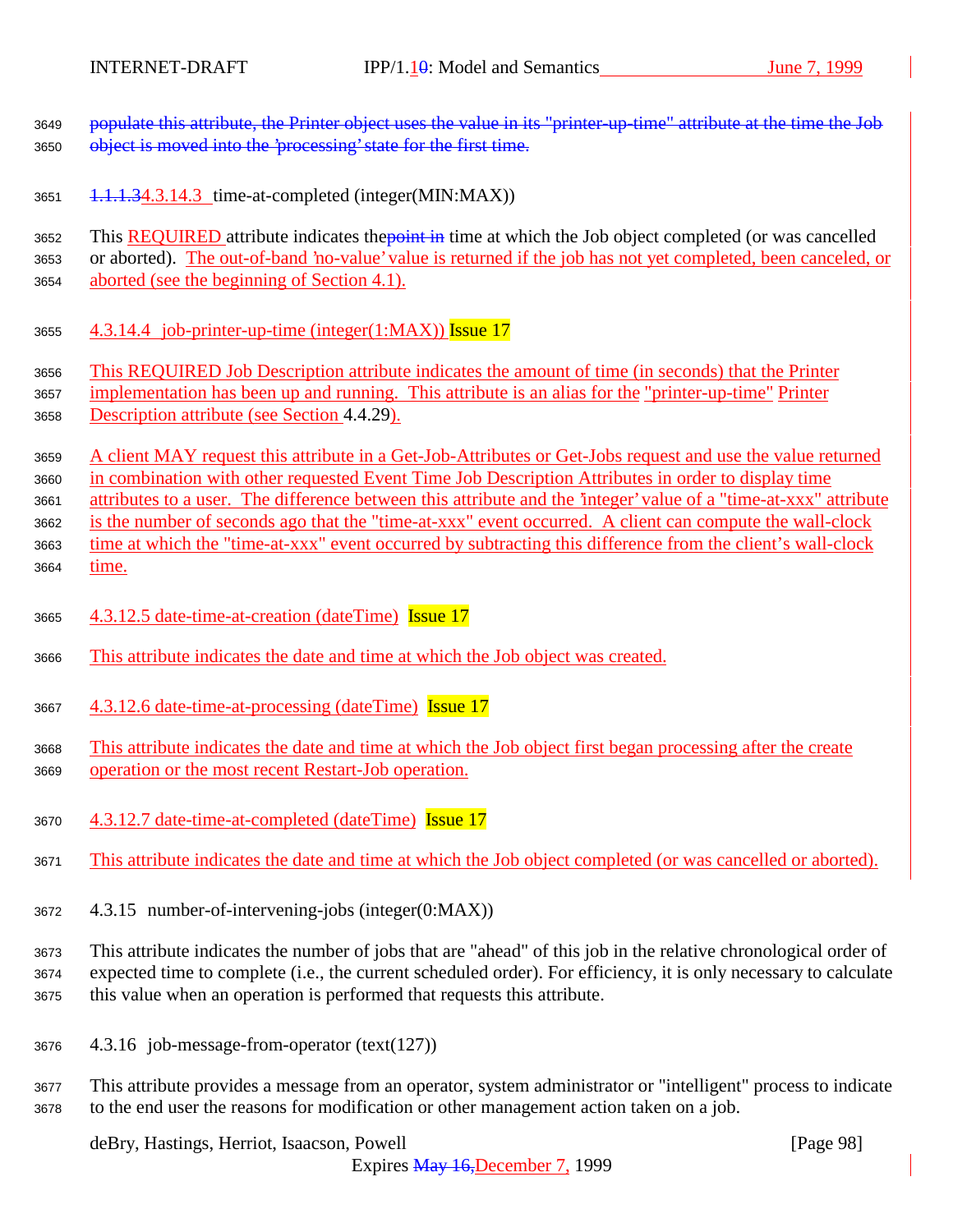#### 4.3.17 Job Size Attributes

 This sub-section defines job attributes that describe the size of the job. These attributes are not intended to be counters; they are intended to be useful routing and scheduling information if known. For these attributes, the Printer object may try to compute the value if it is not supplied in the create request. Even if the client does supply a value for these three attributes in the create request, the Printer object MAY choose to change the value if the Printer object is able to compute a value which is more accurate than the client supplied value. The Printer object may be able to determine the correct value for these attributes either right at job submission time or at any later point in time.

4.3.17.1 job-k-octets (integer(0:MAX))

 This attribute specifies the total size of the document(s) in K octets, i.e., in units of 1024 octets requested to be processed in the job. The value MUST be rounded up, so that a job between 1 and 1024 octets MUST be indicated as being 1, 1025 to 2048 MUST be 2, etc.

 This value MUST NOT include the multiplicative factors contributed by the number of copies specified by the "copies" attribute, independent of whether the device can process multiple copies without making multiple passes over the job or document data and independent of whether the output is collated or not. Thus the value is independent of the implementation and indicates the size of the document(s) measured in K octets independent of the number of copies.

 This value MUST also not include the multiplicative factor due to a copies instruction embedded in the document data. If the document data actually includes replications of the document data, this value will include such replication. In other words, this value is always the size of the source document data, rather than a measure of the hardcopy output to be produced.

 Note: This attribute and the following two attributes ("job-impressions" and "job-media-sheets") are not 3701 intended to be counters; they are intended to be useful routing and scheduling information if known. For 3702 these three attributes, the Printer object may try to compute the value if it is not supplied in the create 3703 request. Even if the client does supply a value for these three attributes in the create request, the Printer 3704 object MAY choose to change the value if the Printer object is able to compute a value which is more 3705 accurate than the client supplied value. The Printer object may be able to determine the correct value for 3706 these three attributes either right at job submission time or at any later point in time.

4.3.17.2 job-impressions (integer(0:MAX))

 This attribute specifies the total size in number of impressions of the document(s) being submitted (see the definition of impression in section 12.2.5).

 As with "job-k-octets", this value MUST NOT include the multiplicative factors contributed by the number of copies specified by the "copies" attribute, independent of whether the device can process multiple copies without making multiple passes over the job or document data and independent of whether the output is collated or not. Thus the value is independent of the implementation and reflects the size of the

document(s) measured in impressions independent of the number of copies.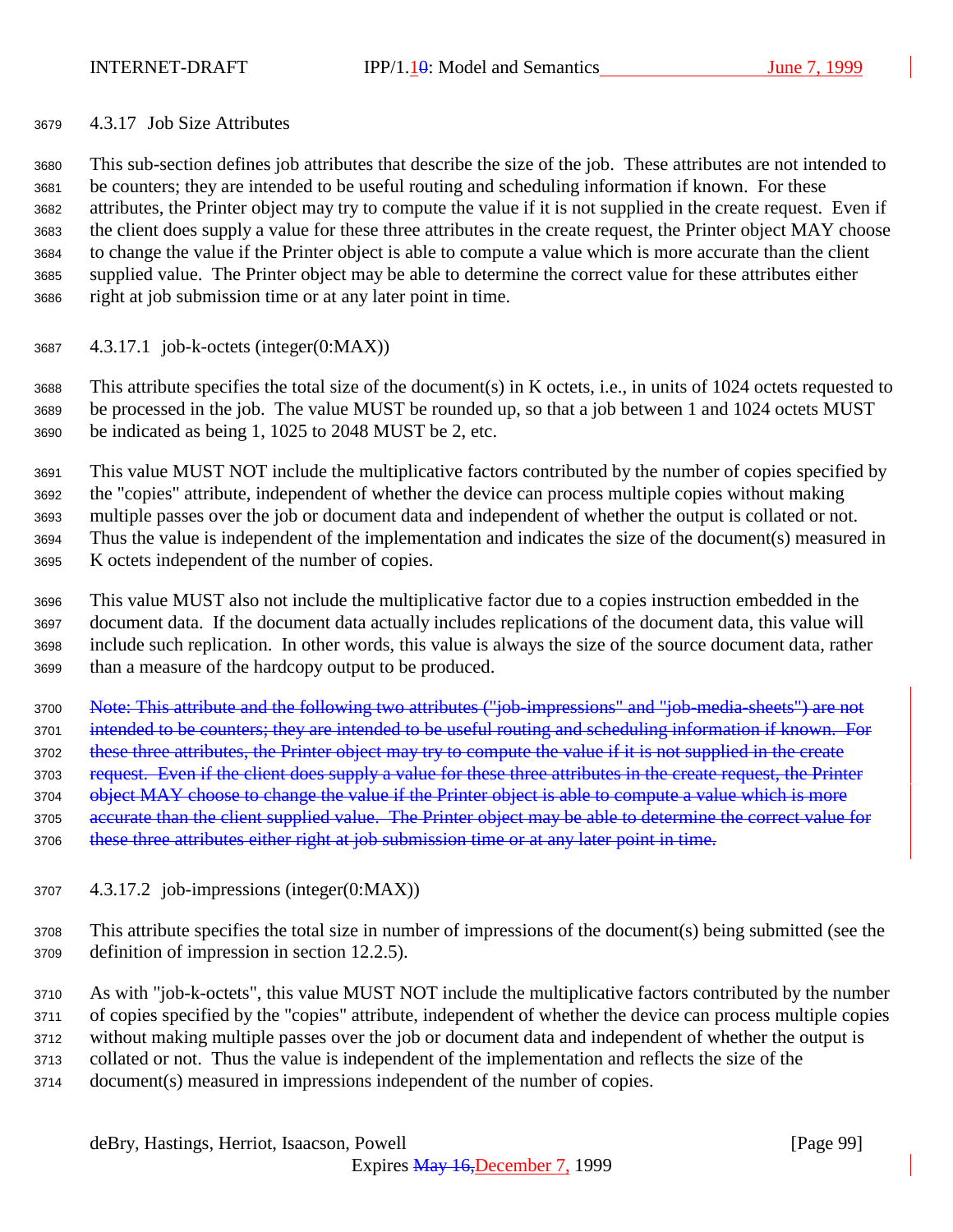As with "job-k-octets", this value MUST also not include the multiplicative factor due to a copies instruction embedded in the document data. If the document data actually includes replications of the document data, this value will include such replication. In other words, this value is always the number of impressions in the source document data, rather than a measure of the number of impressions to be produced by the job.

- See the Note in the "job-k-octets" attribute that also applies to this attribute.
- 4.3.17.3 job-media-sheets (integer(0:MAX))

This attribute specifies the total number of media sheets to be produced for this job.

 Unlike the "job-k-octets" and the "job-impressions" attributes, this value MUST include the multiplicative factors contributed by the number of copies specified by the "copies" attribute and a 'number of copies' instruction embedded in the document data, if any. This difference allows the system administrator to

control the lower and upper bounds of both (1) the size of the document(s) with "job-k-octets-supported"

and "job-impressions-supported" and (2) the size of the job with "job-media-sheets-supported".

- 3728 See the Note in the "job-k-octets" attribute that also applies to this attribute.
- 4.3.18 Job Progress Attributes

This sub-section defines job attributes that describe the progress of the job. These attributes are intended to

be counters. That is, the value for a job that has not started processing MUST be 0. When the job's "job-

state" is 'processing' or 'processing-stopped', this value is intended to contain the amount of the job that has

been processed to the time at which the attributes are requested. When the job enters the 'completed',

'canceled', or 'aborted' states, these values are the final values for the job.

4.3.18.1 job-k-octets-processed (integer(0:MAX))

 This attribute specifies the total number of octets processed in K octets, i.e., in units of 1024 octets so far. The value MUST be rounded up, so that a job between 1 and 1024 octets inclusive MUST be indicated as being 1, 1025 to 2048 inclusive MUST be 2, etc.

 For implementations where multiple copies are produced by the interpreter with only a single pass over the data, the final value MUST be equal to the value of the "job-k-octets" attribute. For implementations where multiple copies are produced by the interpreter by processing the data for each copy, the final value MUST be a multiple of the value of the "job-k-octets" attribute.

- 3743 Note: This attribute and the following two attributes ("job-impressions-completed" and "job-sheets-
- 3744 completed") are intended to be counters. That is, the value for a job that has not started processing MUST
- 3745 be 0. When the job's "job-state" is 'processing' or 'processing-stopped', this value is intended to contain the
- 3746 amount of the job that has been processed to the time at which the attributes are requested.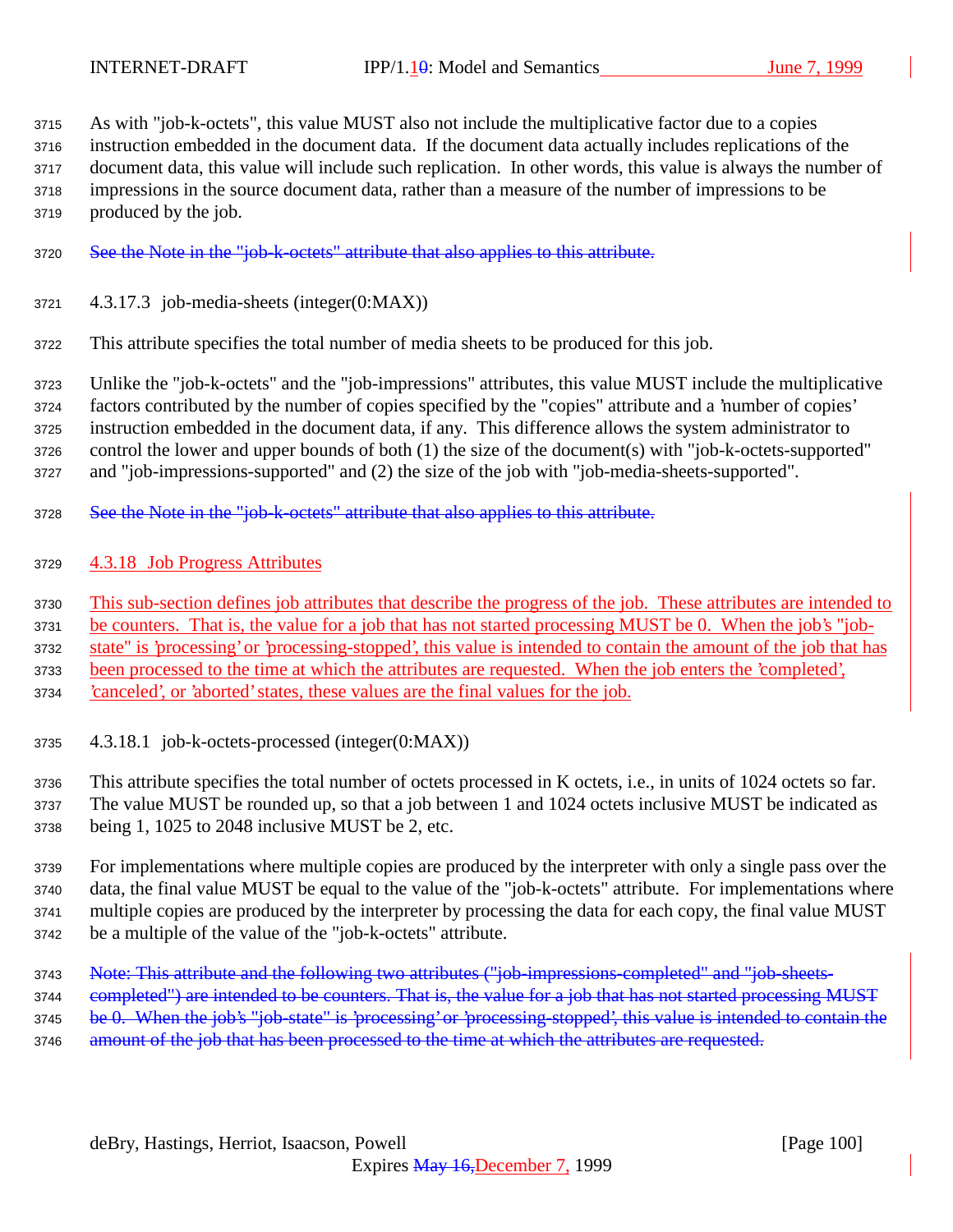- 4.3.18.2 job-impressions-completed (integer(0:MAX))
- This job attribute specifies the number of impressions completed for the job so far. For printing devices, the impressions completed includes interpreting, marking, and stacking the output.
- 3750 See the note in "job-k-octets-processed" which also applies to this attribute.
- 4.3.18.3 job-media-sheets-completed (integer(0:MAX))

 This job attribute specifies the media-sheets completed marking and stacking for the entire job so far whether those sheets have been processed on one side or on both.

- 3754 See the note in "job-k-octets-processed" which also applies to this attribute.
- 4.3.19 attributes-charset (charset)

 This REQUIRED attribute is populated using the value in the client supplied "attributes-charset" attribute in the create request. It identifies the charset (coded character set and encoding method) used by any Job attributes with attribute syntax 'text' and 'name' that were supplied by the client in the create request. See Section 3.1.4 for a complete description of the "attributes-charset" operation attribute.

 This attribute does not indicate the charset in which the 'text' and 'name' values are stored internally in the Job object. The internal charset is implementation-defined. The IPP object MUST convert from whatever the internal charset is to that being requested in an operation as specified in Section 3.1.4.

4.3.20 attributes-natural-language (naturalLanguage)

 This REQUIRED attribute is populated using the value in the client supplied "attributes-natural-language" attribute in the create request. It identifies the natural language used for any Job attributes with attribute syntax 'text' and 'name' that were supplied by the client in the create request. See Section 3.1.4 for a complete description of the "attributes-natural-language" operation attribute. See Sections 4.1.1.2 and 4.1.2.2 for how a Natural Language Override may be supplied explicitly for each 'text' and 'name' attribute value that differs from the value identified by the "attributes-natural-language" attribute.

4.4 Printer Description Attributes

 These attributes form the attribute group called "printer-description". The following table summarizes these attributes, their syntax, and whether or not they are REQUIRED for a Printer object to support. If they are not indicated as REQUIRED, they are OPTIONAL. The maximum size in octets for 'text' and 'name' attributes is indicated in parenthesizes.

3775 Note: How these attributes are set by an Administrator is outside the scope of this specification. IPP/1.1 document.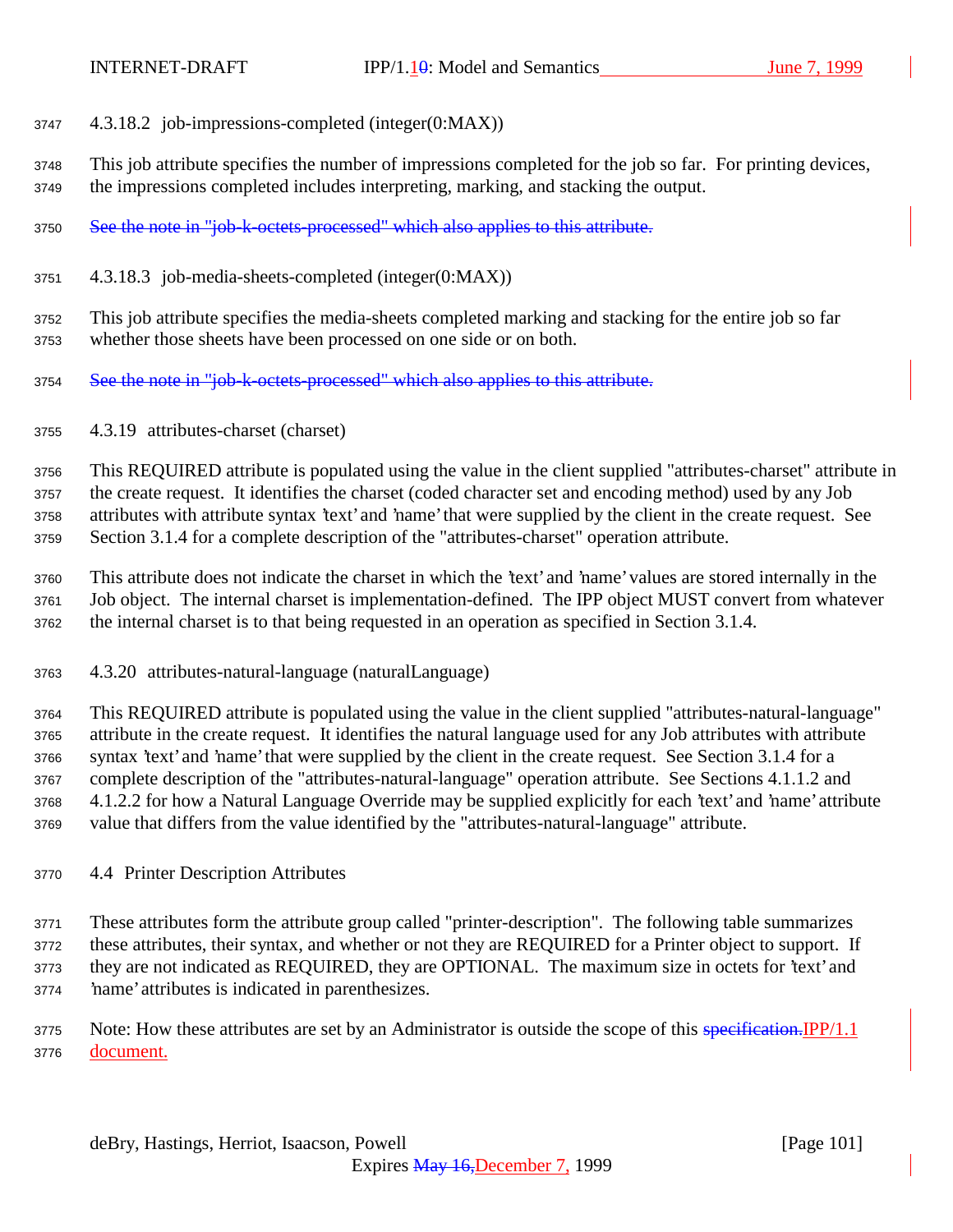| Attribute                                | Syntax                 | REQUIRED?       |
|------------------------------------------|------------------------|-----------------|
| printer-uri-supported                    | 1setOf uri             | REQUIRED        |
| uri-security-supported                   | 1setOf type2 keyword   | REQUIRED        |
| uri-authentication-<br>supported         | 1setOf type2 keyword   | <b>REQUIRED</b> |
| printer-name                             | name (127)             | REQUIRED        |
| printer-location                         | text (127)             |                 |
| printer-info                             | text (127)             |                 |
| printer-more-info                        | uri                    |                 |
| printer-driver-installer                 | uri                    |                 |
| printer-make-and-model                   | text (127)             |                 |
| printer-more-info-<br>manufacturer       | uri                    |                 |
| printer-state                            | type1 enum             | REQUIRED        |
| printer-state-reasons                    | 1setOf type2 keyword   | REQUIRED        |
| printer-state-message                    | text (MAX)             |                 |
| ipp-versions-supported                   | 1setOf type2 keyword   | REQUIRED        |
| operations-supported                     | 1setOf type2 enum      | REQUIRED        |
| ipp-multiple-document-jobs-<br>supported | boolean                |                 |
| charset-configured                       | charset                | REQUIRED        |
| charset-supported                        | 1setOf charset         | REQUIRED        |
| natural-language-configured              | naturalLanguage        | REQUIRED        |
| generated-natural-language-<br>supported | 1setOf naturalLanguage | REQUIRED        |
| document-format-default                  | mimeMediaType          | REQUIRED        |
| document-format-supported                | 1setOf mimeMediaType   | REQUIRED        |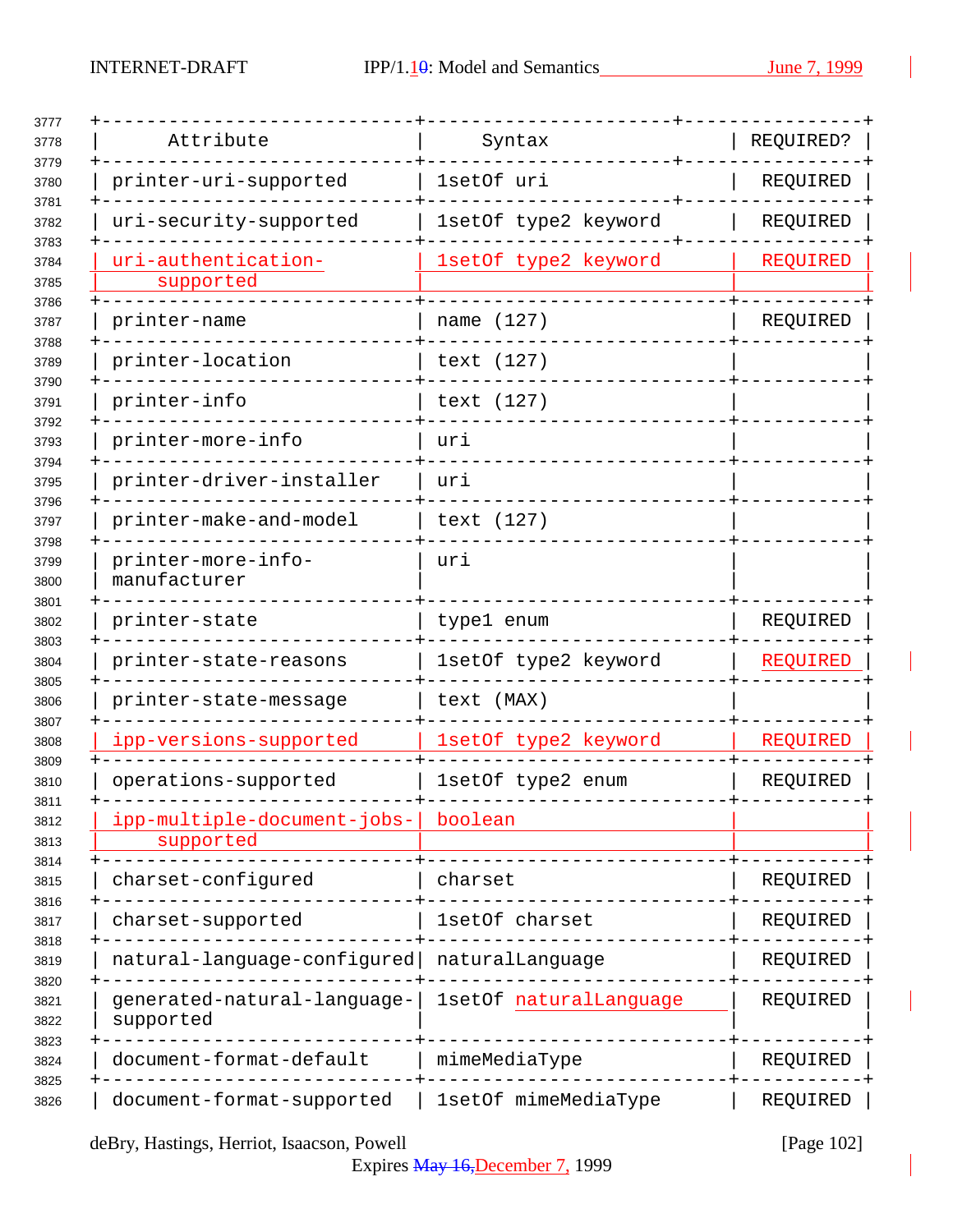| printer-is-accepting-jobs           | boolean                | REQUIRED          |
|-------------------------------------|------------------------|-------------------|
| queued-job-count<br>REQUIRED        | integer (0:MAX)        | <b>RECOMMENDE</b> |
| printer-message-from-<br>operator   | text (127)             |                   |
| color-supported                     | boolean                |                   |
| reference-uri-schemes-<br>supported | 1setOf uriScheme       |                   |
| pdl-override-supported              | type2 keyword          | REQUIRED          |
| printer-up-time                     | integer (1:MAX)        | REQUIRED          |
| printer-current-time                | dateTime               |                   |
| multiple-operation-time-out         | integer (1:MAX)        |                   |
| compression-supported               | 1setOf type3 keyword   | REQUIRED          |
| job-k-octets-supported              | rangeOfInteger (0:MAX) |                   |
| job-impressions-supported           | rangeOfInteger (0:MAX) |                   |
| job-media-sheets-supported          | rangeOfInteger (0:MAX) |                   |
| pages-per-minute                    | integer(0:MAX)         |                   |
| pages-per-minute-color              | integer(0:MAX)         |                   |
|                                     |                        |                   |

4.4.1 printer-uri-supported (1setOf uri)

 This REQUIRED Printer attribute contains at least one URI for the Printer object. It OPTIONALLY contains more than one URI for the Printer object. An administrator determines a Printer object's URI(s) 3865 and configures this attribute to contain those URIs by some means outside the scope of  $\frac{IPP}{1.0.0}$ this IPP/1.1 document. The precise format of this URI is implementation dependent and depends on the protocol. See 3867 the next section two sections for a description of the "uri-security-supported" and "uri-authentication-3868 supported" attributes, both of which isare the REQUIRED companion attributes to this "printer-uri- supported" attribute. See section 2.4 on Printer object identity and section 8.2 on security and URIs for more information.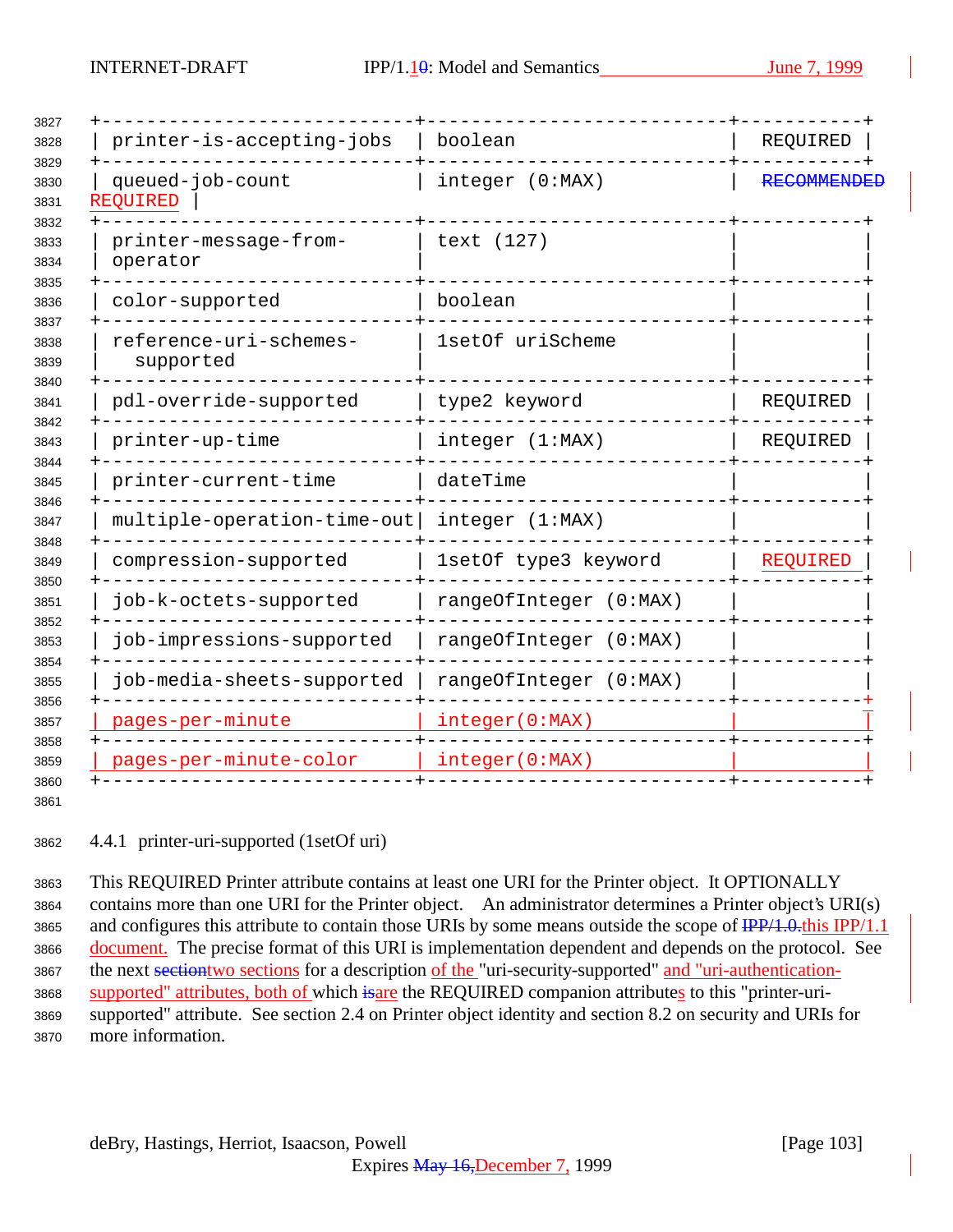|  | 3871 4.4.2 uri-authentication-supported (1setOf type2 keyword) Issue 2 |  |  |  |
|--|------------------------------------------------------------------------|--|--|--|
|  |                                                                        |  |  |  |

| 3872         | This REQUIRED Printer attribute MUST have the same cardinality (contain the same number of values) as                                                                                                        |
|--------------|--------------------------------------------------------------------------------------------------------------------------------------------------------------------------------------------------------------|
| 3873         | the "printer-uri-supported" attribute. This attribute identifies the Client Authentication mechanism                                                                                                         |
| 3874         | associated with each URI listed in the "printer-uri-supported" attribute. The Printer object uses the specified                                                                                              |
| 3875         | mechanism to identify the authenticated user (see section 8.3). The "i th" value in "uri-authentication-                                                                                                     |
| 3876         | supported" corresponds to the "i th" value in "printer-uri-supported" and it describes the authentication                                                                                                    |
| 3877         | mechanisms used by the Printer when accessed via that URI. See [IPP-PRO] for more details on Client                                                                                                          |
| 3878         | Authentication.                                                                                                                                                                                              |
| 3879         | The following standard keyword values are defined:                                                                                                                                                           |
| 3880         | none': There is no authentication mechanism associated with the URI. The Printer object assumes that                                                                                                         |
| 3881         | the authenticated user is "anonymous".                                                                                                                                                                       |
| 3882         | requesting-user-name? When a client performs an operation whose target is the associated URI, the                                                                                                            |
| 3883         | Printer object assumes that the authenticated user is specified by the "requesting-user-name"                                                                                                                |
| 3884         | Operation attribute (see section 8.3). If the "requesting-user-name" attribute is absent in a request,                                                                                                       |
| 3885         | the Printer object assumes that the authenticated user is "anonymous".                                                                                                                                       |
| 3886         | basic': When a client performs an operation whose target is the associated URI, the Printer object                                                                                                           |
| 3887         | challenges the client with HTTP basic authentication. The Printer object assumes that the                                                                                                                    |
| 3888         | authenticated user is the name received via the basic authentication mechanism.                                                                                                                              |
| 3889         | 'digest': When a client performs an operation whose target is the associated URI, the Printer object                                                                                                         |
| 3890         | challenges the client with HTTP digest authentication. The Printer object assumes that the                                                                                                                   |
| 3891         | authenticated user is the name received via the digest authentication mechanism.                                                                                                                             |
| 3892         | certificate': When a client performs an operation whose target is the associated URI, the Printer object                                                                                                     |
| 3893         | expects the client to provide a certificate. The Printer object assumes that the authenticated user is                                                                                                       |
| 3894         | the textual name contained within the certificate.                                                                                                                                                           |
| 3895         | 4.4.3 uri-security-supported (1setOf type2 keyword)                                                                                                                                                          |
| 3896         | This REQUIRED Printer attribute MUST have the same cardinality (contain the same number of values) as                                                                                                        |
| 3897         | the "printer-uri-supported" attribute. This attribute identifies the security mechanisms used for each URI                                                                                                   |
| 3898         | listed in the "printer-uri-supported" attribute. The "i th" value in "uri-security-supported" corresponds to                                                                                                 |
| 3899         | the "i th" value in "printer-uri-supported" and it describes the security mechanisms used for accessing the                                                                                                  |
| 3900         | Printer object via that URI. See [IPP-PRO] for more details on security mechanisms.                                                                                                                          |
|              |                                                                                                                                                                                                              |
| 3901         | The following standard <b>keyword</b> values are defined:                                                                                                                                                    |
| 3902         | none': There are no secure communication channel protocols in use for the given URI.                                                                                                                         |
| 3903         | 'ssl3': SSL3 [SSL] is the secure communications channel protocol in use for the given URI.                                                                                                                   |
| 3904         | <u>the the given URI</u> TLS [RFC2246] is the secure communications channel protocol in use for the given URI.                                                                                               |
| 3905         |                                                                                                                                                                                                              |
|              |                                                                                                                                                                                                              |
| 3906         | This attribute is orthogonal to the definition of a Client Authentication mechanism. Specifically, 'none'<br>does not exclude Client Authentication. See section 4.4.2. Issue 21                             |
| 3907         |                                                                                                                                                                                                              |
| 3908<br>3909 | Consider the following example. For a single Printer object, an administrator configures the "printer-uri-<br>supported", "uri-authentication-supported" and "uri-security-supported" attributes as follows: |
|              | deBry, Hastings, Herriot, Isaacson, Powell<br>[Page 104]                                                                                                                                                     |

Expires May 16,December 7, 1999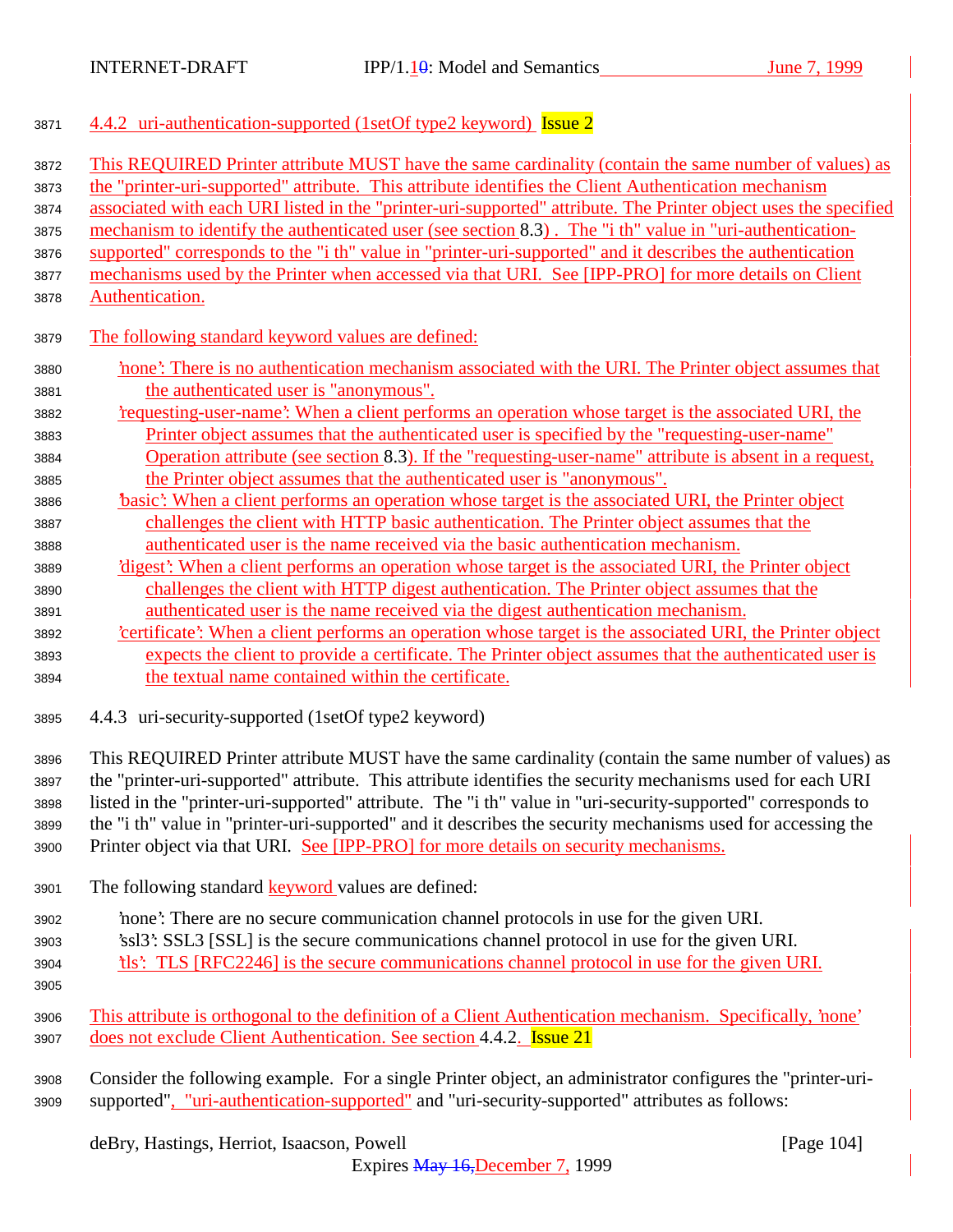| 3910<br>3911 | "printer-uri-supported": "httpxxx://acme.com/open-use-printer', "httpxxx://acme.com/restricted-use-<br>printer', 'httpxxx://acme.com/private-printer' |
|--------------|-------------------------------------------------------------------------------------------------------------------------------------------------------|
| 3912         | "uri-authentication-supported": 'none', 'digest', 'basic'                                                                                             |
| 3913         | "uri-security-supported": 'none', 'none', 'ssl <sup>3"</sup> tls'                                                                                     |
| 3914         |                                                                                                                                                       |
| 3915         | Note: 'xxx' is not a valid scheme. See the IPP/1.1 "Transport and Encoding" document [IPP-PRO] for the                                                |
| 3916         | actual URI schemes to be used in object target attributes.                                                                                            |
| 3917         | In this case, one Printer object has three URIs.                                                                                                      |
| 3918         | - For the first URI, <i>httpxxx://acme.com/open-use-printer'</i> , the value 'none' in "uri-security-supported"                                       |
| 3919         | indicates that there is no secure channel protocol configured to run under HTTP. The name implies                                                     |
| 3920         | that there is no Basic or Digest authentication being used, but it is up to the client to determine that                                              |
| 3921         | while using HTTP value of 'none' in "uri-authentication-supported" indicates that all users are                                                       |
| 3922         | 'anonymous'. There will be no challenge and the Printer will ignore underneath the IPP application                                                    |
| 3923         | protocol."requesting-user-name".                                                                                                                      |
| 3924         | - For the second URI, <i>httpxxx://acme.com/restricted-use-printer'</i> , the value 'none' in "uri-security-                                          |
| 3925         | supported" indicates that there is no secure channel protocol configured to run under HTTP. In this                                                   |
| 3926         | case, although the name does imply that there is some sort of Basic or Digest authentication being                                                    |
| 3927         | used within HTTP, it is up to the The value of 'digest' in "uri-authentication-supported" indicates that                                              |
| 3928         | the Printer will issue a challenge and that the Printer will use the name elient to determine that while                                              |
| 3929         | using HTTP and by processing any '401 Unauthorized' HTTP error messages supplied by the digest                                                        |
| 3930         | mechanism to determine the authenticated user (see section 8.3).                                                                                      |
| 3931         | - For the third URI, <i>httpxxx</i> ://acme.com/private-printer', the value 'ssl3' the value 'tls' in "uri-security-                                  |
| 3932         | supported" indicates that <b>SSL3TLS</b> is being used to secure the channel. The client SHOULD be                                                    |
| 3933         | prepared to use <b>SSL3TLS</b> framing to negotiate an acceptable ciphersuite to use while                                                            |
| 3934         | communicating with the Printer object. In this case, the name implies the use of a secure                                                             |
| 3935         | communications channel, but the fact is made explicit by the presence of the 'ssl <sup>3"</sup> tls' value in "uri-                                   |
| 3936         | security-supported". The client does not need to resort to understanding which security it must use                                                   |
| 3937         | by following naming conventions or by parsing the URI to determine which security mechanisms                                                          |
| 3938         | are implied.                                                                                                                                          |
| 3939         | implied. The value of 'basic' in "uri-authentication-supported" indicates that the Printer will issue a                                               |
| 3940         | challenge and that the Printer will use the name supplied by the digest mechanism to determine the                                                    |
| 3941         | authenticated user (see section 8.3). Because this challenge occurs in a tls session, the channel is                                                  |
| 3942         | secure.                                                                                                                                               |
| 3943         |                                                                                                                                                       |
| 3944         | It is expected that many IPP Printer objects will be configured to support only one channel (either                                                   |
| 3945         | configured to use SSL3 access or not), and will therefore only everTLS access or not) and only one                                                    |
| 3946         | authentication mechanism. Such Printer objects only have one URI listed in the "printer-uri-supported"                                                |
| 3947         | attribute. No matter the configuration of the Printer object (whether it has only one URI or more than one                                            |

<sup>3948</sup> URI), a client MUST supply only one URI in the target "printer-uri" operation attribute.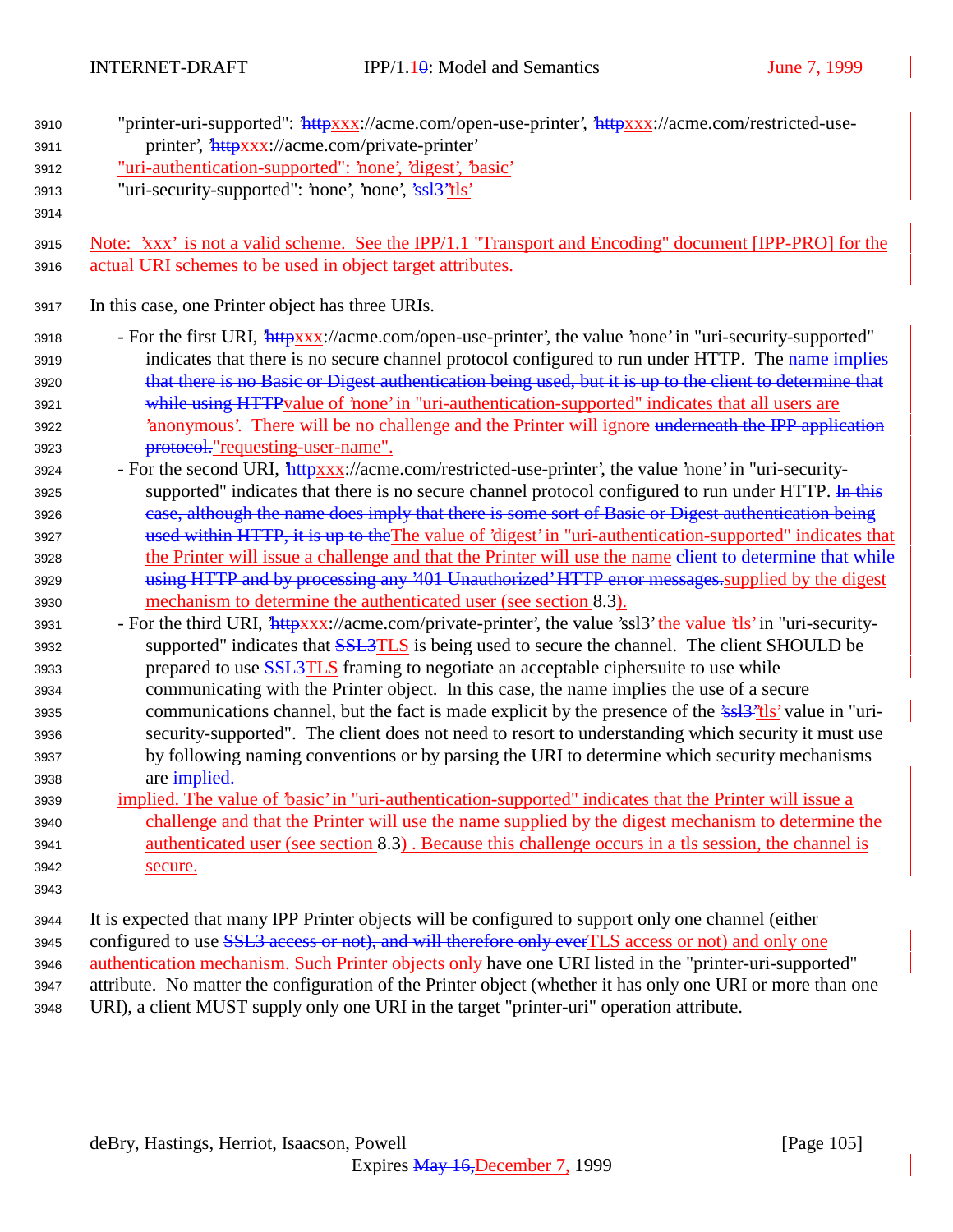4.4.4 printer-name (name(127))

 This REQUIRED Printer attribute contains the name of the Printer object. It is a name that is more end- user friendly than a URI. An administrator determines a printer's name and sets this attribute to that name. This name may be the last part of the printer's URI or it may be unrelated. In non-US-English locales, a name may contain characters that are not allowed in a URI.

4.4.5 printer-location (text(127))

 This Printer attribute identifies the location of the device. This could include things like: "in Room 123A, second floor of building XYZ".

4.4.6 printer-info (text(127))

 This Printer attribute identifies the descriptive information about this Printer object. This could include things like: "This printer can be used for printing color transparencies for HR presentations", or "Out of courtesy for others, please print only small (1-5 page) jobs at this printer", or even "This printer is going away on July 1, 1997, please find a new printer".

4.4.7 printer-more-info (uri)

 This Printer attribute contains a URI used to obtain more information about this specific Printer object. For example, this could be an HTTP type URI referencing an HTML page accessible to a Web Browser. The information obtained from this URI is intended for end user consumption. Features outside the scope of IPP can be accessed from this URI. The information is intended to be specific to this printer instance and site specific services (e.g. job pricing, services offered, end user assistance). The device manufacturer may initially populate this attribute.

4.4.8 printer-driver-installer (uri)

 This Printer attribute contains a URI to use to locate the driver installer for this Printer object. This attribute is intended for consumption by automata. The mechanics of print driver installation is outside the 3972 scope of **IPP**.this IPP/1.1 document. The device manufacturer may initially populate this attribute.

- 4.4.9 printer-make-and-model (text(127))
- This Printer attribute identifies the make and model of the device. The device manufacturer may initially populate this attribute.
- 4.4.10 printer-more-info-manufacturer (uri)

 This Printer attribute contains a URI used to obtain more information about this type of device. The information obtained from this URI is intended for end user consumption. Features outside the scope of IPP can be accessed from this URI (e.g., latest firmware, upgrades, print drivers, optional features available,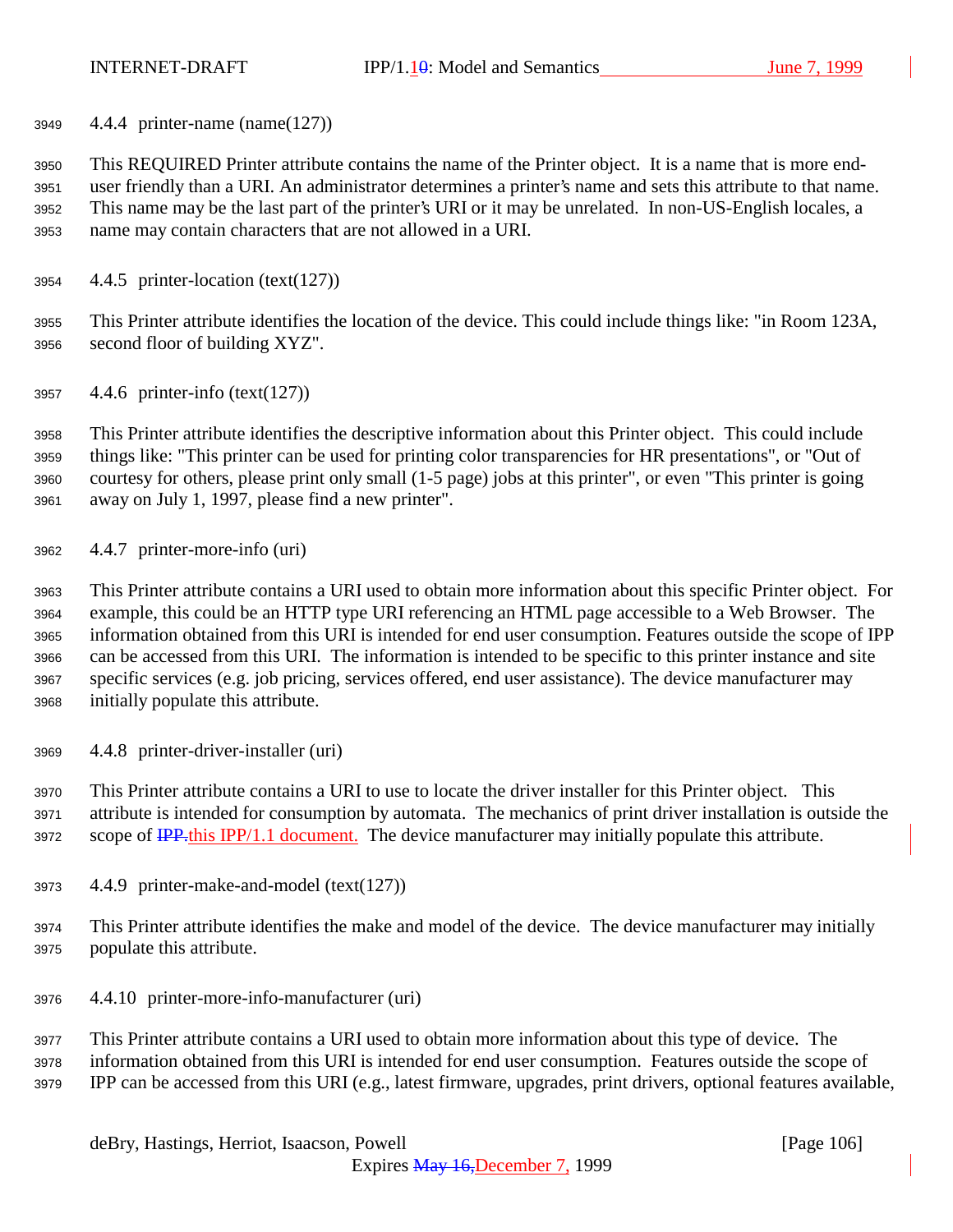details on color support). The information is intended to be germane to this printer without regard to site specific modifications or services. The device manufacturer may initially populate this attribute.

4.4.11 printer-state (type1 enum)

 This REQUIRED Printer attribute identifies the current state of the device. The "printer-state reasons" attribute augments the "printer-state" attribute to give more detailed information about the Printer in the given printer state.

 A Printer object need only update this attribute before responding to an operation which requests the attribute; the Printer object NEED NOT update this attribute continually, since asynchronous event 3988 notification is not part of  $\frac{IPP}{1.0.1}$  A Printer NEED NOT implement all values if they are not applicable to a given implementation.

The following standard enum values are defined:

| 3991 | Value                   | Symbolic Name and Description                                                                  |
|------|-------------------------|------------------------------------------------------------------------------------------------|
| 3992 |                         |                                                                                                |
| 3993 | $\mathfrak{B}^{\prime}$ | idle: Indicates that new jobs can start processing without waiting. Issue 31 If a Printer      |
| 3994 |                         | receives a job (whose required resources are ready) while in this state, such a job            |
| 3995 |                         | MUST transit into the 'processing' state immediately. If the "printer-state-reasons"           |
| 3996 |                         | attribute contains any reasons, they MUST be reasons that would not prevent a job              |
| 3997 |                         | from transiting into the 'processing' state immediately, e.g., 'toner-low'.                    |
| 3998 |                         |                                                                                                |
| 3999 |                         | Note: if a Printer controls more than one output device, the above definition implies          |
| 4000 |                         | that a Printer is 'idle' if at least one output device is idle.                                |
| 4001 |                         |                                                                                                |
| 4002 | 4'                      | processing: Indicates that jobs are processing; new jobs will wait before processing. Issue    |
| 4003 |                         | 31 If a Printer receives a job (whose required resources are ready) while in this state,       |
| 4004 |                         | such a job MUST transit into the 'pending' state immediately. Such a job MUST                  |
| 4005 |                         | transit into the 'processing' state only after jobs ahead of it complete. If the "printer-     |
| 4006 |                         | state-reasons" attribute contains any reasons, they MUST be reasons that do not                |
| 4007 |                         | prevent the current job from printing, e.g. 'toner-low'.                                       |
| 4008 |                         |                                                                                                |
| 4009 |                         | Note: if a Printer controls more than one output device, the above definition implies          |
| 4010 |                         | that a Printer is 'processing' if at least one output device is processing, and none is        |
| 4011 |                         | idle.                                                                                          |
| 4012 |                         |                                                                                                |
| 4013 | $\mathfrak{B}$          | 'stopped': Indicates that no jobs can be processed and intervention is required. Issue 31 If a |
| 4014 |                         | Printer receives a job (whose required resources are ready) while in this state, such a        |
| 4015 |                         | job MUST transit into the 'pending' state immediately. Such a job MUST transit into            |
| 4016 |                         | the 'processing' state only after some human fixes the problem that stopped the                |
| 4017 |                         | printer and after jobs ahead of it complete processing. If supported, Issue 30                 |
| 4018 |                         | "printer-state-reasons" attribute MUST contain at least one reason, e.g. 'media-jam',          |
| 4019 |                         | which prevents it from either processing the current job or transitioning a 'pending'          |
| 4020 |                         | job to the 'processing' state.                                                                 |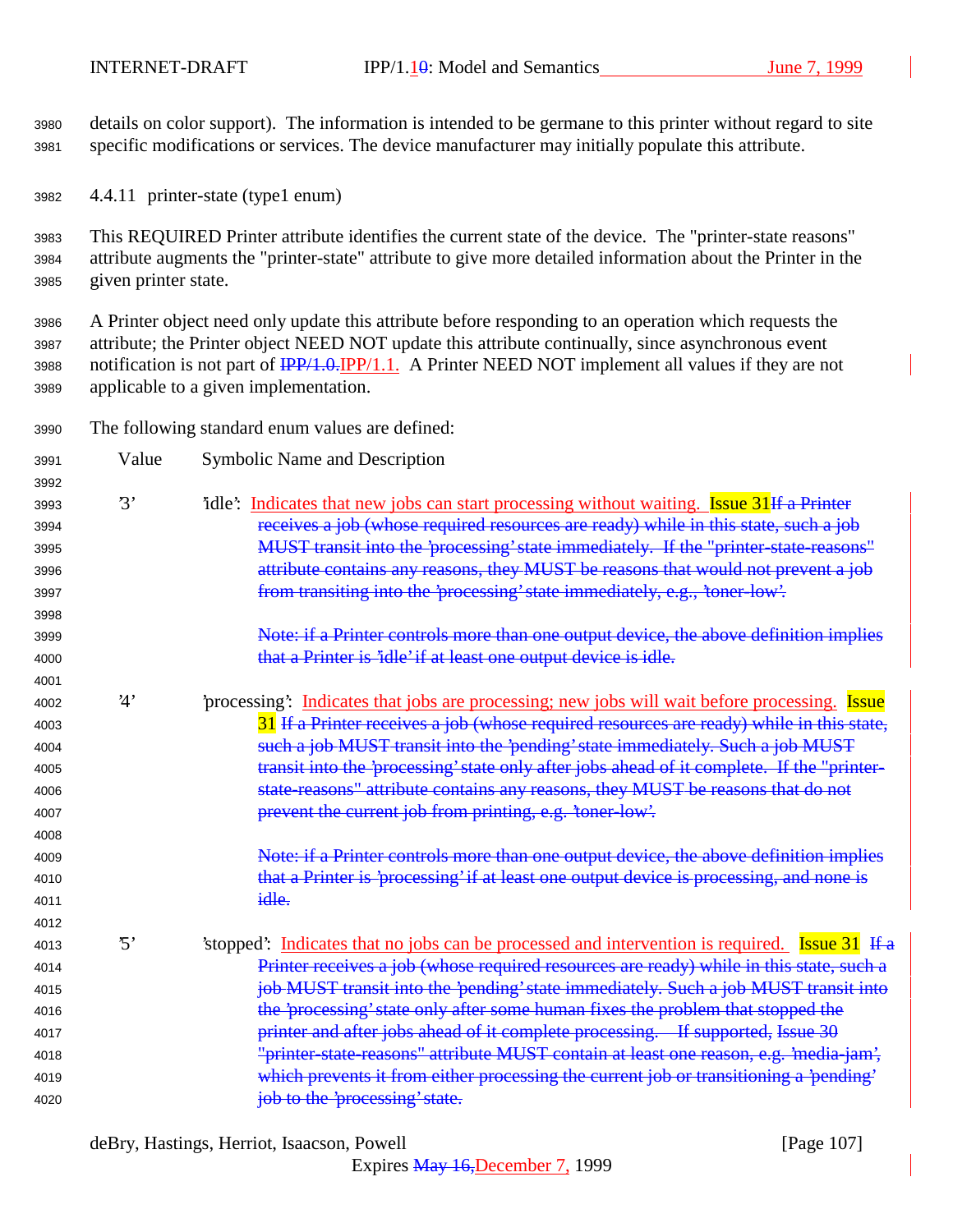| 4021 |                                                                                                               |
|------|---------------------------------------------------------------------------------------------------------------|
| 4022 | Note: if a Printer controls more than one output device, the above definition implies                         |
| 4023 | that a Printer is 'stopped' only if all output devices are stopped.                                           |
| 4024 |                                                                                                               |
| 4025 | Also, it is tempting to define 'stopped' as when a sufficient number of output devices                        |
| 4026 | are stopped and leave it to an implementation to define the sufficient number. But                            |
| 4027 | such a rule complicates the definition of 'stopped' and 'processing'. For example, with                       |
| 4028 | this alternate definition of 'stopped', a job can move from 'pending' to 'processing'                         |
| 4029 | without human intervention, even though the Printer is stopped.                                               |
|      |                                                                                                               |
| 4030 | Values of "printer-state-reasons", such as 'spool-area-full" queue-full and 'stopped-partly', MAY be used to  |
| 4031 | provide further information. <b>Issue 31</b>                                                                  |
| 4032 | 4.4.12 printer-state-reasons (1setOf type2 keyword)                                                           |
| 4033 | This REQUIRED Printer attribute supplies additional detail about the device's state. Some of the these        |
| 4034 | value definitions indicate conformance requirements; the rest are OPTIONAL. Issue 30                          |
| 4035 | Each keyword value MAY have a suffix to indicate its level of severity. The three levels are: report (least   |
| 4036 | severe), warning, and error (most severe).                                                                    |
| 4037 | - '-report': This suffix indicates that the reason is a "report". An implementation may choose to omit        |
| 4038 | some or all reports. Some reports specify finer granularity about the printer state; others serve as a        |
| 4039 | precursor to a warning. A report MUST contain nothing that could affect the printed output.                   |
| 4040 | - '-warning': This suffix indicates that the reason is a "warning". An implementation may choose to omit      |
| 4041 | some or all warnings. Warnings serve as a precursor to an error. A warning MUST contain nothing               |
| 4042 | that prevents a job from completing, though in some cases the output may be of lower quality.                 |
| 4043 | - '-error': This suffix indicates that the reason is an "error". An implementation MUST include all           |
| 4044 | errors. If this attribute contains one or more errors, printer MUST be in the stopped state.                  |
| 4045 |                                                                                                               |
| 4046 | If the implementation does not add any one of the three suffixes, all parties MUST assume that the reason is  |
| 4047 | an "error".                                                                                                   |
| 4048 | If a Printer object controls more than one output device, each value of this attribute MAY apply to one or    |
| 4049 | more of the output devices. An error on one output device that does not stop the Printer object as a whole    |
| 4050 | MAY appear as a warning in the Printer's "printer-state-reasons attribute". If the "printer-state" for such a |
| 4051 | Printer has a value of 'stopped', then there MUST be an error reason among the values in the "printer-state-  |
| 4052 | reasons" attribute.                                                                                           |
| 4053 | The following standard keyword values are defined:                                                            |
| 4054 | other': The device has detected an error other than one listed in this document.                              |
| 4055 | 'none': There are not reasons. This state reason is semantically equivalent to "printer-state-reasons"        |
| 4056 | without any value and MUST be used, since the 1setOf attribute syntax requires at least one value.            |
| 4057 | 'media-needed': A tray has run out of media.                                                                  |
| 4058 | 'media-jam': The device has a media jam.                                                                      |
|      |                                                                                                               |
|      | deBry, Hastings, Herriot, Isaacson, Powell<br>[Page 108]                                                      |

Expires May 16,December 7, 1999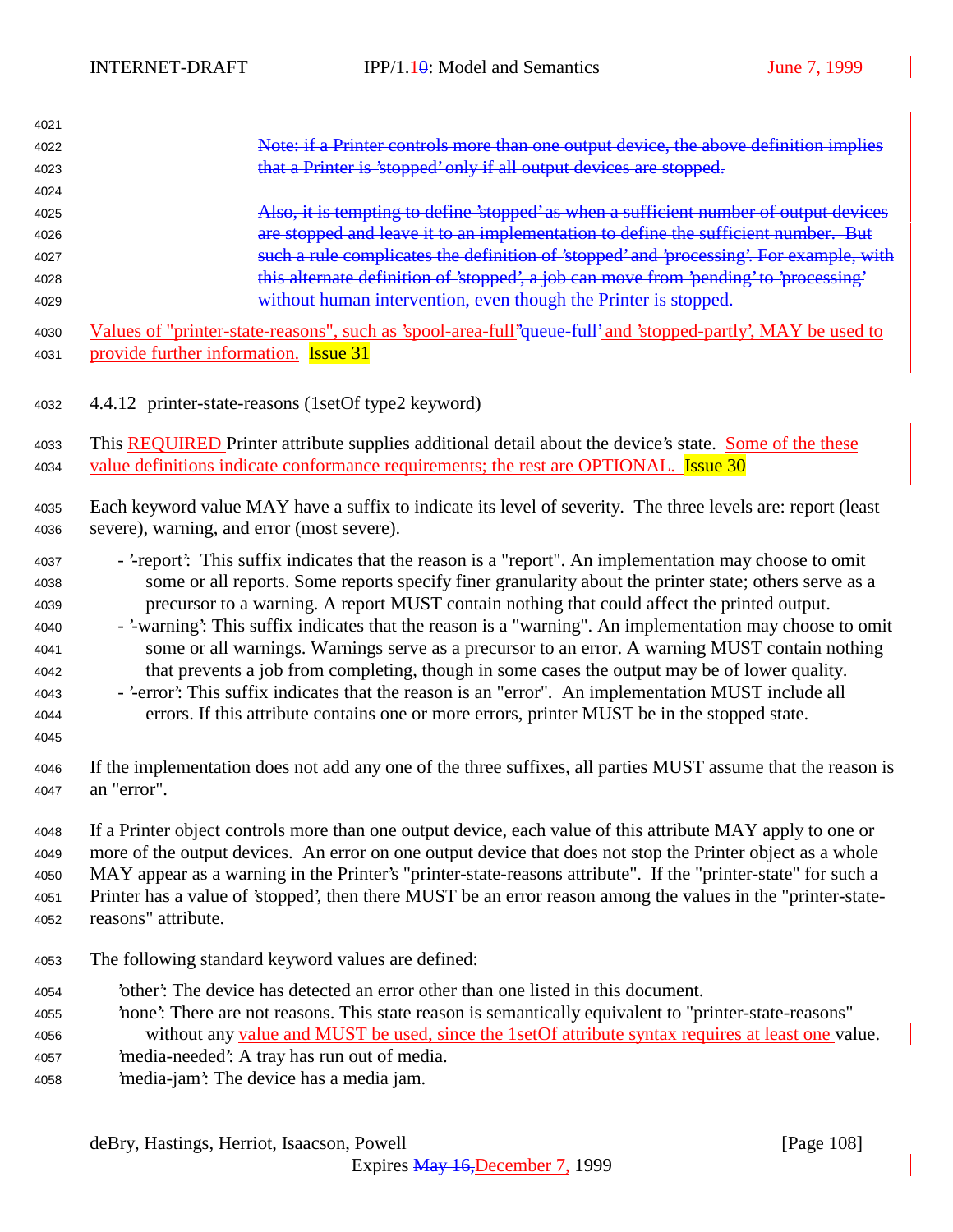| 4059 | moving-to-paused: Someone has paused the Printer object using the Pause-Printer operation (see                 |
|------|----------------------------------------------------------------------------------------------------------------|
| 4060 | section 3.2.7) or other means, but the device(s) are taking an appreciable time to stop. Later, when           |
| 4061 | all output has stopped, the "printer-state" becomes 'stopped', and the 'paused' value replaces the             |
| 4062 | moving-to-paused' value in the "printer-state-reasons" attribute. This value MUST be supported, if             |
| 4063 | the Pause-Printer operation is supported and the implementation takes significant time to pause a              |
| 4064 | device in certain circumstances. Issue 30                                                                      |
| 4065 | paused: Someone has paused the Printer object using the Pause-Printer operation (see section 3.2.7) or         |
| 4066 | other means and the Printer object's "printer-state" is 'stopped'. In this state, a Printer MUST NOT           |
| 4067 | produce printed output, but it MUST perform other operations requested by a client. If a Printer had           |
| 4068 | been printing a job when the Printer was paused, the Printer MUST resume printing that job when                |
| 4069 | the Printer is no longer paused and leave no evidence in the printed output of such a pause. This              |
| 4070 | value MUST be supported, if the Pause-Printer operation is supported. <b>Issue 30</b>                          |
| 4071 | 'shutdown': Someone has removed a Printer object from service, and the device may be powered down              |
| 4072 | or physically removed. In this state, a Printer object MUST NOT produce printed output, and unless             |
| 4073 | the Printer object is realized by a print server that is still active, the Printer object MUST perform no      |
| 4074 | other operations requested by a client, including returning this value. If a Printer object had been           |
| 4075 | printing a job when it was shutdown, the Printer NEED NOT resume printing that job when the                    |
| 4076 | Printer is no longer shutdown. If the Printer resumes printing such a job, it may leave evidence in            |
| 4077 | the printed output of such a shutdown, e.g. the part printed before the shutdown may be printed a              |
| 4078 | second time after the shutdown.                                                                                |
| 4079 | 'connecting-to-device': The Printer object has scheduled a job on the output device and is in the process      |
| 4080 | of connecting to a shared network output device (and might not be able to actually start printing the          |
| 4081 | job for an arbitrarily long time depending on the usage of the output device by other servers on the           |
| 4082 | network).                                                                                                      |
| 4083 | 'timed-out': The server was able to connect to the output device (or is always connected), but was unable      |
| 4084 | to get a response from the output device.                                                                      |
| 4085 | 'stopping': The Printer object is in the process of stopping the device and will be stopped in a while.        |
| 4086 | When the device is stopped, the Printer object will change the Printer object's state to 'stopped'. The        |
| 4087 | 'stopping-warning' reason is never an error, even for a Printer with a single output device. When an           |
| 4088 | output-device ceases accepting jobs, the Printer will have this reason while the output device                 |
| 4089 | completes printing.                                                                                            |
| 4090 | 'stopped-partly': When a Printer object controls more than one output device, this reason indicates that       |
| 4091 | one or more output devices are stopped. If the reason is a report, fewer than half of the output               |
| 4092 | devices are stopped. If the reason is a warning, fewer than all of the output devices are stopped.             |
| 4093 | 'toner-low': The device is low on toner.                                                                       |
| 4094 | <i>imarker-supply-low': toner-empty'</i> . The device is low on marker supply (ink, paint, etc.)-out of toner. |
| 4095 | 'spool-area-full': The limit of persistent storage allocated for spooling has been reached. The Printer is     |
| 4096 | temporarily unable to accept more jobs. The Printer will remove this value when it is able to accept           |
| 4097 | more jobs. This value SHOULD be used by a non-spooling Printer that only accepts one or a small                |
| 4098 | number jobs at a time or a spooling Printer that has filled the spool space. Issue 20 Issue 30 and             |
| 4099 | <b>Issue 31</b>                                                                                                |
| 4100 | 'cover-open': One or more covers on the device are open.                                                       |
| 4101 | interlock-open: One or more interlock devices on the printer are unlocked.                                     |
| 4102 | 'door-open': One or more doors on the device are open.                                                         |
| 4103 | input-tray-missing: One or more input trays are not in the device.                                             |

deBry, Hastings, Herriot, Isaacson, Powell [Page 109]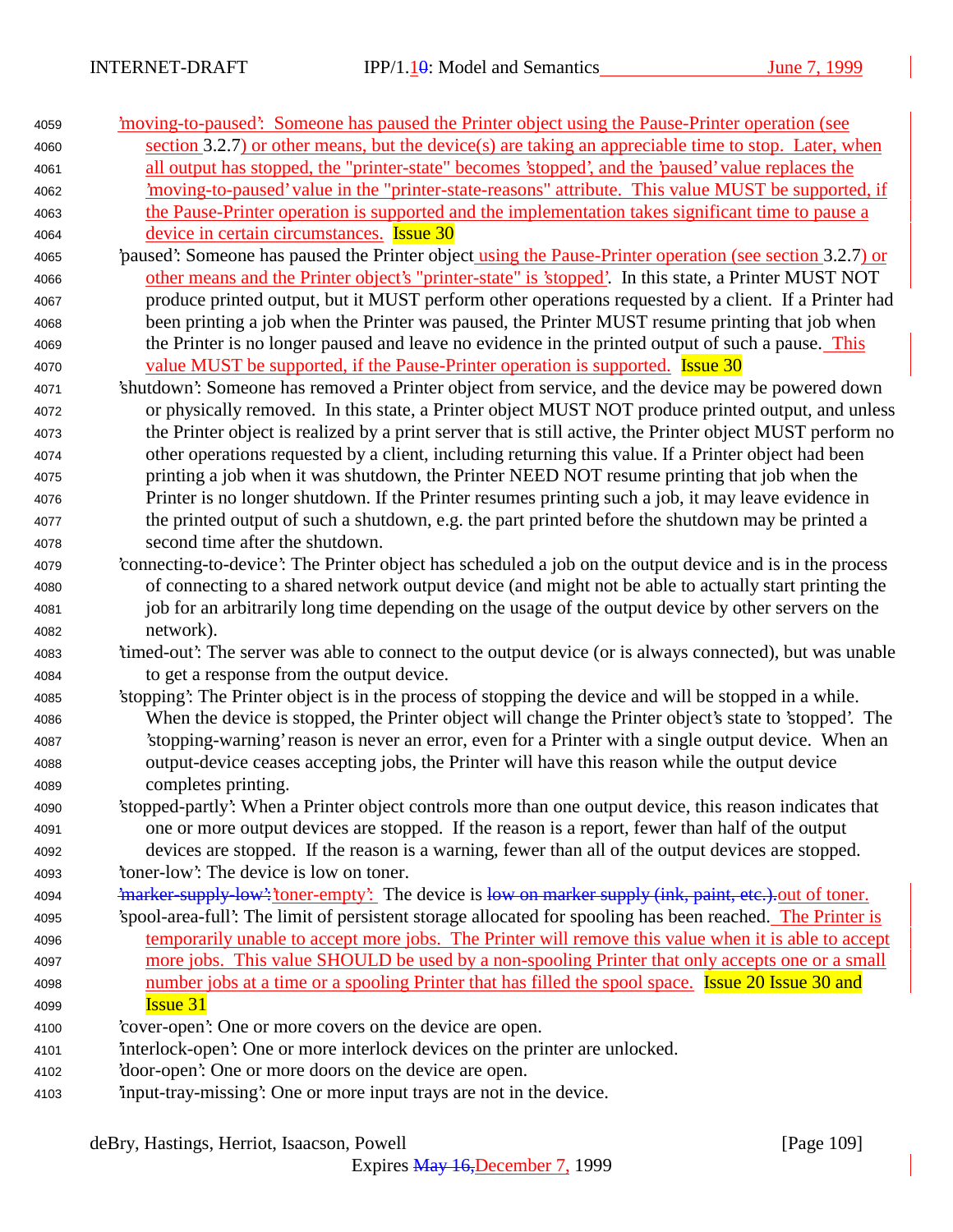- 'media-low': At least one input tray is low on media.
- 'media-empty': At least one input tray is empty.
- 'output-tray-missing': One or more output trays are not in the device
- 'output-area-almost-full': One or more output area is almost full (e.g. tray, stacker, collator).
- 'output-area-full': One or more output area is full. (e.g. tray, stacker, collator)
- 'marker-supply-low': The device is low on at least one marker supply. (e.g. toner, ink, ribbon)
- 'marker-supply-empty: The device is out of at least one marker supply. (e.g. toner, ink, ribbon)
- 'marker-waste-almost-full': The device marker supply waste receptacle is almost full.
- 'marker-waste-full': The device marker supply waste receptacle is full.
- 'fuser-over-temp': The fuser temperature is above normal.
- 'fuser-under-temp': The fuser temperature is below normal.
- 'opc-near-eol': The optical photo conductor is near end of life.
- 'opc-life-over': The optical photo conductor is no longer functioning.
- 'developer-low': The device is low on developer.
- 'developer-empty: The device is out of developer.
- 'interpreter-resource-unavailable': An interpreter resource is unavailable (i.e. font, form)

#### 

4.4.13 printer-state-message (text(MAX))

This Printer attribute specifies the additional information about the printer state and printer state reasons in

human readable text. If the Printer object supports this attribute, the Printer object MUST be able to

generate this message in any of the natural languages identified by the Printer's "generated-natural-

 language-supported" attribute (see the "attributes-natural-language" operation attribute specified in Section 3.1.4.1).

- 4127 4.4.14 ipp-versions-supported (1setOf type2 keyword) Issue 36
- This REQUIRED attribute identifies the IPP protocol version(s) that this Printer supports, including major
- and minor versions, i.e., the version numbers for which this Printer implementation meets the conformance
- requirements. For version number validation, the Printer matches the (two-octet binary) "version-number"
- parameter supplied by the client in each request (see sections 3.1.1 and 3.1.8) with the (US-ASCII) keyword values of this attribute.
- The following standard keyword values are defined:
- '1.0': Meets the conformance requirement of IPP version 1.0 as specified in RFC 2566 [RFC2566] and RFC 2565 [RFC2565] including any extensions registered according to Section 6 and any extension defined in this version or any future version of the IPP "Model and Semantics" document or the IPP "Encoding and Transport" document following the rules, if any, when the "version-number" parameter is '1.0'. '1.1': Meets the conformance requirement of IPP version 1.1 as specified in this document and [IPP-
- PRO] including any extensions registered according to Section 6 and any extension defined in any future versions of the IPP "Model and Semantics" document or the IPP Encoding and Transport document following the rules, if any, when the "version-number" parameter is '1.1'.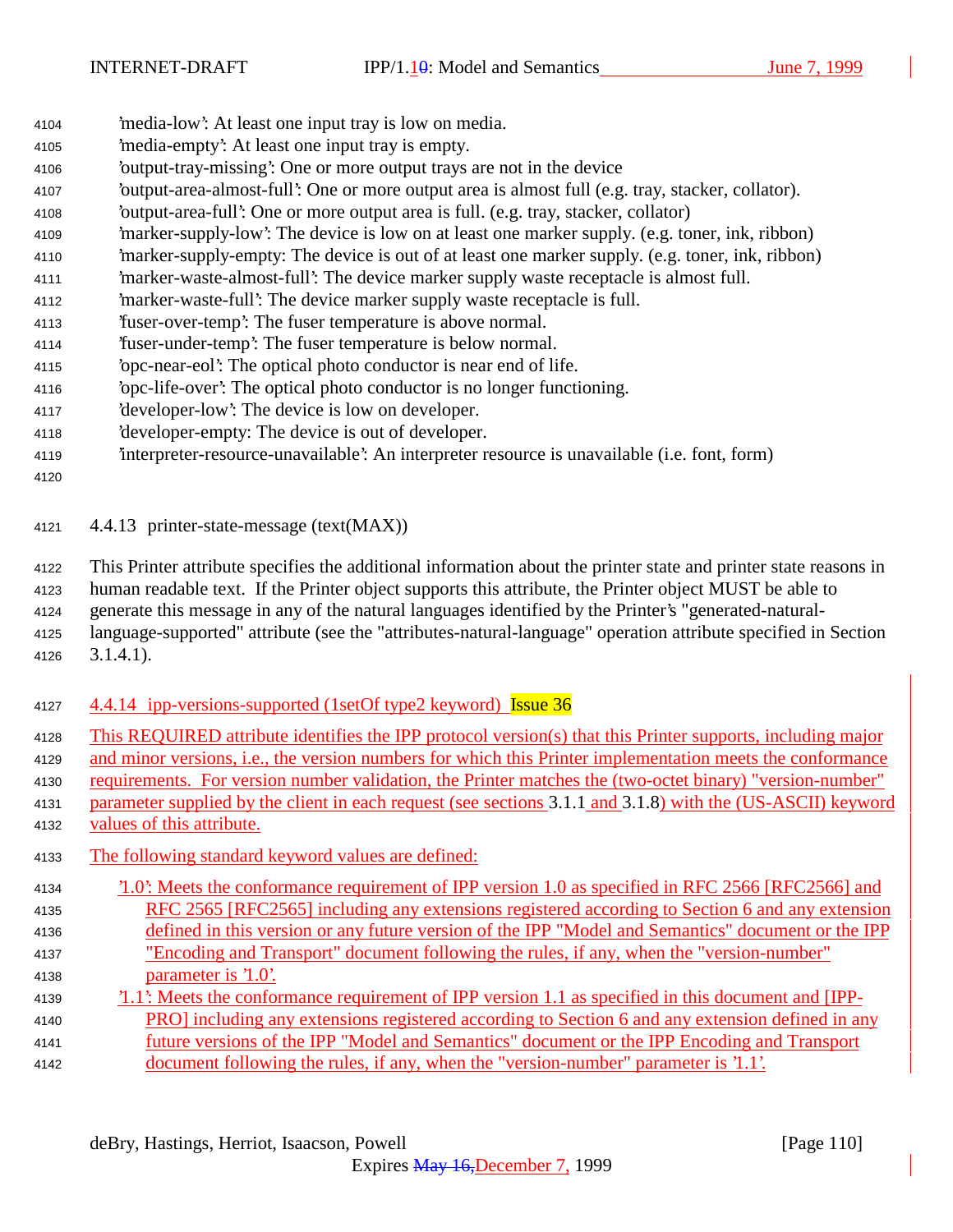- 4.4.15 operations-supported (1setOf type2 enum)
- This REQUIRED Printer attribute specifies the set of supported operations for this Printer object and contained Job objects.
- 4146 All This attribute is encoded as any other enum attribute syntax according to [IPP-PRO] as 32-bits.
- However, all 32-bit enum values for this attribute MUST NOT exceed 0x00008FFF, since these same

values are also passed in two octets in the "operation-id" parameter (see section 3.1.1) in each Protocol

 request with the two high order octets omitted in order to indicate the operation being performed [IPP-PRO].

The following standard enum and "operation-id" (see section 3.1.2) values are defined:

| 4152 | Value                             | <b>Operation Name</b>                  |
|------|-----------------------------------|----------------------------------------|
| 4153 |                                   |                                        |
| 4154 |                                   |                                        |
| 4155 | 0x0000                            | reserved, not used                     |
| 4156 | 0x0001                            | reserved, not used                     |
| 4157 | 0x0002                            | Print-Job                              |
| 4158 | 0x0003                            | Print-URI                              |
| 4159 | 0x0004                            | Validate-Job                           |
| 4160 | 0x0005                            | Create-Job                             |
| 4161 | 0x0006                            | Send-Document                          |
| 4162 | 0x0007                            | Send-URI                               |
| 4163 | 0x0008                            | Cancel-Job                             |
| 4164 | 0x0009                            | Get-Job-Attributes                     |
| 4165 | 0x000A                            | Get-Jobs                               |
| 4166 | 0x000B                            | Get-Printer-Attributes                 |
| 4167 | 0x000C                            | Hold-Job                               |
| 4168 | 0x000D                            | Release-Job                            |
| 4169 | 0x000E                            | Restart-Job                            |
| 4170 | 0x000F                            | <u>reserved for a future operation</u> |
| 4171 | 0x0010                            | <b>Pause-Printer</b>                   |
| 4172 | 0x0011                            | <b>Resume-Printer</b>                  |
| 4173 | 0x0012                            | <u>Purge-Jobs</u>                      |
| 4174 | $0x000C - 0x3FFF0x00013 - 0x3FFF$ | reserved for future operations         |
| 4175 | 0x4000-0x8FFF                     | reserved for private extensions        |
| 4176 |                                   |                                        |

<sup>4177</sup> This The reserved block for private extensions allows for extension vendors to implement private extensions that are guaranteed to not conflict with future registered extensions. However, there is no guarantee that two or more private extensions will not conflict.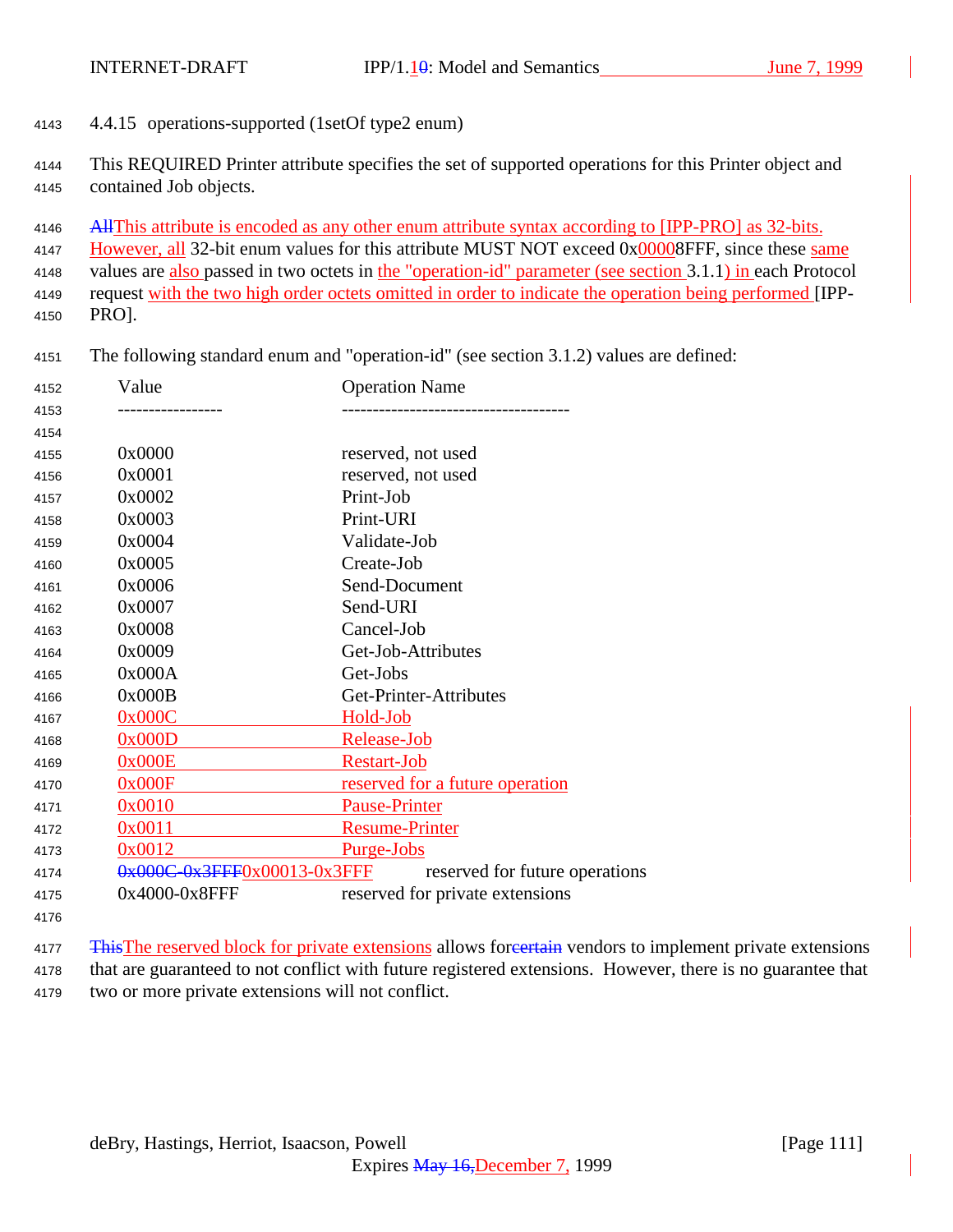- 4.4.16 multiple-document-jobs-supported (boolean) Issue 34
- This Printer attribute indicates whether or not the Printer supports more than one document per job, i.e.,
- more than one Send-Document or Send-Data operation with document data. If the Printer supports the
- Create-Job and Send-Document operations (see section 3.2.4 and 3.3.1), it MUST support this attribute.
- 4.4.17 charset-configured (charset)

 This REQUIRED Printer attribute identifies the charset that the Printer object has been configured to represent 'text' and 'name' Printer attributes that are set by the operator, system administrator, or manufacturer, i.e., for "printer-name" (name), "printer-location" (text), "printer-info" (text), and "printer- make-and-model" (text). Therefore, the value of the Printer object's "charset-configured" attribute MUST also be among the values of the Printer object's "charset-supported" attribute.

4.4.18 charset-supported (1setOf charset)

 This REQUIRED Printer attribute identifies the set of charsets that the Printer and contained Job objects support in attributes with attribute syntax 'text' and 'name'. At least the value 'utf-8' MUST be present, since 4193 IPP objects MUST support the UTF-8  $RFC2044$  [RFC2279] charset. If a Printer object supports a charset, it means that for all attributes of syntax 'text' and 'name' the IPP object MUST (1) accept the charset in requests and return the charset in responses as needed.

 If more charsets than UTF-8 are supported, the IPP object MUST perform charset conversion between the charsets as described in Section 3.1.4.2.

4.4.19 natural-language-configured (naturalLanguage)

 This REQUIRED Printer attribute identifies the natural language that the Printer object has been configured to represent 'text' and 'name' Printer attributes that are set by the operator, system administrator, or manufacturer, i.e., for "printer-name" (name), "printer-location" (text), "printer-info" (text), and "printer- make-and-model" (text). When returning these Printer attributes, the Printer object MAY return them in the configured natural language specified by this attribute, instead of the natural language requested by the client in the "attributes-natural-language" operation attribute. See Section 3.1.4.1 for the specification of the OPTIONAL multiple natural language support. Therefore, the value of the Printer object's "natural- language-configured" attribute MUST also be among the values of the Printer object's "generated-natural-language-supported" attribute.

4.4.20 generated-natural-language-supported (1setOf naturalLanguage)

 This REQUIRED Printer attribute identifies the natural language(s) that the Printer object and contained Job objects support in attributes with attribute syntax 'text' and 'name'. The natural language(s) supported depends on implementation and/or configuration. Unlike charsets, IPP objects MUST accept requests with any natural language or any Natural Language Override whether the natural language is supported or not.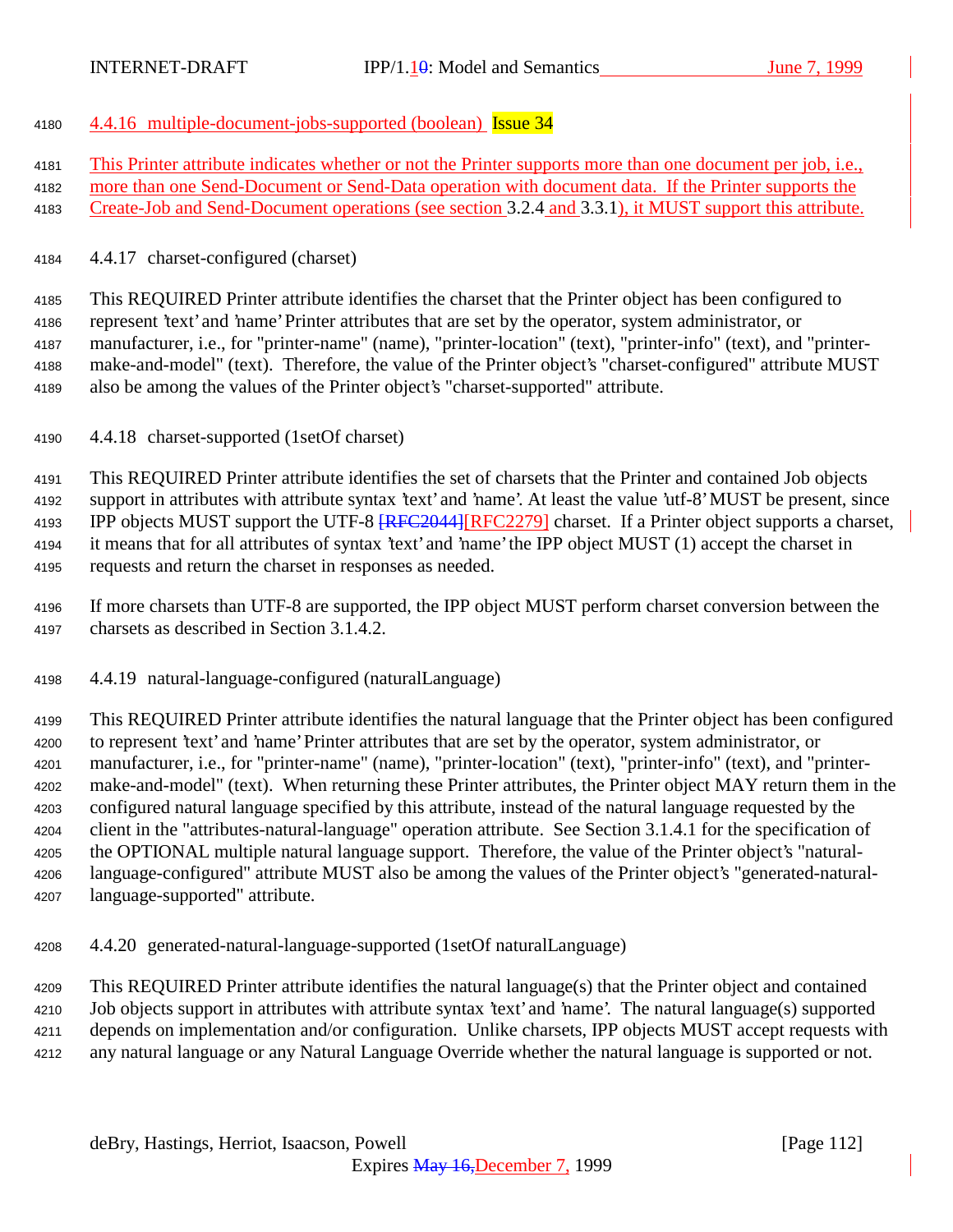If a Printer object supports a natural language, it means that for any of the attributes for which the Printer or

Job object generates messages, i.e., for the "job-state-message" and "printer-state-message" attributes and

 Operation Messages (see Section 3.1.5) in operation responses, the Printer and Job objects MUST be able to generate messages in any of the Printer's supported natural languages. See section 3.1.4 for the

4217 specification definition of 'text' and 'name' attributes in operation requests and responses.

 Note: A Printer object that supports multiple natural languages, often has separate catalogs of messages, one for each natural language supported.

4.4.21 document-format-default (mimeMediaType)

 This REQUIRED Printer attribute identifies the document format that the Printer object has been configured to assume if the client does not supply a "document-format" operation attribute in any of the operation requests that supply document data. The standard values for this attribute are Internet Media types (sometimes called MIME types). For further details see the description of the 'mimeMediaType' attribute syntax in Section 4.1.9.

4.4.22 document-format-supported (1setOf mimeMediaType)

 This REQUIRED Printer attribute identifies the set of document formats that the Printer object and contained Job objects can support. For further details see the description of the 'mimeMediaType' attribute syntax in Section 4.1.9.

4.4.23 printer-is-accepting-jobs (boolean)

 This REQUIRED Printer attribute indicates whether the printer is currently able to accept jobs, i.e., is accepting Print-Job, Print-URI, and Create-Job requests. If the value is 'true', the printer is accepting jobs. If the value is 'false', the Printer object is currently rejecting any jobs submitted to it. In this case, the Printer object returns the 'server-error-not-accepting-jobs' status code.

4235 Note: This value is independent of the "printer-state" and "printer-state-reasons" attributes because its value 4236 does not affect the current job; rather it affects future jobs. This attribute, when 'false', may causes the 4237 Printer to reject jobs even when the "printer-state" is 'idle' or, when 'true', it may causes the Printer object to 4238 accepts jobs even when the "printer-state" is 'stopped'.

- 4.4.24 queued-job-count (integer(0:MAX))
- 4240 This RECOMMENDEDREQUIRED Printer attribute contains a count of the number of jobs that are either 4241 'pending', 'processing', 'pending-held', or 'processing-stopped' and is set by the Printer object. **Issue 29**
- 4.4.25 printer-message-from-operator (text(127))

 This Printer attribute provides a message from an operator, system administrator or "intelligent" process to indicate to the end user information or status of the printer, such as why it is unavailable or when it is expected to be available.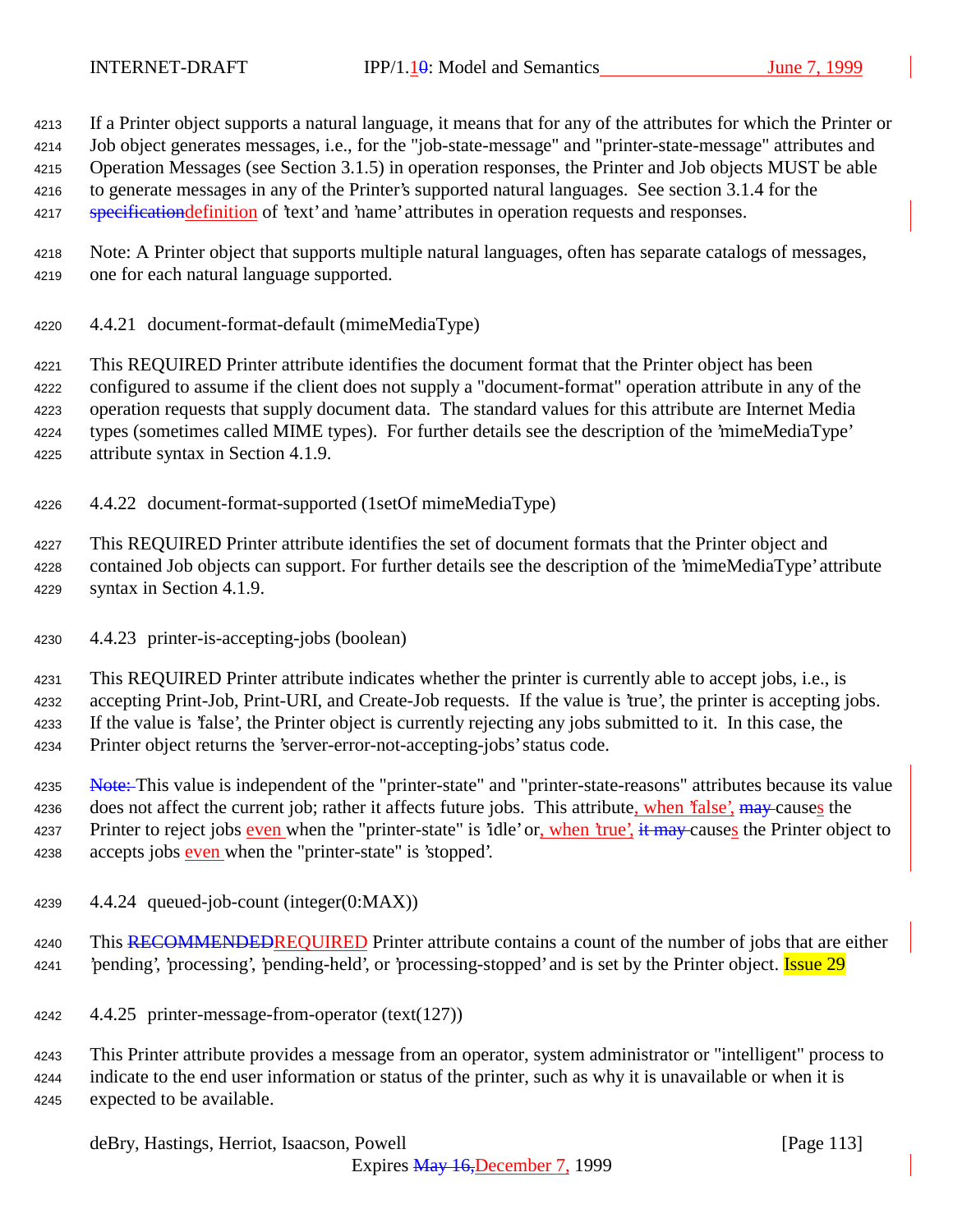4.4.26 color-supported (boolean)

 This Printer attribute identifies whether the device is capable of any type of color printing at all, including highlight color. All document instructions having to do with color are embedded within the document PDL 4249 (none are external IPP attributes in  $\frac{IPP}{1.0}$ . IPP/1.1).

- Note: end-users are able to determine the nature and details of the color support by querying the "printer-more-info-manufacturer" Printer attribute.
- 4.4.27 reference-uri-schemes-supported (1setOf uriScheme)

 This Printer attribute specifies which URI schemes are supported for use in the "document-uri" operation attribute of the Print-URI or Send-URI operation. If a Printer object supports these optional operations, it MUST support the "reference-uri-schemes-supported" Printer attribute with at least the following schemed URI value:

- 'ftp': The Printer object will use an FTP 'get' operation as defined in RFC 2228 [RFC2228] using FTP URLs as defined by [RFC2396] and[RFC2316].
- 

The Printer object MAY OPTIONALLY support other URI schemes (see section 4.1.6).

4.4.28 pdl-override-supported (type2 keyword)

 This REQUIRED Printer attribute expresses the ability for a particular Printer implementation to either attempt to override document data instructions with IPP attributes or not.

- This attribute takes on the following values:
- 4265 'attempted': This value indicates that the Printer object attempts to make the IPP attribute values take precedence over embedded instructions in the document data, however there is no guarantee.
- 'not-attempted': This value indicates that the Printer object makes no attempt to make the IPP attribute values take precedence over embedded instructions in the document data.
- 

 Section 15 contains a full description of how this attribute interacts with and affects other IPP attributes, especially the "ipp-attribute-fidelity" attribute.

4.4.29 printer-up-time (integer(1:MAX))

4273 This REQUIRED Printer attribute indicates the amount of time (in seconds) that this Printer instance of this 4274 Printer implementation has been up and running. The value is a monotonically increasing value starting from 1 when the Printer object is started-up (initialized, booted, etc.). This value is used to populate the 4276 Event Time Job Description Job attributes "time-at-creation", "time-at-processing", and "time-at-4277 completed" (see section 4.3.14). <del>These time values are all measured in seconds and all have meaning only</del>

4278 relative to this attribute, "printer-up-time".

If the Printer object goes down at some value 'n', and comes back up, the implementation MAY:

deBry, Hastings, Herriot, Isaacson, Powell **company** and the company of the company in the company of the company of the company of the company of the company of the company of the company of the company of the company of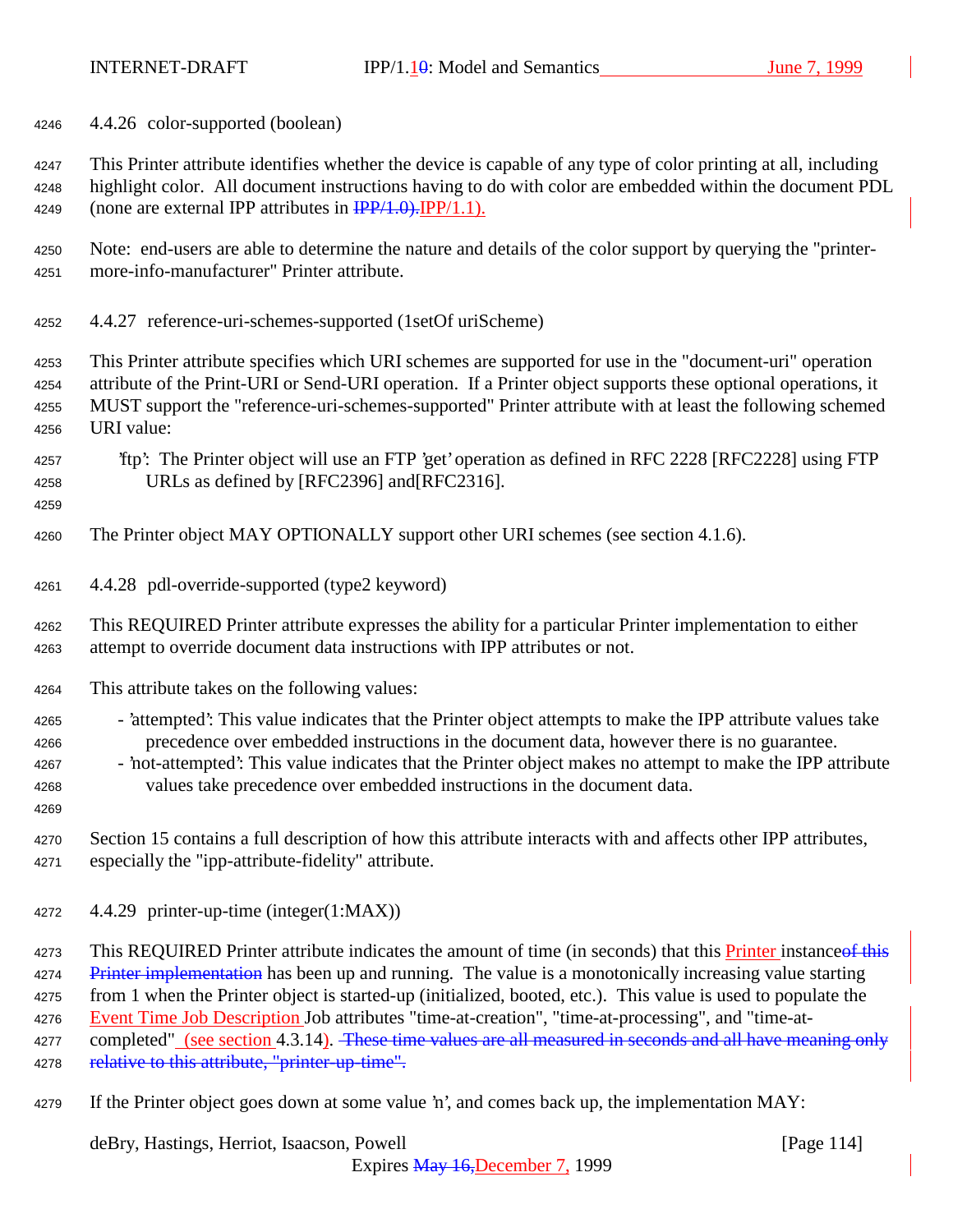## <sup>4280</sup> 1. Know how long it has been down, and resume at some value greater than 'n', or

- <sup>4281</sup> 2. Restart from 1.
- 4282

<sup>4283</sup> In other words, if the device or devices that the Printer object is representing are restarted or power cycled, <sup>4284</sup> the Printer object MAY continue counting this value or MAY reset this value to 1 depending on <sup>4285</sup> implementation. However, if the Printer object software ceases running, and restarts without knowing the <sup>4286</sup> last value for "printer-up-time", the implementation MUST reset this value to 1. If this value is reset and <sup>4287</sup> the Printer has persistent jobs, the Printer MUST reset the "time-at-xxx(integer) Event Time Job 4288 Description attributes according to Section 4.3.14. **Issue 17** In the first case, the Printer SHOULD not 4289 tweak any existing related Job attributes ("time-at-creation", "time-at-processing", and "time-at-4290 completed"). In the second case, the Printer object SHOULD reset those attributes to 0. If a client queries a 4291 time-related Job attribute and finds the value to be 0, the client MUST assume that the Job was submitted in 4292 some life other than the Printer's current life. An implementation MAY use both implementation 4293 alternatives, depending on warm versus cold start, respectively.

<sup>4294</sup> 4.4.30 printer-current-time (dateTime)

4295 This Printer attribute indicates the current date andabsolute wall-clock time. If an implementation supports

4296 this attribute, then a client could calculate the absolute wall-clock time each Job's This value is used to <sup>4297</sup> populate the Event Time Job Description attributes: "time-at-creation", "time-at-processing", and "time-at-4298 completed" (see Section 4.3.14). attributes by using both "printer-up-time" and this attribute, "printer-4299 current-time". If an implementation does not support this attribute, a client can only calculate the relative 4300 time of certain events based on the REQUIRED "printer-up-time" attribute.

 The date and time is obtained on a "best efforts basis" and does not have to be that precise in order to work in practice. A Printer implementation sets the value of this attribute by obtaining the date and time via some implementation-dependent means, such as getting the value from a network time server, initialization at time of manufacture, or setting by an administrator. See [IPP-IIG] for examples. If an implementation 4305 supports this attribute and the implementation knows that it has not yet been set to a correct value, then the implementation MUST return the value of this attribute using the out-of-band 'no-value' meaning not

4307 configured. See the beginning of section 4.1. **Issue 17** 

<sup>4308</sup> The time zone of this attribute NEED NOT be the time zone used by people located near the Printer object <sup>4309</sup> or device. The client MUST NOT expect that the time zone of any received 'dateTime' value to be in the 4310 time zone of the client or in the time zone of the people located near the printer. Issue 17

<sup>4311</sup> The client SHOULD display any dateTime attributes to the user in client local time by converting the <sup>4312</sup> 'dateTime' value returned by the server to the time zone of the client, rather than using the time zone 4313 returned by the Printer in attributes that use the 'dateTime' attribute syntax. **Issue 17** 

<sup>4314</sup> 4.4.31 multiple-operation-time-out (integer(1:MAX))

<sup>4315</sup> This Printer attributes identifies the minimum time (in seconds) that the Printer object waits for additional <sup>4316</sup> Send-Document or Send-URI operations to follow a still-open multi-document Job object before taking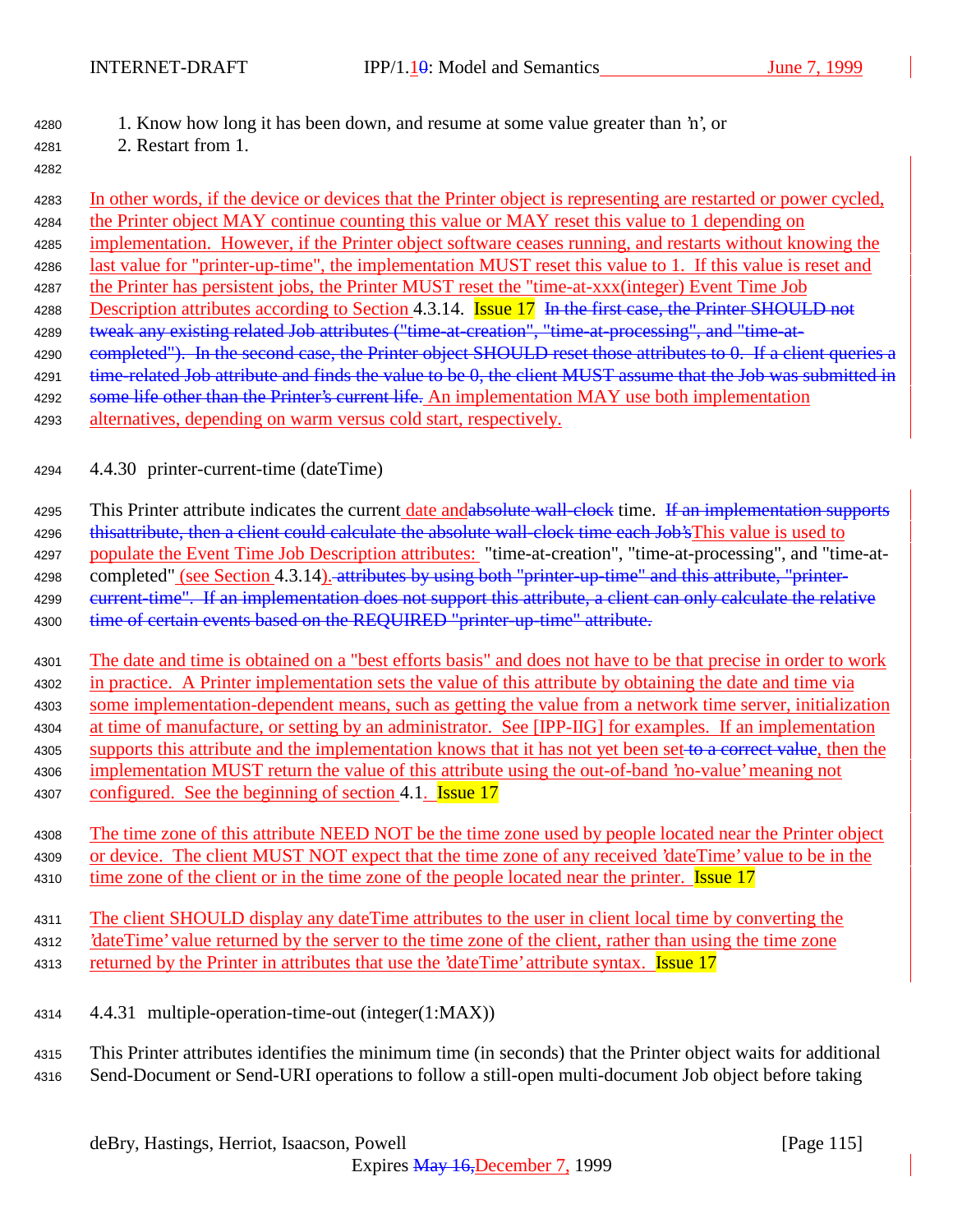4317 any recovery actions, such as the ones indicated in section 3.3.1. If the Printer object supports the Create-Job and Send-Document operations (see section 3.2.4 and 3.3.1), it MUST support this attribute.

 It is RECOMMENDED that vendors supply a value for this attribute that is between 60 and 240 seconds. 4320 An implementation MAY allow a system administrator to set this attribute (by means outside this IPP/1.1 4321 document). If so, the system administrator MAY be able to set values outside this range.

4.4.32 compression-supported (1setOf type3 keyword)

 This REQUIRED Printer attribute identifies the set of supported compression algorithms for document data. Compression only applies to the document data; compression does not apply to the encoding of the IPP operation itself. The supported values are used to validate the client supplied "compression" operation 4326 attributes in Print-Job, Send-Document, and Send-URI requests. **Issue 28** 

- Standard values are :
- 'none': no compression is used.
- 'deflate': ZIP public domain inflate/deflate) compression technology
- 'gzip' GNU zip compression technology described in RFC 1952 [RFC1952].
- 'compress': UNIX compression technology
- 
- 4.4.33 job-k-octets-supported (rangeOfInteger(0:MAX))

 This Printer attribute specifies the upper and lower bounds of total sizes of jobs in K octets, i.e., in units of 1024 octets. The supported values are used to validate the client supplied "job-k-octets" operation attributes in create requests. The corresponding job description attribute "job-k-octets" is defined in section 4.3.17.1.

4.4.34 job-impressions-supported (rangeOfInteger(0:MAX))

 This Printer attribute specifies the upper and lower bounds for the number of impressions per job. The supported values are used to validate the client supplied "job-impressions" operation attributes in create requests. The corresponding job description attribute "job-impressions" is defined in section 4.3.17.2.

4.4.35 job-media-sheets-supported (rangeOfInteger(0:MAX))

 This Printer attribute specifies the upper and lower bounds for the number of media sheets per job. The supported values are used to validate the client supplied "job-media-sheets" operation attributes in create requests. The corresponding Job attribute "job-media-sheets" is defined in section 4.3.17.3.

4.4.36 pages-per-minute (integer(0:MAX))

This Printer attributes specifies the nominal number of pages per minute to the nearest whole number which

- may be generated by this printer (e.g., simplex, black-and-white). This attribute is informative, not a
- 4348 service guarantee. Generally, it is the value used in the marketing literature to describe the device.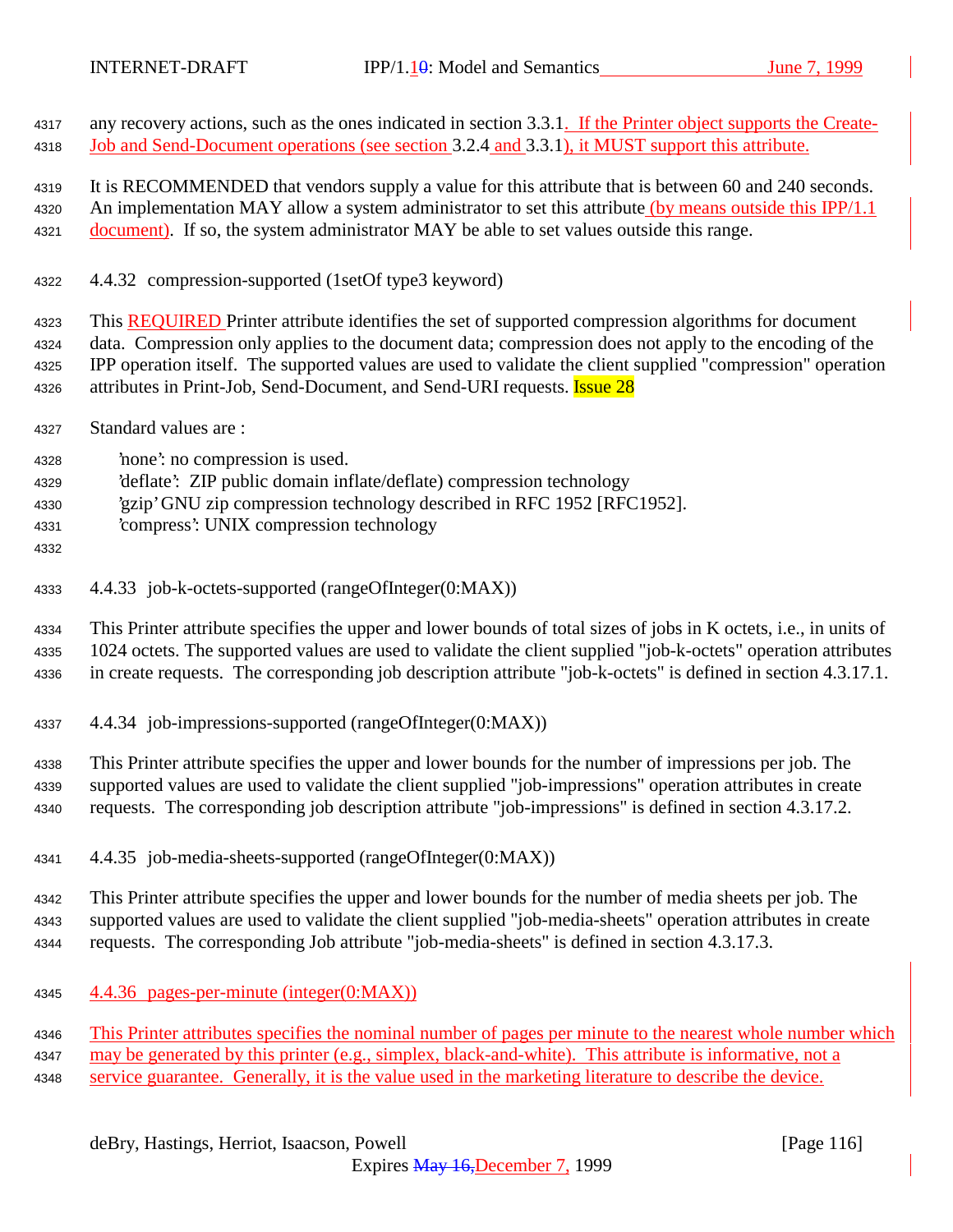| 4349 | A value of 0 indicates a device that takes more than two minutes to process a page.                            |
|------|----------------------------------------------------------------------------------------------------------------|
| 4350 | 4.4.37 pages-per-minute-color (integer(0:MAX))                                                                 |
| 4351 | This Printer attributes specifies the nominal number of pages per minute to the nearest whole number which     |
| 4352 | may be generated by this printer when printing color (e.g., simplex, color). For purposes of this attribute,   |
| 4353 | "color" means the same as for the "color-supported" attribute, namely, the device is capable of any type of    |
| 4354 | color printing at all, including highlight color. This attribute is informative, not a service guarantee.      |
| 4355 | Generally, it is the value used in the marketing literature to describe the color capabilities of this device. |
| 4356 | A value of 0 indicates a device that takes more than two minutes to process a page.                            |
| 4357 | If a color device has several color modes, it MAY use the pages-per-minute value for this attribute that       |
| 4358 | corresponds to the mode that produces the highest number.                                                      |
| 4359 | Black and white only printers MUST NOT support this attribute. If this attribute is present, then the "color-  |
| 4360 | supported" Printer description attribute MUST be present and have a 'true' value.                              |
| 4361 | The values of these two attributes returned by the Get-Printer-Attributes operation MAY be affected by the     |
| 4362 | "document-format" attribute supplied by the client in the Get-Printer-Attributes request. In other words, the  |
| 4363 | implementation MAY have different speeds depending on the document format being processed. See                 |
| 4364 | section 3.2.5.1 Get-Printer-Attributes.                                                                        |
| 4365 | 5 Conformance                                                                                                  |

5. Conformance

<sup>4366</sup> This section describes conformance issues and requirements. This document introduces model entities such <sup>4367</sup> as objects, operations, attributes, attribute syntaxes, and attribute values. These conformance sections <sup>4368</sup> describe the conformance requirements which apply to these model entities.

- <sup>4369</sup> 5.1 Client Conformance Requirements
- <sup>4370</sup> This section describes the conformance requirements for a client (see section 2.1), whether it be:
- <sup>4371</sup> 1. contained within software controlled by an end user, e.g. activated by the "Print" menu item in an <sup>4372</sup> application that sends IPP requests or
- <sup>4373</sup> 2. the print server component that sends IPP requests to either an output device or another 4374 "downstream" print server. **Issue 4**

 A conforming client MUST support all REQUIRED operations as defined in this document. For each attribute included in an operation request, a conforming client MUST supply a value whose type and value syntax conforms to the requirements of the Model document as specified in Sections 3 and 4. A conforming client MAY supply any registered extensions and/or private extensions in an operation request, as long as they meet the requirements in Section 1.1.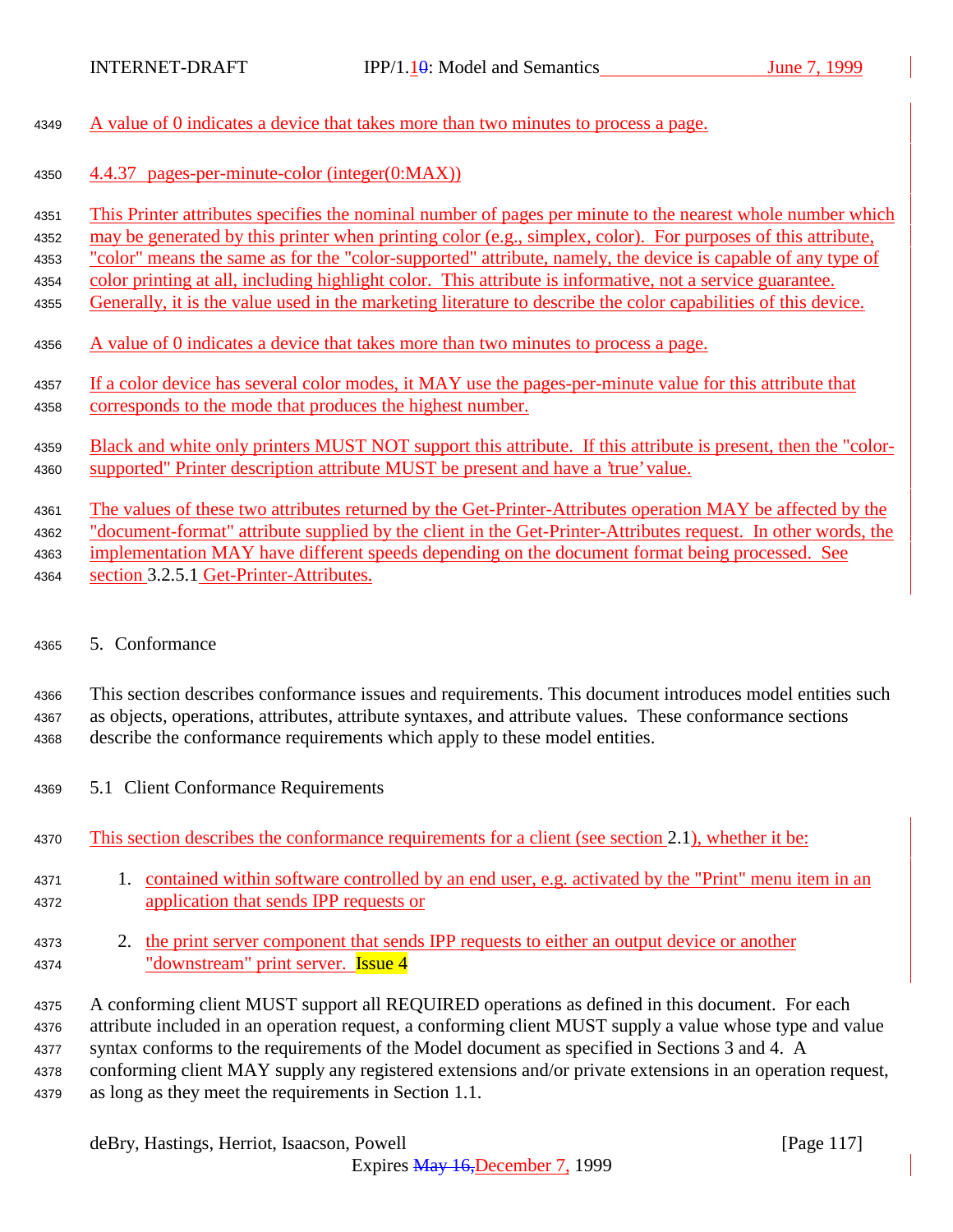Otherwise, there are no conformance requirements placed on the user interfaces provided by IPP clients or their applications. For example, one application might not allow an end user to submit multiple documents per job, while another does. One application might first query a Printer object in order to supply a graphical user interface (GUI) dialogue box with supported and default values whereas a different implementation might not.

 When sending a request, an IPP client NEED NOT supply any attributes that are indicated as OPTIONALLY supplied by the client.

 A client MUST be able to accept any of the attribute syntaxes defined in Section 4.1, including their full range, that may be returned to it in a response from a Printer object. In particular for each attribute that the client supports whose attribute syntax is 'text', the client MUST accept and process both the 'textWithoutLanguage' and 'textWithLanguage' forms. Similarly, for each attribute that the client supports whose attribute syntax is 'name', the client MUST accept and process both the 'nameWithoutLanguage' and 'nameWithLanguage' forms. For presentation purposes, truncation of long attribute values is not recommended. A recommended approach would be for the client implementation to allow the user to scroll through long attribute values.

4395 A <del>query r</del>esponse mayMAY contain attribute groups, attributes, attribute syntaxes, and values, and status 4396 codes that the client does not expect. Therefore, a client implementation MUST gracefully handle such 4397 responses and not refuse to inter-operate with a conforming Printer that is returning extended registered or 4398 private attributes and/orextensions, including attribute groups, attributes, attribute syntaxes, -attribute 4399 values, and status codes that conform to Section 1.1. Clients may choose to ignore any parameters, 4400 attributes, attribute syntaxes, or values that they do not understand. **Issue 25 and Issue 26** 

 While a client is sending data to a printer, it SHOULD do its best to prevent a channel from being closed by a lower layer when the channel is blocked (i.e. flow-controlled off) for whatever reason, e.g. 'out of paper' or 'job ahead hasn't freed up enough memory'. However, the layer that launched the print submission (e.g. an end user) MAY close the channel in order to cancel the job. When a client closes a channel, a Printer MAY print all or part of the received portion of the document. See the "Encoding and Transport" document 4406 [IPP-PRO] for more details. **Issue 4 and Issue 5** 

- A client MUST support Client Authentication as defined in the IPP/1.1 Encoding and Transport document [IPP-PRO]. A client SHOULD support Operation Privacy and Server Authentication as defined in the 4409 IPP/1.1 Encoding and Transport document [IPP-PRO]. See also section 8 of this document. Issue 32
- 5.2 IPP Object Conformance Requirements
- 4411 This section specifies the conformance requirements for conforming implementations with respect to of IPP 4412 objects (see section 2), operations, and attributes. These requirements apply to an IPP object whether it is:
- (1) an (embedded) device component that accepts IPP requests and controls the device or
- (2) a component of a print server that accepts IPP requests (where the print server control one or 4415 more networked devices using IPP or other protocols). Issue 4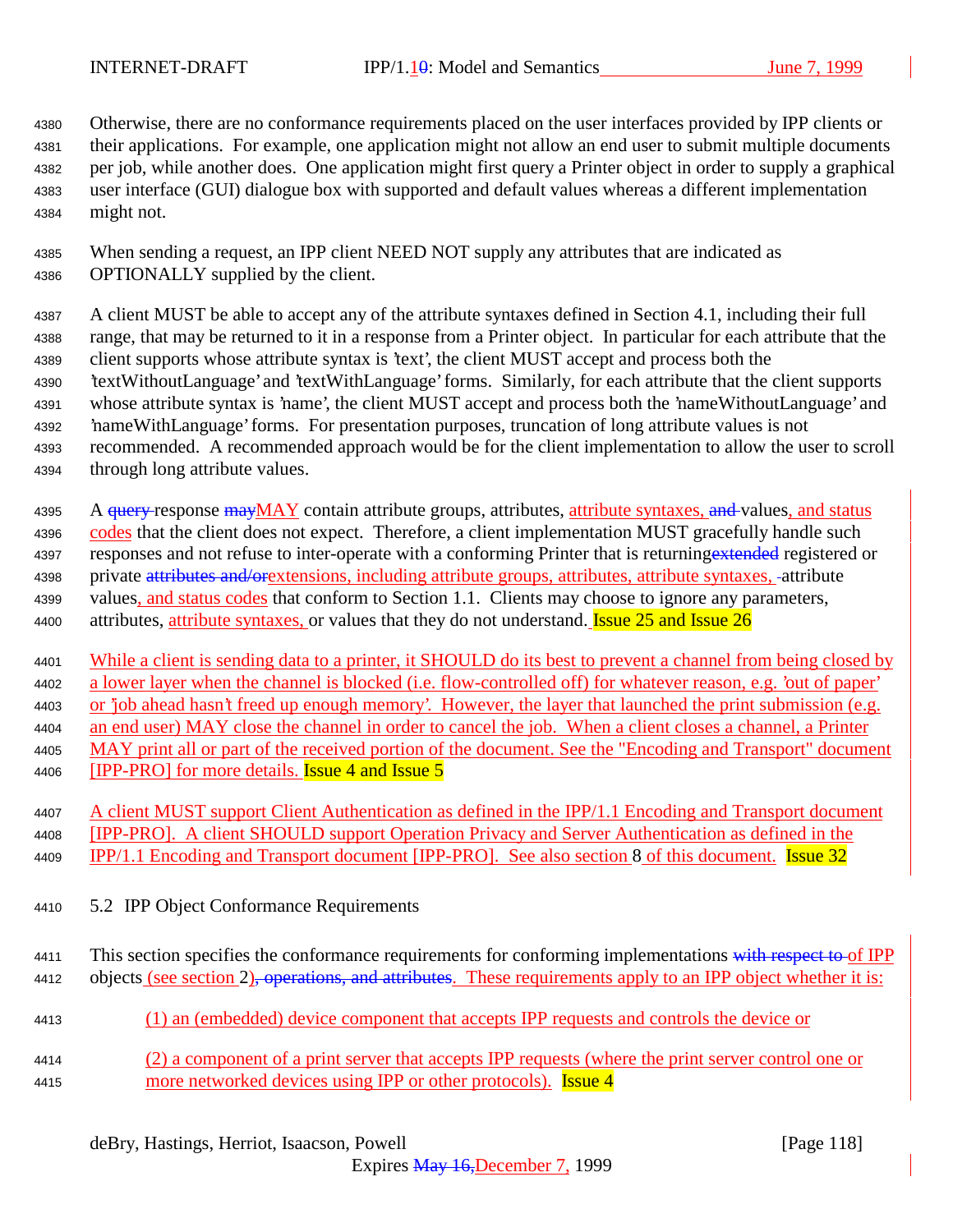5.2.1 Objects

 Conforming implementations MUST implement all of the model objects as defined in this **specification document** in the indicated sections:

- Section 2.1 Printer Object
- Section 2.2 Job Object
- 5.2.2 Operations

 Conforming IPP object implementations MUST implement all of the REQUIRED model operations, 4423 including REQUIRED responses, as defined in this specification document in the indicated sections:

| 4424 | For a Printer object:                  |                 |
|------|----------------------------------------|-----------------|
| 4425 | Print-Job (section 3.2.1)              | <b>REQUIRED</b> |
| 4426 | Print-URI (section 3.2.2)              | <b>OPTIONAL</b> |
| 4427 | Validate-Job (section 3.2.3)           | <b>REQUIRED</b> |
| 4428 | Create-Job (section 3.2.4)             | <b>OPTIONAL</b> |
| 4429 | Get-Printer-Attributes (section 3.2.5) | <b>REQUIRED</b> |
| 4430 | Get-Jobs (section 3.2.6)               | <b>REQUIRED</b> |
| 4431 | Pause-Printer (section 3.2.7)          | <b>OPTIONAL</b> |
| 4432 | <b>Resume-Printer (section 3.2.8)</b>  | <b>OPTIONAL</b> |
| 4433 | Purge-Jobs (section 3.2.9)             | <b>OPTIONAL</b> |
| 4434 |                                        |                 |
| 4435 | For a Job object:                      |                 |
| 4436 | Send-Document (section 3.3.1)          | <b>OPTIONAL</b> |
| 4437 | Send-URI (section 3.3.2)               | <b>OPTIONAL</b> |
| 4438 | Cancel-Job (section 3.3.3)             | <b>REQUIRED</b> |
| 4439 | Get-Job-Attributes (section 3.3.4)     | <b>REQUIRED</b> |
| 4440 | Hold-Job (section 3.3.5)               | <b>OPTIONAL</b> |
| 4441 | Release-Job (section 3.3.6)            | <b>OPTIONAL</b> |
| 4442 | Restart-Job (section 3.3.7)            | <b>OPTIONAL</b> |
| 4443 |                                        |                 |

 Conforming IPP objects MUST support all REQUIRED operation attributes and all values of such attributes if so indicated in the description. Conforming IPP objects MUST ignore all unsupported or unknown operation attributes or operation attribute groups received in a request, but MUST reject a request that contains a supported operation attribute that contains an unsupported value.

 Conforming IPP objects MAY return operation responses that contain attributes groups, attributes names, attribute syntaxes, attribute values, and status codes that are extensions to this standard. The additional 4450 attribute groups MAY occur in any order. **Issue 26** 

The following section on object attributes specifies the support required for object attributes.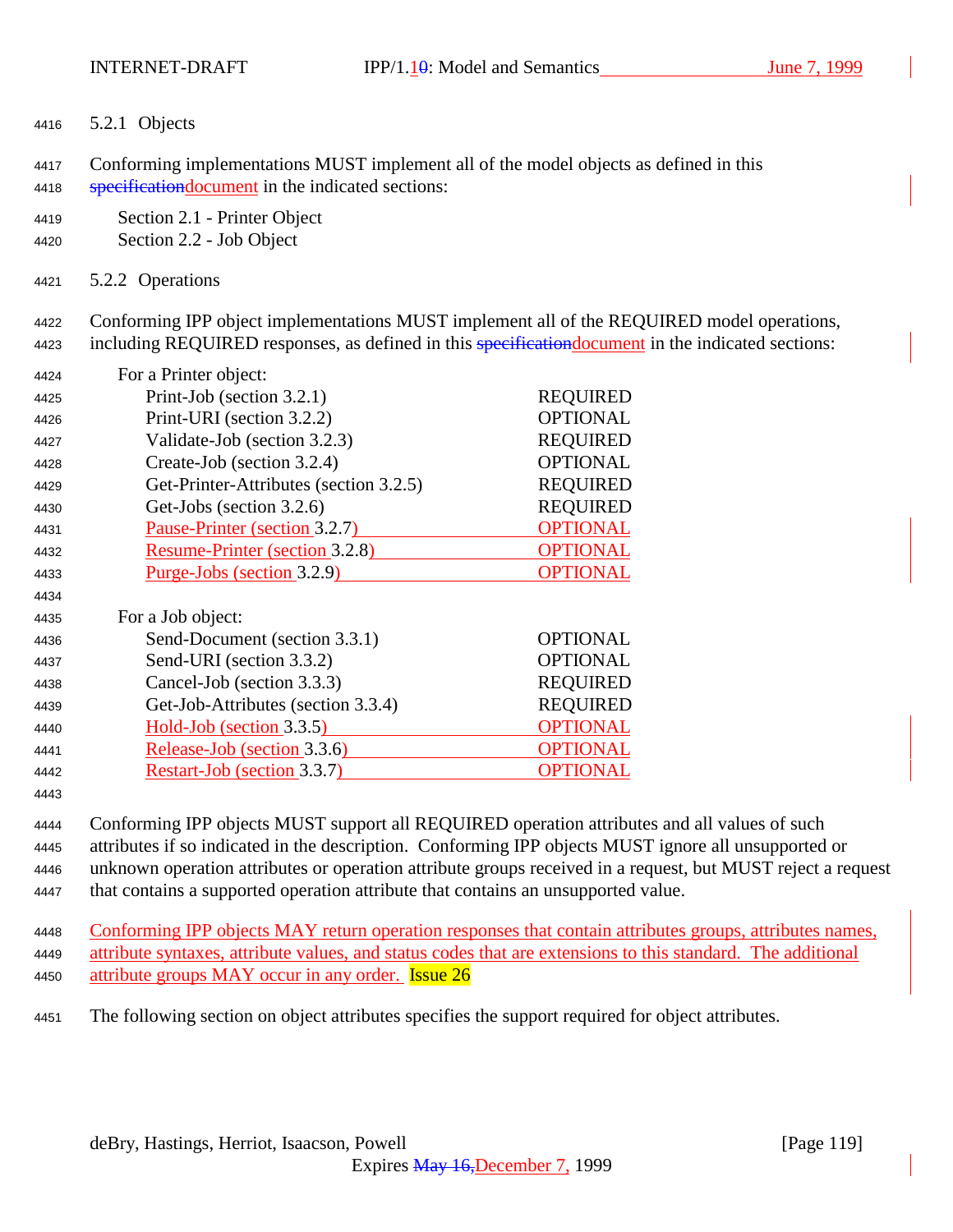5.2.3 IPP Object Attributes

 Conforming IPP objects MUST support all of the REQUIRED object attributes, as defined in this 4454 specification document in the indicated sections.

 If an object supports an attribute, it MUST support only those values specified in this document or through the extension mechanism described in section 5.2.4. It MAY support any non-empty subset of these values. That is, it MUST support at least one of the specified values and at most all of them.

- 5.2.4 Versions
- Clients MUST support version 1.1, i.e., MUST meet the conformance requirements for clients specified in 4460 this document and [IPP-PRO] and SHOULD also support version 1.0, i.e., SHOULD meet the conformance requirements for clients as specified in [RFC2566] and [RFC2565]. IPP objects MUST support version 4462 1.1, i.e., MUST meet the conformance requirements for IPP objects specified in this document and [IPP- PRO] and SHOULD also support version 1.0, i.e., SHOULD meet the conformance requirements for IPP objects as specified in [RFC2566] and [RFC2565].
- IPP clients MUST send a version '1.1' in requests and SHOULD try alternate versions if they receive a 'server-error-version-not-supported' error return. IPP objects MUST accept a version '1.1' request (or reject the request if the operation is not supported). IPP objects SHOULD accept any request with the major 4468 version '1' (or reject the request if the operation is not supported). See section 3.1.8. **ISSUE 36**
- 5.2.5 Extensions
- A conforming IPP object MAY support registered extensions and private extensions, as long as they meet the requirements specified in Section 1.1.
- For each attribute included in an operation response, a conforming IPP object MUST return a value whose type and value syntax conforms to the requirement of the Model document as specified in Sections 3 and 4.
- 5.2.6 Attribute Syntaxes

 An IPP object MUST be able to accept any of the attribute syntaxes defined in Section 4.1, including their full range, in any operation in which a client may supply attributes or the system administrator may 4477 configure attributes (by means outside the scope of  $\frac{IPP}{1.0}$ .this IPP/1.1 document). In particular for each attribute that the IPP object supports whose attribute syntax is 'text', the IPP object MUST accept and process both the 'textWithoutLanguage' and 'textWithLanguage' forms. Similarly, for each attribute that the IPP object supports whose attribute syntax is 'name', the IPP object MUST accept and process both the 'nameWithoutLanguage' and 'nameWithLanguage' forms. Furthermore, an IPP object MUST return attributes to the client in operation responses that conform to the syntax specified in Section 4.1, including their full range if supplied previously by a client.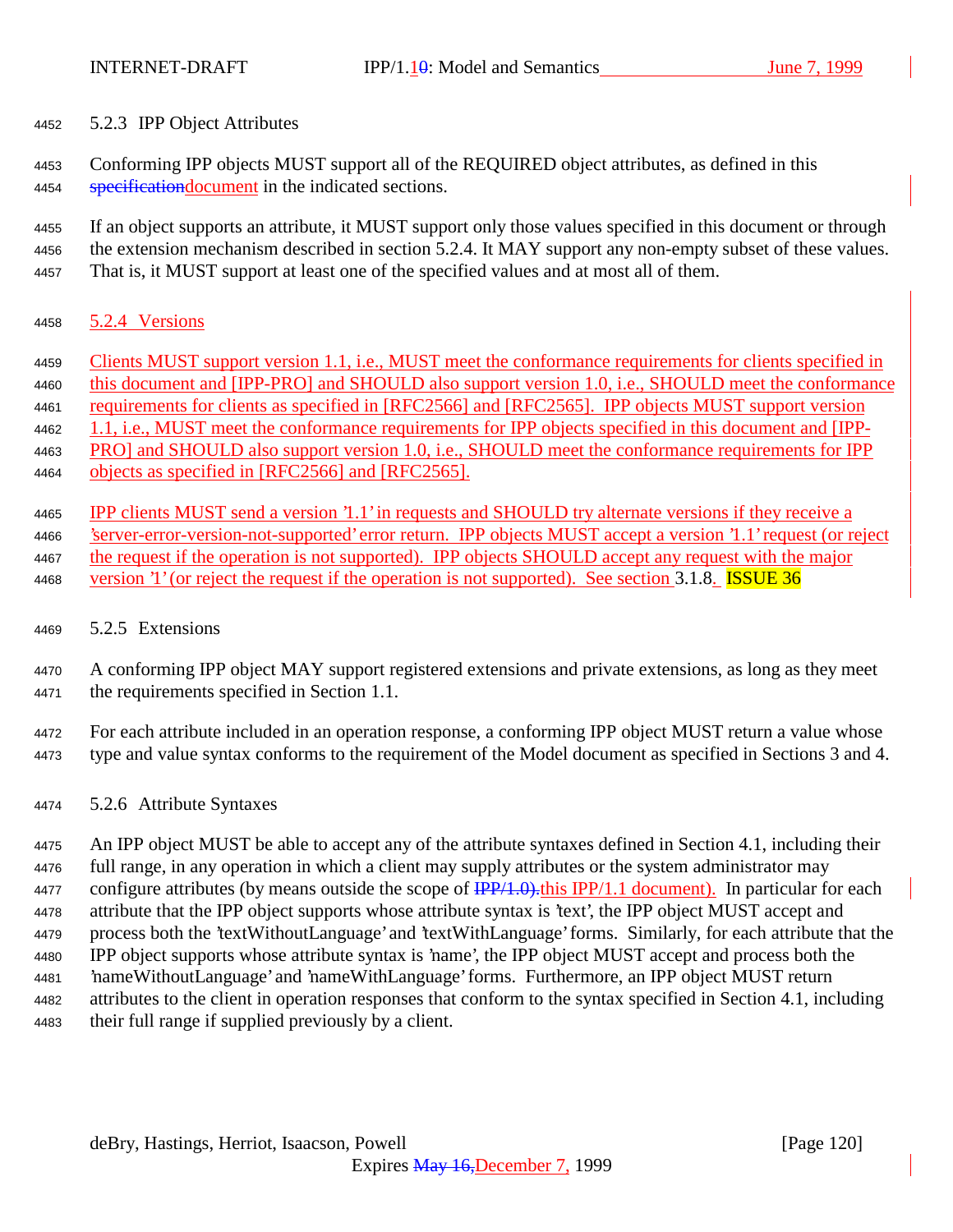## 4484 5.2.7 Security **Issue 32**

| 4485<br>4486         | An IPP Printer implementation MUST/SHOULD <del>[which is to be determined in consultation with the Area</del><br>Director-contain support for Client Authentication as defined in the IPP/1.1 Encoding and Transport                                                                                 |
|----------------------|------------------------------------------------------------------------------------------------------------------------------------------------------------------------------------------------------------------------------------------------------------------------------------------------------|
| 4487                 | document [IPP-PRO]. A Printer implementation MAY allow an administrator to configure the Printer so                                                                                                                                                                                                  |
| 4488                 | that all, some, or none of the users are authenticated. See also section 8 of this document.                                                                                                                                                                                                         |
| 4489                 | An IPP Printer implementation SHOULD contain support for Operation Privacy and Server Authentication                                                                                                                                                                                                 |
| 4490                 | as defined in the IPP/1.1 Encoding and Transport document [IPP-PRO]. A Printer implementation MAY                                                                                                                                                                                                    |
| 4491                 | allow an administrator to configure the degree of support for Operation Privacy and Server Authentication.                                                                                                                                                                                           |
| 4492                 | See also section 8 of this document.                                                                                                                                                                                                                                                                 |
| 4493<br>4494<br>4495 | Security MUST NOT be compromised when a client supplies a lower "version-number" parameter in a<br>request. For example, if an IPP/1.1 conforming Printer object accepts version 1.0 requests and is<br>configured to enforce Digest Authentication, it MUST do the same for a version 1.0' request. |
| 4496                 | 5.3 Charset and Natural Language Requirements                                                                                                                                                                                                                                                        |
| 4497                 | All clients and IPP objects MUST support the 'utf-8' charset as defined in section 4.1.7.                                                                                                                                                                                                            |
|                      |                                                                                                                                                                                                                                                                                                      |

 IPP objects MUST be able to accept any client request which correctly uses the "attributes-natural- language" operation attribute or the Natural Language Override mechanism on any individual attribute whether or not the natural language is supported by the IPP object. If an IPP object supports a natural language, then it MUST be able to translate (perhaps by table lookup) all generated 'text' or 'name' attribute values into one of the supported languages (see section 3.1.4). That is, the IPP object that supports a natural language NEED NOT be a general purpose translator of any arbitrary 'text' or 'name' value supplied by the client into that natural language. However, the object MUST be able to translate (automatically generate) any of its own attribute values and messages into that natural language.

4506 5.4Security Conformance Requirements

4507 Conforming IPP Printer objects MAY support Secure Socket Layer Version 3 (SSL3) [SSL] access. support 4508 access without SSL3 or support both means of access.

4509 Conforming IPP clients SHOULD support SSL3 access and non-SSL3 access. Note: This client

4510 requirement to support both means that conforming IPP clients will be able to inter-operate with any IPP 4511 Printer object.

4512 For a detailed discussion of security considerations and the IPP application security profile required for 4513 SSL3 support, see section 8.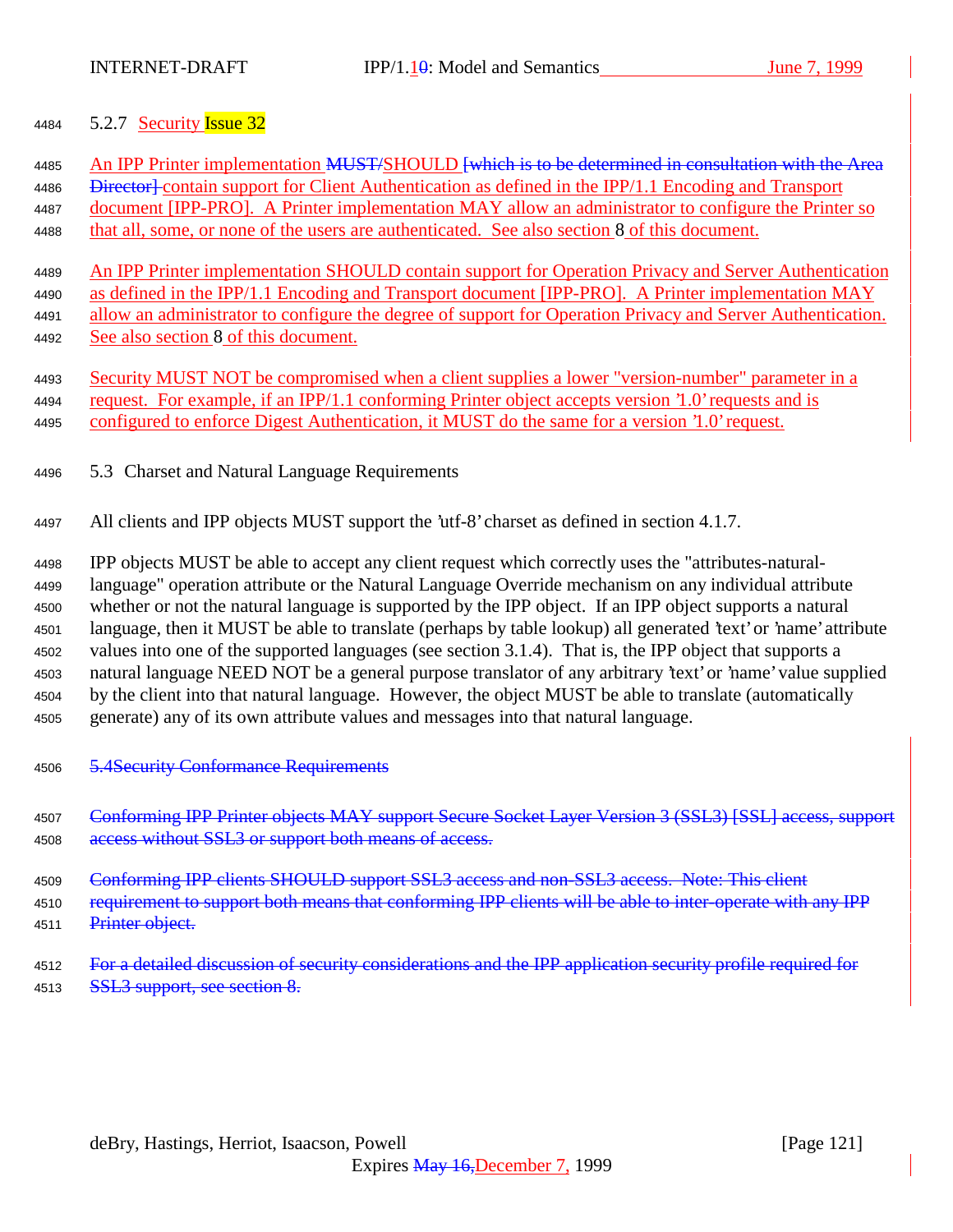6. IANA Considerations (registered and private extensions)

 This section describes how IPP can be extended to allow the following registered and private extensions to IPP:

 1. keyword attribute values 2. enum attribute values 3. attributes 4. attribute syntaxes 5. operations 6. attribute groups 7. status codes 

4525 Extensions registered for use with  $\frac{IPP}{1.0}$   $IPP/1.1$  are OPTIONAL for client and IPP object conformance to 4526 the  $\frac{IPP}{1.0}$ IPP/1.1 Model specificationdocument.

These extension procedures are aligned with the guidelines as set forth by the IESG [IANA-CON]. Section

 11 describes how to propose new registrations for consideration. IANA will reject registration proposals 4529 that leave out required information or do not follow the appropriate format described in Section 11. IPP/1.1

- may also be extended by an appropriate RFC that specifies any of the above extensions.
- 6.1 Typed 'keyword' and 'enum' Extensions

 IPP allows for 'keyword' and 'enum' extensions (see sections 4.1.2.3 and 4.1.4). This document uses prefixes to the 'keyword' and 'enum' basic attribute syntax type in order to communicate extra information to the reader through its name. This extra information is not represented in the protocol because it is unimportant to a client or Printer object. The list below describes the prefixes and their meaning.

|      | well also also sweep at which we have problems when the first and                                         |
|------|-----------------------------------------------------------------------------------------------------------|
| 4536 | "type1": Thise IPP specification document must be revised to add a new keyword or a new enum. No          |
| 4537 | private keywords or enums are allowed.                                                                    |
| 4538 |                                                                                                           |
| 4539 | "type2": Implementers can, at any time, add new keyword or enum values by proposing the complete          |
| 4540 | specification to IANA:                                                                                    |
| 4541 |                                                                                                           |
| 4542 | iana@iana.org                                                                                             |
| 4543 |                                                                                                           |
| 4544 | IANA will forward the registration proposal to the IPP Designated Expert who will review the              |
| 4545 | proposal with a mailing list that the Designated Expert keeps for this purpose. Initially, that list will |
| 4546 | be the mailing list used by the IPP WG:                                                                   |
| 4547 |                                                                                                           |
| 4548 | ipp@pwg.org                                                                                               |
| 4549 |                                                                                                           |
| 4550 | even after the IPP WG is disbanded as permitted by [IANA-CON]. The IPP Designated Expert is               |
| 4551 | appointed by the IESG Area Director responsible for IPP, according to [IANA-CON].                         |
| 4552 |                                                                                                           |
|      |                                                                                                           |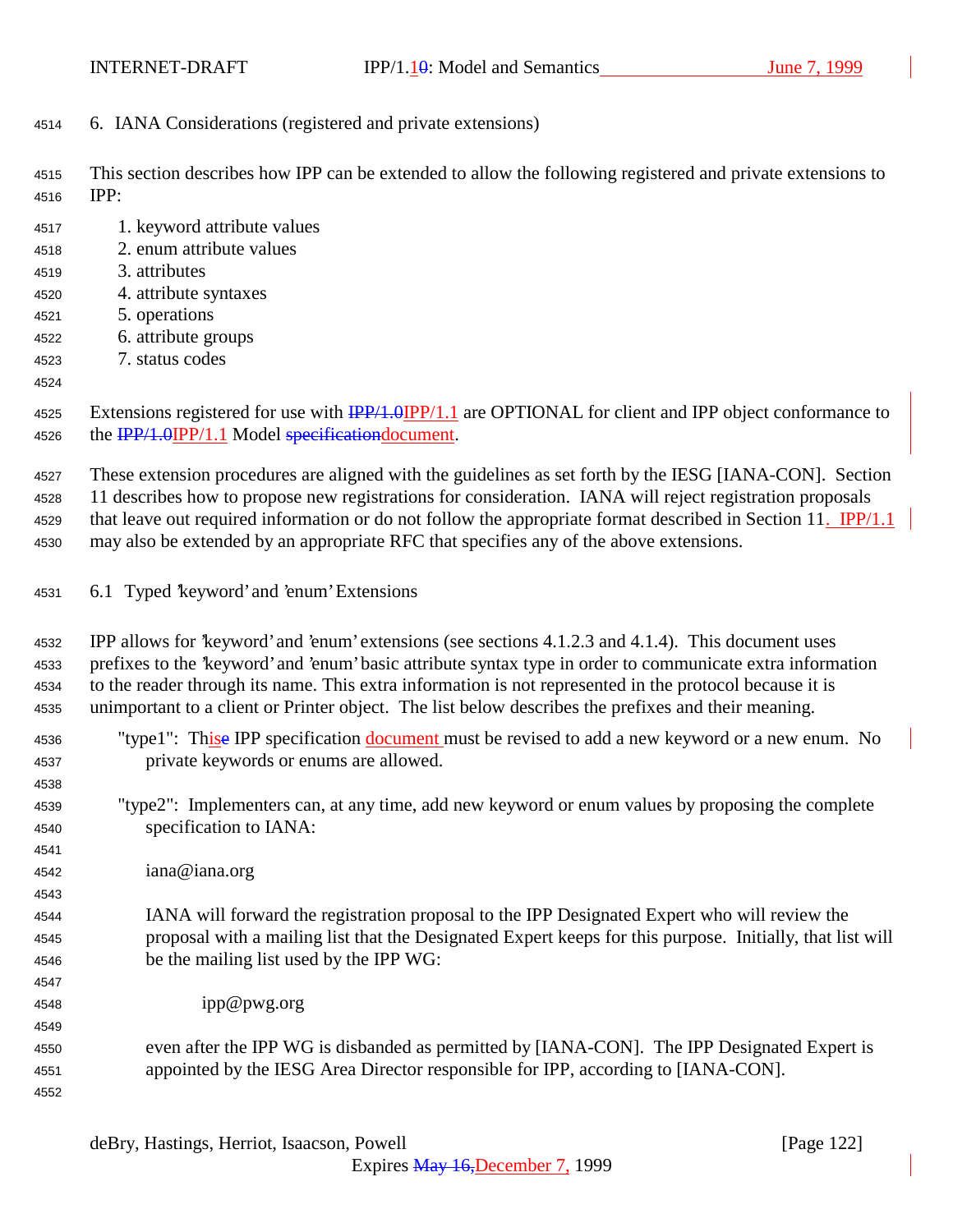When a type2 keyword or enum is approved, the IPP Designated Expert becomes the point of contact for any future maintenance that might be required for that registration. "type3": Implementers can, at any time, add new keyword and enum values by submitting the complete specification to IANA as for type2 who will forward the proposal to the IPP Designated Expert. While no additional technical review is required, the IPP Designated Expert may, at his/her discretion, forward the proposal to the same mailing list as for type2 registrations for advice and comment. When a type3 keyword or enum is approved by the IPP Designated Expert, the original proposer becomes the point of contact for any future maintenance that might be required for that registration. For type2 and type3 keywords, the proposer includes the name of the keyword in the registration proposal and the name is part of the technical review. After type2 and type3 enums specifications are approved, the IPP Designated Expert in consultation with IANA assigns the next available enum number for each enum value. IANA will publish approved type2 and type3 keyword and enum attributes value registration specifications in: ftp.isi.edu/iana/assignments/ipp/attribute-values/xxx/yyy.txt where xxx is the attribute name that specifies the initial values and yyy.txt is a descriptive file name that contains one or more enums or keywords approved at the same time. For example, if several additional enums for stapling are approved for use with the "finishings" attribute (and "finishings-default" and "finishings-supported" attributes), IANA will publish the additional values in the file: ftp.isi.edu/iana/assignments/ipp/attribute-values/finishings/stapling.txt. Note: Some attributes are defined to be: 'type3 keywords' | 'name' which allows for attribute values to be extended by a site administrator with administrator defined names. Such names are not registered with IANA. By definition, each of the three types above assert some sort of registry or review process in order for extensions to be considered valid. Each higher numbered level (1, 2, 3) tends to be decreasingly less stringent than the previous level. Therefore, any typeN value MAY be registered using a process for some typeM where M is less than N, however such registration is NOT REQUIRED. For example, a type3 value MAY be registered in a type 1 manner (by being included in a future version of an IPP specification), however, it is NOT REQUIRED. 4586 This specification document defines keyword and enum values for all of the above types, including type3 keywords. For private (unregistered) keyword extensions, implementers SHOULD use keywords with a suitable distinguishing prefix, such as "xxx-" where xxx is the (lowercase) fully qualified company name registered

deBry, Hastings, Herriot, Isaacson, Powell [Page 123]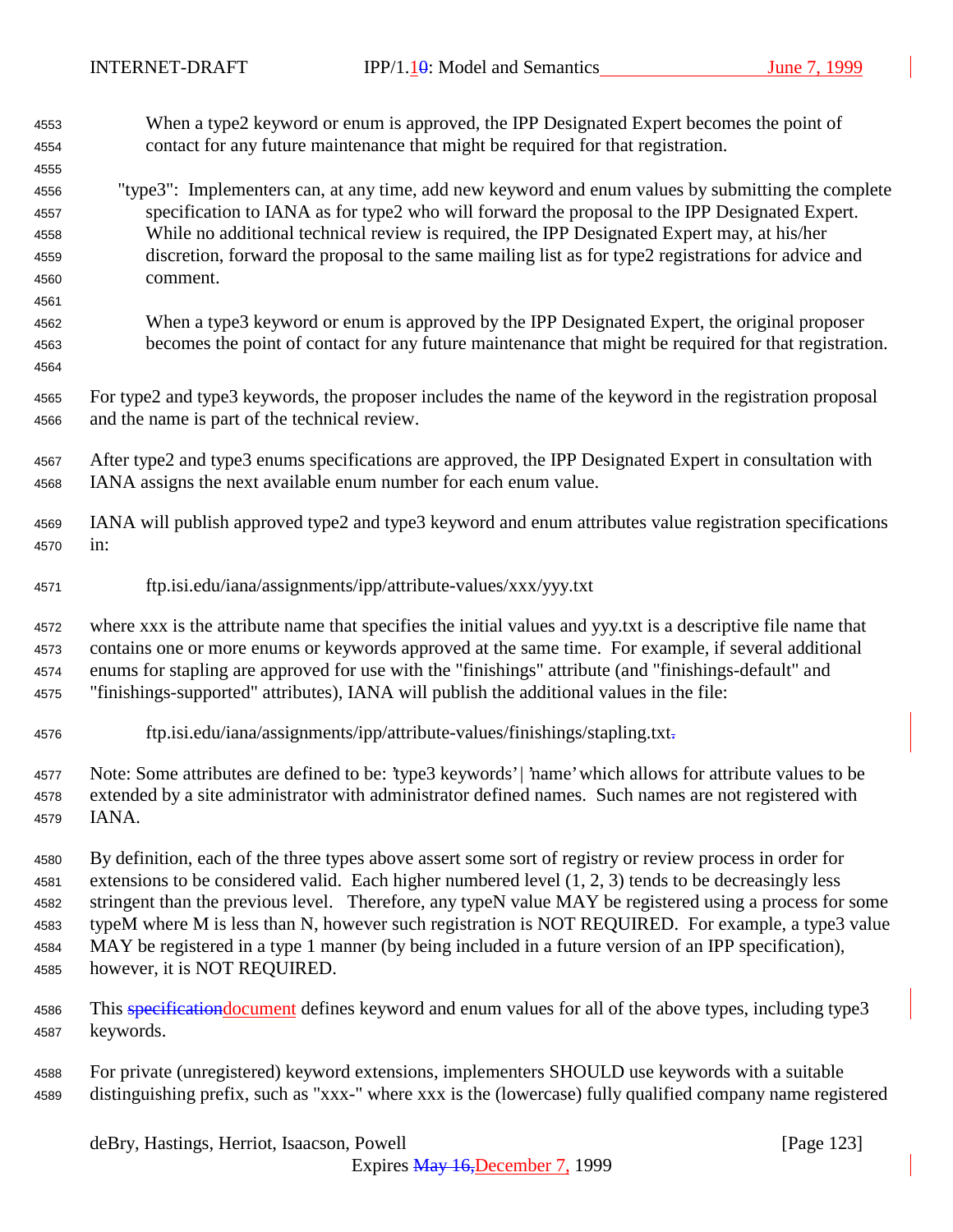with IANA for use in domain names [RFC1035]. For example, if the company XYZ Corp. had obtained the domain name "XYZ.com", then a private keyword 'abc' would be: 'xyz.com-abc'.

 Note: RFC 1035 [RFC1035] indicates that while upper and lower case letters are allowed in domain names, no significance is attached to the case. That is, two names with the same spelling but different case are to be treated as if identical. Also, the labels in a domain name must follow the rules for ARPANET host names: They must start with a letter, end with a letter or digit, and have as interior characters only letters, digits, and hyphen. Labels must be 63 characters or less. Labels are separated by the "." character.

- For private (unregistered) enum extension, implementers MUST use values in the reserved integer range which is 2\*\*30 to 2\*\*31-1.
- 6.2 Attribute Extensibility

 Attribute names are type2 keywords. Therefore, new attributes may be registered and have the same status as attributes in this document by following the type2 extension rules. For private (unregistered) attribute extensions, implementers SHOULD use keywords with a suitable distinguishing prefix as described in Section 6.1.

- IANA will publish approved attribute registration specifications as separate files:
- ftp.isi.edu/iana/assignments/ipp/attributes/xxx-yyy.txt
- where "xxx-yyy" is the new attribute name.

 If a new Printer object attribute is defined and its values can be affected by a specific document format, its specification needs to contain the following sentence:

 "The value of this attribute returned in a Get-Printer-Attributes response MAY depend on the "document-format" attribute supplied (see Section 3.2.5.1)."

 If the specification does not, then its value in the Get-Printer-Attributes response MUST NOT depend on the "document-format" supplied in the request. When a new Job Template attribute is registered, the value of the Printer attributes MAY vary with "document-format" supplied in the request without the specification having to indicate so.

6.3 Attribute Syntax Extensibility

 Attribute syntaxes are like type2 enums. Therefore, new attribute syntaxes may be registered and have the same status as attribute syntaxes in this document by following the type2 extension rules described in 4618 Section 6.1. The value codes that identify each of the attribute syntaxes are assigned in the Encoding and 4619 <del>Transport</del> "Encoding and Transport" specificationdocument [IPP-PRO], including a designated range for private, experimental use.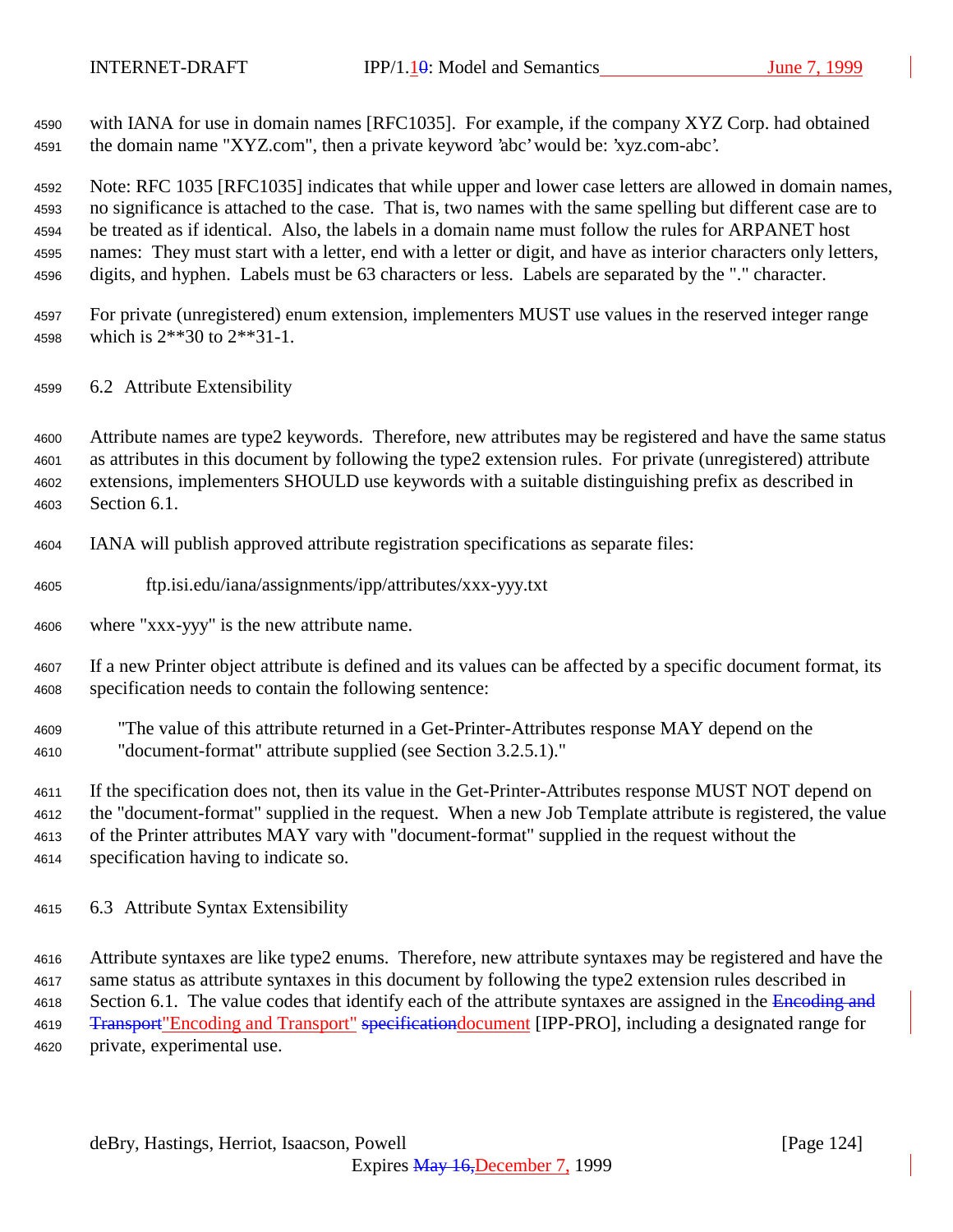$\overline{\phantom{a}}$ 

| 4621<br>4622<br>4623                         | For attribute syntaxes, the IPP Designated Expert in consultation with IANA assigns the next attribute<br>syntax code in the appropriate range as specified in [IPP-PRO]. IANA will publish approved attribute<br>syntax registration specifications as separate files:                                                                                                                                                                                                                                                     |
|----------------------------------------------|-----------------------------------------------------------------------------------------------------------------------------------------------------------------------------------------------------------------------------------------------------------------------------------------------------------------------------------------------------------------------------------------------------------------------------------------------------------------------------------------------------------------------------|
| 4624                                         | ftp.isi.edu/iana/assignments/ipp/attribute-syntaxes/xxx-yyy.txt                                                                                                                                                                                                                                                                                                                                                                                                                                                             |
| 4625                                         | where 'xxx-yyy' is the new attribute syntax name.                                                                                                                                                                                                                                                                                                                                                                                                                                                                           |
| 4626                                         | 6.4 Operation Extensibility                                                                                                                                                                                                                                                                                                                                                                                                                                                                                                 |
| 4627<br>4628<br>4629<br>4630                 | Operations may also be registered following the type2 procedures described in Section 6.1, though major<br>new operations will usually be done by a new standards track RFC that augments this document. For<br>private (unregistered) operation extensions, implementers MUST use the range for the "operation-id" in<br>requests specified in Section 4.4.15 "operations-supported" Printer attribute.                                                                                                                    |
| 4631<br>4632<br>4633                         | For operations, the IPP Designated Expert in consultation with IANA assigns the next operation-id code as<br>specified in Section 4.4.15. IANA will publish approved operation registration specifications as separate<br>files:                                                                                                                                                                                                                                                                                            |
| 4634                                         | ftp.isi.edu/iana/assignments/ipp/operations/Xxx-Yyy.txt                                                                                                                                                                                                                                                                                                                                                                                                                                                                     |
| 4635                                         | where "Xxx-Yyy" is the new operation name.                                                                                                                                                                                                                                                                                                                                                                                                                                                                                  |
| 4636                                         | 6.5 Attribute Groups                                                                                                                                                                                                                                                                                                                                                                                                                                                                                                        |
| 4637<br>4638                                 | Attribute groups passed in requests and responses may be registered following the type2 procedures<br>described in Section 6.1. The tags that identify each of the attribute groups are assigned in [IPP-PRO].                                                                                                                                                                                                                                                                                                              |
| 4639<br>4640<br>4641                         | For attribute groups, the IPP Designated Expert in consultation with IANA assigns the next attribute group<br>tag code in the appropriate range as specified in [IPP-PRO]. IANA will publish approved attribute group<br>registration specifications as separate files:                                                                                                                                                                                                                                                     |
| 4642                                         | ftp.isi.edu/iana/assignments/ipp/attribute-group-tags/xxx-yyy-tag.txt                                                                                                                                                                                                                                                                                                                                                                                                                                                       |
| 4643                                         | where 'xxx-yyy-tag' is the new attribute group tag name.                                                                                                                                                                                                                                                                                                                                                                                                                                                                    |
| 4644                                         | 6.6 Status Code Extensibility                                                                                                                                                                                                                                                                                                                                                                                                                                                                                               |
| 4645<br>4646<br>4647<br>4648<br>4649<br>4650 | Operation status codes may also be registered following the type2 procedures described in Section 6.1. The<br>values for status codes are allocated in ranges as specified in Section 14 for each status code class:<br>"informational" - Request received, continuing process<br>"successful" - The action was successfully received, understood, and accepted<br>"redirection" - Further action must be taken in order to complete the request<br>"client-error" - The request contains bad syntax or cannot be fulfilled |
|                                              |                                                                                                                                                                                                                                                                                                                                                                                                                                                                                                                             |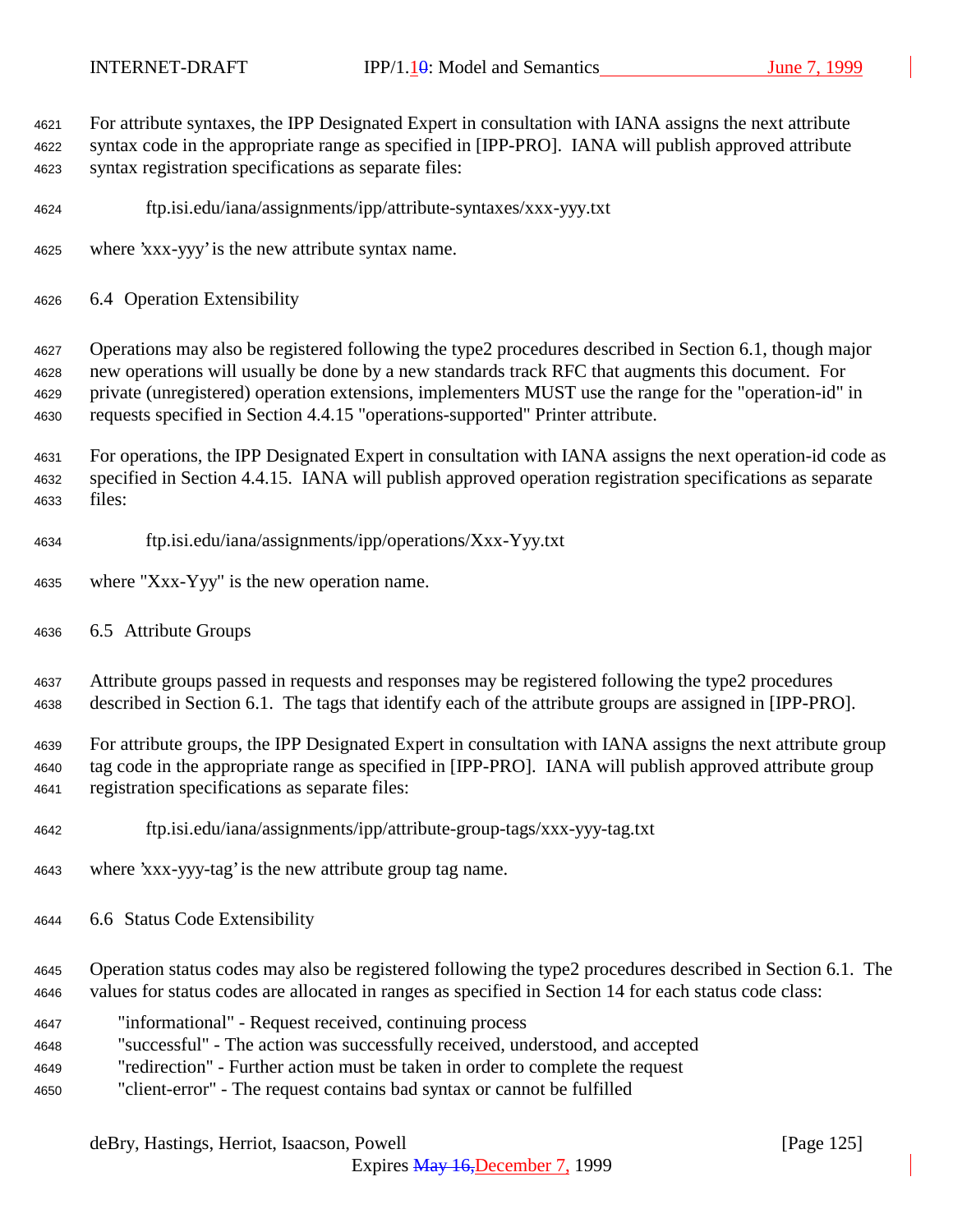| 4651 |  |  |  | "server-error" - The IPP object failed to fulfill an apparently valid request |
|------|--|--|--|-------------------------------------------------------------------------------|
|------|--|--|--|-------------------------------------------------------------------------------|

 For private (unregistered) operation status code extensions, implementers MUST use the top of each range as specified in Section 13.

 For operation status codes, the IPP Designated Expert in consultation with IANA assigns the next status code in the appropriate class range as specified in Section 13. IANA will publish approved status code registration specifications as separate files:

- ftp.isi.edu/iana/assignments/ipp/status-codes/xxx-yyy.txt
- where "xxx-yyy" is the new operation status code keyword.
- 6.7 Registration of MIME types/sub-types for document-formats

 The "document-format" attribute's syntax is 'mimeMediaType'. This means that valid values are Internet Media Types (see Section 4.1.9). RFC 2045 [RFC2045] defines the syntax for valid Internet media types. IANA is the registry for all Internet media types.

6.8 Registration of charsets for use in 'charset' attribute values

 The "attributes-charset" attribute's syntax is 'charset'. This means that valid values are charsets names. When a charset in the IANA registry has more than one name (alias), the name labeled as "(preferred MIME name)", if present, MUST be used (see Section 4.1.7). IANA is the registry for charsets following the procedures of [RFC2278].

- 7. Internationalization Considerations
- Some of the attributes have values that are text strings and names which are intended for human understanding rather than machine understanding (see the 'text' and 'name' attribute syntaxes in Sections 4.1.1 and 4.1.2).
- In each operation request, the client
- identifies the charset and natural language of the request which affects each supplied 'text' and 'name' attribute value, and
- requests the charset and natural language for attributes returned by the IPP object in operation responses (as described in Section 3.1.4.1).
- 

 In addition, the client MAY separately and individually identify the Natural Language Override of a supplied 'text' or 'name' attribute using the 'textWithLanguage' and 'nameWithLanguage' technique described section 4.1.1.2 and 4.1.2.2 respectively.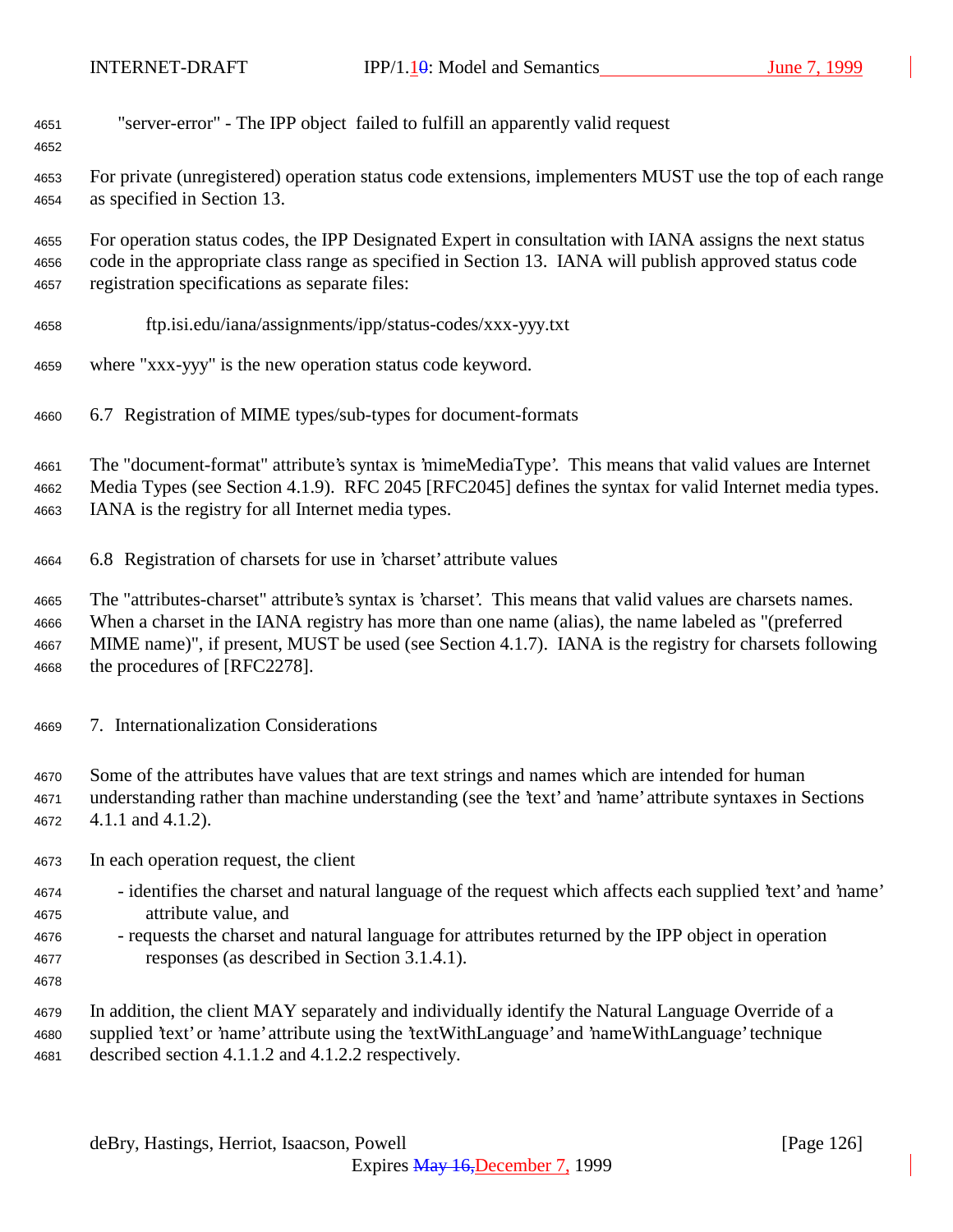4682 All IPP objects MUST support the UTF-8  $RFC2044$  [RFC2279] charset in all 'text' and 'name' attributes supported. If an IPP object supports more than the UTF-8 charset, the object MUST convert between them in order to return the requested charset to the client according to Section 3.1.4.2. If an IPP object supports more than one natural language, the object SHOULD return 'text' and 'name' values in the natural language requested where those values are generated by the Printer (see Section 3.1.4.1).

 For Printers that support multiple charsets and/or multiple natural languages in 'text' and 'name' attributes, different jobs may have been submitted in differing charsets and/or natural languages. All responses MUST be returned in the charset requested by the client. However, the Get-Jobs operation uses the 'textWithLanguage' and 'nameWithLanguage' mechanism to identify the differing natural languages with each job attribute returned.

 The Printer object also has configured charset and natural language attributes. The client can query the Printer object to determine the list of charsets and natural languages supported by the Printer object and what the Printer object's configured values are. See the "charset-configured", "charset-supported", "natural- language-configured", and "generated-natural-language-supported" Printer description attributes for more details.

 The "charset-supported" attributed identifies the supported charsets. If a charset is supported, the IPP object MUST be capable of converting to and from that charset into any other supported charset. In many cases, an IPP object will support only one charset and it MUST be the UTF-8 charset.

 The "charset-configured" attribute identifies the one supported charset which is the native charset given the current configuration of the IPP object (administrator defined).

 The "generated-natural-language-supported" attribute identifies the set of supported natural languages for generated messages; it is not related to the set of natural languages that must be accepted for client supplied 'text' and 'name' attributes. For client supplied 'text' and 'name' attributes, an IPP object MUST accept ALL supplied natural languages. Just because a Printer object is currently configured to support 'en-us' natural language does not mean that the Printer object should reject a job if the client supplies a job name that is in 'fr-ca'.

 The "natural-language-configured" attribute identifies the one supported natural language for generated messages which is the native natural language given the current configuration of the IPP object

(administrator defined).

 Attributes of type 'text' and 'name' are populated from different sources. These attributes can be categorized into following groups (depending on the source of the attribute):

- 1. Some attributes are supplied by the client (e.g., the client supplied "job-name", "document-name", and "requesting-user-name" operation attributes along with the corresponding Job object's "job- name" and "job-originating-user-name" attributes). The IPP object MUST accept these attributes in any natural language no matter what the set of supported languages for generated messages
- 2. Some attributes are supplied by the system administrator (e.g., the Printer object's "printer-name" and "printer-location" attributes). These too can be in any natural language. If the natural language for these attributes is different than what a client requests, then they must be reported using the Natural Language Override mechanism.

deBry, Hastings, Herriot, Isaacson, Powell [Page 127]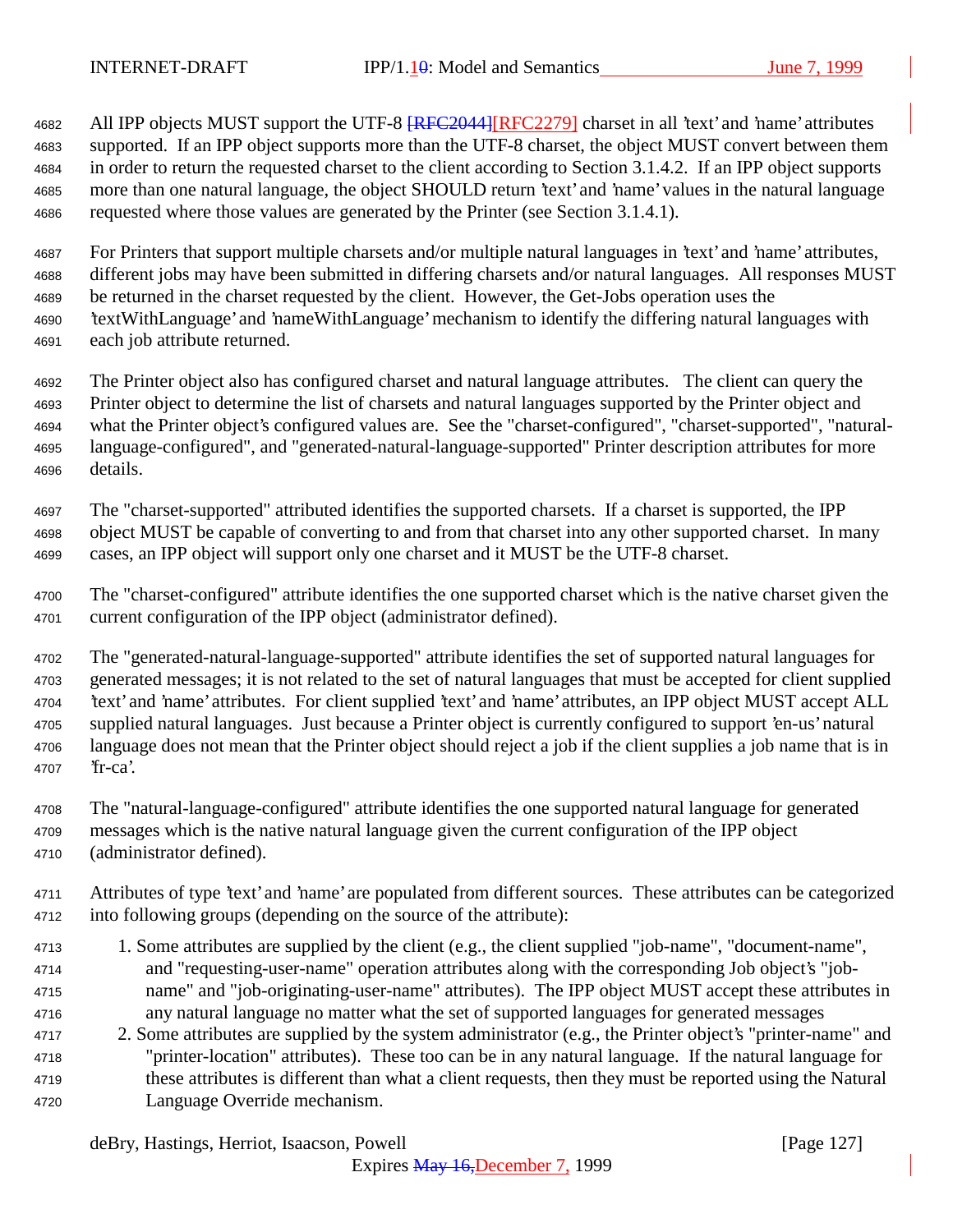- <sup>4721</sup> 3. Some attributes are supplied by the device manufacturer (e.g., the Printer object's "printer-make-and-<sup>4722</sup> model" attribute). These too can be in any natural language. If the natural language for these <sup>4723</sup> attributes is different than what a client requests, then they must be reported using the Natural <sup>4724</sup> Language Override mechanism.
- <sup>4725</sup> 4. Some attributes are supplied by the operator (e.g., the Job object's "job-message-from-operator" <sup>4726</sup> attribute). These too can be in any natural language. If the natural language for these attributes is <sup>4727</sup> different than what a client requests, then they must be reported using the Natural Language <sup>4728</sup> Override mechanism.
- <sup>4729</sup> 5. Some attributes are generated by the IPP object (e.g., the Job object's "job-state-message" attribute, <sup>4730</sup> the Printer object's "printer-state-message" attribute, and the "status-message" operation attribute). <sup>4731</sup> These attributes can only be in one of the "generated-natural-language-supported" natural <sup>4732</sup> languages. If a client requests some natural language for these attributes other than one of the <sup>4733</sup> supported values, the IPP object SHOULD respond using the value of the "natural-language-<sup>4734</sup> configured" attribute (using the Natural Language Override mechanism if needed).
- 4735

<sup>4736</sup> The 'text' and 'name' attributes specified in this version of this document (additional ones will be registered <sup>4737</sup> according to the procedures in Section 1.1) are:

| Attributes                                | Source                                  |
|-------------------------------------------|-----------------------------------------|
|                                           |                                         |
| <b>Operation Attributes:</b>              |                                         |
| job-name (name)                           | client                                  |
| document-name (name)                      | client                                  |
| requesting-user-name (name)               | client                                  |
| status-message                            | Job or Printer object                   |
| <b>Job Template Attributes:</b>           |                                         |
| job-hold-until (keyword   name)           | client matches administrator-configured |
| job-hold-until-default (keyword   name)   | client matches administrator-configured |
| job-hold-until-supported (keyword   name) | client matches administrator-configured |
| job-sheets (keyword   name)               | client matches administrator-configured |
| job-sheets-default (keyword   name)       | client matches administrator-configured |
| job-sheets-supported (keyword   name)     | client matches administrator-configured |
| media (keyword   name)                    | client matches administrator-configured |
| media-default (keyword   name)            | client matches administrator-configured |
| media-supported (keyword   name)          | client matches administrator-configured |
| media-ready (keyword   name)              | client matches administrator-configured |
| <b>Job Description Attributes:</b>        |                                         |
| job-name (name)                           | client or Printer object                |
| job-originating-user-name (name)          | Printer object                          |
| job-state-message (text)                  | Job or Printer object                   |
| output-device-assigned (name(127))        | administrator                           |
| job-message-from-operator (text(127))     | operator                                |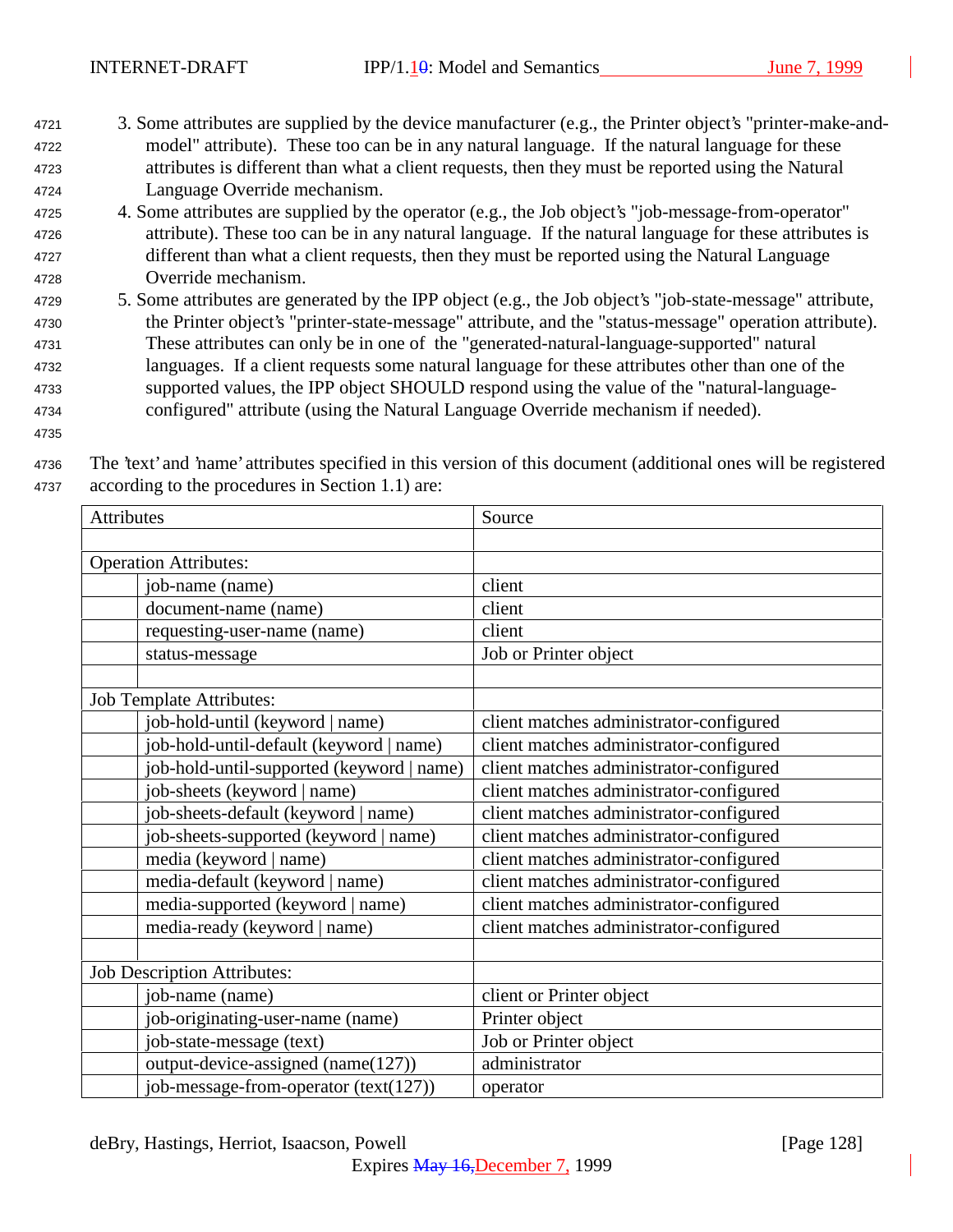| <b>Printer Description Attributes:</b> |                                           |                               |
|----------------------------------------|-------------------------------------------|-------------------------------|
|                                        | printer-name (name $(127)$ )              | administrator                 |
|                                        | printer-location (text(127))              | administrator                 |
|                                        | printer-info $(text(127))$                | administrator                 |
|                                        | printer-make-and-model $(text(127))$      | administrator or manufacturer |
|                                        | printer-state-message (text)              | Printer object                |
|                                        | printer-message-from-operator (text(127)) | operator                      |

#### <sup>4738</sup> 8. Security Considerations

4739 Some IPP objects MAY be deployed over protocol stacks that support Secure Socket Layer Version 3

4740 (SSL3) [SSL]. Note: SSL3 is not an IETF standards track specification. Other IPP objects MAY be

4741 deployed over protocol stacks that do not support SSL3. Some IPP objects MAY be deployed over both

4742 types of protocol stacks. Those IPP objects that support SSL3, are capable of supporting mutual

4743 authentication as well as privacy of messages via multiple encryption schemes. An important point about 4744 security related information for SSL3 access to an IPP object, is that the security-related parameters

4745 (authentication, encryption keys, etc.) are "out-of-band" to the actual IPP protocol.

 It is difficult to anticipate the security risks that might exist in any given IPP environment. For example, if IPP is used within a given corporation over a private network, the risks of exposing document data may be low enough that the corporation will choose not to use encryption on that data. However, if the connection between the client and the IPP object is over a public network, the client may wish to protect the content of the information during transmission through the network with encryption.

 Furthermore, the value of the information being printed may vary from one IPP environment to the next. Printing payroll checks, for example, would have a different value than printing public information from a file. There is also the possibly of denial-of-service attacks, but denial-of-service attacks against printing resources are not well understood and there is no published precedents regarding this scenario.

 Once the authenticated identity of the requester has been supplied to the IPP object, the object uses that identity to enforce any authorization policy that might be in place. For example, one site's policy might be that only the job owner is allowed to cancel a job. The details and mechanisms to set up a particular access 4762 control policy are not part of  $\frac{IPP}{1.0}$ ,  $\frac{IPP}{1.1}$ , and must be established via some other type of administrative or access control framework. However, there are operation status codes that allow an IPP server to return information back to a client about any potential access control violations for an IPP object.

<sup>4765</sup> During a create operation, the client's identity is recorded in the Job object in an implementation-defined <sup>4766</sup> attribute. This information can be used to verify a client's identity for subsequent operations on that Job

<sup>4746</sup> An IPP object that does not support SSL3 MAY elect to support a transport layer that provides other 4747 security mechanisms. For example, in a mapping of IPP over HTTP/1.1 [IPP-PRO], if the IPP object does 4748 not support SSL3, HTTP still allows for client authentication using Digest Access Authentication (DAA) 4749 [RFC2069].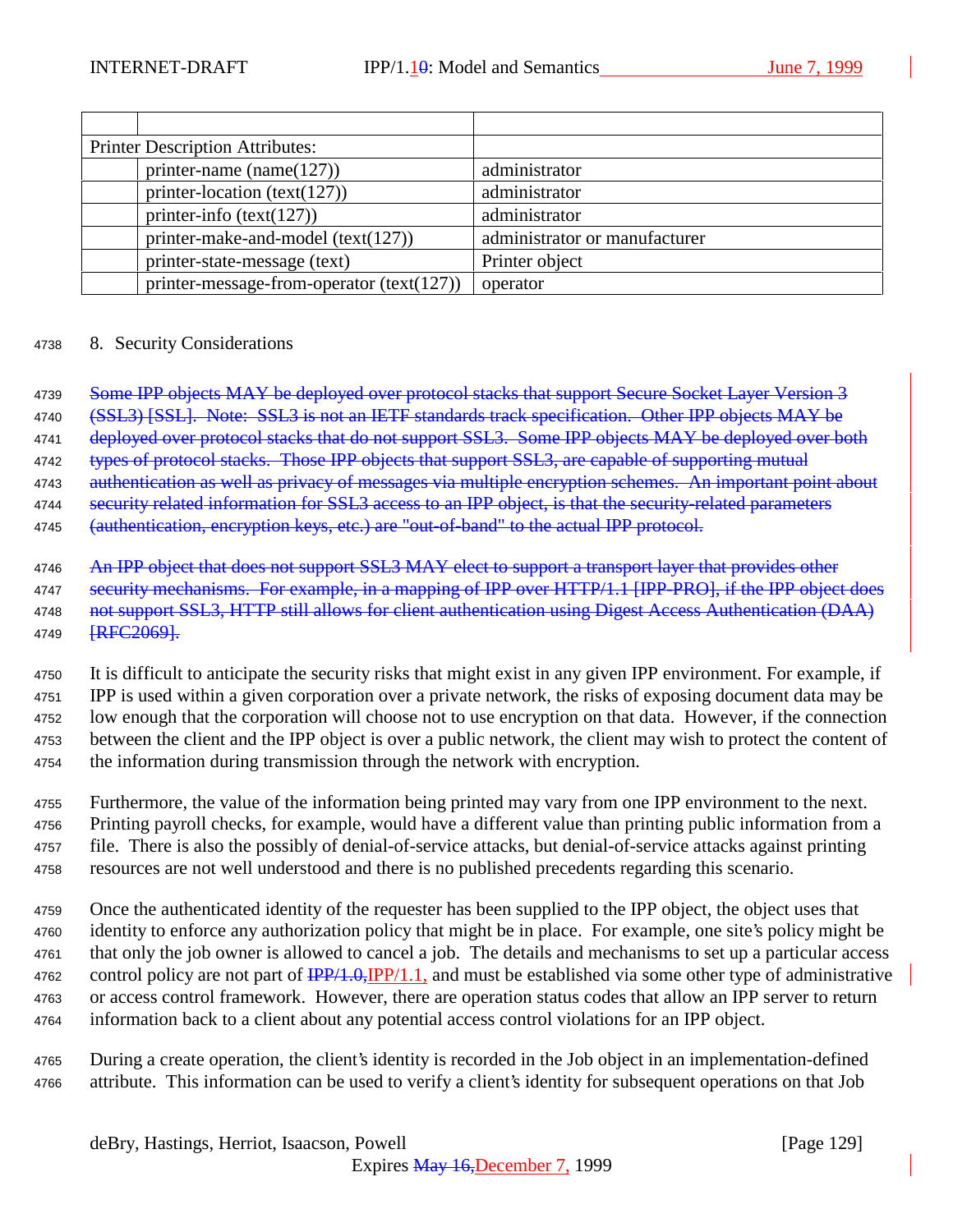object in order to enforce any access control policy that might be in effect. See section 8.3 below for more details.

 Since the security levels or the specific threats that any given IPP system administrator may be concerned with cannot be anticipated, IPP MUST be capable of operating with different security mechanisms and security policies as required by the individual installation. Security policies might vary from very strong, to 4772 very weak, to none at all, and corresponding security mechanisms will be required. **SSL3** supports the type 4773 of negotiated levels of security required by most, if not all, potential IPP environments. IPP environments 4774 that require no security can elect to deploy IPP objects that do not utilize the optional SSL3 security

- 4775 mechanisms.
- 8.1 Security Scenarios

4777 The following sections describe specific security attacks for IPP environments. Where examples are provided they should be considered illustrative of the environment and not an exhaustive set. Not all of these environments will necessarily be addressed in initial implementations of IPP.

8.1.1 Client and Server in the Same Security Domain

 This environment is typical of internal networks where traditional office workers print the output of personal productivity applications on shared work-group printers, or where batch applications print their output on large production printers. Although the identity of the user may be trusted in this environment, a user might want to protect the content of a document against such attacks as eavesdropping, replaying or tampering.

8.1.2 Client and Server in Different Security Domains

 Examples of this environment include printing a document created by the client on a publicly available printer, such as at a commercial print shop; or printing a document remotely on a business associate's printer. This latter operation is functionally equivalent to sending the document to the business associate as a facsimile. Printing sensitive information on a Printer in a different security domain requires strong security measures. In this environment authentication of the printer is required as well as protection against unauthorized use of print resources. Since the document crosses security domains, protection against eavesdropping and document tampering are also required. It will also be important in this environment to protect Printers against "spamming" and malicious document content.

8.1.3 Print by Reference

 When the document is not stored on the client, printing can be done by reference. That is, the print request can contain a reference, or pointer, to the document instead of the actual document itself (see sections 3.2.2 4798 and 3.3.2). Standard methods currently do not exist for remote entities to "assume" the credentials of a client for forwarding requests to a 3rd party. It is anticipated that Print-By-Reference will be used to access 4800 "public" documents and that sophisticated methods for authenticating "proxies" will not be specified for 4801 version 1 of IPP is not specified in this document.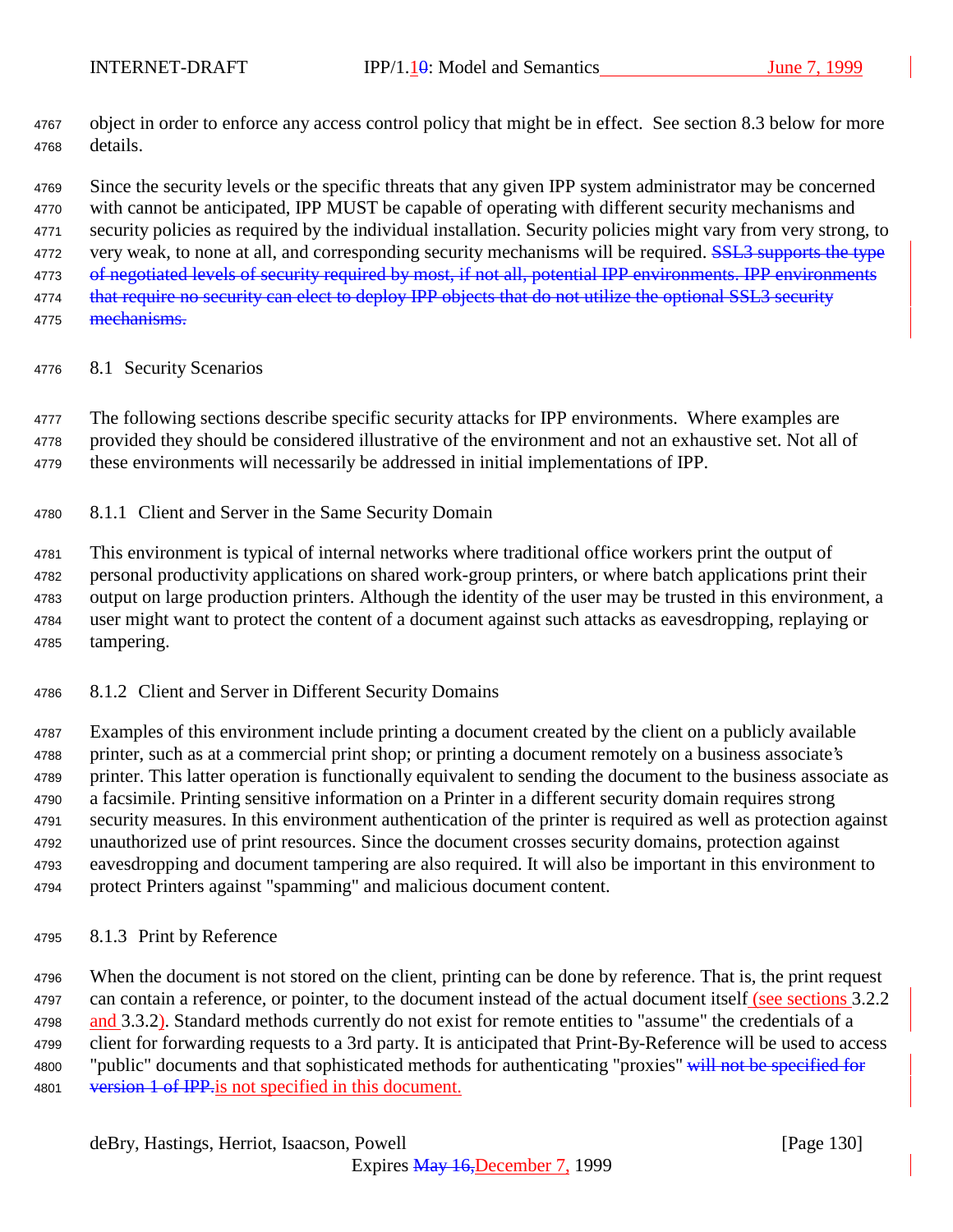8.2 URIs for SSL3 and non-SSL3 Accessin Operation, Job, and Printer attributes

4803 As described earlier, an IPP object can support SSL3 access, non-SSL3 access, or both. The "printer-uri- supported" attribute contains the Printer object's URI(s). Its companion attribute, "uri-security-supported", identifies the security mechanism used for each URI listed in the "printer-uri-supported" attribute. For each Printer operation request, a client MUST supply only one URI in the "printer-uri" operation attribute. In other words, even though the Printer supports more than one URI, the client only interacts with the Printer object using one if its URIs. This duality is not needed for Job objects, since the Printer objects is the factory for Job objects, and the Printer object will generate the correct URI for new Job objects depending on the Printer object's security configuration.

- 4811 8.3 URIs for each authentication mechanisms The "requesting-user-name" (name(MAX)) Operation 4812 Attribute
- Each URI has an authentication mechanism associated with it. If the URI is the i'th element of "printer-uri- supported", then authentication mechanism is the "i th" element of "uri-authentication-supported". For a list of possible authentication mechanisms, see section 4.4.2.
- The Printer object uses an authentication mechanism to determine the name of the user performing an operation. This user is called the "authenticated user". The credibility of authentication depends on the 4818 mechanism that the Printer uses to obtain the user's name. When the authentication mechanism is 'none', all
- authenticated users are "anonymous".
- 4820 During job creation operations, the Printer initializes the value of the "job-originating-user-name" attribute 4821 (see section 4.3.6) to be the authenticated user. The authenticated user is this case is called the "job-owner".
- If an implementation can be configured to support more than one authentication mechanism, then it MUST implement rules for determining equality of authenticated user names which have been authenticated via different authentication mechanisms. One possible policy is that identical names that are authenticated via different mechanism are different. For example, a user can cancel his job only if he uses the same
- authentication mechanism for both Cancel-Job and Print-Job. Another policy is that identical names that
- are authenticated via different mechanism are the same if the authentication mechanism for the later
- operation is not less strong than the authentication mechanism for the earlier job creation operation. For
- 4829 example, a user can cancel his job only if he uses the same or stronger authentication mechanism for
- Cancel-Job and Print-Job. With this second policy a job submitted via 'requesting-user-name' authentication could be cancelled via 'digest' authentication. With the first policy, the job could not be cancelled in this way.
- A client is able to determine the authentication mechanism used to create a job. It is the i'th value of the Printer's "uri-authentication-supported" attribute (see section 4.4.2), where i is the index of the element of the Printer's "printer-uri-supported" attribute (see section 4.4.1) equal to the job's "job-printer-uri" attribute (see section 4.3.3).
- 4837 Each operation MUST specify the user who is performing the operation in both of the following two ways: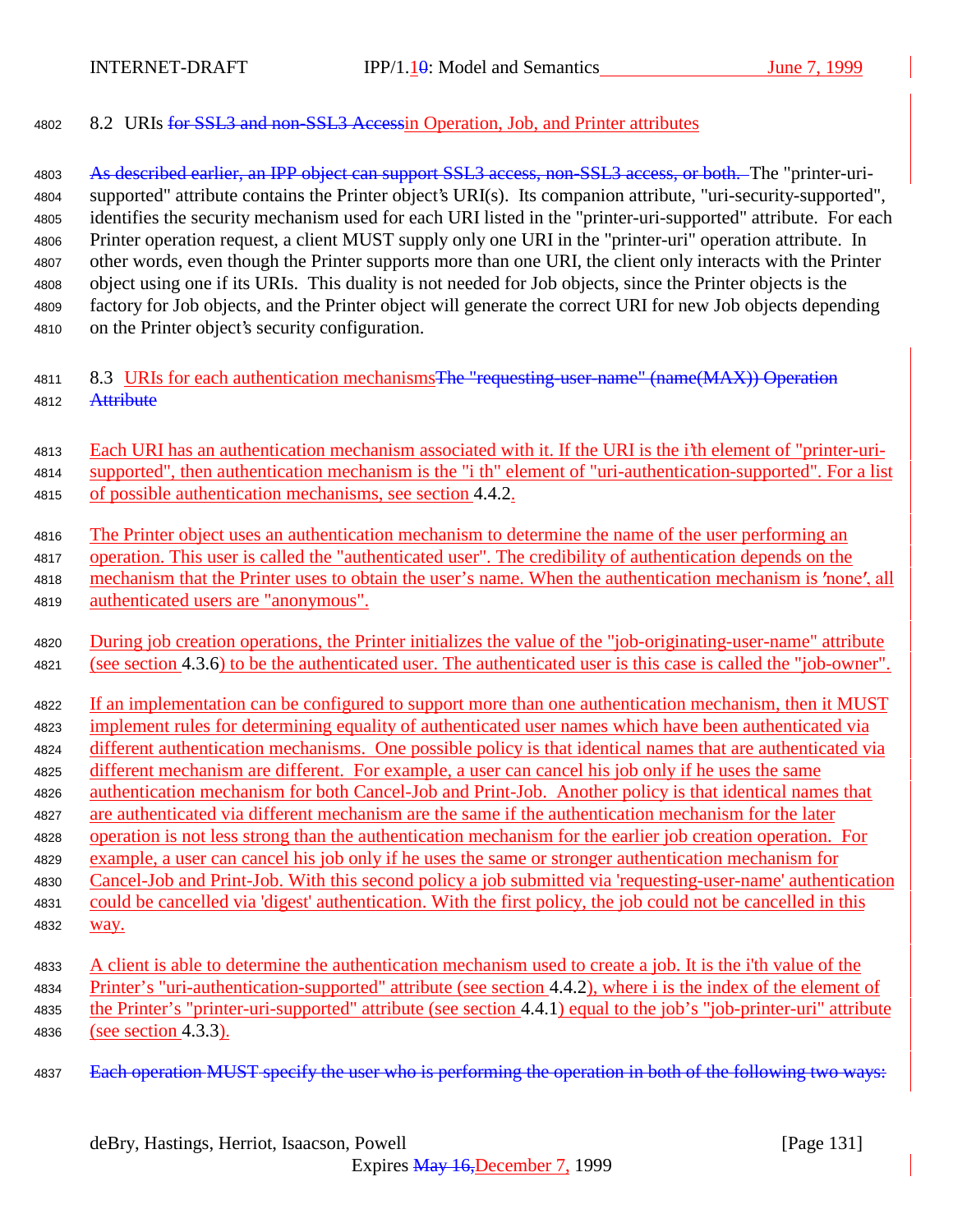| 4838                                 | 1.31) via the REQUIRED "requesting-user-name" operation attribute that a client SHOULD supply in all                                                                                                                                                                                                                                                                                                |
|--------------------------------------|-----------------------------------------------------------------------------------------------------------------------------------------------------------------------------------------------------------------------------------------------------------------------------------------------------------------------------------------------------------------------------------------------------|
| 4839                                 | operations. The client MUST obtain the value for this attribute from an environmental or network login                                                                                                                                                                                                                                                                                              |
| 4840                                 | name for the user, rather than allowing the user to supply any value. If the client does not supply a value for                                                                                                                                                                                                                                                                                     |
| 4841                                 | "requesting user name", the printer MUST assume that the client is supplying some anonymous name, such                                                                                                                                                                                                                                                                                              |
| 4842                                 | as "anonymous".                                                                                                                                                                                                                                                                                                                                                                                     |
| 4843                                 | 2) via an authentication mechanism of the underlying transport which may be configured to give no                                                                                                                                                                                                                                                                                                   |
| 4844                                 | authentication information.                                                                                                                                                                                                                                                                                                                                                                         |
| 4845                                 |                                                                                                                                                                                                                                                                                                                                                                                                     |
| 4846                                 | There are six cases to consider:                                                                                                                                                                                                                                                                                                                                                                    |
| 4847                                 | a) the authentication mechanism gives no information, and the client doesn't specify "requesting-user-                                                                                                                                                                                                                                                                                              |
| 4848                                 | <del>name".</del>                                                                                                                                                                                                                                                                                                                                                                                   |
| 4849                                 | b) the authentication mechanism gives no information, but the client specifies "requesting-user-name".                                                                                                                                                                                                                                                                                              |
| 4850                                 | e) the authentication mechanism specifies a user which has no human readable representation, and the                                                                                                                                                                                                                                                                                                |
| 4851                                 | elient doesn't specify "requesting-user-name".                                                                                                                                                                                                                                                                                                                                                      |
| 4852                                 | d) the authentication mechanism specifies a user which has no human readable representation, but the                                                                                                                                                                                                                                                                                                |
| 4853                                 | client specifies "requesting-user-name".                                                                                                                                                                                                                                                                                                                                                            |
| 4854                                 | e) the authentication mechanism specifies a user which has a human readable representation. The                                                                                                                                                                                                                                                                                                     |
| 4855                                 | Printer object ignores the "requesting-user-name".                                                                                                                                                                                                                                                                                                                                                  |
| 4856<br>4857<br>4858                 | f) the authentication mechanism specifies a user who is trusted and whose name means that the value of<br>the "requesting-user-name", which MUST be present, is treated as the authenticated name.                                                                                                                                                                                                  |
| 4859                                 | Note: Case "f" is intended for a tightly coupled gateway and server to work together so that the "user"                                                                                                                                                                                                                                                                                             |
| 4860                                 | name is able to be that of the gateway client and not that of the gateway. Because most, if not all, system                                                                                                                                                                                                                                                                                         |
| 4861                                 | vendors will initially implement IPP via a gateway into their existing print system, this mechanism is                                                                                                                                                                                                                                                                                              |
| 4862                                 | necessary unless the authentication mechanism allows a gateway (client) to act on behalf of some other                                                                                                                                                                                                                                                                                              |
| 4863                                 | elient.                                                                                                                                                                                                                                                                                                                                                                                             |
| 4864                                 | The user-name has two forms:- one that is human readable: it is held in the REQUIRED "job-originating-                                                                                                                                                                                                                                                                                              |
| 4865                                 | user-name" Job Description attribute which is set during the job creation operations. It is used for                                                                                                                                                                                                                                                                                                |
| 4866                                 | presentation only, such as returning in queries or printing on start sheets                                                                                                                                                                                                                                                                                                                         |
| 4867<br>4868<br>4869<br>4870<br>4871 | -one for authorization: it is held in an undefined (by IPP) Job object attribute which is set by the job<br>creation operation. It is used to authorize other operations, such as Send-Document, Send-URI,<br>Cancel-Job, to determine the user when the "my-jobs" attribute is specified with Get-Jobs, and to<br>limit what attributes and values to return with Get Job Attributes and Get Jobs. |
| 4872                                 | The human readable user name:                                                                                                                                                                                                                                                                                                                                                                       |
| 4873                                 | - is the value of the "requesting-user-name" for cases b, d and f.                                                                                                                                                                                                                                                                                                                                  |
| 4874                                 | -comes from the authentication mechanism for case e                                                                                                                                                                                                                                                                                                                                                 |
| 4875                                 | - is some anonymous name, such as "anonymous" for cases a and c.                                                                                                                                                                                                                                                                                                                                    |
| 4876                                 |                                                                                                                                                                                                                                                                                                                                                                                                     |
| 4877                                 | The user name used for authorization:                                                                                                                                                                                                                                                                                                                                                               |

deBry, Hastings, Herriot, Isaacson, Powell [Page 132]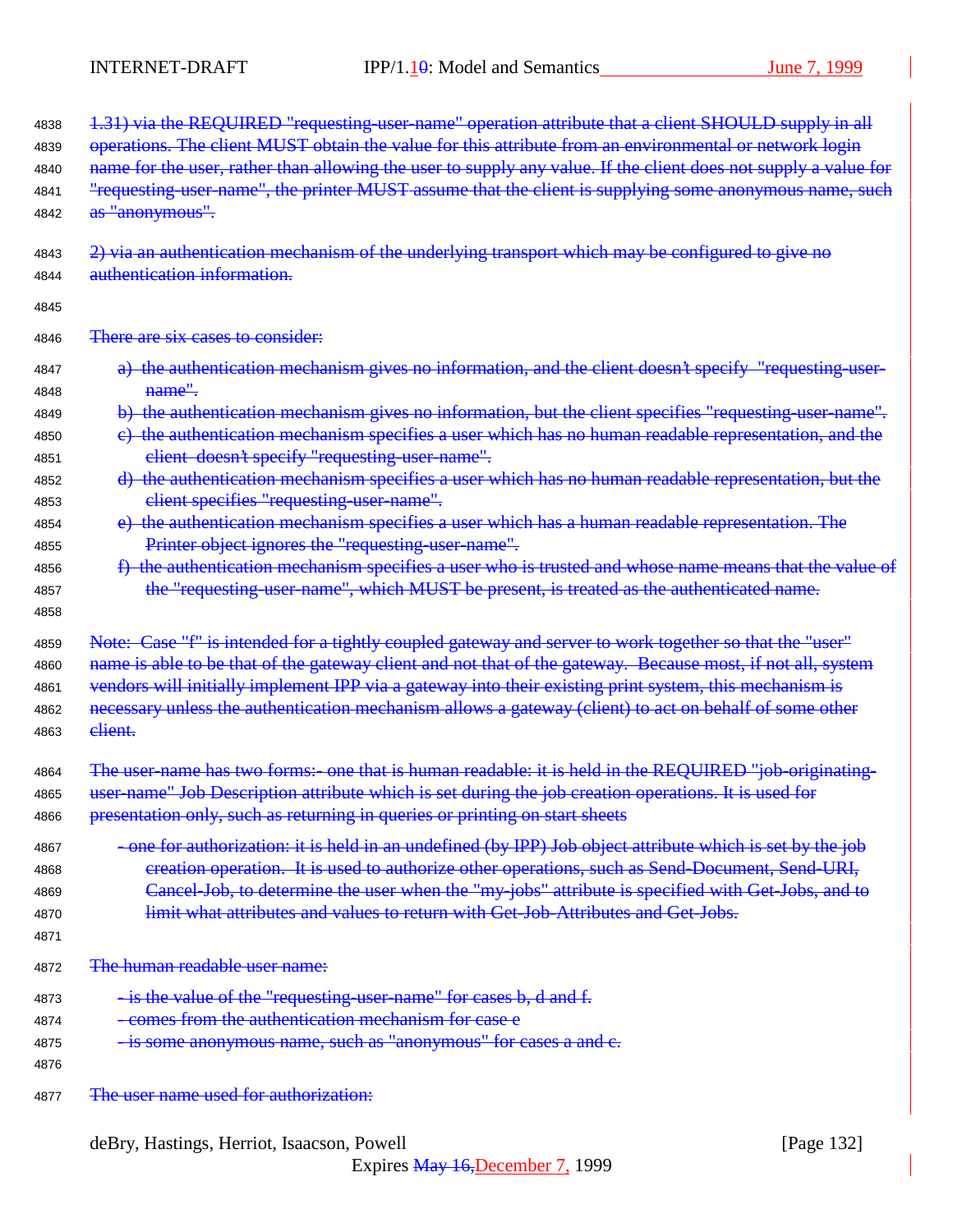4878 - is the value of the "requesting-user-name" for cases b and f.

- 4879 comes from the authentication mechanism for cases c, d and e
- 4880 is some anonymous name, such as "anonymous" for case a.
- 

4882 The essence of these rules for resolving conflicting sources of user-names is that a printer implementation is 4883 free to pick either source as long as it achieves consistent results. That is, if a user uses the same path for a 4884 series of requests, the requests MUST appear to come from the same user from the standpoint of both the 4885 human-readable user name and the user name for authorization. This rule MUST continue to apply even if 4886 a request could be authenticated by two or more mechanisms. It doesn't matter which of several 4887 authentication mechanisms a Printer uses as long as it achieves consistent results. If a client uses more than 4888 one authentication mechanism, it is recommended that an administrator make all credentials resolve to the 4889 same user and user-name as much as possible.

## 8.4 Restricted Queries

 In many IPP operations, a client supplies a list of attributes to be returned in the response. For security reasons, an IPP object may be configured not to return all attributes (or all values) that a client requests. The job attributes returned MAY depend on whether the requesting user is the same as the user that submitted the job. The IPP object MAY even return none of the requested attributes. In such cases, the status returned is the same as if the object had returned all requested attributes. The client cannot tell by such a response whether the requested attribute was present or absent on the object.

# 4898 8.5 Operations performed by operators and system administrators

For the three printer operations Pause-Printer, Resume-Printer, and Purge-Jobs (see sections 3.2.7, 3.2.8 and

3.2.9), the requesting user is intended to be an operator or administrator of the Printer object (see section 1).

For operations on jobs, the requesting user is intended to be the job owner or may be an operator or

- administrator of the Printer object. The means for authorizing an operator or administrator of the Printer object are not specified in this document.
- 8.6 Queries on jobs submitted using non-IPP protocols

 If the device that an IPP Printer is representing is able to accept jobs using other job submission protocols in addition to IPP, it is RECOMMENDED that such an implementation at least allow such "foreign" jobs to be queried using Get-Jobs returning "job-id" and "job-uri" as 'unknown'. Such an implementation NEED NOT support all of the same IPP job attributes as for IPP jobs. The IPP object returns the 'unknown' out-of- band value for any requested attribute of a foreign job that is supported for IPP jobs, but not for foreign jobs.

 It is further RECOMMENDED, that the IPP Printer generate "job-id" and "job-uri" values for such "foreign jobs", if possible, so that they may be targets of other IPP operations, such as Get-Job-Attributes and Cancel-Job. Such an implementation also needs to deal with the problem of authentication of such foreign

jobs. One approach would be to treat all such foreign jobs as belonging to users other than the user of the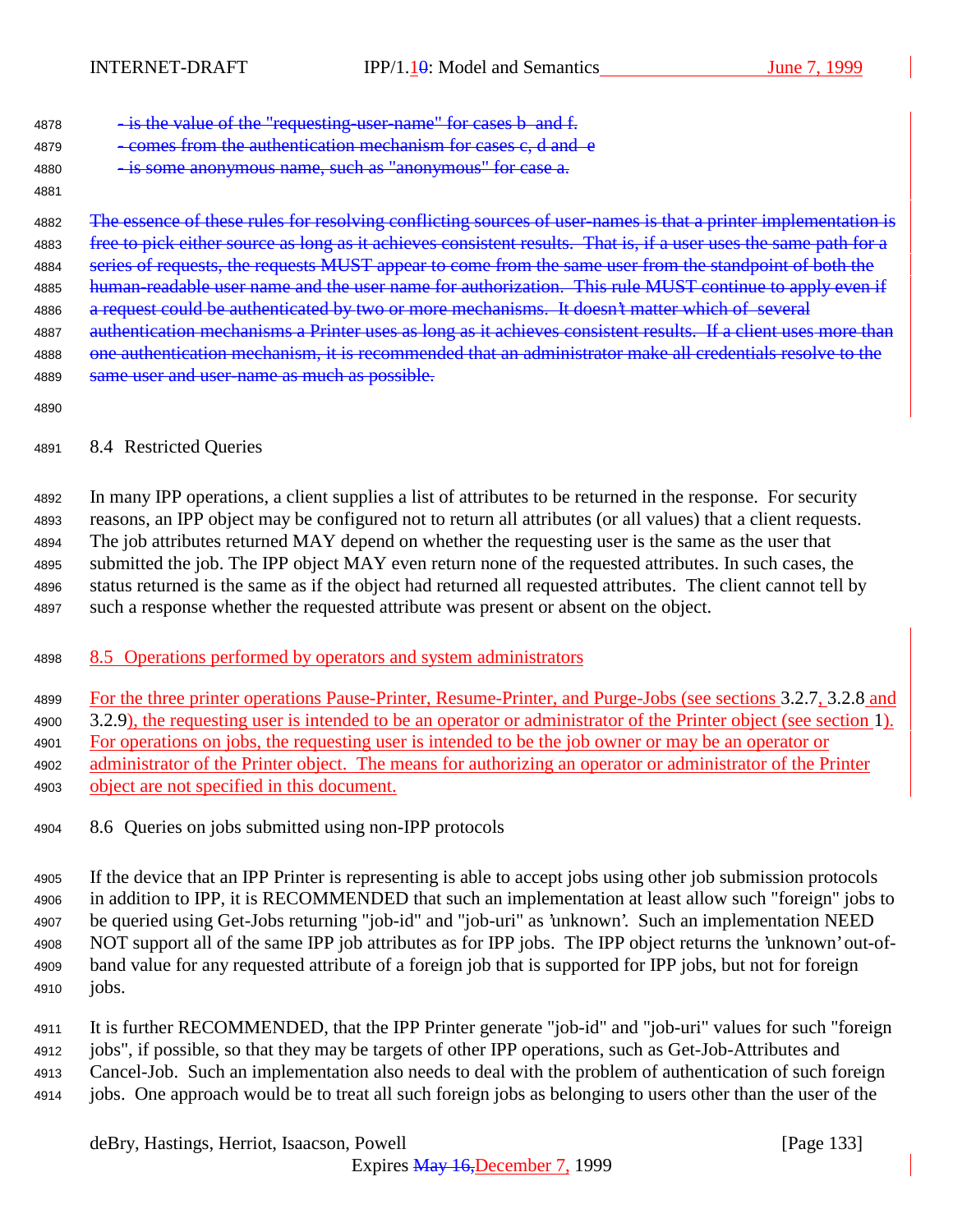IPP client. Another approach would be for the foreign job to belong to 'anonymous'. Only if the IPP client has been authenticated as an operator or administrator of the IPP Printer object, could the foreign jobs be queried by an IPP request. Alternatively, if the security policy is to allow users to query other users' jobs, then the foreign jobs would also be visible to an end-user IPP client using Get-Jobs and Get-Job-Attributes.

### 4919 8.6IPP Security Application Profile for SSL3

- 4920 The IPP application profile for SSL3 follows the "Secure Socket Layer" requirement as documented in the 4921 SSL3 specification [SSL]. For interoperability, the SSL3 cipher suites are:
- 4922 **SSL RSA\_WITH\_RC4\_128\_MD5**
- 4923 **SSL RSA\_WITH\_3DES\_EDE\_CBC\_SHA**
- 4924 **SSL RSA WITH DES CBC SHA**
- 4925 SSL RSA EXPORT WITH RC4 40 MD5
- 4926 SSL\_RSA\_EXPORT\_WITH\_RC2\_CBC\_40\_MD5
- 4927 SSL\_RSA\_WITH\_NULL\_MD5

4928 Client implementations MUST NOT assume any other cipher suites are supported by an IPP Printer object.

- 4929 If a conforming IPP object supports SSL3, it MUST implement and support the cipher suites listed above 4930 and MAY support additional cipher suites.
- <sup>4931</sup> A conforming IPP client SHOULD support SSL3 including the cipher suites listed above. A conforming 4932 IPP client MAY support additional cipher suites.
- 4933 It is possible that due to certain government export restrictions some non-compliant versions of this
- 4934 extension could be deployed. Implementations wishing to inter-operate with such non-compliant versions 4935 MAY offer the SSL\_RSA\_EXPORT\_WITH\_RC4\_40\_MD5 and
- 4936 SSL RSA EXPORT WITH RC2 CBC 40 MD5 mechanisms. However, since 40 bit ciphers are known
- 4937 to be vulnerable to attack by current technology, any client which actives a 40 bit cipher MUST NOT
- 4938 indicate to the user that the connection is completely secure from eavesdropping.
- <sup>4939</sup> 9. References

#### <sup>4940</sup> [ASCII]

<sup>4941</sup> Coded Character Set - 7-bit American Standard Code for Information Interchange (ASCII), ANSI <sup>4942</sup> X3.4-1986. This standard is the specification of the US-ASCII charset.

#### <sup>4943</sup> [BCP-11]

<sup>4944</sup> Bradner S., Hovey R., "The Organizations Involved in the IETF Standards Process", 1996/10/29 <sup>4945</sup> (RFC 2028)

#### <sup>4946</sup> [HTPP]

<sup>4947</sup> J. Barnett, K. Carter, R. DeBry, "Initial Draft - Hypertext Printing Protocol - HTPP/1.0", October <sup>4948</sup> 1996, ftp://ftp.pwg.org/pub/pwg/ipp/historic/htpp/overview.ps.gz

# deBry, Hastings, Herriot, Isaacson, Powell [Page 134]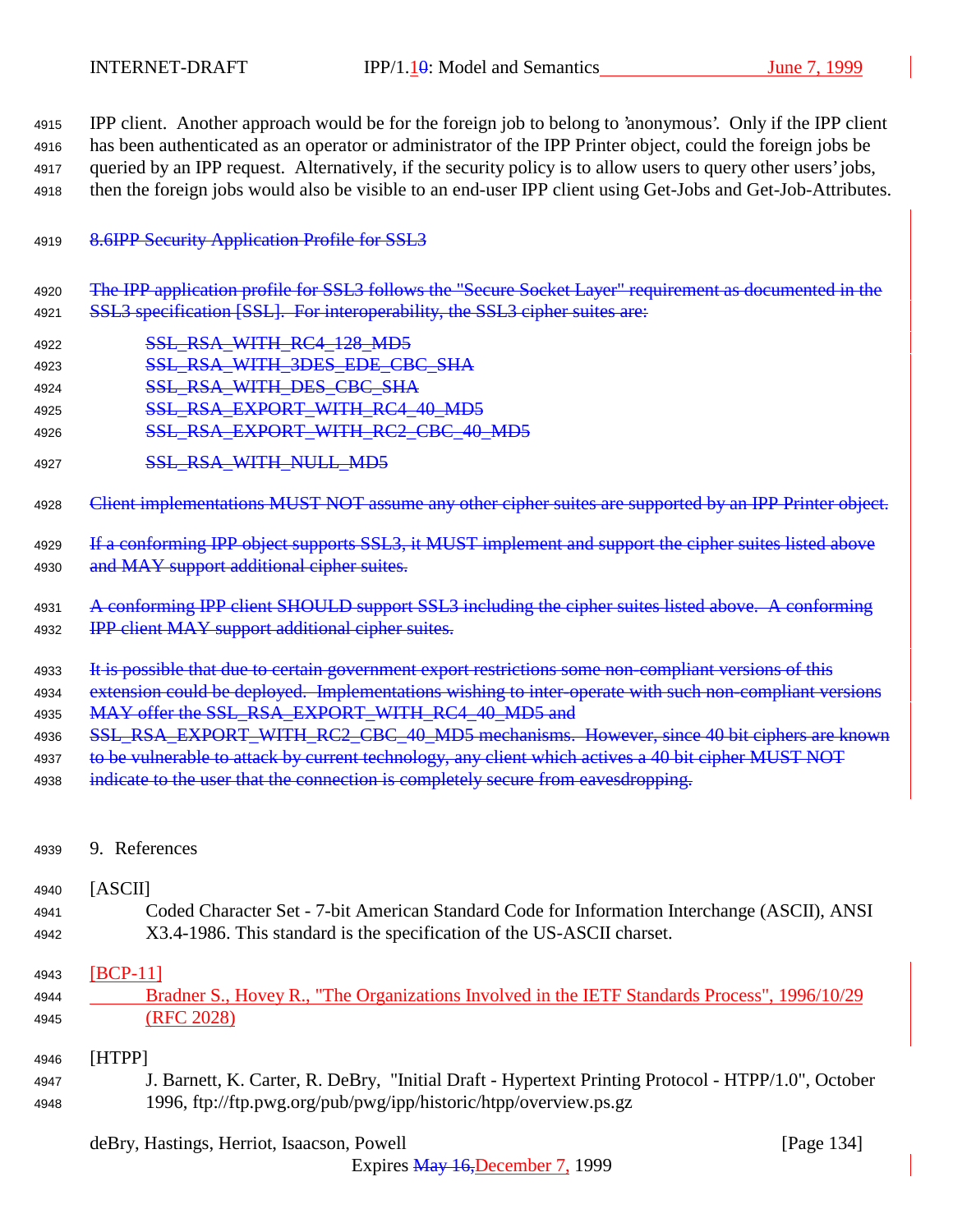| 4949         | [IANA-CON]                                                                                                                                 |
|--------------|--------------------------------------------------------------------------------------------------------------------------------------------|
| 4950         | Narte, T. and Alvestrand, H.T.: Guidelines for Writing an IANA Considerations Section in RFCs,                                             |
| 4951         | Work in Progress, draft-iesg-iana-considerations-04.txt, May 21, 1998.                                                                     |
| 4952         | $[IANA-CS]$                                                                                                                                |
| 4953         | IANA Registry of Coded Character Sets: ftp://ftp.isi.edu/in-notes/iana/assignments/character-sets                                          |
| 4954         | $[IANA-MT]$                                                                                                                                |
| 4955         | IANA Registry of Media Types: ftp://ftp.isi.edu/in-notes/iana/assignments/media-types/                                                     |
| 4956         | $[IPP-HG]$                                                                                                                                 |
| 4957<br>4958 | Hastings, T., Manros, C., "Internet Printing Protocol/1.1: draft-ietf-ipp-implementers-guide-v11-<br>$??$ .txt, ?? 1999, work in progress. |
| 4959         | $[IPP-HG1.0]$                                                                                                                              |
| 4960         | Hastings, T., Manros, C., "Internet Printing Protocol/1.0: Implementer's Guide", draft-jetf-ipp-                                           |
| 4961         | implementers-guide-01.txt, February 1999, work in progress.                                                                                |
| 4962         | draft-ietf-ipp-implementors-guide-00.txt, November 1998, work in progress.                                                                 |
| 4963         | HPP LPD                                                                                                                                    |
| 4964         | Herriot, R., Hastings, T., Jacobs, N., Martin, J., "Mapping between LPD and IPP Protocols", draft-                                         |
| 4965         | ietf-ipp-lpd-ipp-map-05.txt, November 1998.                                                                                                |
| 4966         | $[IPP-PRO]$                                                                                                                                |
| 4967         | Herriot, R., Butler, S., Moore, P., Tuner, R., "Internet Printing <i>Protocol</i> /1.1: Encoding and                                       |
| 4968         | Transport", draft-ietf-ipp-protocol-v11-01.txt, May, 1999.                                                                                 |
| 4969         | Protocol/1.0: Encoding and Transport", draft-ietf-ipp-pro-07.txt, November, 1998.                                                          |
| 4970         | <b>HPP-RATH</b>                                                                                                                            |
| 4971         | Zilles, S., "Rationale for the Structure and Model and Protocol for the Internet Printing Protocol",                                       |
| 4972         | draft-ietf-ipp-rat-04.txt, November, 1998.                                                                                                 |
| 4973         | HPP REQ                                                                                                                                    |
| 4974         | Wright, D., "Design Goals for an Internet Printing Protocol", draft-ietf-ipp-req-03.txt, November,                                         |
| 4975         | <b>1998.</b>                                                                                                                               |
| 4976         | $[ISO10646-1]$                                                                                                                             |
| 4977         | ISO/IEC 10646-1:1993, "Information technology -- Universal Multiple-Octet Coded Character Set                                              |
| 4978         | (UCS) - Part 1: Architecture and Basic Multilingual Plane, JTC1/SC2."                                                                      |
| 4979         | $[ISO8859-1]$                                                                                                                              |
| 4980         | ISO/IEC 8859-1:1987, "Information technology -- 8-bit One-Byte Coded Character Set - Part 1:                                               |
| 4981         | Latin Alphabet Nr 1", 1987, JTC1/SC2.                                                                                                      |
|              |                                                                                                                                            |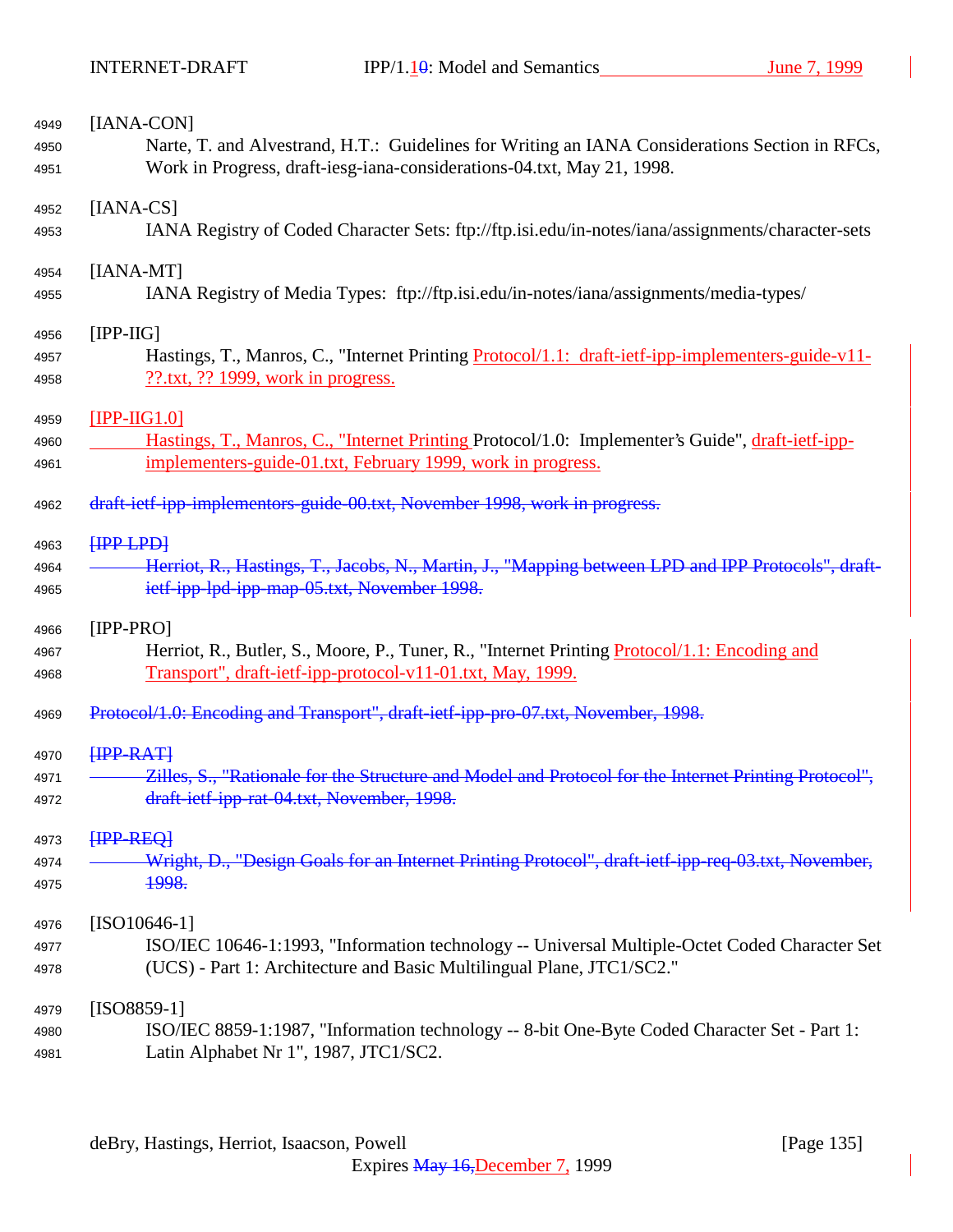| 4982 | $[ISO10175]$                                                                                              |
|------|-----------------------------------------------------------------------------------------------------------|
| 4983 | ISO/IEC 10175 Document Printing Application (DPA), June 1996.                                             |
| 4984 | [LDPA]                                                                                                    |
| 4985 | T. Hastings, S. Isaacson, M. MacKay, C. Manros, D. Taylor, P. Zehler, "LDPA - Lightweight                 |
| 4986 | Document Printing Application", October 1996,                                                             |
| 4987 | ftp://ftp.pwg.org/pub/pwg/ipp/historic/ldpa/ldpa8.pdf.gz                                                  |
| 4988 | [P1387.4]                                                                                                 |
| 4989 | Kirk, M. (editor), POSIX System Administration - Part 4: Printing Interfaces, POSIX 1387.4 D8,            |
| 4990 | 1994.                                                                                                     |
| 4991 | [PSIS] Herriot, R. (editor), X/Open A Printing System Interoperability Specification (PSIS), August 1995. |
| 4992 | [PWG]                                                                                                     |
| 4993 | Printer Working Group, http://www.pwg.org.                                                                |
| 4994 | [RFC1035]                                                                                                 |
| 4995 | P. Mockapetris, "DOMAIN NAMES - IMPLEMENTATION AND SPECIFICATION", RFC 1035,                              |
| 4996 | November 1987.                                                                                            |
| 4997 | [RFC1179]                                                                                                 |
| 4998 | McLaughlin, L. III, (editor), "Line Printer Daemon Protocol" RFC 1179, August 1990.                       |
| 4999 | [RFC1759]                                                                                                 |
| 5000 | Smith, R., Wright, F., Hastings, T., Zilles, S., and Gyllenskog, J., "Printer MIB", RFC 1759, March       |
| 5001 | 1995.                                                                                                     |
| 5002 | [RFC1766]                                                                                                 |
| 5003 | H. Alvestrand, "Tags for the Identification of Languages", RFC 1766, March 1995.                          |
| 5004 | <b>FRFC19031</b>                                                                                          |
| 5005 | J. Case, et.al., "Textual Conventions for Version 2 of the Simple Network Management Protocol             |
| 5006 | (SNMP v2)" RFC 1903, January 1996.                                                                        |
| 5007 | [RFC1952]                                                                                                 |
| 5008 | P. Deutsch, "GZIP file format specification version 4.3", RFC 1952, May 1996.                             |
| 5009 | <b>FRFC2044</b>                                                                                           |
| 5010 | F. Yergeau, "UTF-8, a transformation format of Unicode and ISO 10646", RFC 2044, October                  |
| 5011 | 1996.                                                                                                     |
| 5012 | [RFC2026]                                                                                                 |
| 5013 | S. Bradner, "The Internet Standards Process -- Revision 3", RFC 2026, October 1996.                       |
|      |                                                                                                           |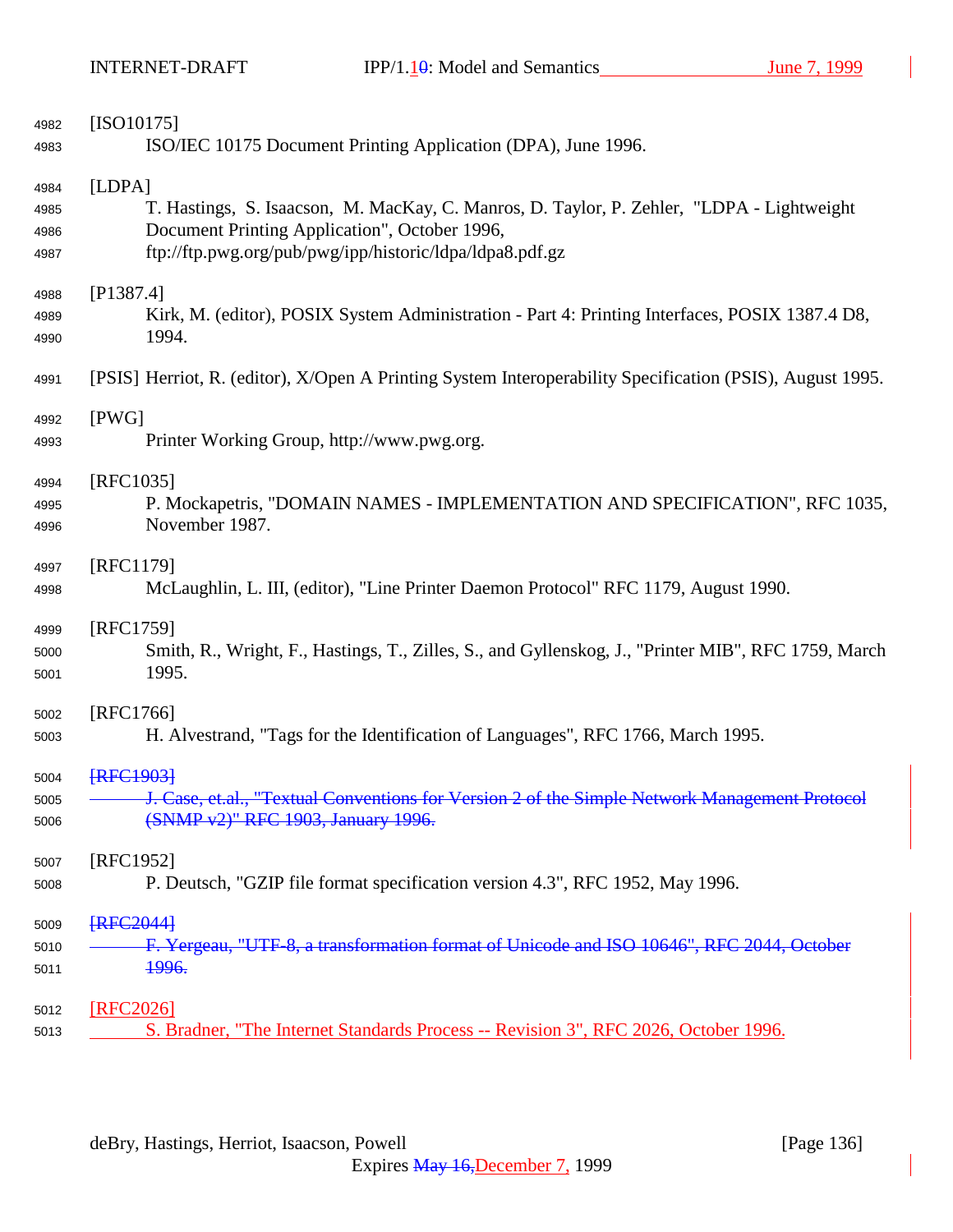| 5014 | $[RFC2045]$                                                                                         |
|------|-----------------------------------------------------------------------------------------------------|
| 5015 | N. Fried, N. Borenstein, ", Multipurpose Internet Mail Extensions (MIME) Part One: Format of        |
| 5016 | Internet Message Bodies " RFC 2045, November 1996.                                                  |
| 5017 | $[RFC2046]$                                                                                         |
| 5018 | Multipurpose Internet Mail Extensions (MIME) Part Two: Media Types. N. Freed & N. Borenstein.       |
| 5019 | November 1996. (Obsoletes RFC1521, RFC1522, RFC1590), RFC 2046.                                     |
| 5020 | [RFC2048]                                                                                           |
| 5021 | N. Freed, J. Klensin & J. Postel, "Multipurpose Internet Mail Extension (MIME) Part Four:           |
| 5022 | Registration Procedures". RFC 2048, November 1996.                                                  |
| 5023 | [RFC2068]                                                                                           |
| 5024 | R. Fielding, J. Gettys, J. Mogul, H. Frystyk, T. Berners-Lee, "Hypertext Transfer Protocol -        |
| 5025 | HTTP/1.1", RFC 2068, January 1997                                                                   |
| 5026 | [RFC2069]                                                                                           |
| 5027 | J. Franks, P. Hallam-Baker, J. Hostetler, P. Leach, A. Luotonen, E. Sink, L. Stewart, "An Extension |
| 5028 | to HTTP: Digest Access Authentication", RFC-2069, Jan 1997.                                         |
| 5029 | [RFC2119]                                                                                           |
| 5030 | S. Bradner, "Key words for use in RFCs to Indicate Requirement Levels", RFC 2119, March 1997        |
| 5031 | [RFC2228]                                                                                           |
| 5032 | M. Horowitz, S. Lunt, "FTP Security Extensions", RFC 2228, October 1997.                            |
| 5033 | [RFC2246]                                                                                           |
| 5034 | T. Dierks, C. Allen, "The TLS Protocol Version 1.0", RFC 2246, January 1999.                        |
| 5035 | [RFC2277]                                                                                           |
| 5036 | H. Alvestrand, "IETF Policy on Character Sets and Languages" RFC 2277, January 1998.                |
| 5037 | RFC2278]                                                                                            |
| 5038 | N. Freed, J. Postel: "IANA CharSet Registration Procedures", RFC 2278, January 1998.                |
| 5039 | [RFC2279]                                                                                           |
| 5040 | F. Yergeau, "UTF-8, a transformation format of ISO 10646", RFC 2279. January 1998.                  |
| 5041 | [RFC2316]                                                                                           |
| 5042 | S. Bellovin, "Report of the IAB Security Architecture Workshop", RFC 2316, April 1998.              |
| 5043 | [RFC2396]                                                                                           |
| 5044 | Berners-Lee, T., Fielding, R., Masinter, L., "Uniform Resource Identifiers (URI): Generic Syntax",  |
| 5045 | RFC 2396, August 1998.                                                                              |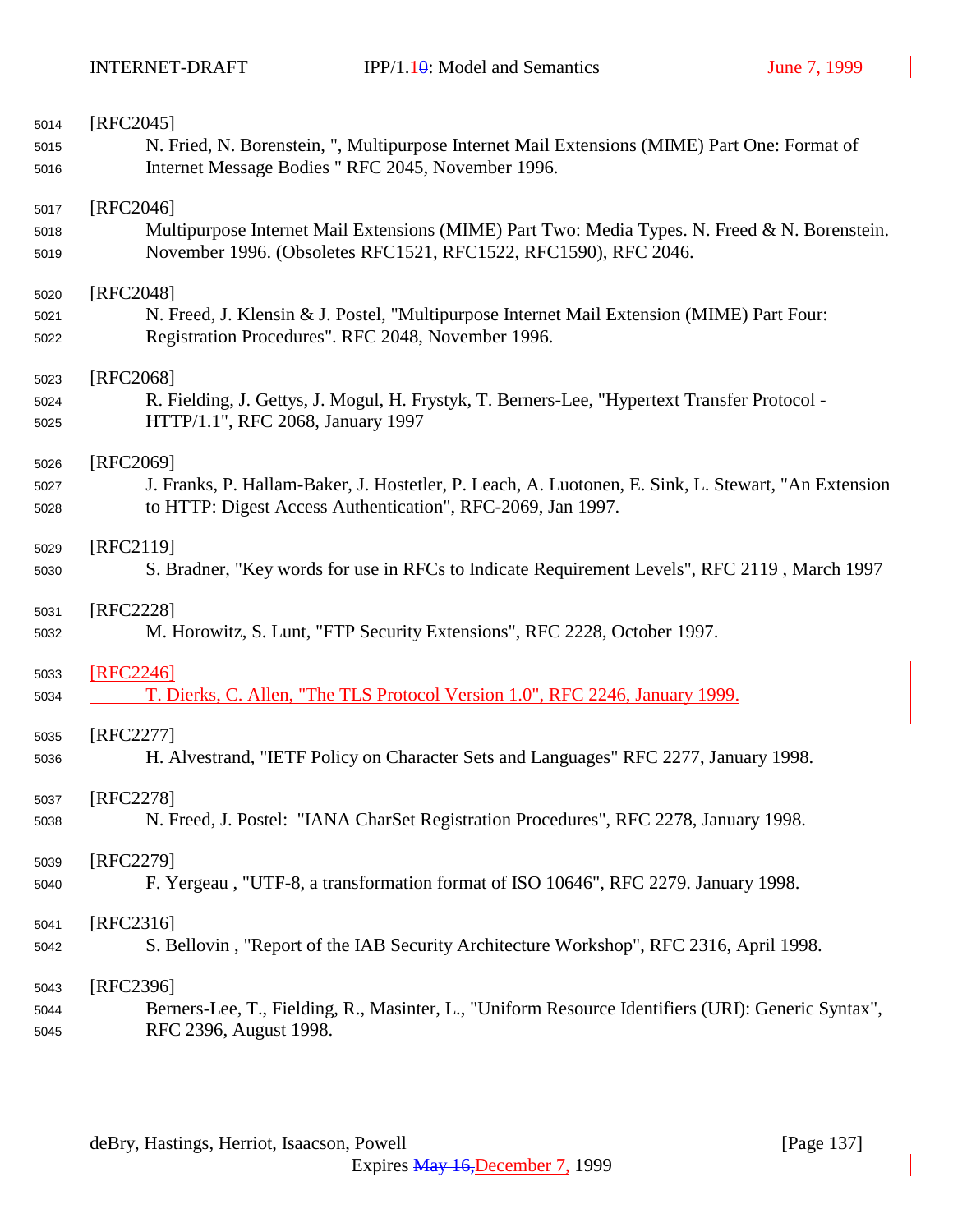| 5046 | [RFC2565]                                                                                                       |  |  |
|------|-----------------------------------------------------------------------------------------------------------------|--|--|
| 5047 | Herriot, R., Butler, S., Moore, P., Tuner, R., "Internet Printing Protocol/1.0: Encoding and                    |  |  |
| 5048 | Transport", RFC 2565, April 1999.                                                                               |  |  |
| 5049 | [RFC2566]                                                                                                       |  |  |
| 5050 | R. deBry, T. Hastings, R. Herriot, S. Isaacson, P. Powell, "Internet Printing Protocol/1.0: Model and           |  |  |
| 5051 | Semantics", RFC 2566, April 1999.                                                                               |  |  |
| 5052 | [RFC2567]                                                                                                       |  |  |
| 5053 | Wright, D., "Design Goals for an Internet Printing Protocol", draft-ietf-ipp-req-03.txt, November,              |  |  |
| 5054 | 1998.                                                                                                           |  |  |
| 5055 | [RFC2568]                                                                                                       |  |  |
| 5056 | Zilles, S., "Rationale for the Structure and Model and Protocol for the Internet Printing Protocol",            |  |  |
| 5057 | draft-ietf-ipp-rat-04.txt, November, 1998.                                                                      |  |  |
| 5058 | [RFC2569]                                                                                                       |  |  |
| 5059 | Herriot, R., Hastings, T., Jacobs, N., Martin, J., "Mapping between LPD and IPP Protocols", draft-              |  |  |
| 5060 | ietf-ipp-lpd-ipp-map-05.txt, November 1998.                                                                     |  |  |
| 5061 | [RFC2579]                                                                                                       |  |  |
| 5062 | K. McCloghrie, D. Perkins, J. Schoenwaelder <del>J. Case, et.al.</del> , "Textual Conventions for               |  |  |
| 5063 | SMIv2Version 2 of the Simple Network Management Protocol (SNMP v2)" RFC 19032579 (Also                          |  |  |
| 5064 | STD0058), April 1999, January 1996.                                                                             |  |  |
| 5065 | [SSL]                                                                                                           |  |  |
| 5066 | Netscape, The SSL Protocol, Version 3, (Text version 3.02), November 1996.                                      |  |  |
| 5067 | [SWP]                                                                                                           |  |  |
| 5068 | P. Moore, B. Jahromi, S. Butler, "Simple Web Printing SWP/1.0", May 7, 1997,                                    |  |  |
| 5069 | ftp://ftp.pwg.org/pub/pwg/ipp/new_PRO/swp9705.pdf                                                               |  |  |
| 5070 | <b>10. Copyright Notice</b>                                                                                     |  |  |
| 5071 | This document and translations of it may be copied and furnished to others, and derivative works that           |  |  |
| 5072 | comment on or otherwise explain it or assist in its implementation may be prepared, copied, published and       |  |  |
| 5073 | distributed, in whole or in part, without restriction of any kind, provided that the above copyright notice and |  |  |
| 5074 | this paragraph are included on all such copies and derivative works. However, this document itself may not      |  |  |
| 5075 | be modified in any way, such as by removing the copyright notice or references to the Internet Society or       |  |  |
| 5076 | other Internet organizations, except as needed for the purpose of developing Internet standards in which        |  |  |
| 5077 | ease the procedures for copyrights defined in the Internet Standards process must be followed, or as            |  |  |

- required to translate it into languages other than English.
- 5079 The limited permissions granted above are perpetual and will not be revoked by the Internet Society or its **successors or assigns.**

deBry, Hastings, Herriot, Isaacson, Powell [Page 138]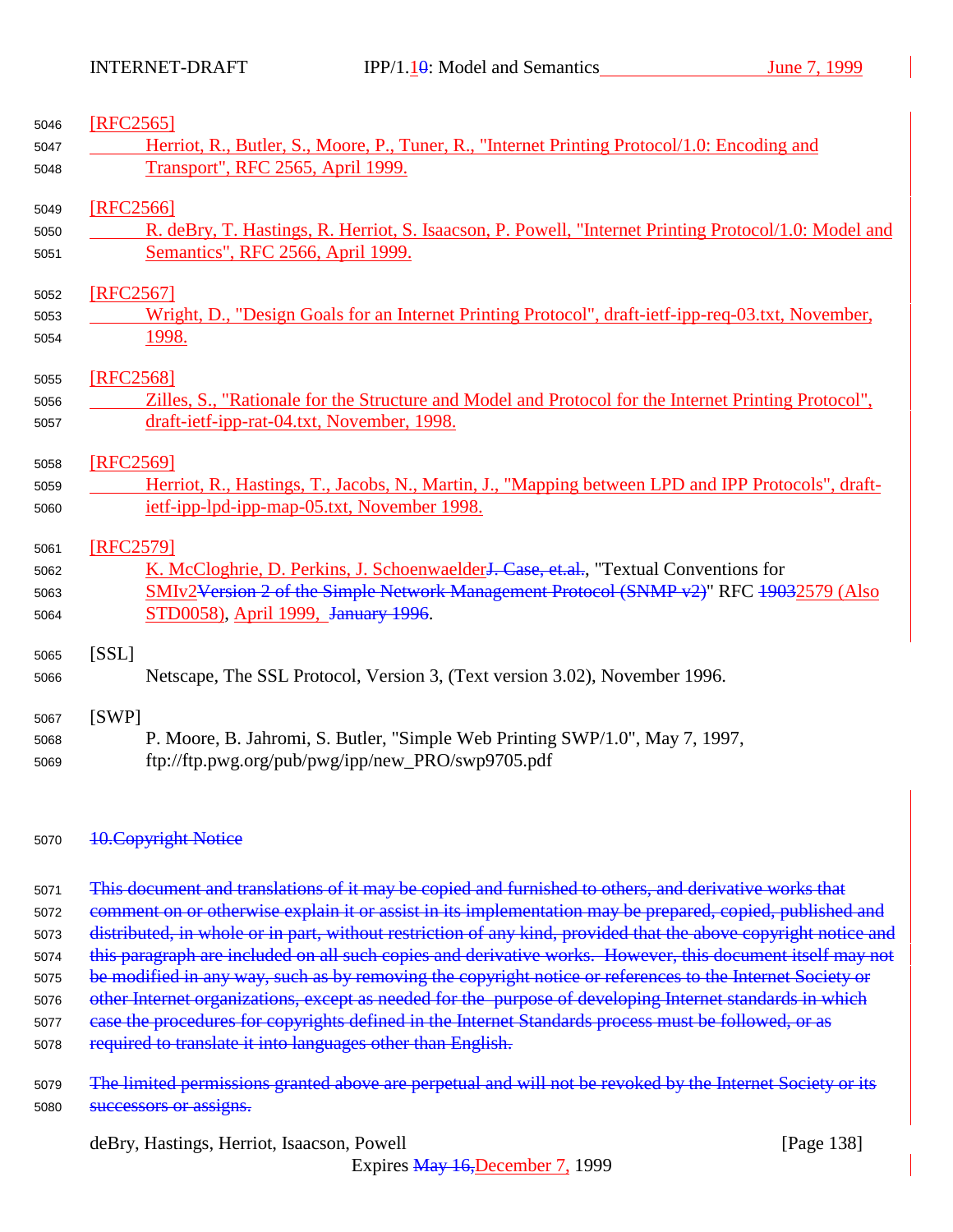| 5081 | This document and the information contained herein is provided on an "AS IS" basis and THE INTERNET |
|------|-----------------------------------------------------------------------------------------------------|
| 5082 | SOCIETY AND THE INTERNET ENGINEERING TASK FORCE DISCLAIMS ALL WARRANTIES,                           |
| 5083 | <b>EXPRESS OR IMPLIED, INCLUDING BUT NOT LIMITED TO ANY WARRANTY THAT THE USE</b>                   |
| 5084 | OF THE INFORMATION HEREIN WILL NOT INFRINGE ANY RIGHTS OR ANY IMPLIED                               |
| 5085 | WARRANTIES OF MERCHANTABILITY OR FITNESS FOR A PARTICULAR PURPOSE.                                  |

| 5086 |  | 10. Author's Address |
|------|--|----------------------|
|------|--|----------------------|

| 5087 | Scott A. Isaacson (Editor)                    |
|------|-----------------------------------------------|
| 5088 | Novell, Inc.                                  |
| 5089 | 122 E 1700 S                                  |
| 5090 | Provo, UT 84606                               |
| 5091 |                                               |
| 5092 | Phone: 801-861-7366                           |
| 5093 | Fax: 801-861-2517                             |
| 5094 | e-mail: sisaacson@novell.com                  |
| 5095 |                                               |
| 5096 | <b>Tom Hastings</b>                           |
| 5097 | <b>Xerox Corporation</b>                      |
| 5098 | 701 S. Aviation Blvd.737 Hawaii St. ESAE 231  |
| 5099 | El Segundo, CA 90245                          |
| 5100 |                                               |
| 5101 | Phone: 310-333-6413                           |
| 5102 | Fax: 310-333-5514                             |
| 5103 | e-mail: hastings@cp10.es.xerox.com            |
| 5104 |                                               |
| 5105 | <b>Robert Herriot</b>                         |
| 5106 | Sun Microsystems Inc.                         |
| 5107 | 901 San Antonio.Road, MPK-17                  |
| 5108 | Palo Alto, CA 94303                           |
| 5109 |                                               |
| 5110 | Phone: 650-786-8995                           |
| 5111 | Fax: 650-786-7077                             |
| 5112 | e-mail: robert.herriot@eng.sun.comXerox Corp. |
| 5113 | 3400 Hill View Ave, Building 1                |
| 5114 | Palo Alto, CA 94304                           |
| 5115 |                                               |
| 5116 | Phone: 650-813-7696                           |
| 5117 | 650-813-6860<br>Fax:                          |
| 5118 | e-mail: robert.herriot@pahv.xerox.com         |
| 5119 |                                               |
| 5120 | Roger deBry                                   |
| 5121 | <b>HUC/003G</b>                               |
| 5122 | <b>IBM</b> Corporation                        |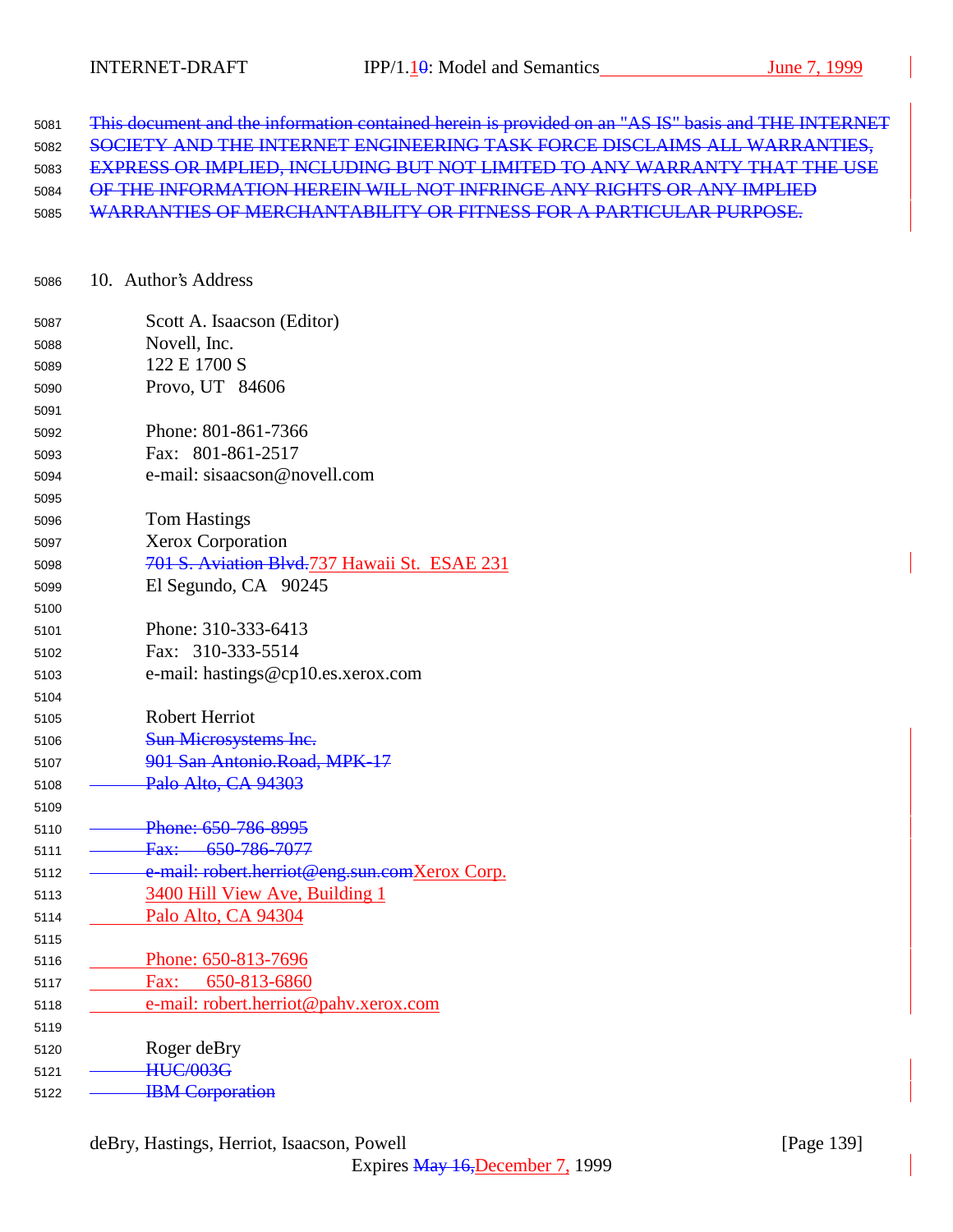| 5123 | P.O. Box 1900                                                                                                 |
|------|---------------------------------------------------------------------------------------------------------------|
| 5124 | Boulder, CO 80301-9191                                                                                        |
| 5125 |                                                                                                               |
| 5126 | Phone: (303) 924-4080                                                                                         |
| 5127 | Fax: (303) 924-9889                                                                                           |
| 5128 | e-mail: debry@vnet.ibm.comUtah Valley State College                                                           |
| 5129 | Orem, UT 84058                                                                                                |
| 5130 |                                                                                                               |
| 5131 | Phone: (801) 222-8000                                                                                         |
| 5132 | EMail: debryro@uvsc.edu                                                                                       |
| 5133 |                                                                                                               |
| 5134 | <b>Patrick Powell</b>                                                                                         |
| 5135 | <b>Astart Technologies</b>                                                                                    |
| 5136 | 9475 Chesapeake Dr., Suite D                                                                                  |
| 5137 | San Diego, CA 95123                                                                                           |
| 5138 |                                                                                                               |
| 5139 | Phone: (619) 874-6543                                                                                         |
| 5140 | Fax: (619) 279-8424                                                                                           |
| 5141 | e-mail: papowell@astart.com                                                                                   |
| 5142 |                                                                                                               |
| 5143 | IPP Mailing List: ipp@pwg.org                                                                                 |
| 5144 | IPP Mailing List Subscription: ipp-request@pwg.org                                                            |
| 5145 | IPP Web Page: http://www.pwg.org/ipp/                                                                         |
| 5146 |                                                                                                               |
| 5147 | Implementers of this specification document are encouraged to join IPP Mailing List in order to participate   |
| 5148 | in any discussions of clarification issues and review of registration proposals for additional attributes and |
| 5149 | values.                                                                                                       |
| 5150 |                                                                                                               |
| 5151 | Other Participants:                                                                                           |
| 5152 | <b>Chuck Adams - Tektronix</b>                                                                                |
| 5153 | Jeff Barnett - IBM                                                                                            |
| 5154 | Ron Bergman - Dataproducts Corp.                                                                              |
| 5155 | Sylvan Butler - HP                                                                                            |
| 5156 | Keith Carter - IBM Corporation                                                                                |
| 5157 | Jeff Copeland - QMS                                                                                           |
| 5158 | Andy Davidson - Tektronix                                                                                     |
| 5159 | Mabry Dozier - QMS                                                                                            |
| 5160 | Lee Farrell - Canon Information Systems                                                                       |
| 5161 | Steve Gebert - IBM                                                                                            |
| 5162 | Babek Jahromi - Microsoft                                                                                     |
| 5163 | David Kellerman - Northlake Software                                                                          |
| 5164 | Rick Landau - Digital                                                                                         |
| 5165 | Greg LeClair - Epson                                                                                          |
| 5166 | Harry Lewis - IBM                                                                                             |
| 5167 | Pete Loya - HP                                                                                                |

deBry, Hastings, Herriot, Isaacson, Powell [Page 140]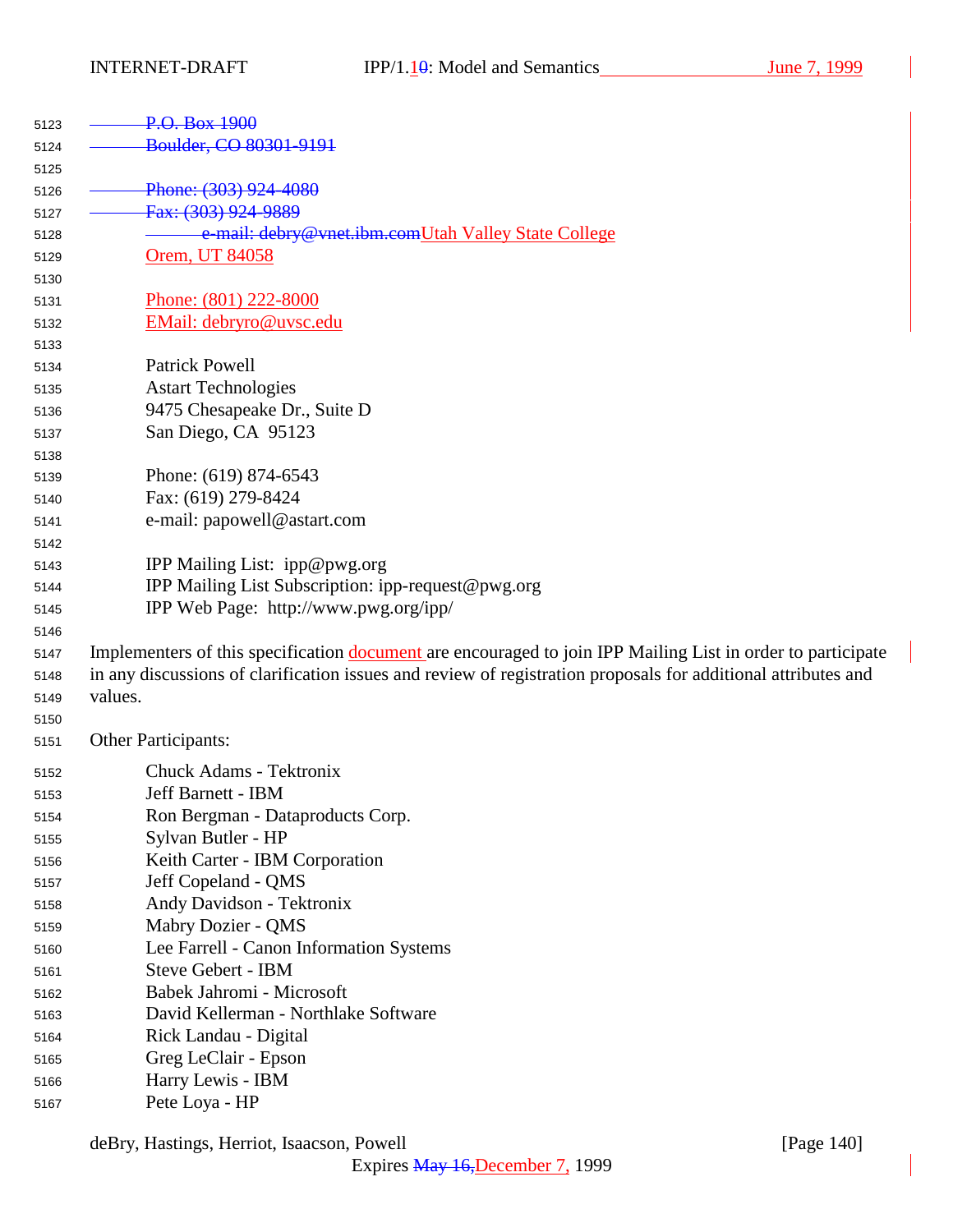$\overline{\phantom{a}}$ 

| 5168 | Ray Lutz - Cognisys               |
|------|-----------------------------------|
| 5169 | Mike MacKay - Novell, Inc.        |
| 5170 | Daniel Manchala - Xerox           |
| 5171 | Carl-Uno Manros - Xerox           |
| 5172 | Jay Martin - Underscore           |
| 5173 | Larry Masinter - Xerox            |
| 5174 | <b>Stan McConnell - Xerox</b>     |
| 5175 | Ira McDonald - High North Inc.    |
| 5176 | Paul Moore - Microsoft            |
| 5177 | Tetsuya Morita - Ricoh            |
| 5178 | Yuichi Niwa - Ricoh               |
| 5179 | Pat Nogay - IBM                   |
| 5180 | <b>Ron Norton - Printronics</b>   |
| 5181 | <b>Bob Pentecost - HP</b>         |
| 5182 | Rob Rhoads - Intel                |
| 5183 | Xavier Riley - Xerox              |
| 5184 | David Roach - Unisys              |
| 5185 | Stuart Rowley - Kyocera           |
| 5186 | Hiroyuki Sato - Canon             |
| 5187 | Bob Setterbo - Adobe              |
| 5188 | Devon Taylor - Novell, Inc.       |
| 5189 | Mike Timperman - Lexmark          |
| 5190 | Randy Turner - Sharp              |
| 5191 | Atsushi Yuki - Kyocera            |
| 5192 | Rick Yardumian - Xerox            |
| 5193 | Lloyd Young - Lexmark             |
| 5194 | Bill Wagner - DPI                 |
| 5195 | Jim Walker - DAZEL                |
| 5196 | Chris Wellens - Interworking Labs |
| 5197 | Rob Whittle - Novell, Inc.        |
| 5198 | Don Wright - Lexmark              |
| 5199 | Peter Zehler - Xerox              |
| 5200 | Steve Zilles - Adobe              |
|      |                                   |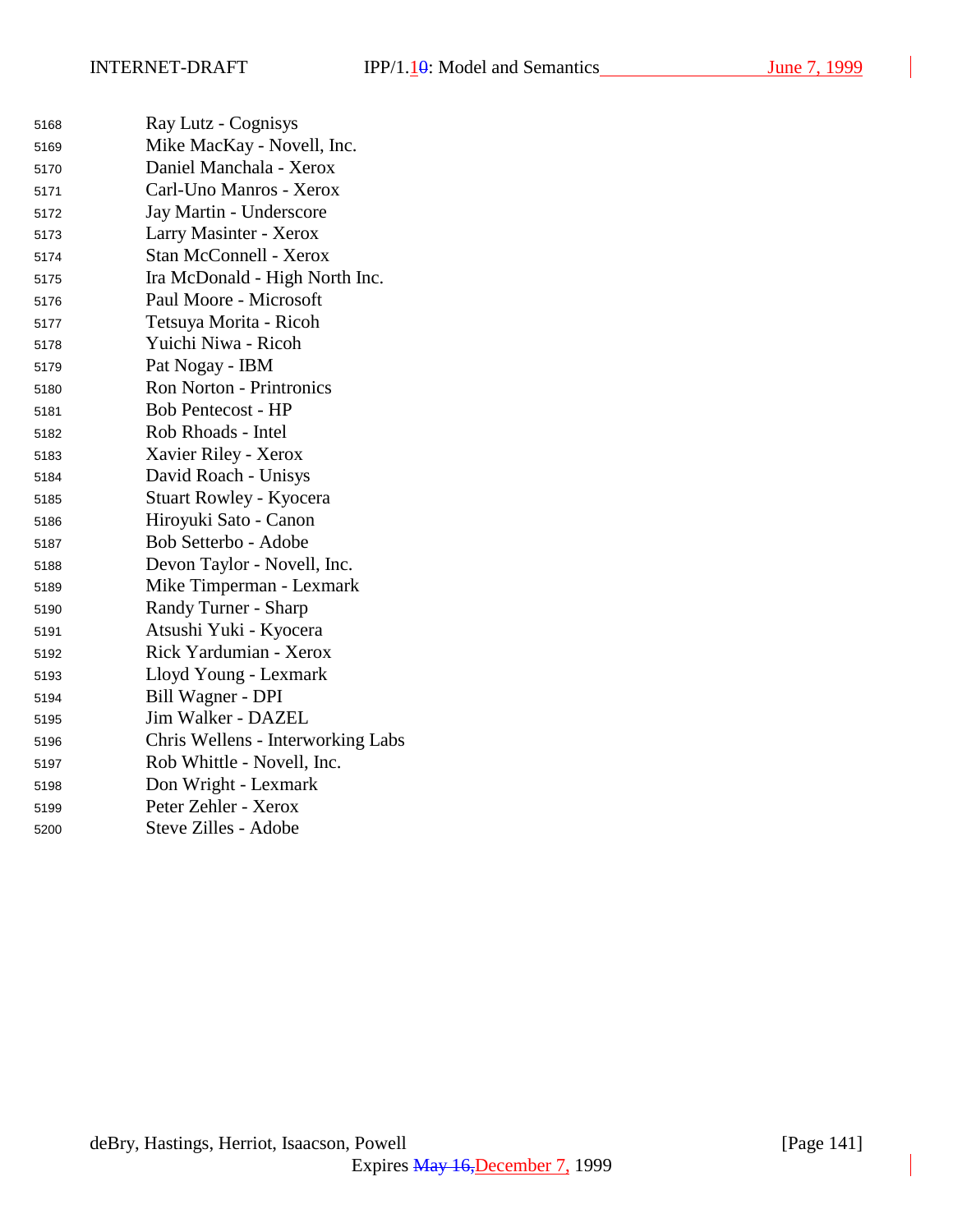11. Formats for IPP Registration Proposals

 In order to propose an IPP extension for registration, the proposer must submit an application to IANA by email to "iana@iana.org" or by filling out the appropriate form on the IANA web pages

- (http://www.iana.org). This section specifies the required information and the formats for proposing
- registrations of extensions to IPP as provided in Section 6 for:
- 
- 1. type2 'keyword' attribute values
- 2. type3 'keyword' attribute values
- 3. type2 'enum' attribute values
- 4. type3 'enum' attribute values
- 5. attributes
- 6. attribute syntaxes
- 7. operations
- 8. status codes
- 11.1 Type2 keyword attribute values registration
- Type of registration: type2 keyword attribute value
- Name of attribute to which this keyword specification is to be added:
- Proposed keyword name of this keyword value:
- Specification of this keyword value (follow the style of IPP Model Section 4.1.2.3):
- Name of proposer:
- Address of proposer:
- Email address of proposer:
- 

 Note: For type2 keywords, the Designated Expert will be the point of contact for the approved registration specification, if any maintenance of the registration specification is needed.

- 11.2 Type3 keyword attribute values registration
- Type of registration: type3 keyword attribute value
- Name of attribute to which this keyword specification is to be added:
- Proposed keyword name of this keyword value:
- Specification of this keyword value (follow the style of IPP Model Section 4.1.2.3):
- Name of proposer:
- Address of proposer:
- Email address of proposer:
- 
- Note: For type3 keywords, the proposer will be the point of contact for the approved registration
- specification, if any maintenance of the registration specification is needed.
- 11.3 Type2 enum attribute values registration
- Type of registration: type2 enum attribute value

deBry, Hastings, Herriot, Isaacson, Powell [Page 142]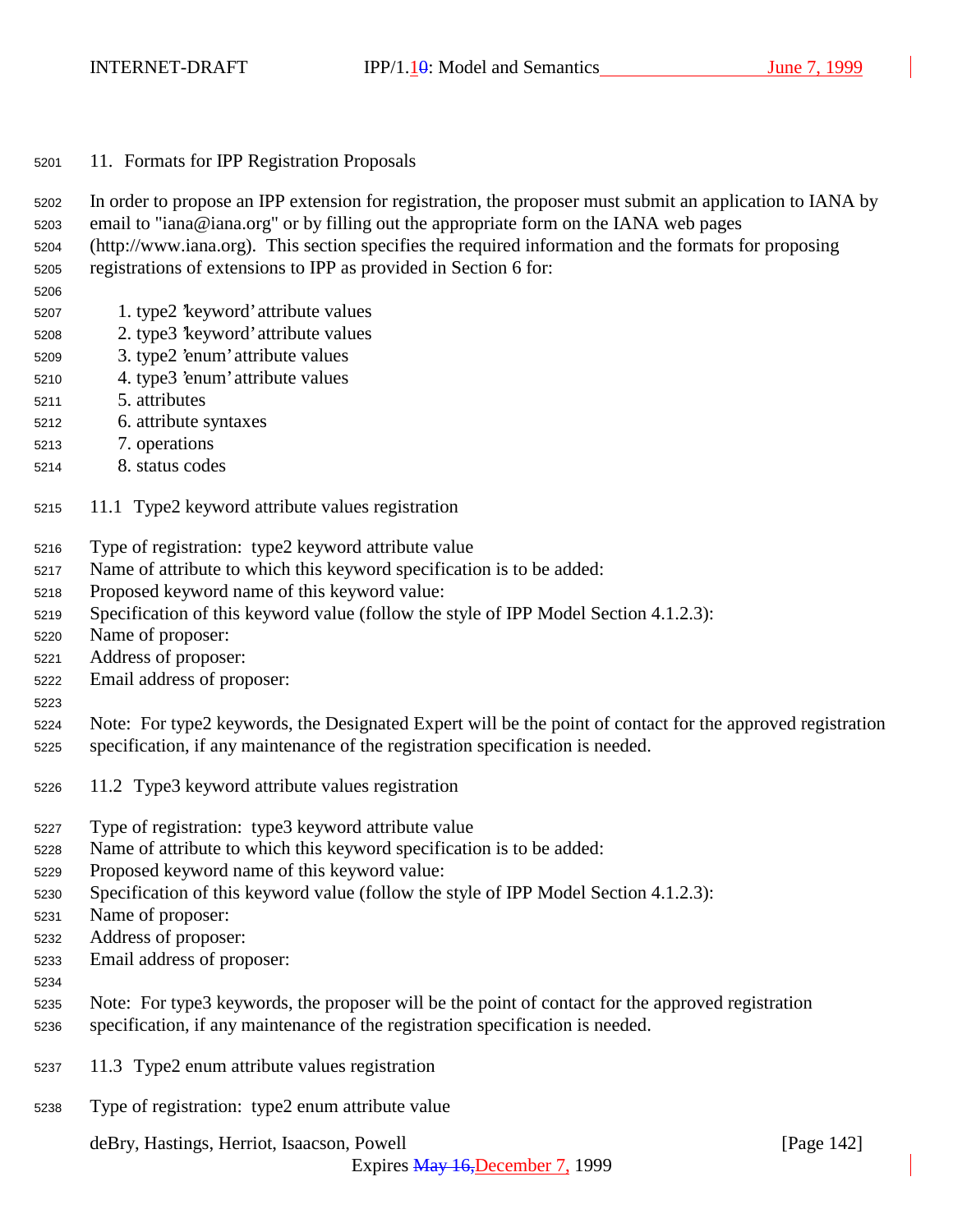- Name of attribute to which this enum specification is to be added:
- Keyword symbolic name of this enum value:
- Numeric value (to be assigned by the IPP Designated Expert in consultation with IANA):
- Specification of this enum value (follow the style of IPP Model Section 4.1.4):
- Name of proposer:
- Address of proposer:
- Email address of proposer:
- 

 Note: For type2 enums, the Designated Expert will be the point of contact for the approved registration specification, if any maintenance of the registration specification is needed.

- 11.4 Type3 enum attribute values registration
- Type of registration: type3 enum attribute value
- Name of attribute to which this enum specification is to be added:
- Keyword symbolic name of this enum value:
- Numeric value (to be assigned by the IPP Designated Expert in consultation with IANA):
- Specification of this enum value (follow the style of IPP Model Section 4.1.4):
- Name of proposer:
- Address of proposer:
- Email address of proposer:

#### 

 Note: For type3 enums, the proposer will be the point of contact for the approved registration specification, if any maintenance of the registration specification is needed.

- 
- 11.5 Attribute registration
- Type of registration: attribute
- Proposed keyword name of this attribute:
- Types of attribute (Operation, Job Template, Job Description, Printer Description):
- Operations to be used with if the attribute is an operation attribute:
- Object (Job, Printer, etc. if bound to an object):
- Attribute syntax(es) (include 1setOf and range as in Section 4.2):
- If attribute syntax is 'keyword' or 'enum', is it type2 or type3:
- If this is a Printer attribute, MAY the value returned depend on "document-format" (See Section 6.2):
- If this is a Job Template attribute, how does its specification depend on the value of the "multiple-
- document-handling" attribute:
- Specification of this attribute (follow the style of IPP Model Section 4.2):
- Name of proposer:
- Address of proposer:
- Email address of proposer:
- 
- Note: For attributes, the IPP Designated Expert will be the point of contact for the approved registration specification, if any maintenance of the registration specification is needed.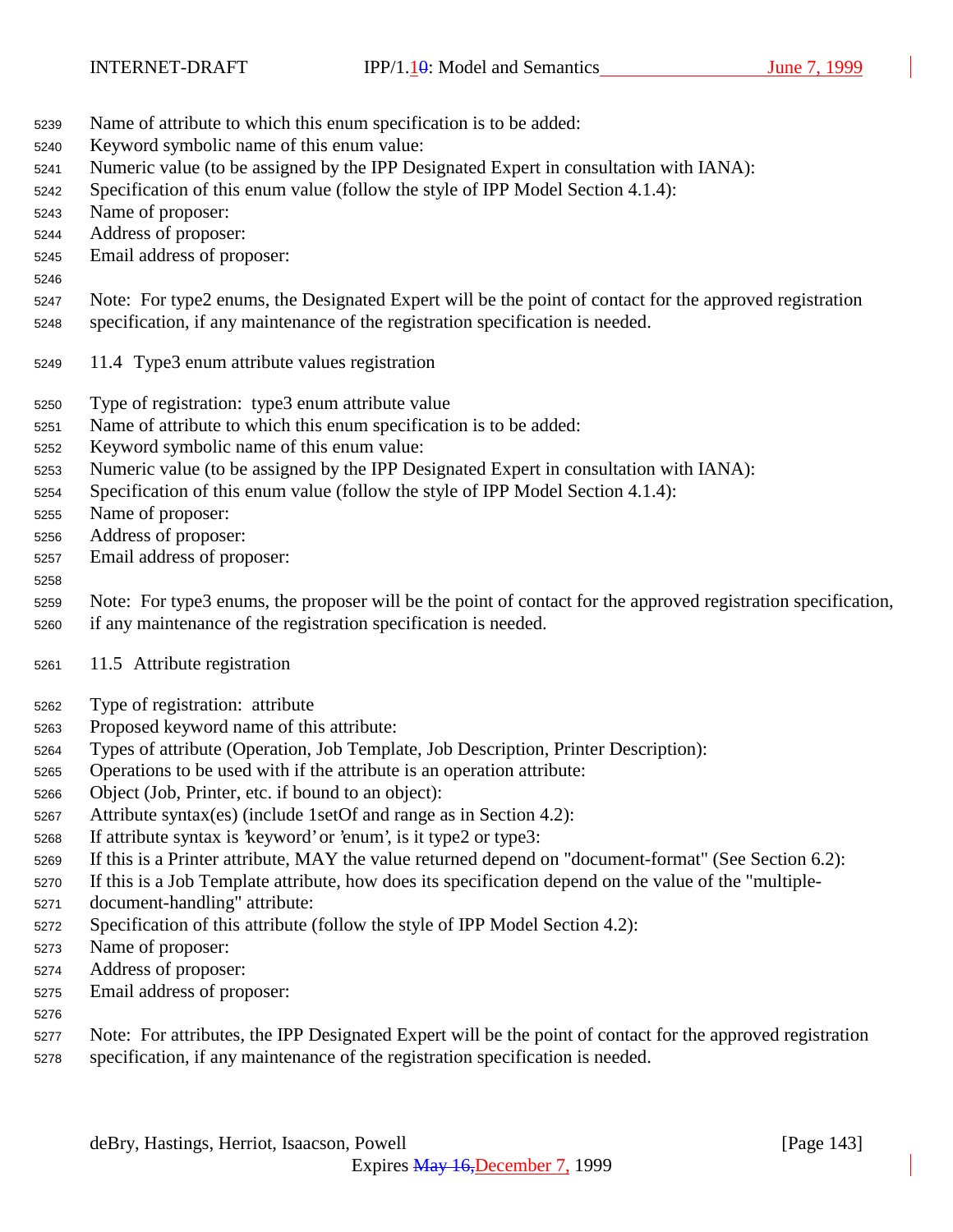- 11.6 Attribute Syntax registration
- Type of registration: attribute syntax
- Proposed name of this attribute syntax:
- Type of attribute syntax (integer, octetString, character-string, see [IPP-PRO]):
- Numeric value (to be assigned by the IPP Designated Expert in consultation with IANA):
- Specification of this attribute (follow the style of IPP Model Section 4.1):
- Name of proposer:
- Address of proposer:
- Email address of proposer:
- 
- Note: For attribute syntaxes, the IPP Designated Expert will be the point of contact for the approved registration specification, if any maintenance of the registration specification is needed.
- 11.7 Operation registration
- Type of registration: operation
- Proposed name of this operation:
- Numeric operation-id value (to be assigned by the IPP Designated Expert in consultation with IANA):
- Object Target (Job, Printer, etc. that operation is upon):
- Specification of this attribute (follow the style of IPP Model Section 3):
- Name of proposer:
- Address of proposer:
- Email address of proposer:
- Note: For operations, the IPP Designated Expert will be the point of contact for the approved registration specification, if any maintenance of the registration specification is needed.
- 11.8 Attribute Group registration
- Type of registration: attribute group
- Proposed name of this attribute group:
- Numeric tag according to [IPP-PRO] (to be assigned by the IPP Designated Expert in consultation with IANA):
- Operation requests and group number for each operation in which the attribute group occurs:
- Operation responses and group number for each operation in which the attribute group occurs:
- Specification of this attribute group (follow the style of IPP Model Section 3):
- Name of proposer:
- Address of proposer:
- Email address of proposer:
- 
- Note: For attribute groups, the IPP Designated Expert will be the point of contact for the approved
- registration specification, if any maintenance of the registration specification is needed.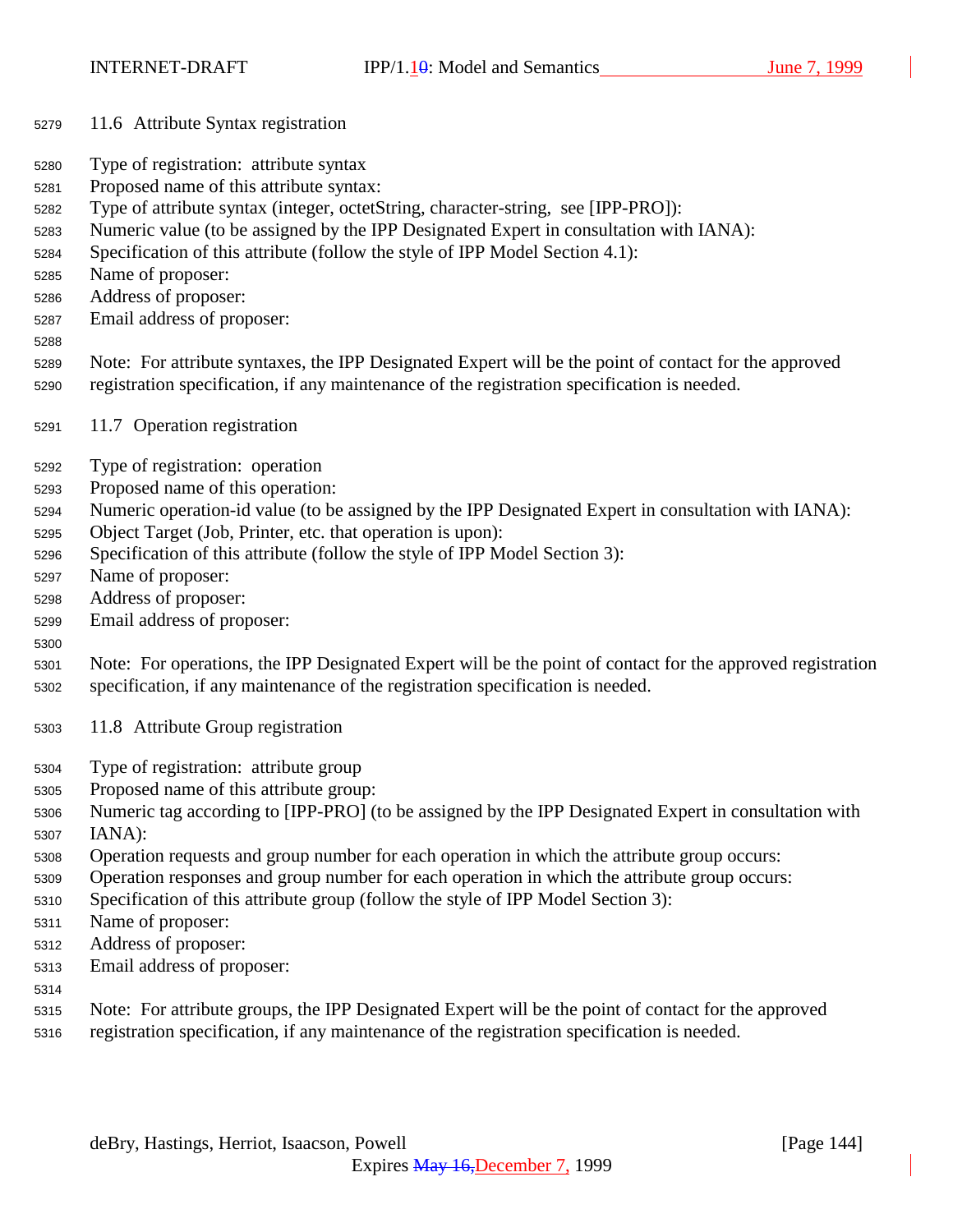- 11.9 Status code registration
- Type of registration: status code
- Keyword symbolic name of this status code value:
- Numeric value (to be assigned by the IPP Designated Expert in consultation with IANA):
- Operations that this status code may be used with:
- Specification of this status code (follow the style of IPP Model Section 13 APPENDIX B: Status Codes
- and Suggested Status Code Messages):
- Name of proposer:
- Address of proposer:
- Email address of proposer:
- 
- Note: For status codes, the Designated Expert will be the point of contact for the approved registration specification, if any maintenance of the registration specification is needed.
- 12. APPENDIX A: Terminology
- This specification document uses the terminology defined in this section.
- 12.1 Conformance Terminology
- The key words "MUST", "MUST NOT", "REQUIRED", "SHOULD", "SHOULD NOT",
- "RECOMMENDED", "MAY", and "OPTIONAL" in this document are to be interpreted as described in RFC 2119 [RFC2119].
- 12.1.1 NEED NOT

 This term is not included in RFC 2119. The verb "NEED NOT" indicates an action that the subject of the sentence does not have to implement in order to claim conformance to the standard. The verb "NEED NOT" is used instead of "MAY NOT" since "MAY NOT" sounds like a prohibition.

- 12.2 Model Terminology
- 12.2.1 Keyword

 Keywords are used within this document as identifiers of semantic entities within the abstract model (see section 4.1.2.3). Attribute names, some attribute values, attribute syntaxes, and attribute group names are represented as keywords.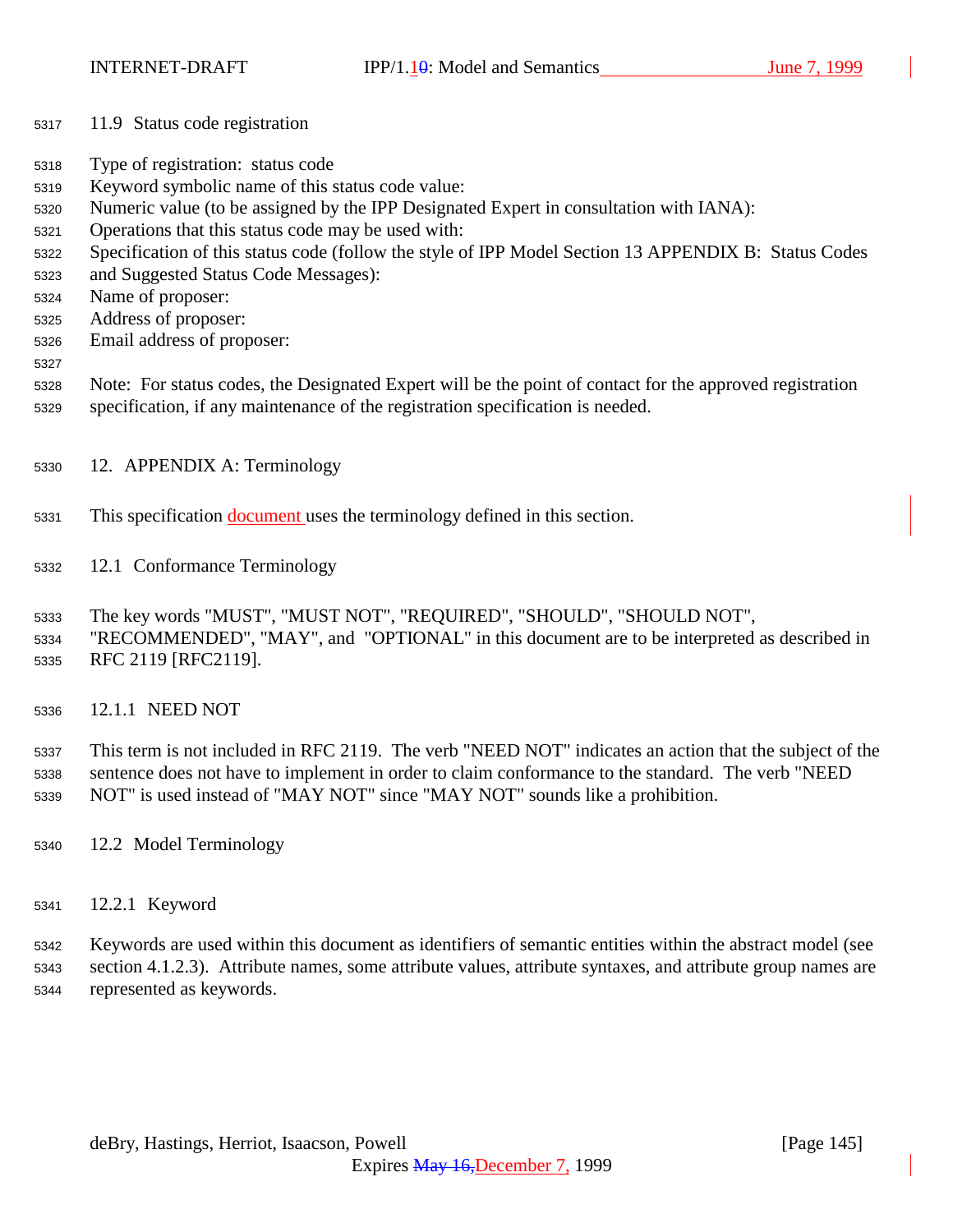12.2.2 Attributes

 An attribute is an item of information that is associated with an instance of an IPP object. An attribute consists of an attribute name and one or more attribute values. Each attribute has a specific attribute syntax. All object attributes are defined in section 4 and all operation attributes are defined in section 3.

 Job Template Attributes are described in section 4.2. The client optionally supplies Job Template attributes in a create request (operation requests that create Job objects). The Printer object has associated attributes which define supported and default values for the Printer.

12.2.2.1 Attribute Name

 Each attribute is uniquely identified in this document by its attribute name. An attribute name is a keyword. The keyword attribute name is given in the section header describing that attribute. In running text in this document, attribute names are indicated inside double quotation marks (") where the quotation marks are not part of the keyword itself.

12.2.2.2 Attribute Group Name

 Related attributes are grouped into named groups. The name of the group is a keyword. The group name may be used in place of naming all the attributes in the group explicitly. Attribute groups are defined in section 3.

12.2.2.3 Attribute Value

 Each attribute has one or more values. Attribute values are represented in the syntax type specified for that attribute. In running text in this document, attribute values are indicated inside single quotation marks ('), whether their attribute syntax is keyword, integer, text, etc. where the quotation marks are not part of the value itself.

12.2.2.4 Attribute Syntax

 Each attribute is defined using an explicit syntax type. In this document, each syntax type is defined as a 5368 keyword with specific meaning. The Encoding and Transport" Encoding and Transport" document [IPP- PRO] indicates the actual "on-the-wire" encoding rules for each syntax type. Attribute syntax types are defined in section 4.1.

12.2.3 Supports

 By definition, a Printer object supports an attribute only if that Printer object responds with the corresponding attribute populated with some value(s) in a response to a query for that attribute. A Printer object supports an attribute value if the value is one of the Printer object's "supported values" attributes. The device behind a Printer object may exhibit a behavior that corresponds to some IPP attribute, but if the Printer object, when queried for that attribute, doesn't respond with the attribute, then as far as IPP is concerned, that implementation does not support that feature. If the Printer object's "xxx-supported"

deBry, Hastings, Herriot, Isaacson, Powell **company** and the company of the company in the company of the company of the company of the company of the company of the company of the company of the company of the company of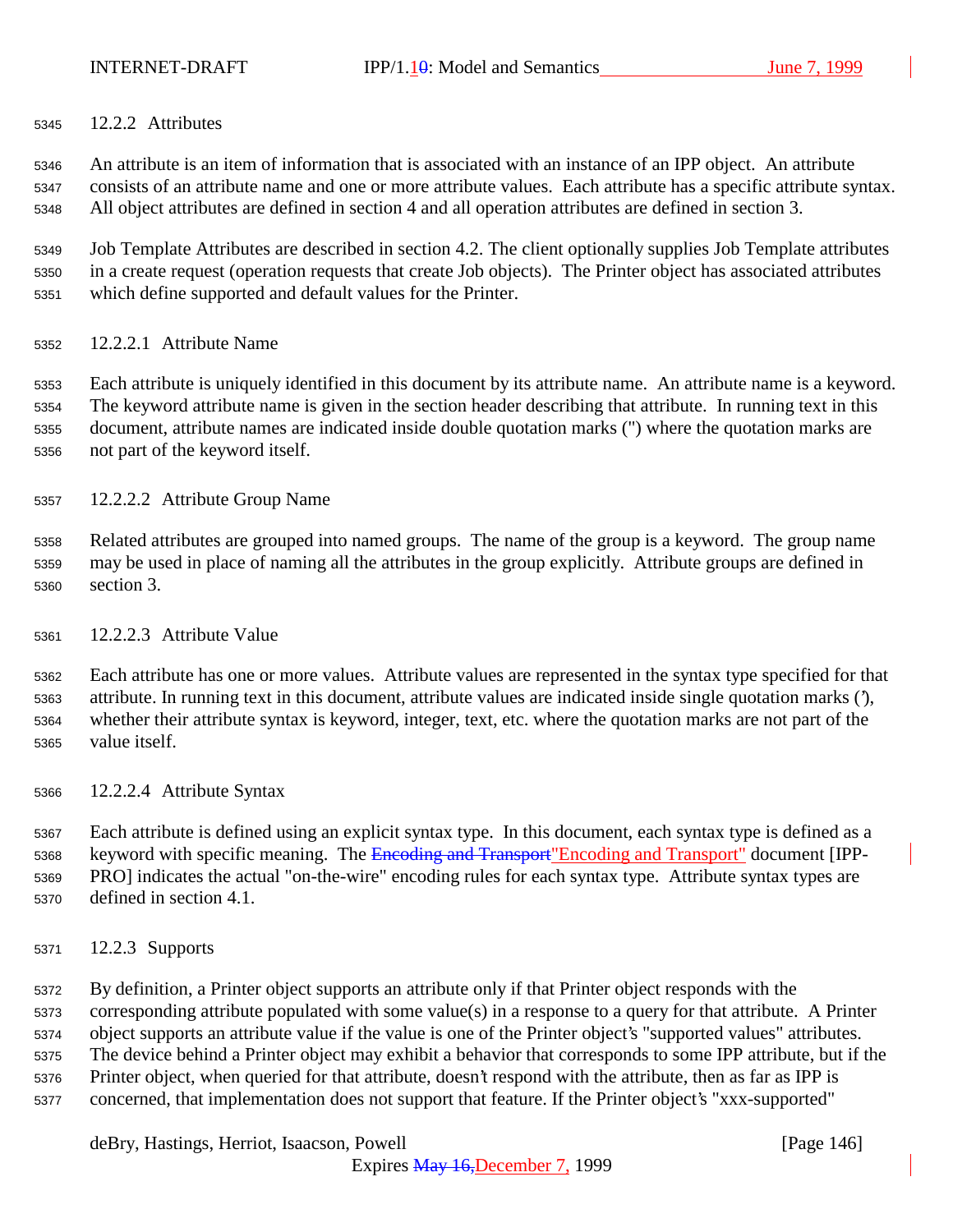attribute is not populated with a particular value (even if that value is a legal value for that attribute), then that Printer object does not support that particular value.

 A conforming implementation MUST support all REQUIRED attributes. However, even for REQUIRED attributes, conformance to IPP does not mandate that all implementations support all possible values representing all possible job processing behaviors and features. For example, if a given instance of a Printer supports only certain document formats, then that Printer responds with the "document-format- supported" attribute populated with a set of values, possibly only one, taken from the entire set of possible values defined for that attribute. This limited set of values represents the Printer's set of supported document formats. Supporting an attribute and some set of values for that attribute enables IPP end users to be aware of and make use of those features associated with that attribute and those values. If an implementation chooses to not support an attribute or some specific value, then IPP end users would have no ability to make use of that feature within the context of IPP itself. However, due to existing practice and legacy systems which are not IPP aware, there might be some other mechanism outside the scope of IPP to control or request the "unsupported" feature (such as embedded instructions within the document data itself).

For example, consider the "finishings-supported" attribute.

- 1) If a Printer object is not physically capable of stapling, the "finishings-supported" attribute MUST NOT be populated with the value of 'staple'.
- 2) A Printer object is physically capable of stapling, however an implementation chooses not to support stapling in the IPP "finishings" attribute. In this case, 'staple' MUST NOT be a value in the "finishings-supported" Printer object attribute. Without support for the value 'staple', an IPP end user would have no means within the protocol itself to request that a Job be stapled. However, an existing document data formatter might be able to request that the document be stapled directly with an embedded instruction within the document data. In this case, the IPP implementation does not "support" stapling, however the end user is still able to have some control over the stapling of the completed job.
- 3) A Printer object is physically capable of stapling, and an implementation chooses to support stapling in the IPP "finishings" attribute. In this case, 'staple' MUST be a value in the "finishings-supported" Printer object attribute. Doing so, would enable end users to be aware of and make use of the stapling feature using IPP attributes.
- 

 Even though support for Job Template attributes by a Printer object is OPTIONAL, it is RECOMMENDED that if the device behind a Printer object is capable of realizing any feature or function that corresponds to an IPP attribute and some associated value, then that implementation SHOULD support that IPP attribute and value.

 The set of values in any of the supported value attributes is set (populated) by some administrative process 5414 or automatic sensing mechanism that is outside the scope of **IPP**. this IPP/1.1 document. For administrative policy and control reasons, an administrator may choose to make only a subset of possible values visible to the end user. In this case, the real output device behind the IPP Printer abstraction may be capable of a certain feature, however an administrator is specifying that access to that feature not be exposed to the end user through the IPP protocol. Also, since a Printer object may represent a logical print device (not just a physical device) the actual process for supporting a value is undefined and left up to the implementation.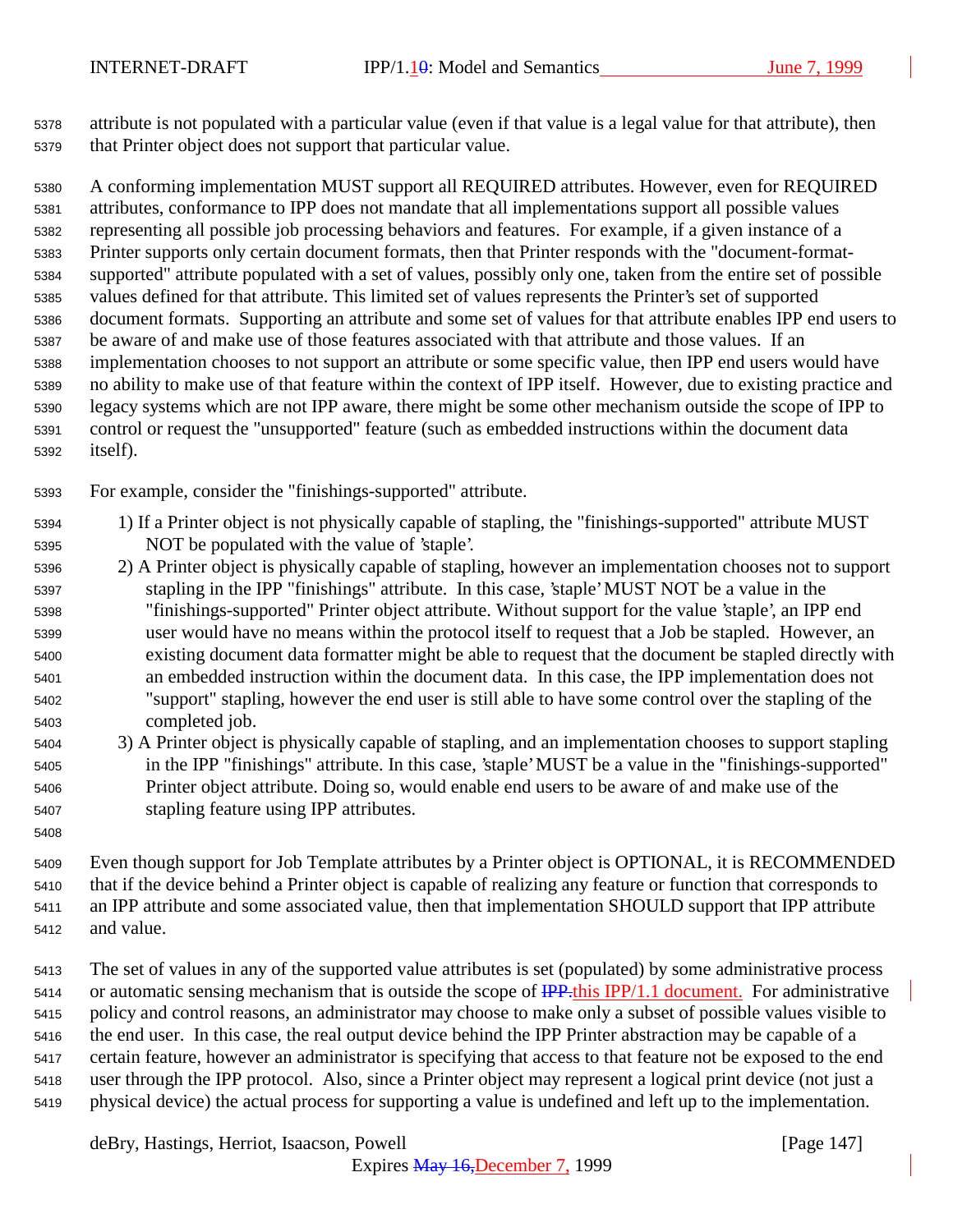However, if a Printer object supports a value, some manual human action may be needed to realize the semantic action associated with the value, but no end user action is required.

 For example, if one of the values in the "finishings-supported" attribute is 'staple', the actual process might be an automatic staple action by a physical device controlled by some command sent to the device. Or, the actual process of stapling might be a manual action by an operator at an operator attended Printer object.

 For another example of how supported attributes function, consider a system administrator who desires to control all print jobs so that no job sheets are printed in order to conserve paper. To force no job sheets, the system administrator sets the only supported value for the "job-sheets-supported" attribute to 'none'. In this case, if a client requests anything except 'none', the create request is rejected or the "job-sheets" value is ignored (depending on the value of "ipp-attribute-fidelity"). To force the use of job start/end sheets on all jobs, the administrator does not include the value 'none' in the "job-sheets-supported" attribute. In this case, if a client requests 'none', the create request is rejected or the "job-sheets" value is ignored (again depending on the value of "ipp-attribute-fidelity").

- 12.2.4 print-stream page
- A "print-stream page" is a page according to the definition of pages in the language used to express the document data.
- 12.2.5 impression

 An "impression" is the image (possibly many print-stream pages in different configurations) imposed onto a single media page.

13. APPENDIX B: Status Codes and Suggested Status Code Messages

 This section defines status code enum keywords and values that are used to provide semantic information on the results of an operation request. Each operation response MUST include a status code. The response MAY also contain a status message that provides a short textual description of the status. The status code is intended for use by automata, and the status message is intended for the human end user. Since the status message is an OPTIONAL component of the operation response, an IPP application (i.e., a browser, GUI, print driver or gateway) is NOT REQUIRED to examine or display the status message, since it MAY not be returned to the application.

- The prefix of the status keyword defines the class of response as follows:
- "informational" Request received, continuing process
- "successful" The action was successfully received, understood, and accepted
- "redirection" Further action must be taken in order to complete the request
- "client-error" The request contains bad syntax or cannot be fulfilled
- "server-error" The IPP object failed to fulfill an apparently valid request
-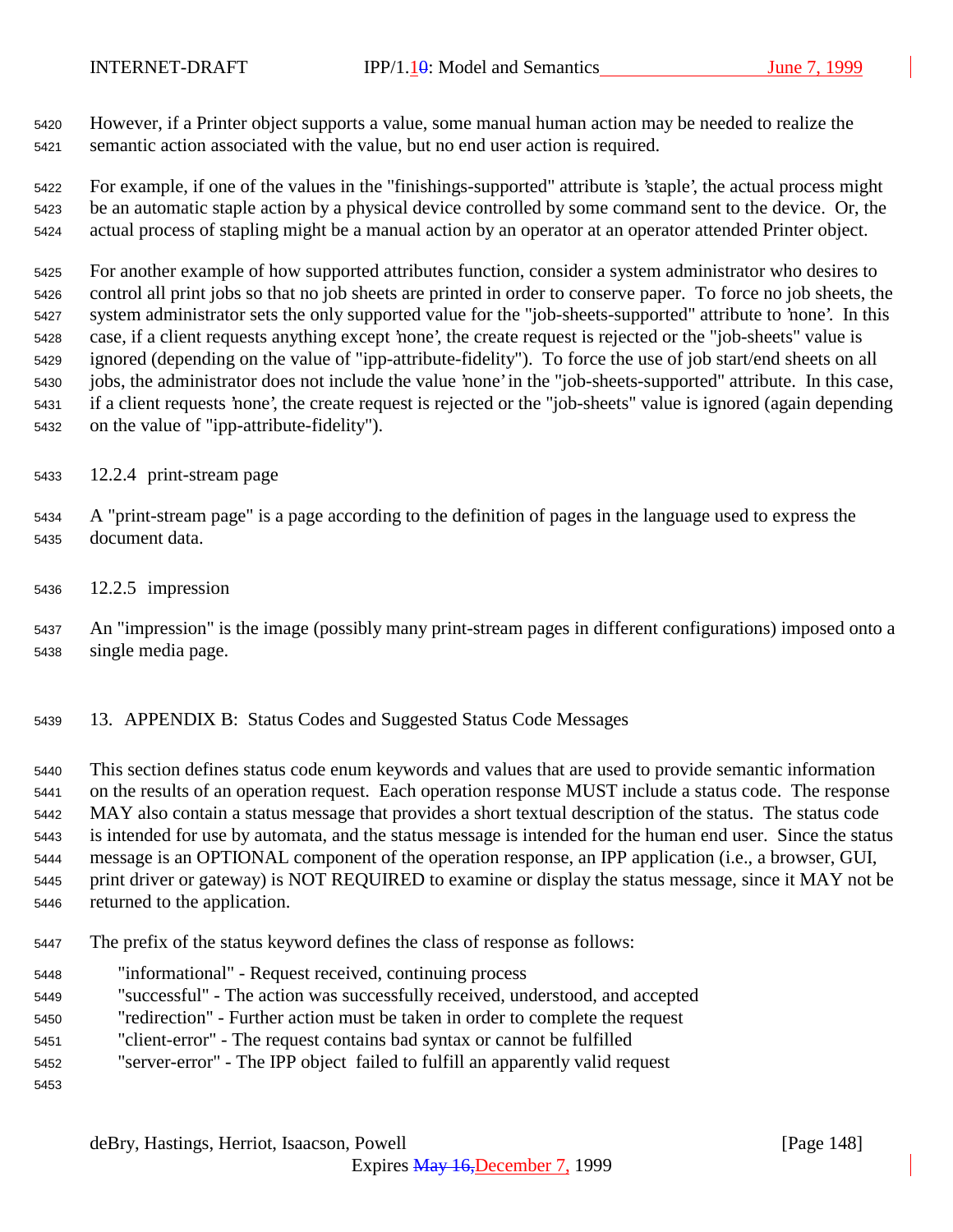As with type2 enums, IPP status codes are extensible. IPP clients are NOT REQUIRED to understand the meaning of all registered status codes, though such understanding is obviously desirable. However, IPP clients MUST understand the class of any status code, as indicated by the prefix, and treat any unrecognized response as being equivalent to the first status code of that class, with the exception that an unrecognized response MUST NOT be cached. For example, if an unrecognized status code of "client-error-xxx-yyy" is received by the client, it can safely assume that there was something wrong with its request and treat the response as if it had received a "client-error-bad-request" status code. In such cases, IPP applications SHOULD present the OPTIONAL message (if present) to the end user since the message is likely to contain human readable information which will help to explain the unusual status. The name of the enum is the suggested status message for US English.

 The status code values range from 0x0000 to 0x7FFF. The value ranges for each status code class are as follows:

- "successful" 0x0000 to 0x00FF "informational" - 0x0100 to 0x01FF
- "redirection" 0x0200 to 0x02FF
- "client-error" 0x0400 to 0x04FF
- "server-error" 0x0500 to 0x05FF
- 

5472 The top half (128 values) of each range (0x0n40 to 0x0nFF, for  $n = 0$  to 5) is reserved for private use within each status code class. Values 0x0600 to 0x7FFF are reserved for future assignment and MUST NOT be used.

13.1 Status Codes

 Each status code is described below. Section 13.1.5.9 contains a table that indicates which status codes apply to which operations. The Implementer's Guide [IPP-IIG] describe the suggested steps for processing IPP attributes for all operations, including returning status codes.

13.1.1 Informational

This class of status code indicates a provisional response and is to be used for informational purposes only.

- 5481 There are no status codes defined in  $\frac{IPP}{1.0}IPP/1.1$  for this class of status code.
- 13.1.2 Successful Status Codes
- This class of status code indicates that the client's request was successfully received, understood, and accepted.
- 13.1.2.1 successful-ok (0x0000)

 The request has succeeded and no request attributes were substituted or ignored. In the case of a response to a create request, the 'successful-ok' status code indicates that the request was successfully received and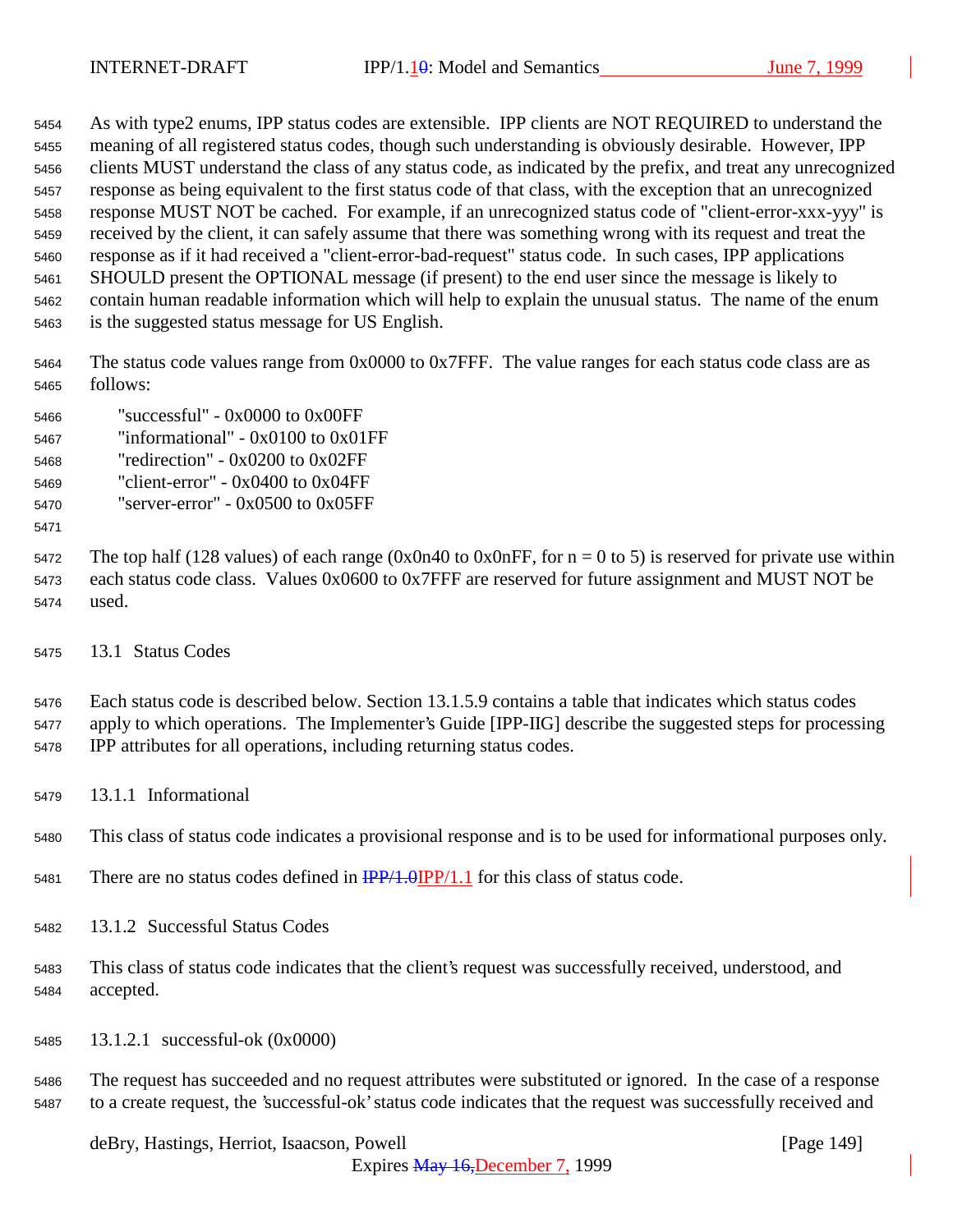validated, and that the Job object has been created; it does not indicate that the job has been processed. The transition of the Job object into the 'completed' state is the only indicator that the job has been printed.

13.1.2.2 successful-ok-ignored-or-substituted-attributes (0x0001)

 The request has succeeded, but some supplied (1) attributes were ignored or (2) unsupported values were substituted with supported values or were ignored in order to perform the operation without rejecting it. Unsupported attributes, attribute syntaxes, or values MUST be returned in the Unsupported Attributes group of the response for all operations. There is an exception to this rule for the query operations: Get- Printer-Attributes, Get-Jobs, and Get-Job-Attributes for the "requested-attributes" operation attribute only. When the supplied values of the "requested-attributes" operation attribute are requesting attributes that are not supported, the IPP object MAY, but is NOT REQUIRED to, return the "requested-attributes" attribute in the Unsupported Attribute response group (with the unsupported values only). See sections 3.1.7 and 3.2.1.2.

13.1.2.3 successful-ok-conflicting-attributes (0x0002)

 The request has succeeded, but some supplied attribute values conflicted with the values of other supplied attributes. These conflicting values were either (1) substituted with (supported) values or (2) the attributes were removed in order to process the job without rejecting it. Attributes or values which conflict with other attributes and have been substituted or ignored MUST be returned in the Unsupported Attributes group of 5505 the response for all operations as supplied by the client. See sections 3.1.7 and 3.2.1.2.

13.1.3 Redirection Status Codes

This class of status code indicates that further action needs to be taken to fulfill the request.

- 5508 There are no status codes defined in  $\frac{IPP}{1.0} \cdot \frac{IPP}{1.1}$  for this class of status code.
- 13.1.4 Client Error Status Codes

This class of status code is intended for cases in which the client seems to have erred. The IPP object

 SHOULD return a message containing an explanation of the error situation and whether it is a temporary or permanent condition.

13.1.4.1 client-error-bad-request (0x0400)

 The request could not be understood by the IPP object due to malformed syntax (such as the value of a fixed length attribute whose length does not match the prescribed length for that attribute - see the Implementer's Guide [IPP-IIG] ). The IPP application SHOULD NOT repeat the request without modifications.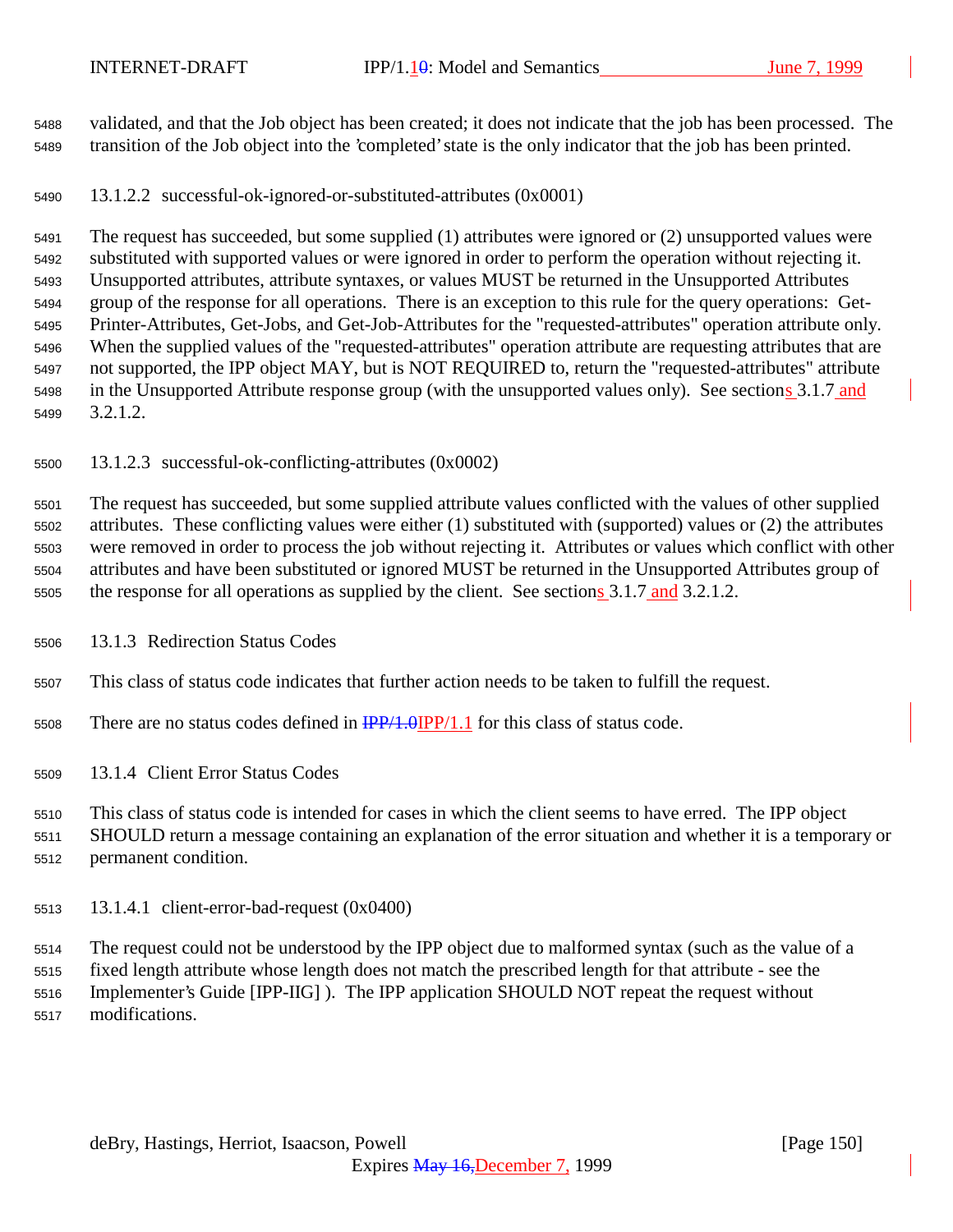13.1.4.2 client-error-forbidden (0x0401)

 The IPP object understood the request, but is refusing to fulfill it. Additional authentication information or authorization credentials will not help and the request SHOULD NOT be repeated. This status code is commonly used when the IPP object does not wish to reveal exactly why the request has been refused or when no other response is applicable.

13.1.4.3 client-error-not-authenticated (0x0402)

 The request requires user authentication. The IPP client may repeat the request with suitable authentication information. If the request already included authentication information, then this status code indicates that authorization has been refused for those credentials. If this response contains the same challenge as the prior response, and the user agent has already attempted authentication at least once, then the response message may contain relevant diagnostic information. This status codes reveals more information than "client-error-forbidden".

13.1.4.4 client-error-not-authorized (0x0403)

 The requester is not authorized to perform the request. Additional authentication information or authorization credentials will not help and the request SHOULD NOT be repeated. This status code is used when the IPP object wishes to reveal that the authentication information is understandable, however, the requester is explicitly not authorized to perform the request. This status codes reveals more information than "client-error-forbidden" and "client-error-not-authenticated".

13.1.4.5 client-error-not-possible (0x0404)

 This status code is used when the request is for something that can not happen. For example, there might be a request to cancel a job that has already been canceled or aborted by the system. The IPP client SHOULD NOT repeat the request.

13.1.4.6 client-error-timeout (0x0405)

 The client did not produce a request within the time that the IPP object was prepared to wait. For example, a client issued a Create-Job operation and then, after a long period of time, issued a Send-Document operation and this error status code was returned in response to the Send-Document request (see section 3.3.1). The IPP object might have been forced to clean up resources that had been held for the waiting additional Documents. The IPP object was forced to close the Job since the client took too long. The client SHOULD NOT repeat the request without modifications.

13.1.4.7 client-error-not-found (0x0406)

 The IPP object has not found anything matching the request URI. No indication is given of whether the condition is temporary or permanent. For example, a client with an old reference to a Job (a URI) tries to cancel the Job, however in the mean time the Job might have been completed and all record of it at the Printer has been deleted. This status code, 'client-error-not-found' is returned indicating that the referenced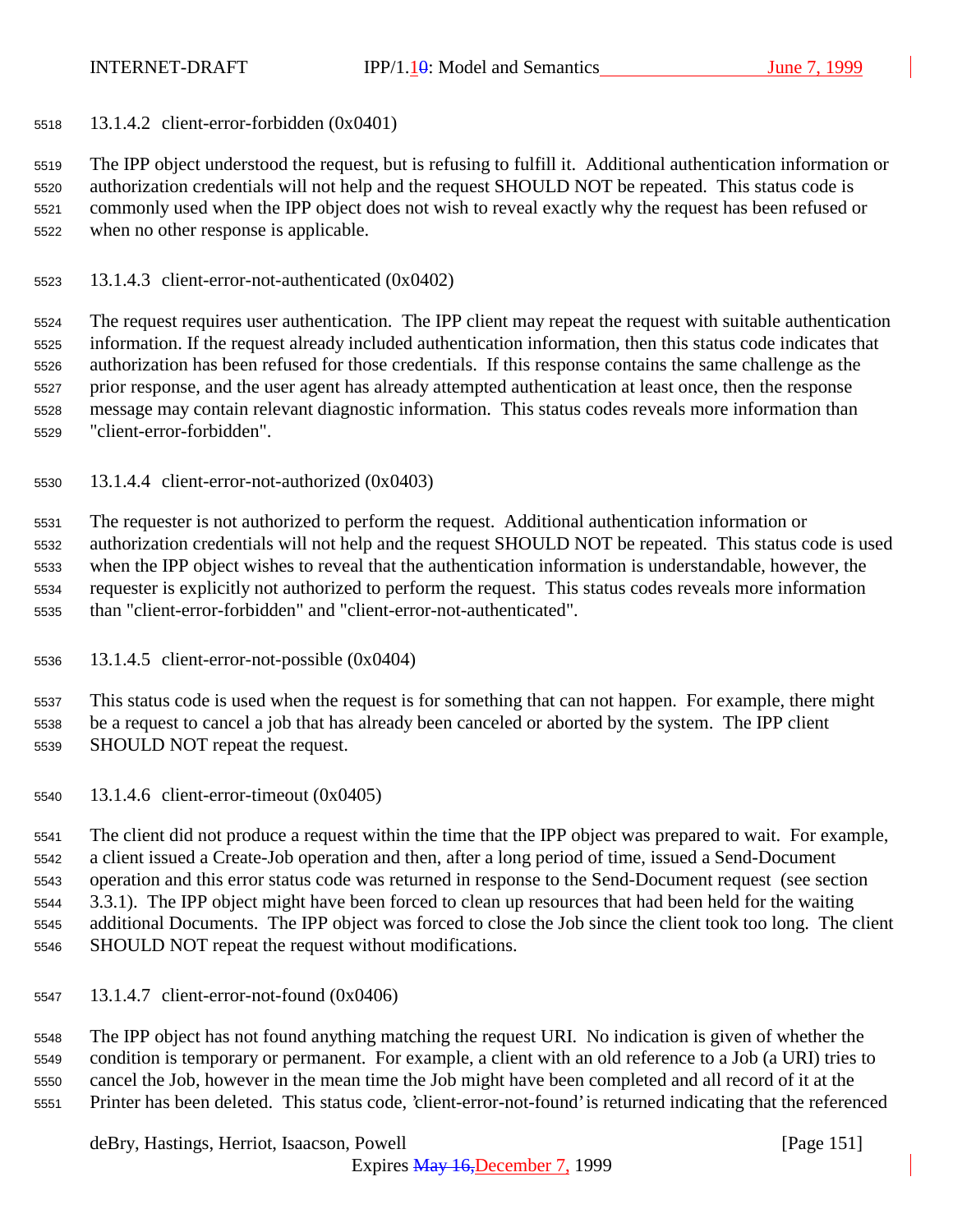Job can not be found. This error status code is also used when a client supplies a URI as a reference to the document data in either a Print-URI or Send-URI operation, but the document can not be found.

 In practice, an IPP application should avoid a not found situation by first querying and presenting a list of valid Printer URIs and Job URIs to the end-user.

13.1.4.8 client-error-gone (0x0407)

 The requested object is no longer available and no forwarding address is known. This condition should be considered permanent. Clients with link editing capabilities should delete references to the request URI after user approval. If the IPP object does not know or has no facility to determine, whether or not the condition is permanent, the status code "client-error-not-found" should be used instead.

 This response is primarily intended to assist the task of maintenance by notifying the recipient that the resource is intentionally unavailable and that the IPP object administrator desires that remote links to that resource be removed. It is not necessary to mark all permanently unavailable resources as "gone" or to keep the mark for any length of time -- that is left to the discretion of the IPP object administrator.

13.1.4.9 client-error-request-entity-too-large (0x0408)

 The IPP object is refusing to process a request because the request entity is larger than the IPP object is willing or able to process. An IPP Printer returns this status code when it limits the size of print jobs and it receives a print job that exceeds that limit or when the attributes are so many that their encoding causes the request entity to exceed IPP object capacity.

13.1.4.10 client-error-request-value-too-long (0x0409)

 The IPP object is refusing to service the request because one or more of the client-supplied attributes has a variable length value that is longer than the maximum length specified for that attribute. The IPP object might not have sufficient resources (memory, buffers, etc.) to process (even temporarily), interpret, and/or ignore a value larger than the maximum length. Another use of this error code is when the IPP object supports the processing of a large value that is less than the maximum length, but during the processing of the request as a whole, the object may pass the value onto some other system component which is not able to accept the large value. For more details, see the Implementer's Guide [IPP-IIG] .

 Note: For attribute values that are URIs, this rare condition is only likely to occur when a client has improperly submitted a request with long query information (e.g. an IPP application allows an end-user to enter an invalid URI), when the client has descended into a URI "black hole" of redirection (e.g., a redirected URI prefix that points to a suffix of itself), or when the IPP object is under attack by a client attempting to exploit security holes present in some IPP objects using fixed-length buffers for reading or manipulating the Request-URI.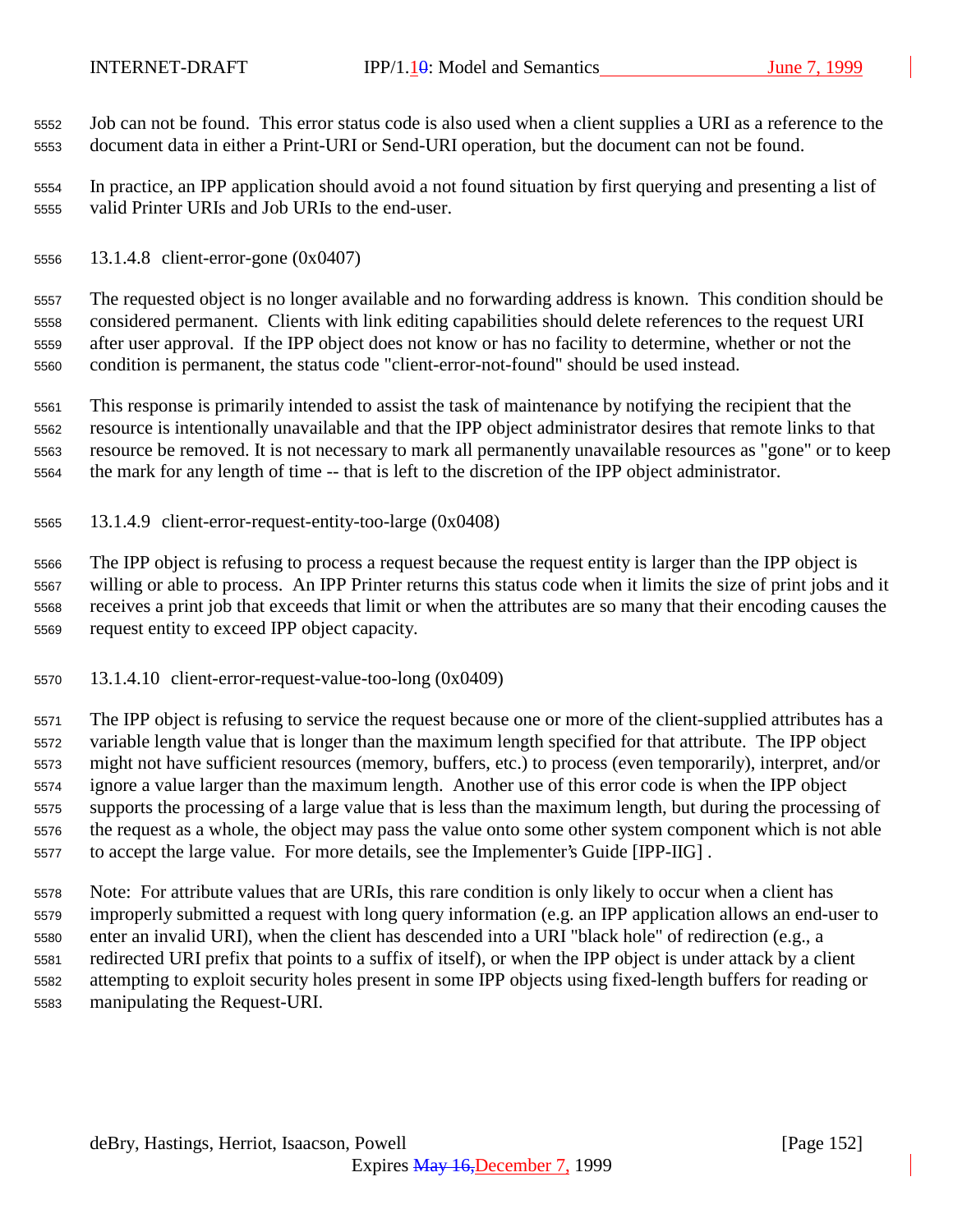13.1.4.11 client-error-document-format-not-supported (0x040A)

 The IPP object is refusing to service the request because the document data is in a format, as specified in the "document-format" operation attribute, that is not supported by the Printer object. This error is returned independent of the client-supplied "ipp-attribute-fidelity". The Printer object MUST return this status code, 5588 even if there are other Job Template attributes that are not supported as well, since this error is a bigger 5589 problem than with Job Template attributes. See sections 3.1.7 and 3.2.1.1. **Issue 11** 

13.1.4.12 client-error-attributes-or-values-not-supported (0x040B)

 In a create request, if the Printer object does not support one or more attributes, attribute syntaxes, or attribute values supplied in the request and the client supplied the "ipp-attributes-fidelity" operation attribute with the 'true' value, the Printer object MUST return this status code. The Printer object MUST also return in the Unsupported Attributes Group all the attributes and/or values supplied by the client that 5595 are not supported. See section 3.1.7. **Issue 11** For example, if the request indicates 'iso-a4' media, but that 5596 media type is not supported by the Printer object. Or, if the client supplies an optionala Job Template attribute and the attribute itself is not even supported by the Printer. If the "ipp-attribute-fidelity" attribute is 'false', the Printer MUST ignore or substitute values for unsupported Job Template attributes and values rather than reject the request and return this status code.

 For any operation where a client requests attributes (such as a Get-Jobs, Get-Printer-Attributes, or Get-Job- Attributes operation), if the IPP object does not support one or more of the requested attributes, the IPP object simply ignores the unsupported requested attributes and processes the request as if they had not been supplied, rather than returning this status code. In this case, the IPP object MUST return the 'successful-ok- ignored-or-substituted-attributes' status code and MAY return the unsupported attributes as values of the "requested-attributes" in the Unsupported Attributes Group (see section 13.1.2.2).

- 13.1.4.13 client-error-uri-scheme-not-supported (0x040C)
- 5607 The type of the client suppliedscheme of the client-supplied URI in a Print-URI or a Send-URI operation is not supported. See section 3.1.7. Issue 11
- 13.1.4.14 client-error-charset-not-supported (0x040D)

 For any operation, if the IPP Printer does not support the charset supplied by the client in the "attributes- charset" operation attribute, the Printer MUST reject the operation and return this status and any 'text' or 5612 name' attributes using the 'utf-8' charset (see Section 3.1.4.1). See section 3.1.7. **Issue 11** 

13.1.4.15 client-error-conflicting-attributes (0x040E)

The request is rejected because some attribute values conflicted with the values of other attributes which

5615 this specification document does not permit to be substituted or ignored. The Printer object MUST also

 return in the Unsupported Attributes Group the conflicting attributes supplied by the client. See sections 5617 3.1.7 and 3.2.1.2. **Issue 27**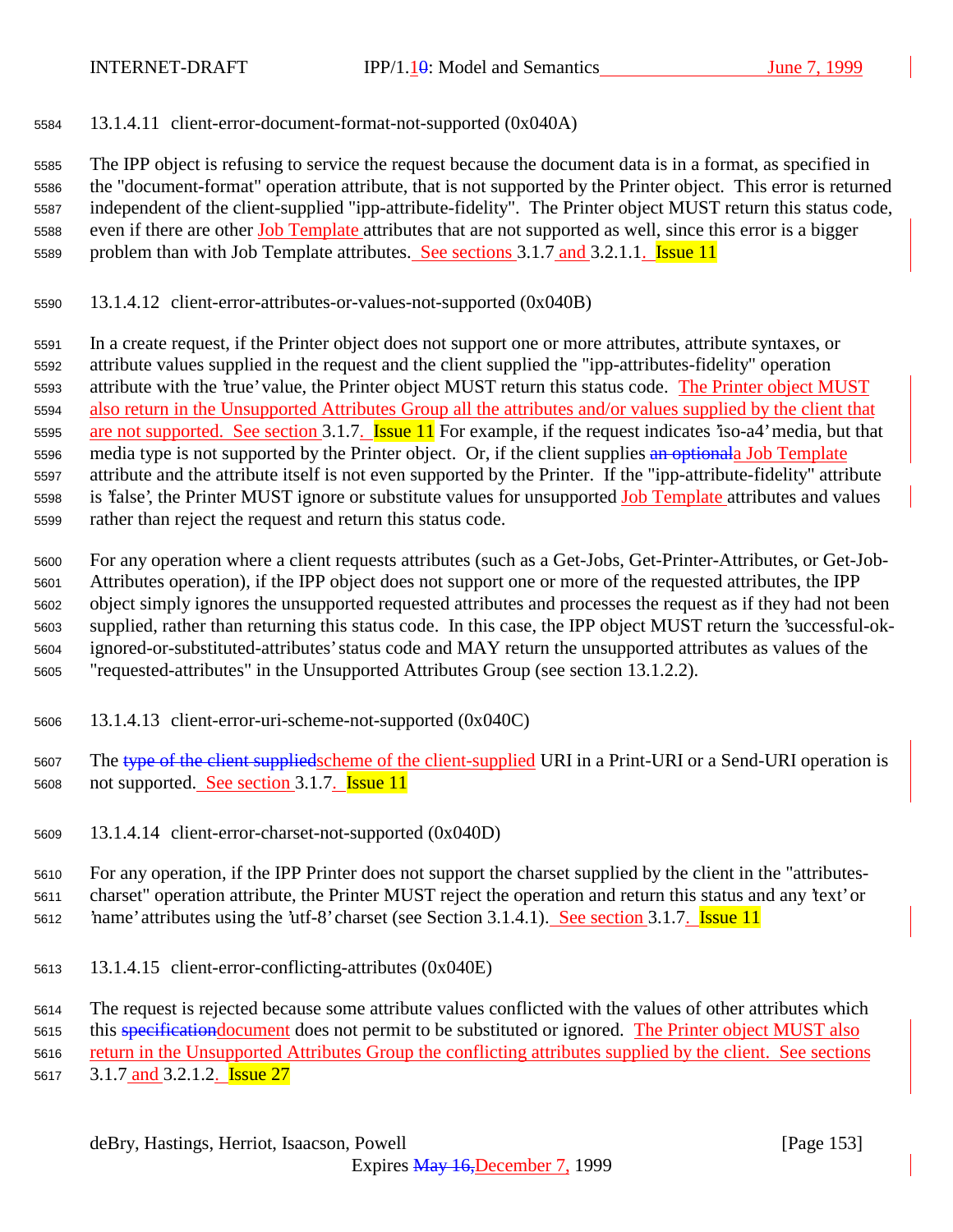- 5618 13.1.4.16 client-error-compression-not-supported  $(0x040F)$  Issue 6
- The IPP object is refusing to service the request because the document data, as specified in the

"compression" operation attribute, is compressed in a way that is not supported by the Printer object. This

error is returned independent of the client-supplied "ipp-attribute-fidelity". The Printer object MUST return

- this status code, even if there are other Job Template attributes that are not supported as well, since this
- 5623 error is a bigger problem than with Job Template attributes. **Issue 6** See sections 3.1.7 and 3.2.1.1. **Issue 11**
- 5624 13.1.4.17 client-error-compression-error  $(0x0410)$  Issue 6
- The IPP object is refusing to service the request because the document data cannot be decompressed when

using the algorithm specified by the "compression" operation attribute. This error is returned independent

of the client-supplied "ipp-attribute-fidelity". The Printer object MUST return this status code, even if there

are Job Template attributes that are not supported as well, since this error is a bigger problem than with Job

- Template attributes. See sections 3.1.7 and 3.2.1.1.
- 13.1.4.18 client-error-document-format-error (0x0411) Issue 28

 The IPP object is refusing to service the request because Printer encountered an error in the document data while interpreting it. This error is returned independent of the client-supplied "ipp-attribute-fidelity". The Printer object MUST return this status code, even if there are Job Template attributes that are not supported as well, since this error is a bigger problem than with Job Template attributes. See sections 3.1.7 and 3.2.1.1.

13.1.4.19 client-error-document-access-error (0x0412) Issue 35

 The IPP object is refusing to service the Print-URI or Send-URI request because Printer encountered an access error while attempting to validate the accessibility or access the document data specified in the "document-uri" operation attribute. The Printer MAY also return a specific document access error code using the "document-access-error" operation attribute (see section 3.1.6.4). This error is returned independent of the client-supplied "ipp-attribute-fidelity". The Printer object MUST return this status code, even if there are Job Template attributes that are not supported as well, since this error is a bigger problem than with Job Template attributes. See section 3.1.7.

13.1.5 Server Error Status Codes

 This class of status codes indicates cases in which the IPP object is aware that it has erred or is incapable of performing the request. The IPP object SHOULD include a message containing an explanation of the error situation, and whether it is a temporary or permanent condition.

13.1.5.1 server-error-internal-error (0x0500)

 The IPP object encountered an unexpected condition that prevented it from fulfilling the request. This error status code differs from "server-error-temporary-error" in that it implies a more permanent type of internal error. It also differs from "server-error-device-error" in that it implies an unexpected condition (unlike a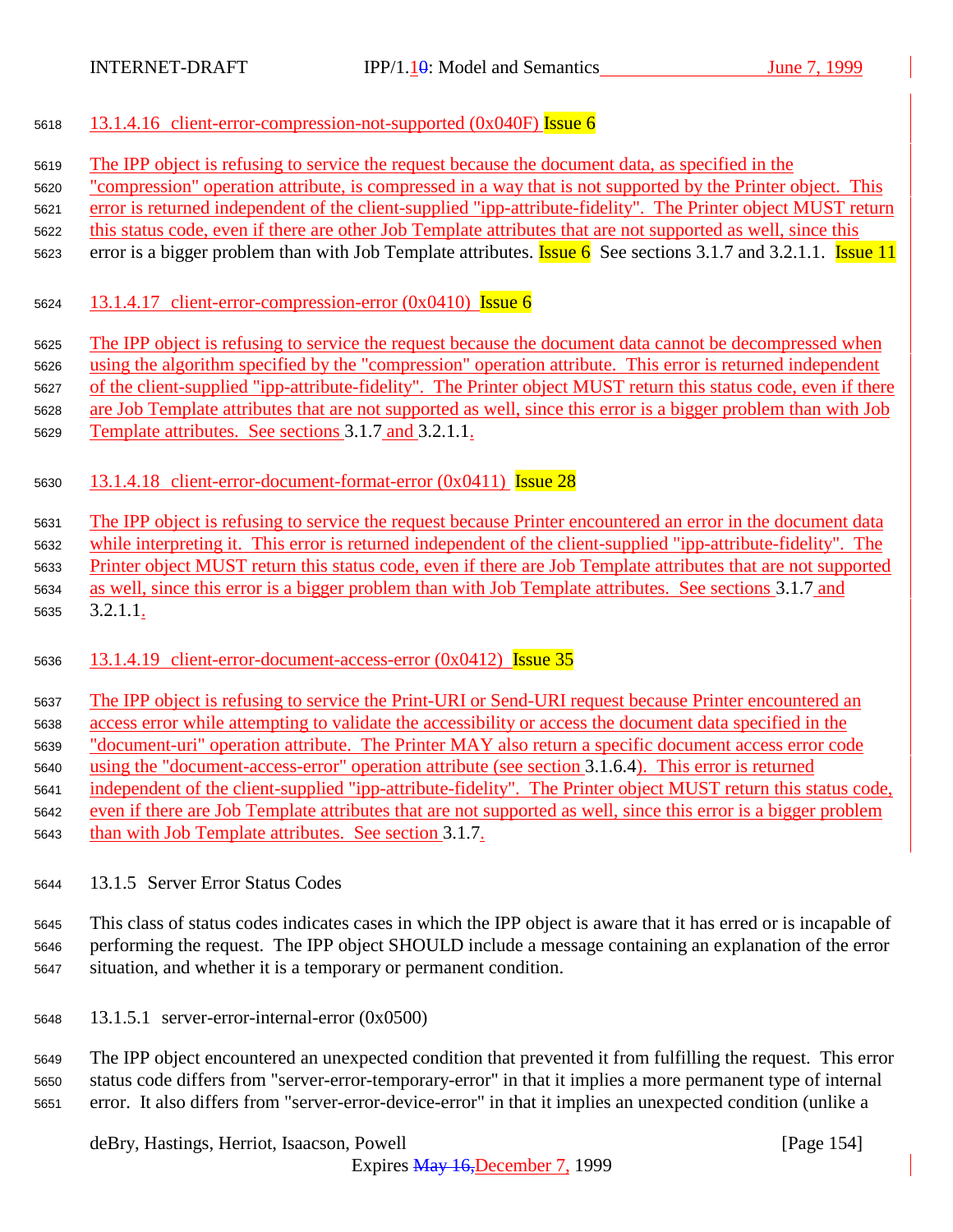paper-jam or out-of-toner problem which is undesirable but expected). This error status code indicates that probably some knowledgeable human intervention is required.

13.1.5.2 server-error-operation-not-supported (0x0501)

 The IPP object does not support the functionality required to fulfill the request. This is the appropriate response when the IPP object does not recognize an operation or is not capable of supporting it. See section 5657 3.1.7. **Issue 18** 

13.1.5.3 server-error-service-unavailable (0x0502)

 The IPP object is currently unable to handle the request due to a temporary overloading or maintenance of the IPP object. The implication is that this is a temporary condition which will be alleviated after some delay. If known, the length of the delay may be indicated in the message. If no delay is given, the IPP application should handle the response as it would for a "server-error-temporary-error" response. If the condition is more permanent, the error status codes "client-error-gone" or "client-error-not-found" could be used.

13.1.5.4 server-error-version-not-supported (0x0503)

5666 The IPP object does not support, or refuses to support, the IPP protocol version that was used in the request message.supplied as the value of the "version-number" operation parameter in the request. The IPP object 5668 is indicating that it is unable or unwilling to complete the request using the same major and minor version 5669 number as supplied in the request other than with this error message. The error response should SHOULD contain a Message"status-message" attribute (see section 3.1.6.2) describing why that version is not 5671 supported and what other versions are supported by that IPP object. See section 3.1.8. Issue 11

5672 A conforming IPP/1.0 client MUST specify the valid version ('1.0') on each request. A conforming IPP/1.0 5673 object MUST NOT return this status code to a conforming IPP/1.0 client. An IPP object MUST return this 5674 status code to a non-conforming IPP client. The The error response MUST identify in the "version-number" 5675 operation attributeparameter the closest version number that the IPP object does support. For example, if a client supplies version '1.0' and an IPP/1.1 object supports version '1.0', then it MUST respond with version '1.0' in all responses to such a request. If the IPP/1.1 object does not support version '1.0', then it SHOULD accept the request and respond with version '1.1' or MAY reject the request and respond with this error code and version '1.1'. If a client supplies a version '1.2' the IPP/1.1 object SHOULD accept the request and return version '1.1' or MAY reject the request and respond with this error code and version '1.1'. See 5681 sections 3.1.8 and 4.4.14. **Issue 36** 

13.1.5.5 server-error-device-error (0x0504)

 A printer error, such as a paper jam, occurs while the IPP object processes a Print or Send operation. The response contains the true Job Status (the values of the "job-state" and "job-state-reasons" attributes). 5685 Additional information can be returned in the **optional OPTIONAL** "job-state-message" attribute value or in the OPTIONAL status message that describes the error in more detail. This error status code is only returned in situations where the Printer is unable to accept the create request because of such a device error.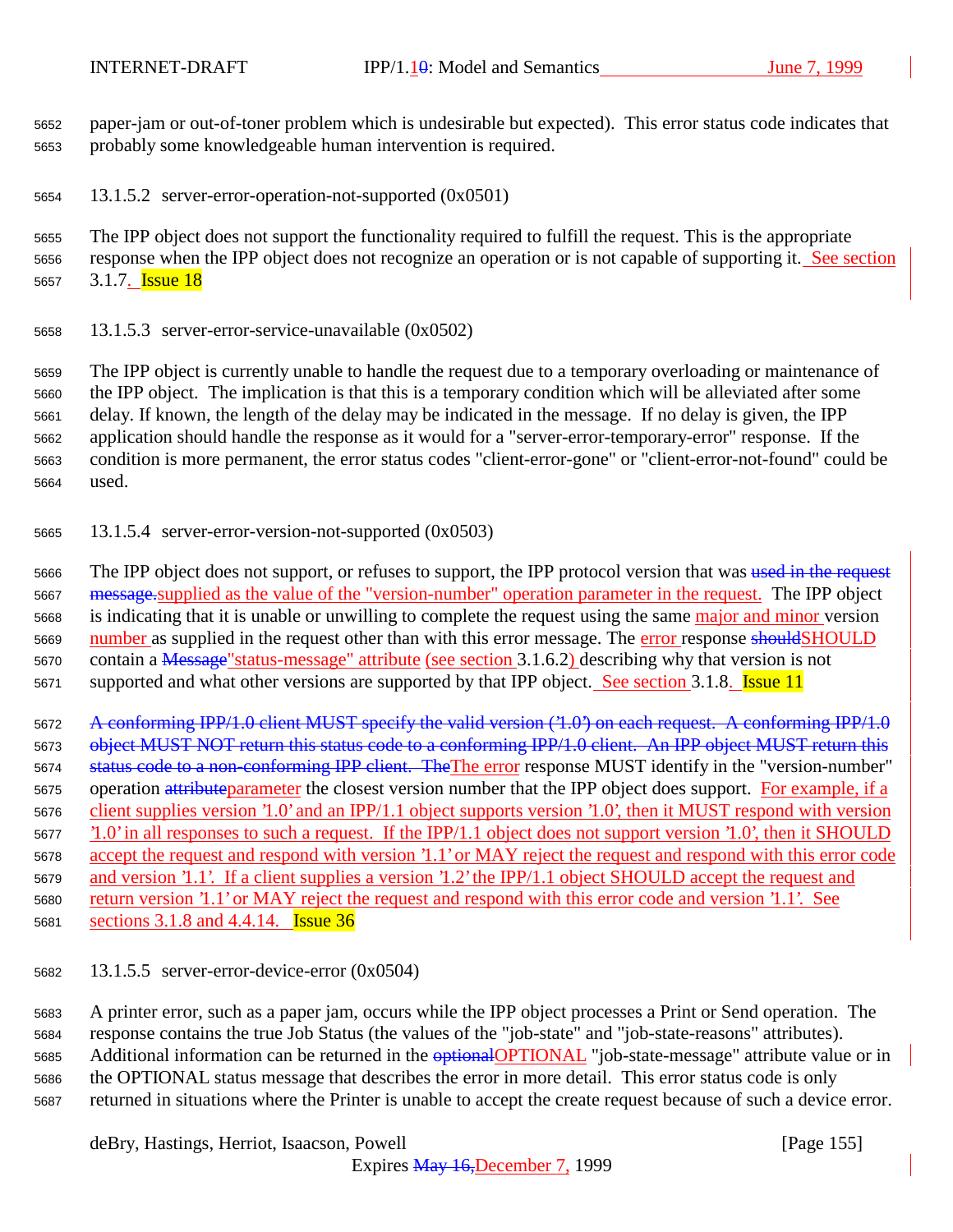For example, if the Printer is unable to spool, and can only accept one job at a time, the reason it might reject a create request is that the printer currently has a paper jam. In many cases however, where the Printer object can accept the request even though the Printer has some error condition, the 'successful-ok' status code will be returned. In such a case, the client would look at the returned Job Object Attributes or later query the Printer to determine its state and state reasons.

13.1.5.6 server-error-temporary-error (0x0505)

 A temporary error such as a buffer full write error, a memory overflow (i.e. the document data exceeds the memory of the Printer), or a disk full condition, occurs while the IPP Printer processes an operation. The client MAY try the unmodified request again at some later point in time with an expectation that the temporary internal error condition may have been cleared. Alternatively, as an implementation option, a Printer object MAY delay the response until the temporary condition is cleared so that no error is returned.

13.1.5.7 server-error-not-accepting-jobs (0x0506)

 A temporary error indicating that the Printer is not currently accepting jobs, because the administrator has 5701 set the value of the Printer's "printer-is-not-accepting-jobs" attribute to 'false' (by means outside of 5702 IPP/1.0). the scope of this IPP/1.1 document).

13.1.5.8 server-error-busy (0x0507)

 A temporary error indicating that the Printer is too busy processing jobs and/or other requests. The client SHOULD try the unmodified request again at some later point in time with an expectation that the temporary busy condition will have been cleared.

13.1.5.9 server-error-job-canceled (0x0508)

 An error indicating that the job has been canceled by an operator or the system while the client was transmitting the data to the IPP Printer. If a job-id and job-uri had been created, then they are returned in the Print-Job, Send-Document, or Send-URI response as usual; otherwise, no job-id and job-uri are returned in the response.

- 5712 13.1.5.10 server-error-multiple-document-jobs-not-supported (0x0509) Issue 34
- The IPP object does not support multiple documents per job and a client attempted to supply document data with a second Send-Document or Send-URI operation.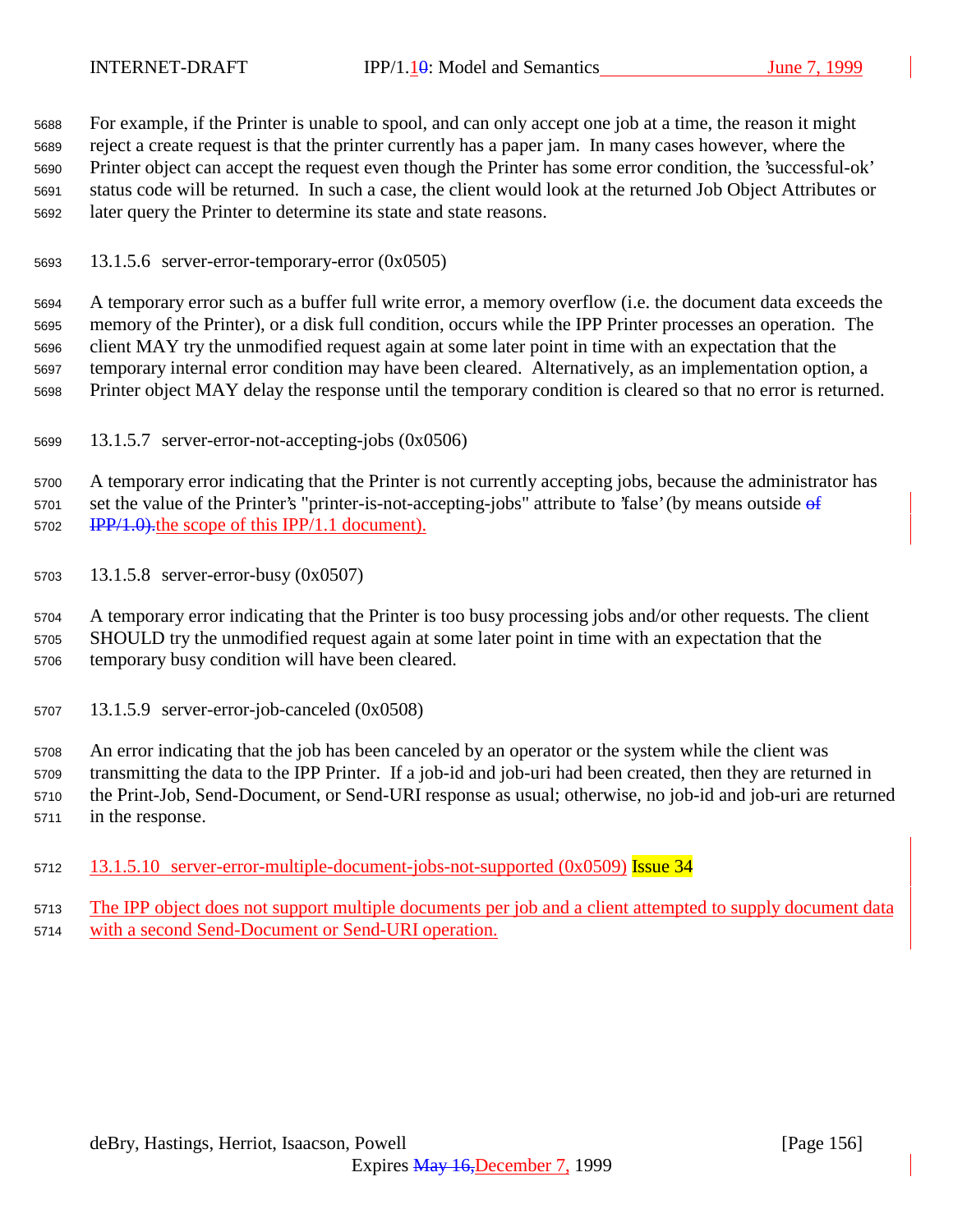13.2 Status Codes for IPP Operations

```
5716 PJ = Print-Job, PU = Print-URI, CJ = Create-Job, SD = Send-Document
5717 SU = Send-URI, V = Validate-Job, GA = Get-Job-Attributes and
5718 Get-Printer-Attributes, GJ = Get-Jobs, C = Cancel-Job
5719
5720 IPP Operations
5721 IPP Status Keyword PJ PU CJ SD SU V GA GJ C
5722 ------------------ -- -- -- -- -- - -- -- -
5723 successful-ok x x x x x x x x x
5724 successful-ok-ignored-or-substituted- x x x x x x x x x
5725 attributes
5726 successful-ok-conflicting-attributes x x x x x x x x x
5727 client-error-bad-request x x x x x x x x x
5728 client-error-forbidden x x x x x x x x x
5729 client-error-not-authenticated x x x x x x x x x
5730 client-error-not-authorized x x x x x x x x x
5731 client-error-not-possible x x x x x x x x x
5732 client-error-timeout x x
5733 client-error-not-found x x x x x x x x x
5734 client-error-gone x x x x x x x x x
5735 client-error-request-entity-too-large x x x x x x x x x
5736 client-error-request-value-too-long x x x x x x x x x
5737 client-error-document-format-not- x x x x x x
5738 supported
5739 client-error-attributes-or-values-not- x x x x x x x x x
5740 supported
5741 client-error-uri-scheme-not-supported x x
5742 client-error-charset-not-supported x x x x x x x x x
5743 client-error-conflicting-attributes x x x x x x x x x
5744 client-error-compression-not-supported x x x x x
5745 client-error-compression-error x x x x
5746 client-error-document-format-error x x x x
5747 client-error-document-access-error x x
5748 server-error-internal-error x x x x x x x x x
5749 server-error-operation-not-supported x x x x
5750 server-error-service-unavailable x x x x x x x x x
5751 server-error-version-not-supported x x x x x x x x x
5752 server-error-device-error x x x x x
5753 server-error-temporary-error x x x x x
5754 server-error-not-accepting-jobs x x x x
5755 server-error-busy x x x x x x x x x
5756 server-error-job-canceled x x x
5757 server-error-multiple-document-jobs- x x
5758 not-supported
```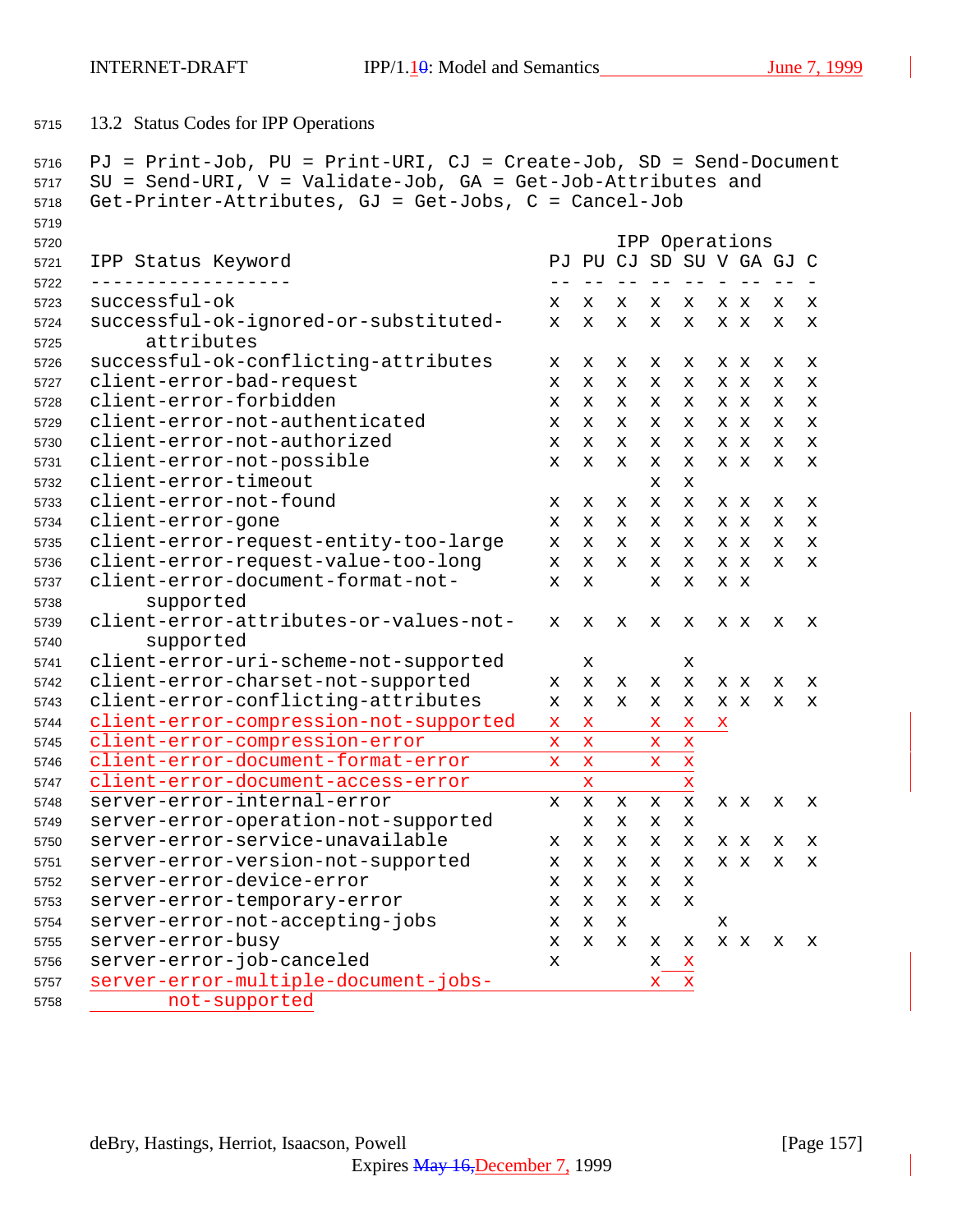| 5759 | HJ = Hold-Job, RJ = Release-Job, RS = Restart-Job          |                           |                   |                   |              |              |                        |
|------|------------------------------------------------------------|---------------------------|-------------------|-------------------|--------------|--------------|------------------------|
| 5760 | $PP = Pause-Printer, RP = Resume-Printer, PJ = Purge-Jobs$ |                           |                   |                   |              |              |                        |
| 5761 |                                                            |                           |                   |                   |              |              |                        |
| 5762 |                                                            |                           |                   |                   |              |              | IPP Operations (cont.) |
| 5763 | IPP Status Keyword                                         |                           | HJ RJ RS PP RP PJ |                   |              |              |                        |
| 5764 |                                                            | $- -$                     | $\equiv$ $\equiv$ | $\equiv$ $\equiv$ | $ -$         | $\sim$ $-$   |                        |
| 5765 | successful-ok                                              | X.                        | X.                | X.                | X.           | X.           | x                      |
| 5766 | successful-ok-ignored-or-substituted-                      | $\mathbf x$               | $\mathbf x$       | $\mathbf{x}$      | $\mathbf x$  | $\mathbf x$  | $\mathbf x$            |
| 5767 | attributes                                                 |                           |                   |                   |              |              |                        |
| 5768 | successful-ok-conflicting-attributes                       | $\mathbf x$               | x                 | x                 | x            | X.           | X                      |
| 5769 | client-error-bad-request                                   | $\mathbf x$               | $\mathbf x$       | $\mathbf{x}$      | x            | $\mathbf x$  | $\mathbf x$            |
| 5770 | client-error-forbidden                                     | $\mathbf x$               | $\mathbf x$       | X.                | X.           | X.           | $\mathbf x$            |
| 5771 | client-error-not-authenticated                             | $\mathbf x$               | $\mathbf x$       | $\mathbf{x}$      | $\mathbf x$  | $\mathbf x$  | $\mathbf x$            |
| 5772 | client-error-not-authorized                                | $\mathbf x$               | $\mathbf x$       | $\mathbf{x}$      | $\mathbf x$  | $\mathbf x$  | $\mathbf x$            |
| 5773 | client-error-not-possible                                  | $\mathbf{x}$              | $\mathbf x$       | $\mathbf{x}$      | $\mathbf x$  | $\mathbf{x}$ | $\mathbf x$            |
| 5774 | client-error-timeout                                       |                           |                   |                   |              |              |                        |
| 5775 | client-error-not-found                                     | x                         | $\mathbf x$       | X                 | x            | X            | $\mathbf x$            |
| 5776 | client-error-gone                                          | $\mathbf{x}$              | $\mathbf x$       | $\mathbf{x}$      | X.           | $\mathbf x$  | $\mathbf x$            |
| 5777 | client-error-request-entity-too-large                      | $\mathbf{x} - \mathbf{x}$ |                   | $\mathbf x$       | X.           | X.           | $\mathbf x$            |
| 5778 | client-error-request-value-too-long                        | $\mathbf{x}$              | $\mathbf{x}$      | $\mathbf{x}$      | $\mathbf x$  | X.           | $\mathbf x$            |
| 5779 | client-error-document-format-not-                          |                           |                   |                   |              |              |                        |
| 5780 | supported                                                  |                           |                   |                   |              |              |                        |
| 5781 | client-error-attributes-or-values-not-                     | $\mathbf x$               | $\mathbf x$       |                   | $X = X$      | X X          |                        |
| 5782 | supported                                                  |                           |                   |                   |              |              |                        |
| 5783 | client-error-uri-scheme-not-supported                      |                           |                   |                   |              |              |                        |
| 5784 | client-error-charset-not-supported                         | X.                        | x                 | X.                | X.           | X.           | $\mathbf x$            |
| 5785 | client-error-conflicting-attributes                        | X.                        | $\mathbf{x}$      | $\mathbf{x}$      | X.           | X.           | x                      |
| 5786 | client-error-compression-not-supported                     |                           |                   |                   |              |              |                        |
| 5787 | client-error-compression-error                             |                           |                   |                   |              |              |                        |
| 5788 | client-error-document-format-error                         |                           |                   |                   |              |              |                        |
| 5789 | client-error-document-access-error                         |                           |                   |                   |              |              |                        |
| 5790 | server-error-internal-error                                | x                         | X                 | X.                | x            | X.           | X                      |
| 5791 | server-error-operation-not-supported                       | $\mathbf x$               | X.                | X.                | X.           | X.           | x                      |
| 5792 | server-error-service-unavailable                           | $\mathbf x$               | $\mathbf x$       | $\mathbf{x}$      | $\mathbf x$  | X.           | X                      |
| 5793 | server-error-version-not-supported                         | X.                        | $\mathbf x$       | $\mathbf x$       | X.           | X.           | $\mathbf x$            |
| 5794 | server-error-device-error                                  |                           |                   |                   |              |              |                        |
| 5795 | server-error-temporary-error                               | x                         | X.                | X.                | x            | X X          |                        |
| 5796 | server-error-not-accepting-jobs                            |                           |                   |                   |              |              |                        |
| 5797 | server-error-busy                                          | X.                        | X.                | $\mathbf{x}$      | $\mathbf{x}$ | $X - X$      |                        |
| 5798 | server-error-job-canceled                                  |                           |                   |                   |              |              |                        |
| 5799 | server-error-multiple-document-jobs-                       |                           |                   |                   |              |              |                        |
| 5800 | not-supported                                              |                           |                   |                   |              |              |                        |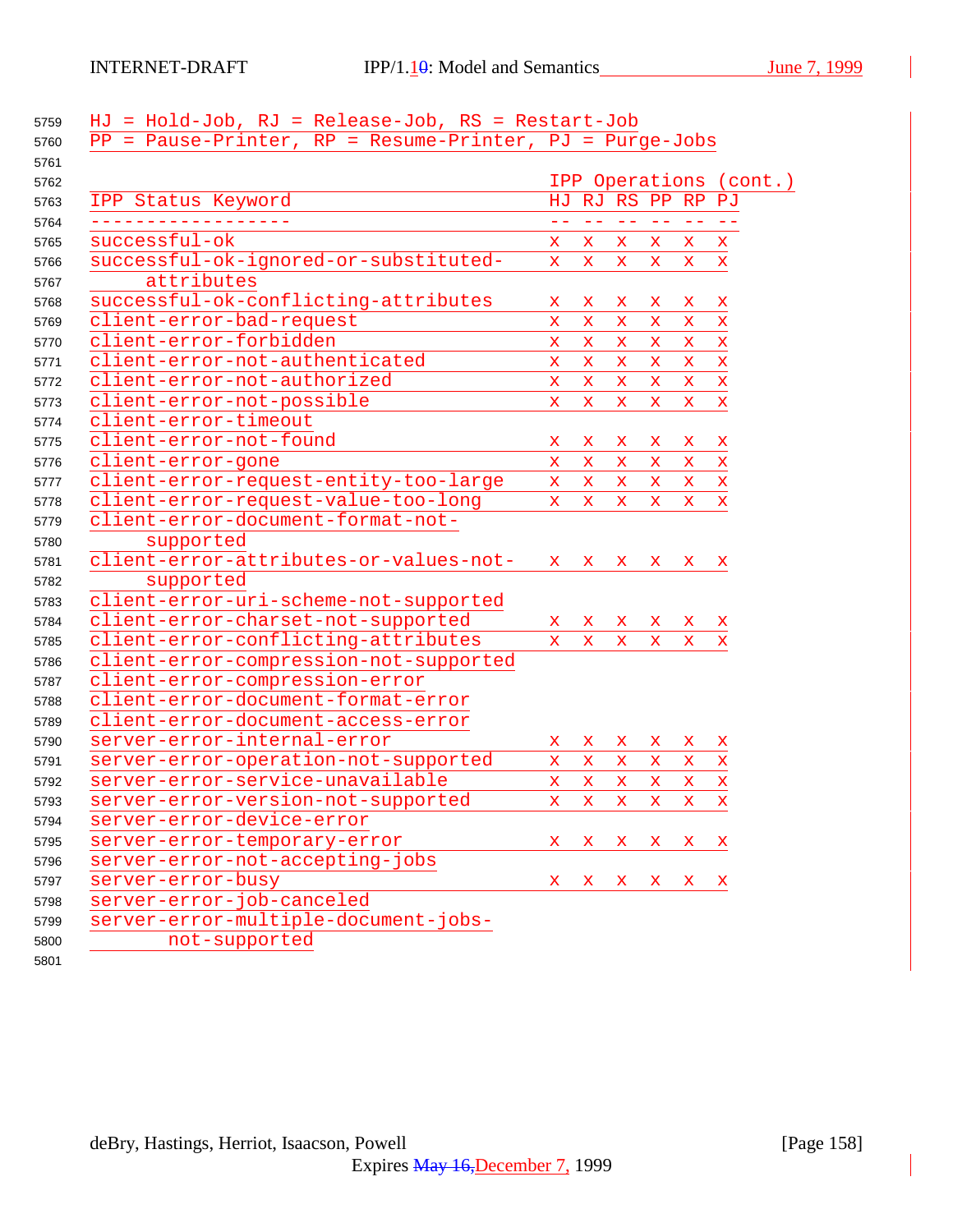| 5803 | 14. APPENDIX C: "media" keyword values |  |  |
|------|----------------------------------------|--|--|
|      |                                        |  |  |

- Standard keyword values are taken from several sources.
- Standard values are defined (taken from DPA[ISO10175] and the Printer MIB[RFC1759]):
- 'default': The default medium for the output device
- 'iso-a4-white': Specifies the ISO A4 white medium
- 'iso-a4-colored': Specifies the ISO A4 colored medium
- 'iso-a4-transparent' Specifies the ISO A4 transparent medium
- 'iso-a3-white': Specifies the ISO A3 white medium
- 'iso-a3-colored': Specifies the ISO A3 colored medium
- 'iso-a5-white': Specifies the ISO A5 white medium
- 'iso-a5-colored': Specifies the ISO A5 colored medium
- 'iso-b4-white': Specifies the ISO B4 white medium
- 'iso-b4-colored': Specifies the ISO B4 colored medium
- 'iso-b5-white': Specifies the ISO B5 white medium
- 'iso-b5-colored': Specifies the ISO B5 colored medium
- 'jis-b4-white': Specifies the JIS B4 white medium
- 'jis-b4-colored': Specifies the JIS B4 colored medium
- 'jis-b5-white': Specifies the JIS B5 white medium
- 'jis-b5-colored': Specifies the JIS B5 colored medium
- 
- The following standard values are defined for North American media:
- 'na-letter-white': Specifies the North American letter white medium
- 'na-letter-colored': Specifies the North American letter colored medium
- 'na-letter-transparent': Specifies the North American letter transparent medium
- 'na-legal-white': Specifies the North American legal white medium
- 'na-legal-colored': Specifies the North American legal colored medium
- 
- The following standard values are defined for envelopes:
- 'iso-b4-envelope': Specifies the ISO B4 envelope medium
- 'iso-b5-envelope': Specifies the ISO B5 envelope medium
- 'iso-c3-envelope': Specifies the ISO C3 envelope medium
- 'iso-c4-envelope': Specifies the ISO C4 envelope medium
- 'iso-c5-envelope': Specifies the ISO C5 envelope medium
- 'iso-c6-envelope': Specifies the ISO C6 envelope medium
- 'iso-designated-long-envelope': Specifies the ISO Designated Long envelope medium
- 'na-10x13-envelope': Specifies the North American 10x13 envelope medium
- 'na-9x12-envelope': Specifies the North American 9x12 envelope medium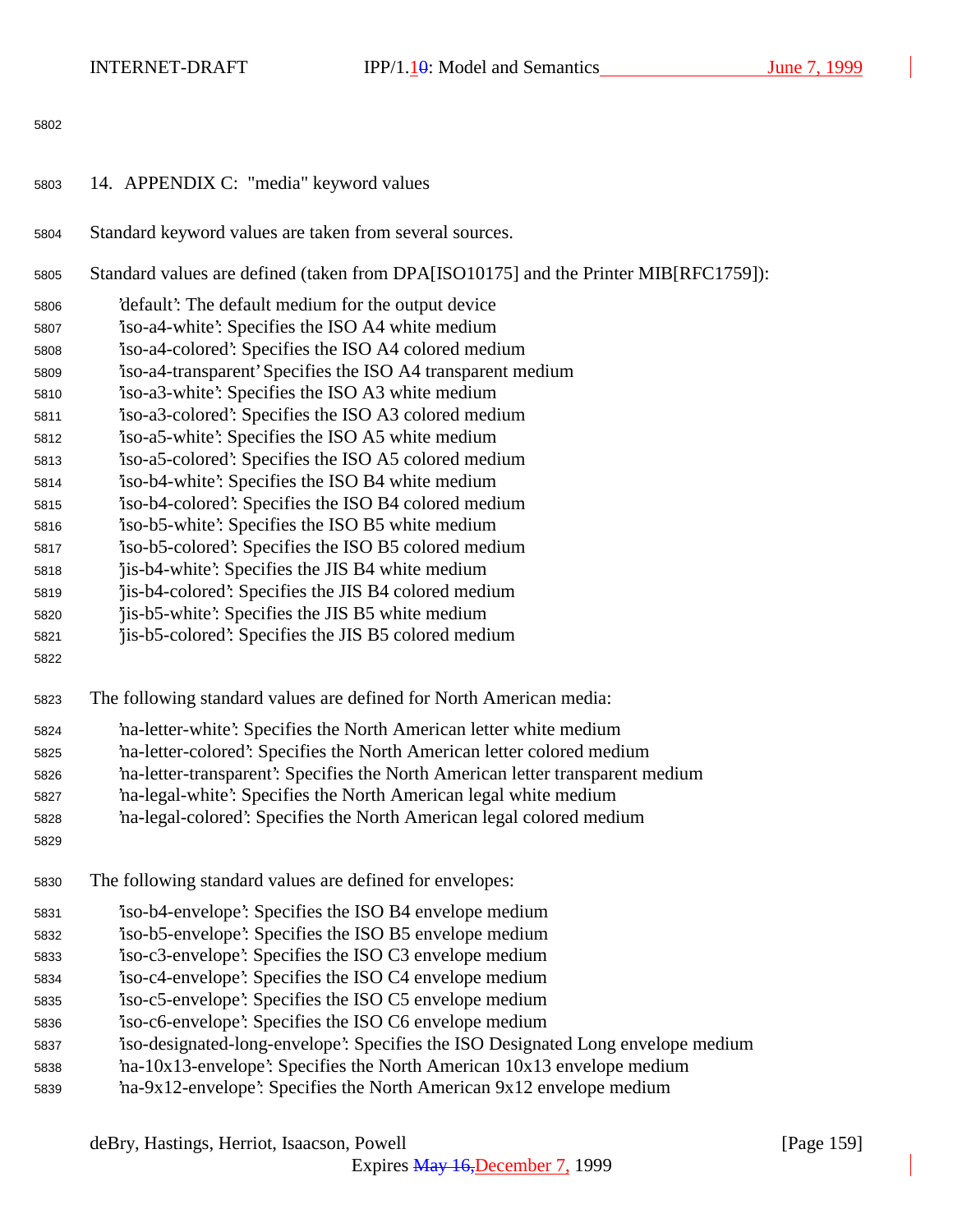INTERNET-DRAFT IPP/1. $\frac{1}{9}$ : Model and Semantics June 7, 1999

'monarch-envelope': Specifies the Monarch envelope

- 'na-number-10-envelope': Specifies the North American number 10 business envelope medium
- 'na-7x9-envelope': Specifies the North American 7x9 inch envelope
- 'na-9x11-envelope': Specifies the North American 9x11 inch envelope
- 'na-10x14-envelope': Specifies the North American 10x14 inch envelope
- 'na-number-9-envelope': Specifies the North American number 9 business envelope
- 'na-6x9-envelope': Specifies the North American 6x9 inch envelope
- 'na-10x15-envelope': Specifies the North American 10x15 inch envelope
- 

The following standard values are defined for the less commonly used media (white-only):

- 'executive-white': Specifies the white executive medium 'folio-white': Specifies the folio white medium 'invoice-white': Specifies the white invoice medium 'ledger-white': Specifies the white ledger medium 'quarto-white': Specified the white quarto medium 'iso-a0-white': Specifies the ISO A0 white medium 'iso-a1-white': Specifies the ISO A1 white medium 'iso-a2-white': Specifies the ISO A2 white medium 'iso-a6-white': Specifies the ISO A6 white medium 'iso-a7-white': Specifies the ISO A7 white medium 'iso-a8-white': Specifies the ISO A8 white medium 'iso-a9-white': Specifies the ISO A9 white medium 'iso-10-white': Specifies the ISO A10 white medium 'iso-b0-white': Specifies the ISO B0 white medium 'iso-b1-white': Specifies the ISO B1 white medium 'iso-b2-white': Specifies the ISO B2 white medium
- 'iso-b3-white': Specifies the ISO B3 white medium
- 'iso-b6-white': Specifies the ISO B6 white medium 'iso-b7-white': Specifies the ISO B7 white medium
- 'iso-b8-white': Specifies the ISO B8 white medium
- 'iso-b9-white': Specifies the ISO B9 white medium
- 'iso-b10-white': Specifies the ISO B10 white medium
- 'jis-b0-white': Specifies the JIS B0 white medium
- 'jis-b1-white': Specifies the JIS B1 white medium 'jis-b2-white': Specifies the JIS B2 white medium
- 'jis-b3-white': Specifies the JIS B3 white medium
- 'jis-b6-white': Specifies the JIS B6 white medium
- 'jis-b7-white': Specifies the JIS B7 white medium
- 'jis-b8-white': Specifies the JIS B8 white medium
- 'jis-b9-white': Specifies the JIS B9 white medium 'jis-b10-white': Specifies the JIS B10 white medium
- 

The following standard values are defined for engineering media (white only):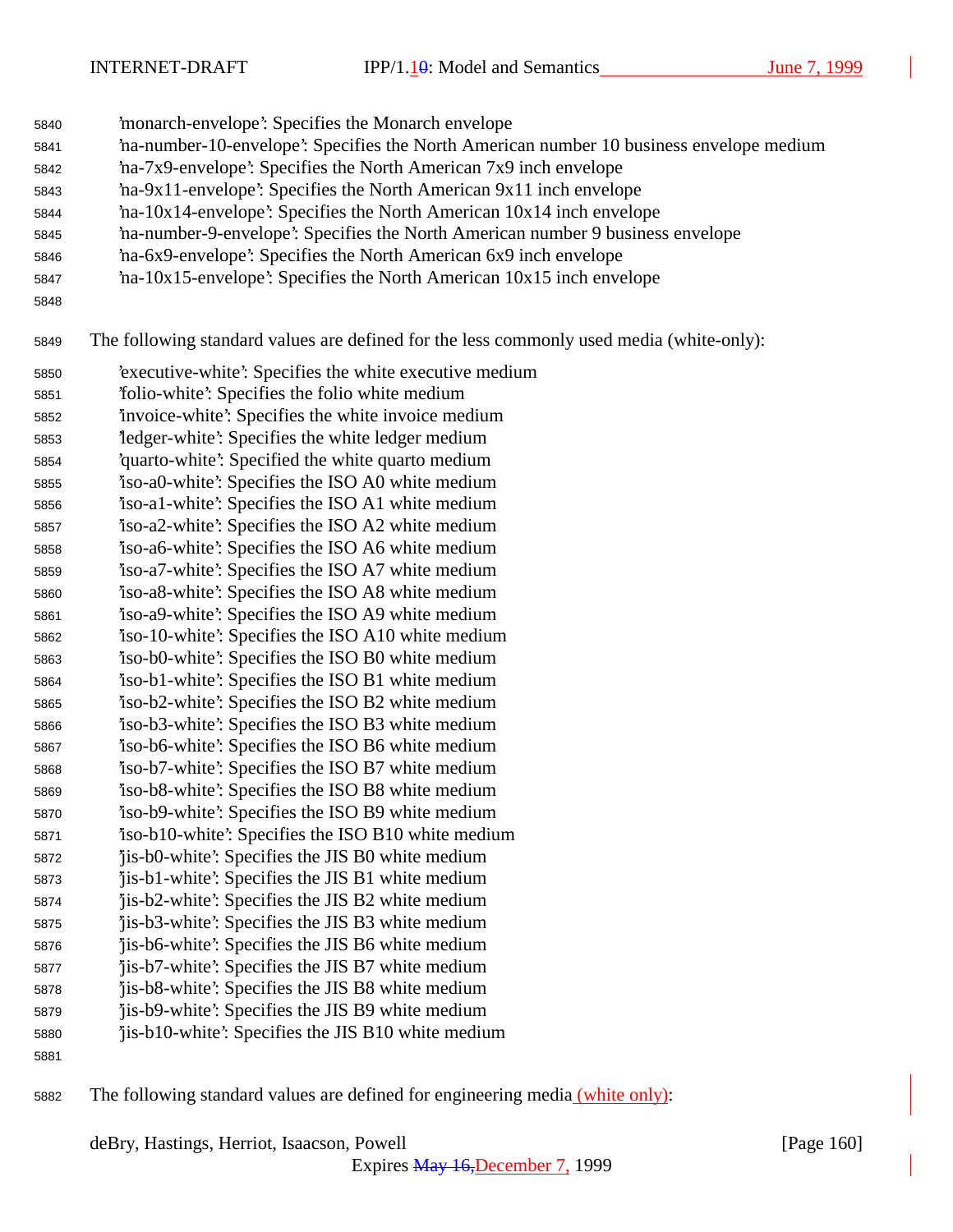- 5883 <sup>2</sup> a-white': Specifies the engineering A size medium
- 5884 <sup>b</sup>-white<sup>2</sup>: Specifies the engineering B size medium
- 5885 <sup>'</sup>c-white': Specifies the engineering C size medium
- 'd-white': Specifies the engineering D size medium 'e-white': Specifies the engineering E size medium
- 

The following standard values are defined for input-trays (from ISO DPA and the Printer MIB):

- 'top': The top input tray in the printer.
- 'middle': The middle input tray in the printer.
- 'bottom': The bottom input tray in the printer.
- 'envelope': The envelope input tray in the printer.
- 'manual': The manual feed input tray in the printer.
- 'large-capacity': The large capacity input tray in the printer.
- 'main': The main input tray
- 'side': The side input tray
- 

The following standard values are defined for media sizes (from ISO DPA):

 'iso-a0': Specifies the ISO A0 size: 841 mm by 1189 mm as defined in ISO 216 'iso-a1': Specifies the ISO A1 size: 594 mm by 841 mm as defined in ISO 216 'iso-a2': Specifies the ISO A2 size: 420 mm by 594 mm as defined in ISO 216 'iso-a3': Specifies the ISO A3 size: 297 mm by 420 mm as defined in ISO 216 'iso-a4': Specifies the ISO A4 size: 210 mm by 297 mm as defined in ISO 216 'iso-a5': Specifies the ISO A5 size: 148 mm by 210 mm as defined in ISO 216 'iso-a6': Specifies the ISO A6 size: 105 mm by 148 mm as defined in ISO 216 'iso-a7': Specifies the ISO A7 size: 74 mm by 105 mm as defined in ISO 216 'iso-a8': Specifies the ISO A8 size: 52 mm by 74 mm as defined in ISO 216 'iso-a9': Specifies the ISO A9 size: 37 mm by 52 mm as defined in ISO 216 'iso-a10': Specifies the ISO A10 size: 26 mm by 37 mm as defined in ISO 216 'iso-b0': Specifies the ISO B0 size: 1000 mm by 1414 mm as defined in ISO 216 'iso-b1': Specifies the ISO B1 size: 707 mm by 1000 mm as defined in ISO 216 'iso-b2': Specifies the ISO B2 size: 500 mm by 707 mm as defined in ISO 216 'iso-b3': Specifies the ISO B3 size: 353 mm by 500 mm as defined in ISO 216 'iso-b4': Specifies the ISO B4 size: 250 mm by 353 mm as defined in ISO 216 'iso-b5': Specifies the ISO B5 size: 176 mm by 250 mm as defined in ISO 216 'iso-b6': Specifies the ISO B6 size: 125 mm by 176 mm as defined in ISO 216 'iso-b7': Specifies the ISO B7 size: 88 mm by 125 mm as defined in ISO 216 'iso-b8': Specifies the ISO B8 size: 62 mm by 88 mm as defined in ISO 216 'iso-b9': Specifies the ISO B9 size: 44 mm by 62 mm as defined in ISO 216 'iso-b10': Specifies the ISO B10 size: 31 mm by 44 mm as defined in ISO 216 'na-letter': Specifies the North American letter size: 8.5 inches by 11 inches 'na-legal': Specifies the North American legal size: 8.5 inches by 14 inches 'executive': Specifies the executive size (7.25 X 10.5 in) 'folio': Specifies the folio size (8.5 X 13 in)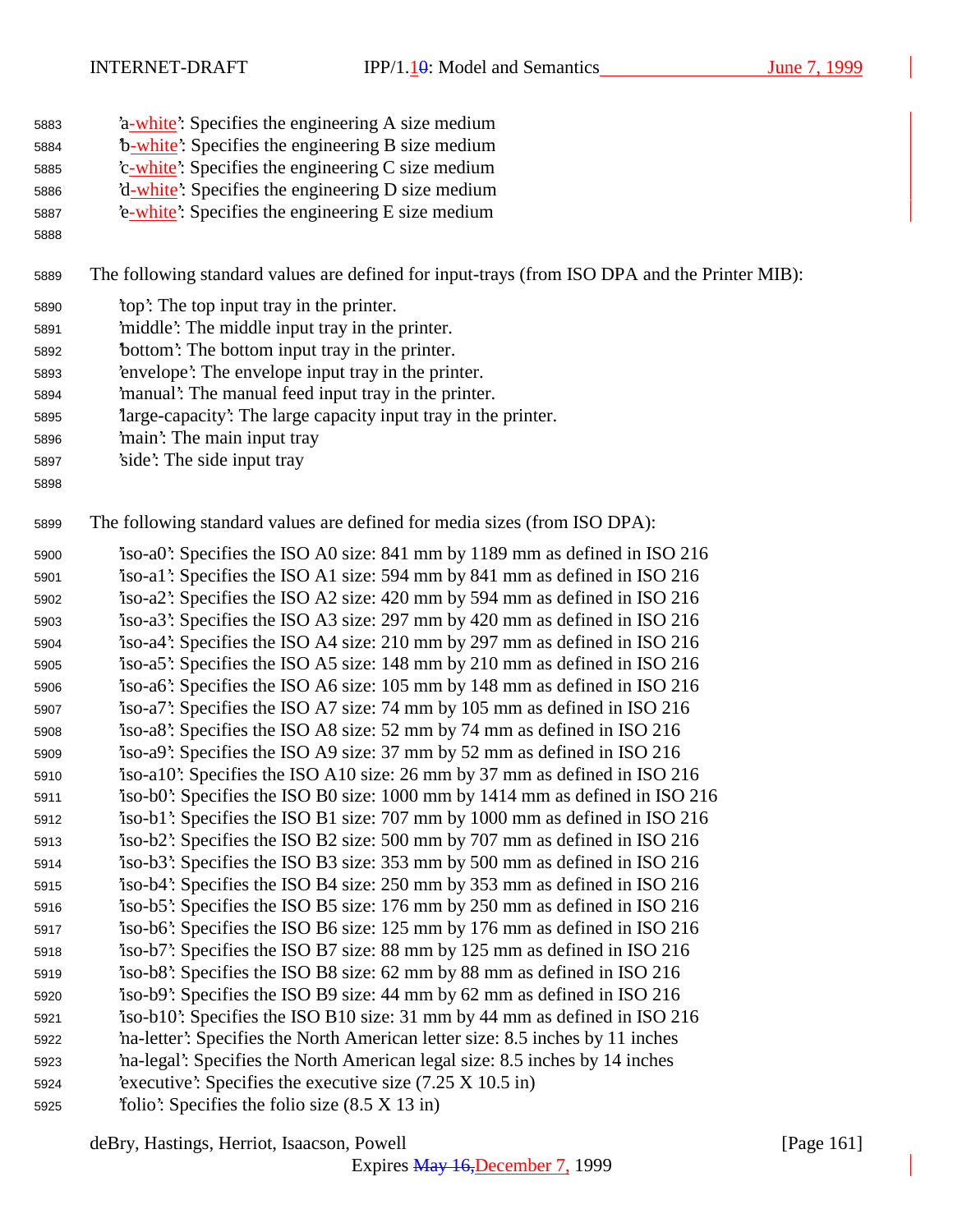| 5926 | 'invoice': Specifies the invoice size $(5.5 \times 8.5 \text{ in})$                             |
|------|-------------------------------------------------------------------------------------------------|
| 5927 | $\text{`ledge'}$ : Specifies the ledger size (11 X 17 in)                                       |
| 5928 | quarto: Specifies the quarto size $(8.5 \times 10.83 \text{ in})$                               |
| 5929 | iso-c3: Specifies the ISO C3 size: 324 mm by 458 mm as defined in ISO 269                       |
| 5930 | iso-c4: Specifies the ISO C4 size: 229 mm by 324 mm as defined in ISO 269                       |
| 5931 | iso-c5: Specifies the ISO C5 size: 162 mm by 229 mm as defined in ISO 269                       |
| 5932 | iso-c6: Specifies the ISO C6 size: 114 mm by 162 mm as defined in ISO 269                       |
| 5933 | iso-designated-long: Specifies the ISO Designated Long size: 110 mm by 220 mm as defined in ISO |
| 5934 | 269                                                                                             |
| 5935 | ha-10x13-envelope': Specifies the North American 10x13 size: 10 inches by 13 inches             |
| 5936 | ha-9x12-envelope': Specifies the North American 9x12 size: 9 inches by 12 inches                |
| 5937 | ha-number-10-envelope': Specifies the North American number 10 business envelope size: 4.125    |
| 5938 | inches by 9.5 inches                                                                            |
| 5939 | 'ha-7x9-envelope': Specifies the North American 7x9 inch envelope size                          |
| 5940 | 'na-9x11-envelope': Specifies the North American 9x11 inch envelope size                        |
| 5941 | $'$ na-10x14-envelope': Specifies the North American $10x14$ inch envelope size                 |
| 5942 | na-number-9-envelope': Specifies the North American number 9 business envelope size             |
| 5943 | 'na-6x9-envelope': Specifies the North American 6x9 envelope size                               |
| 5944 | 'na-10x15-envelope': Specifies the North American 10x15 envelope size                           |
| 5945 | 'monarch-envelope': Specifies the Monarch envelope size $(3.87 \times 7.5 \text{ in})$          |
| 5946 | jis-b0: Specifies the JIS B0 size: 1030mm x 1456mm                                              |
| 5947 | 'jis-b1': Specifies the JIS B1 size: 728mm x 1030mm                                             |
| 5948 | jis-b2: Specifies the JIS B2 size: 515mm x 728mm                                                |
| 5949 | 'jis-b3': Specifies the JIS B3 size: 364mm x 515mm                                              |
| 5950 | jis-b4: Specifies the JIS B4 size: 257mm x 364mm                                                |
| 5951 | jis-b5: Specifies the JIS B5 size: 182mm x 257mm                                                |
| 5952 | 'jis-b6': Specifies the JIS B6 size: 128mm x 182mm                                              |
| 5953 | jis-b7: Specifies the JIS B7 size: 91mm x 128mm                                                 |
| 5954 | jis-b8: Specifies the JIS B8 size: 64mm x 91mm                                                  |
| 5955 | 'jis-b9': Specifies the JIS B9 size: 45mm x 64mm                                                |
| 5956 | 'jis-b10': Specifies the JIS B10 size: 32mm x 45mm                                              |
| 5957 | The following standard values are defined for engineering media sizes:                          |
| 5958 | $a$ : Specifies the engineering A size: 8.5 inches x 11 inches                                  |
| 5959 | b: Specifies the engineering B size: 11 inches x 17 inches                                      |
| 5960 | $c$ : Specifies the engineering C size: 17 inches x 22 inches                                   |
| 5961 | $d'$ : Specifies the engineering D size: 22 inches x 34 inches                                  |
| 5962 | $\text{\textcolor{red}{\dot{e}}}$ : Specifies the engineering E size: 34 inches x 44 inches     |
| 5963 |                                                                                                 |
|      |                                                                                                 |

## 15. APPENDIX D: Processing IPP Attributes

 When submitting a print job to a Printer object, the IPP model allows a client to supply operation and Job Template attributes along with the document data. These Job Template attributes in the create request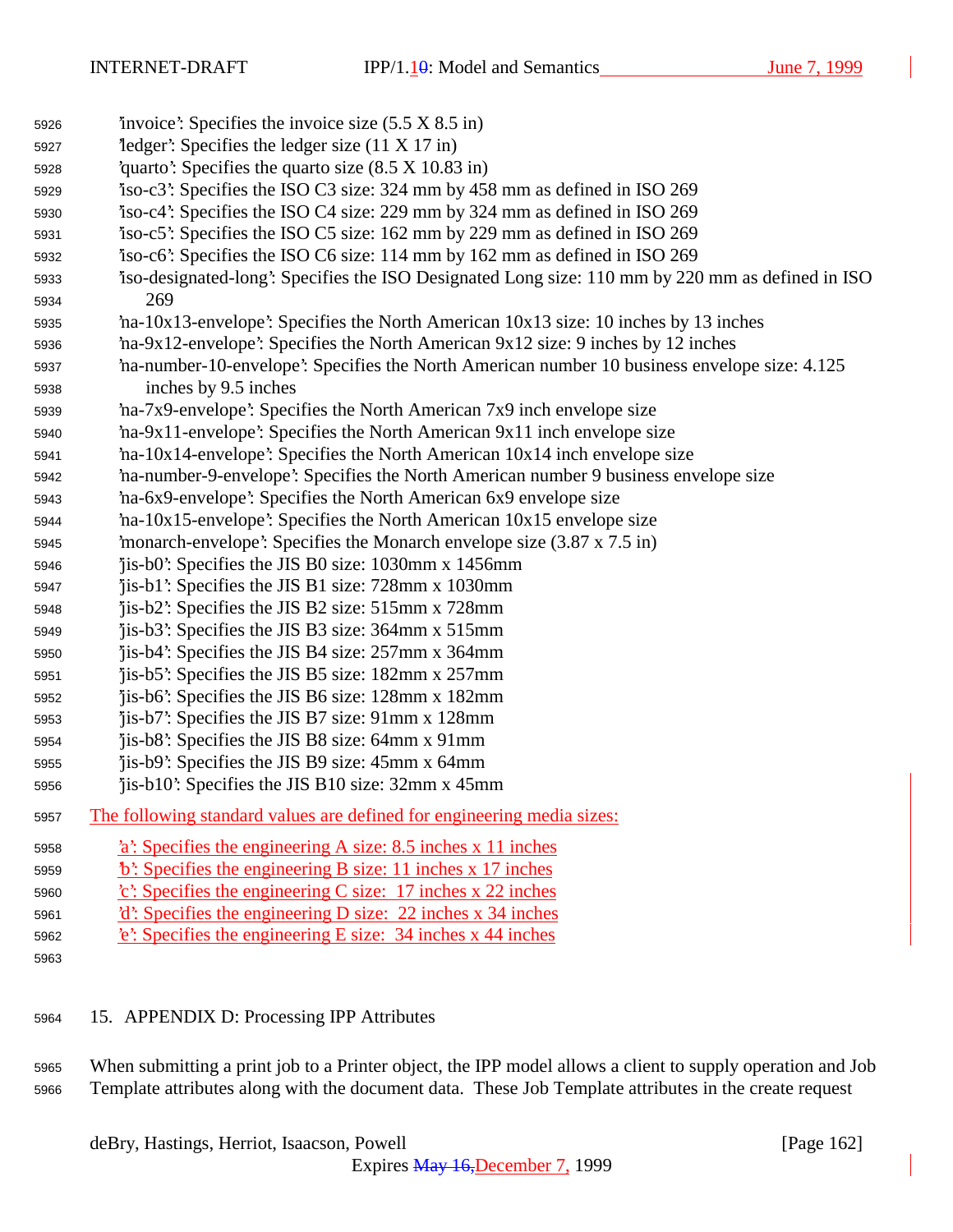affect the rendering, production and finishing of the documents in the job. Similar types of instructions may also be contained in the document to be printed, that is, embedded within the print data itself. In addition, the Printer has a set of attributes that describe what rendering and finishing options which are supported by that Printer. This model, which allows for flexibility and power, also introduces the potential that at job submission time, these client-supplied attributes may conflict with either:

- what the implementation is capable of realizing (i.e., what the Printer supports), as well as - the instructions embedded within the print data itself.
- 

The following sections describe how these two types of conflicts are handled in the IPP model.

15.1 Fidelity

 If there is a conflict between what the client requests and what a Printer object supports, the client may request one of two possible conflict handling mechanisms:

- 1) either reject the job since the job can not be processed exactly as specified, or
- 2) allow the Printer to make any changes necessary to proceed with processing the Job the best it can.
- 

 In the first case the client is indicating to the Printer object: "Print the job exactly as specified with no exceptions, and if that can't be done, don't even bother printing the job at all." In the second case, the client is indicating to the Printer object: "It is more important to make sure the job is printed rather than be processed exactly as specified; just make sure the job is printed even if client supplied attributes need to be changed or ignored."

The IPP model accounts for this situation by introducing an "ipp-attribute-fidelity" attribute.

 In a create request, "ipp-attribute-fidelity" is a boolean operation attribute that is OPTIONALLY supplied by the client. The value 'true' indicates that total fidelity to client supplied Job Template attributes and values is required. The client is requesting that the Job be printed exactly as specified, and if that is not possible then the job MUST be rejected rather than processed incorrectly. The value 'false' indicates that a reasonable attempt to print the Job is acceptable. If a Printer does not support some of the client supplied Job Template attributes or values, the Printer MUST ignore them or substitute any supported value for unsupported values, respectively. The Printer may choose to substitute the default value associated with that attribute, or use some other supported value that is similar to the unsupported requested value. For example, if a client supplies a "media" value of 'na-letter', the Printer may choose to substitute 'iso-a4' rather than a default value of 'envelope'. If the client does not supply the "ipp-attribute-fidelity" attribute, the Printer assumes a value of 'false'.

- Each Printer implementation MUST support both types of "fidelity" printing (that is whether the client supplies a value of 'true' or 'false'):
- If the client supplies 'false' or does not supply the attribute, the Printer object MUST always accept the request by ignoring unsupported Job Template attributes and by substituting unsupported values of supported Job Template attributes with supported values.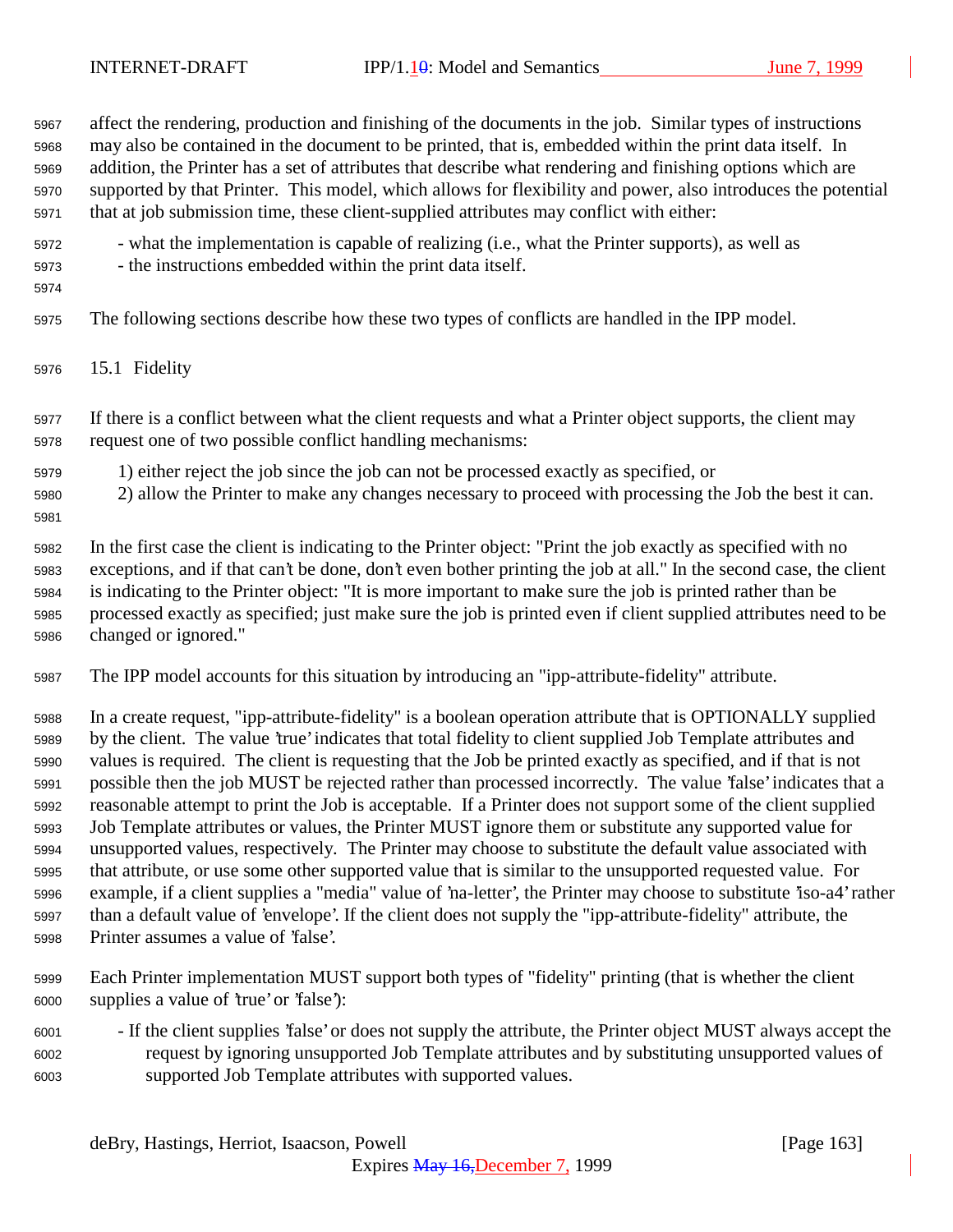- If the client supplies 'true', the Printer object MUST reject the request if the client supplies unsupported Job Template attributes.
- Since a client can always query a Printer to find out exactly what is and is not supported, "ipp-attribute-fidelity" set to 'false' is useful when:
- 1) The End-User uses a command line interface to request attributes that might not be supported.
- 2) In a GUI context, if the End User expects the job might be moved to another printer and prefers a sub-optimal result to nothing at all.
- 3) The End User just wants something reasonable in lieu of nothing at all.
- 6013  $\frac{15.1}{15.1}$

15.2 Page Description Language (PDL) Override

 If there is a conflict between the value of an IPP Job Template attribute and a corresponding instruction in the document data, the value of the IPP attribute SHOULD take precedence over the document instruction. Consider the case where a previously formatted file of document data is sent to an IPP Printer. In this case, if the client supplies any attributes at job submission time, the client desires that those attributes override the embedded instructions. Consider the case were a previously formatted document has embedded in it commands to load 'iso-a4' media. However, the document is passed to an end user that only has access to a printer with 'na-letter' media loaded. That end user most likely wants to submit that document to an IPP Printer with the "media" Job Template attribute set to 'na-letter'. The job submission attribute should take precedence over the embedded PDL instruction. However, until companies that supply document data interpreters allow a way for external IPP attributes to take precedence over embedded job production instructions, a Printer might not be able to support the semantics that IPP attributes override the embedded instructions.

 The IPP model accounts for this situation by introducing a "pdl-override-supported" attribute that describes the Printer objects capabilities to override instructions embedded in the PDL data stream. The value of the "pdl-override-supported" attribute is configured by means outside IPP/1.0.the scope of this IPP/1.1 document.

- This REQUIRED Printer attribute takes on the following values:
- 'attempted': This value indicates that the Printer object attempts to make the IPP attribute values take precedence over embedded instructions in the document data, however there is no guarantee.
- 'not-attempted': This value indicates that the Printer object makes no attempt to make the IPP attribute values take precedence over embedded instructions in the document data.
- 
- At job processing time, an implementation that supports the value of 'attempted' might do one of several different actions:
- 1) Generate an output device specific command sequence to realize the feature represented by the IPP attribute value.
- 2) Parse the document data itself and replace the conflicting embedded instruction with a new embedded instruction that matches the intent of the IPP attribute value.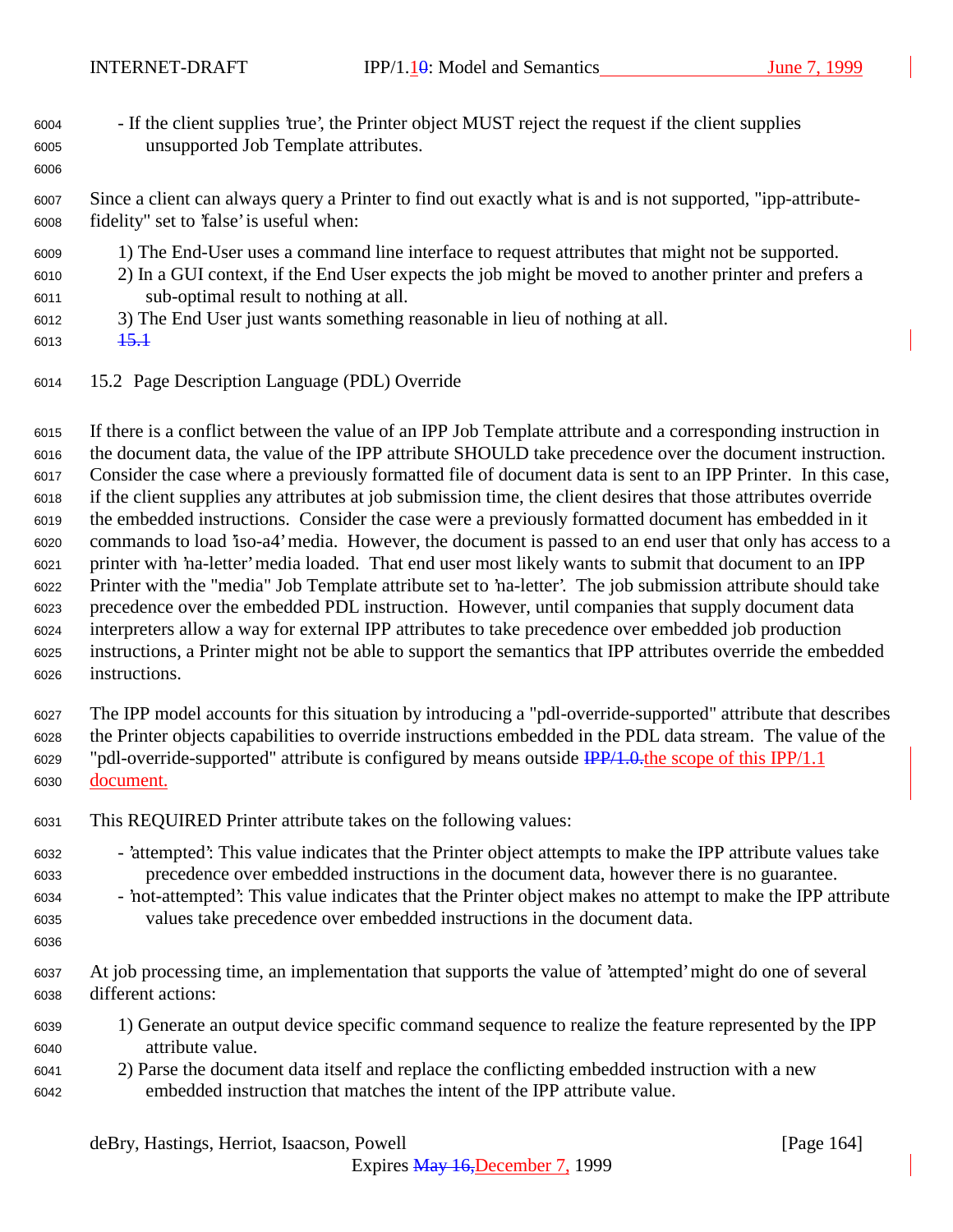- 3) Indicate to the Printer that external supplied attributes take precedence over embedded instructions and then pass the external IPP attribute values to the document data interpreter.
- 4) Anything else that allows for the semantics that IPP attributes override embedded document data instructions.
- Since 'attempted' does not offer any type of guarantee, even though a given Printer object might not do a very "good" job of attempting to ensure that IPP attributes take a higher precedence over instructions embedded in the document data, it would still be a conforming implementation.
- At job processing time, an implementation that supports the value of 'not-attempted' might do one of the following actions:
- 1) Simply pre-pend the document data with the PDL instruction that corresponds to the client-supplied PDL attribute, such that if the document data also has the same PDL instruction, it will override what the Printer object pre-pended. In other words, this implementation is using the same implementation semantics for the client-supplied IPP attributes as for the Printer object defaults.
- 2) Parse the document data and replace the conflicting embedded instruction with a new embedded instruction that approximates, but does not match, the semantic intent of the IPP attribute value.

 Note: The "ipp-attribute-fidelity" attribute applies to the Printer's ability to either accept or reject other unsupported Job Template attributes. In other words, if "ipp-attribute-fidelity" is set to 'true', a Job is accepted if and only if the client supplied Job Template attributes and values are supported by the Printer. Whether these attributes actually affect the processing of the Job when the document data contains embedded instructions depends on the ability of the Printer to override the instructions embedded in the document data with the semantics of the IPP attributes. If the document data attributes can be overridden ("pdl-override-supported" set to 'attempted'), the Printer makes an attempt to use the IPP attributes when processing the Job. If the document data attributes can not be overridden ("pdl-override-supported" set to 'not-attempted'), the Printer makes no attempt to override the embedded document data instructions with the IPP attributes when processing the Job, and hence, the IPP attributes may fail to affect the Job processing and output when the corresponding instruction is embedded in the document data.

15.3 Using Job Template Attributes During Document Processing.

 The Printer object uses some of the Job object's Job Template attributes during the processing of the document data associated with that job. These include, but are not limited to, "orientation-requested", "number-up", "sides", "media", and "copies". The processing of each document in a Job Object MUST follow the steps below. These steps are intended only to identify when and how attributes are to be used in processing document data and any alternative steps that accomplishes the same effect can be used to 6077 implement this specification document.

 1. Using the client supplied "document-format" attribute or some form of document format detection algorithm (if the value of "document-format" is not specific enough), determine whether or not the document data has already been formatted for printing. If the document data has been formatted, then go to step 2. Otherwise, the document data MUST be formatted. The formatting detection algorithm is implementation defined and is not specified by this specificationdocument. The

deBry, Hastings, Herriot, Isaacson, Powell [Page 165]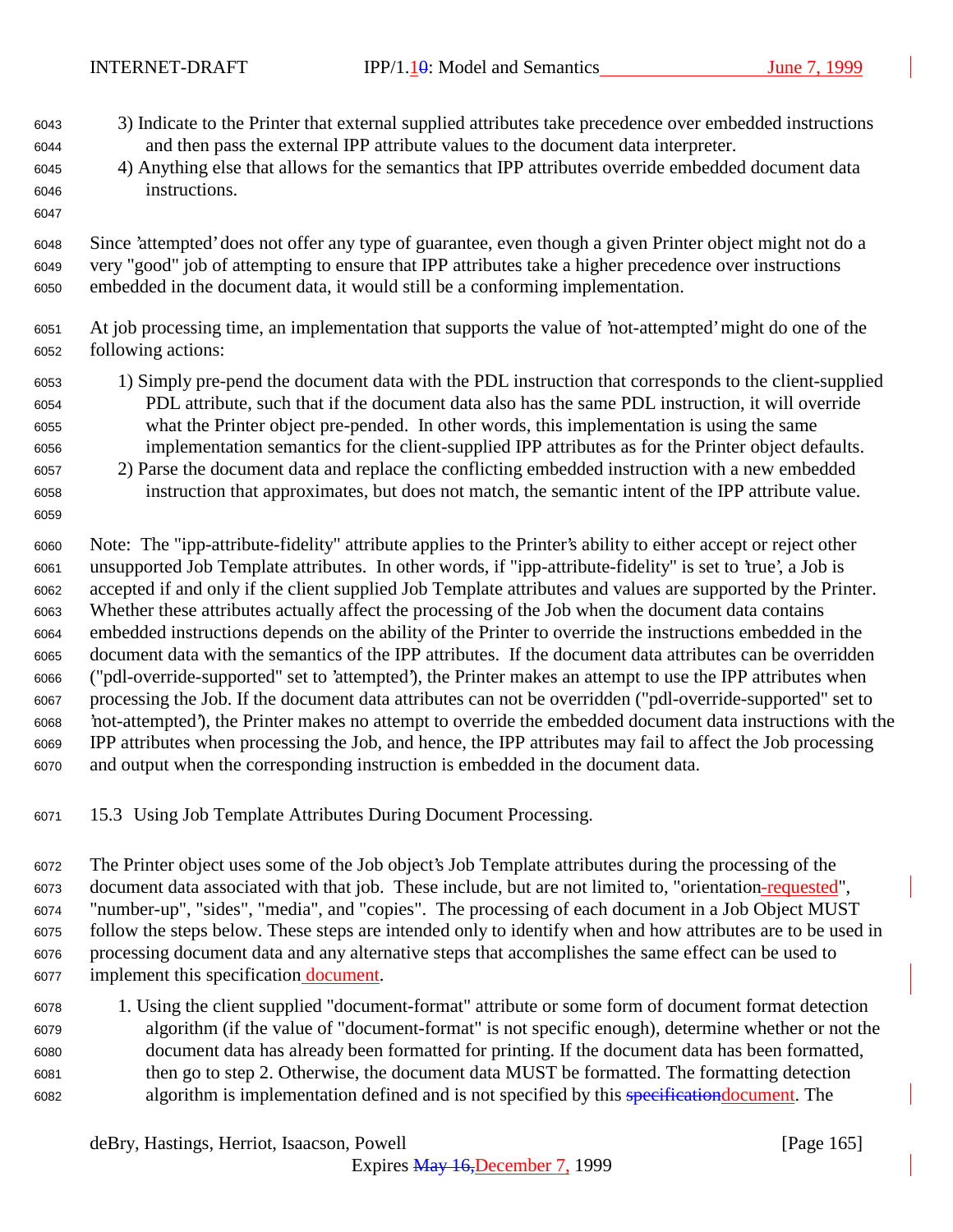formatting of the document data uses the "orientation-requested" attribute to determine how the formatted print data should be placed on a print-stream page, see section 4.2.10 for the details.

- 2. The document data is in the form of a print-stream in a known media type. The "page-ranges" attribute is used to select, as specified in section 4.2.7, a sub-sequence of the pages in the print-stream that are to be processed and images.
- 3. The input to this step is a sequence of print-stream pages. This step is controlled by the "number-up" attribute. If the value of "number-up" is N, then during the processing of the print-stream pages, each N print-stream pages are positioned, as specified in section 4.2.9, to create a single impression. If a given document does not have N more print-stream pages, then the completion of the impression is controlled by the "multiple-document-handling" attribute as described in section 4.2.4; when the value of this attribute is 'single-document' or 'single-document-new-sheet', the print-stream pages of document data from subsequent documents is used to complete the impression.
- The size(scaling), position(translation) and rotation of the print-stream pages on the impression is implementation defined. Note that during this process the print-stream pages may be rendered to a form suitable for placing on the impression; this rendering is controlled by the values of the "printer- resolution" and "print-quality" attributes as described in sections 4.2.12 and 4.2.13. In the case N=1, the impression is nearly the same as the print-stream page; the differences would only be in the size, position and rotation of the print-stream page and/or any decoration, such as a frame to the page, that is added by the implementation.
- 4. The collection of impressions is placed, in sequence, onto sides of the media sheets. This placement is controlled by the "sides" attribute and the orientation of the print-stream page, as described in section 4.2.8. The orientation of the print-stream pages affects the orientation of the impression; for example, if "number-up" equals 2, then, typically, two portrait print-stream pages become one landscape impression. Note that the placement of impressions onto media sheets is also controlled by the "multiple-document-handling" attribute as described in section 4.2.4.
- 5. The "copies" and "multiple-document-handling" attributes are used to determine how many copies of each media instance are created and in what order. See sections 4.2.5 and 4.2.4 for the details.
- 6. When the correct number of copies are created, the media instances are finished according to the values of the "finishings" attribute as described in 4.2.6. Note that sometimes finishing operations may require manual intervention to perform the finishing operations on the copies, especially uncollated copies. This specificationdocument allows any or all of the processing steps to be performed automatically or manually at the discretion of the Printer object.
- 16. APPENDIX E: Generic Directory Schema

 This section defines a generic schema for an entry in a directory service. A directory service is a means by which service users can locate service providers. In IPP environments, this means that IPP Printers can be registered (either automatically or with the help of an administrator) as entries of type printer in the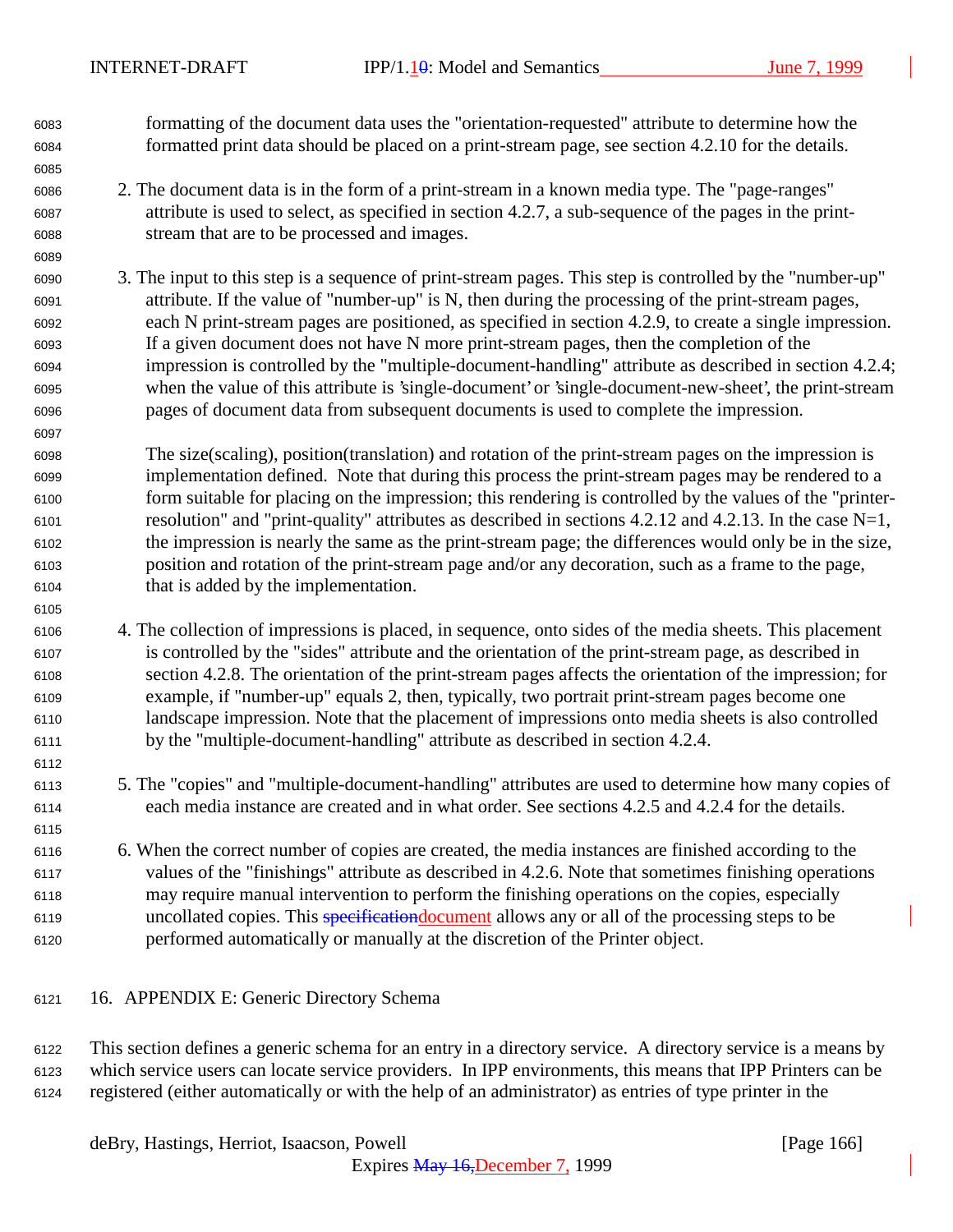directory using an implementation specific mechanism such as entry attributes, entry type fields, specific branches, etc. IPP clients can search or browse for entries of type printer. Clients use the directory service to find entries based on naming, organizational contexts, or filtered searches on attribute values of entries. For example, a client can find all printers in the "Local Department" context. Authentication and authorization are also often part of a directory service so that an administrator can place limits on end users so that they are only allowed to find entries to which they have certain access rights. IPP itself does not require any specific directory service protocol or provider.

 Note: Some directory implementations allow for the notion of "aliasing". That is, one directory entry object can appear as multiple directory entry object with different names for each object. In each case, each alias refers to the same directory entry object which refers to a single IPP Printer object.

 The generic schema is a subset of IPP Printer Job Template and Printer Description attributes (sections 4.2 and 4.4). These attributes are identified as either RECOMMENDED or OPTIONAL for the directory entry itself. This conformance labeling is NOT the same conformance labeling applied to the attributes of IPP

Printers objects. The conformance labeling in this Appendix is intended to apply to directory templates and

to IPP Printer implementations that subscribe by adding one or more entries to a directory.

RECOMMENDED attributes SHOULD be associated with each directory entry. OPTIONAL attributes

MAY be associated with the directory entry (if known or supported). In addition, all directory entry

attributes SHOULD reflect the current attribute values for the corresponding Printer object.

 The names of attributes in directory schema and entries SHOULD be the same as the IPP Printer attribute names as shown.

 In order to bridge between the directory service and the IPP Printer object, one of the RECOMMENDED directory entry attributes is the Printer object's "printer-uri-supported" attribute. The IPP client queries the "printer-uri-supported" attribute in the directory entry and then addresses the IPP Printer object using one of its URIs. The "uri-security-supported" attribute identifies the protocol (if any) used to secure a channel.

The following attributes define the generic schema for directory entries of type PRINTER:

| 6150 | printer-uri-supported            | <b>RECOMMENDED</b> | Section 4.4.1  |
|------|----------------------------------|--------------------|----------------|
| 6151 | uri-authentication-supported     | <b>RECOMMENDED</b> | Section 4.4.2  |
| 6152 | uri-security-supported           | <b>RECOMMENDED</b> | Section 4.4.3  |
| 6153 | printer-name                     | <b>RECOMMENDED</b> | Section 4.4.4  |
| 6154 | printer-location                 | <b>RECOMMENDED</b> | Section 4.4.5  |
| 6155 | printer-info                     | <b>OPTIONAL</b>    | Section 4.4.6  |
| 6156 | printer-more-info                | <b>OPTIONAL</b>    | Section 4.4.7  |
| 6157 | printer-make-and-model           | <b>RECOMMENDED</b> | Section 4.4.9  |
| 6158 | ipp-versions-supported           | <b>RECOMMENDED</b> | Section 4.4.14 |
| 6159 | multiple-document-jobs-supported | <b>OPTIONAL</b>    | Section 4.4.16 |
| 6160 | charset-supported                | <b>OPTIONAL</b>    | Section 4.4.18 |
| 6161 | generated-natural-language-      |                    |                |
| 6162 | supported                        | <b>OPTIONAL</b>    | Section 4.4.20 |
| 6163 | document-format-supported        | <b>RECOMMENDED</b> | Section 4.4.22 |
| 6164 | color-supported                  | <b>RECOMMENDED</b> | Section 4.4.26 |
| 6165 | compression-supported            | <b>RECOMMENDED</b> | Section 4.4.32 |
|      |                                  |                    |                |

deBry, Hastings, Herriot, Isaacson, Powell **contract and the Contract Contract Contract Contract Contract Contract Contract Contract Contract Contract Contract Contract Contract Contract Contract Contract Contract Contract**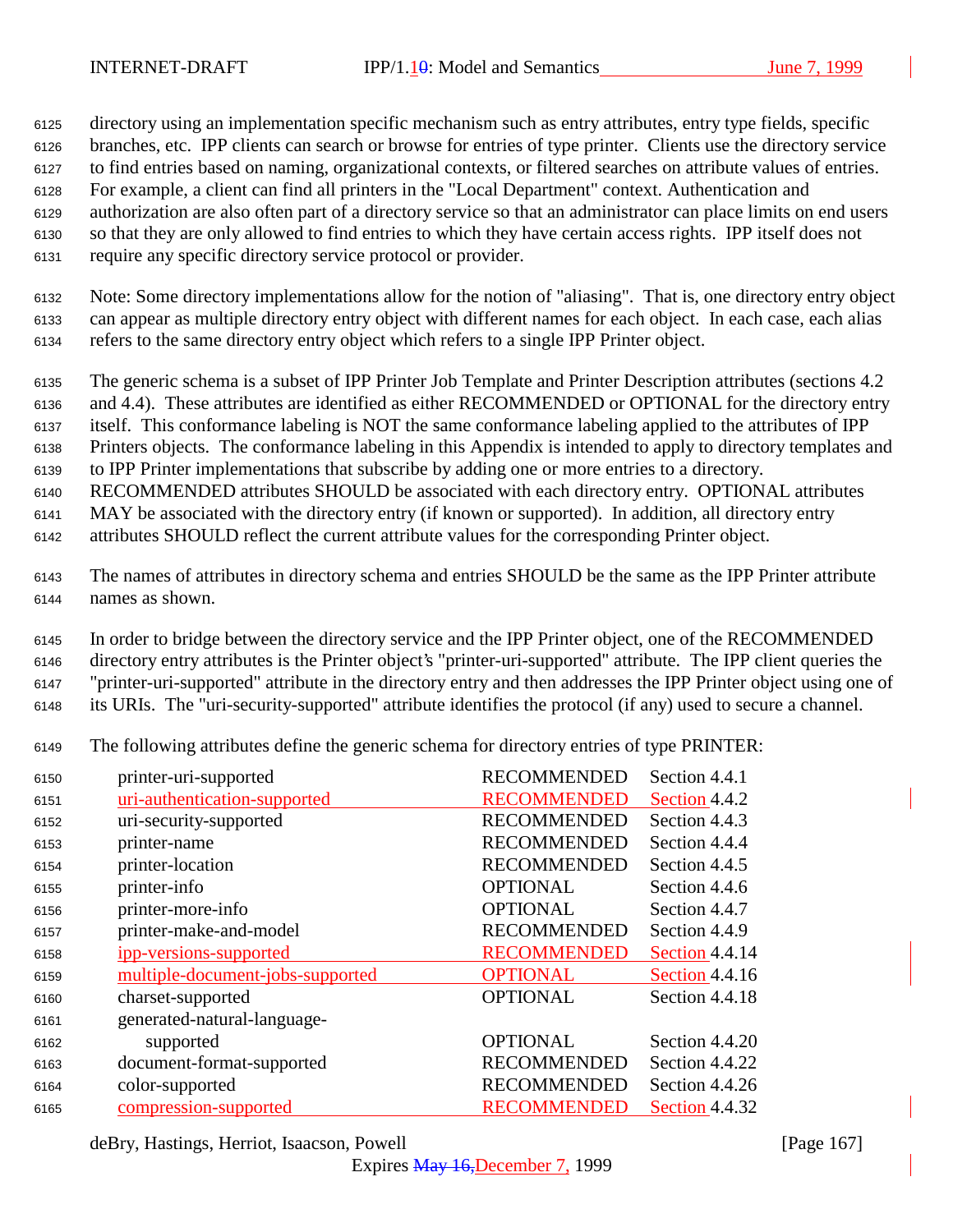| 6166 | pages-per-minute             | <b>OPTIONAL</b>    | Section 4.4.36 |
|------|------------------------------|--------------------|----------------|
| 6167 | pages-per-minute-color       | <b>OPTIONAL</b>    | Section 4.4.37 |
| 6168 |                              |                    |                |
| 6169 | finishings-supported         | <b>OPTIONAL</b>    | Section 4.2.6  |
| 6170 | number-up-supported          | <b>OPTIONAL</b>    | Section 4.2.7  |
| 6171 | sides-supported              | <b>RECOMMENDED</b> | Section 4.2.8  |
| 6172 | media-supported              | <b>RECOMMENDED</b> | Section 4.2.11 |
| 6173 | printer-resolution-supported | <b>OPTIONAL</b>    | Section 4.2.12 |
| 6174 | print-quality-supported      | <b>OPTIONAL</b>    | Section 4.2.13 |
|      |                              |                    |                |

## <sup>6176</sup> APPENDIX F: Change History for the IPP Model and Semantics document

6177 The following substantive changes and major clarifications have been made to this document from the June 6178 30, 1998 version based on the interoperability testing that took place September 23-25 1998 and subsequent 6179 mailing list and meeting discussions. They are listed in the order of occurrence in the document. These 6180 changes are the ones that might affect implementations. Clarifications that are unlikely to affect 6181 implementations are not listed. The issue numbers refer to the IPP Issues List which is available in the 6182 following directory:

6183

<sup>6184</sup> ftp://ftp.pwg.org/pub/pwg/ipp/approved-clarifications/

6185 6186

Section **Description** global Replaced TLS references with SSL3 references as agreed with our Area **Director on 11/12/1998.** global Removed the indications that some of these IPP documents are informational, since the intent is now to publish all IPP/1.0 documents as informational as agreed with our Area Director on 11/12/1998. 3.1.2, 16.3.3 [now IPP- $H<sub>G</sub>$ Clarify that the IPP object SHOULD NOT validate the range of the request-id being 1 to 2\*\*31-1, but accepts and returns any value. Clients MUST still keep in the range 1 to 2\*\*31 though. If the request is terminated before the complete "request-id" is received, the IPP object rejects the request and returns a response with a "request-id" of 0 (Issue  $4.36$ .  $3.141$ 14.1.4.14 Clarified that when a client submits a request in a charset that is not supported, the IPP object SHOULD return any 'text' or 'name' attributes in the 'utf-8' charset, if it returns any, since clients and IPP objects MUST support 'utf-8'. (Issue 1.19) 3.1.4.1 Clarified Section 3.1.4.1 Request Operation Attributes that a client MAY use the attribute level natural language override (text/nameWithLanguage) redundantly in a request. (Issue 1.46) 3.1.4.2 Clarified Section 3.1.4.2 Response Operation Attributes that an IPP object MAY use the attribute level natural language override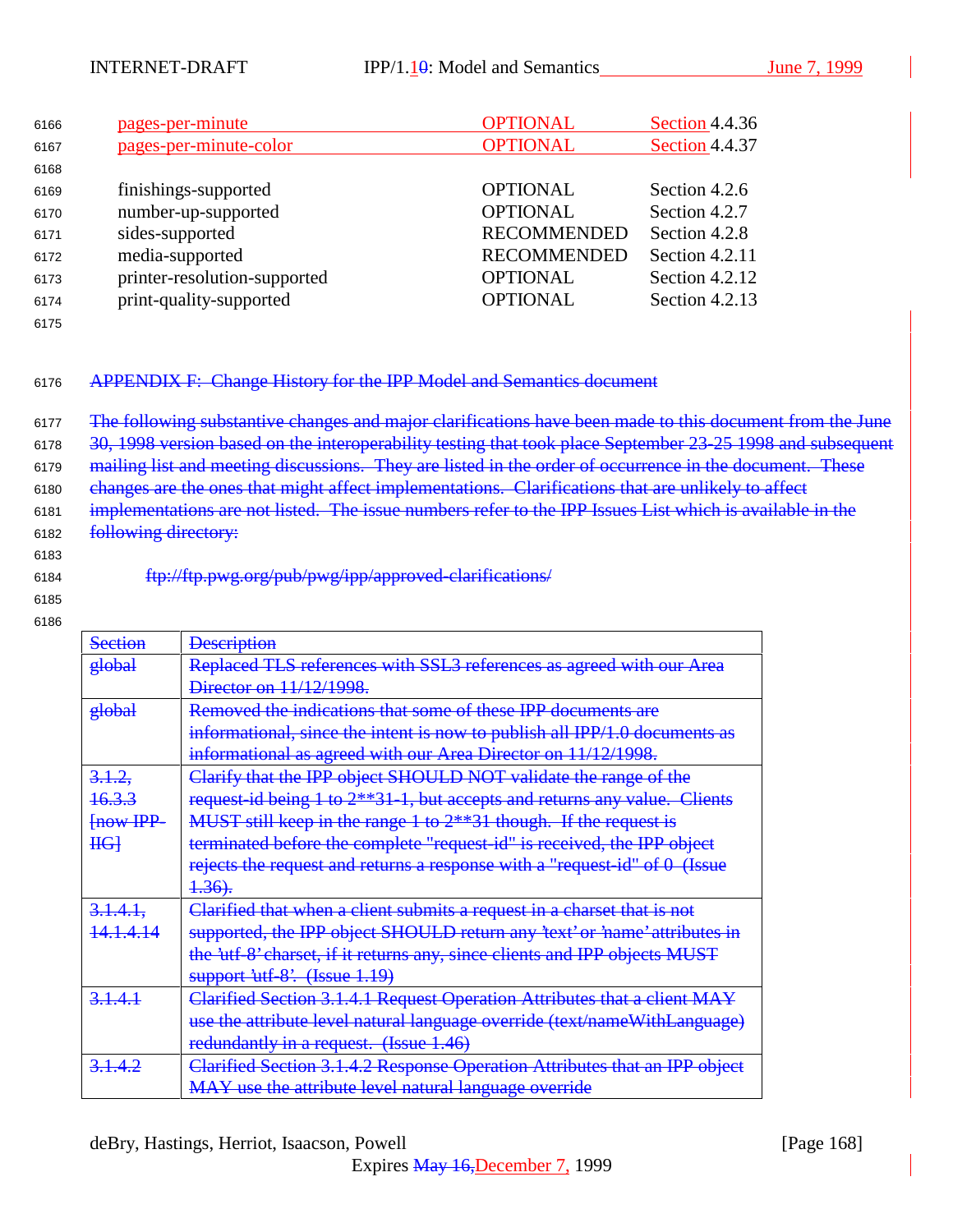|                      | (text/nameWithLanguage) redundantly in a response. (Issue 1.46)                            |
|----------------------|--------------------------------------------------------------------------------------------|
| 3.1.6                | <b>Clarified section 3.1.6: If the Printer object supports the "status message"</b>        |
|                      | operation attribute, it NEED NOT return a status message for the following                 |
|                      | error status codes: 'client-error-bad-request', 'client-error-charset-not-                 |
|                      | supported', 'server-error-internal-error', 'server-error-operation-not-                    |
|                      | supported', and 'server-error-version-not-supported'.                                      |
| 3.2.1.1              | Clarified that if a client is not supplying any Job Template attributes in a               |
|                      | request, the client SHOULD omit Group 2 rather than sending an empty                       |
|                      | group. However, a Printer object MUST be able to accept an empty group.                    |
|                      | This makes [IPP-MOD] agree with [IPP-PRO]. (Issue 1.16)                                    |
| 3.2.1.2,             | Clarified that if an IPP object is not returning any Unsupported Attributes                |
| 3.2.5.2              | in a response, the IPP object SHOULD omit Group 2 rather than sending                      |
| 3.2.6.2.             | an empty group. However, a client MUST be able to accept an empty                          |
| 3.3.1.2,             | group. This makes [IPP-MOD] agree with [IPP-PRO]. (Issue 1.17)                             |
| 3.3.3.2              |                                                                                            |
| 3.3.4.2.             |                                                                                            |
| 3.2.1.2.             | Clarified that an IPP object MUST treat an unsupported attribute syntax                    |
| 14.1.2.2.            | supplied in a request in the same way as an unsupported value. The IPP                     |
| 141412               | object MUST return the attribute, the attribute syntax, and the value in the               |
|                      | Unsupported Attributes group. (Issue 1.26)                                                 |
| 3.2.5.2              | Clarified for Get-Printer-Attributes, Get-Jobs, and Get-Job-Attributes that                |
| 3.2.6.2              | an IPP object MUST return 'successful-ok-ignored-or-substituted-                           |
| 3.3.4.2              | $\frac{1}{2}$ attributes' (0x1), rather than 'successful-ok' (0x0), when a client supplies |
| <del>14.1.2.1.</del> | unsupported attributes as values of the requested attributes' operation                    |
| <del>14.1.2.2.</del> | attribute. (Issue 1.24)                                                                    |
| <del>14.1.4.12</del> | Also clarified that the response NEED NOT contain the "requested-                          |
|                      | attributes" operation attribute with any supplied values (attribute keywords)              |
|                      | that were requested by the client but are not supported by the IPP object.                 |
|                      | <del>(Issue 1.18)</del>                                                                    |
| 3.2.6.2              | Deleted the job-level natural language override (NLO) from Section 3.2.6.2                 |
| 4.1.1.2              | Get-Jobs Response so that all operation responses are the same with                        |
| 4.3.24               | respect to NLO. (Issue 1.47)                                                               |
| 3.3.1                | Clarified that an IPP Printer that supports the Create-Job operation MUST                  |
|                      | handle the situation when a client does not supply Send-Document or                        |
|                      | Send-URI operations within a one to four-minute time period. Also                          |
|                      | elarified that a client MUST send documents in a multi-document job                        |
|                      | without undue or unbounded delay. (Issue 1.28)                                             |
| 3.3.3                | Clarified that the IPP object MUST reject a Cancel-Job request if the job is               |
|                      | in 'completed', 'canceled', or 'aborted' job states. (Issue 1.12)                          |
| 4.1.2.3              | Added this new sub-section: it specifies that nameWithoutLanguage plus                     |
|                      | the implicit natural language matches nameWithLanguage, if the values                      |
|                      | and natural languages are the same. Also added that keyword never                          |
|                      | matches nameWithLanguage or nameWithoutLanguage. Clarified that if                         |
|                      | both have countries, that the countries SHOULD match as well. If either                    |
|                      | do not, then the country field SHOULD be ignored. (Issues 1.33 and 1.34)                   |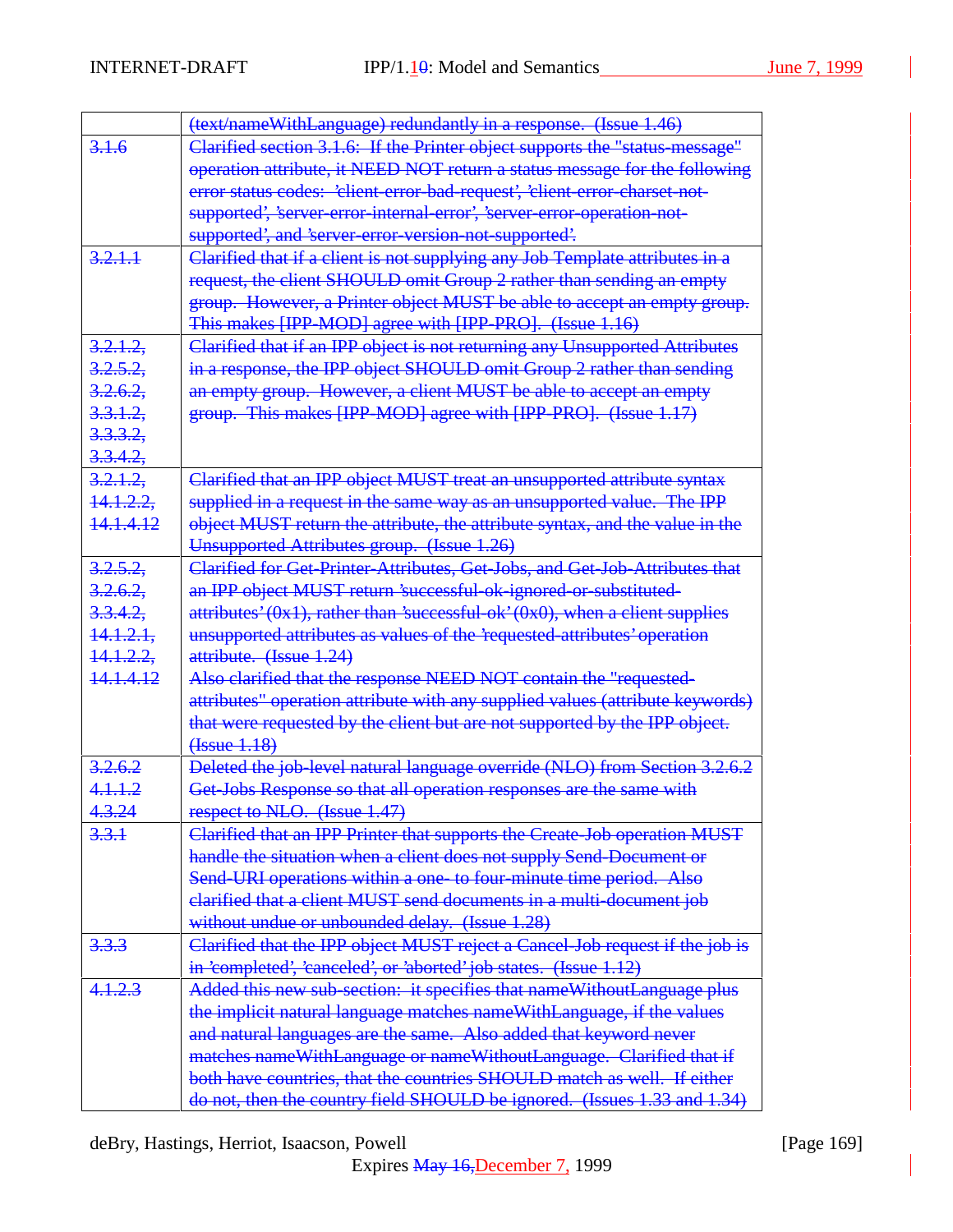| 4.1.5           | Clarified regarding the case insensitivity of URLs to refer only to the RFCs                                                                                                                                                                                                |
|-----------------|-----------------------------------------------------------------------------------------------------------------------------------------------------------------------------------------------------------------------------------------------------------------------------|
|                 | that define them. (Issue 1.10)                                                                                                                                                                                                                                              |
| 4.1.11          | Clarified that 'boolean' is not a full-sized integer. (Issue 1.38)                                                                                                                                                                                                          |
| 4.1.15          | Clarified that 'resolution' is not three full-sized integers. (Issue 1.20)                                                                                                                                                                                                  |
| $4.2.*$         | Clarified that standard values are keywords or enums, not names. (Issue<br><del>1.49).</del>                                                                                                                                                                                |
| 4.2.4           | Added the 'single-document-new-sheet' value to Section 4.2.4 multiple-<br>document-handling. (Issue 1.54)                                                                                                                                                                   |
| 4.4.18,         | Clarified that the "document-format-default" and "document-format-                                                                                                                                                                                                          |
| 4.4.19          | supported" Printer Description attributes are REQUIRED to agree with the<br>table. (Issue 1.4)                                                                                                                                                                              |
| 4.4.21          | Changed "queued-job-count" from OPTIONAL to RECOMMENDED.<br>(Issue 1.14)                                                                                                                                                                                                    |
| 4.4.28          | Clarified that the implementation supplied value for the "multiple-<br>operation-time-out" attribute SHOULD be between 30 and 240 seconds,<br>though the implementation MAY allow the administrator to set values, and<br>MAY allow values outside this range. (Issue 1.28) |
| 5.1,            | Clarified Client Conformance that if a client supports an attribute of 'text'                                                                                                                                                                                               |
| 5.2.5           | attribute syntax, that it MUST support both the text Without Language and                                                                                                                                                                                                   |
|                 | the textWithLanguage forms. Same for 'name' attribute syntax. Same for<br>an IPP object (Issue 1.48)                                                                                                                                                                        |
| 6.5.            | Added new section to allow Attribute Groups to be registered as extensions                                                                                                                                                                                                  |
| <del>12.8</del> | for being passed in operation requests and responses. (Issue 1.25)                                                                                                                                                                                                          |
| 7.              | Updated the table of text and name attributes to agree with Section 4.2.                                                                                                                                                                                                    |
| 8.5             | Added a new section RECOMMENDING that the Get-Jobs SHOULD                                                                                                                                                                                                                   |
|                 | return non-IPP jobs whether or not assigning them a job-id and job-uri.<br>Also RECOMMENDED generating, if possible, job-id and job-uri and                                                                                                                                 |
|                 | supporting other IPP operations on foreign jobs as an implementer option.<br>(Issue 1.32)                                                                                                                                                                                   |
| 9.              | Updated document references.                                                                                                                                                                                                                                                |
| 14.1.4.14       | Clarified 'client-error-charset-not-supported' that 'utf-8' must be used for                                                                                                                                                                                                |
|                 | any 'text' or 'name' attributes returned in the error response (Issue 1.19).                                                                                                                                                                                                |
| 14.1.5.9        | Added a new error code 'server-error-job-canceled' (0x0508) to be returned                                                                                                                                                                                                  |
|                 | if a job is canceled by another client or aborted by the IPP object while the                                                                                                                                                                                               |
|                 | first client is still sending the document data. (Issue 1.29)                                                                                                                                                                                                               |
| 16.3,           | Moved these sections recommending operation processing steps to the new                                                                                                                                                                                                     |
| 16.4            | Implementer's Guide (informational). There indicated that all of the error                                                                                                                                                                                                  |
|                 | checks are not required, so an IPP object MAY be forgiving and accept                                                                                                                                                                                                       |
|                 | non-conforming requests. However, a conforming client MUST supply                                                                                                                                                                                                           |
|                 | requests that would pass all of the error checks indicated. (Issue 1.21)                                                                                                                                                                                                    |
| $+7$            | Changed directory schema attributes from REQUIRED to                                                                                                                                                                                                                        |
|                 | RECOMMENDED. Changed some of the OPTIONAL to                                                                                                                                                                                                                                |
|                 | RECOMMENDED to agree with the SLP template. Changed the "charset-                                                                                                                                                                                                           |
|                 | supported" and "natural-language-supported" from REQUIRED to<br>OPTIONAL. Recommended that the names be the same in a directory                                                                                                                                             |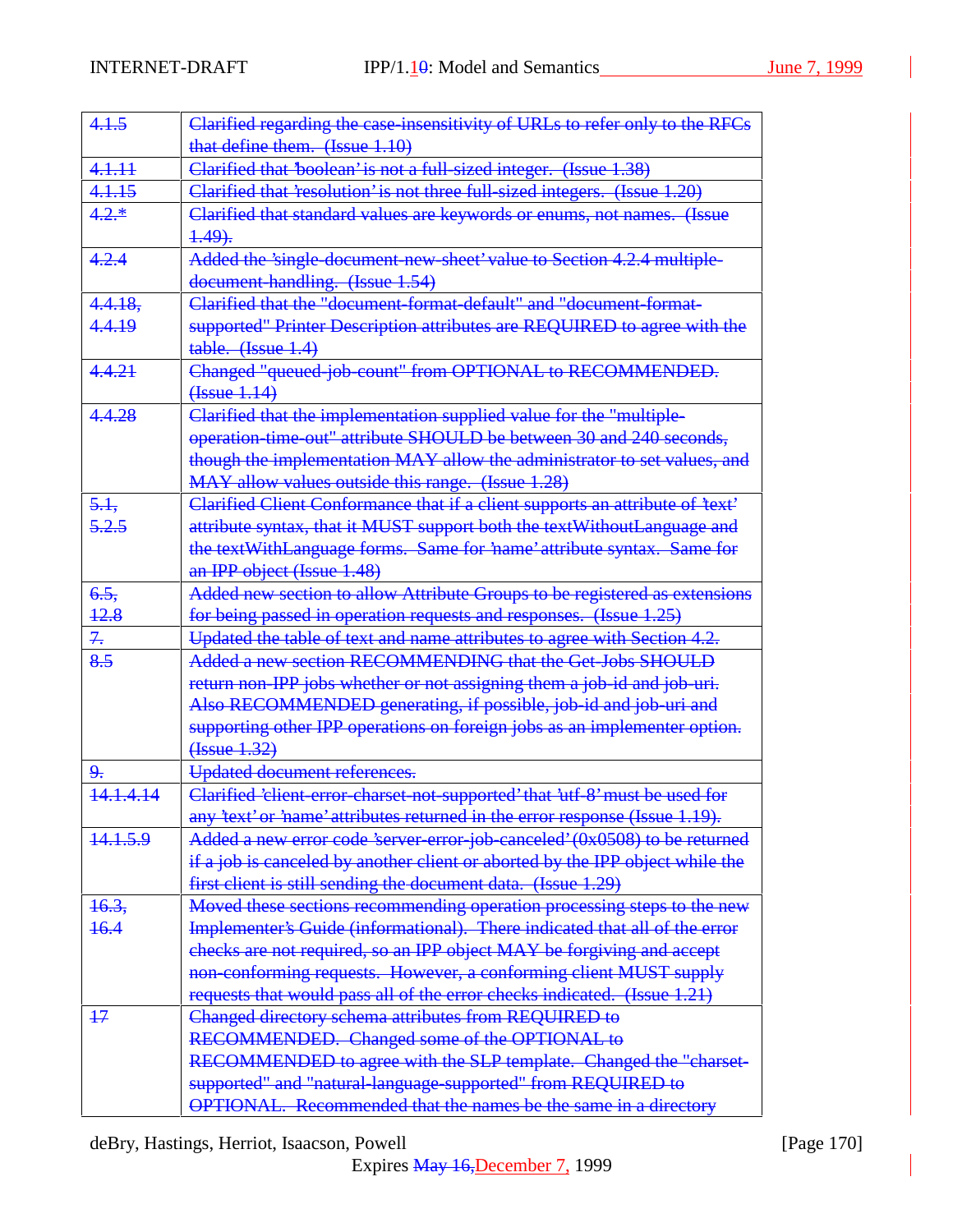entry as the IPP attribute names. (Issue 1.53)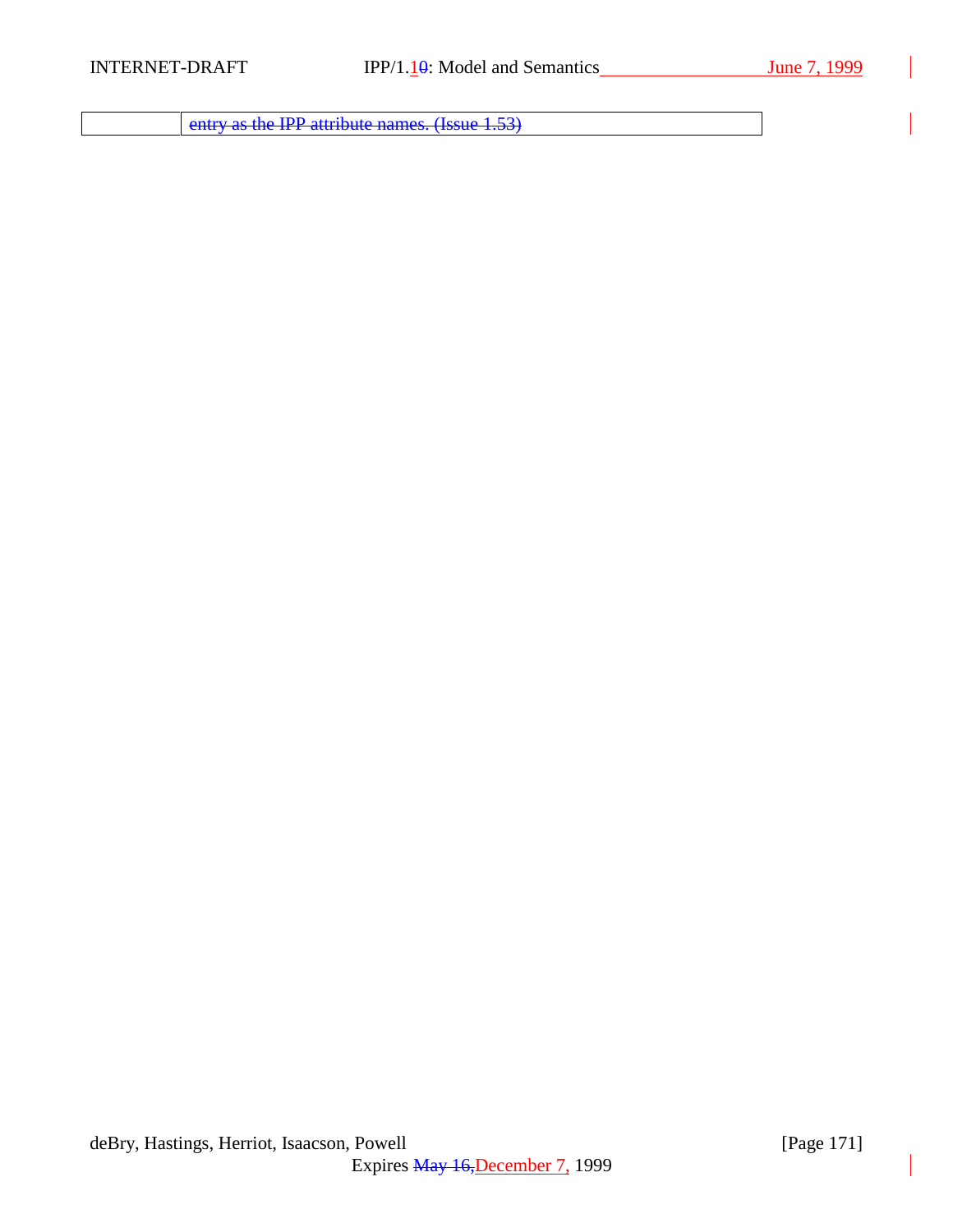| 6188 |    | 17. APPENDIX F: Differences between the IPP/1.0 and IPP/1.1 "Model and Semantics" Documents                      |
|------|----|------------------------------------------------------------------------------------------------------------------|
| 6189 |    | This Appendix is divided into two lists that summarize the differences between IPP/1.1 (this document) and       |
| 6190 |    | IPP/1.0 [RFC2566]. The section numbers refer to the numbers in this document which in some cases have            |
| 6191 |    | changed from RFC 2566. When a change affects multiple sections, the item is listed once in the order of          |
| 6192 |    | the first section affected and the remaining affected section numbers are indicated.                             |
|      |    |                                                                                                                  |
| 6193 |    | The first list contains extensions and clarifications and the second list contains changes in semantics or       |
| 6194 |    | conformance. However, client and IPP object implementations of IPP/1.0 MAY implement any of the                  |
| 6195 |    | extensions and clarifications in this document.                                                                  |
| 6196 |    | The following extensions and clarifications have been incorporated into this document:                           |
| 6197 |    | 1. Section 2.1 - clarified that the term "client" can be either contained in software controlled by an end       |
| 6198 |    | user or a part of a print server that controls devices. <b>Issue 4</b>                                           |
| 6199 |    | 2. Section 2 - clarified that the term "IPP object" and "Printer object" can either be embedded in a             |
| 6200 |    | device object or part of a print server that accepts IPP requests. <b>Issue 4</b>                                |
| 6201 |    | 3. Section 2.4 - added the description of the new "uri-authentication-supported" Printer Description             |
| 6202 |    | attribute. Issue 2                                                                                               |
| 6203 |    | 4. Section 3.1.3, 3.1.6, 3.2.5.2, and 3.2.6.2 - clarified the error handling for operation attributes that       |
| 6204 |    | have their own status code. Issues 18, 23, and 27                                                                |
| 6205 |    | 5. Section 3.1.6 - reorganized this section into sub-sections to separately describe "status-code",              |
| 6206 |    | "status-message", "detailed-status-message", and "document-access-error" attributes. Issue 18                    |
| 6207 |    | 6. Section 3.1.6.1 - clarified the error status codes and their relationship to operation attributes. Issue      |
| 6208 |    | 18                                                                                                               |
| 6209 | 7. | Section 3.1.6.3 - Added the OPTIONAL "detailed-status-message (text(MAX))" operation attribute                   |
| 6210 |    | to provide additional more detailed information about a response. <b>Issue 35</b>                                |
| 6211 |    | 8. Section 3.1.6.4 and 3.2.2 - Added the OPTIONAL "document-access-error (text(MAX))" operation                  |
| 6212 |    | attribute for use with Print-URI and Send-URI responses. Issue 35                                                |
| 6213 |    | 9. Sections 3.1.7 - Added this new section to clarify returning Unsupported Attributes for all                   |
| 6214 |    | operations, including only returning attributes that were in the request. Moved the text from section            |
| 6215 |    | 3.2.1.2 Unsupported Attributes to this section. <b>Issues 18, 23, and 27</b>                                     |
| 6216 |    | 10. Sections 3.1.7 and 4.1 - clarified the encoding of the "out-of-band" 'unsupported' and 'unknown'             |
| 6217 |    | values. <b>Issues</b> 12 and 15                                                                                  |
| 6218 |    | 11. Section 3.1.8 - clarified that only the version number parameter will be carried forward into future         |
| 6219 |    | major or minor versions of the protocol.                                                                         |
| 6220 |    | 12. Section 3.1.8 - relaxed the requirements to increment the major version number in future versions of         |
| 6221 |    | the Model and Semantics document. <b>Issue 33</b>                                                                |
| 6222 |    | 13. Section 3.1.9, and 3.2.5 - added the 'processing' state to the list of job states that a job can be in after |
| 6223 |    | a Create-Job operation. Issue 13                                                                                 |
| 6224 |    | 14. Section 3.1.9 - clarified that a non-spooling Printer MAY accept zero or more subsequent jobs while          |
| 6225 |    | processing a job and flow control them down. Subsequent create requests are rejected with the                    |
| 6226 |    | <u>'server-error-busy' error status. Issue 20</u>                                                                |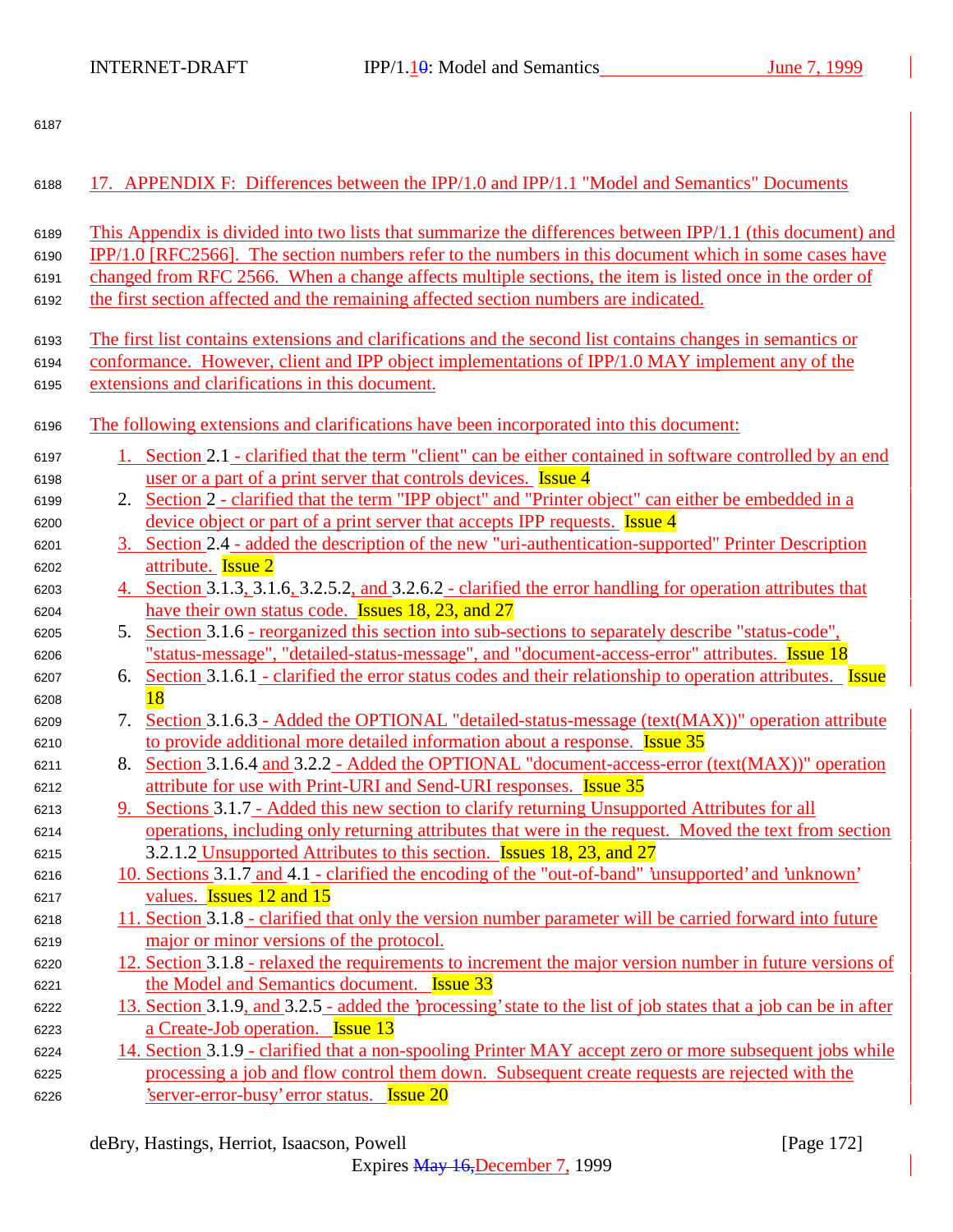| 6227 | 15. Section 3.2.1.1 - clarified the validation of the "compression" operation attribute and its relationship |
|------|--------------------------------------------------------------------------------------------------------------|
| 6228 | to the validation of the "document-format" attribute and returning Unsupported Attributes. Issues 6,         |
| 6229 | <b>Issue 11, and Issue 28</b>                                                                                |
| 6230 | <u>16. Sections 3.2.1.1, 4.3.8, 13.1.4.16, and 13.1.4.17 - added the 'client-error-compression-not-</u>      |
| 6231 | supported', 'client-error-compression-error' status codes and the 'unsupported-compression' and              |
| 6232 | compression-error iob-state-reasons. Issue 28                                                                |
| 6233 | 17. Sections 3.2.1.1 and 4.3.8 - added 'unsupported-document-format' and 'document-format-error' job-        |
| 6234 | state-reasons. <b>Issue 3</b>                                                                                |
| 6235 | 18. Sections 3.2.2, 4.3.8 and 13.1.4.19 - added 'client-error-document-access-error' status code and         |
| 6236 | document-access-error' job state reason. Issue 35                                                            |
| 6237 | 19. Section 3.2.5.2 and 3.2.6.2 - clarified that the Unsupported Attributes group MUST NOT include           |
| 6238 | attributes not requested in the Get-Printer-Attributes request. Issue 23                                     |
| 6239 | 20. Section 3.2.6 - clarified that "limit" takes precedence over "which-jobs" and "my-jobs'. Issue 8         |
| 6240 | 21. Section 3.2.6.2 - clarified that Get-Jobs returns 'successful-ok' when no jobs to return. Issue 24       |
| 6241 | 22. Sections 3.2.7, 3.2.8, and 3.2.9 - added the OPTIONAL Pause-Printer, Resume-Printer, and Purge-          |
| 6242 | <b>Jobs</b> operations                                                                                       |
| 6243 | 23. Section 3.3.1 - clarified that the authorization required for a Send-Document request MUST be the        |
| 6244 | same user as the Create-Job or an operator. <b>Issue 19</b>                                                  |
| 6245 | 24. Sections 3.3.5, 3.3.6, and 3.3.7 - added the OPTIONAL Hold-Job, Release-Job, and Restart-Job             |
| 6246 | operations.                                                                                                  |
| 6247 | 25. Section 4.1 - clarified that the encoding of the out-of-band values are specified in the Encoding and    |
| 6248 | Transport" document. <b>Issue 12 and Issue 15</b>                                                            |
| 6249 | 26. Section 4.1.9.1 - clarified that 'application/octet-stream' auto-sensing can happen at create request    |
| 6250 | time and/or job/document processing time. <b>Issue 9 and Issue 10</b>                                        |
| 6251 | 27. Section 4.1.14 - clarified that the localization of dateTime by the client includes the time zone.       |
| 6252 | <b>Issue 17</b>                                                                                              |
| 6253 | 28. Section 4.2 - clarified that xxx-supported have multiple keywords and/or names by adding                 |
| 6254 | parentheses to the table to give: (1setOf (type3 keyword   name))                                            |
| 6255 | 29. Section 4.2.2 - added the 'indefinite' keyword value to the "job-hold-until" attribute for use with the  |
| 6256 | create operations and Hold-Job and Restart-Job operations.                                                   |
| 6257 | 30. Section 4.2.6 - added more enum values to the "finishings" Job Template attribute.                       |
| 6258 | 31. Section 4.3.7 - added that a forwarding server that cannot get any job state MAY return the job's        |
| 6259 | state as 'completed', provided that it also return the new 'queued-in-device' job state reason. Issue 14     |
| 6260 | 32. Section 4.3.7.2 - added the Partitioning of Job States section to clarify the concepts of Job            |
| 6261 | Retention, Job History, and Job Removal.                                                                     |
| 6262 | 33. Section 4.3.8 - added 'job-data-insufficient' job state reason to indicate whether sufficient data has   |
| 6263 | arrived for the document to start to be processed. <b>Issue 13</b>                                           |
| 6264 | 34. Section 4.3.8 - added 'document-access-error' job state reason to indicate an access error of any kind.  |
| 6265 | <b>Issue 35</b>                                                                                              |
| 6266 | 35. Section 4.3.8 - added 'job-queued-for-marker' job state reason to indicate whether the job has           |
| 6267 | completed some processing and is waiting for the marker. <b>Issue 31</b>                                     |
| 6268 | 36. Section 4.3.8 - added 'unsupported-compression' and 'compression-error' job state reasons to             |
| 6269 | indicate compression not supported or compression processing error after the create has been                 |
| 6270 | accepted. <b>Issue 6</b>                                                                                     |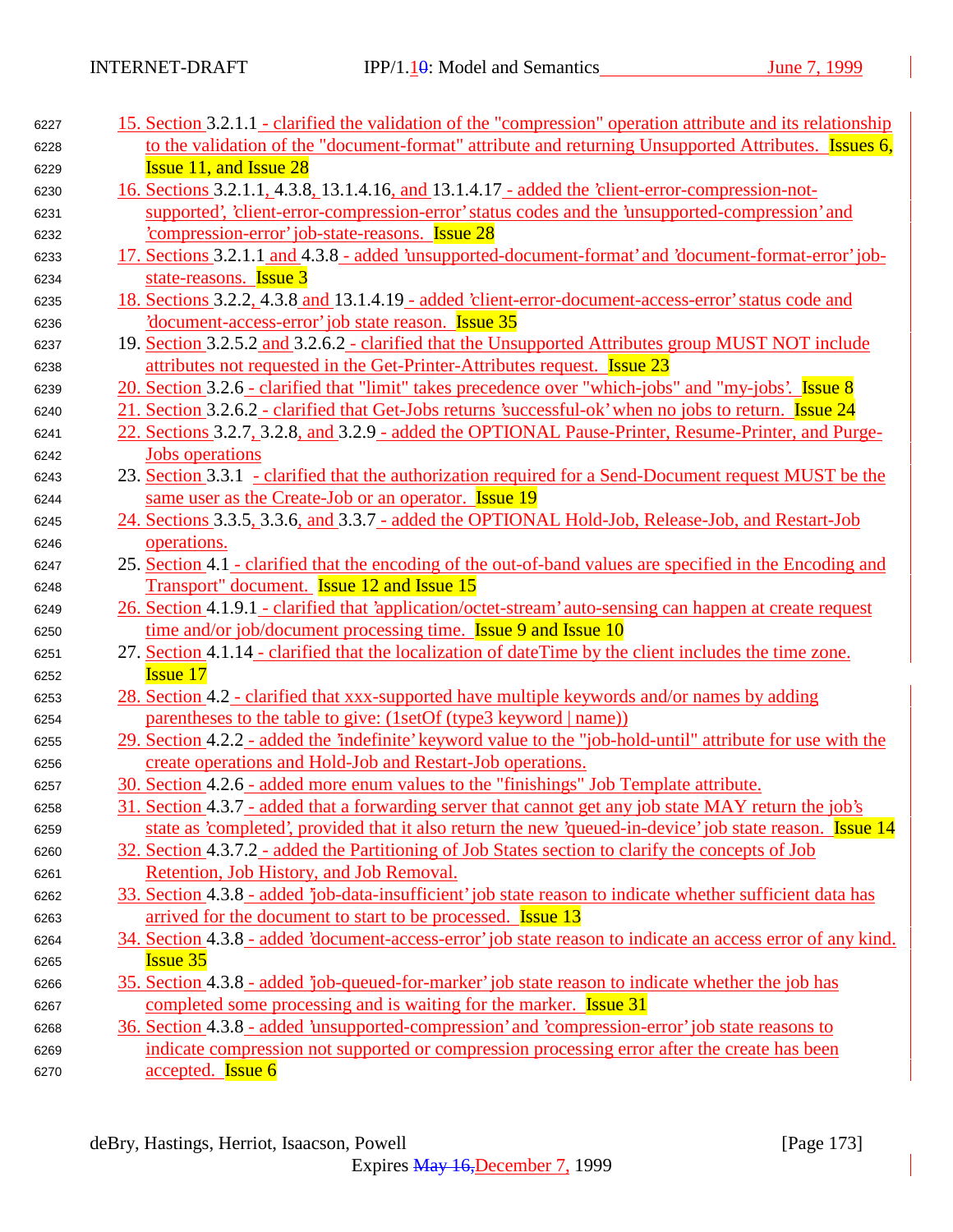| 6271 | 37. Section 4.3.8 - added 'unsupported-document-format' and 'document-format-error' job state reasons        |
|------|--------------------------------------------------------------------------------------------------------------|
| 6272 | to indicate document not supported or document format processing error after the create has been             |
| 6273 | accepted. <b>Issue 3</b>                                                                                     |
| 6274 | 38. Section 4.3.8 - added 'queued-in-device' job state reason to indicate that a job as been forwarded to a  |
| 6275 | print system or device that does not provide any job status. Issue 14                                        |
| 6276 | 39. Section 4.3.10 - added "job-detailed-status-messages (1setOf text(MAX)) for returning detailed           |
| 6277 | error messages. Issue 35                                                                                     |
| 6278 | 40. Section 4.3.11 - added the "job-document-access-errors (1setOf text(MAX)) Issue 35                       |
| 6279 | 41. Section 4.3.14.2 - clarified that the time recorded is the first time processing since the create        |
| 6280 | operation or the Restart-Job operation. <b>Issue 17</b>                                                      |
| 6281 | 42. Section 4.3.14.2 and 4.3.14.3 - clarified that the out-of-band value 'no-value' is returned if the job   |
| 6282 | has not started processing or has not completed, respectively. <b>Issue 17</b>                               |
| 6283 | 43. Section 4.3.14 - Added the OPTIONAL "date-time-at-creation", "date-time-at-processing", and              |
| 6284 | "date-time-at-completed" Event Time Job Description attributes Issue 17                                      |
| 6285 | 44. Section 4.4.3 - added the 'tls' value to "uri-security-supported" attribute.                             |
| 6286 | 45. Section 4.4.3 - clarified "uri-security-supported" is orthogonal to Client Authentication so that 'none' |
| 6287 | does not exclude Client Authentication. <b>Issue 2</b>                                                       |
| 6288 | 46. Section 4.4.11 - simplified the "printer-state" descriptions while generalizing to allow high end        |
| 6289 | devices that interpret one or more jobs while marking another. Indicated that 'spool-area-full' and          |
| 6290 | stopped-partly "printer-state-reasons" may be used to provide further state information. <b>Issue 31</b>     |
| 6291 | 47. Section 4.4.12 - added the 'moving-to-paused' keyword value to the "printer-state-reasons" attribute     |
| 6292 | for use with the Pause-Job operation.                                                                        |
| 6293 | 48. Section 4.4.12 - replaced the duplicate 'marker-supply-low' keyword with the missing 'toner-empty'       |
| 6294 | keyword for the "printer-state-reasons" attribute. (This correction was also made before RFC 2566            |
| 6295 | was published).                                                                                              |
| 6296 | 49. Section 4.4.12 - clarified 'spool-area-full' "printer-state-reasons" to include non-spooling printers to |
| 6297 | indicate when it can and cannot accept another job. <b>Issue 20</b>                                          |
| 6298 | <u>50. Section</u> 4.4.15 - added the enum values to the "operations-supported" attribute for the new        |
| 6299 | operations. Clarified that the values of this attribute are encoded as any enum, namely 32-bit values.       |
| 6300 | 51. Section 4.4.30 - clarified that the date Time value of "printer-current-time" is on a "best efforts"     |
| 6301 | basis". If a proper date-time cannot be obtained, the implementation returns the 'no-value' out-of-          |
| 6302 | band value. Also clarified that the time zone NEED NOT be the time zone that the people near the             |
| 6303 | device use and that the client SHOULD display the date Time attributes in the user's local time.             |
| 6304 | <b>Issue 17</b>                                                                                              |
| 6305 | 52. Sections 4.4.36 and 4.4.37 - added the OPTIONAL "pages-per-minute" and "pages-per-minute-                |
| 6306 | color" Printer Description attributes.                                                                       |
| 6307 | 53. Section 5.1 - clarified that the client conformance requirements apply to clients controlled by an end   |
| 6308 | user and clients in servers. <b>Issue 4</b>                                                                  |
| 6309 | 54. Section 5.1 - clarified that any response MAY contain additional attribute groups, attributes,           |
| 6310 | attribute syntaxes, or attribute values. <b>Issue 25 and Issue 26</b>                                        |
| 6311 | 55. Section 5.1 - clarified that a client SHOULD do its best to prevent a channel from being closed by a     |
| 6312 | lower layer when the channel is flow controlled off by the IPP Printer. <b>Issue 4 and Issue 5</b>           |
| 6313 | 56. Section 5.2 - clarified that the IPP object requirements apply to objects embedded in devices or that    |
| 6314 | are parts of servers. <b>Issue 4</b>                                                                         |
|      |                                                                                                              |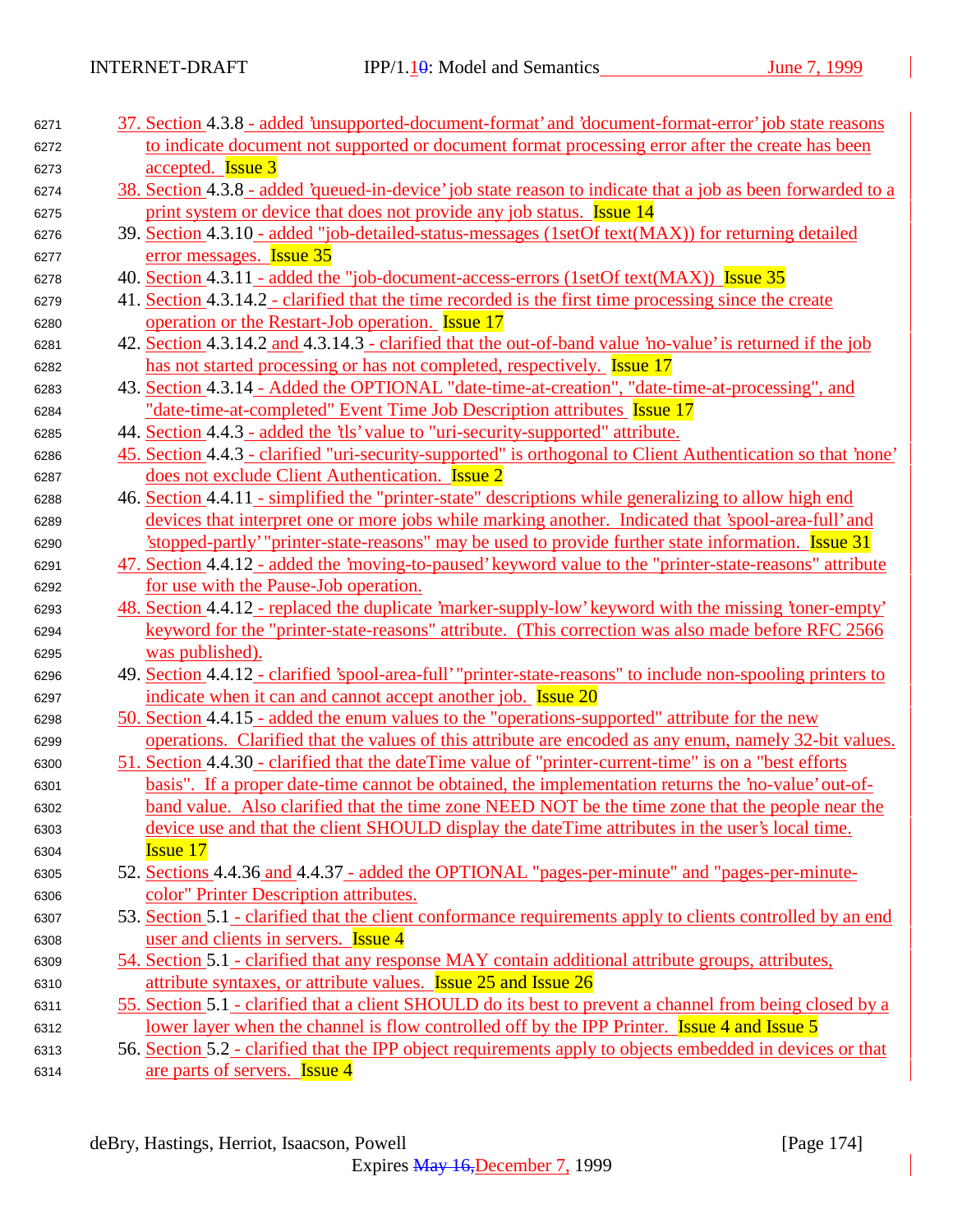| 6315 |    | 57. Section 5.2.2 - clarified that IPP objects MAY return operation responses that contain attribute             |
|------|----|------------------------------------------------------------------------------------------------------------------|
| 6316 |    | groups, attribute names, attribute syntaxes, attribute values, and status codes that are extensions to           |
| 6317 |    | this standard. <b>Issue 26</b>                                                                                   |
| 6318 |    | 58. Section 8.3 - clarified the use of URIs for each Client Authentication mechanism.                            |
| 6319 |    | 59. Section 8.5 - added the security discussion around the new operator/administrator operations.                |
| 6320 |    | 60. Section 13.1.4.16 - added client-error-compression-not-supported $(0x040F)$ Issue 6                          |
| 6321 |    | <u>61. Section 13.1.4.17 - added client-error-compression-error (0x0410)</u> Issue 6                             |
| 6322 |    | 62. Section 13.1.4.18 - added client-error-document-format-error (0x0411) <b>Issue 28</b>                        |
| 6323 |    | <u>63. Section 13.1.4.19 - added client-error-document-access-error (0x0412) Issue 35</u>                        |
| 6324 |    | 64. Section 13.1.5.10 - added server-error-multiple-document-jobs-not-supported (0x0509) Issue 34                |
| 6325 |    | 65. Section 14 - added 'a-white', 'b-white', 'c-white', 'd-white', and 'e-white' and clarified that the existing |
| 6326 |    | $a, b, c, d,$ and $e$ values are size values.                                                                    |
| 6327 |    | 66. Section 16 - added the OPTIONAL "pages-per-minute" and "pages-per-minute-color" Printer                      |
| 6328 |    | attributes to the Directory schema.                                                                              |
| 6329 |    | 67. Section 16 - added OPTIONAL "multiple-document-jobs-supported" to the Directory schema. Issue                |
| 6330 |    | 34                                                                                                               |
| 6331 |    | 68. Section 16 - added RECOMMENDED "uri-authentication-supported", "ipp-versions-supported",                     |
| 6332 |    | and "compression-supported" to the Directory schema. Issue 2, Issue 36, and Issue 28                             |
| 6333 |    | The following changes in semantics and/or conformance have been incorporated into this document:                 |
| 6334 |    | 1. Section 3.1.8, 5.2.4, and 13.1.5.4 - Clients and IPP objects MUST support version 1.1 conformance             |
| 6335 |    | requirements and SHOULD support version 1.0 conformance requirements. Also clarified that IPP                    |
| 6336 |    | <u>Printers MUST accept '1.1' requests and SHOULD accept '1.x' requests. Issue 33 and Issue 36</u>               |
| 6337 |    | 2. Section 3.2.1.1 and section 4.4.32 - changed the "compression" operation and the "compression-                |
| 6338 |    | supported" Printer Description attribute from OPTIONAL to REQUIRED. Issue 28                                     |
| 6339 |    | 3. Sections 3.2.1.2 and 4.3.8 - changed "job-state-reasons" from RECOMMENDED to REQUIRED,                        |
| 6340 |    | so that "job-state-reasons" MUST be returned in create operation responses. Issue 30                             |
| 6341 |    | 4. Sections 3.2.4, 3.3.1, 4.4.16, and 16 - changed Create-Job/Send-Document so that they MAY be                  |
| 6342 |    | implemented while only supporting one document jobs. Added the "multiple-document-jobs-                          |
| 6343 |    | supported" boolean Printer Description attribute to indicate whether Create-Job/Send-Document                    |
| 6344 |    | support multiple document jobs or not. Added to the Directory schema. <b>Issue 34</b>                            |
| 6345 |    | 5. Section 4.1.9 - deleted 'text/plain; charset=iso-10646-ucs-2', since binary is not legal with the 'text'      |
| 6346 |    | <u>type.</u>                                                                                                     |
| 6347 | 6. | Section 4.2.4 - indicated that the "multiple-document-handling" Job Template attribute MUST be                   |
| 6348 |    | supported with at least one value if the Printer supports multiple documents per job Issue 34                    |
| 6349 | 7. | Section 4.3.7.2 - indicated that the 'job-restartable' job state reason SHOULD be supported if the               |
| 6350 |    | Restart-Job operation is supported. <b>Issue 30</b>                                                              |
| 6351 | 8. | Section 4.3.8 - changed "job-state-reasons" from RECOMMENDED to REQUIRED. Issue 30                               |
| 6352 | 9. | Section 4.3.8 - clarified the conformance of the values of the "job-state-reasons" attribute by                  |
| 6353 |    | copying conformance requirements from other sections of the document so that it is clear from                    |
| 6354 |    | reading the definition of "job-state-reasons" which values MUST or SHOULD be supported. The                      |
| 6355 |    | none', 'unsupported-compression', and 'unsupported-document-format' values MUST be supported.                    |
| 6356 |    | The "job-hold-until-specified' MUST be specified if the "job-hold-until" Job Template is supported.              |
| 6357 |    | The following values SHOULD be supported: 'job-canceled-by-user', 'aborted-by-system', and 'job-                 |
| 6358 |    | completed-successfully'. The 'job-canceled-by-operator' SHOULD be supported if the                               |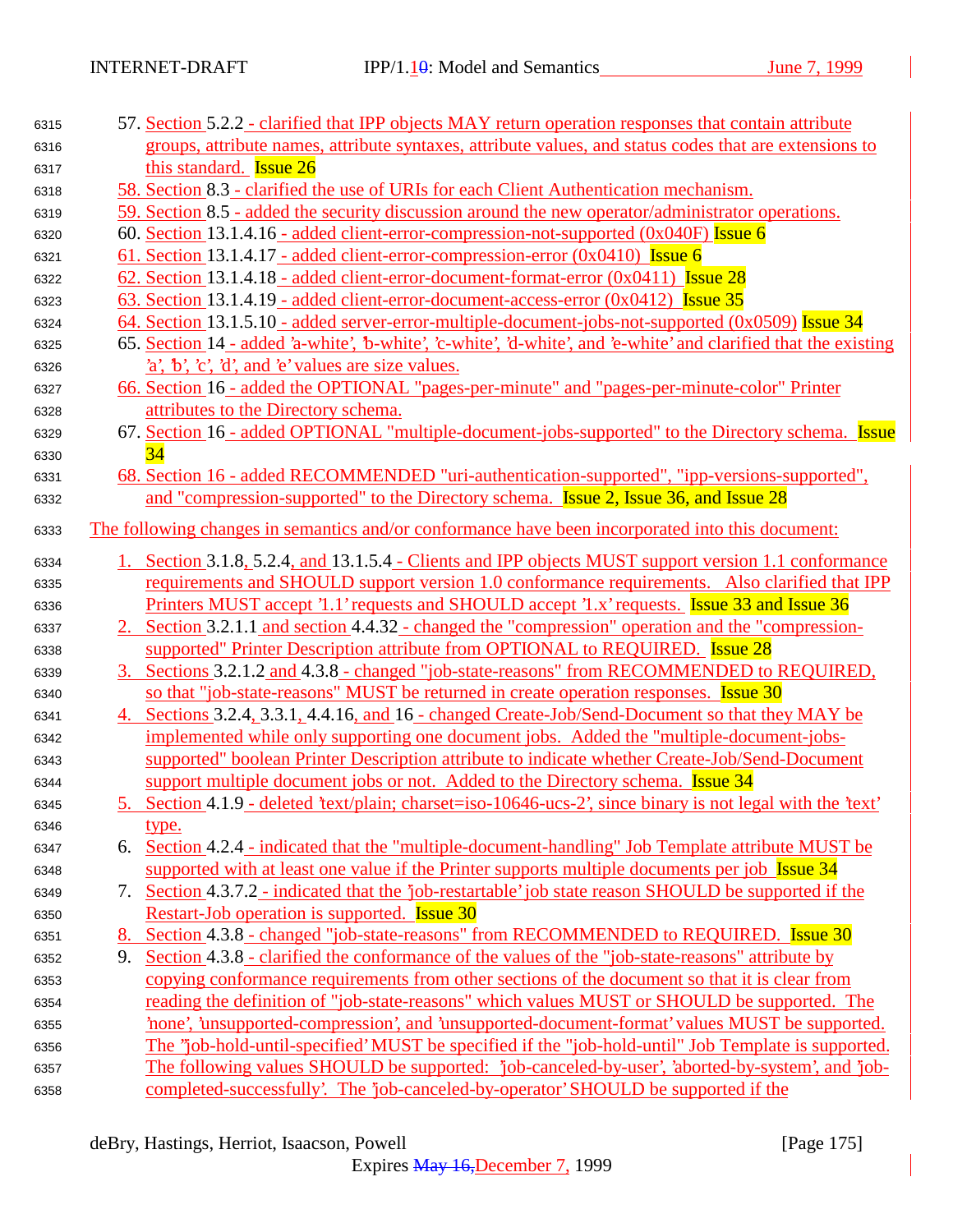| 6359 | implementation permits canceling by other than the job owner. The 'job-canceled-at-device'            |
|------|-------------------------------------------------------------------------------------------------------|
| 6360 | SHOULD be supported if the device supports canceling jobs at the console. The 'job-completed-         |
| 6361 | with-warnings' SHOULD be supported, if the implementation detects warnings. The 'job-                 |
| 6362 | completed-with-errors' SHOULD be supported if the implementation detects errors. The 'job-            |
| 6363 | restartable' SHOULD be supported if the Restart-Job operation is supported. Issue 30                  |
| 6364 | 10. Section 4.3.14 - changed the "time-at-creation", "time-at-processing", and "time-at-completed"    |
| 6365 | Event Time Job Description attributes from OPTIONAL to REQUIRED. Issue 17                             |
| 6366 | 11. Section 4.3.14.4 - added the REQUIRED "job-printer-up-time (integer(1:MAX))" Job Description      |
| 6367 | attribute as an alias for "printer-up-time" to reduce number of operations to get job times. Issue 17 |
| 6368 | 12. Section 4.4.2 - added the REQUIRED "uri-authentication-supported (1setOf type2 keyword)"          |
| 6369 | Printer Description attribute to describe the Client Authentication used by each Printer URI. Issue 2 |
| 6370 | 13. Section 4.4.12 - changed "printer-state-reasons" Printer Description attribute from OPTIONAL to   |
| 6371 | <b>REQUIRED.</b> Issue 30                                                                             |
| 6372 | 14. Section 4.4.12 - changed 'paused' value of "printer-state-reasons" to MUST if Pause-Printer       |
| 6373 | operation is supported. <b>Issue 30</b>                                                               |
| 6374 | 15. Section 4.4.14 - added the REQUIRED "ipp-versions-supported (1setOf keyword)" Printer             |
| 6375 | Description attribute, since IPP/1.1 Printers do not have to support version '1.0' conformance        |
| 6376 | requirements. <b>Issue 36</b>                                                                         |
| 6377 | 16. Section 4.4.16 - added the "multiple-document-jobs-supported (boolean)" Printer Description       |
| 6378 | attribute so that a client can tell whether a Printer that supports Create-Job/Send-Document supports |
| 6379 | multiple document jobs or not. This attribute is REQUIRED if the Create-Job operation is              |
| 6380 | supported. <b>Issue 34</b>                                                                            |
| 6381 | 17. Section 4.4.24 - changed the "queued-job-count" Printer Description attribute from                |
| 6382 | RECOMMENDED to REQUIRED. Issue 29                                                                     |
| 6383 | 18. Section 4.4.32 - changed "compression-supported (1setOf type3 keyword)" Printer Description       |
| 6384 | attribute from OPTIONAL to REQUIRED.<br><b>Issue 28</b>                                               |
| 6385 | 19. Section 5.1 - changed the client security requirements from RECOMMENDED non-standards track       |
| 6386 | SSL3 to MUST support Client Authentication as defined in the IPP/1.1 Encoding and Transport           |
| 6387 | document [IPP-PRO]. A client SHOULD support Operation Privacy and Server Authentication as            |
| 6388 | defined in the IPP/1.1 Encoding and Transport document [IPP-PRO]. Issue 32                            |
| 6389 | 20. Section 5.2.7 - changed the IPP object security requirements from OPTIONAL non-standards track    |
| 6390 | SSL3 to SHOULD contain support for Client Authentication as defined in the IPP/1.1 Encoding and       |
| 6391 | Transport document [IPP-PRO]. A Printer implementation MAY allow an administrator to                  |
| 6392 | configure the Printer so that all, some, or none of the users are authenticated. An IPP Printer       |
| 6393 | implementation SHOULD contain support for Operation Privacy and Server Authentication as              |
| 6394 | defined in the IPP/1.1 Encoding and Transport document [IPP-PRO]. A Printer implementation            |
| 6395 | MAY allow an administrator to configure the degree of support for Operation Privacy and Server        |
| 6396 | Authentication. Security MUST NOT be compromised when the client supplies a lower version-            |
| 6397 | number in a request. <b>Issue 32</b>                                                                  |
| 6398 | See also the "IPP/1.1 Encoding and Transport" [IPP-PRO] document for differences between IPP/1.0      |
| 6399 | [RFC2565] and IPP/1.1 [IPP-PRO].                                                                      |
|      |                                                                                                       |